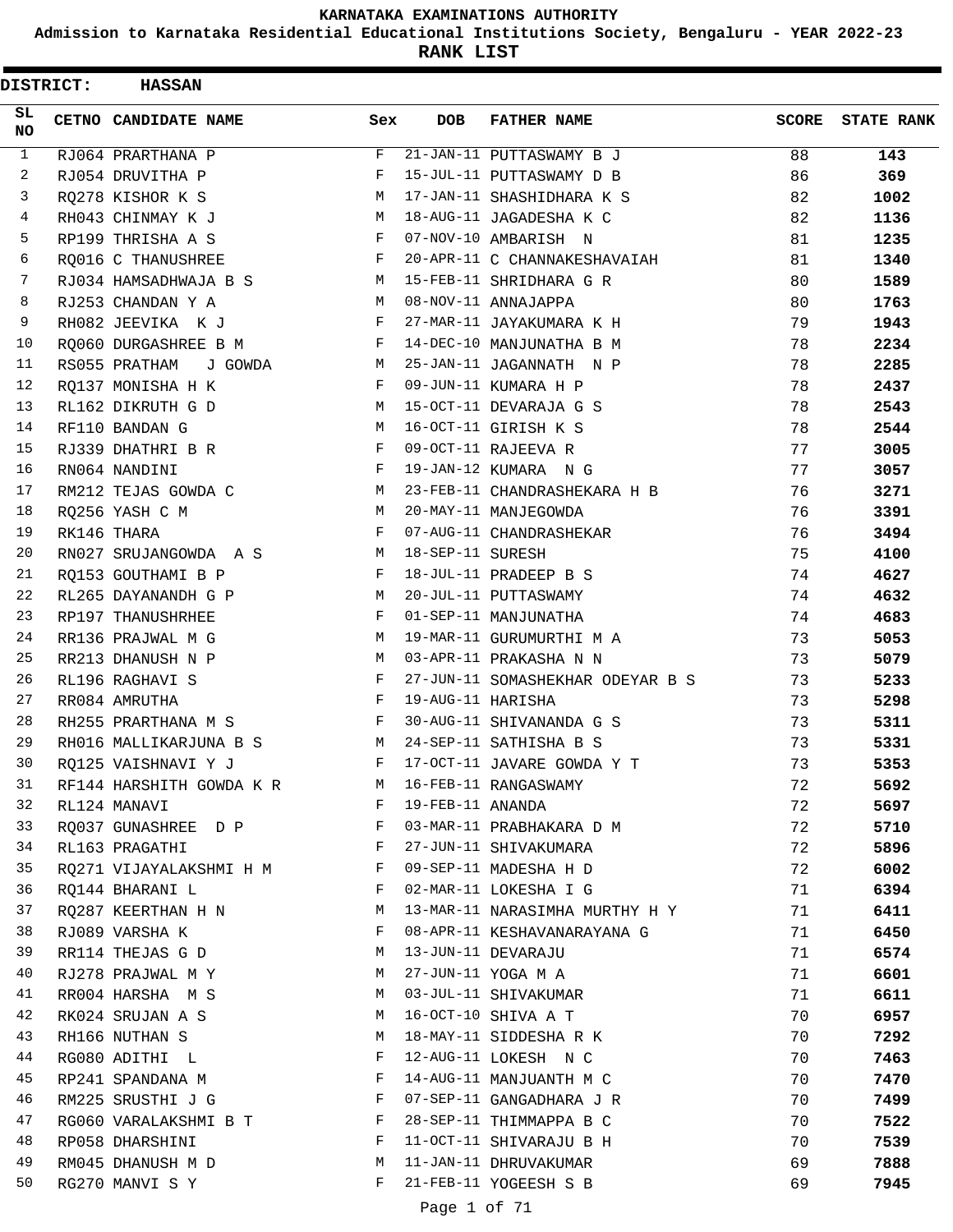**Admission to Karnataka Residential Educational Institutions Society, Bengaluru - YEAR 2022-23**

| <b>DISTRICT:</b> | <b>HASSAN</b>                                               |              |                   |                                    |              |                   |
|------------------|-------------------------------------------------------------|--------------|-------------------|------------------------------------|--------------|-------------------|
| SL.<br>NO.       | CETNO CANDIDATE NAME                                        | Sex          | <b>DOB</b>        | <b>FATHER NAME</b>                 | <b>SCORE</b> | <b>STATE RANK</b> |
| 51               | RQ267 DRUVANTH N H                                          | M            |                   | 02-APR-11 HARISHA N N              | 69           | 8044              |
| 52               | RH127 DHANUSH R L                                           | M            |                   | 20-MAY-11 RAGHU D S                | 69           | 8150              |
| 53               | RO108 DHRUTHISHREE T R                                      | F            |                   | 15-JUL-11 RAVIKUMAR T D            | 69           | 8257              |
| 54               | RQ214 MONISHA S                                             | F            |                   | 29-AUG-11 SAMPATH KUMAR            | 69           | 8349              |
| 55               | RP001 AMRUTHA                                               | F            |                   | 11-SEP-11 CHANDRASHEKAR SHETTY     | 69           | 8373              |
| 56               | RJ180 HARSHITHA P                                           | $\mathbf{F}$ |                   | 12-DEC-11 PANDARINATHA A           | 69           | 8480              |
| 57               | RQ233 SHRIHARI                                              | M            |                   | 15-DEC-11 VENKATESHAMURTHY H S     | 69           | 8487              |
| 58               | RS008 KUSHI M                                               | F            |                   | 30-JUN-10 C MOHANKUMAR             | 68           | 8583              |
| 59               | RS099 EKANTH K N                                            | M            |                   | 08-JUL-10 NAGARAJU                 | 68           | 8588              |
| 60               | RF055 SHREESKANDA D                                         | M            | 13-OCT-10 DHARMA  |                                    | 68           | 8677              |
| 61               | RQ087 ADARASH B G                                           | M            |                   | 05-JAN-11 GANESH B R               | 68           | 8771              |
| 62               | RJ061 YASHMITH GOWDA K M                                    | M            |                   | 21-APR-11 MANJEGOWDA K N           | 68           | 9028              |
| 63               | RK160 PUNITH P R                                            | M            |                   | 11-JUN-11 RAJESH P C               | 68           | 9166              |
| 64               | RQ200 VARUNGOWDA Y M                                        | M            |                   | 29-JUN-11 MANJEGOWDA Y R           | 68           | 9217              |
| 65               | RR199 VAIBHAV T D                                           | M            |                   | 30-JUN-11 DEVARAJ T R              | 68           | 9218              |
| 66               | RS174 RANJITH HL                                            | M            |                   | 09-JUL-11 LOKESH HK                | 68           | 9239              |
| 67               | RP049 GUNASREE JL                                           | F            |                   | 18-JUL-11 LOKESHA JB               | 68           | 9256              |
| 68               | RS216 VASANTHA J H                                          | М            | 26-JUL-11 HARISHA |                                    | 68           | 9284              |
| 69               | RS170 DEVARAJU                                              | М            |                   | 13-SEP-11 PUTTASHETTY              | 68           | 9376              |
| 70               | RS039 CHIRAG                                                | М            |                   | 26-SEP-11 HOOVANNA                 | 68           | 9395              |
| 71               | RM346 GOWTHAM GOWDA                                         | M            |                   | 08-OCT-11 VISHWANATH               | 68           | 9410              |
| 72               | RR116 SRUSHTI                                               | F            |                   | 23-NOV-11 RAVIKUMAR B S            | 68           | 9467              |
| 73               | RM198 YASHAS GOWDA B D                                      | M            |                   | 02-JAN-11 DHARMA B H               | 67           | 9772              |
| 74               | RL285 NISARGA J S                                           | F            |                   | 03-JAN-11 SURESH J S               | 67           | 9775              |
| 75               | RQ126 AADITHYA N                                            | M            |                   | 13-FEB-11 NAGENDRA G               | 67           | 9849              |
| 76               | RL157 SANGAM S N                                            | M            |                   | 03-MAR-11 NAGESH S B               | 67           | 9888              |
| 77               | RS157 MILAN<br>Н                                            | М            |                   | 18-MAR-11 HEMANTH KUMAR K C        | 67           | 9920              |
| 78               | RR031 THANU SHREE S P                                       | F            | 22-MAR-11 PRABHU  |                                    | 67           | 9933              |
| 79               | RS194 HITHESH V L                                           | M            |                   | 11-APR-11 LOKESH D G               | 67           | 9979              |
| 80               | RO223 OHILESHWARI                                           | F            |                   | 05-MAY-11 DEVASHANKARAMURTHY K R R | 67           | 10038             |
| 81               | RQ235 KEERTHANA M M                                         | F            |                   | 07-MAY-11 MAHADEVAPPA              | 67           | 10043             |
| 82               | RJ133 LAKSHMITHA H D<br><b>Experimental Service Service</b> |              |                   | 13-MAY-11 DHARANESH H R            | 67           | 10053             |
| 83               | RQ160 NAMRATHA P S                                          | $\mathbf{F}$ |                   | 17-MAY-11 SATHYANARAYANA           | 67           | 10067             |
| 84               | RQ237 GANAVI Y B                                            | F            |                   | 04-JUN-11 BASAVARAJU Y E           | 67           | 10115             |
| 85               | RQ218 AKASH S P                                             | M            |                   | 06-JUN-11 PRAKASHA                 | 67           | 10118             |
| 86               | RN074 PAVAN C N                                             | M            |                   | 09-JUN-11 C R NIRMALA KUMARA       | 67           | 10131             |
| 87               | RR147 INDRAKUMARA K M                                       | M            |                   | 28-JUN-11 MAHENDRAKUMARA K C       | 67           | 10179             |
| 88               | RN163 DIMPUTARUN S K                                        | M            |                   | 03-JUL-11 KRISHNAMURTHY            | 67           | 10194             |
| 89               | RM256 VAISHNAVI J GOWDA                                     | F            |                   | 23-AUG-11 JAYARAMEGOWDA T          | 67           | 10314             |
| 90               | RK056 ANKITHA                                               | F            | 10-OCT-11 DINESHA |                                    | 67           | 10381             |
| 91               | RH231 HEMANTH YADAV S G                                     | M            |                   | 02-OCT-10 GANGANNA                 | 66           | 10631             |
| 92               | RS110 VAMSHITH G G                                          | M            |                   | 12-OCT-10 GANESHA G R              | 66           | 10644             |
| 93               | RJ263 SAMPRITH SAVADI                                       | M            |                   | 05-JAN-11 DAYANAND SAVADI          | 66           | 10779             |
| 94               | RS038 LIKITH BD                                             | M            |                   | 09-MAR-11 DINESH B R               | 66           | 10898             |
| 95               | RH201 JEEVITHA                                              | F            |                   | 21-MAY-11 PRASANNA NAIKA           | 66           | 11086             |
| 96               | RG061 MEGHANA R S                                           | F            |                   | 09-JUN-11 SHIVAKUMAR               | 66           | 11139             |
| 97               | RN160 MUBARAKH                                              | М            |                   | 28-AUG-11 MAHABOOB JAN             | 66           | 11330             |
| 98               | RG042 DEVIKA JA                                             | F            | 15-SEP-11 ANJU JK |                                    | 66           | 11356             |
| 99               | RM009 N PAVANA                                              | F            |                   | 24-OCT-11 N A NAGABHUSHANA         | 66           | 11414             |
| 100              | RQ184 DEEKSHITHA M                                          | F            |                   | 18-NOV-11 MANJUNATHA J             | 66           | 11440             |
|                  |                                                             |              | Page 2 of 71      |                                    |              |                   |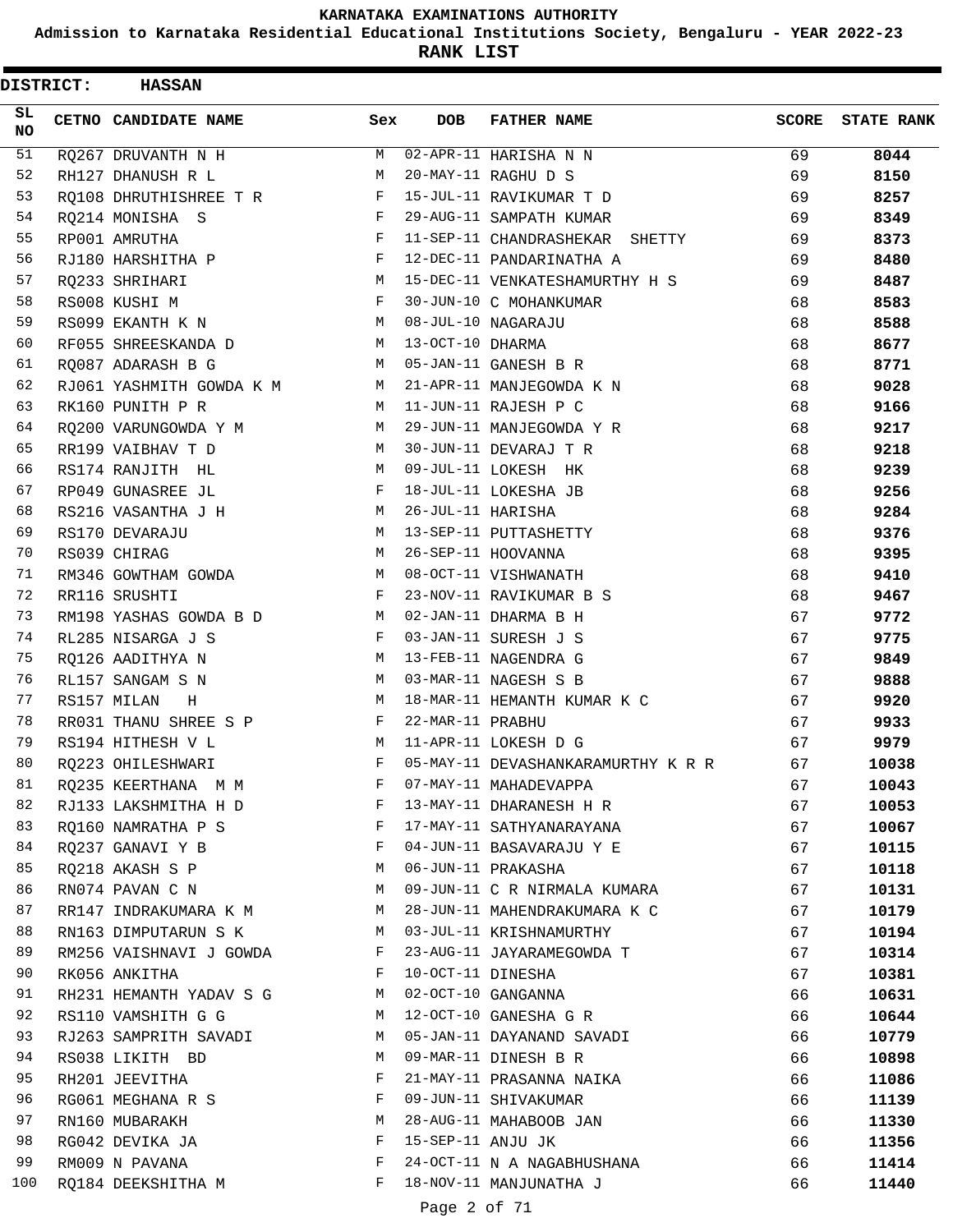**Admission to Karnataka Residential Educational Institutions Society, Bengaluru - YEAR 2022-23**

| <b>DISTRICT:</b> | <b>HASSAN</b>             |     |                   |                              |              |                   |
|------------------|---------------------------|-----|-------------------|------------------------------|--------------|-------------------|
| SL<br><b>NO</b>  | CETNO CANDIDATE NAME      | Sex | <b>DOB</b>        | <b>FATHER NAME</b>           | <b>SCORE</b> | <b>STATE RANK</b> |
| 101              | RQ130 HEMASHREE K N       | F   |                   | 15-MAR-11 NAGESH K P         | 65           | 11973             |
| 102              | RK034 MANYA D R           | F   | 18-MAR-11 RAVI    |                              | 65           | 11980             |
| 103              | RG049 HEMANTHA T S        | M   |                   | 06-JUN-11 SIDDALINGAMURTHY T | 65           | 12184             |
| 104              | RS089 RITHVIK LOKESH      | М   |                   | 09-JUL-11 LOKESHA HP         | 65           | 12269             |
| 105              | RS056 SOHAN R S           | M   |                   | 19-JUL-11 SURESHA R M        | 65           | 12301             |
| 106              | RJ336 NITHIN H S          | М   |                   | 08-AUG-11 SOMASHEKHAR        | 65           | 12359             |
| 107              | RH155 UDAY Y D            | M   |                   | 22-AUG-11 DAYANANDA Y K      | 65           | 12391             |
| 108              | RF115 NAVYASHREE K M      | F   | 04-SEP-11 MOHAN   |                              | 65           | 12422             |
| 109              | RM089 SIRISHREE M J       | F   |                   | 02-DEC-11 MANJUNATHA K N     | 65           | 12570             |
| 110              | RJ020 VIDYA K Y           | F   | 02-DEC-11 YOGESH  |                              | 65           | 12572             |
| 111              | RR017 SHASHANK GOWDA HM   | М   |                   | 10-DEC-11 MALLESH GOWDA HM   | 65           | 12584             |
| 112              | RO008 SURAKSHA M P        | F   |                   | 30-DEC-11 PANDU M J          | 65           | 12601             |
| 113              | RJ052 ADITHYA M V         | M   |                   | 01-FEB-12 VEERABHADRA M H    | 65           | 12613             |
| 114              | RF117 CHINTHAN B R        | М   |                   | 26-DEC-09 RAGHAVENDRA        | 64           | 12648             |
| 115              | RL090 NIKHIL SHETTY J S   | М   |                   | 14-SEP-10 J S SURESH         | 64           | 12745             |
| 116              | RL154 AMITH A             | M   | 21-NOV-10 ASHOKA  |                              | 64           | 12846             |
| 117              | RG291 DHANUSHREE M T      | F   |                   | 08-DEC-10 THIPPESH M R       | 64           | 12881             |
| 118              | RM269 NITHIN P            | М   |                   | 01-JAN-11 PRASANNA KUMAR     | 64           | 12936             |
| 119              | RG075 GOWTHAMI            | F   |                   | 08-JAN-11 MANJUNATH H P      | 64           | 12960             |
| 120              | RR089 SOUPARNIKA B S      | F   |                   | 04-MAR-11 SATHYANARAYANA     | 64           | 13069             |
| 121              | RG244 B KUSHAL GOWDA      | М   |                   | 14-MAR-11 B C BEERALINGESHA  | 64           | 13092             |
| 122              | RS122 PRANAV GOWDA<br>K L | М   |                   | 16-APR-11 LINGARAJU<br>K T   | 64           | 13190             |
| 123              | RR198 SANDHYA             | F   | 03-MAY-11 YOGESHA |                              | 64           | 13240             |
| 124              | RG111 PRATHIKSHA D        | F   |                   | 14-MAY-11 K R DEEPU          | 64           | 13271             |
| 125              | RH211 YASHWANTH M J       | М   |                   | 19-MAY-11 JAYANNA M R        | 64           | 13288             |
| 126              | RQ030 DHANYA B A          | F   |                   | 27-MAY-11 ANANDA B C         | 64           | 13310             |
| 127              | RN077 HEMANTH N           | M   |                   | 07-JUN-11 NAGARAJ M S        | 64           | 13349             |
| 128              | RJ081 MUKHESH D R         | М   |                   | 12-JUL-11 RAVI D D           | 64           | 13440             |
| 129              | RR143 LIKHITH B M         | M   |                   | 24-JUL-11 B N MOHAN KUMAR    | 64           | 13478             |
| 130              | RR095 TEJASWINI H P       | F   |                   | 07-AUG-11 PARAMESHA H C      | 64           | 13511             |
| 131              | RQ140 YASHIKA B M         | F   |                   | 09-AUG-11 MANJUNATHA B S     | 64           | 13519             |
| 132              | RR144 BHANUSHREE DS       | F   |                   | 06-SEP-11 SHIVANNA DJ        | 64           | 13594             |
| 133              | RK046 RAJESH D            | М   |                   | 29-SEP-11 DEVARAJEGOWDA      | 64           | 13630             |
| 134              | RN044 DEEKSHITHA T        | F   |                   | 05-NOV-11 TANDAVARAJU        | 64           | 13686             |
| 135              | RG379 AMITH               | М   |                   | 28-NOV-11 SHIVANNA D         | 64           | 13718             |
| 136              | RG093 ANJALI              | F   |                   | 01-DEC-11 KUMARASWAMY K T    | 64           | 13722             |
| 137              | RJ208 VINUTHA M R         | F   | 11-DEC-11 RAVI    |                              | 64           | 13735             |
| 138              | RJ147 THEJASWINI B R      | F   |                   | 18-JAN-12 RAMESHA            | 64           | 13765             |
| 139              | RM072 ASHWATHI R          | F   |                   | 21-APR-10 RATHISH            | 63           | 13843             |
| 140              | RJ101 VIKAS M S           | M   |                   | 12-FEB-11 M P SHANKAR        | 63           | 14247             |
| 141              | RH069 SANJANABAI          | F   |                   | 21-MAR-11 SATISH NAIKA       | 63           | 14331             |
| 142              | RR100 REVATHI Y N         | F   |                   | 08-APR-11 NAGARAJU           | 63           | 14383             |
| 143              | RS163 UJWAL H U           | M   |                   | 25-JUL-11 UMESH H K          | 63           | 14705             |
| 144              | RG128 MONIKA N            | F   |                   | 02-AUG-11 NAGARAJU M G       | 63           | 14726             |
| 145              | RL207 MITHUN T M          | М   | 09-AUG-11 MADHU   |                              | 63           | 14742             |
| 146              | RG076 ANANYA              | F   |                   | 22-AUG-11 K M BASAVARAJU     | 63           | 14774             |
| 147              | RP196 SANJAY GOWDA S A    | M   |                   | 11-SEP-11 ASHOK S K          | 63           | 14812             |
| 148              | RN256 NEERAJ V L          | M   |                   | 01-OCT-11 LAKSHME GOWDA V N  | 63           | 14852             |
| 149              | RP173 DHANUSH G H         | M   |                   | 09-OCT-11 HARISH G N         | 63           | 14866             |
| 150              | RQ186 PRANAV DEVANG N     | M   |                   | 10-FEB-12 NATESH H M         | 63           | 15001             |
|                  |                           |     | Page 3 of 71      |                              |              |                   |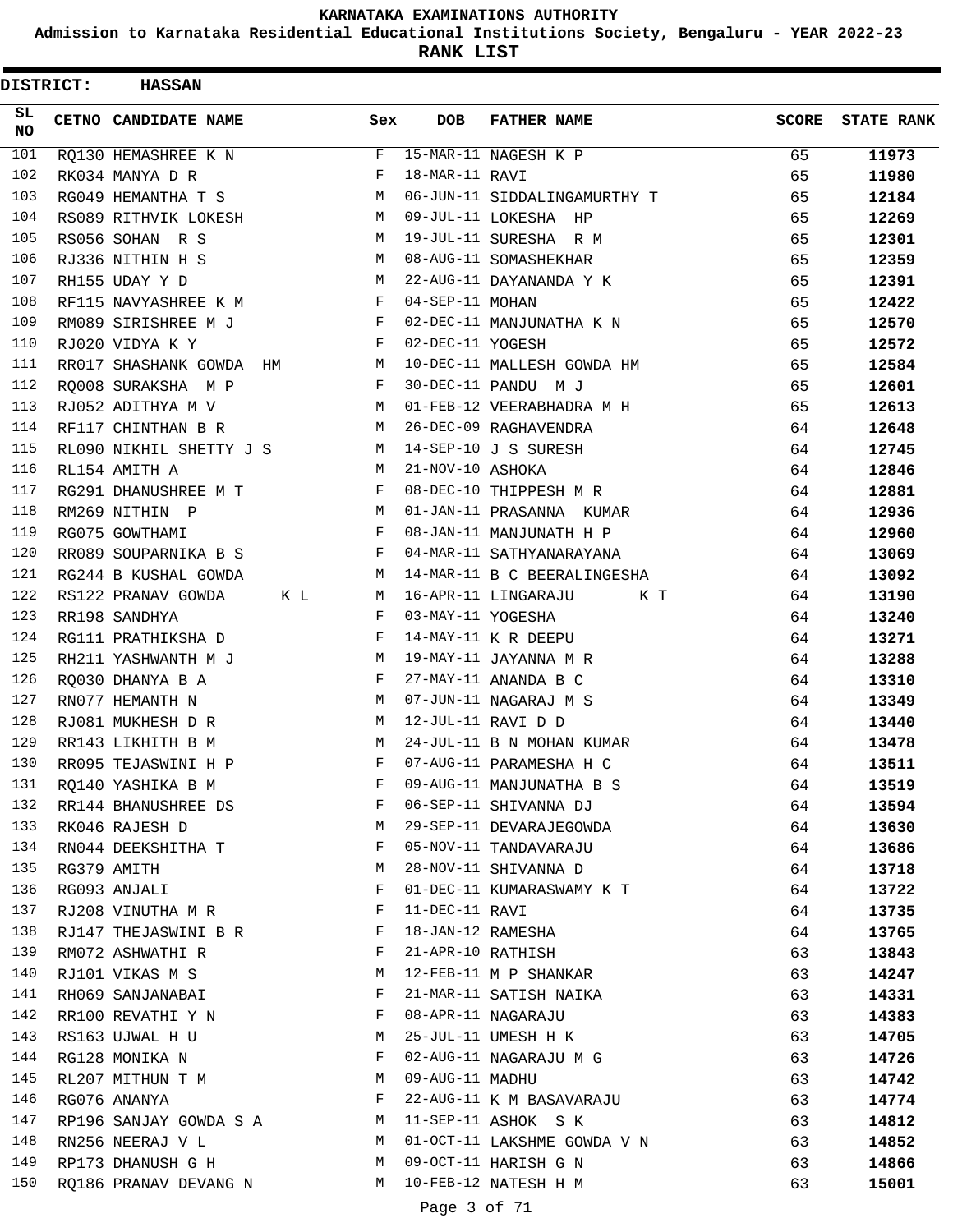**Admission to Karnataka Residential Educational Institutions Society, Bengaluru - YEAR 2022-23**

**RANK LIST**

| <b>DISTRICT:</b> | <b>HASSAN</b>                      |     |                   |                             |              |                   |
|------------------|------------------------------------|-----|-------------------|-----------------------------|--------------|-------------------|
| SL<br><b>NO</b>  | CETNO CANDIDATE NAME               | Sex | <b>DOB</b>        | <b>FATHER NAME</b>          | <b>SCORE</b> | <b>STATE RANK</b> |
| 151              | RG066 VIKAS S                      | M   |                   | 29-SEP-10 SOMASHEKAR        | 62           | 15172             |
| 152              | RM115 SHASHANK C M                 | М   |                   | 13-NOV-10 MANJUNATH C R     | 62           | 15257             |
| 153              | RJ218 VIKAS GOWDA D V              | М   |                   | 12-FEB-11 VASUDEVA D T      | 62           | 15482             |
| 154              | RF090 DIMPANA                      | F   |                   | 17-FEB-11 DINESH K B        | 62           | 15489             |
| 155              | RR160 RAKSHITHA                    | F   |                   | 21-FEB-11 MANJEGOWDA        | 62           | 15497             |
| 156              | RF163 BHUNANESHWARI D P            | F   |                   | 27-FEB-11 POORNESH          | 62           | 15515             |
| 157              | RS084 JEEVITHA                     | F   | 01-MAR-11 ANNAPPA |                             | 62           | 15525             |
| 158              | RF058 YOGESHWARI S U               | F   |                   | 26-MAR-11 UMESHA S V        | 62           | 15627             |
| 159              | RS043 KEERTHANA                    | F   |                   | 09-APR-11 RAGHU M D         | 62           | 15680             |
| 160              | RS022 SARVAJNA P GOWDA             | М   |                   | 19-MAY-11 PRAVEEN KUMER     | 62           | 15804             |
| 161              | RK303 KRUTHIKA M R                 | F   |                   | 03-JUN-11 RAGHU M R         | 62           | 15853             |
| 162              | RG119 MANJUNATHA                   | М   | 09-JUN-11 KUMARA  |                             | 62           | 15881             |
| 163              | RP034 SOMITH A GOWDA P             | М   |                   | 22-JUN-11 ASHOK B S BS      | 62           | 15927             |
| 164              | RR192 VISMAYA H M                  | F   |                   | 29-JUN-11 MADHU H S         | 62           | 15951             |
| 165              | RL022 NIKSHITHA                    | F   | 30-JUN-11 MAHESHA |                             | 62           | 15954             |
| 166              | RJ114 SAMANVITHA P                 | F   |                   | 04-JUL-11 PRASANNA S        | 62           | 15976             |
| 167              | RH035 BHOOMIKA B V                 | F   |                   | 16-JUL-11 VIRUPAKSHAPPA B E | 62           | 16015             |
| 168              | RN059 KAVYA                        | F   | 29-JUL-11 GIRISH  |                             | 62           | 16066             |
| 169              | RF104 DEEKSHITH A M                | F   |                   | 12-SEP-11 MANJEGOWDA A P    | 62           | 16169             |
| 170              | RF160 REVATHI G R                  | F   |                   | 29-SEP-11 RAGHU G E         | 62           | 16206             |
| 171              | RS212 KUSHI G E                    | F   |                   | 18-OCT-11 ERAIAH G T        | 62           | 16243             |
| 172              | RQ293 SPANDANA<br>M<br>I.          | F   |                   | 23-OCT-11 MANJUNATHA        | 62           | 16255             |
| 173              | RF033 RAMYA S                      | F   |                   | 29-DEC-10 SHIVANNA          | 61           | 16750             |
| 174              | RH066 YASHWANTH                    | M   |                   | 03-JAN-11 BEEREGOWDA        | 61           | 16772             |
| 175              | RS044 THARUNA<br>I D               | М   | 24-FEB-11 DINESH  |                             | 61           | 16904             |
| 176              | RL142 SRUSHTI M                    | F   |                   | 28-FEB-11 MOHAN KUMAR       | 61           | 16916             |
| 177              | RL287 REVANTH                      | М   |                   | 22-MAR-11 BUDDISAGAR        | 61           | 16994             |
| 178              | RM158 BHARATH J                    | М   |                   | 27-MAR-11 JAYARAMA B R      | 61           | 17009             |
| 179              | RK305 JAYASHREE                    | F   |                   | 25-APR-11 CHANNAKESHAVA K   | 61           | 17110             |
| 180              | RJ097 SHREYA R T                   | F   |                   | 25-APR-11 TIMMAIAH          | 61           | 17112             |
| 181              | RG364 DEEKSHITH K V                | М   |                   | 27-MAY-11 VISHWANATHA K     | 61           | 17215             |
| 182              | RM105 SAHANA                       | F   |                   | 21-JUN-11 KRISHNEGOWDA      | 61           | 17306             |
| 183              | RH259 SUMANTH B B                  | M   |                   | 18-JUL-11 BASAVARAJU        | 61           | 17412             |
| 184              | RM263 CHIRANJEEVI H J              | М   |                   | 18-AUG-11 JAGADEESH H J     | 61           | 17511             |
| 185              | RG079 VEENISH G R                  | М   |                   | 21-AUG-11 RAMACHANDRAPPA    | 61           | 17519             |
| 186              | RQ017 VARSHA B                     | F   |                   | 16-OCT-11 BASAVARAJA K P    | 61           | 17656             |
| 187              | RM124 AMITH GOWDA C K              | M   |                   | 11-NOV-11 KUMARASWAMY       | 61           | 17700             |
| 188              | RG216 KARTHIK Y                    | М   |                   | 11-DEC-11 YOGESH K B        | 61           | 17739             |
| 189              | RL247 DHANUSHA P P                 | F   |                   | 15-DEC-11 PUTTASWAMI        | 61           | 17747             |
| 190              | RM145 NAVYA<br>D S                 | F   |                   | 23-DEC-11 SHEKARA D S       | 61           | 17752             |
| 191              |                                    | F   |                   | 25-DEC-11 JAGADISH          | 61           |                   |
| 192              | RL255 BHOMIKA BJ                   | F   |                   | 29-DEC-11 SWAMYGOWDA        | 61           | 17756             |
| 193              | RR117 ANKITHA M S                  | М   | 12-JAN-12 HARISH  |                             |              | 17761             |
| 194              | RG239 MANOJ H                      | F   |                   | 25-JUN-10 PRASANNACHAR      | 61<br>60     | 17775             |
| 195              | RP153 LAKSHMI<br>RH036 LAVANYA B K | F   |                   | 28-AUG-10 KANTHARAJU        | 60           | 17897<br>17955    |
| 196              |                                    | F   |                   | 02-OCT-10 SOMASHEKARA       |              |                   |
| 197              | RL215 JNANAVI J S                  |     |                   | 15-NOV-10 A N KUMAR         | 60           | 18000             |
|                  | RL089 SOHAN PATEL A K              | M   |                   |                             | 60           | 18095             |
| 198              | RS196 PRAKRUTHI H                  | F   |                   | 12-MAY-11 HEMARAJU S        | 60           | 18612             |
| 199              | RJ288 BHANDAVYA B G                | F   |                   | 19-MAY-11 GANESHA C P       | 60           | 18636             |
| 200              | RQ036 PREETHAM G R                 | М   |                   | 30-MAY-11 RAVI G B          | 60           | 18675             |

Page 4 of 71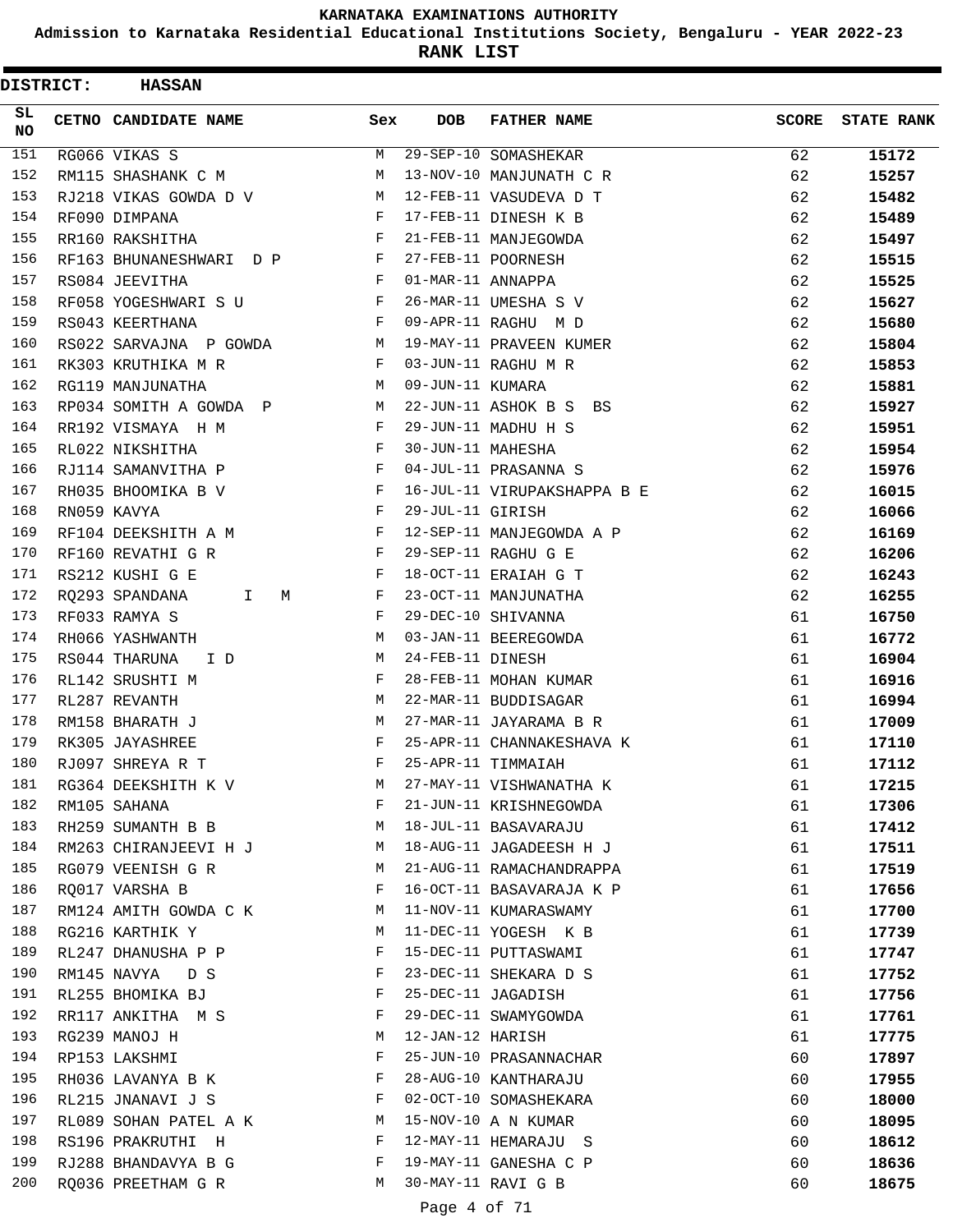**Admission to Karnataka Residential Educational Institutions Society, Bengaluru - YEAR 2022-23**

**RANK LIST**

| <b>DISTRICT:</b> | <b>HASSAN</b>           |     |                   |                              |              |                   |
|------------------|-------------------------|-----|-------------------|------------------------------|--------------|-------------------|
| SL<br><b>NO</b>  | CETNO CANDIDATE NAME    | Sex | DOB               | <b>FATHER NAME</b>           | <b>SCORE</b> | <b>STATE RANK</b> |
| 201              | RJ259 SPANDANA V V      | F   |                   | 02-JUN-11 VENKATESH          | 60           | 18688             |
| 202              | RL174 VEERESH N ARADHYA | М   |                   | 02-JUN-11 NAGARAJU H S       | 60           | 18690             |
| 203              | RS217 POORVIKA          | F   |                   | 07-JUL-11 PRUTHVI S R        | 60           | 18828             |
| 204              | RQ142 SANJAYRAJ B R     | М   |                   | 18-JUL-11 RANGASWAMY B T     | 60           | 18874             |
| 205              | RG290 SAPNA R A         | F   |                   | 25-AUG-11 ASHOKA R M         | 60           | 18988             |
| 206              | RR153 HIMANI A GOWDA    | F   |                   | 27-AUG-11 ASHOKA T E         | 60           | 18993             |
| 207              | RP016 MAANASA           | F   | 29-AUG-11 MAHESH  |                              | 60           | 19000             |
| 208              | RM174 PREKSHA S S       | F   |                   | 31-AUG-11 SHANKREGOWDA       | 60           | 19008             |
| 209              | RL260 SOORAJ CS         | M   |                   | 10-OCT-11 SHADAKSHARI        | 60           | 19107             |
| 210              | RF010 PRAKRUTHI H R     | F   |                   | 24-OCT-11 H R RAGHU          | 60           | 19136             |
| 211              | RR056 SANJAY H S        | М   |                   | 25-NOV-12 SHIVAKUMAR         | 60           | 19278             |
| 212              | RR188 SPOORTHI G D      | F   |                   | 02-SEP-10 DHARMARAJ          | 59           | 19440             |
| 213              | RL229 BHARATH M         | M   | 14-OCT-10 MADHU   |                              | 59           | 19509             |
| 214              | RO166 NITHINKUMAR S Y   | М   | 28-OCT-10 YOGESHA |                              | 59           | 19548             |
| 215              | RK178 H V POORVI        | F   |                   | 29-DEC-10 VISHWANATH H G     | 59           | 19674             |
| 216              | RN070 BALAJI S S        | М   |                   | 03-JAN-11 SHIVARAJU          | 59           | 19709             |
| 217              | RM037 HRUTHIK GOWDA     | М   |                   | 17-FEB-11 HARISH M N         | 59           | 19828             |
| 218              | RM019 RACHANA R         | F   |                   | 22-FEB-11 BALARAM R K        | 59           | 19846             |
| 219              | RF053 HRUTHIK S L       | М   |                   | 15-MAR-11 S R LAKSHMEGOWDA   | 59           | 19926             |
| 220              | RF129 YOJAN H P         | M   |                   | 26-MAR-11 LATE PRABHAKAR H R | 59           | 19970             |
| 221              | RQ149 PRASHANTH A S     | М   |                   | 28-MAR-11 SHIVARAJU K C      | 59           | 19977             |
| 222              | RM215 SAHANA            | F   | 02-APR-11 RAJESHA |                              | 59           | 19994             |
| 223              | RJ227 DHRUTHI B R       | F   |                   | 01-MAY-11 RAMESHA B N        | 59           | 20095             |
| 224              | RQ061 KARTHIK S G       | M   |                   | 07-MAY-11 GURUMURTHY         | 59           | 20121             |
| 225              | RG158 JNANESHWARI       | F   |                   | 04-JUN-11 JAGADHISH V C      | 59           | 20237             |
| 226              | RN268 PRANATHI K R      | F   |                   | 09-JUN-11 RAGHAVENDRA K M    | 59           | 20254             |
| 227              | RK306 CHANDAN GC        | М   |                   | 25-JUN-11 CHANDRA GR         | 59           | 20317             |
| 228              | RG373 CHIRAG M D        | М   |                   | 25-JUN-11 DAYANAND M         | 59           | 20319             |
| 229              | RL070 HEMANTA N         | M   |                   | 03-JUL-11 NARAYANA           | 59           | 20364             |
| 230              | RS119 THEJASWI<br>KS    | F   |                   | 10-JUL-11 SIVAKUMAR          | 59           | 20393             |
| 231              | RS226 THANISHA M        | F   |                   | 07-AUG-11 BALAKRISHNA M      | 59           | 20506             |
| 232              | RL014 MOHAN KUMAR N S   | M   |                   | 29-AUG-11 SHIVAKUMAR         | 59           | 20572             |
| 233              | RQ227 PRIYANKA B V      | F   |                   | 29-SEP-11 VASANTHAKUMARA     | 59           | 20647             |
| 234              | RK059 RESHMA A R        | F   |                   | 30-SEP-11 RAMEGOWDA          | 59           | 20652             |
| 235              | RF043 AKSHATHA          | F   |                   | 23-OCT-11 KOMALESH           | 59           | 20695             |
| 236              | RL054 CHARAN K          | М   |                   | 28-OCT-11 KRISHNA D H        | 59           | 20704             |
| 237              | RQ096 VARSHA            | F   |                   | 06-NOV-11 MANJEGOWDA         | 59           | 20723             |
| 238              | RQ047 HARSHITHA         | F   |                   | 17-NOV-11 ASHOKA R D         | 59           | 20755             |
| 239              | RK107 TARUN B S         | М   |                   | 06-DEC-11 SAMPATHU H P       | 59           | 20797             |
| 240              | RM135 GAYITHRI          | F   | 28-DEC-11 UMESH   |                              | 59           | 20832             |
| 241              | RN156 SHRAVYA B K       | F   | 07-APR-10 KUMARA  |                              | 58           | 20935             |
| 242              | RG202 LIKITH M S        | M   |                   | 24-OCT-10 SHEKARAPPA         | 58           | 21125             |
| 243              | RP077 THANMAYI K GOWDA  | F   |                   | 03-DEC-10 KRISHNA MURTHI K M | 58           | 21199             |
| 244              | RF159 ABHISHEK M S      | М   |                   | 19-DEC-10 SIDDESHA M         | 58           | 21241             |
| 245              | RK266 DEEPTHI J N       | F   |                   | 06-FEB-11 NAVEENKUMAR        | 58           | 21400             |
| 246              | RN306 ANOOP U           | M   |                   | 17-FEB-11 UMESHA K K         | 58           | 21430             |
| 247              | RN187 PRAJWAL G C       | М   |                   | 21-FEB-11 CHANDRASHEKAR      | 58           | 21440             |
| 248              | RK033 DHANUSHREE K N    | F   |                   | 27-FEB-11 NAGESH K S         | 58           | 21458             |
| 249              | RL177 ANUSHREE          | F   |                   | 04-MAR-11 VISHWANATHA        | 58           | 21474             |
| 250              | RN245 CHETHAN GOWDA B R | M   |                   | 08-MAR-11 RANGASWAMY B L     | 58           | 21494             |
|                  |                         |     |                   |                              |              |                   |

Page 5 of 71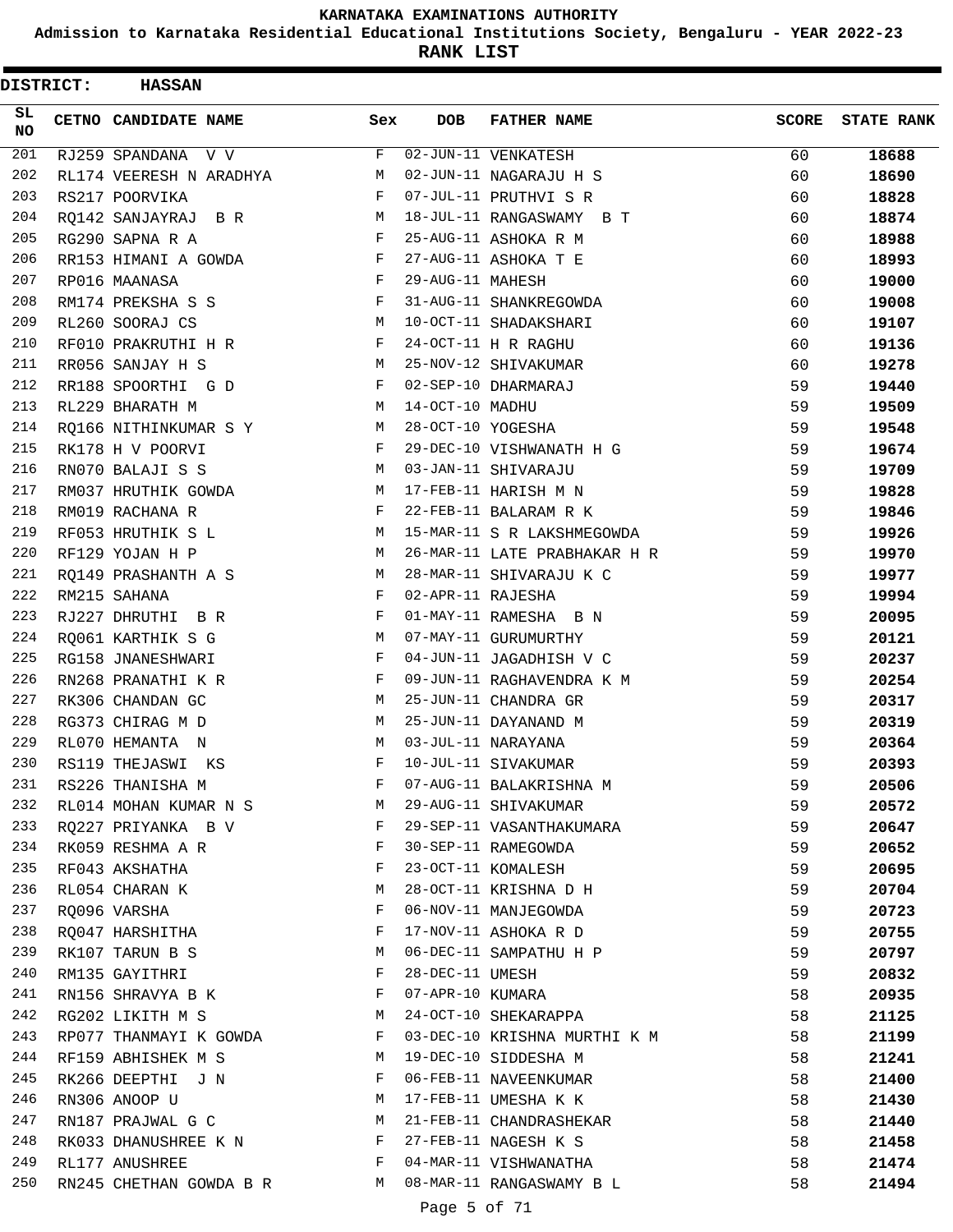**Admission to Karnataka Residential Educational Institutions Society, Bengaluru - YEAR 2022-23**

**RANK LIST**

 $\blacksquare$ 

| <b>DISTRICT:</b> |            | <b>HASSAN</b>                                                            |              |                   |                                    |              |                   |
|------------------|------------|--------------------------------------------------------------------------|--------------|-------------------|------------------------------------|--------------|-------------------|
| SL.<br>NO.       |            | CETNO CANDIDATE NAME                                                     | Sex          | <b>DOB</b>        | <b>FATHER NAME</b>                 | <b>SCORE</b> | <b>STATE RANK</b> |
| 251              |            | RS203 LAKSHYA M P                                                        | F            |                   | 09-MAR-11 PRAKASH M N              | 58           | 21499             |
| 252              |            | RJ008 MANJU K N                                                          | M            |                   | 16-MAR-11 NINGARAJU H              | 58           | 21520             |
| 253              |            | RR165 VINAY C                                                            | M            |                   | 16-MAR-11 CHANDRASHEKARAIAH S P    | 58           | 21522             |
| 254              |            | RJ245 MOKSHITH TR                                                        | М            |                   | 19-MAR-11 RAJANNA T B              | 58           | 21534             |
| 255              |            | RQ015 SHREYA T M                                                         | F            |                   | 30-MAR-11 MANJUNATHA T J           | 58           | 21592             |
| 256              |            | RG141 HARSHITHA R R                                                      | F            |                   | 11-APR-11 RAJANNA R S              | 58           | 21646             |
| 257              |            | RS005 GOUTHAM                                                            | M            |                   | 01-MAY-11 VENKATESH N              | 58           | 21733             |
| 258              |            | RG399 CHETHAN                                                            | М            | 02-MAY-11 UMESHA  |                                    | 58           | 21736             |
| 259              |            | RL225 AMITH N P                                                          | M            |                   | 09-MAY-11 PRABHAKAR N R            | 58           | 21759             |
| 260              | RS120 USHA |                                                                          | F            | 09-MAY-11 CHANDRU |                                    | 58           | 21764             |
| 261              |            | RM012 LEKHANA R                                                          | F            |                   | 13-MAY-11 RAGHAVENDRA M N          | 58           | 21786             |
| 262              |            | RP018 PARINITHA D A<br><b>Example 20</b> Service Service Service Service |              |                   | 13-MAY-11 R ANANDA                 | 58           | 21788             |
| 263              |            | RF196 VANSHIKA SRI GOWDA<br>$\mathbf{F}$ and $\mathbf{F}$                |              |                   | 25-JUN-11 NARAYANA GOWDA S R       | 58           | 21967             |
| 264              |            | RS162 LEKHANA D V                                                        | $\mathbf{F}$ |                   | 27-JUN-11 VINAY D M                | 58           | 21974             |
| 265              |            | RG055 SHREYA N B                                                         | F            |                   | 20-JUL-11 BASAVARAJU               | 58           | 22071             |
| 266              |            | RG325 SHUBHALAKSHMI M R                                                  | F            |                   | 12-AUG-11 RAJASHEKHARAPPA M Y      | 58           | 22157             |
| 267              |            | RK049 JAYANTH K H                                                        | M            |                   | 08-SEP-11 HARISH H G               | 58           | 22243             |
| 268              |            | RR109 BHARAT                                                             | М            |                   | 01-NOV-11 MANJEGOWDA               | 58           | 22361             |
| 269              |            | RG144 HARSHITHA T                                                        | F            |                   | 15-NOV-11 THIMMEGOWDA BR           | 58           | 22391             |
| 270              |            | RP205 APEKSHA R                                                          | F            |                   | 25-NOV-11 REVANNA C K              | 58           | 22414             |
| 271              |            | RG276 MANOOJ L S                                                         | M            |                   | 18-DEC-11 LOKESH Y K               | 58           | 22456             |
| 272              |            | RG152 THULASI M A                                                        | $\mathbf{F}$ |                   | 21-DEC-11 AMBAREESH                | 58           | 22460             |
| 273              |            | RR018 NIHAR J L                                                          | М            | 23-DEC-11 LOKESHA |                                    | 58           | 22465             |
| 274              |            | RJ030 NAKULA M K                                                         | М            | 19-JAN-12 KUMARA  |                                    | 58           | 22489             |
| 275              |            | RG147 MONISHA P                                                          | F            | 15-JUL-10 PRADEEP |                                    | 57           | 22623             |
| 276              |            | RJ326 JAHNAVI BAI K M                                                    | F            |                   | 09-DEC-10 MANJUNATHA RAO K S       | 57           | 22891             |
| 277              |            | RN021 PUNEETH GOWDA S V                                                  | M            |                   | 25-JAN-11 VENKATESHA               | 57           | 23049             |
| 278              |            | RR026 KEERTHANA A S                                                      | F            |                   | 12-MAR-11 SHREEDHARA S A           | 57           | 23192             |
| 279              |            | RP071 DHANUSH GOWDA K G                                                  | M            |                   | 16-MAR-11 GANGADHARA               | 57           | 23207             |
| 280              |            | RJ174 MANJUSHREE GOWDA D                                                 | F            |                   | 17-MAR-11 DINESH D                 | 57           | 23209             |
| 281              |            | RJ129 TEJAS P R                                                          | M            |                   | 23-MAR-11 RAVI P B                 | 57           | 23229             |
| 282              |            | RM010 DURGASHREE                                                         | F            |                   | 30-APR-11 SUKUMARA S N             | 57           | 23385             |
| 283              |            | RR040 CHETHAN GOWDA M D M                                                |              |                   | 02-MAY-11 DEEPAK M S               | 57           | 23398             |
| 284              |            | RQ224 OMKARESHWARI                                                       | F            |                   | 05-MAY-11 DEVASHANKARAMURTHI K R R | 57           | 23414             |
| 285              |            | RN038 GANAVI                                                             | F            |                   | 23-MAY-11 PANCHAKSHARI M C         | 57           | 23489             |
| 286              |            | RQ083 PREETHAM I R                                                       | M            |                   | 10-JUN-11 REVANNA I S              | 57           | 23569             |
| 287              |            | RR207 LOHITH K S                                                         | M            |                   | 14-JUN-11 SUDHAKARA                | 57           | 23590             |
| 288              |            | RQ154 DHANUSH N V                                                        | M            |                   | 22-JUN-11 VISHWESHWARA             | 57           | 23624             |
| 289              |            | RL216 AJITH R H                                                          | M            | 29-JUN-11 HARISH  |                                    | 57           | 23656             |
| 290              |            | RF003 NIKSHITH R M                                                       |              |                   | 12-JUL-11 RAVIKUMAR B N            | 57           | 23716             |
| 291              |            | RP201 B N DEEKSHITHA F                                                   |              |                   | 13-JUL-11 B N NATARAJA             | 57           | 23720             |
| 292              |            | RM234 JAGRUTHI                                                           | $\mathbf{F}$ | 16-JUL-11 GIRESH  |                                    | 57           | 23739             |
| 293              |            | RL266 SUVARNA PRASAD Y S                                                 |              |                   | 22-JUL-11 SHIVAPRASAD              | 57           | 23770             |
| 294              |            | RL267 APOORVA                                                            | F            |                   | 06-AUG-11 SURESHA                  | 57           | 23833             |
| 295              |            | RJ113 NAYANA                                                             | F            |                   | 08-AUG-11 MAYLARI                  | 57           | 23839             |
| 296              |            | RJ140 B S RANJANI                                                        | F            |                   | 11-AUG-11 B R SHIVAKUMAR           | 57           | 23856             |
| 297              |            | RK174 MANVIT GOWDA K P M                                                 |              |                   | 30-AUG-11 KANTHARAJU S M           | 57           | 23941             |
| 298              |            | RS172 BHAVANA C                                                          | F            |                   | 06-SEP-11 CHANDRU KL               | 57           | 23959             |
| 299              |            | RR175 SWARUP S                                                           | M            |                   | 11-SEP-11 SHIVA SHETTY             | 57           | 23974             |
| 300              |            | RM078 SONIKA A J                                                         | F            |                   | 12-SEP-11 JAGADEESH K              | 57           | 23977             |
|                  |            |                                                                          |              |                   |                                    |              |                   |

Page 6 of 71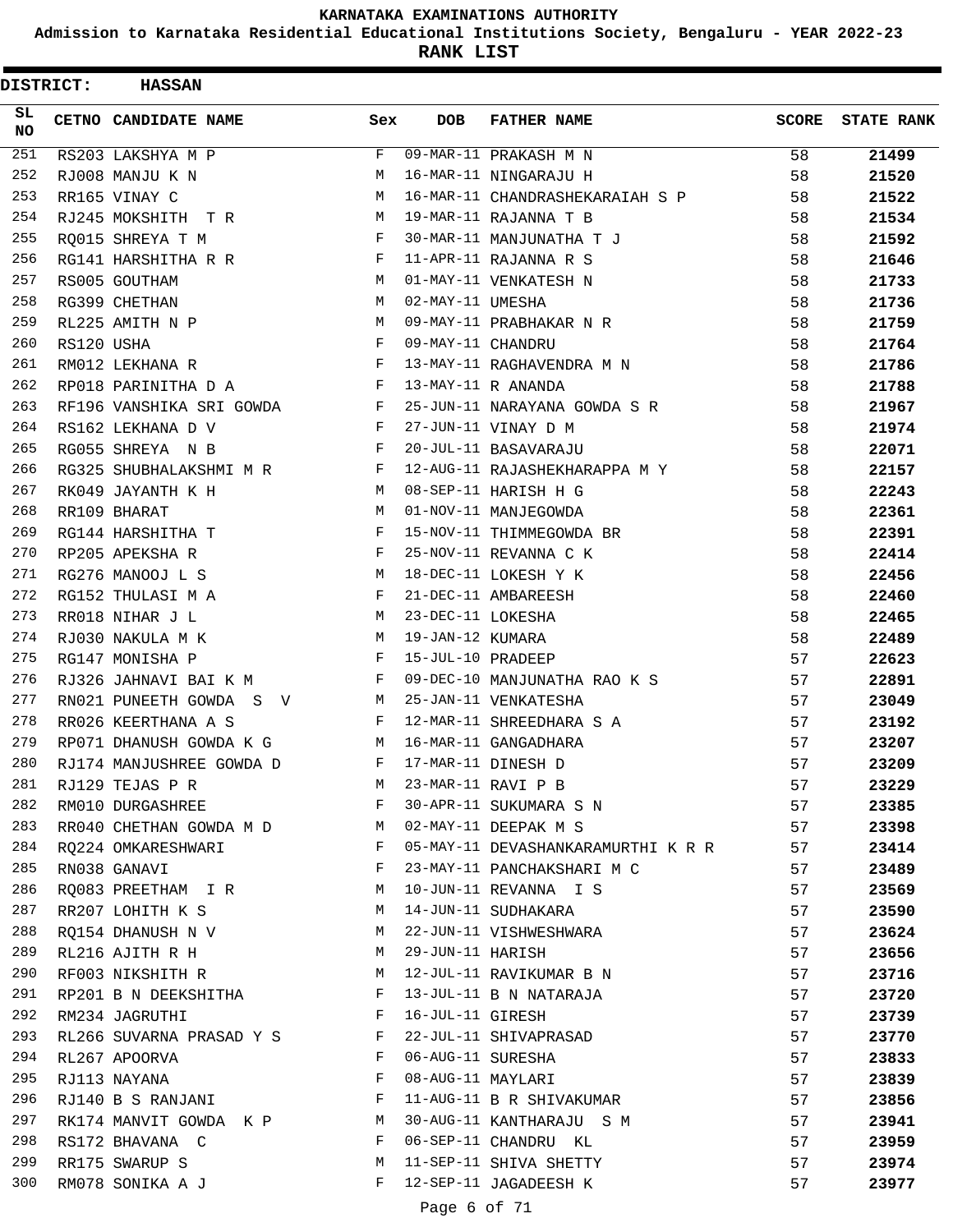**Admission to Karnataka Residential Educational Institutions Society, Bengaluru - YEAR 2022-23**

**RANK LIST**

| <b>DISTRICT:</b> | <b>HASSAN</b>            |     |                   |                                |       |                   |
|------------------|--------------------------|-----|-------------------|--------------------------------|-------|-------------------|
| SL.<br><b>NO</b> | CETNO CANDIDATE NAME     | Sex | <b>DOB</b>        | <b>FATHER NAME</b>             | SCORE | <b>STATE RANK</b> |
| 301              | RP107 H V CHIRANTHNAYAKA | M   |                   | 14-SEP-11 VENKATESH NAYAKA     | 57    | 23983             |
| 302              | RO191 VISMAYA D RAGHU    | F   |                   | 14-SEP-11 RAGHU D P            | 57    | 23986             |
| 303              | RJ307 SURYA SAGAR B M    | M   |                   | 09-OCT-11 MANJUNATHA B S       | 57    | 24050             |
| 304              | RJ333 CHAITHANYA K P     | F   |                   | 12-OCT-11 PUTTASWAMIGOWDA      | 57    | 24060             |
| 305              | RM018 LAVANYA T S        | F   |                   | 12-OCT-11 SANJAY KUMAR S G     | 57    | 24063             |
| 306              | RL223 HARSHA H H         | М   |                   | 19-OCT-11 HARISH H T           | 57    | 24082             |
| 307              | RH197 HARSHITHA N G      | F   | 21-OCT-11 GIREESH |                                | 57    | 24088             |
| 308              | RM291 YOGESH J S         | M   |                   | 30-OCT-11 SURESH J R           | 57    | 24114             |
| 309              | RF146 RACHANA H          | F   | 14-NOV-11 HARISHA |                                | 57    | 24158             |
| 310              | RQ070 HIMA H V           | F   |                   | 18-NOV-11 VIJAY KUMAR H S      | 57    | 24164             |
| 311              | RK108 PRATHAM K R        | M   |                   | 29-NOV-11 RAVIKUMAR K E        | 57    | 24192             |
| 312              | RF173 CHETHAN GOWDA B S  | M   |                   | 03-JAN-12 SHIVA KUMAR          | 57    | 24244             |
| 313              | RJ327 LAKSHA H           | F   |                   | 03-JAN-12 HARISHA M C          | 57    | 24245             |
| 314              | RL143 ANJAN B U          | M   | 04-JAN-12 UMESH   |                                | 57    | 24248             |
| 315              | RP065 PRIYA C S          | F   | 15-DEC-10 SWAMY   |                                | 56    | 24687             |
| 316              | RG313 LIKHITHASHREE G Y  | F   | 10-FEB-11 YOGEESH |                                | 56    | 24880             |
| 317              | RN225 USHARANI           | F   | 11-FEB-11 GANESHA |                                | 56    | 24888             |
| 318              | RK233 DHANUSH GOWDA K A  | M   | 17-FEB-11 ANAND   |                                | 56    | 24902             |
| 319              | RH110 LIKHITH B M        | M   |                   | 09-MAR-11 MADHUMALLIKARJUN B J | 56    | 24973             |
| 320              | RG226 MITHUN<br>Ρ        | M   |                   | 18-MAR-11 PUTTARAJU DR         | 56    | 25006             |
| 321              | RG115 LATHA              | F   | 21-MAR-11 SIDDESH |                                | 56    | 25017             |
| 322              | RS137 THANUSHREE D N     | F   |                   | 22-MAR-11 NANDEESHA D Y        | 56    | 25027             |
| 323              | RH192 DHANUSH Y S        | M   |                   | 27-MAR-11 SIDDAPPA Y N         | 56    | 25042             |
| 324              | RF195 KEERTHI R          | F   |                   | 09-APR-11 RANGEGOWDA           | 56    | 25112             |
| 325              | RP004 VARSHINI Y         | F   | 05-MAY-11 YOGESH  |                                | 56    | 25236             |
| 326              | RP086 HEMASHREE H C      | F   |                   | 09-MAY-11 CHANNA KESHAVA S G   | 56    | 25253             |
| 327              | RJ148 SADVITH B R        | M   |                   | 10-MAY-11 RAJANNA BB           | 56    | 25258             |
| 328              | RL214 MANOJ S M          | М   |                   | 11-MAY-11 S R MAHESH           | 56    | 25260             |
| 329              | RR214 VINAY A            | M   |                   | 29-MAY-11 ASOKA B C            | 56    | 25335             |
| 330              | RL170 ANKUSH             | M   | 01-JUN-11 UMESHA  |                                | 56    | 25347             |
| 331              | RG013 LIKHITHA M         | F   |                   | 04-JUN-11 MAHALINGAPPA         | 56    | 25373             |
| 332              | RQ281 MONISHA L C        | F   |                   | 09-JUN-11 CHANDRASHEKAR        | 56    | 25395             |
| 333              | RS007 BHOOMIKA H Y       | F   |                   | 17-JUN-11 H T YOGESH           | 56    | 25421             |
| 334              | RL186 KUSHI M R          | F   |                   | 24-JUN-11 MURALI M J           | 56    | 25460             |
| 335              | RL156 LEELAVATHI M L     | F   |                   | 26-JUN-11 LOKESHA M B          | 56    | 25471             |
| 336              | RF039 VIKAS H M          | М   | 26-JUL-11 MURULI  |                                | 56    | 25608             |
| 337              | RS230 SANIKA H H         | F   |                   | 09-AUG-11 HARISH H S           | 56    | 25662             |
| 338              | RR093 NIKHIL H C         | М   |                   | 04-SEP-11 CHANDRASHEKARA       | 56    | 25756             |
| 339              | RR033 DHANALAKSHMI       | F   | 06-SEP-11 ANNAIAH |                                | 56    | 25767             |
| 340              | RM229 JEEVAN             | М   |                   | 08-SEP-11 NEELEGOWDA ANIL      | 56    | 25774             |
| 341              | RP234 RUCHITHA           | F   |                   | 09-OCT-11 MANJEGOWDA           | 56    | 25872             |
| 342              | RK006 MANJUNATH D S      | М   | 22-OCT-11 SURESHA |                                | 56    | 25910             |
| 343              | RF103 GUNAVANTH B M      | M   |                   | 04-NOV-11 MANJUNATH B R        | 56    | 25949             |
| 344              | RJ296 MADAN S M          | М   |                   | 19-NOV-11 MANUKUMAR            | 56    | 25992             |
| 345              | RP094 BOOMIKA            | F   |                   | 22-DEC-11 GUNDE GOWDA          | 56    | 26069             |
| 346              | RQ190 M D DEEPIKA        | F   | 30-DEC-11 DINESH  |                                | 56    | 26087             |
| 347              | RK149 BHARATH K H        | M   |                   | 06-APR-10 HARI K N             | 55    | 26191             |
| 348              | RQ213 DIGANTH I R        | М   |                   | 13-JUL-10 I C RAMESH           | 55    | 26268             |
| 349              | RK195 CHIRANTH S SHETTY  | М   |                   | 22-OCT-10 SRINIVASA K V        | 55    | 26410             |
| 350              | RK163 DHANYASHREE        | F   |                   | 10-NOV-10 VIJAY KUMAR          | 55    | 26458             |
|                  |                          |     |                   |                                |       |                   |

Page 7 of 71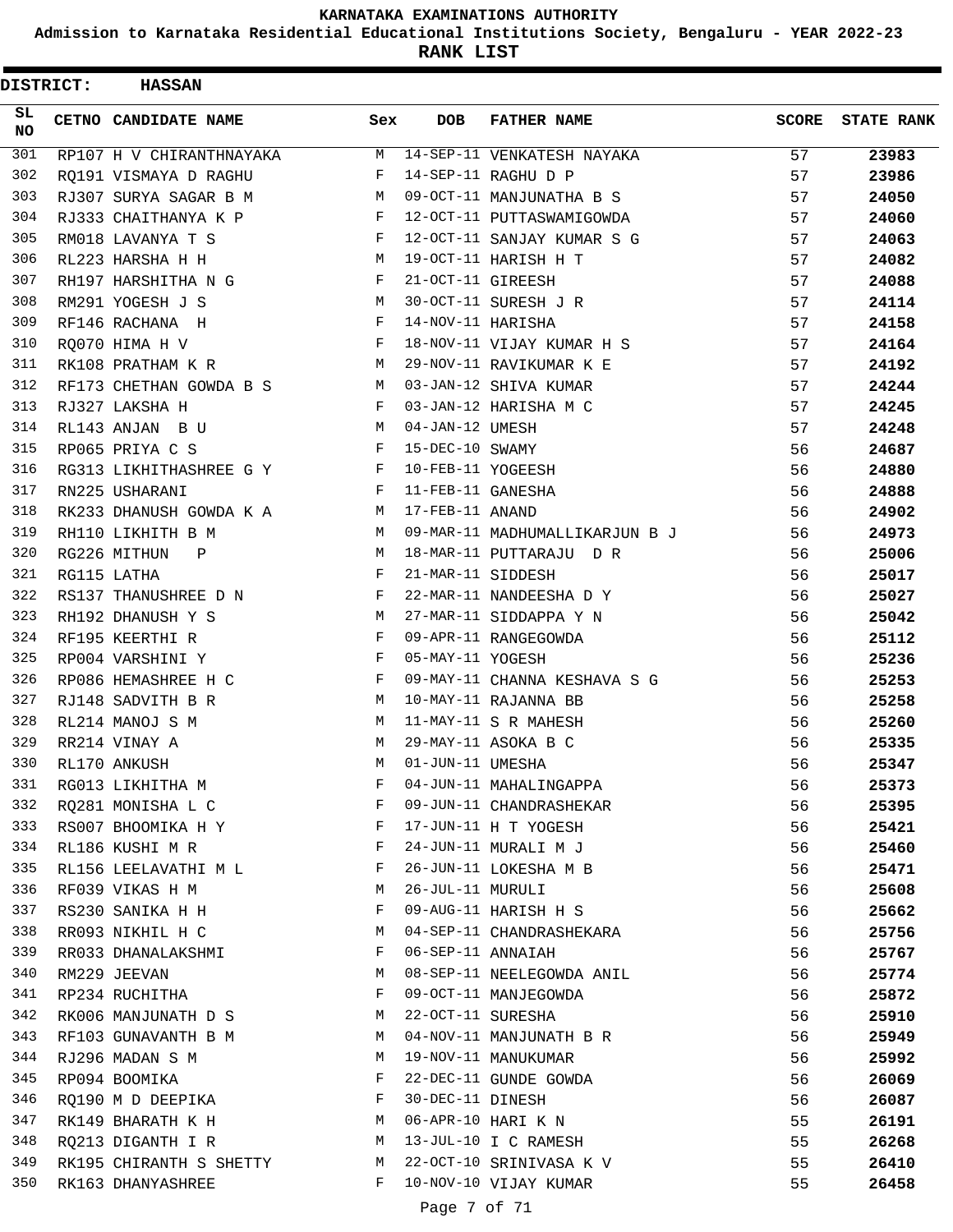**Admission to Karnataka Residential Educational Institutions Society, Bengaluru - YEAR 2022-23**

**RANK LIST**

| <b>DISTRICT:</b> | <b>HASSAN</b>          |            |                    |                                  |              |                   |
|------------------|------------------------|------------|--------------------|----------------------------------|--------------|-------------------|
| SL.<br><b>NO</b> | CETNO CANDIDATE NAME   | Sex        | <b>DOB</b>         | <b>FATHER NAME</b>               | <b>SCORE</b> | <b>STATE RANK</b> |
| 351              | RG217 LEKHANA K D      | F          |                    | 19-NOV-10 DEVARAJU K N           | 55           | 26488             |
| 352              | RK192 MITHUN K         | M          |                    | 29-NOV-10 KRISHNACHARI           | 55           | 26522             |
| 353              | RO279 PRASHANTH M R    | M          | 02-DEC-10 RAVI     |                                  | 55           | 26536             |
| 354              | RG159 NANDEESHA K N    | М          |                    | 01-JAN-11 KUMARASWAMY G          | 55           | 26627             |
| 355              | RH010 SPANDANA BAI     | F          |                    | 02-JAN-11 DHANAPALA NAYKA A S    | 55           | 26639             |
| 356              | RF084 BHAVYA G C       | F          |                    | 01-FEB-11 CHANDRE GOWDA          | 55           | 26735             |
| 357              | RK273 DIVYA C R        | F          |                    | 21-FEB-11 RAMEGOWDA              | 55           | 26803             |
| 358              | RP224 SHREYA A         | F          |                    | 02-MAR-11 ANANTHA PADMANABHKUAMR | 55           | 26834             |
| 359              | RS133 CHETHANA B J     | $_{\rm F}$ | 16-MAR-11 JAYAPPA  |                                  | 55           | 26900             |
| 360              | RP006 ASHWINI P GOWDA  | F          |                    | 14-APR-11 PRAKASH H R            | 55           | 27044             |
| 361              | RM094 KEERTHANA S M    | F          |                    | 08-MAY-11 MANJEGOWDA             | 55           | 27164             |
| 362              | RN263 GOWTHAM D H      | M          |                    | 24-MAY-11 HEMANTHKUMAR           | 55           | 27249             |
| 363              | RP239 VIPUL V          | M          |                    | 25-MAY-11 VIJAY BABU H S         | 55           | 27255             |
| 364              | RQ025 LOHITH A K       | М          |                    | 30-MAY-11 KRISHNE GOWDA          | 55           | 27275             |
| 365              | RG039 HARSHITHA S S    | F          |                    | 03-JUN-11 SIDDESH S E            | 55           | 27301             |
| 366              | RQ057 MANYA MK         | F          |                    | 08-JUN-11 KUMARA MC              | 55           | 27331             |
| 367              | RR167 TRISHA M M       | $_{\rm F}$ |                    | 12-JUN-11 MANJEGOWDA M K         | 55           | 27352             |
| 368              | RP188 HRUTHIK          | М          | 25-JUN-11 RAVI     |                                  | 55           | 27409             |
| 369              | RN235 LIKHITH C A      | M          |                    | 26-JUN-11 ANAND C A              | 55           | 27413             |
| 370              | RO111 LAKSHMI H D      | F          | 27-JUN-11 DEVARAJU |                                  | 55           | 27420             |
| 371              | RK087 BHOOMIKA K H     | $_{\rm F}$ |                    | 13-JUL-11 HEMANTH KUMAR K        | 55           | 27483             |
| 372              | RM245 SHREYA M S       | F          |                    | 16-JUL-11 SATHISHA M C           | 55           | 27506             |
| 373              | RS219 POOJA B L        | $_{\rm F}$ |                    | 04-AUG-11 LAKSHMANA B K          | 55           | 27589             |
| 374              | RJ232 PREETHAM         | M          |                    | 05-AUG-11 CHANDRASHEKAR          | 55           | 27596             |
| 375              | RH200 RANJITHA G M     | F          |                    | 05-AUG-11 MANJUNATHA G K         | 55           | 27597             |
| 376              | RS108 CHATHURVIK       | М          | 14-AUG-11 SURESH   | H M                              | 55           | 27632             |
| 377              | RH032 MADHURA N N      | F          | 29-AUG-11 NAGARAJ  |                                  | 55           | 27686             |
| 378              | RF184 MANYA N V        | F          | 29-AUG-11 VEDARAJU |                                  | 55           | 27687             |
| 379              | RL271 PRATHAM S B      | M          |                    | 01-SEP-11 BHARATH KUMAR N E      | 55           | 27694             |
| 380              | RH199 JANAVI<br>B<br>R | F          |                    | 08-SEP-11 RENUKAPPA              | 55           | 27710             |
| 381              | RP093 DHRUTHI M P      | F          |                    | 14-SEP-11 POORNAIAH              | 55           | 27725             |
| 382              | RH140 VIKAS T S        | М          |                    | 19-SEP-11 SHEKHARAPPA            | 55           | 27746             |
| 383              | RS142 KIRAN G          | М          |                    | 26-SEP-11 GANGADHARA EC          | 55           | 27775             |
| 384              | RQ162 DHANUSHRI H      | F          |                    | 07-NOV-11 HEMARAJ K G            | 55           | 27899             |
| 385              | RJ257 VINAY M A        | М          | 13-NOV-11 ANNANDA  |                                  | 55           | 27923             |
| 386              | RL150 GANAVI K L       | F          |                    | 30-NOV-11 LOKESH K S             | 55           | 27960             |
| 387              | RQ048 GANASHREE M K    | F          |                    | 01-DEC-11 KALAYYA M D            | 55           | 27963             |
| 388              | RR128 RAHUL N B        | М          |                    | 21-DEC-11 BEEREGOWDA             | 55           | 27997             |
| 389              | RP136 BHOOMIKASING S   | F          |                    | 14-JUN-10 SOORAJSING             | 54           | 28183             |
| 390              | RP041 PUNITH           | М          | 20-JUN-10 PAPANNA  |                                  | 54           | 28190             |
| 391              | RS067 SANIBA           | F          | 26-JUN-10 HANEEF   |                                  | 54           | 28194             |
| 392              | RH194 AKASH B C        | М          |                    | 10-AUG-10 CHANDRASHEKAR          | 54           | 28236             |
| 393              | RP017 SHASHWATH GOWDA  | М          |                    | 22-AUG-10 BOREGOWDA              | 54           | 28252             |
| 394              | RF134 LEKHANA A L      | F          | 27-SEP-10 LOKESH   |                                  | 54           | 28314             |
| 395              | RG056 BHARATH D P      | М          |                    | 20-NOV-10 PANCHAKSHARI           | 54           | 28436             |
| 396              | RG001 ABHISHEK B N     | М          |                    | 18-DEC-10 NAGARAJ B P            | 54           | 28533             |
| 397              | RQ225 PAVANI           | F          | 27-DEC-10 HARISHA  |                                  | 54           | 28560             |
| 398              | RR034 D A GANAVI       | F          |                    | 01-JAN-11 D E ASHOKA             | 54           | 28572             |
| 399              | RP202 DEEKSHA          | F          |                    | 10-JAN-11 MAHESH U P             | 54           | 28607             |
| 400              | RS020 NITHIN D Y       | М          |                    | 28-JAN-11 YASHAVANTHA RAJU       | 54           | 28674             |
|                  |                        |            |                    |                                  |              |                   |

Page 8 of 71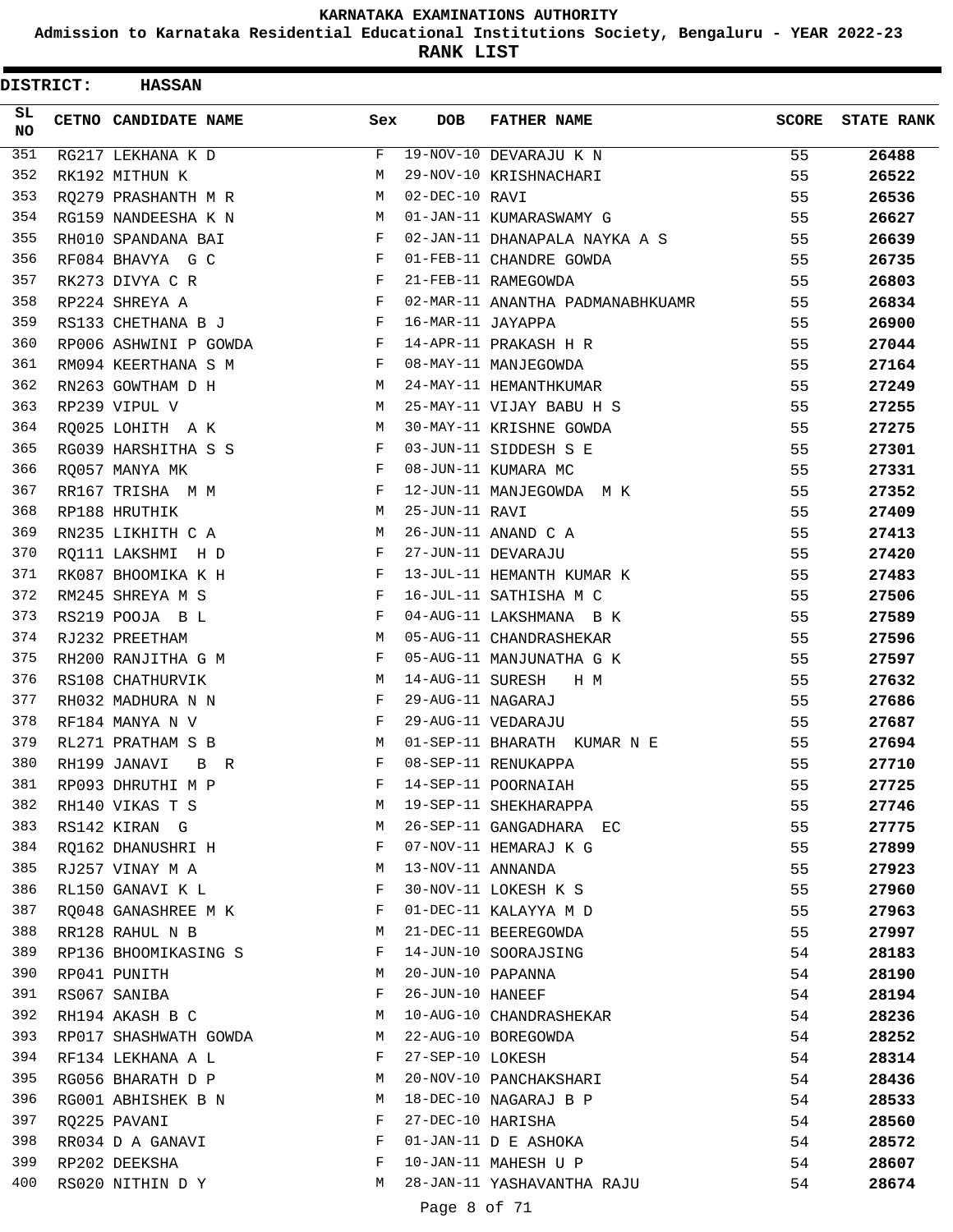**Admission to Karnataka Residential Educational Institutions Society, Bengaluru - YEAR 2022-23**

| <b>DISTRICT:</b> |            | <b>HASSAN</b>           |            |                   |                              |              |                   |
|------------------|------------|-------------------------|------------|-------------------|------------------------------|--------------|-------------------|
| SL.<br><b>NO</b> |            | CETNO CANDIDATE NAME    | Sex        | <b>DOB</b>        | <b>FATHER NAME</b>           | <b>SCORE</b> | <b>STATE RANK</b> |
| 401              |            | RQ210 DIGANTH L         | M          |                   | 06-FEB-11 LOKESH O E         | 54           | 28704             |
| 402              |            | RS001 LIKHITHRAJU S P   | M          |                   | 09-MAR-11 PUTTARAJU S S      | 54           | 28834             |
| 403              |            | RJ083 ANUSHREE K        | F          |                   | 17-MAR-11 KRISHANA           | 54           | 28873             |
| 404              | RG334 BABY |                         | $_{\rm F}$ |                   | 28-MAR-11 BASAVARAJU         | 54           | 28925             |
| 405              |            | RG211 JAYASHREE M T     | F          |                   | 28-MAR-11 TIPPESWAMY M P     | 54           | 28928             |
| 406              |            | RK098 GAGANASHREE H N   | F          |                   | 30-MAR-11 NATARAJ H S        | 54           | 28935             |
| 407              |            | RM095 SANJANA H A       | F          | 31-MAR-11 ASHOK   |                              | 54           | 28951             |
| 408              |            | RN259 DEEKSHITH<br>G    | M          | 01-APR-11 GIRISH  | В                            | 54           | 28954             |
| 409              |            | RH222 SACHIN R P        | M          |                   | 01-APR-11 PRASANNA KUMAR R S | 54           | 28958             |
| 410              |            | RG234 SIDDESH T M       | М          |                   | 09-APR-11 MALLIKARJUN T S    | 54           | 28998             |
| 411              |            | RJ131 ROHITH GOWDA B J  | M          |                   | 18-APR-11 JAGADEESHA B M     | 54           | 29055             |
| 412              |            | RJ255 NITHIN K Y        | М          | 21-APR-11 YOGESH  |                              | 54           | 29068             |
| 413              |            | RQ143 SHARANA H V       | M          |                   | 26-APR-11 VIJAYAKUMARA H S   | 54           | 29105             |
| 414              |            | RS176 DEEKSHITH M J     | М          |                   | 29-APR-11 JAYARAJU           | 54           | 29118             |
| 415              |            | RQ021 CHIRAG R          | M          |                   | 04-MAY-11 RAVI KUMAR         | 54           | 29149             |
| 416              |            | RN266 YOGITHA J         | F          |                   | 11-MAY-11 JAGADEESH          | 54           | 29187             |
| 417              |            | RQ107 VIKAS             | M          | 12-MAY-11 MADHU   |                              | 54           | 29191             |
| 418              |            | RP144 DIGANTH N C       | M          |                   | 06-JUN-11 CHANDRASHEKHAR     | 54           | 29321             |
| 419              |            | RQ056 TEJAS GOWDA R     | M          |                   | 13-JUN-11 RAVIKUMAR A G      | 54           | 29371             |
| 420              |            | RN304 LOLAKSHI J U      | F          |                   | 27-JUN-11 UMESH J N          | 54           | 29440             |
| 421              |            | RM159 ADITHYA T         | M          |                   | 29-JUN-11 THANGAPPA          | 54           | 29446             |
| 422              |            | RL137 KIRAN<br>K N      | М          |                   | 29-JUN-11 NINGARAJU          | 54           | 29449             |
| 423              |            | RR123 KRUTHI N          | F          |                   | 01-JUL-11 NIRANJAN A S       | 54           | 29459             |
| 424              |            | RG132 HARSHINI H M      | F          |                   | 02-JUL-11 MALLIKARJUN H M    | 54           | 29467             |
| 425              |            | RJ246 KYLASH GOWDA G R  | M          |                   | 02-JUL-11 RAJESH R           | 54           | 29469             |
| 426              |            | RP189 B J LAXMITHA      | F          |                   | 05-AUG-11 JANNAPPA SHETTI    | 54           | 29673             |
| 427              |            | RS225 PRIYA SP          | F          |                   | 10-AUG-11 PUTTASWAMY         | 54           | 29705             |
| 428              |            | RO013 ULLAS GOWDA R     | М          |                   | 22-AUG-11 RAVI KUMAR M       | 54           | 29749             |
| 429              |            | RS034 MEGHANA G G       | F          | 29-AUG-11 GURAPPA |                              | 54           | 29778             |
| 430              |            | RG184 PRATHIKSHA D K    | F          |                   | 01-SEP-11 KRISHNEGOWDA D S   | 54           | 29789             |
| 431              |            | RN313 RAKSHA K V        | F          |                   | 02-SEP-11 VENKATESH          | 54           | 29796             |
| 432              |            | RP035 RUCHITHA SHETTY M | F          |                   | 02-SEP-11 MANJUNATHA         | 54           | 29798             |
| 433              |            | RL211 CHANDANA P R      | F          | 13-SEP-11 RAMESHA |                              | 54           | 29843             |
| 434              |            | RR045 ARPITHA           | F          |                   | 19-SEP-11 SHIVALINGA S       | 54           | 29866             |
| 435              |            | RH045 SWATHI K          | F          |                   | 21-SEP-11 KRISHNAMURTHY      | 54           | 29874             |
| 436              |            | RJ065 G S DHANUSH       | M          |                   | 25-SEP-11 SHIVANNA           | 54           | 29881             |
| 437              |            | RR211 RAMU H T          | М          |                   | 30-SEP-11 THIMMEGOWDA H L    | 54           | 29894             |
| 438              |            | RG227 SHREYAS K R       | М          |                   | 07-OCT-11 RAMESH K S         | 54           | 29919             |
| 439              |            | RN166 CHAITRA C R       | F          |                   | 12-OCT-11 RANGASWAMY         | 54           | 29932             |
| 440              |            | RJ123 YASHAVANTHA B R   | М          |                   | 30-OCT-11 RAMESHA B J        | 54           | 29993             |
| 441              |            | RG192 DHANUSH M R       | M          |                   | 31-OCT-11 RAMESH M R         | 54           |                   |
| 442              |            |                         | М          |                   | 20-NOV-11 MANU H K           |              | 29995             |
|                  |            | RM035 MOHITH M GOWDA    |            |                   |                              | 54           | 30060             |
| 443              |            | RG301 YASHAS M          | M          |                   | 26-NOV-11 MALLIKARJUN B E    | 54           | 30079             |
| 444              |            | RR171 BHUVANA H J       | F          |                   | 12-DEC-11 JAYANNA H A        | 54           | 30116             |
| 445              |            | RN048 PRATHAM R         | М          |                   | 16-DEC-11 RAJASHEKAR         | 54           | 30123             |
| 446              |            | RS071 PRIYANKA K S      | F          |                   | 18-DEC-11 SHRINIVAS          | 54           | 30127             |
| 447              |            | RN103 INCHARA R G       | F          |                   | 20-DEC-11 GANGADHARA         | 54           | 30131             |
| 448              |            | RK217 NIHAL PATEL B P   | M          |                   | 23-DEC-11 PRASANNA PATEL B V | 54           | 30136             |
| 449              |            | RG279 DIVYA             | F          |                   | 03-JAN-12 MADHUKUMARA        | 54           | 30157             |
| 450              |            | RN109 THRISHA N U       | F          |                   | 14-FEB-12 UMESHARADHYA       | 54           | 30186             |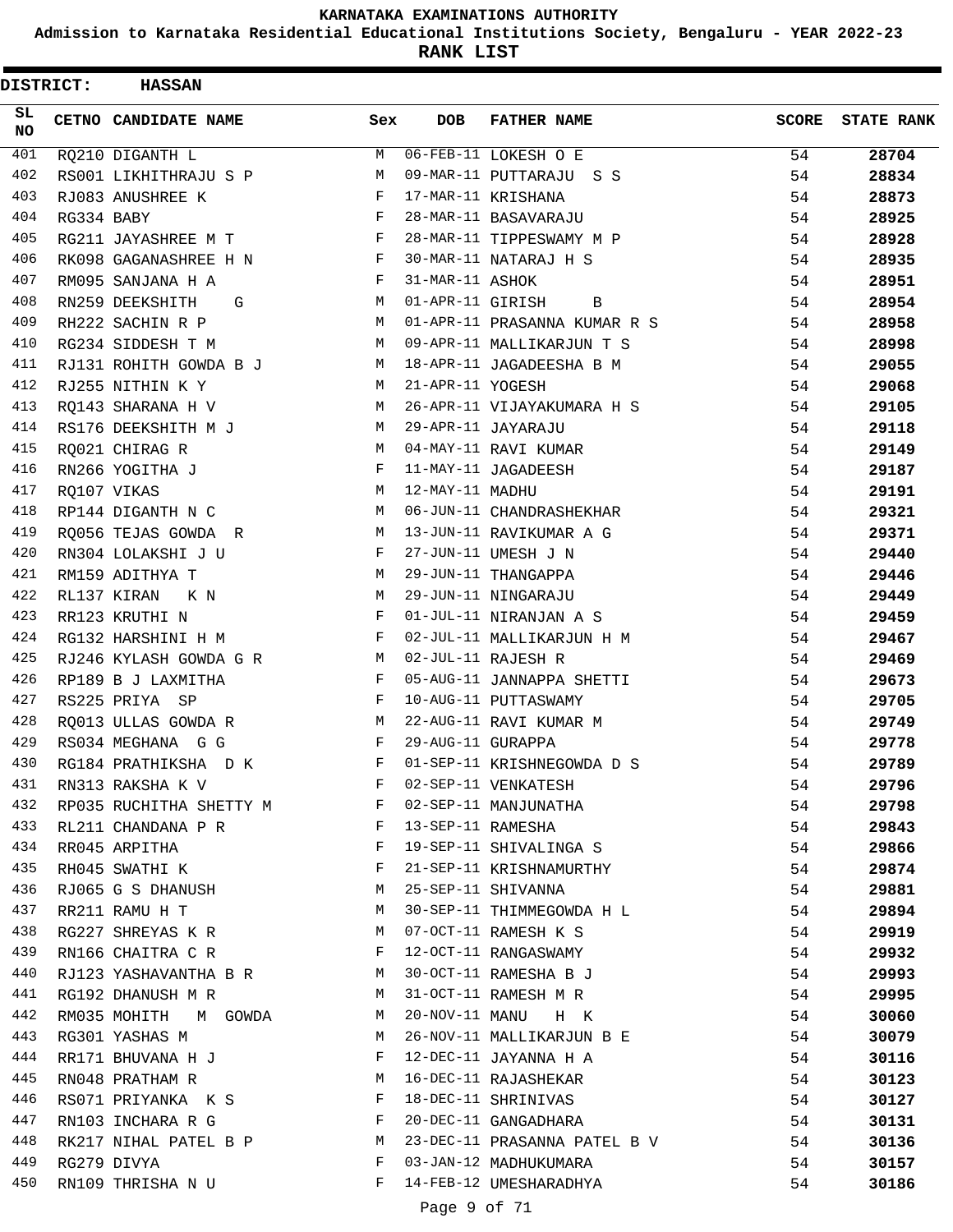**Admission to Karnataka Residential Educational Institutions Society, Bengaluru - YEAR 2022-23**

**RANK LIST**

| <b>DISTRICT:</b> |           | <b>HASSAN</b>                                                     |              |                   |                                 |       |                   |
|------------------|-----------|-------------------------------------------------------------------|--------------|-------------------|---------------------------------|-------|-------------------|
| SL<br>NO.        |           | CETNO CANDIDATE NAME                                              | Sex          | <b>DOB</b>        | <b>FATHER NAME</b>              | SCORE | <b>STATE RANK</b> |
| 451              |           | RR161 DHARSHAN H K                                                | M            |                   | 21-JAN-10 LATE KUMARA           | 53    | 30264             |
| 452              |           | RP028 RACHANA H M                                                 | F            |                   | 10-OCT-10 MOHANAKUMAR H K       | 53    | 30517             |
| 453              |           | RS208 DHANUSH                                                     | М            | 14-OCT-10 PRAKASH |                                 | 53    | 30528             |
| 454              |           | RM320 SANCHITHA R B                                               | F            |                   | 26-NOV-10 BALAKRISHNA R K       | 53    | 30637             |
| 455              |           | RN178 JAYANTH GOWDA M P                                           | M            |                   | 09-DEC-10 PRADEEP M A           | 53    | 30680             |
| 456              |           | RN158 AKSHATHA L                                                  | $\mathbf{F}$ |                   | 18-DEC-10 LOKESHA D G           | 53    | 30713             |
| 457              |           | RK219 K S SANIKA                                                  | $\mathbf{F}$ |                   | 05-FEB-11 SRINIVASA K Y         | 53    | 30907             |
| 458              |           | RF034 ANKITHA A L                                                 | F            |                   | 07-FEB-11 LAKSHMIKANTHA         | 53    | 30916             |
| 459              |           | RJ102 JEEVAN G Y                                                  | М            |                   | 01-MAR-11 YOGEESH G K           | 53    | 31003             |
| 460              | RH234 J C | PAVAN                                                             | M            |                   | 20-MAR-11 CHANDRASHEKAR         | 53    | 31107             |
| 461              |           | RF097 RACHANA S A                                                 | F            |                   | 21-MAR-11 ANUKUMAR S V          | 53    | 31113             |
| 462              |           | RH196 PRIYANKA M M                                                | F            |                   | 28-MAR-11 MAHESH M A            | 53    | 31142             |
| 463              |           | RL047 SHAMITH M C                                                 | M            |                   | 31-MAR-11 CHANDRASEKHARA M G    | 53    | 31157             |
| 464              |           | RL001 SOHAN L M                                                   | M            |                   | 01-APR-11 MALLIKARJUNA L P      | 53    | 31163             |
| 465              |           | RL173 SINDHU H S                                                  | F            |                   | 02-APR-11 SOMASHEKHARA          | 53    | 31169             |
| 466              |           | RH239 B N LOHITH                                                  | M            |                   | 06-APR-11 B S NAGARAJU          | 53    | 31180             |
| 467              |           | RQ024 YASH B M                                                    | М            |                   | 22-APR-11 MAHESHA B M           | 53    | 31255             |
| 468              |           | RP036 SHRADDA T M                                                 | F            |                   | 24-APR-11 T G MALALIGOWDA KUMAR | 53    | 31266             |
| 469              |           | RS151 SATHVIK K                                                   | М            |                   | 27-APR-11 KUMAR K K             | 53    | 31289             |
| 470              |           | RR009 CHETHANA K S                                                | M            |                   | 02-MAY-11 SHIVAPPA              | 53    | 31318             |
| 471              |           | RK035 CHIRANTH KUMAR                                              | M            |                   | 03-MAY-11 SURESH S R            | 53    | 31322             |
| 472              |           | RJ191 VARALAKSHMI<br>H M                                          | F            |                   | 11-MAY-11 MANJUNATHA            | 53    | 31365             |
| 473              |           | RP014 RANJAN B M                                                  | M            |                   | 15-MAY-11 MOHANCHARI B N        | 53    | 31390             |
| 474              |           | RG247 RANJANA K S                                                 | F            |                   | 15-MAY-11 SHASHIKUMAR           | 53    | 31391             |
| 475              |           | RM038 M N INCHARA                                                 | F            |                   | 01-JUN-11 G S MANJUNATH         | 53    | 31489             |
| 476              |           | RJ063 SAMRUDH GOWDA                                               | M            |                   | 06-JUN-11 MANJUNATHA            | 53    | 31524             |
| 477              |           | RM330 SHREYAS C M                                                 | M            |                   | 10-JUN-11 MALLIKARJUN           | 53    | 31547             |
| 478              |           | RS095 ROHITH                                                      | M            |                   | 12-JUN-11 SOMASHEKAR            | 53    | 31565             |
| 479              |           | RS093 THANUJA                                                     | F            |                   | 13-JUN-11 VIJAYA KUMAR BR       | 53    | 31574             |
| 480              |           | M <sub>1</sub><br>RQ240 LIKHITH KUMAR V N                         |              |                   | 27-JUN-11 NAVEEN KUMAR V P      | 53    | 31644             |
| 481              |           | RQ215 KEERTHANA K Y                                               | F            |                   | 17-JUL-11 YOGEGOWDA K T         | 53    | 31740             |
| 482              |           | RK147 SAGAR K S<br><b>M</b>                                       |              | 19-JUL-11 SURESHA |                                 | 53    | 31750             |
| 483              |           | RP076 LIKHITH NAIK M                                              |              |                   | 24-JUL-11 VASANTHA NAIK         | 53    | 31776             |
| 484              |           | RL160 SUJAN T K                                                   | M            |                   | 27-JUL-11 KUMARARAJU            | 53    | 31791             |
| 485              |           | RG052 MANVI M N                                                   | $\mathbf{F}$ |                   | 01-AUG-11 NIJAGUNA M S          | 53    | 31822             |
| 486              |           | RG021 JEEVITHA K C F                                              |              |                   | 11-AUG-11 K C CHANDRASHEKHAR    | 53    | 31868             |
| 487              |           | RN100 ANUSHREE G GOWDA G GOWDA F                                  |              |                   | 22-AUG-11 GANGADHARA N R N R    | 53    | 31915             |
| 488              |           | RK244 KISHAN GOWDA U                                              | M            |                   | 24-AUG-11 UMESHA T R            | 53    | 31922             |
| 489              |           | RM169 DIGANTH S D                                                 | M            |                   | 28-AUG-11 DILEEPKUMAR S B       | 53    | 31937             |
| 490              |           | RP050 PANKAJ GOWDA B R M                                          |              |                   | 31-AUG-11 RAGU B V              | 53    | 31944             |
| 491              |           | $\mathbf{F}$ and $\mathbf{F}$ and $\mathbf{F}$<br>RN182 THANU A B |              |                   | 01-SEP-11 BASAVARAJU A N        | 53    | 31954             |
| 492              |           | M<br>RM175 YOGESH M S                                             |              |                   | 05-SEP-11 SHEKHAR M R           | 53    | 31969             |
| 493              |           | RG274 JEEVITHA H G                                                | $\mathbf{F}$ |                   | 08-SEP-11 GIRISHA H R           | 53    | 31979             |
| 494              |           | RG200 MOULYAPATEL G R                                             | F            |                   | 08-SEP-11 RAJASHEKARAPPA G D    | 53    | 31981             |
| 495              |           | RG017 CHARAN NAIK                                                 | М            |                   | 15-SEP-11 VENKATESH NAIK        | 53    | 32001             |
| 496              |           | RJ238 CHAITHANYA M R                                              | $\mathbf{F}$ |                   | 16-SEP-11 RANGANATHA M L        | 53    | 32005             |
| 497              |           | RN273 PRANEETHA M                                                 | $\mathbf{F}$ |                   | 27-SEP-11 MADHU KUMAR A E       | 53    | 32044             |
| 498              |           | RR008 LAKSHMI                                                     | F            |                   | 13-OCT-11 DINESH UL             | 53    | 32115             |
| 499              |           | RQ095 MOHAN K S                                                   | M            |                   | 23-OCT-11 SURESH K N            | 53    | 32153             |
| 500              |           | RG089 APOORVA                                                     | F            |                   | 25-OCT-11 BASAVARAJU            | 53    | 32157             |
|                  |           |                                                                   |              | Page 10 of 71     |                                 |       |                   |
|                  |           |                                                                   |              |                   |                                 |       |                   |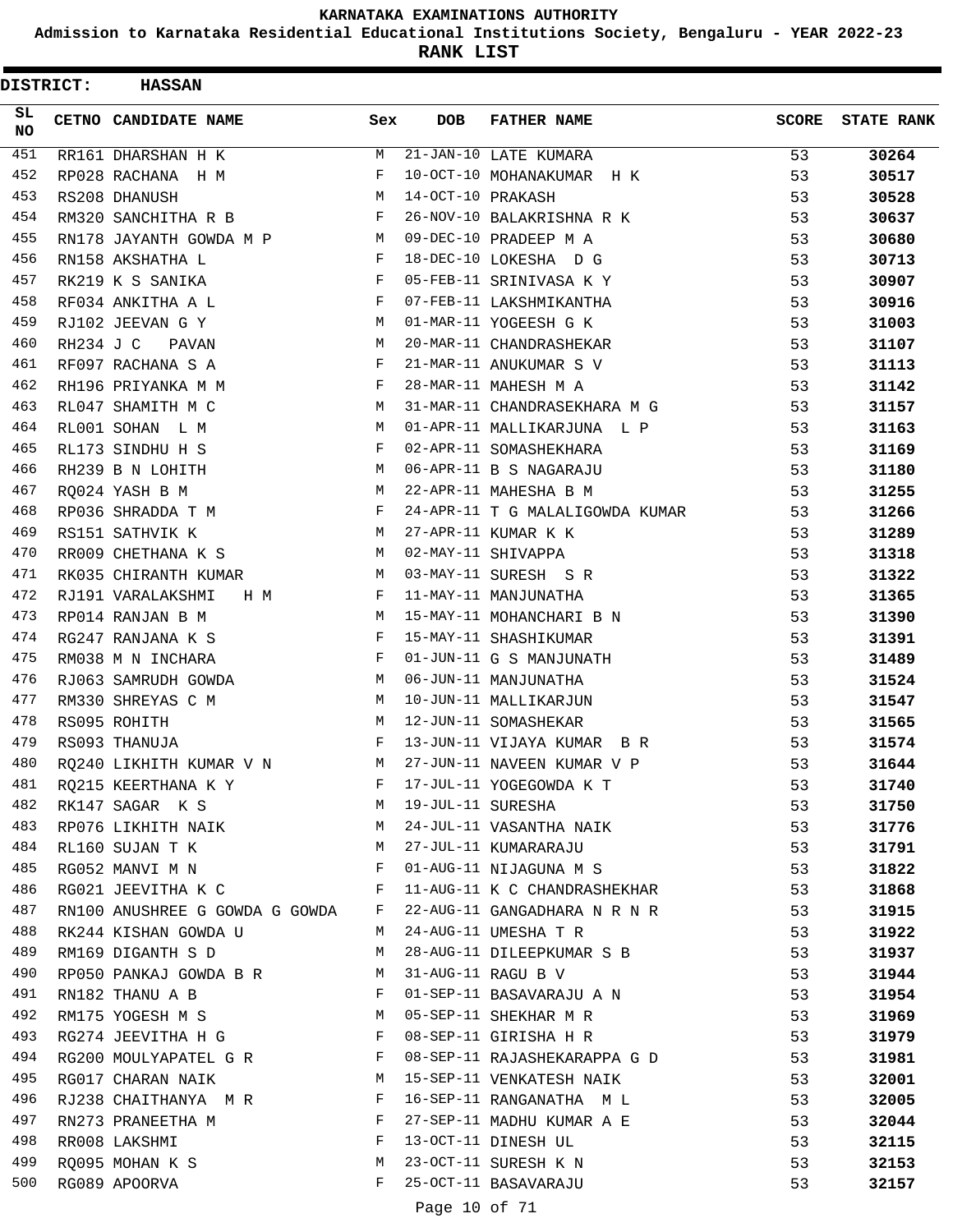**Admission to Karnataka Residential Educational Institutions Society, Bengaluru - YEAR 2022-23**

**RANK LIST**

 $\blacksquare$ 

| <b>DISTRICT:</b> | <b>HASSAN</b>                                                                      |              |                   |                                |              |                   |
|------------------|------------------------------------------------------------------------------------|--------------|-------------------|--------------------------------|--------------|-------------------|
| SL<br><b>NO</b>  | CETNO CANDIDATE NAME                                                               | Sex          | <b>DOB</b>        | <b>FATHER NAME</b>             | <b>SCORE</b> | <b>STATE RANK</b> |
| 501              | RN085 LIKHITH KUMAR K N                                                            | M            |                   | 10-NOV-11 NANJUNDA NAYAKA      | 53           | 32201             |
| 502              | RN025 KALLESH ARADHYA                                                              | M            |                   | 15-NOV-11 RAGHU K N            | 53           | 32220             |
| 503              | RN319 KUSHAL D N                                                                   | M            | 15-NOV-11 NATESH  |                                | 53           | 32224             |
| 504              | RL024 MANVI N V                                                                    | F            |                   | 19-NOV-11 VEEREGOWDA           | 53           | 32237             |
| 505              | RH053 MEENAKSHI                                                                    | F            |                   | 19-NOV-11 RAVIKUMAR            | 53           | 32238             |
| 506              | RK104 PRUTHVIRAJ B S                                                               | M            |                   | 21-NOV-11 SHIVAKUMAR           | 53           | 32249             |
| 507              | RJ330 DEEPAK S Y                                                                   | M            |                   | 28-NOV-11 YOGANANDA S N        | 53           | 32263             |
| 508              | RH138 CHIRANTH D A                                                                 | M            |                   | 15-DEC-11 ARUNKUMAR            | 53           | 32299             |
| 509              | RK249 DIMPAL C V                                                                   | F            |                   | 15-DEC-11 VASANTHA<br>C R      | 53           | 32300             |
| 510              | RH244 PREETHAM B N                                                                 | М            |                   | 19-DEC-11 NARASHIMAMURTHY      | 53           | 32310             |
| 511              | RF123 B P MOHANAKSHI                                                               | F            |                   | 09-FEB-12 PRADEEP A S          | 53           | 32368             |
| 512              | RM143 SANGAVI                                                                      | F            |                   | 23-FEB-12 MAHADEVA             | 53           | 32371             |
| 513              | RR197 PRUTHVIRAJ T M                                                               | M            |                   | 25-JAN-11 MAHESH T K           | 52           | 33013             |
| 514              | RM070 JNANASHREE S                                                                 | F            |                   | 07-FEB-11 SIDDALINGEGOWDA Y S  | 52           | 33071             |
| 515              | RG208 DIGANTH M                                                                    | M            |                   | 08-FEB-11 MANJANAIK            | 52           | 33072             |
| 516              | RO156 TEJU B N                                                                     | M            |                   | 23-FEB-11 NAGARAJ B N          | 52           | 33127             |
| 517              | RK181 DHANUSH GOWDA K M                                                            | M            |                   | 05-MAR-11 MADHU GOWDA          | 52           | 33167             |
| 518              | RK207 DARSHINI                                                                     | F            |                   | 18-MAR-11 RAVEESHA             | 52           | 33238             |
| 519              | RN019 JAIDEEP H C                                                                  | M            |                   | 01-APR-11 CHATEESH H N         | 52           | 33309             |
| 520              | RL175 LAAL SHARAN G                                                                | M            |                   | 05-APR-11 GANGADHAR K M        | 52           | 33330             |
| 521              | RG393 ADARSH M T                                                                   | M            |                   | 07-APR-11 THIMMAPPA            | 52           | 33339             |
| 522              | RL185 NANDAN                                                                       | M            |                   | 22-APR-11 VENKATESHA           | 52           | 33436             |
| 523              | RG296 DEEKSHITHA K T                                                               | F            |                   | 01-MAY-11 THIRTHESH            | 52           | 33473             |
| 524              | RL245 RUSHILSIDDHARTH M S                                                          | M            |                   | 19-MAY-11 SHREENATHA M N       | 52           | 33570             |
| 525              | RS017 SHREYA M J                                                                   | F            |                   | 31-MAY-11 JAYAKUMAR H S        | 52           | 33641             |
| 526              | RN167 DRUSHYANTH C Y                                                               | M            |                   | 02-JUN-11 YOGESH C M           | 52           | 33654             |
| 527              | RH003 PRUTHVI T S                                                                  | M            |                   | 08-JUN-11 SIDDARAJU T M        | 52           | 33701             |
| 528              | RN015 S R SHREYAS                                                                  | M            |                   | 19-JUN-11 S V RAGHAVENDRA      | 52           | 33764             |
| 529              | RH191 RANGANATH G                                                                  | М            |                   | 20-JUN-11 GANGADHARAPPA        | 52           | 33771             |
| 530              | RN126 SANTHOSH M S                                                                 | M            | 21-JUN-11 SWAMY   |                                | 52           | 33774             |
| 531              | RN159 DEEKSHITH K GOWDA                                                            | M            |                   | 22-JUN-11 K M KUMAR            | 52           | 33781             |
| 532              | RG108 LAKUMI BAI                                                                   | F            |                   | 23-JUN-11 RAVINAYAKA           | 52           | 33790             |
| 533              | $\mathbf{F}$ and the set of $\mathbf{F}$ .<br>RG203 VINUTHA U C                    |              |                   | 29-JUN-11 CHANDRASHEKHARA      | 52           | 33830             |
| 534              | RL240 RAMYA M C                                                                    | F            |                   | 14-JUL-11 CHANDRASHEKHARA      | 52           | 33915             |
| 535              | RL232 NEHA U R                                                                     | F            | 17-JUL-11 RAJU K  |                                | 52           | 33932             |
| 536              | RR054 LAVANYA L M                                                                  |              |                   | 18-JUL-11 MANJEGOWDA           | 52           | 33937             |
| 537              | $\mathbf{F}$ and $\mathbf{F}$ and $\mathbf{F}$<br>RN309 SAHANA N P                 |              |                   | 18-JUL-11 PUTTARAJU H          | 52           | 33940             |
| 538              | RK101 YASHASWINI R M                                                               | $\mathbf{F}$ | 08-AUG-11 MANJU D |                                | 52           | 34048             |
| 539              | RG268 YASHWANTH B S                                                                | M            |                   | 10-AUG-11 BAHUGUNA D L         | 52           | 34061             |
| 540              | RG047 DIGANTH C M                                                                  | M            |                   | 16-AUG-11 MURTHY C K           | 52           | 34091             |
| 541              | RK253 DEEKSHITH M                                                                  | M            |                   | 22-AUG-11 MANJUNATHA A C       | 52           | 34124             |
| 542              | RK259 VARSHINI K                                                                   | F            |                   | 23-AUG-11 KUMARA K P           | 52           | 34130             |
| 543              |                                                                                    | M            |                   | 24-AUG-11 RAJENDRA             |              |                   |
| 544              | RO077 KUSHAL M R                                                                   | F            |                   | 29-AUG-11 PRASANNAKUMAR H B    | 52<br>52     | 34134             |
| 545              | RQ301 MANASVI H P                                                                  | M            |                   |                                |              | 34159             |
| 546              | RM329 PRASHANTH S R                                                                | F            | 01-SEP-11 PRAKASH | 01-SEP-11 RAVINDRANATH S L     | 52           | 34177             |
| 547              | RP038 RAMYA A P                                                                    | F            |                   |                                | 52           | 34180             |
|                  | RL172 LAVANA D M                                                                   |              |                   | 17-SEP-11 MUTTURAJ             | 52           | 34257             |
| 548              | RQ105 KEERTHANA K<br>$\mathbf{F}$ . The contract of the contract of $\mathbf{F}$ . |              |                   | 20-SEP-11 KANTARAJU            | 52           | 34274             |
| 549              | RM302 KRUTHIKA A                                                                   | $\mathbf{F}$ |                   | 21-SEP-11 ASHOK H K            | 52           | 34279             |
| 550              | RS029 SIRI H P                                                                     | F            |                   | 14-OCT-11 PRADEEP H K<br>11.57 | 52           | 34356             |

Page 11 of 71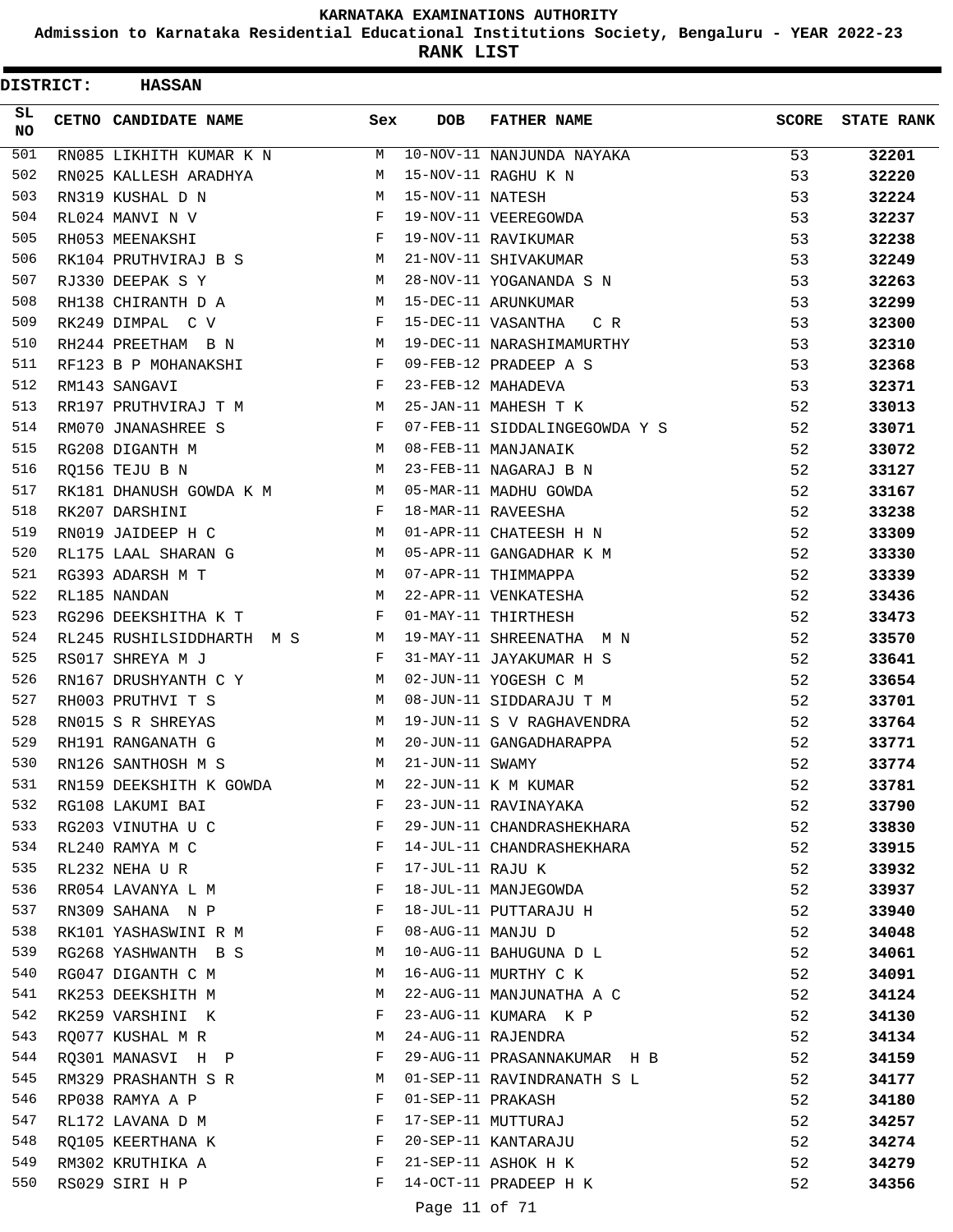**Admission to Karnataka Residential Educational Institutions Society, Bengaluru - YEAR 2022-23**

| <b>DISTRICT:</b> | <b>HASSAN</b>              |        |                   |                                              |              |                   |
|------------------|----------------------------|--------|-------------------|----------------------------------------------|--------------|-------------------|
| SL.<br><b>NO</b> | CETNO CANDIDATE NAME       | Sex    | <b>DOB</b>        | <b>FATHER NAME</b>                           | <b>SCORE</b> | <b>STATE RANK</b> |
| 551              | RL046 SPANDANA             | F      | 22-OCT-11 DARMESH |                                              | 52           | 34379             |
| 552              | RG204 B PURANIK HEGADE     | M      |                   | 22-NOV-11 R M BHANUPRAKASH                   | 52           | 34483             |
| 553              | RN116 BHASKAR HEGGADE      | M      |                   | 22-NOV-11 NARASAIAH                          | 52           | 34484             |
| 554              | RH126 PRATHIBHA            | F      |                   | 22-NOV-11 MAHESHWARAPPA                      | 52           | 34485             |
| 555              | RG294 RITEESH              | M      | 23-NOV-11 ANANDA  |                                              | 52           | 34491             |
| 556              | RF040 JANAVI B S           | F      |                   | 29-NOV-11 SHEKAR B R                         | 52           | 34512             |
| 557              | RQ158 DEEKSHITH            | M      |                   | 10-DEC-11 SWAMYGOWDA                         | 52           | 34546             |
| 558              | RN125 AMRUTHA S V          | F      |                   | 17-DEC-11 VENKATESHA                         | 52           | 34562             |
| 559              | RL263 SHASHANK N           | M      |                   | 02-JUN-10 NINGARAJU N B                      | 51           | 34771             |
| 560              | RH056 BHOOMIKA S           | F      |                   | 23-JUL-10 SIDDAIAH H N                       | 51           | 34810             |
| 561              | RJ214 NAMITHA              | F      | 11-NOV-10 RAVI    |                                              | 51           | 35066             |
| 562              | RP045 SWAYAM L             | М      | 12-FEB-11 LOKESH  |                                              | 51           | 35398             |
| 563              | RJ196 HARSHITA K M         | F      | 18-FEB-11 MANJU   |                                              | 51           | 35419             |
| 564              | RJ242 PREETHAM M           | M      |                   | 21-FEB-11 MANJUNATHA A C                     | 51           | 35428             |
| 565              | RS035 THRISHA<br>B G       | F      |                   | 23-FEB-11 NAGARATHNA H L                     | 51           | 35435             |
| 566              | RP114 JANAVI D K           | F      |                   | 01-MAR-11 KANTHARAJU D N                     | 51           | 35467             |
| 567              | RM282 BHARATH H R          | M      |                   | 12-MAR-11 RAJABHOVI                          | 51           | 35534             |
| 568              | RH193 JNANAMURTHY          | M      |                   | 14-MAR-11 LATE YOGAMURTHY                    | 51           | 35538             |
| 569              | RN275 PRAKRUTHI N S        | F      |                   | 23-MAR-11 SHANKARSHETTY N R                  | 51           | 35582             |
| 570              | RQ188 NANDAN GOWDA K J     | М      |                   | 24-MAR-11 JAYARAM K N                        | 51           | 35590             |
| 571              | RJ032 CHARAN D D           | M      |                   | 30-MAR-11 DEVARAJU D S                       | 51           | 35624             |
| 572              | RJ069 SANDESH S P          | М      |                   | 30-MAR-11 PUTTARAJU S                        | 51           | 35625             |
| 573              | RH263 DEEPA D N            | F      | 03-APR-11 NAGARAJ |                                              | 51           | 35646             |
| 574              | RS128 SHREYAS R S          | М      | 11-APR-11 SURESHA |                                              | 51           | 35704             |
| 575              | RG033 ARATHI               | F      |                   | 17-APR-11 GANGANNA                           | 51           | 35726             |
| 576              | RM292 DARSHINI             | F      |                   | 28-APR-11 MANJUNATHA                         | 51           | 35779             |
| 577              | RG185 MUTTURAJ             | M      |                   | 11-MAY-11 SURESH G S                         | 51           | 35846             |
| 578              | RL044 MANOJ K R            | M      | 12-MAY-11 RAMESH  |                                              | 51           | 35850             |
| 579              | RK020 PRUTHVIK GOWDA H R   | М      | 14-MAY-11 RAMESH  |                                              | 51           | 35864             |
| 580              | RJ037 SAI SHASHANK K       | M      |                   | 23-MAY-11 KALPESH K S                        | 51           | 35911             |
| 581              | RG398 HEMANTH              | М      |                   | 06-JUN-11 BHUVANESHWAR                       | 51           | 36006             |
| 582              | RS201 DEEKSHITH S D        | М      |                   | 08-JUN-11 S R DEVARAJA                       | 51           | 36022             |
| 583              | RF096 SUMITHRA H R         | F      |                   | 27-JUN-11 RAMESH K                           | 51           | 36142             |
| 584              | RL256 NISHANTH M P         | М      |                   | 03-JUL-11 PRAKASH M H                        | 51           | 36184             |
| 585              | RQ075 DARSHAN B S          | М      |                   | 08-JUL-11 SHIVAKUMAR                         | 51           | 36219             |
| 586              | RG262 SWAPNA K             | F      |                   | 08-JUL-11 KUMARA NAIK                        | 51           | 36224             |
| 587              | RG385 SHASHANK B A         | М      |                   | 16-JUL-11 ASHOK B E                          | 51           | 36265             |
| 588              | RR124 SHIVA                | М      |                   | 16-JUL-11 HOSALAKKEGOWDA H C                 | 51           |                   |
| 589              |                            | М      |                   | 18-JUL-11 LOKESHA D E                        | 51           | 36266             |
| 590              | RJ305 VIKAS D L            |        |                   |                                              |              | 36283             |
| 591              | RK208 POORVIKGOWDA<br>H N  | M<br>F |                   | 04-AUG-11 NAGESH H T<br>17-AUG-11 RAMESH G E | 51           | 36390             |
| 592              | RQ109 LAKSHMI G R          |        |                   |                                              | 51           | 36458             |
|                  | RQ220 ASHWATH H D          | М      | 19-AUG-11 DHARMA  |                                              | 51           | 36464             |
| 593              | RL120 HITHAISHI A O        | F      | 23-SEP-11 OMKAR   |                                              | 51           | 36617             |
| 594              | RN091 PRERANA              | F      |                   | 27-SEP-11 SHIVANNA                           | 51           | 36633             |
| 595              | RG044 RAHUL NAYAK M        | М      |                   | 27-OCT-11 MANJUNATH R                        | 51           | 36741             |
| 596              | RR186 DHANUSHREE<br>C<br>C | F      |                   | 06-NOV-11 CANNABASAPPA<br>S<br>C             | 51           | 36773             |
| 597              | RG355 NANDINI S K          | F      |                   | 25-NOV-11 KANTHARAJU                         | 51           | 36848             |
| 598              | RL293 SPOORTHI K           | F      |                   | 28-NOV-11 KRUSHNAMURTHY                      | 51           | 36864             |
| 599              | RP143 CHANDAN C P          | М      | 29-JAN-12 PRAKASH |                                              | 51           | 36981             |
| 600              | RL237 SINCHANA             | F      |                   | 10-MAY-10 R G KHANTHARAJU                    | 50           | 37086             |
|                  |                            |        | Page 12 of 71     |                                              |              |                   |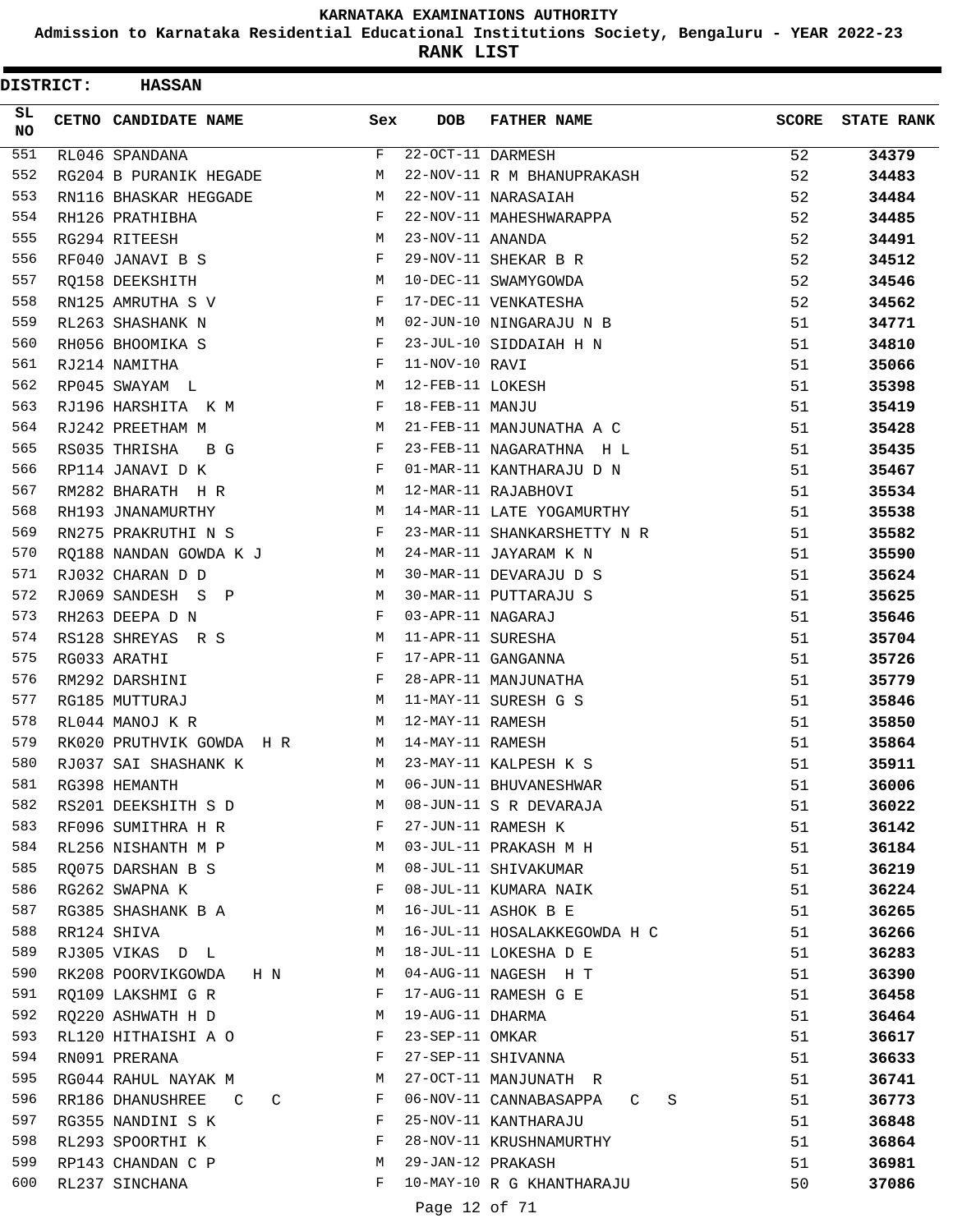**Admission to Karnataka Residential Educational Institutions Society, Bengaluru - YEAR 2022-23**

**RANK LIST**

| <b>DISTRICT:</b> | <b>HASSAN</b>             |     |                   |                            |              |                   |
|------------------|---------------------------|-----|-------------------|----------------------------|--------------|-------------------|
| SL<br><b>NO</b>  | CETNO CANDIDATE NAME      | Sex | <b>DOB</b>        | <b>FATHER NAME</b>         | <b>SCORE</b> | <b>STATE RANK</b> |
| 601              | RS118 DIGANTH GOWDA B G   | M   |                   | 05-SEP-10 GANESH B S       | 50           | 37207             |
| 602              | RJ003 YASHAS M R          | M   |                   | 12-OCT-10 RAJASHEKHAR M B  | 50           | 37296             |
| 603              | RM051 MANVI N M           | F   |                   | 24-OCT-10 MALALI GOWDA N G | 50           | 37331             |
| 604              | RS229 BISHWAJITH MAJUMDER | М   |                   | 23-DEC-10 BAPPA MAJUMDER   | 50           | 37509             |
| 605              | RP027 YATHISH K Y         | М   | 02-JAN-11 YOGESH  |                            | 50           | 37586             |
| 606              | RS021 ANUSH G D           | М   |                   | 21-FEB-11 DIVAKARA G H     | 50           | 37775             |
| 607              | RJ300 SHASHANK K S        | M   | 02-MAR-11 SWAMY   |                            | 50           | 37808             |
| 608              | RH121 SANJAY              | M   |                   | 05-MAR-11 SHANKARANAIK B A | 50           | 37821             |
| 609              | RL077 MANWITH             | M   |                   | 17-MAR-11 MOGANNAIH        | 50           | 37893             |
| 610              | RN289 SHAMITHA C S        | F   |                   | 29-MAR-11 SANTHOSH         | 50           | 37968             |
| 611              | RS180 SAMEEKSHA M R       | F   |                   | 18-APR-11 RAMESHA M J      | 50           | 38076             |
| 612              | RR060 ROHITH K S          | М   | 19-APR-11 SURESH  |                            | 50           | 38079             |
| 613              | RJ243 YASHASWINI B G      | F   |                   | 21-APR-11 GANESHA B K      | 50           | 38093             |
| 614              | RL025 THEJASWINI          | F   |                   | 17-MAY-11 TEEKEGOWDA       | 50           | 38232             |
| 615              | RH152 GOUTHAM D M         | M   |                   | 24-MAY-11 MALLAPPA         | 50           | 38268             |
| 616              | RR076 TANISHA H N         | F   |                   | 27-MAY-11 NANJESHGOWDA     | 50           | 38286             |
| 617              | RL100 VIJAYA H L          | М   |                   | 02-JUN-11 LOKESH H Y       | 50           | 38333             |
| 618              | RK055 HITHESH HS          | М   |                   | 05-JUN-11 SOMASHEKARA H J  | 50           | 38349             |
| 619              | RJ295 NITHISH C S         | M   | 10-JUN-11 SWAMY   |                            | 50           | 38381             |
| 620              | RQ003 NITHIN K R          | М   |                   | 15-JUN-11 RANGASWAMY K K   | 50           | 38401             |
| 621              | RL130 BHAVISH K S         | М   |                   | 16-JUN-11 SATHISH K N      | 50           | 38405             |
| 622              | RJ186 KEERTHANA M S       | F   |                   | 16-JUN-11 SATHISH M R      | 50           | 38406             |
| 623              | RL188 PRATHEEKSHA H D     | F   | 04-JUL-11 DHARMA  |                            | 50           | 38529             |
| 624              | RK106 G P PRATHIMA        | F   |                   | 07-JUL-11 PARAMESHA        | 50           | 38551             |
| 625              | RQ236 ROHITH G R          | М   |                   | 28-JUL-11 RAVI G R         | 50           | 38672             |
| 626              | RF143 GOWTHAM M M         | М   | 14-AUG-11 MADHU   |                            | 50           | 38754             |
| 627              | RP095 CHIRANTH H P        | М   |                   | 18-AUG-11 PUTTASWAMY       | 50           | 38779             |
| 628              | RP242 MOHAN KUMAR H K     | М   |                   | 30-AUG-11 KUMARSWAMY P     | 50           | 38832             |
| 629              | RS026 REVATHI D P         | F   |                   | 02-SEP-11 PRASANNA D D     | 50           | 38848             |
| 630              | RG376 YOGESHWARI          | F   |                   | 06-SEP-11 SOMALINGAYA K C  | 50           | 38869             |
| 631              | RR070 JEEVAN D R          | М   |                   | 08-SEP-11 RAGHAVENDRA D K  | 50           | 38874             |
| 632              | RP222 CHANDAN GOWDA       | M   |                   | 15-SEP-11 JAYARAMEGOWDA    | 50           | 38904             |
| 633              | RQ041 MAHESHA K S         | M   |                   | 24-SEP-11 SHIVASHETTY      | 50           | 38935             |
| 634              | RQ170 MOHANKUMAR M S      | М   |                   | 25-SEP-11 SATHEESHA M S    | 50           | 38939             |
| 635              | RL040 YASHAVANTHA M R     | M   |                   | 02-OCT-11 RAJASHEKHARA H G | 50           | 38975             |
| 636              | RG136 HARSITHA            | F   | 21-OCT-11 DINESHA |                            | 50           | 39045             |
| 637              | RS109 NISHMITHA N         | F   | 23-OCT-11 NAVEENA |                            | 50           | 39054             |
| 638              | RK155 RAKSHA V P          | F   |                   | 01-NOV-11 PARAMESHA V N    | 50           | 39089             |
| 639              | RH195 CHINTHANA M         | F   | 08-NOV-11 MALLESH |                            | 50           | 39109             |
| 640              | RR079 LIKITHA G P         | F   |                   | 12-NOV-11 PRAKASHA G D     | 50           | 39130             |
| 641              | RP062 HARISH E D          | М   | 16-NOV-11 DHARMA  |                            | 50           | 39144             |
| 642              | RK050 KRUTHIK             | М   | 16-NOV-11 HARISH  |                            | 50           | 39146             |
| 643              | RO031 SPANDANA            | F   |                   | 18-NOV-11 LAKSHMANAGOWDA   | 50           | 39155             |
| 644              | RN108 LEKHANA K           | F   | 07-DEC-11 KIRAN   |                            | 50           | 39217             |
| 645              | RN145 NANDITHA DS         | F   |                   | 23-DEC-11 SHEKARA DS       | 50           | 39249             |
| 646              | RJ314 AJAY I S            | М   |                   | 29-DEC-11 SHANKARA         | 50           | 39257             |
| 647              | RP108 SNEHA P             | F   |                   | 11-JAN-12 PUTTARAJU        | 50           | 39290             |
| 648              | RH207 NISCHITHA G M       | F   |                   | 19-MAY-09 MAHESHA B        | 49           | 39366             |
| 649              | RM092 RUTHVIK GM          | М   |                   | 05-NOV-10 MANJEGOWDA       | 49           | 39792             |
| 650              | RL145 JANAVI K R          | F   |                   | 06-JAN-11 RAMESHA K K      | 49           | 40033             |
|                  |                           |     |                   |                            |              |                   |

Page 13 of 71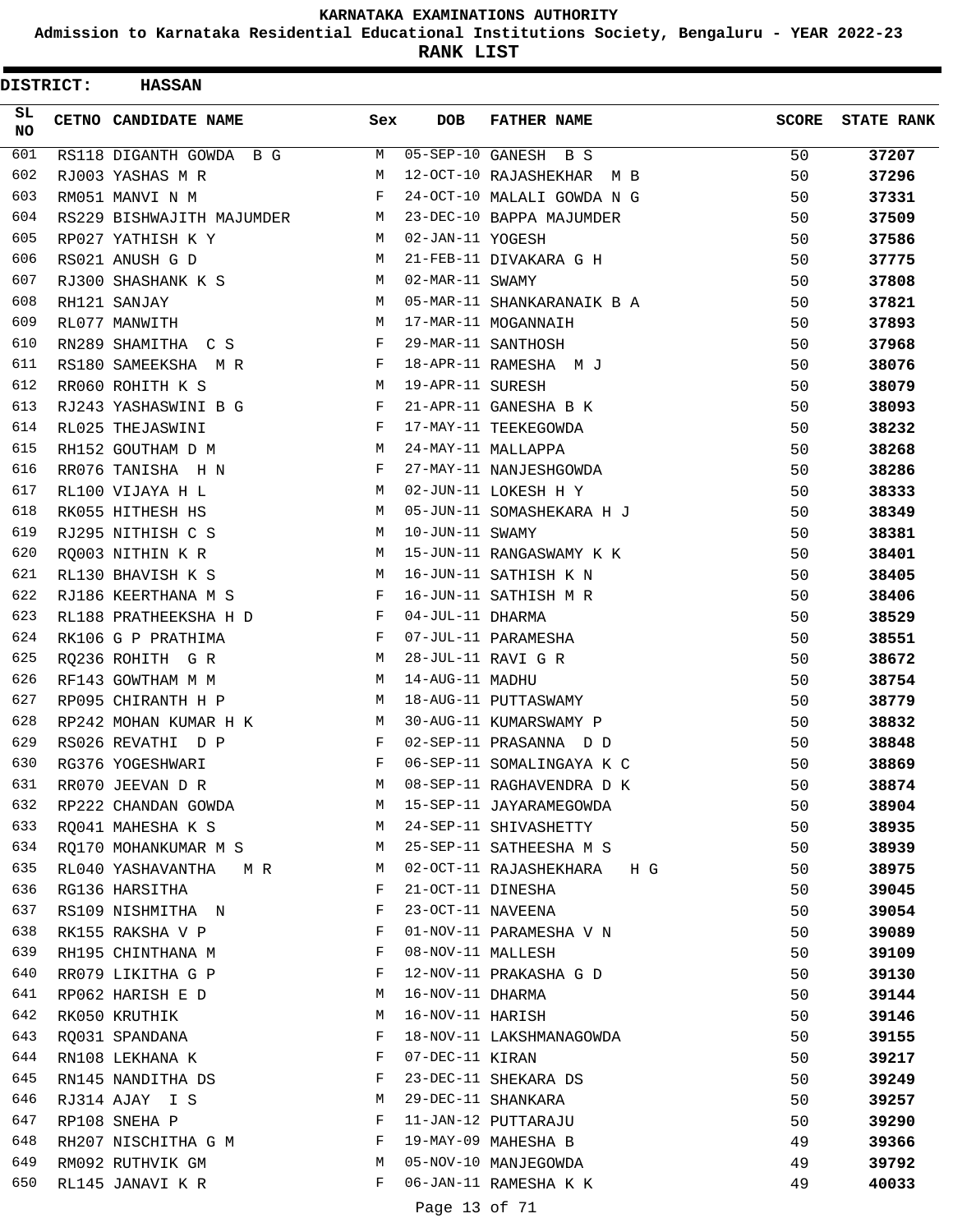**Admission to Karnataka Residential Educational Institutions Society, Bengaluru - YEAR 2022-23**

**RANK LIST**

| <b>DISTRICT:</b> |             | <b>HASSAN</b>              |     |                   |                               |              |                   |
|------------------|-------------|----------------------------|-----|-------------------|-------------------------------|--------------|-------------------|
| SL<br><b>NO</b>  |             | CETNO CANDIDATE NAME       | Sex | <b>DOB</b>        | <b>FATHER NAME</b>            | <b>SCORE</b> | <b>STATE RANK</b> |
| 651              |             | RG074 SANIKA               | F   |                   | 10-JAN-11 MANJA NAIK          | 49           | 40054             |
| 652              | RF182 ARUN  | М                          | M   |                   | 15-JAN-11 MANJANNA A N        | 49           | 40067             |
| 653              |             | RG314 MONIKA HS            | F   |                   | 23-JAN-11 HL SIDDALINGESHWARA | 49           | 40104             |
| 654              |             | RR156 VIDYA SR             | F   | 27-FEB-11 RAVI    | S M                           | 49           | 40256             |
| 655              |             | RQ291 CHINMAYI S           | F   |                   | 08-MAR-11 SHIVAKUMAR K P      | 49           | 40296             |
| 656              |             | RL078 RETHESH S K          | М   |                   | 21-MAR-11 KESHAVAMURTHY       | 49           | 40362             |
| 657              |             | RS136 PREETHAM R K         | М   |                   | 16-APR-11 KUMAR R K           | 49           | 40518             |
| 658              |             | RS082 SATHVIK<br>L N       | М   |                   | 18-APR-11 NAGARAJU<br>L S     | 49           | 40531             |
| 659              |             | RK302 DRAKSHAYANI B A      | F   | 24-APR-11 ANANDA  |                               | 49           | 40555             |
| 660              |             | RJ040 DEEPIKA D S          | F   |                   | 01-MAY-11 SHADAKSHARI         | 49           | 40595             |
| 661              |             | RL209 SRUSTTI N R          | F   | 09-MAY-11 RAVI    |                               | 49           | 40643             |
| 662              | RP133 RAHUL |                            | М   | 15-MAY-11 BANA    |                               | 49           | 40682             |
| 663              |             | RK009 SAMARTH A G          | М   |                   | 25-MAY-11 GANESH A M          | 49           | 40748             |
| 664              |             | RH052 DIVYA S B            | F   |                   | 26-MAY-11 BYRALINGANAIKA S S  | 49           | 40757             |
| 665              |             | RJ222 SPOORTHI M R         | F   |                   | 29-MAY-11 RAVEESHA M R        | 49           | 40777             |
| 666              |             | RK271 HEMANTH GOWDA NK     | M   | 06-JUN-11 KUMARA  |                               | 49           | 40831             |
| 667              |             | RG391 MAHADEV PRASAD       | М   |                   | 10-JUN-11 MAHADEV SWAMY       | 49           | 40865             |
| 668              |             | RS105 BHAVITHGOWDA N H     | М   |                   | 16-JUN-11 HARISH N R          | 49           | 40901             |
| 669              |             | RK214 SANJU M              | М   |                   | 18-JUN-11 MUTHAIAH C          | 49           | 40925             |
| 670              |             | RG352 SIDDARTHA KOTI GOWDA | М   |                   | 23-JUN-11 SATISH B R          | 49           | 40958             |
| 671              |             | RJ175 ARUNA S S            | М   | 02-JUL-11 SHANKAR |                               | 49           | 41012             |
| 672              |             | RG298 MOHITHA A M          | F   |                   | 06-JUL-11 MANJUNATHA T D      | 49           | 41042             |
| 673              |             |                            | М   |                   | 12-JUL-11 RAVI J S            |              |                   |
| 674              |             | RQ029 ABHI J R             | М   |                   |                               | 49           | 41069             |
|                  |             | RQ115 YATHISH G J          |     |                   | 12-JUL-11 JAYASHANKARA G V    | 49           | 41080             |
| 675              |             | RL029 SHREYA G R           | F   | 16-JUL-11 RAVI    |                               | 49           | 41102             |
| 676              |             | RL005 GAUTHAM D            | М   |                   | 17-JUL-11 DHARMIAH M N        | 49           | 41103             |
| 677              |             | RK004 DARSHAN              | М   |                   | 24-JUL-11 THIMMEGOWDA         | 49           | 41146             |
| 678              |             | RO121 VIJAYALAKSHMI        | F   |                   | 26-JUL-11 DEVARAJU E K        | 49           | 41168             |
| 679              |             | RM251 KUSHAL M V           | М   |                   | 28-JUL-11 VENKATESH M P       | 49           | 41178             |
| 680              |             | RO018 SANGHAVI C L         | F   |                   | 30-JUL-11 LOKESH C            | 49           | 41191             |
| 681              |             | RJ108 YASHAN L             | М   | 09-AUG-11 LOKESHA |                               | 49           | 41252             |
| 682              |             | RM168 SHALINI P            | F   |                   | 13-AUG-11 PUTTASWAMY          | 49           | 41276             |
| 683              |             | RG242 DEEPIKA K G          | F   |                   | 16-AUG-11 GOPALANAIK K S      | 49           | 41286             |
| 684              |             | RF094 ARYAN B R            | М   | 17-AUG-11 RAJAIAH |                               | 49           | 41289             |
| 685              |             | RJ074 NITHYA H K           | F   |                   | 26-AUG-11 KRISHNEGOWDA        | 49           | 41336             |
| 686              |             | RN175 JANAVI               | F   |                   | 08-SEP-11 THEERTHARAJ         | 49           | 41397             |
| 687              |             | RG372 CHAITHRA             | F   |                   | 14-SEP-11 LAKSMIKANTHA        | 49           | 41422             |
| 688              |             | RK221 KISHOR GWODA B A     | М   |                   | 20-SEP-11 ASHOKA B R          | 49           | 41450             |
| 689              |             | RN020 KISHOR M             | М   | 20-SEP-11 MALLESH |                               | 49           | 41451             |
| 690              |             | RP104 GNANESHWARI S M      | F   |                   | 21-SEP-11 MANJEGOWDA          | 49           | 41457             |
| 691              |             | RK058 KUSHAL KUMAR K       | M   |                   | 21-SEP-11 KUMAR K R           | 49           | 41459             |
| 692              |             | RP066 SOHAN HJ             | М   |                   | 09-OCT-11 JEEVAN HS           | 49           | 41524             |
| 693              |             | RG071 SANDYA               | F   |                   | 10-OCT-11 PARAMESHA           | 49           | 41529             |
| 694              |             | RO098 GOWTHAM N S          | М   |                   | 28-OCT-11 SUNDRESH N S        | 49           | 41596             |
| 695              |             | RJ009 MOWNASHREE N R       | F   | 02-NOV-11 RAMESHA |                               | 49           | 41618             |
| 696              |             | RN006 SHREYASGOWDA H V     | M   |                   | 07-NOV-11 VIJAY KUMAR H S     | 49           | 41636             |
| 697              |             | RF028 VIKAS GOWDA P T      | М   |                   | 12-NOV-11 TEJAMURTHY          | 49           | 41654             |
| 698              |             | RN208 CHANDANA K R         | F   |                   | 15-NOV-11 K B RANGASHETTY     | 49           | 41661             |
| 699              |             | RP118 KEERTHANA            | F   | 15-NOV-11 ANANTHA |                               | 49           | 41663             |
| 700              |             | RL009 RASHMI D K           | F   | 19-NOV-11 KUMARA  |                               | 49           | 41682             |
|                  |             |                            |     |                   |                               |              |                   |

## Page 14 of 71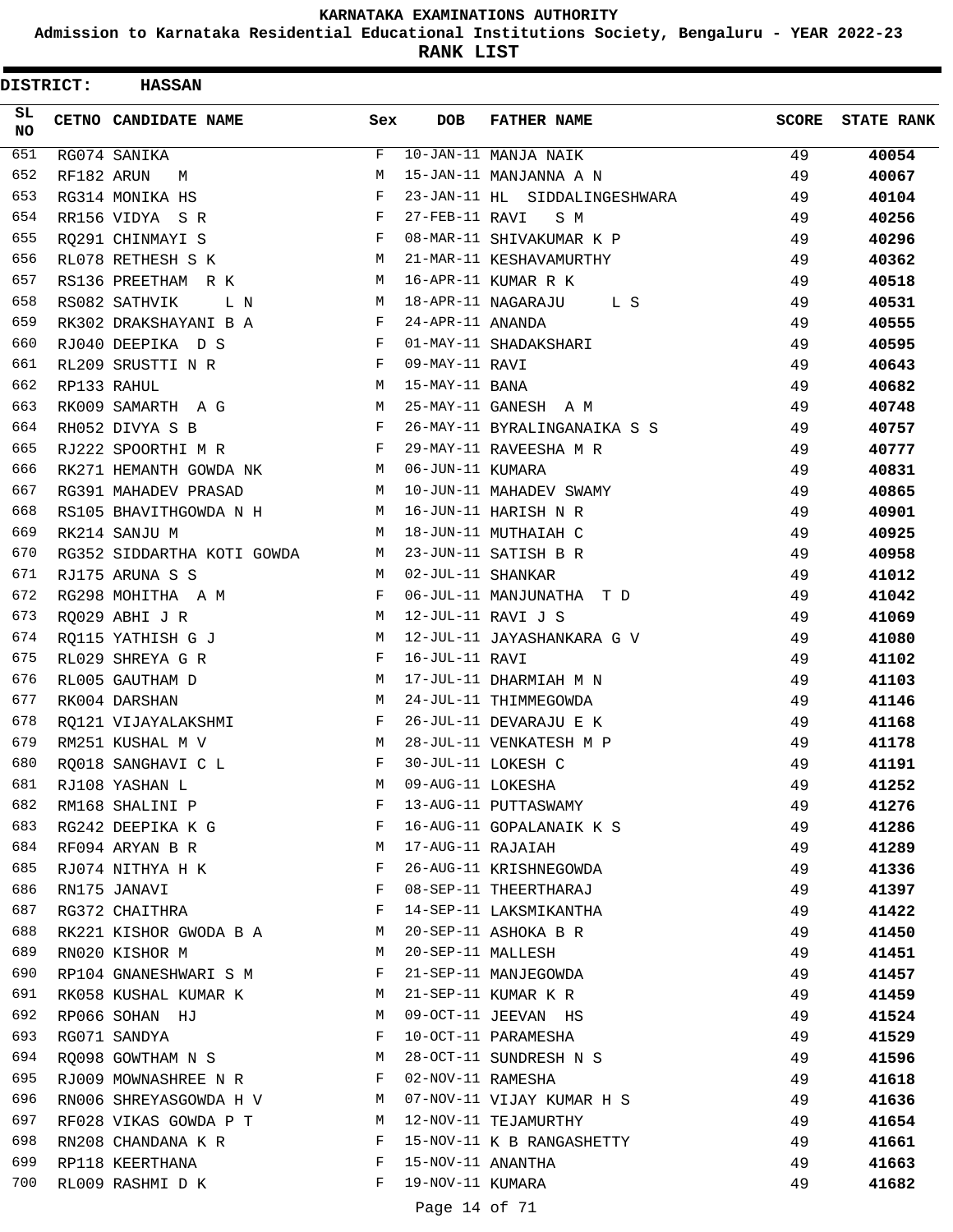**Admission to Karnataka Residential Educational Institutions Society, Bengaluru - YEAR 2022-23**

|                  | <b>DISTRICT:</b> | <b>HASSAN</b>             |     |                   |                            |              |                   |
|------------------|------------------|---------------------------|-----|-------------------|----------------------------|--------------|-------------------|
| SL.<br><b>NO</b> |                  | CETNO CANDIDATE NAME      | Sex | <b>DOB</b>        | <b>FATHER NAME</b>         | <b>SCORE</b> | <b>STATE RANK</b> |
| 701              |                  | RF052 YASHWANTH M R       | M   |                   | 26-NOV-11 RAMEGOWDA        | 49           | 41707             |
| 702              |                  | RJ027 JAYASHRI A R        | F   | 29-NOV-11 RAMA    |                            | 49           | 41712             |
| 703              |                  | RM314 RAVICHANDRA         | M   |                   | 07-DEC-11 GURURAJ K S      | 49           | 41740             |
| 704              |                  | RH051 POOJA B M           | F   |                   | 12-DEC-11 MALLIKARJUNA B S | 49           | 41747             |
| 705              |                  | RJ130 PRAGATHI            | F   |                   | 18-DEC-11 PRAKASHA H S     | 49           | 41765             |
| 706              |                  | RM121 THOSHIK GOWDA B C   | М   |                   | 22-DEC-11 CHANDRU B K      | 49           | 41780             |
| 707              |                  | RJ161 DHANUSHREE G M      | F   |                   | 25-DEC-11 MANUNATHA G K    | 49           | 41788             |
| 708              |                  | RM183 MANASA C B          | F   |                   | 13-JAN-12 BALAKRISHNA C D  | 49           | 41826             |
| 709              |                  | RG038 ANANYA              | F   |                   | 31-JAN-12 MANJEGOWDA       | 49           | 41843             |
| 710              |                  | RP057 PRATHEEKSHA         | F   | 13-FEB-12 SURESH  |                            | 49           | 41850             |
| 711              |                  | RP172 ARJUN C R           | М   |                   | 18-APR-12 RAGHU C L        | 49           | 41871             |
| 712              |                  | RP119 KISHOR C G          | М   |                   | 02-SEP-10 GANGADHAREGOWDA  | 48           | 42130             |
| 713              |                  | RG180 DHANUSH D B         | M   |                   | 17-SEP-10 BASAVARAJU       | 48           | 42163             |
| 714              |                  | RR159 MAHALAKSHMI A R     | F   |                   | 13-DEC-10 RAVI A S         | 48           | 42429             |
| 715              |                  | RG395 DEEKSHITH J Y       | M   | 14-DEC-10 YOGESH  | J T                        | 48           | 42435             |
| 716              |                  | RK139 MANOJ A S           | M   |                   | 26-DEC-10 SANTHOSH KUMAR   | 48           | 42466             |
| 717              |                  | RN062 VINEETHKUMAR B N    | М   |                   | 01-JAN-11 NARASIMHARAJU    | 48           | 42516             |
| 718              |                  | RG283 LIKHITHA O          | F   |                   | 14-JAN-11 OMKARAMURTHY     | 48           | 42577             |
| 719              |                  | RF127 YASHWANTH C M       | M   |                   | 20-JAN-11 MOHAN KUMAR      | 48           | 42606             |
| 720              |                  | RP191 POORNACHANDRA D G   | М   |                   | 25-JAN-11 GANGADHAR D K    | 48           | 42623             |
| 721              |                  | RH095 KISHOR              | M   | 08-FEB-11 ANNAPPA |                            | 48           | 42675             |
| 722              |                  | RJ056 ANANYA D S          | F   |                   | 11-FEB-11 SHIVAKUMARA H T  | 48           | 42689             |
| 723              |                  | RS214 VINUTHA H D         | F   | 12-FEB-11 DINESH  | H R                        | 48           | 42698             |
| 724              |                  | RO150 HRUTHIK GOWDA       | М   |                   | 15-FEB-11 VASU DEVA        | 48           | 42703             |
| 725              |                  | RP130 KOMALA K N          | F   |                   | 15-FEB-11 NAGARAJU K M     | 48           | 42704             |
| 726              |                  | RF036 SUSHMITHA K L       | F   | 16-FEB-11 LOKESH  |                            | 48           | 42711             |
| 727              |                  | RK124 PRITHAM H S         | M   |                   | 26-FEB-11 SHIVANNA H D     | 48           | 42764             |
| 728              |                  | RQ275 NAKSHA S R          | F   |                   | 25-MAR-11 RAJEGOWDA        | 48           | 42909             |
| 729              |                  | RK148 SINCHANA BC         | F   |                   | 31-MAR-11 B R CHINNASWAMY  | 48           | 42960             |
| 730              |                  | RN267 CHETHAN KUMAR K R   | M   | 05-APR-11 RAMESH  |                            | 48           | 42984             |
| 731              |                  | RG236 KEERTHANA B R       | F   |                   | 16-APR-11 S RAJEESH        | 48           | 43055             |
| 732              |                  | RH181 TEJASWINI M         | F   |                   | 20-APR-11 MADHU M R        | 48           | 43072             |
| 733              |                  | RG015 NAMRATHA O          | F   | 21-APR-11 OMRAJU  |                            | 48           | 43078             |
| 734              |                  | RH078 SWARNA GOWRI R U F  |     |                   | 28-APR-11 UMESHA R M       | 48           | 43123             |
| 735              |                  | RM192 MITHANGOWDA J M     | M   |                   | 11-MAY-11 MANJEGOWDA       | 48           | 43185             |
| 736              |                  | RH094 SWAMI A R           | М   |                   | 11-MAY-11 RANGANATHA A R   | 48           | 43187             |
| 737              |                  | RP135 VINAY B H           | М   |                   | 02-JUN-11 HARISHA B E      | 48           | 43330             |
| 738              |                  | RK007 HIMASHREE S INCHARA | F   |                   | 04-JUN-11 SATHISH R        | 48           | 43338             |
| 739              |                  | RN102 ANANYA              | F   |                   | 06-JUN-11 PRADEEP T T      | 48           | 43354             |
| 740              |                  | RJ183 DHANALAKSHMI        | F   |                   | 06-JUN-11 CHANDRASHEKARA   | 48           | 43356             |
| 741              |                  | RG245 PRAMOD M S          | М   |                   | 09-JUN-11 SIDDANAIKA M S   | 48           | 43384             |
| 742              |                  | RJ249 DEEKSHITH C R       | M   | 10-JUN-11 REVANNA |                            | 48           | 43387             |
| 743              |                  | RQ118 PRUTHVI RAJ MM      | M   |                   | 10-JUN-11 MANJU MR         | 48           | 43389             |
| 744              |                  | RM267 THANU N P           | F   |                   | 13-JUN-11 PARAMESH N R     | 48           | 43415             |
| 745              |                  | RJ151 YASHWANTH M M       | М   |                   | 16-JUN-11 MURTHY M P       | 48           | 43436             |
| 746              |                  | RL278 KRUTHIKA            | F   | 19-JUN-11 RAGHU   |                            | 48           | 43455             |
| 747              |                  | RP112 SHAMANTH K          | М   |                   | 19-JUN-11 KUMAR BC         | 48           | 43456             |
| 748              |                  | RP061 MONIKA M S          | F   |                   | 05-JUL-11 SHIVAKUMAR M M   | 48           | 43554             |
| 749              |                  | RL273 KOUSHIK S           | M   |                   | 15-JUL-11 SOMASHEKARA      | 48           | 43630             |
| 750              |                  | RR053 CHANDRAKALA D R     | F   |                   | 22-JUL-11 D S RAMESHA      | 48           | 43675             |
|                  |                  |                           |     | Page 15 of 71     |                            |              |                   |
|                  |                  |                           |     |                   |                            |              |                   |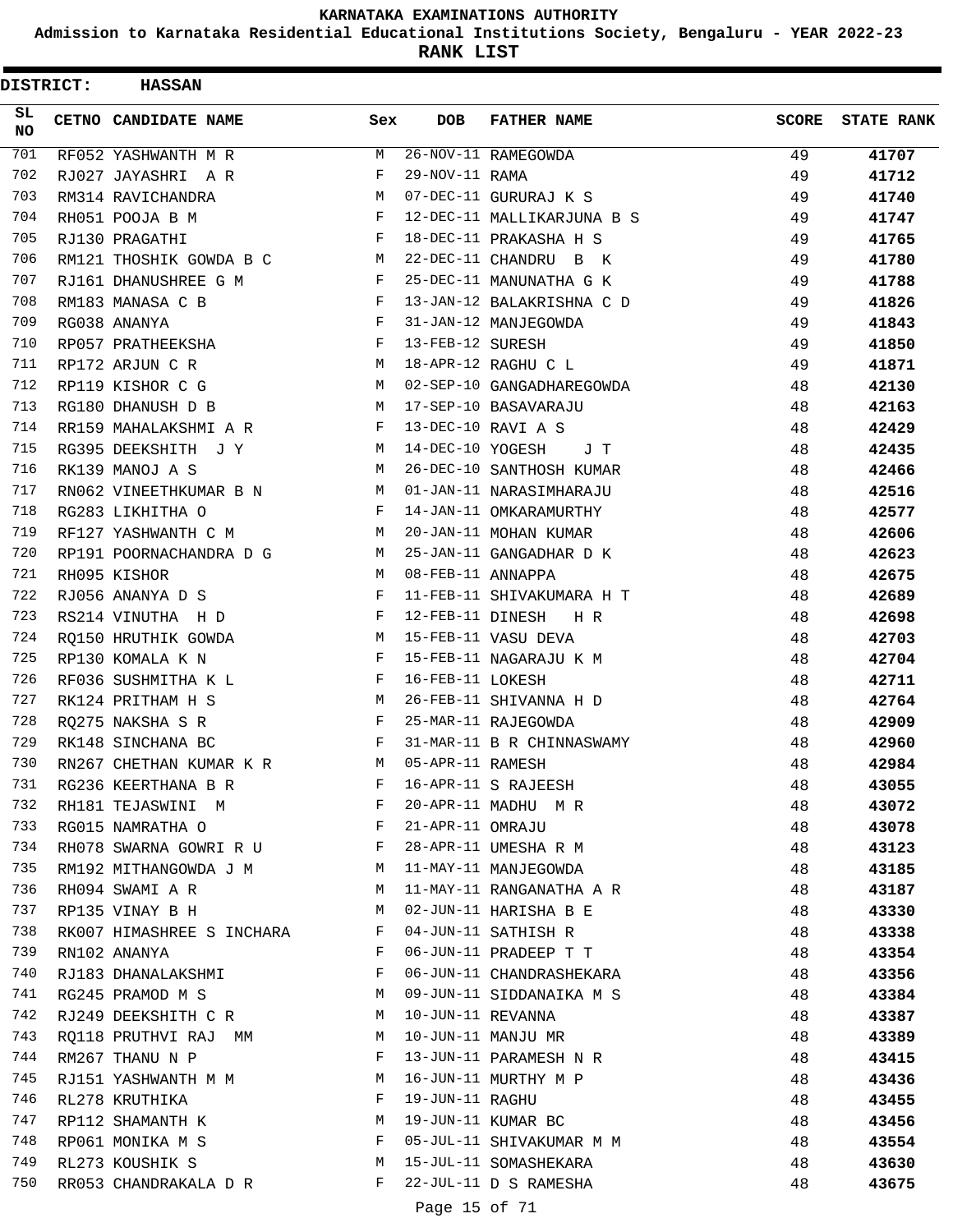**Admission to Karnataka Residential Educational Institutions Society, Bengaluru - YEAR 2022-23**

|                 | <b>DISTRICT:</b> | <b>HASSAN</b>              |     |                   |                                     |              |                   |
|-----------------|------------------|----------------------------|-----|-------------------|-------------------------------------|--------------|-------------------|
| SL<br><b>NO</b> |                  | CETNO CANDIDATE NAME       | Sex | <b>DOB</b>        | <b>FATHER NAME</b>                  | <b>SCORE</b> | <b>STATE RANK</b> |
| 751             |                  | RR139 LIKHITH S G          | М   |                   | $\overline{24}$ -JUL-11 GIRISHA S P | 48           | 43683             |
| 752             |                  | RK137 MAANVI<br>A R        | F   |                   | 02-AUG-11 RAGHU K                   | 48           | 43736             |
| 753             |                  | RQ167 AKSHARA N S          | F   |                   | 04-AUG-11 SHAMASUNDAR N S           | 48           | 43745             |
| 754             |                  | RP078 RAVIKUMAR J R        | М   |                   | 04-AUG-11 RAMESHNAYAK               | 48           | 43753             |
| 755             |                  | RJ302 YATHIN B B           | M   |                   | 09-AUG-11 BELUREGOWDA               | 48           | 43785             |
| 756             |                  | RS179 NISHCHAYA KD         | F   |                   | 16-AUG-11 DHARMARAJ KD              | 48           | 43831             |
| 757             |                  | RM339 CHETAN NINGEGOWDA    | М   |                   | 20-AUG-11 NINGEGOWDA                | 48           | 43849             |
| 758             |                  | RG096 HARSHITHA H D        | F   |                   | 27-AUG-11 DHARMASHEKHARA H S        | 48           | 43885             |
| 759             |                  | RQ014 VARSHINI             | F   | 02-SEP-11 PRABHU  | МC                                  | 48           | 43918             |
| 760             |                  | RF151 NAMITHA H M          | F   | 04-SEP-11 MAHESHA |                                     | 48           | 43924             |
| 761             |                  | RM254 SINCHANA             | F   |                   | 15-SEP-11 KRISHNAMURTHY             | 48           | 43973             |
| 762             |                  | RH031 INDRAJITH AR         | М   |                   | 18-SEP-11 RANGANATHA                | 48           | 43983             |
| 763             |                  | RL072 HIMAPRIYA Y K        | F   |                   | 22-SEP-11 KANTHARAJU                | 48           | 44003             |
| 764             |                  | RR049 PUSHPALATHA          | F   |                   | 27-SEP-11 CHANDRAIAH H K            | 48           | 44020             |
| 765             |                  | RS069 BHAGYALAKSHMI N D    | F   |                   | 05-OCT-11 DAYANANDA N M             | 48           | 44055             |
| 766             |                  | RN127 GANDARVA C N         | M   | 07-OCT-11 NAGARAJ |                                     | 48           | 44065             |
| 767             |                  | RR194 CHINMAYI             | F   |                   | 30-OCT-11 PUTTASWAMY H C            | 48           | 44158             |
| 768             |                  | RL259 SUSHMA Y B           | F   |                   | 03-NOV-11 BASAVARAJU                | 48           | 44177             |
| 769             |                  | RR014 PREM KUMAR M A       | М   |                   | 14-NOV-11 MANJUNATH G D             | 48           | 44213             |
| 770             |                  | RK269 SUMANTH              | М   | 14-NOV-11 RAMESHA |                                     | 48           | 44214             |
| 771             |                  | RQ027 MANOJ<br>C<br>D      | M   |                   | 18-NOV-11 DAYANANDA<br>C<br>D       | 48           | 44229             |
| 772             |                  | RO129 YASHU M V            | F   |                   | 22-NOV-11 VERABADRAPPA              | 48           | 44248             |
| 773             |                  | RH114 BHARGAWA C S         | M   |                   | 27-NOV-11 SHIVAKUMARA C S           | 48           | 44266             |
| 774             |                  | RK184 SUPRIYA H S          | F   | 04-DEC-11 SURESHA |                                     | 48           | 44290             |
| 775             |                  | RM228 HARSHITHA K P        | F   |                   | 13-DEC-11 PRASANNA KUMAR K R        | 48           | 44307             |
| 776             |                  | RP155 SPOORTHI A M         | F   |                   | 17-DEC-11 MANJUNATH                 | 48           | 44319             |
| 777             |                  | RP229 RASHMITHA V R        | F   |                   | 21-DEC-11 RANGASWAMY                | 48           | 44328             |
| 778             |                  | RF162 DIGANTH A            | M   |                   | 14-JAN-12 ASHOKA B Y                | 48           | 44378             |
| 779             |                  | RH057 KIRAN                | M   |                   | 27-JAN-10 GURVA BOVI                | 47           | 44490             |
| 780             |                  | RL055 SANDHYA K V          | F   |                   | 02-JUL-10 VIGHNESWARAPPA S          | 47           | 44576             |
| 781             |                  | RG332 NANDITH V A          | M   |                   | 08-NOV-10 ANADA RANGAPPA            | 47           | 44824             |
| 782             |                  | RM289 DHANUSHREE H N       | F   |                   | 04-JAN-11 NARAYANAMURTY             | 47           | 45060             |
| 783             |                  | RL133 SHRAVITH M R         | M   |                   | 05-JAN-11 RAGHU M D                 | 47           | 45067             |
| 784             |                  | RP072 GAGAN Y C            | M   |                   | 08-JAN-11 CHANDRASHEKHAR            | 47           | 45076             |
| 785             |                  | RL059 CHINMAI B            | M   |                   | 12-JAN-11 BASAVARAJA                | 47           | 45085             |
| 786             |                  | RS076 MADHUSUDHAN B D      | M   |                   | 22-JAN-11 DHARMAPPA B N             | 47           | 45133             |
| 787             |                  | RK296 PRUTHVI A S          | F   |                   | 04-FEB-11 SUBHASH A K               | 47           | 45188             |
| 788             |                  | RN011 DHANUSH M            | М   |                   | 07-MAR-11 MANJUNATHA                | 47           | 45328             |
| 789             |                  | RN227 LIKITHA J GOWDA      | F   |                   | 08-MAR-11 JAVARE GOWDA              | 47           | 45337             |
| 790             |                  | RF138 SRUJAN M C           | M   |                   | 10-MAR-11 M S CHANDRASHEKAR         | 47           | 45352             |
| 791             |                  | RP009 PREETHAM GOWDA R     | M   | $14-MAR-11$ RVI   |                                     | 47           | 45381             |
| 792             |                  | RG002 HARSHITA BAI         | F   |                   | 17-MAR-11 ANNAPPA NAIK              | 47           | 45395             |
| 793             |                  | RG392 PAVITHRA             | F   |                   | 18-MAR-11 SHANKARAPPA               | 47           | 45403             |
| 794             |                  | RG340 SANJAY M R           | М   |                   | 23-MAR-11 RAVIKUMAR                 | 47           | 45434             |
| 795             |                  | RG003 JITHU C V            | M   |                   | 24-APR-11 VASANTH KUMAR B E         | 47           | 45629             |
| 796             |                  | RK274 K P BHARATH          | М   |                   | 24-APR-11 K T PUTTASWAMY            | 47           | 45630             |
| 797             |                  | RK099 JANVI K              | F   |                   | 25-APR-11 KUMARA K R                | 47           | 45636             |
| 798             |                  | RG198 DHANUSH H M          | M   |                   | 30-APR-11 MAHANTESH H B             | 47           | 45662             |
| 799             |                  | RS213 NAGAHARSHAN SURYA DG | M   | 30-APR-11 GIRISH  |                                     | 47           | 45665             |
| 800             |                  | RL205 CHANDANA R           | F   |                   | 01-MAY-11 RANGASWAMY                | 47           | 45672             |
|                 |                  |                            |     | Page 16 of 71     |                                     |              |                   |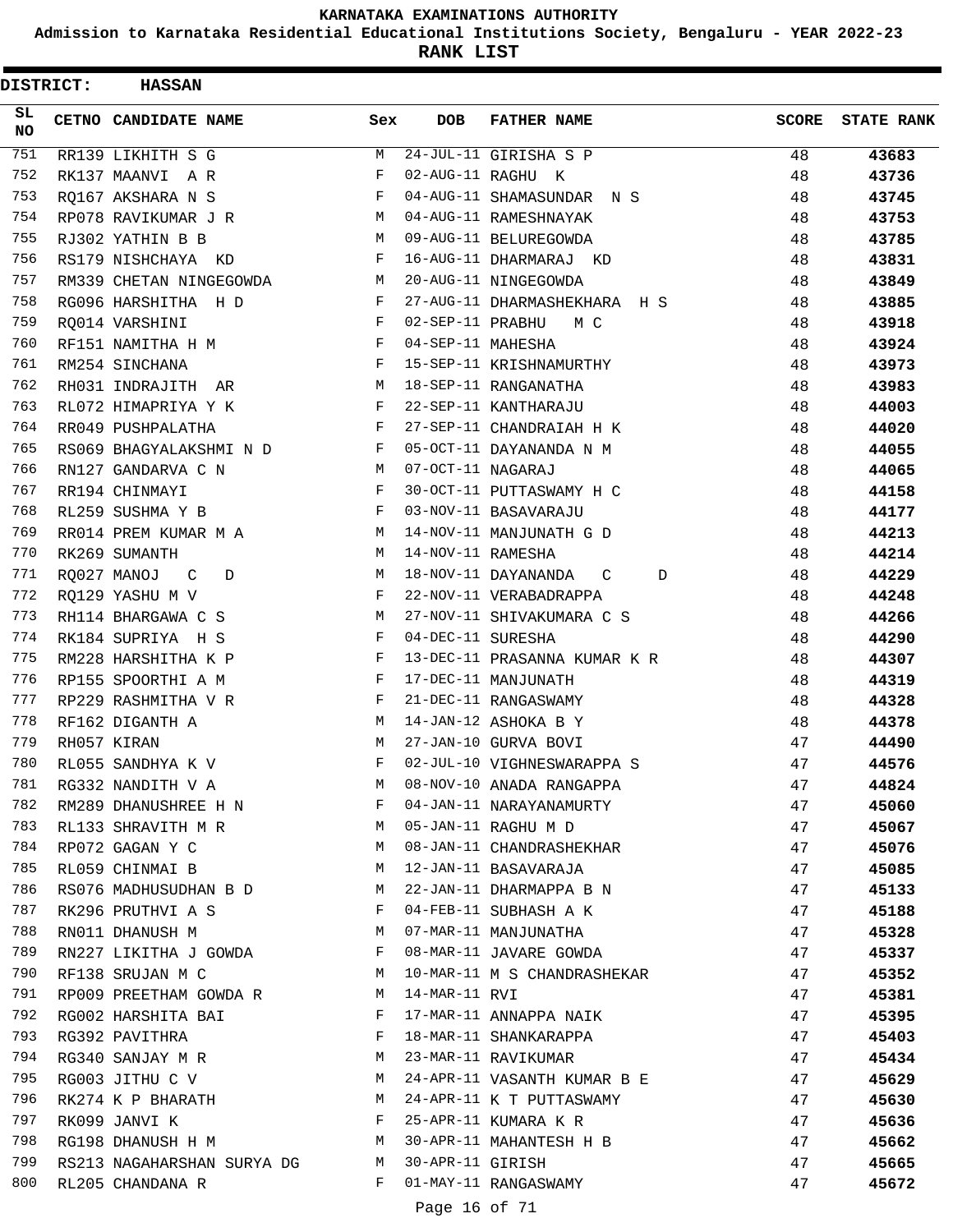**Admission to Karnataka Residential Educational Institutions Society, Bengaluru - YEAR 2022-23**

**RANK LIST**

| <b>DISTRICT:</b> | <b>HASSAN</b>           |     |                   |                           |              |                   |
|------------------|-------------------------|-----|-------------------|---------------------------|--------------|-------------------|
| SL.<br><b>NO</b> | CETNO CANDIDATE NAME    | Sex | <b>DOB</b>        | <b>FATHER NAME</b>        | <b>SCORE</b> | <b>STATE RANK</b> |
| 801              | RL125 LAVANYA H P       | F   |                   | 02-MAY-11 PUPPEGOWDA      | 47           | 45685             |
| 802              | RG026 K P LIKHITH       | M   | 03-MAY-11 PRAKASH |                           | 47           | 45692             |
| 803              | RJ128 VARSHA A R        | F   |                   | 05-MAY-11 RANGASWAMY A S  | 47           | 45707             |
| 804              | RK172 PRIYA T S         | F   |                   | 14-MAY-11 SATHISHA T P    | 47           | 45760             |
| 805              | RP099 AKASH K M         | М   |                   | 24-MAY-11 MANJAYYA        | 47           | 45823             |
| 806              | RL284 LEKHANA<br>S Y    | F   |                   | 30-MAY-11 YADHUNANDAN SK  | 47           | 45865             |
| 807              | RM219 VARDHAN RAJ Y P   | M   |                   | 02-JUN-11 PURUSHOTHAM Y K | 47           | 45899             |
| 808              | RF026 VINUTHA           | F   | 05-JUN-11 ESHWAR  |                           | 47           | 45925             |
| 809              | RM259 MEGHANA N S       | F   |                   | 08-JUN-11 SADHASHIVA N B  | 47           | 45942             |
| 810              | RG103 MUTHURAJU         | М   |                   | 09-JUN-11 KRISHNEGOWDA    | 47           | 45945             |
| 811              | RL004 RAKESHA B S       | М   |                   | 12-JUN-11 B S SHIVAKUMARA | 47           | 45968             |
| 812              | RK067 RANJITH K M       | М   |                   | 15-JUN-11 MANJUNATHA K N  | 47           | 45981             |
| 813              | RJ220 YASHWANTH K S     | M   |                   | 15-JUN-11 SURENDRA<br>K S | 47           | 45985             |
| 814              | RQ280 SANIKA A S        | F   |                   | 21-JUN-11 A R SRINIVASA   | 47           | 46029             |
| 815              | RM220 DEEKSHA K         | F   |                   | 24-JUN-11 KUMARSWAMY A J  | 47           | 46055             |
| 816              | RL149 NISHCHITHA K K    | F   | 28-JUN-11 KUMAR   |                           | 47           | 46088             |
| 817              | RL277 VAISHNAVI C P     | F   | 29-JUN-11 PRAKASH |                           | 47           | 46092             |
| 818              | RG107 VISHNUPRASAD B M  | М   |                   | 29-JUN-11 MANJUNATH B C   | 47           | 46095             |
| 819              | RN308 GNANESH S J       | M   |                   | 01-JUL-11 JAYANNA S T     | 47           | 46102             |
| 820              | RS175 PREETHAM AD       | М   |                   | 07-JUL-11 DINESH AS       | 47           | 46145             |
| 821              | RM015 KANNIKA H U       | F   | 11-JUL-11 UMESHA  |                           | 47           | 46180             |
| 822              | RO119 RAVI B S          | M   |                   | 14-JUL-11 SANNASWAMY B N  | 47           | 46195             |
| 823              | RL189 PRAJVAL C         | M   |                   | 17-JUL-11 CHANDRAYYA      | 47           | 46215             |
| 824              | RM043 VASANTH KUMAR M P | М   |                   | 22-JUL-11 PARAMESH        | 47           | 46258             |
| 825              | RJ013 HARSHAVARDHANA D  | M   |                   | 29-JUL-11 DINESHA B       | 47           | 46294             |
| 826              | RL034 KAVYA K           | F   |                   | 29-JUL-11 KUMAR BD        | 47           | 46297             |
| 827              | RG118 THEJASHWINI B B   | F   |                   | 07-AUG-11 BASAVARAJU      | 47           | 46359             |
| 828              | RJ165 ADITYA A K        | M   |                   | 10-AUG-11 KESHAVAMURTHY   | 47           | 46371             |
| 829              | RL097 BINDUSHREE K J    | F   |                   | 10-AUG-11 JAYARAMA        | 47           | 46373             |
| 830              | RR132 JEEVAN<br>C<br>L  | M   | 08-SEP-11 LOKESHA |                           | 47           | 46506             |
| 831              | RL194 SHRIJITH K R      | M   |                   | 09-SEP-11 RAGHU K C       | 47           | 46512             |
| 832              | RN205 C B BHUMIKA       | F   |                   | 10-SEP-11 C A BOREGOWDA   | 47           | 46514             |
| 833              | RP102 SANJAY            | M   |                   | 12-SEP-11 GANGADHARA      | 47           | 46525             |
| 834              | RG271 SHASHANK          | M   |                   | 13-SEP-11 SHADAKSHARI     | 47           | 46529             |
| 835              | RP218 CHANDAN N         | M   |                   | 25-SEP-11 NEELA SHEKAR    | 47           | 46588             |
| 836              | RS046 SAADANA Y B       | F   |                   | 03-OCT-11 BOJAPPA P       | 47           | 46617             |
| 837              | RK039 DEEPIKA B S       | F   |                   | 11-OCT-11 SIDDAPPA        | 47           | 46649             |
| 838              | RF002 VAISHNAVI P S     | F   |                   | 16-OCT-11 SATHISH G       | 47           |                   |
| 839              | RL230 PREETHAM          | М   |                   | 22-OCT-11 VENKATESHA      | 47           | 46672             |
| 840              |                         | F   | 25-OCT-11 NAGESH  |                           |              | 46701             |
| 841              | RN204 POORVIKA B N      |     |                   |                           | 47           | 46718             |
| 842              | RM080 DHANUSH K U       | M   |                   | 01-NOV-11 UDAYAKUMAR K    | 47           | 46749             |
| 843              | RP033 SHUBHASHREE       | F   |                   | 02-NOV-11 LOKESHA S L     | 47           | 46755             |
|                  | RG338 MOUNASREE S NAIK  | F   |                   | 19-NOV-11 SHEKARA NAIK    | 47           | 46806             |
| 844              | RH226 TARUN             | М   |                   | 23-NOV-11 RANGARAJU       | 47           | 46825             |
| 845              | RM177 AISHWARYA         | F   | 28-NOV-11 KUMAR   |                           | 47           | 46843             |
| 846              | RM120 PRIYANKA          | F   |                   | 30-NOV-11 AVINASH         | 47           | 46853             |
| 847              | RM218 DHRUVA K S        | M   |                   | 04-DEC-11 SHIVAKUMAR K N  | 47           | 46874             |
| 848              | RF098 SHRINIDHI         | F   | 07-DEC-11 PAVAN   |                           | 47           | 46888             |
| 849              | RS139 RUKSHA H R        | F   |                   | 21-DEC-11 RAJINIKANTH     | 47           | 46934             |
| 850              | RG333 YASHAS S G        | М   |                   | 20-JAN-12 GANGADHAR S C   | 47           | 46995             |

Page 17 of 71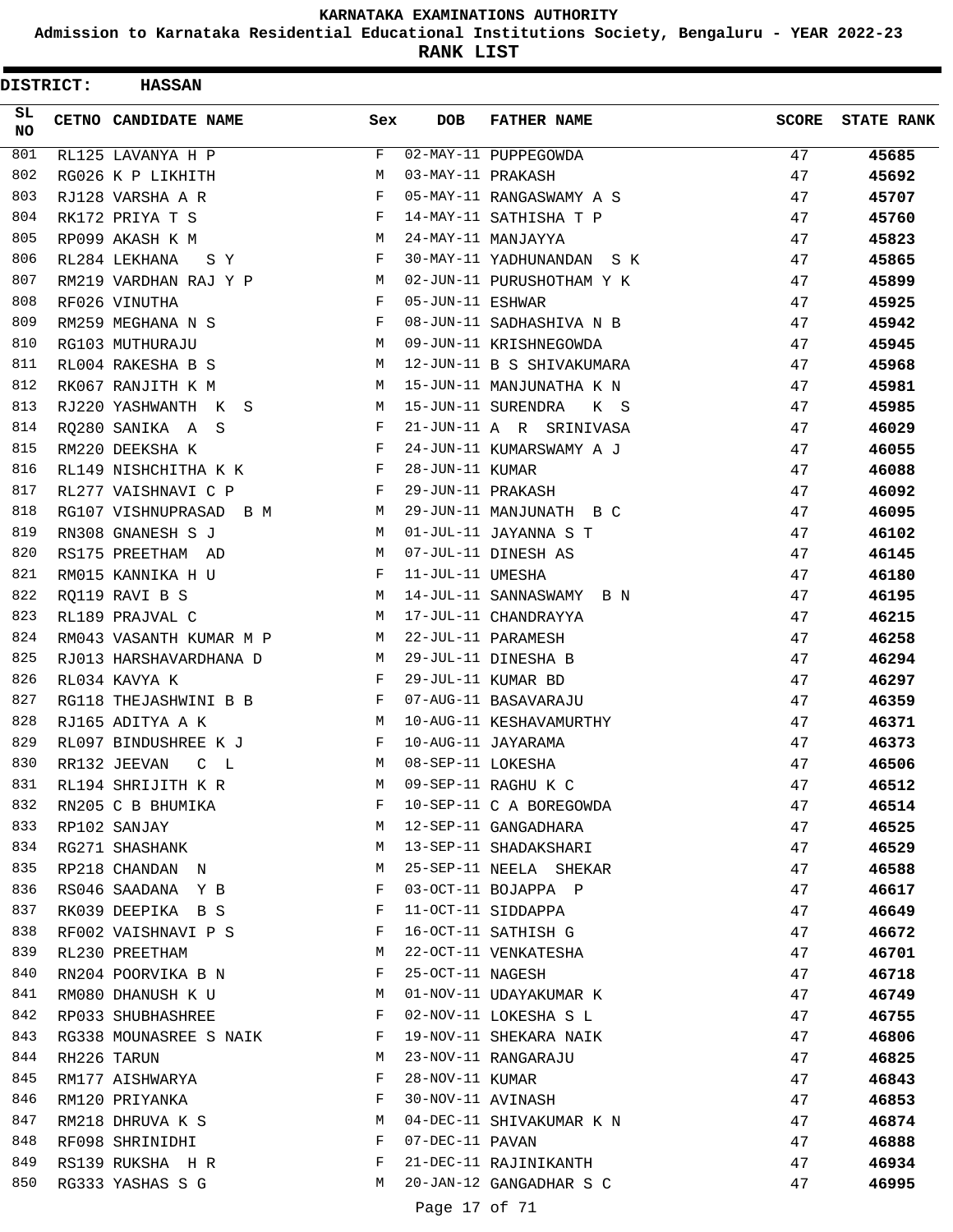**Admission to Karnataka Residential Educational Institutions Society, Bengaluru - YEAR 2022-23**

| <b>DISTRICT:</b> | <b>HASSAN</b>             |            |                   |                             |              |                   |
|------------------|---------------------------|------------|-------------------|-----------------------------|--------------|-------------------|
| SL<br><b>NO</b>  | CETNO CANDIDATE NAME      | Sex        | <b>DOB</b>        | <b>FATHER NAME</b>          | <b>SCORE</b> | <b>STATE RANK</b> |
| 851              | RK189 ESHVARI M H         | F          | 28-FEB-12 HARESHA |                             | 47           | 47017             |
| 852              | RL258 PRIYANKA YJ         | F          |                   | 18-JUL-10 JAGADEESH         | 46           | 47241             |
| 853              | RQ266 RAHULRAJ N          | M          |                   | 06-SEP-10 NAGARAJA N R      | 46           | 47315             |
| 854              | RJ106 OHILESHWARI M V     | F          |                   | 28-SEP-10 VENKATESHA M T    | 46           | 47357             |
| 855              | RN236 MONISHA S Y         | F          |                   | 06-OCT-10 YOGESHA KUMAR S M | 46           | 47378             |
| 856              | RK150 KEERTHANA S         | F          |                   | 21-DEC-10 SIDDA NAYAKA M    | 46           | 47650             |
| 857              | RH162 DHANUSH H S         | M          |                   | 04-JAN-11 SIDDE GOWDA H S   | 46           | 47733             |
| 858              | RL244 PRAJWAL G D         | M          | 23-JAN-11 DEVARAJ |                             | 46           | 47844             |
| 859              | RM118 GANASHREE           | F          |                   | 02-FEB-11 SHREENIVAS        | 46           | 47885             |
| 860              | RN105 JAYANTH SAMRUDH     | М          | 02-FEB-11 VEERESH |                             | 46           | 47886             |
| 861              | RP217 SOWBHAGYA           | F          |                   | 06-FEB-11 RANGEGOWDA        | 46           | 47904             |
| 862              | RS116 DHANUSHREE S        | F          | 20-FEB-11 SHANKAR |                             | 46           | 47968             |
| 863              | RJ284 SUVASHRI            | F          | 27-FEB-11 RAGHU   |                             | 46           | 48017             |
| 864              | RM316 LOHITH CK           | M          |                   | 09-MAR-11 KRISHNA C R       | 46           | 48078             |
| 865              | RF030 BENAKA PRIYA S M    | F          |                   | 28-MAR-11 MOHAN KUMAR S A   | 46           | 48198             |
| 866              | RM053 DRUTHIKA S D        | F          |                   | 23-APR-11 DHARMARAJU        | 46           | 48357             |
| 867              | RG134 BHOOMIKA            | F          |                   | 24-APR-11 SIDDAPPA D K      | 46           | 48362             |
| 868              | RG113 DIVYA M             | F          | 28-APR-11 MUNESH  |                             | 46           | 48384             |
| 869              | RK224 PREETHI A S         | $_{\rm F}$ | 30-APR-11 SURESHA |                             | 46           | 48400             |
| 870              | RS083 ANVITHA K           | F          |                   | 02-MAY-11 KUMARA B K        | 46           | 48408             |
| 871              | RM268 CHETHAS D S         | М          |                   | 20-MAY-11 SHANKARA D K      | 46           | 48535             |
| 872              | RM203 DEEKSHA C K         | F          |                   | 28-MAY-11 KRISHNAMURTHY     | 46           | 48594             |
| 873              | RF107 CHETHAN K N         | M          |                   | 29-MAY-11 NIRANJAN K R      | 46           | 48600             |
| 874              | RJ055 PRAGATHI URS<br>H S | F          |                   | 31-MAY-11 SATHISHA RAJE URS | 46           | 48611             |
| 875              | RJ311 VINOD V R           | M          |                   | 02-JUN-11 RAMESH V R        | 46           | 48644             |
| 876              | RR110 HEMAKUMARA          | М          |                   | 06-JUN-11 RAJASHEKARA       | 46           | 48669             |
| 877              | RR133 PRUTHVIRAJ          | M          |                   | 06-JUN-11 SATHISHA          | 46           | 48670             |
| 878              | RF081 TARUN A             | М          | 12-JUN-11 ASHOKA  |                             | 46           | 48716             |
| 879              | RP113 SHASHANK K          | M          |                   | 19-JUN-11 KUMAR BC          | 46           | 48762             |
| 880              | RS010 KRUPA               | F          |                   | 28-JUN-11 SHIVAKUMAR        | 46           | 48835             |
| 881              | RH146 MONIKA K            | F          |                   | 06-JUL-11 KUMAR K G         | 46           | 48897             |
| 882              | RO252 MONISHA U Y         | F          |                   | 06-JUL-11 YOGARAJU H        | 46           | 48898             |
| 883              | RM027 VARSHINI            | F          | 08-JUL-11 YOGESHA |                             | 46           | 48915             |
| 884              | RK270 PREETHAM D R        | M          | 14-JUL-11 RAVI    |                             | 46           | 48950             |
| 885              | RF080 CHAMAN KUMAR RC     | M          |                   | 22-JUL-11 RAVINDRA KUMAR RC | 46           | 49009             |
| 886              | RF142 LAVANYA K M         | F          |                   | 24-JUL-11 MAHESH K M        | 46           | 49023             |
| 887              | RM231 PAVAN V N           | М          | 03-AUG-11 NAGESH  |                             | 46           | 49078             |
| 888              | RJ322 NIREEKSHA M GOWDA   | F          |                   | 08-AUG-11 MANJUNATHA MK     | 46           | 49108             |
| 889              | RJ308 SHALIKA S H         | F          |                   | 11-AUG-11 HARISHA S C       | 46           | 49128             |
| 890              | RJ324 SHREYAS GOWDA D K   | M          | 13-AUG-11 KUMAR   |                             | 46           | 49143             |
| 891              | RM086 AMRUTHA B N         | F          |                   | 26-AUG-11 NAGARAJU          | 46           | 49210             |
| 892              | RN083 D N HARSHITHA       | F          |                   | 27-AUG-11 NATARAJA D T      | 46           | 49216             |
| 893              | RL224 VINUTHA T R         | F          |                   | 28-AUG-11 RAVI T R          | 46           | 49228             |
| 894              | RJ198 K PALLAVI           | F          |                   | 29-AUG-11 KEESHAVA          | 46           | 49231             |
| 895              | RN288 RAKSHA N D          | F          |                   | 01-SEP-11 DEVARAJ N R       | 46           | 49249             |
| 896              | RG384 NAYANA A G          | F          |                   | 04-SEP-11 GOVINDASHETTI     | 46           | 49264             |
| 897              | RR020 AVINASH B K         | М          |                   | 09-SEP-11 KUMAR B V         | 46           | 49290             |
| 898              | RR074 KHUSHI KIRAN        | F          | 20-SEP-11 KIRAN   |                             | 46           | 49355             |
| 899              | RH109 HARSHAL A N         | М          | 23-SEP-11 NATARAJ |                             | 46           | 49363             |
| 900              | RH073 DHANUSH N           | М          |                   | 24-SEP-11 NAGARAJU N N      | 46           | 49366             |
|                  |                           |            |                   |                             |              |                   |
|                  |                           |            | Page 18 of 71     |                             |              |                   |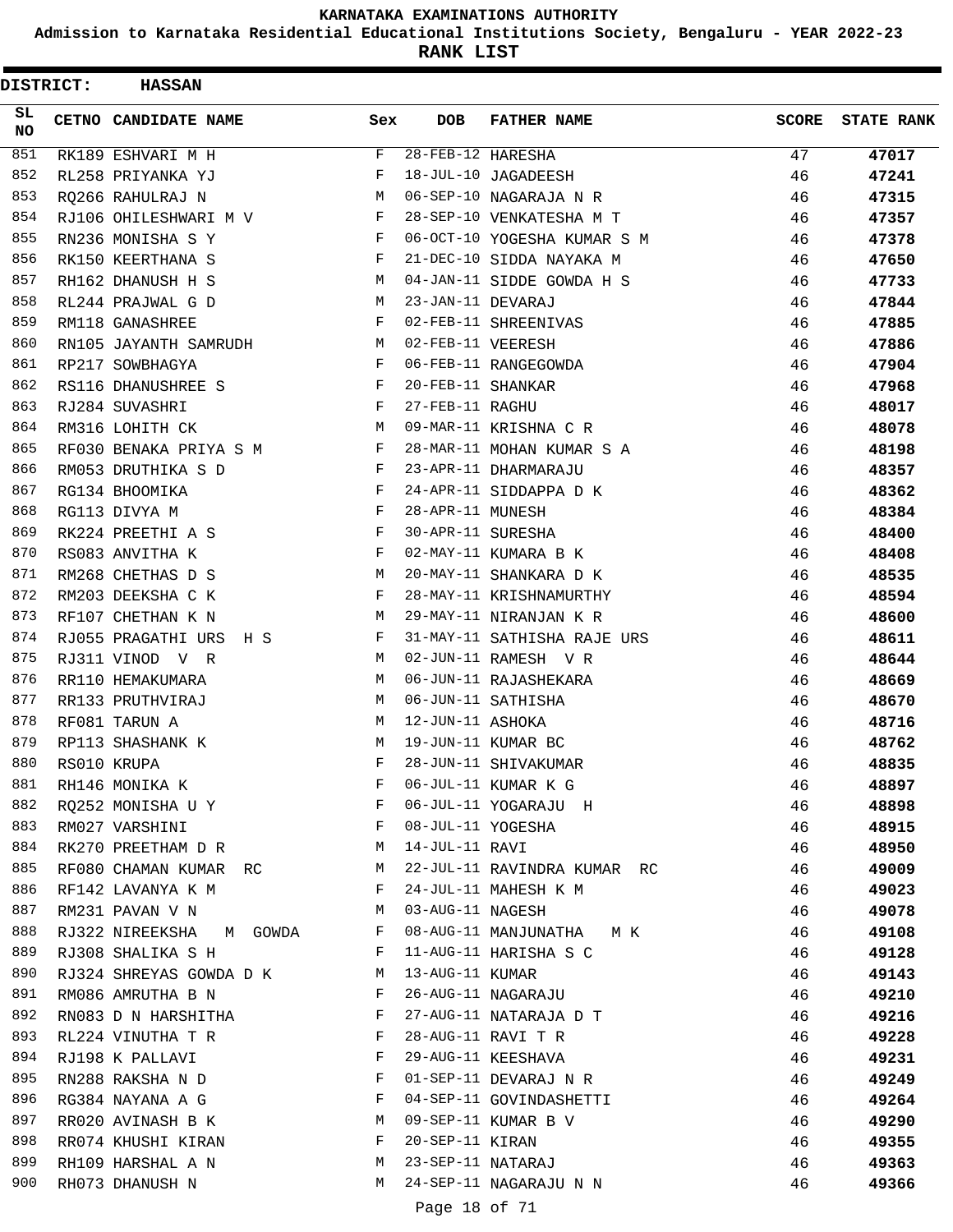**Admission to Karnataka Residential Educational Institutions Society, Bengaluru - YEAR 2022-23**

| <b>DISTRICT:</b> |             | <b>HASSAN</b>           |            |                   |                                |              |                   |
|------------------|-------------|-------------------------|------------|-------------------|--------------------------------|--------------|-------------------|
| SL.<br><b>NO</b> |             | CETNO CANDIDATE NAME    | Sex        | <b>DOB</b>        | <b>FATHER NAME</b>             | <b>SCORE</b> | <b>STATE RANK</b> |
| 901              |             | RM342 JEEVAN R R        | M          |                   | 29-SEP-11 RAMALINGAPPA         | 46           | 49386             |
| 902              |             | RN057 TANUSHGOWDA C S   | M          |                   | 30-SEP-11 SOMASHEKAR C G       | 46           | 49392             |
| 903              |             | RR072 SACHETHGOWDA K S  | M          |                   | 09-OCT-11 SATHEESH K N         | 46           | 49426             |
| 904              |             | RS027 NIKHITHA V R      | F          | 20-OCT-11 RAJU    |                                | 46           | 49474             |
| 905              |             | RG353 TR YASHAVANTHA    | М          |                   | 21-OCT-11 RAVEESH TN           | 46           | 49479             |
| 906              |             | RJ209 NISCHITHA H P     | F          |                   | 30-OCT-11 PRAKASHA H T         | 46           | 49516             |
| 907              | RL053 BINDU |                         | F          |                   | 31-OCT-11 RUDRESHA             | 46           | 49518             |
| 908              |             | RP068 BHAVANA H J       | F          |                   | 01-NOV-11 JAGADISH H R         | 46           | 49524             |
| 909              |             | RQ262 SHARAN GOWDA G    | М          |                   | 02-NOV-11 GAJENDRA P N         | 46           | 49533             |
| 910              |             | RS032 NITHYA H R        | F          | 16-NOV-11 RAMESHA |                                | 46           | 49580             |
| 911              |             | RN034 GANAVI K M        | $_{\rm F}$ |                   | 26-NOV-11 MAHENDRA K M         | 46           | 49612             |
| 912              |             | RF066 DEEKSHITHA K R    | F          |                   | 03-DEC-11 RAVIKUMAR C T        | 46           | 49631             |
| 913              |             | RS184 NIRIKSHA B D      | F          |                   | 23-DEC-11 DHARMARAJ<br>B B     | 46           | 49704             |
| 914              |             | RJ260 YOGAMBA K S       | F          |                   | 24-DEC-11 SATHEESHA K K        | 46           | 49709             |
| 915              |             | RG346 YASHAWINI K S     | F          |                   | 25-DEC-11 SIDDARAMIAH          | 46           | 49713             |
| 916              |             | RO264 DEEKSHITHA        | F          |                   | 28-DEC-11 CHANDREGOWDA         | 46           | 49719             |
| 917              |             | RK193 RANJAN            | M          |                   | 12-JAN-12 RANGASWAMY           | 46           | 49748             |
| 918              |             | RK023 RISHIKA H R       | F          |                   | 16-JAN-12 RAVIKUMARA H C       | 46           | 49758             |
| 919              |             | RJ142 JNANAVI K V       | F          |                   | 12-NOV-10 VENKATESAHA          | 45           | 50342             |
| 920              |             | RJ118 KAUSHIK CR        | М          |                   | 10-DEC-10 RENUKA PRASAD        | 45           | 50454             |
| 921              |             | RM148 SUSHMITHA Y U     | F          |                   | 13-DEC-10 UMESHA Y U           | 45           | 50466             |
| 922              |             | RS077 THRUPTHI          | F          |                   | 14-DEC-10 UMASHANKAR B M       | 45           | 50470             |
| 923              |             | RG300 SIDDESHA H S      | M          |                   | 25-DEC-10 SHADAKSHARI H P      | 45           | 50509             |
| 924              |             | RL291 RASHMI            | F          | 03-FEB-11 RUDRESH |                                | 45           | 50725             |
| 925              |             | RQ219 AKSHATHA M P      | F          |                   | 17-FEB-11 PUTTARAJU M C        | 45           | 50785             |
| 926              |             | RL220 DHANUSHGOWDA S P  | М          |                   | 20-FEB-11 PRASANNAKUMARA S P   | 45           | 50799             |
| 927              |             | RO208 SAGAR H A         | M          |                   | 01-MAR-11 ASHOK H A            | 45           | 50864             |
| 928              |             | RF187 CHAITHANYA        | F          |                   | 09-MAR-11 RAGAVENDRA           | 45           | 50903             |
| 929              |             | RG374 ROHITH NAIK       | M          |                   | 22-MAR-11 GANGADHAR NAIK       | 45           | 50984             |
| 930              |             | RS143 ROOPADARSHNI Y S  | F          |                   | 22-MAR-11 SHREEKANTH Y H       | 45           | 50985             |
| 931              |             | RN300 PADMAVATHI        | F          | 23-MAR-11 LOKESH  |                                | 45           | 50992             |
| 932              |             | RK287 THOSHIK GOWDA K M | M          |                   | 23-MAR-11 MANJEGOWDA K N       | 45           | 50995             |
| 933              |             | RH002 BRUNDA A O        | F          |                   | 26-MAR-11 ONKARAMURTHY A S     | 45           | 51015             |
| 934              |             | RK301 EKANTH M          | M          |                   | 07-APR-11 MOHAN KUMAR N S      | 45           | 51097             |
| 935              |             | RG383 KUSHAL K S        | М          |                   | 10-APR-11 SHIVASHANKARAIAH K C | 45           | 51115             |
| 936              |             | RN244 PRATHIK A D       | M          | 16-APR-11 DHARMA  |                                | 45           | 51158             |
| 937              |             | RK272 AISHWARYA O V     | F          |                   | 18-APR-11 VISHWANATHA          | 45           | 51162             |
| 938              |             | RK239 LAVANYA           | F          |                   | 03-MAY-11 SHIVARAJA            | 45           | 51276             |
| 939              |             | RN161 K V HARSHITHA     | F          |                   | 09-MAY-11 VASANTHA             | 45           | 51319             |
| 940              |             | RJ332 SINCHANA          | F          | 19-MAY-11 KESHAVA |                                | 45           | 51389             |
| 941              |             | RK062 YOGESWARI S       | F          |                   | 20-MAY-11 SWAMYGOWDA           | 45           | 51396             |
| 942              |             | RH021 GOWTHAM H S       | M          |                   | 23-MAY-11 SATHISH H M          | 45           | 51409             |
| 943              |             | RR166 YOGITHA P SHETTY  | F          |                   | 16-JUN-11 PRADEEP KUMAR B M    | 45           | 51611             |
| 944              |             | RS204 THANUSHRI         | F          | 23-JUN-11 GANESH  |                                | 45           | 51668             |
| 945              | RK159 ANU   |                         | F          | 02-JUL-11 PRADEEP |                                | 45           | 51731             |
| 946              |             | RL114 HEMANTH B B       | M          |                   | 03-JUL-11 BHUJANGA NAIK        | 45           | 51741             |
| 947              |             | RG173 KIRAN D K         | M          |                   | 03-JUL-11 KARIYAPPA            | 45           | 51742             |
| 948              |             | RQ005 PALLAVI S M       | F          |                   | 07-JUL-11 MAHADEVA             | 45           | 51761             |
| 949              |             | RS161 SOUJANYA K M      | F          |                   | 19-JUL-11 MANJUNATHA SK        | 45           | 51855             |
| 950              |             | RN283 CHIRANTH C G      | M          |                   | 22-JUL-11 GIRISH C C           | 45           | 51876             |
|                  |             |                         |            | Page 19 of 71     |                                |              |                   |
|                  |             |                         |            |                   |                                |              |                   |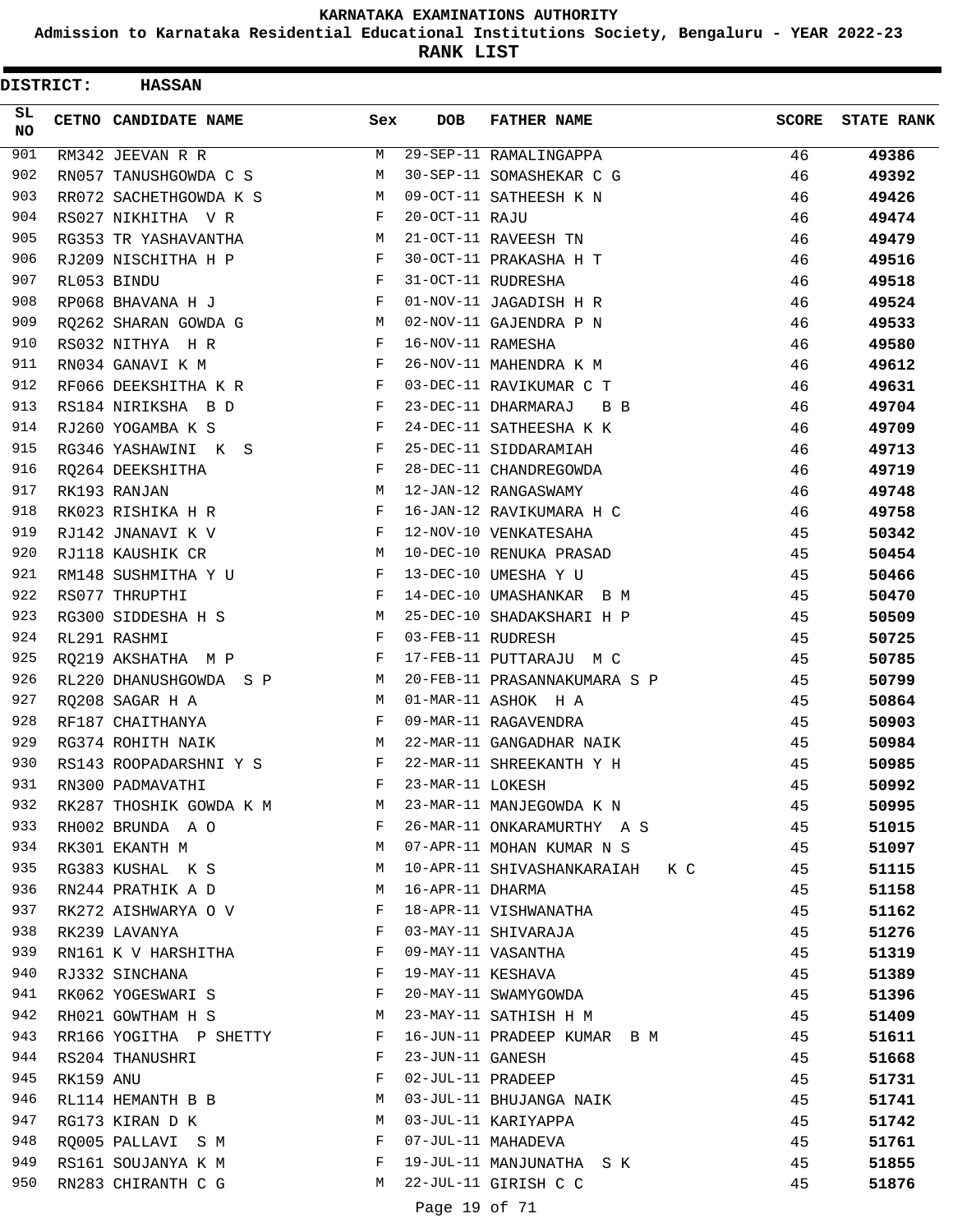**Admission to Karnataka Residential Educational Institutions Society, Bengaluru - YEAR 2022-23**

**RANK LIST**

| <b>DISTRICT:</b> | <b>HASSAN</b>             |     |                   |                             |              |                   |
|------------------|---------------------------|-----|-------------------|-----------------------------|--------------|-------------------|
| SL<br><b>NO</b>  | CETNO CANDIDATE NAME      | Sex | <b>DOB</b>        | <b>FATHER NAME</b>          | <b>SCORE</b> | <b>STATE RANK</b> |
| 951              | RQ226 PRARTHANA G R       | F   |                   | 31-JUL-11 RAMESHA G D       | 45           | 51934             |
| 952              | RN143 THANU Y S           | F   |                   | 06-AUG-11 SHIVKUMAR Y S     | 45           | 51975             |
| 953              | RM068 THARUNNAYAK         | M   |                   | 07-AUG-11 JAGADISH          | 45           | 51979             |
| 954              | RO068 YUKTHI              | F   | 09-AUG-11 LOKESH  |                             | 45           | 51991             |
| 955              | RG407 SHEWTHA             | F   | 12-AUG-11 SIDDESH |                             | 45           | 52014             |
| 956              | RR163 KARTHIK T K         | М   |                   | 23-AUG-11 KALYAN KUMAR T M  | 45           | 52082             |
| 957              | RR048 DEVARAJU H M        | M   |                   | 31-AUG-11 MANJUNAYAK        | 45           | 52119             |
| 958              | RK136 SHALINI M R         | F   |                   | 09-SEP-11 RAVI M B          | 45           | 52171             |
| 959              | RN050 MANU H Y            | М   |                   | 08-OCT-11 YUVARAJA H R      | 45           | 52303             |
| 960              | RS092 SWEEKRUTH<br>MOURYA | М   | 25-OCT-11 ANNAPA  |                             | 45           | 52388             |
| 961              | RQ296 VAISHNAVI K         | F   |                   | 25-OCT-11 KUMARASWAMY K P   | 45           | 52389             |
| 962              | RM306 NISARGA             | F   |                   | 30-OCT-11 SURESHA J H       | 45           | 52416             |
| 963              | RJ185 JEEVAN H            | М   |                   | 02-NOV-11 HARISHA H M       | 45           | 52425             |
| 964              | RF101 SPANDANA ET         | F   |                   | 05-NOV-11 THEERTHA KUMAR    | 45           | 52448             |
| 965              | RG215 DEEKSHITH N D       | M   |                   | 07-NOV-11 DINESH N M        | 45           | 52455             |
| 966              | RG330 AMRUTHA K           | F   |                   | 11-NOV-11 KESHAVA MURTHY    | 45           | 52477             |
| 967              | RR134 SAHANA K Y          | F   | 18-NOV-11 YOGESHA |                             | 45           | 52517             |
| 968              | RS154 SUJAN M L           | М   |                   | 22-NOV-11 LOKESH M S        | 45           | 52536             |
| 969              | RS155 ROHAN<br>B A        | М   | 23-NOV-11 ARUNA   | H N                         | 45           | 52539             |
| 970              | RJ005 DIGANTH M P         | М   |                   | 28-NOV-11 PALAKSHA M R      | 45           | 52567             |
| 971              | RM099 YAMUNA              | F   |                   | 23-DEC-11 SATISH M D        | 45           | 52654             |
| 972              | RN260 BHOOMIKA R M        | F   | 25-DEC-11 MALLESH |                             | 45           | 52657             |
| 973              | RK017 NIKHIL M U          | M   | 29-DEC-11 UMESHA  |                             | 45           | 52671             |
| 974              | RM338 SINCHANA L S        | F   |                   | 30-DEC-11 SURESHA N         | 45           | 52675             |
| 975              | RH240 NIRANJAN            | М   | 07-JAN-12 RAGHU   |                             | 45           | 52700             |
| 976              | RM054 PRAGNA T S          | F   |                   | 14-JAN-12 SHASHIDHAR T R    | 45           | 52713             |
| 977              | RM063 A N PUNITH GOWDA    | М   |                   | 15-JAN-12 NAGARAJU          | 45           | 52714             |
| 978              | RP215 P DRUTHIGOWDA       | F   |                   | 12-FEB-12 PRASANNA H R      | 45           | 52743             |
| 979              | RJ111 KOMALA M C          | F   |                   | 31-MAR-12 CHANDRANAYAK      | 45           | 52766             |
| 980              | RG031 LIKITH B R          | M   | 13-MAY-10 RAMESH  |                             | 44           | 52918             |
| 981              |                           | M   |                   | 10-SEP-10 MAHESH H D        |              | 53089             |
| 982              | RK276 HARSHA H M          |     | 26-SEP-10 REVANNA |                             | 44           |                   |
| 983              | RK123 DARSHAN M R         | M   |                   |                             | 44           | 53123             |
|                  | RG309 CHARAN KUMAR N C M  |     |                   | 18-NOV-10 CHANDRASHEKAR N V | 44           | 53298             |
| 984              | RP020 SIDDHARTH V         | M   | 12-DEC-10 VASU    |                             | 44           | 53395             |
| 985              | RM274 PAVAN K L           | M   |                   | 28-DEC-10 LOHITH KUMAR      | 44           | 53464             |
| 986              | RJ210 DRUPAD K M GOWDA    | M   |                   | 10-JAN-11 MAHADEVAPPA K V   | 44           | 53549             |
| 987              | RF155 PRARTHANA H B       | F   |                   | 12-JAN-11 BOREGOWDA         | 44           | 53562             |
| 988              | RP019 CHIRANTH M R        | M   |                   | 13-JAN-11 RANGASWAMY        | 44           | 53570             |
| 989              | RH182 GNANAVI S P         | F   |                   | 18-JAN-11 PRABHAKAR S N     | 44           | 53589             |
| 990              | RF122 HARSHITHA H K       | F   |                   | 19-JAN-11 KARUN KUMAR       | 44           | 53597             |
| 991              | RS059 KRUTHARTHA S        | M   |                   | 19-JAN-11 THAILESHKUMAR S   | 44           | 53598             |
| 992              | RN079 PRAGNA V GOWDA      | F   |                   | 24-JAN-11 VIJAYAKUMAR H G   | 44           | 53616             |
| 993              | RS013 PREKSHA N S         | F   |                   | 20-FEB-11 SANDESH N B       | 44           | 53743             |
| 994              | RQ064 TARUN A G           | М   |                   | 23-FEB-11 GANGADHAR         | 44           | 53758             |
| 995              | RJ031 THANU N             | F   |                   | 24-FEB-11 NARAYANA J        | 44           | 53768             |
| 996              | RK074 SIRI<br>S M         | F   |                   | 04-MAR-11 MALLAPPA<br>S E   | 44           | 53813             |
| 997              | RM032 DARSHAN GOWDA SM    | M   |                   | 05-MAR-11 MOHANKUMAR S N    | 44           | 53815             |
| 998              | RF166 GANAVI D            | F   |                   | 24-MAR-11 DINESH H G        | 44           | 53938             |
| 999              | RS140 NIHAL SHETTY        | M   |                   | 29-MAR-11 RAGAVENDRA        | 44           | 53984             |
| 1000             | RJ035 T R UDAY KUMAR      | M   |                   | 07-APR-11 RAVI T P          | 44           | 54056             |

Page 20 of 71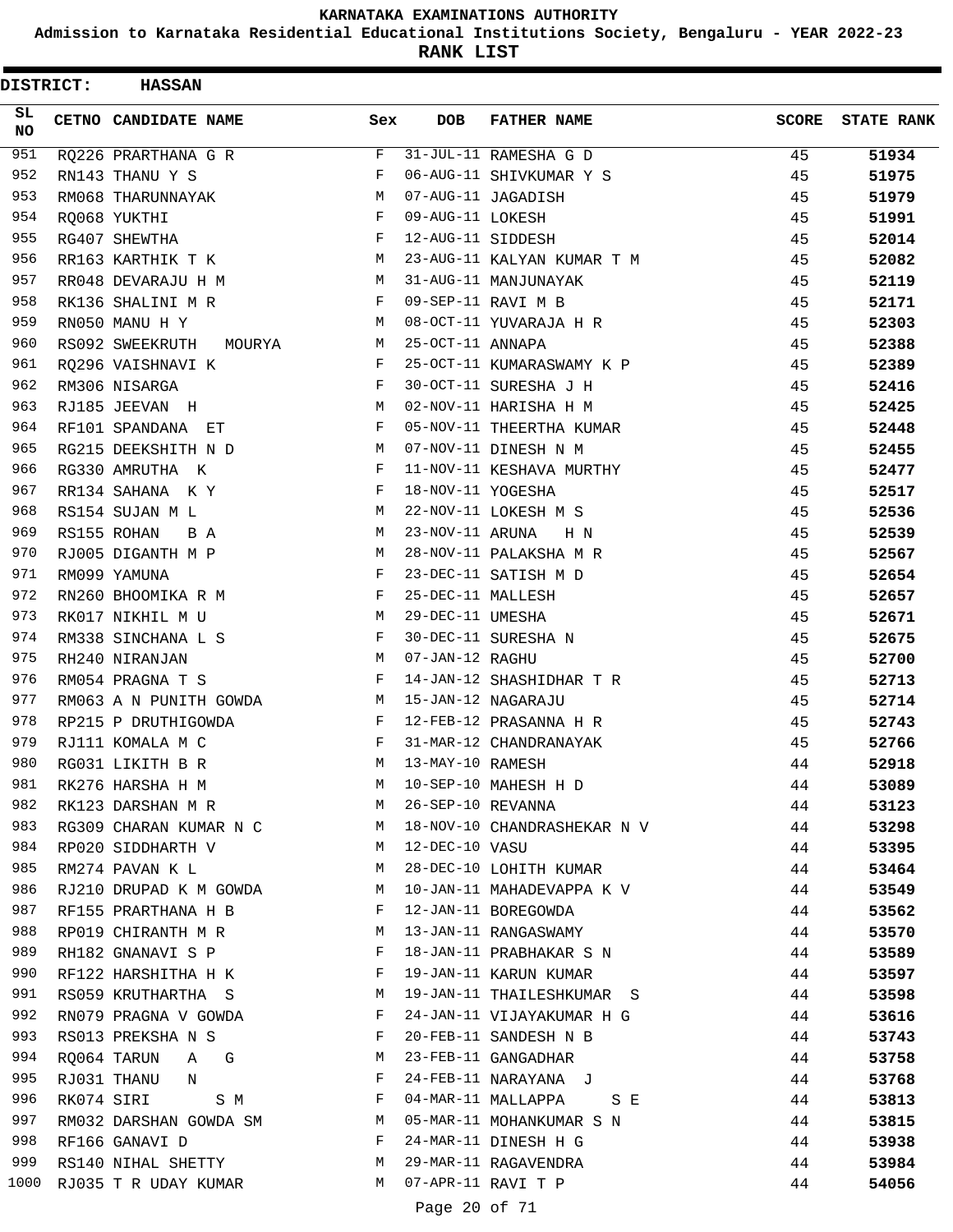**Admission to Karnataka Residential Educational Institutions Society, Bengaluru - YEAR 2022-23**

**RANK LIST**

| DISTRICT:       | <b>HASSAN</b>            |   |              |                        |                                 |     |              |                   |
|-----------------|--------------------------|---|--------------|------------------------|---------------------------------|-----|--------------|-------------------|
| SL<br><b>NO</b> | CETNO CANDIDATE NAME     |   | Sex          | <b>DOB</b>             | <b>FATHER NAME</b>              |     | <b>SCORE</b> | <b>STATE RANK</b> |
| 1001            | RJ203 HARSHA<br>R        | G | M            | $11 - APR - 11$ RAMESH |                                 | G K | 44           | 54084             |
| 1002            | RK120 HARSHITHGOWDA B H  |   | M            |                        | 12-APR-11 HAREESH B N           |     | 44           | 54095             |
| 1003            | RS014 JEEVAN H G         |   | M            |                        | 24-APR-11 GIRISH H S            |     | 44           | 54162             |
| 1004            | RN286 SHREYAS T S        |   | М            |                        | 25-APR-11 SHIVARAJA T G         |     | 44           | 54176             |
| 1005            | RF116 ANKITHA H L        |   | F            |                        | 28-APR-11 LOHITHAKSHA           |     | 44           | 54193             |
| 1006            | RN052 SMITHA             |   | F            |                        | 28-APR-11 HONNEGOWDA            |     | 44           | 54198             |
| 1007            | RQ122 CHINMAYGOWDA H S M |   |              |                        | 01-MAY-11 SUKARAJGOWDA          |     | 44           | 54221             |
| 1008            | RL253 DEEKSHITHA KD      |   | F            |                        | 02-MAY-11 DEVARAJU KR           |     | 44           | 54230             |
| 1009            | RL275 PRUTHWI A S        |   | $\mathbf{F}$ |                        | 05-MAY-11 SANDEEPA A B          |     | 44           | 54260             |
| 1010            | RJ329 GOWTHAM MR         |   | M            |                        | 23-MAY-11 RENUKESH              |     | 44           | 54385             |
| 1011            | RJ281 SANAVI G S         |   | F            | 23-MAY-11 SWAMY        |                                 |     | 44           | 54388             |
| 1012            | RR105 MR CHANDANA        |   | F            |                        | 29-MAY-11 RUDRESHA              |     | 44           | 54434             |
| 1013            | RF007 AKULGOWDA D        |   | M            |                        | 01-JUN-11 DINESH K R            |     | 44           | 54459             |
| 1014            | RM165 DEVARAJA           |   | М            | 24-JUN-11 KITTI        |                                 |     | 44           | 54663             |
| 1015            | RK312 JEEVAN K C         |   | M            |                        | 01-JUL-11 CHANDRASHEKAR K C     |     | 44           | 54718             |
| 1016            | RG250 VINUTHA            |   | F            |                        | 01-JUL-11 N R YOGEESHA          |     | 44           | 54723             |
| 1017            | RG258 HAMSAVENI S NO NOI |   | F            |                        | 03-JUL-11 SHASHIDHARA A R NO NO |     | 44           | 54731             |
| 1018            | RG410 AISHWARYABAI       |   | F            |                        | 04-JUL-11 SHEKHARNAIK B C       |     | 44           | 54732             |
| 1019            | RJ310 DHANALAKSHMI S C   |   | F            |                        | 09-JUL-11 CHANNAKESHAVA S C     |     | 44           | 54780             |
| 1020            | RS183 DHANVI H D         |   | $\mathbf{F}$ |                        | 14-JUL-11 DEVARAJU H B          |     | 44           | 54816             |
| 1021            | RK001 NISCHITHA B M      |   | F            |                        | 15-JUL-11 MALLESHA              |     | 44           | 54828             |
| 1022            | RJ201 NANDISHA A N       |   | М            |                        | 20-JUL-11 NINGARAJU H K         |     | 44           | 54872             |
| 1023            | RS181 SINCHANA H E       |   | F            | 20-JUL-11 ERAPPA       |                                 |     | 44           | 54875             |
| 1024            | RJ163 CHANDANA H J       |   | F            |                        | 24-JUL-11 JAYARAJE URS          |     | 44           | 54899             |
| 1025            | RJ292 VARSHITHA          |   | F            |                        | 26-JUL-11 KRISHNAMURTHYNAYAKA   |     | 44           | 54918             |
| 1026            | RM206 A S KEERTANA       |   | F            |                        | 27-JUL-11 SHIVAKUMARA           |     | 44           | 54922             |
| 1027            | RF105 PANCHAMI           |   | F            | 03-AUG-11 HARISH       |                                 |     | 44           | 54971             |
| 1028            | RG403 SHWETHA            |   | F            | 13-AUG-11 RAMESH       |                                 |     | 44           | 55037             |
| 1029            | RF141 SWAMY N K          |   | M            | 15-AUG-11 KUMARA       |                                 |     | 44           | 55057             |
| 1030            | RG229 RAJSHEKAR H R      |   | М            |                        | 19-AUG-11 RANGASWAMY            |     | 44           | 55088             |
| 1031            | RG165 VISHVS GOWDA       |   | M            |                        | 23-AUG-11 KANTHARAJU            |     | 44           | 55110             |
| 1032            | RK054 HARINI S K         |   | F            |                        | 26-AUG-11 KANTHARAJU S          |     | 44           | 55119             |
| 1033            | RF191 HARSHINI S         |   | $\mathbf{F}$ |                        | 26-AUG-11 SHASHI KUMAR          |     | 44           | 55120             |
| 1034            | RK169 KEERTHANA A K      |   | $\mathbf{F}$ |                        | 26-AUG-11 KANTHARAJA H          |     | 44           | 55121             |
| 1035            | RK267 DIVYA              |   | F            |                        | 27-AUG-11 MANJEGOWDA            |     | 44           | 55126             |
| 1036            | RN041 KUMARASWAMY V S    |   | M            |                        | 28-AUG-11 SHIVASHANKARA V M     |     | 44           | 55137             |
| 1037            | RM104 MOKSHA G N         |   | F            |                        | 29-AUG-11 NAGARAJU              |     | 44           | 55144             |
| 1038            | RP120 THARUN H M         |   | M            | 02-SEP-11 MAHESH       |                                 |     | 44           | 55175             |
| 1039            | RK061 THANUSH B R        |   | M            |                        | 03-SEP-11 RAVI B K              |     | 44           | 55185             |
| 1040            | RS131 ASHRAY N S         |   | М            |                        | 10-SEP-11 SATHISH N T           |     | 44           | 55211             |
| 1041            | RG024 LIKITHA            |   | F            |                        | 16-SEP-11 SHIVANAIK             |     | 44           | 55243             |
| 1042            | RM136 HARSHITHA M N      |   | F            |                        | 23-SEP-11 NAGESH MR             |     | 44           | 55278             |
| 1043            | RS126 POORNADEEP H D     |   | M            |                        | 26-SEP-11 DEEPAK H M            |     | 44           | 55289             |
| 1044            | RG040 BHUVANA K C        |   | $\mathbf{F}$ |                        | 05-OCT-11 CHANDRASHEKHARA K S   |     | 44           | 55345             |
| 1045            | RM191 KUSHI M R          |   | F            |                        | 11-OCT-11 RAVIKUMAR             |     | 44           | 55376             |
| 1046            | RQ206 PRUTHVI M M        |   | М            | 12-OCT-11 MAHESHA      |                                 |     | 44           | 55378             |
| 1047            | RJ195 VINAYKUMAR D S     |   | M            |                        | 16-OCT-11 SWAMIGOWDA D K        |     | 44           | 55396             |
| 1048            | RJ154 KRUTHIKA R C       |   | F            |                        | 18-OCT-11 CHANDRASHEKHARA R S   |     | 44           | 55408             |
| 1049            | RP165 DEEPIKA            |   | F            |                        | 06-NOV-11 MANJEGOWDA            |     | 44           | 55503             |
|                 |                          |   |              |                        |                                 |     |              |                   |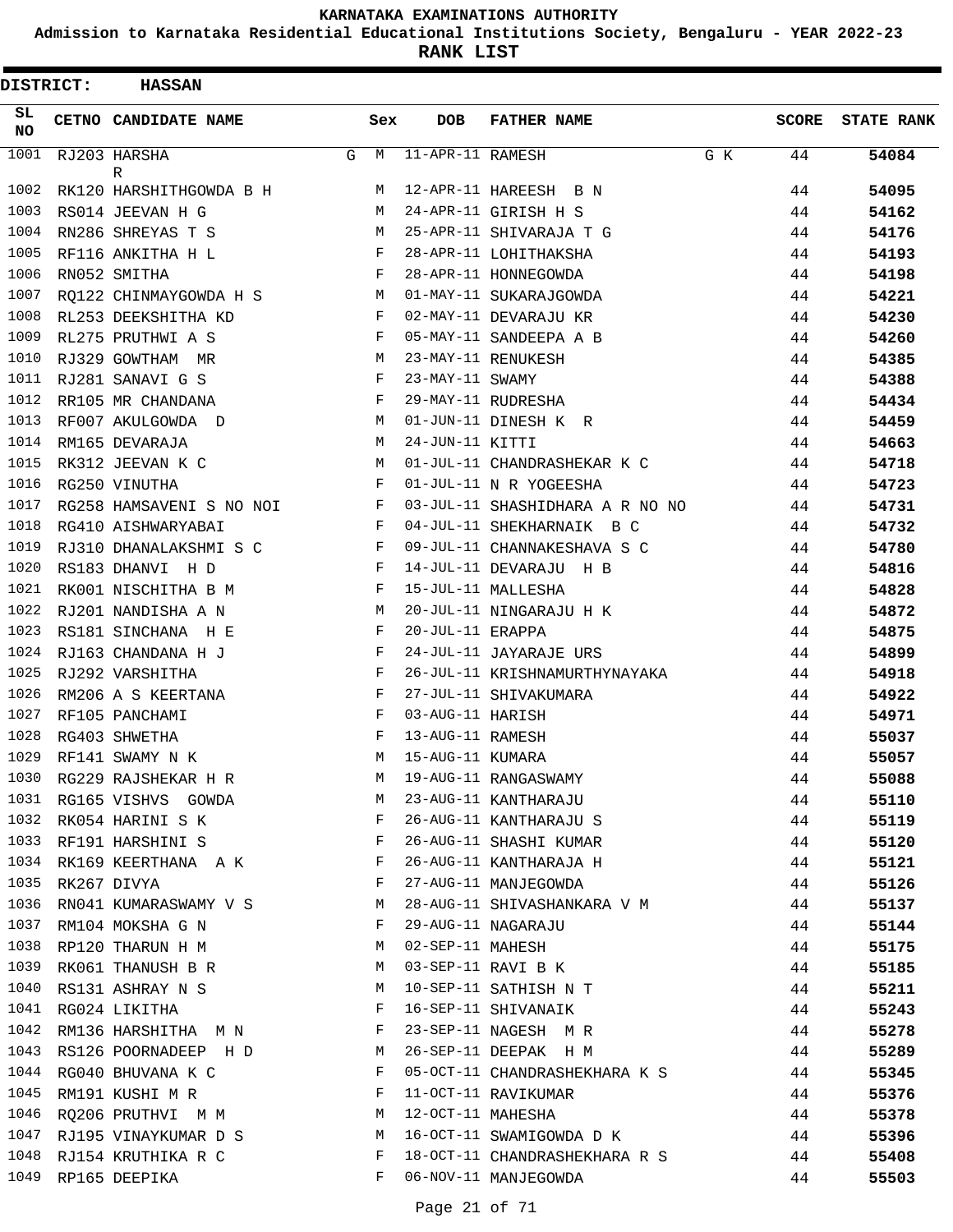**Admission to Karnataka Residential Educational Institutions Society, Bengaluru - YEAR 2022-23**

| <b>DISTRICT:</b> | <b>HASSAN</b>               |              |                   |                                 |              |                   |
|------------------|-----------------------------|--------------|-------------------|---------------------------------|--------------|-------------------|
| SL<br>NO.        | <b>CETNO CANDIDATE NAME</b> | Sex          | <b>DOB</b>        | <b>FATHER NAME</b>              | <b>SCORE</b> | <b>STATE RANK</b> |
| 1050             | RN037 MANYA                 | $\mathbf{F}$ |                   | 18-NOV-11 K B KANTHARAJU        | 44           | 55559             |
| 1051             | RS206 Y S SUMANTH           | M            |                   | 19-NOV-11 SANTHOSHKUMARA Y B    | 44           | 55569             |
| 1052             | RK082 ANUSHA H M            | F            |                   | 20-NOV-11 MOHANESH              | 44           | 55571             |
| 1053             | RM281 BINDU                 | F            |                   | 24-NOV-11 SHANKAREGOUDA         | 44           | 55590             |
| 1054             | RP084 THANVI                | F            |                   | 24-NOV-11 RANGE GOWDA           | 44           | 55591             |
| 1055             | RL192 SHREYAS M D           | M            |                   | 30-NOV-11 DEVARAJU N P          | 44           | 55609             |
| 1056             | RL015 ANUSHA D R            | F            |                   | 15-DEC-11 RAJASHETTY            | 44           | 55668             |
| 1057             | RS040 NISARGA S P           | F            |                   | 17-DEC-11 PURUSHOTHAM S N       | 44           | 55679             |
| 1058             | RP060 PRIYANKA M B          | F            |                   | 19-DEC-11 BHOGESH M B           | 44           | 55685             |
| 1059             | RP178 TRISHA                | F            |                   | 22-DEC-11 GANGADHARA            | 44           | 55703             |
| 1060             | RH097 NITHIN                | M            |                   | 23-DEC-11 LATE SHANKARAPPA      | 44           | 55705             |
| 1061             | RH147 NANDISHA              | M            | 01-JAN-12 KUMARA  |                                 | 44           | 55732             |
| 1062             | RP046 YOGAMANI<br>т<br>B    | F            |                   | 21-JAN-12 THAMMAIYA             | 44           | 55759             |
| 1063             | RP069 SHASHANK T D          | M            |                   | 24-JAN-12 DINESH T R            | 44           | 55762             |
| 1064             | RS111 KRUPA                 | F            |                   | 26-APR-12 GURUSWAMY<br>A C      | 44           | 55802             |
| 1065             | RJ071 DHANVITH B K          | М            |                   | 17-SEP-10 KUMARA SWAMY C        | 43           | 56161             |
| 1066             | RH208 SPARSHA               | F            |                   | 18-OCT-10 HENJERAPPA            | 43           | 56240             |
| 1067             | RF004 THANVI S              | F            |                   | 14-DEC-10 SATHISH L L           | 43           | 56458             |
| 1068             | RJ287 SURABHI S M           | $_{\rm F}$   |                   | 09-JAN-11 LATE MANJUNATH        | 43           | 56587             |
| 1069             | RP146 VIDYASHRI             | F            |                   | 13-FEB-11 SHEKAR NAIK           | 43           | 56748             |
| 1070             | RH017 PANKAJ NAIK           | M            |                   | 22-FEB-11 CHANDRASHEKARA NAIK   | 43           | 56807             |
| 1071             | RN287 SONIKA J R            | F            |                   | 24-FEB-11 RAMAKRISHNA J R       | 43           | 56812             |
| 1072             | RK085 SHREYAS B S           | M            |                   | 02-MAR-11 SHIVA B G             | 43           | 56851             |
| 1073             | RS033 ANANYA<br>H H         | F            |                   | 11-MAR-11 HOOVANNA<br>H T       | 43           | 56904             |
| 1074             | RQ165 VIKAS C               | M            |                   | 16-MAR-11 CHANDRASHEKARAIAH S P | 43           | 56947             |
| 1075             | RK230 NITHIN B P            | М            |                   | 18-MAR-11 PURUSHOTHAMA          | 43           | 56960             |
| 1076             | RJ136 THARUN                | M            |                   | 24-MAR-11 PUTTARAJU             | 43           | 57016             |
| 1077             | RH252 BHAVANA Y M           | F            |                   | 27-MAR-11 MAHESH Y K            | 43           | 57031             |
| 1078             | RP240 BHAVYA                | F            |                   | 27-MAR-11 MOHANKUMAR            | 43           | 57032             |
| 1079             | RG193 SHARATPAVAR NAIKA M A | М            |                   | 29-MAR-11 ANNAPPA NAIKA         | 43           | 57054             |
| 1080             | RK029 JEEVAN M K            | M            |                   | 02-APR-11 KRISHNAMURTHY M R     | 43           | 57081             |
| 1081             | RH183 CHIRANTH C S          | М            |                   | 04-APR-11 SHANKARAMURTHY        | 43           | 57097             |
| 1082             | RN184 LIKITH GOWDA C N      | M            |                   | 06-APR-11 NANJESH C S           | 43           | 57115             |
| 1083             | RN330 HAMSA R               | F            |                   | 13-APR-11 RAVI N C              | 43           | 57160             |
| 1084             | RH134 MITHUN R V            | М            |                   | 14-APR-11 VEERABHADRAPPA R B    | 43           | 57166             |
| 1085             | RR023 IMPANA                | F            |                   | 15-APR-11 SHIVAMURTHY T Y       | 43           | 57175             |
| 1086             | RL144 ATHMIKA               | F            |                   | 20-APR-11 KESHAVAMURTHI A C     | 43           | 57210             |
| 1087             | RH015 NANDITHA O            | F            | 21-APR-11 OMRAJU  |                                 | 43           | 57226             |
| 1088             | RJ273 B J SANMAI GOWDA      | М            |                   | 24-APR-11 B N JAGADEESHA        | 43           | 57244             |
| 1089             | RS156 YAJNA N D             | F            |                   | 24-APR-11 DHARMARAJU NS         | 43           | 57253             |
| 1090             |                             | М            | 01-MAY-11 SATHISH |                                 |              |                   |
| 1091             | RP037 MANOJ                 | М            |                   | 20-MAY-11 SHIVAPPA              | 43<br>43     | 57286             |
|                  | RQ228 SANCHITH K S          | F            |                   | 21-MAY-11 GOPI M N              |              | 57421             |
|                  | 1092 RP098 SONIKA M G       |              |                   |                                 | 43           | 57427             |
| 1093<br>1094     | RK289 VARUN G K             | М<br>М       |                   | 27-MAY-11 KUMARA G R            | 43           | 57465             |
|                  | RS048 CHIRANTH K            |              |                   | 28-MAY-11 KUSHALA K S           | 43           | 57471             |
| 1095<br>1096     | RQ053 ANJALI Y S            | F<br>F       |                   | 31-MAY-11 SOMASHEKHARA          | 43           | 57491             |
| 1097             | RJ070 BOOMIKA               |              |                   | 04-JUN-11 DHARMAPPA KS          | 43           | 57537             |
|                  | RF170 NIKHIL K N            | М<br>F       |                   | 16-JUN-11 NEMRAJA K C           | 43           | 57648             |
| 1098             | RN171 DEEPTHI M             |              |                   | 23-JUN-11 MANJUNATHA            | 43           | 57700             |
| 1099             | RL182 TANU S S              | F            |                   | 10-JUL-11 SOMASHEKHAR           | 43           | 57842             |
|                  |                             |              | Page 22 of 71     |                                 |              |                   |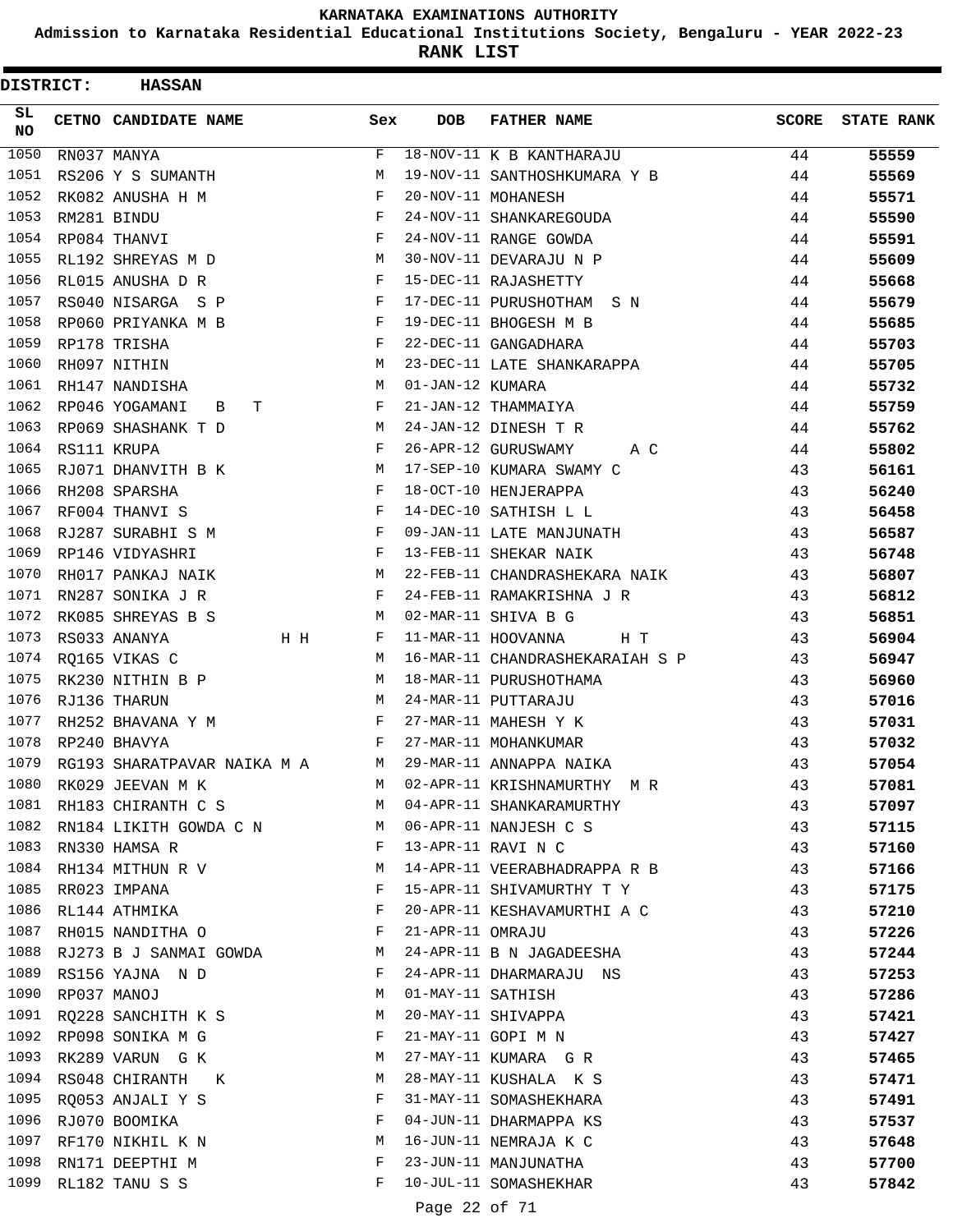**Admission to Karnataka Residential Educational Institutions Society, Bengaluru - YEAR 2022-23**

**RANK LIST**

| <b>DISTRICT:</b> |            | <b>HASSAN</b>              |              |                   |                            |              |                   |
|------------------|------------|----------------------------|--------------|-------------------|----------------------------|--------------|-------------------|
| SL.<br>NO        |            | CETNO CANDIDATE NAME       | Sex          | DOB               | <b>FATHER NAME</b>         | <b>SCORE</b> | <b>STATE RANK</b> |
| 1100             |            | RP088 THANUSH M            | М            |                   | $10$ -JUL-11 MANJUNATH M H | 43           | 57844             |
| 1101             |            | RO146 BHUVANESH M R        | М            |                   | 13-JUL-11 RAJSHEKAR M A    | 43           | 57867             |
| 1102             |            | RN316 DUSHYANTH M          | M            | 17-JUL-11 MURULI  |                            | 43           | 57903             |
| 1103             |            | RJ023 SPANDANA DR          | F            | 19-JUL-11 RAVI DN |                            | 43           | 57922             |
| 1104             |            | RL187 DIGANTH V G          | M            |                   | 21-JUL-11 GIRISH V P       | 43           | 57937             |
| 1105             |            | RL116 NIKHITHA K S         | F            | 06-AUG-11 SHEKHAR |                            | 43           | 58056             |
| 1106             |            | RP052 BHUVANESHWARI        | F            |                   | 10-AUG-11 KRISHNA NAYAK    | 43           | 58080             |
| 1107             |            | RQ135 SHASHANK M           | M            |                   | 13-AUG-11 MANJANAYAK S C   | 43           | 58099             |
| 1108             |            | RL132 SUJAN SR             | M            | 15-AUG-11 RAVI    |                            | 43           | 58112             |
| 1109             |            | RJ235 DEEKSHITH K D        | М            | 22-AUG-11 DARMA   |                            | 43           | 58165             |
| 1110             |            | RK216 VINAY K P            | М            |                   | 23-AUG-11 PRABHAKARA       | 43           | 58174             |
| 1111             |            | RQ247 AKSHAY A R           | M            |                   | 26-AUG-11 RAJASHEKAR A N   | 43           | 58187             |
| 1112             |            | RH104 RENUKA PRASAD        | M            |                   | 02-SEP-11 YATHISHA         | 43           | 58234             |
| 1113             |            | RG369 NAVYA J V            | $_{\rm F}$   |                   | 04-SEP-11 VISHWANATH J R   | 43           | 58250             |
| 1114             |            | RQ141 DEEPTHI D S          | F            |                   | 19-SEP-11 SHIVAKUMARA      | 43           | 58333             |
| 1115             |            | RK170 RAKSHA G V           | F            |                   | 23-SEP-11 VENKATESHA       | 43           | 58354             |
| 1116             |            | RF181 PRUTHVINI K J        | F            |                   | 26-SEP-11 JAYAPRAKASH K P  | 43           | 58369             |
| 1117             |            | RH204 YASHAVANTHA          | M            |                   | 03-OCT-11 KUNTI BASAPPA    | 43           | 58398             |
| 1118             |            | RN089 GAGAN GOWDA A K      | M            |                   | 07-OCT-11 KUMARA A         | 43           | 58410             |
| 1119             |            | RL111 PRABHU N G           | M            | 10-OCT-11 GOPALA  |                            | 43           | 58433             |
| 1120             |            | RQ199 THANUSHRI M S        | F            |                   | 13-OCT-11 SURESHAKUMAR M J | 43           | 58446             |
| 1121             |            | RF064 HARSHA T R           | М            | 20-OCT-11 RAVI    |                            | 43           | 58473             |
| 1122             |            | RJ017 MEGHANA              | F            | 01-NOV-11 MALLESH |                            | 43           | 58528             |
| 1123             | RL280 SHAM |                            | М            |                   | 06-NOV-11 GANDHARVAMURTHY  | 43           | 58556             |
| 1124             |            | RL008 RAHUL                | M            |                   | 23-NOV-11 SIDDARAJU        | 43           | 58627             |
| 1125             |            | RG053 NANDINI H D          | F            |                   | 25-NOV-11 DAKSHINAMURTHI   | 43           | 58640             |
| 1126             |            | RS078 GOWTHAMI HR          | $\mathbf{F}$ |                   | 01-DEC-11 H S RAVI         | 43           | 58665             |
| 1127             |            | RK210 CHIRANTHAN S S       | M            | 15-DEC-11 SAKAIAH |                            | 43           | 58724             |
| 1128             |            | RL159 SUHAS I V            | М            |                   | 20-DEC-11 VEERABADRA       | 43           | 58739             |
| 1129             |            | RF041 T K YASHASWINI       | F            |                   | 23-DEC-11 T H KUMAR        | 43           | 58752             |
| 1130             |            | RP158 DHANANJAYA           | М            |                   | 26-DEC-11 VENUGOPALA       | 43           | 58760             |
|                  |            | 1131 RK045 VINUTHA M N     | F            |                   | 07-JAN-12 NANDEESHA        | 43           | 58806             |
|                  |            | 1132 RJ039 AMULYA          | F            |                   | 09-JAN-12 JAYARAMEGOWDA    | 43           | 58808             |
|                  |            | 1133 RK092 DARSHAN K S     | M            |                   | 13-JAN-12 SOMASHEKAR       | 43           | 58816             |
|                  |            | 1134 RR131 MAHALAKSHMI H C | F            |                   | 21-MAY-10 CHANDRA H K      | 42           | 59027             |
| 1135             |            | RM186 KEERTHI              | F            |                   | 06-AUG-10 JAYARAMGOWDA     | 42           | 59139             |
| 1136             |            | RP170 MANYA SHREE          | F            |                   | 23-OCT-10 SATHISH          | 42           | 59358             |
| 1137             |            | RM241 SANJAY               | М            |                   | 14-NOV-10 KRISHNAMURTHY    | 42           | 59455             |
|                  |            | 1138 RG310 HARSHITHA M     | F            |                   | 26-NOV-10 MANJAPP N        | 42           | 59506             |
| 1139             |            | RL134 BHAVANA D L          | F            | 05-JAN-11 LOKESH  |                            | 42           | 59703             |
| 1140             |            | RF061 VARSHITHA K R        | F            |                   | 16-JAN-11 RAVEESHA         | 42           | 59762             |
|                  |            | 1141 RO299 PRIYA G L       | F            | 23-JAN-11 LOKESHA |                            | 42           | 59796             |
|                  |            | 1142 RL082 NISHANTH C N    | M            | 27-JAN-11 NAGESH  |                            | 42           | 59817             |
| 1143             |            | RL033 SHASHANK K M         | M            | 03-FEB-11 MADHU   |                            | 42           | 59854             |
| 1144             |            | RP002 NISARGA U N          | F            |                   | 09-FEB-11 NAVEEN U M       | 42           | 59875             |
| 1145             |            | RG154 PAVAN A H            | М            | 20-FEB-11 HARISHA |                            | 42           | 59934             |
|                  |            | 1146 RJ143 PRANITHA        | F            |                   | 21-FEB-11 MUTTURAJ         | 42           | 59945             |
| 1147             |            | RP015 RAKESH B M           | M            | 22-FEB-11 MADHU   |                            | 42           | 59953             |
| 1148             |            | RH150 ROHITH N P           | M            |                   | 22-FEB-11 PRADEEP K        | 42           | 59955             |
| 1149             |            | RQ151 TEJASHWINI J V       | F            |                   | 24-FEB-11 VEERABHADRA      | 42           | 59968             |
|                  |            |                            |              |                   |                            |              |                   |

Page 23 of 71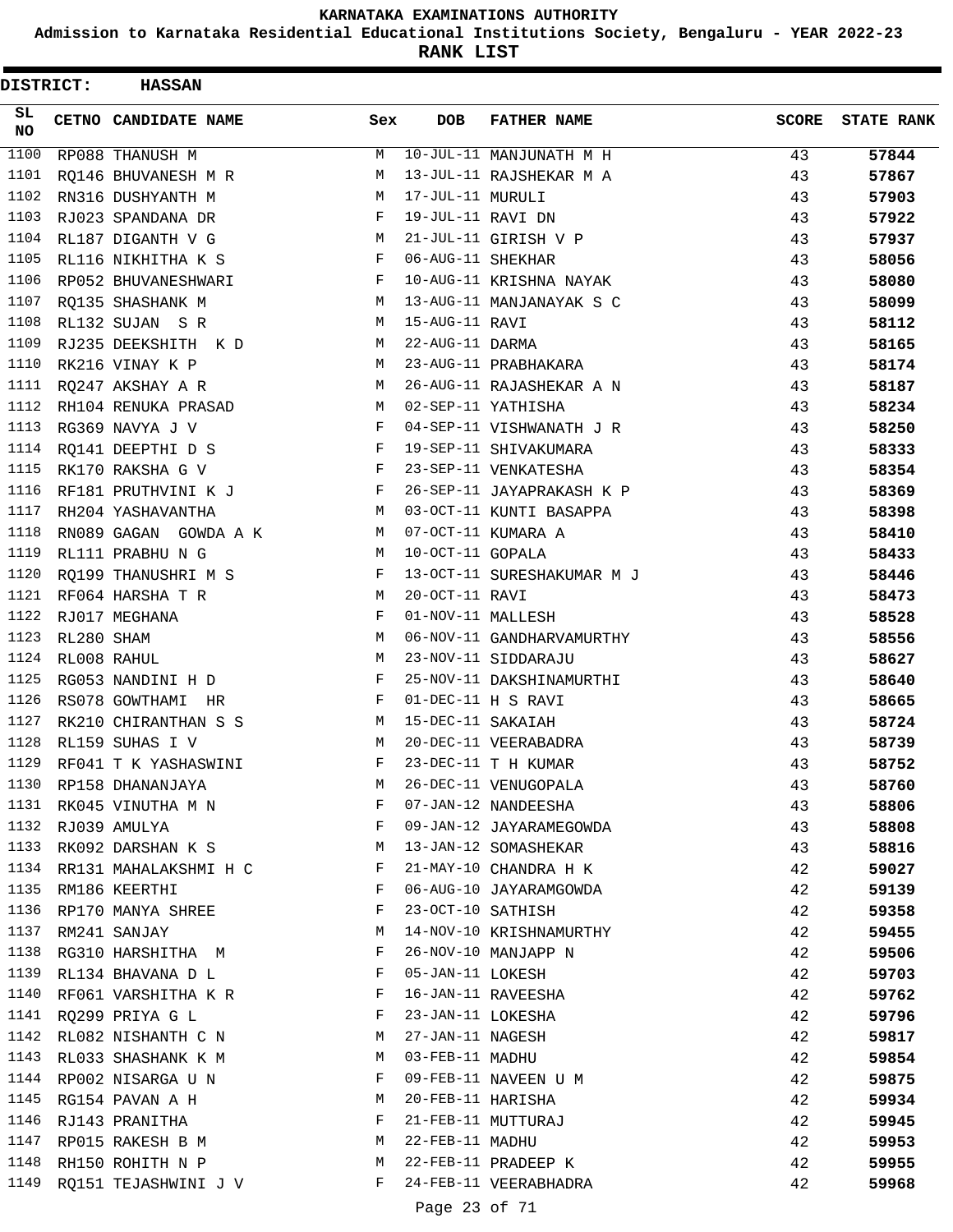**Admission to Karnataka Residential Educational Institutions Society, Bengaluru - YEAR 2022-23**

**RANK LIST**

| DISTRICT:           |            | <b>HASSAN</b>             |            |                   |                               |              |                   |
|---------------------|------------|---------------------------|------------|-------------------|-------------------------------|--------------|-------------------|
| SL.<br><b>NO</b>    |            | CETNO CANDIDATE NAME      | Sex        | <b>DOB</b>        | <b>FATHER NAME</b>            | <b>SCORE</b> | <b>STATE RANK</b> |
| $\frac{1150}{1150}$ |            | RG278 TEJASNAIK           | M          |                   | 24-FEB-11 MALIKNAIK           | 42           | 59969             |
| 1151                |            | RM214 GOWTHAMI M S        | F          |                   | 03-MAR-11 SHADAKSHARAIAH M R  | 42           | 60005             |
| 1152                |            | RL107 GNANESHA N B        | M          |                   | 14-MAR-11 BASAVARAJU          | 42           | 60081             |
| 1153                |            | RG176 LAKSHMI             | F          | 18-MAR-11 RUDRESH |                               | 42           | 60106             |
| 1154                |            | RH113 MITHUN A N          | M          |                   | 19-MAR-11 NAGARAJU C          | 42           | 60114             |
| 1155                |            | RH106 THANUSHREE C M      | F          |                   | 23-MAR-11 MANJUNATHA          | 42           | 60146             |
| 1156                |            | RG252 SANJAY M            | M          |                   | 01-APR-11 MANJUNATHA M V      | 42           | 60211             |
| 1157                | RP148 AJAY |                           | M          |                   | 03-APR-11 RANGANATHA          | 42           | 60224             |
| 1158                |            | RS160 PREETHAM D A        | M          | 11-APR-11 ASHOKA  |                               | 42           | 60282             |
| 1159                |            | RG292 H M THEJAS NAIK     | М          |                   | 20-APR-11 MANJA NAIK          | 42           | 60345             |
| 1160                |            | RR148 VINOD B H           | M          |                   | 06-MAY-11 HIRANNEGOWDA        | 42           | 60456             |
| 1161                |            | RG028 HARISH N B          | M          |                   | 09-MAY-11 BASAVARAJU N N      | 42           | 60476             |
| 1162                |            | RJ115 RATHAN RAJ M D      | M          |                   | 09-MAY-11 DEVARAJ M R         | 42           | 60482             |
| 1163                |            | RG360 THILAK K V          | М          |                   | 17-MAY-11 VASANTHA KUMARA K A | 42           | 60547             |
| 1164                |            | RR104 GANAVI B M          | F          |                   | 23-MAY-11 MANJUNATHA B S      | 42           | 60584             |
| 1165                |            | RN144 GOWTHAM K N         | M          |                   | 24-MAY-11 NATARAJU            | 42           | 60593             |
| 1166                |            | RL250 GOWTHAM T Y         | M          |                   | 24-MAY-11 YASHWANTH KUMAR S P | 42           | 60594             |
| 1167                |            | RJ204 SAMRUDH S S         | М          |                   | 28-MAY-11 SATHISHA S K        | 42           | 60622             |
| 1168                |            | RP149 SINCHANA P          | F          |                   | 01-JUN-11 PRAVEENA            | 42           | 60656             |
| 1169                |            | RM075 A N VASANTHALAKSHMI | F          |                   | 02-JUN-11 A N NARASIHMAMURTHY | 42           | 60660             |
| 1170                |            | RQ201 SANDHYA<br>G N      | F          |                   | 03-JUN-11 NARASIMHARAJU       | 42           | 60681             |
| 1171                |            | RP029 DHANYASHREE         | F          | 06-JUN-11 YOGESH  |                               | 42           | 60709             |
| 1172                |            | RP092 SPANDANA K          | $_{\rm F}$ | 07-JUN-11 KUMARA  |                               | 42           | 60725             |
| 1173                |            | RL126 Pragathi            | F          | 11-JUN-11 Nagesh  |                               | 42           | 60761             |
| 1174                |            | RQ099 RAHUL H B           | M          |                   | 12-JUN-11 BASAVALINGA MURTHY  | 42           | 60770             |
| 1175                |            | RH009 TEJASHWINI          | F          |                   | 13-JUN-11 PUTTARAJU           | 42           | 60779             |
| 1176                |            | RG020 YASHWIN P           | M          |                   | 16-JUN-11 PUTTARAJU CR        | 42           | 60806             |
| 1177                |            | RF153 LAKSHMI             | F          | 28-JUN-11 DINESHA |                               | 42           | 60899             |
| 1178                |            | RG269 KAVANA M            | F          |                   | 01-JUL-11 MOHAN LATE          | 42           | 60920             |
| 1179                |            | RM061 MADHUSUDHAN U S     | M          |                   | 05-JUL-11 SANTHOSH            | 42           | 60954             |
| 1180                |            | RN119 MOHITH D L          | М          |                   | 06-JUL-11 A LOKESH            | 42           | 60963             |
| 1181                |            | RJ124 VIKAS M C           | М          |                   | 06-JUL-11 CHANDRASHEKAR       | 42           | 60966             |
| 1182                |            | RG255 PALLAVI             | F          |                   | 07-JUL-11 MANJUNATHA          | 42           | 60972             |
| 1183                |            | RL067 BINDU               | F          | 15-JUL-11 RAVI    |                               | 42           | 61036             |
|                     |            | 1184 RM081 DILEEPU        | M          |                   | 21-JUL-11 MANJE GOWDA         | 42           | 61069             |
| 1185                |            | RN189 J A DAYANANDA       | М          |                   | 21-JUL-11 ANNAPPASWAMY        | 42           | 61071             |
| 1186                |            | RR185 HEMANTH K M         | М          |                   | 31-JUL-11 MOHANA K C          | 42           | 61149             |
| 1187                |            | RQ187 GOWTHAM H R         | М          | 06-AUG-11 RAJESH  |                               | 42           | 61187             |
| 1188                |            | RL141 MANASA              | F          |                   | 17-AUG-11 PUTTASWAMY          | 42           | 61265             |
| 1189                |            | RH054 SHARATH             | М          |                   | 19-AUG-11 VASANTHAKUMARA      | 42           | 61277             |
| 1190                |            | RM056 LIKHITH G           | М          | 20-AUG-11 GIRISH  |                               | 42           | 61282             |
| 1191                |            | RQ138 VISHWAS Y R         | М          |                   | 23-AUG-11 RUDRAMURTHY Y H     | 42           | 61305             |
|                     |            | 1192 RM166 SHAMITHA N     | F          |                   | 09-SEP-11 NANJE GOWDA G R     | 42           | 61419             |
| 1193                |            | RP005 GAGAN GOWDA         | М          |                   | 10-SEP-11 N K DHARANI         | 42           | 61422             |
| 1194                |            | RP219 CHETHAN N           | M          |                   | 15-SEP-11 NEELA SHEKAR        | 42           | 61440             |
| 1195                |            | RP100 CHETHANYA           | F          |                   | 16-SEP-11 LAKSHMISHA          | 42           | 61449             |
| 1196                |            | RQ205 KETHAN H GOWDA      | M          |                   | 22-SEP-11 HONNEGOWDA K        | 42           | 61473             |
| 1197                |            | RM161 MITHUN PATEL S      | М          |                   | 25-SEP-11 SHADAKSHARI         | 42           | 61489             |
| 1198                |            | RJ187 VIJAYALAKSHMI G     | F          |                   | 06-OCT-11 GANESH S T          | 42           | 61543             |
| 1199                |            | RQ065 VARSHINI            | F          |                   | 07-OCT-11 MANJU S K           | 42           | 61547             |
|                     |            |                           |            |                   |                               |              |                   |

Page 24 of 71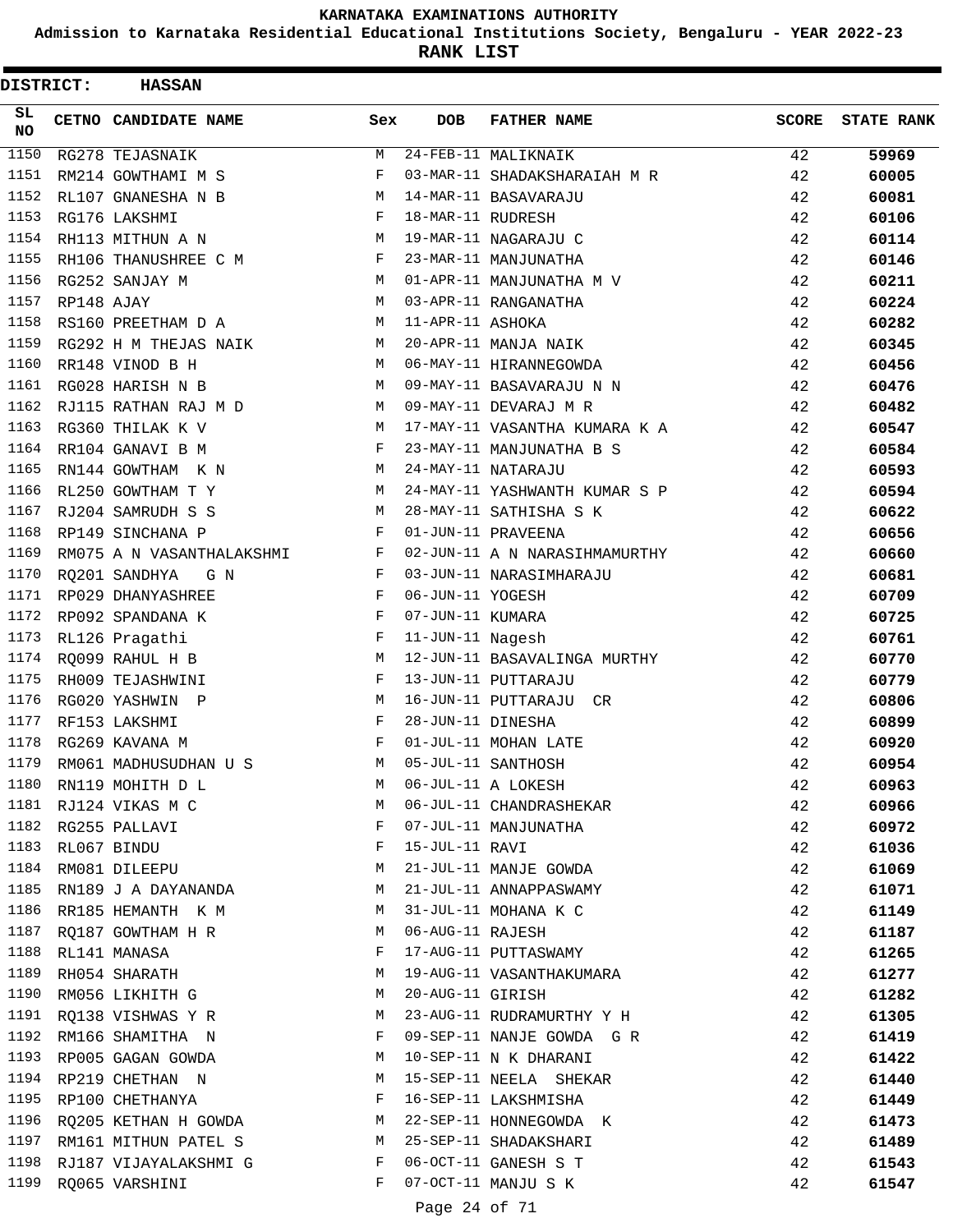**Admission to Karnataka Residential Educational Institutions Society, Bengaluru - YEAR 2022-23**

**RANK LIST**

| DISTRICT:       | <b>HASSAN</b>             |              |                   |                                 |              |                   |
|-----------------|---------------------------|--------------|-------------------|---------------------------------|--------------|-------------------|
| SL<br><b>NO</b> | CETNO CANDIDATE NAME      | Sex          | <b>DOB</b>        | <b>FATHER NAME</b>              | <b>SCORE</b> | <b>STATE RANK</b> |
| 1200            | RG087 KAVYA S             | $\mathbf{F}$ | 10-OCT-11 MURTHY  |                                 | 42           | 61558             |
| 1201            | RG277 HARSHITHA T N       | F            |                   | 20-OCT-11 NAGARAJA T S          | 42           | 61609             |
| 1202            | RO040 PRANAV M V          | M            |                   | 26-OCT-11 VEERENDRA KUMAR M K   | 42           | 61635             |
| 1203            | RO071 AMULYA              | F            |                   | 02-NOV-11 GIREESHA D N          | 42           | 61669             |
| 1204            | RQ159 MANIPRASAD          | М            | 06-NOV-11 DINESH  |                                 | 42           | 61694             |
| 1205            | RH039 MAHANTHESH S Y      | М            |                   | 15-NOV-11 S P YOGEESH           | 42           | 61740             |
| 1206            | RK153 DEEPAK GOWDA N R    | M            |                   | 18-NOV-11 RANGASWAMY N S        | 42           | 61749             |
| 1207            | RQ169 MAHALAKSHMI K M     | F            |                   | 19-NOV-11 MADEGOWDA             | 42           | 61756             |
| 1208            | RL169 MITHUN K U          | M            |                   | 22-NOV-11 K H UMESH             | 42           | 61777             |
| 1209            | RG405 PUNITH V V          | M            |                   | 22-NOV-11 VIJAYAKUMAR V N       | 42           | 61780             |
| 1210            | RJ093 TEERTHANA A Y GOWDA | $\mathbf{F}$ | 24-NOV-11 YOGESH  |                                 | 42           | 61791             |
| 1211            | RL121 SMITHA C J          | F            |                   | 29-NOV-11 JAGADEESHA            | 42           | 61829             |
| 1212            | RR212 CHANDANA            | F            |                   | 05-DEC-11 SIDDAPPA              | 42           | 61850             |
| 1213            | RR209 ANANDA P J          | M            |                   | 09-DEC-11 JAGADEESHA            | 42           | 61861             |
| 1214            | RP190 KRISHNA BM          | M            |                   | 11-DEC-11 MADHU B S             | 42           | 61870             |
| 1215            | RP150 YASHWANTH A G       | M            |                   | 24-DEC-11 GIRISH A R            | 42           | 61916             |
| 1216            | RJ286 BHUVAN Y B          | M            |                   | 25-DEC-11 BASAVARAJAPPA Y V     | 42           | 61917             |
| 1217            | RN216 DEEKSHITH H L       | М            | 01-JAN-12 LOKESH  |                                 | 42           | 61946             |
| 1218            | RF168 SHRINIDHI           | M            |                   | 20-MAR-10 KRISHNA J             | 41           | 62144             |
| 1219            | RN314 CHIRANJEEVI C S     | M            |                   | 04-APR-10 SHIVASWAMY            | 41           | 62152             |
| 1220            | RQ132 DIGANTH H T         | M            |                   | 08-SEP-10 THAMMAIAH             | 41           | 62378             |
| 1221            | RR043 ROHITH S            | М            |                   | 11-SEP-10 SATHISHA N            | 41           | 62388             |
| 1222            | RG032 JEEVAN B M          | M            |                   | 18-SEP-10 MANJUNATH B R         | 41           | 62410             |
| 1223            | RJ194 UDITH S P           | M            |                   | 25-OCT-10 PRAKASHA S H          | 41           | 62545             |
| 1224            | RL206 DHANUSH T K         | M            | 16-NOV-10 KUMARA  |                                 | 41           | 62632             |
| 1225            | RS227 REETHA H B          | F            |                   | 02-DEC-10 BALASUBRAMANYA<br>H N | 41           | 62688             |
| 1226            | RG072 SHAMANTH D K        | M            |                   | 14-DEC-10 KOTTURAPPA D K        | 41           | 62744             |
| 1227            | RH130 LIKHITH S L         | M            |                   | 18-DEC-10 LOHITH S K            | 41           | 62758             |
| 1228            | RJ206 BINDHUSHRI          | F            | 31-JAN-11 ESHWARA |                                 | 41           | 63019             |
| 1229            | RM321 DARSHAN H G         | M            |                   | 31-JAN-11 GANGADHAR GOWDA H K   | 41           | 63020             |
| 1230            | RF172 DHANYASHREE D D     | F            |                   | 01-FEB-11 DHARMA D V            | 41           | 63026             |
| 1231            | RJ212 DEEKSHITHA          | $\mathbf{F}$ |                   | 07-FEB-11 DEVARAJU T            | 41           | 63055             |
| 1232            | RS087 DHRUTHI H C         | F            |                   | 08-FEB-11 CHANDRAKUMAR          | 41           | 63059             |
| 1233            | RK093 NIVAS R P           | М            |                   | 14-FEB-11 PUTTARAJU             | 41           | 63099             |
| 1234            | RL166 VIKHYATH M R        | M            | 17-FEB-11 RAJU    |                                 | 41           | 63113             |
| 1235            | RR090 GOWTHAM K S         | M            |                   | 03-MAR-11 SOMASHEKARA           | 41           | 63206             |
| 1236            | RM344 GURUCHARAN H D      | M            |                   | 03-MAR-11 DHANU KUMAR HR        | 41           | 63208             |
| 1237            | RF139 CHETHAN GOWDA D P   | M            |                   | 08-MAR-11 PUTTASWAMY            | 41           | 63244             |
| 1238            | RH075 AKSHAY B K          | М            |                   | 11-MAR-11 B R KRISHNAMURTHY     | 41           | 63262             |
| 1239            | RR091 JEEVAN R S          | М            |                   | 20-MAR-11 SRINIVASA R V         | 41           | 63327             |
| 1240            | RH233 SHARATH S A         | M            | 04-APR-11 ASHOK   |                                 | 41           | 63451             |
| 1241            | RS223 LOCHAN              | М            |                   | 06-APR-11 DAMODHARA             | 41           | 63469             |
| 1242            | RK161 GAGANA S M          | F            |                   | 27-APR-11 MANJEGOWDA            | 41           | 63619             |
| 1243            | RS224 CHARAN GOWDA T      | M            |                   | 01-MAY-11 TYAGARAJ V M          | 41           | 63645             |
| 1244            | RP142 ANANYA              | F            | $04$ -MAY-11 LAVA |                                 | 41           | 63668             |
| 1245            | RG223 ANNAIAH             | М            | 08-MAY-11 KUMAR   |                                 | 41           | 63695             |
| 1246            | RK260 MANU K M            | М            |                   | 08-MAY-11 MAHESHA K K           | 41           | 63699             |
| 1247            | RL269 HARSHITHA S V       | F            |                   | 09-MAY-11 VEERABHADRA           | 41           | 63707             |
| 1248            | RN111 TANUSHREE N P       | F            |                   | 16-MAY-11 PRADEEP KUMARA        | 41           | 63760             |
| 1249            | RG045 TARUN D             | M            |                   | 17-MAY-11 DEVARAJU K S          | 41           | 63766             |
|                 |                           |              |                   |                                 |              |                   |

Page 25 of 71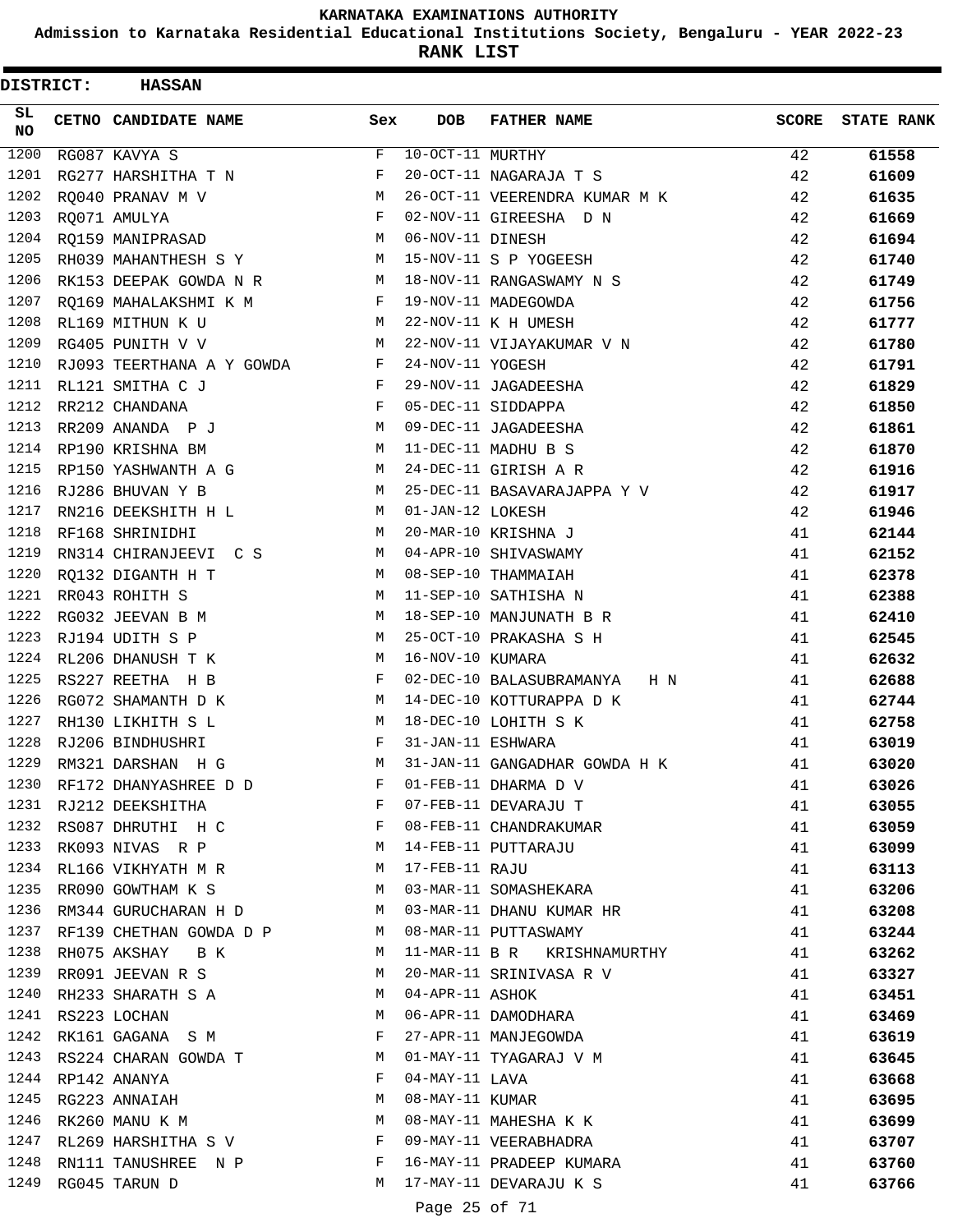**Admission to Karnataka Residential Educational Institutions Society, Bengaluru - YEAR 2022-23**

**RANK LIST**

| DISTRICT:        |            | <b>HASSAN</b>                 |              |                   |                                  |              |                   |
|------------------|------------|-------------------------------|--------------|-------------------|----------------------------------|--------------|-------------------|
| SL.<br><b>NO</b> |            | CETNO CANDIDATE NAME          | Sex          | <b>DOB</b>        | <b>FATHER NAME</b>               | <b>SCORE</b> | <b>STATE RANK</b> |
| 1250             |            | RG394 THANU                   | F            | $17-MAY-11$ RAVI  |                                  | 41           | 63769             |
| 1251             |            | RH184 SIDDESH S M             | M            |                   | 29-MAY-11 MANJUNATHA             | 41           | 63848             |
| 1252             |            | RN001 SINCHANA                | F            | 30-MAY-11 RAVI    |                                  | 41           | 63859             |
| 1253             |            | RJ160 VARALAKSHMI G R         | F            | 02-JUN-11 RAVI    |                                  | 41           | 63886             |
| 1254             | RK111 MALA |                               | F            |                   | 08-JUN-11 MANJE GOWDA            | 41           | 63953             |
| 1255             |            | RS125 PRIYANKA C S            | F            |                   | 10-JUN-11 SHIVA KUMAR C S        | 41           | 63971             |
| 1256             |            | RJ134 TEJAS J                 | M            |                   | 13-JUN-11 JAGADEESH              | 41           | 64001             |
| 1257             |            | RQ045 ADITHYA                 | M            |                   | 14-JUN-11 SHANKARA               | 41           | 64004             |
| 1258             |            | RM283 NETHRAVATHI             | F            |                   | 15-JUN-11 SOMASHEKARA            | 41           | 64010             |
| 1259             |            | RN090 DHANUSHREE              | F            | 17-JUN-11 ASHOK   |                                  | 41           | 64031             |
| 1260             |            | RH217 JEEVAN                  | M            |                   | 19-JUN-11 MURUGESH               | 41           | 64048             |
| 1261             |            | RJ301 SHREEDEVI K B           | F            |                   | 29-JUN-11 BASAVARAJU K L         | 41           | 64139             |
| 1262             |            | RJ044 VARUN A K               | M            |                   | 29-JUN-11 KRISHNA MURTHY         | 41           | 64143             |
| 1263             |            | RP022 AMRUTHA M               | F            |                   | 30-JUN-11 MANJUNATHA             | 41           | 64144             |
| 1264             |            | RR101 KAVYA H G               | F            | 30-JUN-11 GANESHA |                                  | 41           | 64148             |
| 1265             |            | RS074 ISHWARYA H L            | F            |                   | 03-JUL-11 LAKSHMANA H K          | 41           | 64179             |
| 1266             |            | RJ224 PRAGATHI H N            | F            | 04-JUL-11 NAVEENA |                                  | 41           | 64188             |
| 1267             |            | RJ046 MOKSHITH G S            | М            | 06-JUL-11 SATHISH |                                  | 41           | 64206             |
| 1268             |            | RL210 THILAK D V              | M            |                   | 10-JUL-11 VISHWANATHA D S        | 41           | 64250             |
| 1269             |            | RR062 SACHIN M M              | М            |                   | 16-JUL-11 MAGANNEGOWDA           | 41           | 64306             |
| 1270             |            | RN329 LAKSHMI                 | F            | 24-JUL-11 MAHESHA |                                  | 41           | 64370             |
| 1271             |            | RM126 VENKATESHA              | М            |                   | 28-JUL-11 SHIVAKUMARA            | 41           | 64409             |
| 1272             |            | RM185 AKSHY H D               | M            |                   | 09-AUG-11 DEVARAJU               | 41           | 64489             |
| 1273             |            | RS047 DUMBI A H               | F            |                   | 17-AUG-11 HARISHA A S            | 41           | 64554             |
| 1274             |            | RN220 CHINMAYI                | F            |                   | 18-AUG-11 MANJEGOWDA             | 41           | 64560             |
| 1275             |            | RN152 CHETHAN N               | М            |                   | 19-AUG-11 NATARAJU               | 41           | 64571             |
| 1276             |            | RM129 K S CHARAN              | M            |                   | 19-AUG-11 SHRIDHAR K S           | 41           | 64573             |
| 1277             |            | RL003 AISHWARYA S B           | F            |                   | 20-AUG-11 BASAVARAJ              | 41           | 64576             |
| 1278             |            | RL118 MANJUNATHA S B          | M            |                   | 22-AUG-11 BANUMURTHACHAR         | 41           | 64598             |
| 1279             |            | RM142 PALLAVI K A             | F            |                   | 30-AUG-11 ASHOK KN               | 41           | 64641             |
| 1280             |            | RJ190 JEEVAN M S              | M            |                   | 08-SEP-11 SATHISHA               | 41           | 64701             |
|                  |            | 1281 RP139 CHIRANTH GOWDA G J | M            |                   | 15-SEP-11 JAGADISHA G B          | 41           | 64742             |
| 1282             |            | RN193 VINAYKUMAR              | M            |                   | 18-SEP-11 NAVEEN M C             | 41           | 64763             |
| 1283             |            | RM295 ADARSH C M              | M            | 21-SEP-11 MANJESH |                                  | 41           | 64775             |
|                  |            | 1284 RH157 LAKSHMI            | $\mathbf{F}$ |                   | 30-SEP-11 CHOWDAPPA              | 41           | 64820             |
| 1285             |            | RH059 SRUJAN P S              | M            |                   | 10-OCT-11 SHRINIVAS G R          | 41           | 64877             |
| 1286             |            | RJ049 K M LISHA               | F            |                   | 14-OCT-11 MARIYAPPA              | 41           | 64900             |
| 1287             |            | RF174 AISHWARYA K K           | F            |                   | 20-OCT-11 KRISHNAMURTHY K V      | 41           | 64924             |
| 1288             |            | RK003 MANISH RAJ K N          | M            |                   | 22-OCT-11 NAGARAJA K N           | 41           | 64939             |
| 1289             |            | RS149 PRAKRUTHI A H           | F            |                   | 25-OCT-11 HARISH A R             | 41           | 64958             |
| 1290             |            | RK002 YASHMITHA A M           | F            |                   | 30-OCT-11 MAHESH H R             | 41           | 64975             |
| 1291             |            | RL065 ASHWIN CR               | M            |                   | 17-NOV-11 RAGHU C C              | 41           | 65090             |
| 1292             |            | RL013 YUKTHA A                | F            |                   | 27-NOV-11 ANANAD A S             | 41           | 65143             |
| 1293             |            | RL274 NITHYA C S              | F            |                   | 28-NOV-11 SOMASHEKAR             | 41           | 65147             |
| 1294             |            | RS104 LOLAKSHI H V            | F            |                   | 08-DEC-11 VIJAY KUMAR H K        | 41           | 65192             |
| 1295             |            | RM141 N VIKAS                 | М            |                   | 10-DEC-11 NAGESHA N              | 41           | 65197             |
| 1296             |            | RK164 JNANESHRAJ K C          | M            |                   | 12-DEC-11 K B CHANDRA            | 41           | 65207             |
| 1297             |            | RR002 MOHANK K SHETTY         | M            |                   | 16-DEC-11 KENDAGANNA H           | 41           | 65231             |
| 1298             | RJ109 AJAY |                               | M            |                   | 26-JAN-12 SOMASHEKARA            | 41           | 65335             |
| 1299             |            | RN104 PRATHWINI               | F            |                   | 10-MAR-12 BASAVANNAYYA HIREMATTA | 41           | 65366             |
|                  |            |                               |              |                   |                                  |              |                   |

Page 26 of 71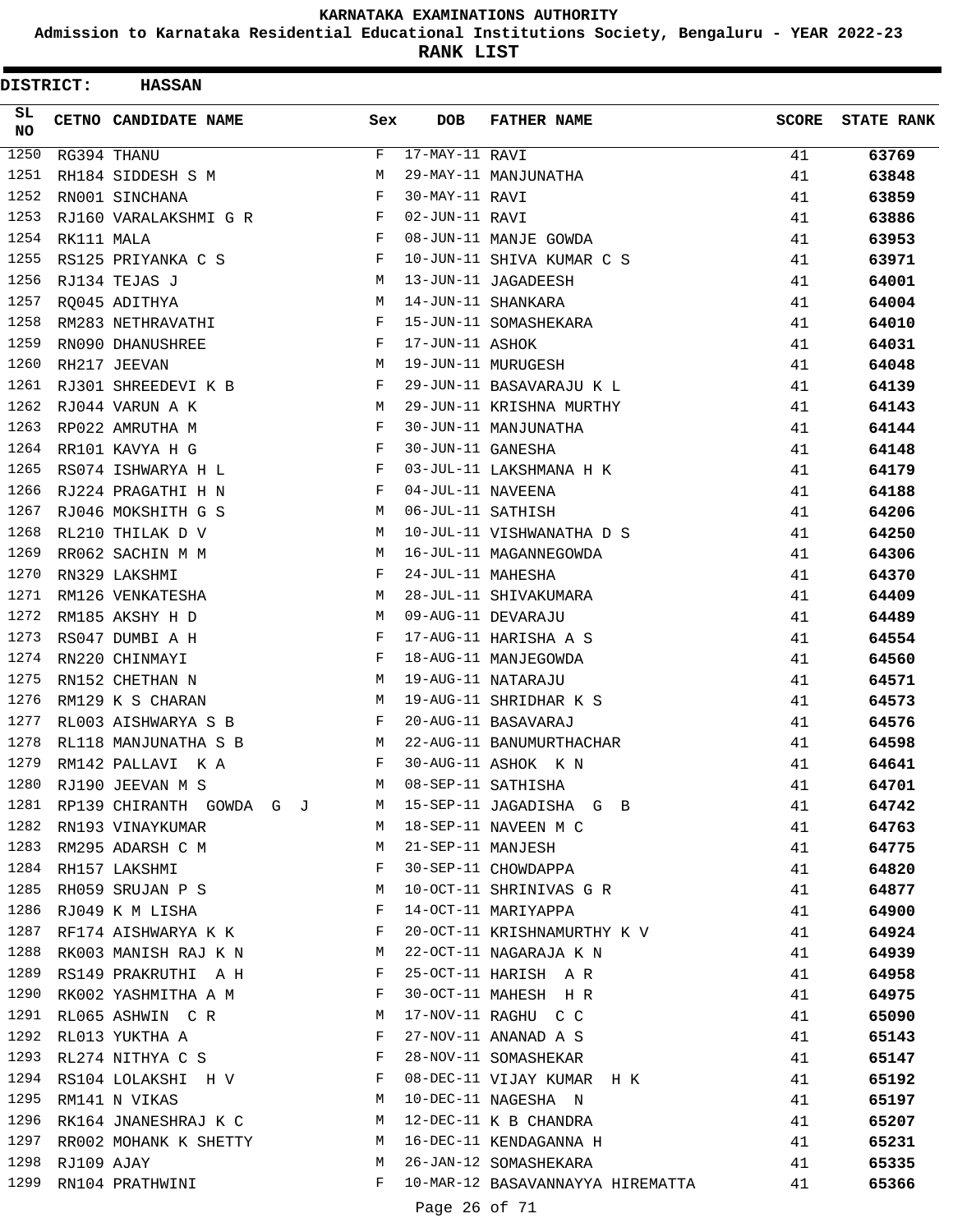**Admission to Karnataka Residential Educational Institutions Society, Bengaluru - YEAR 2022-23**

**RANK LIST**

| DISTRICT:        | <b>HASSAN</b>                |            |                     |                             |              |                   |
|------------------|------------------------------|------------|---------------------|-----------------------------|--------------|-------------------|
| SL.<br><b>NO</b> | <b>CETNO CANDIDATE NAME</b>  | Sex        | <b>DOB</b>          | <b>FATHER NAME</b>          | <b>SCORE</b> | <b>STATE RANK</b> |
| 1300             | RN254 SOWMYA M               | F          | $28-OCT-09$ MARAPPA |                             | 40           | 65430             |
| 1301             | RS159 DINESH                 | M          |                     | 16-MAR-10 RANGAPPA K N      | 40           | 65509             |
| 1302             | RP182 DHANANJAY              | M          |                     | 29-JUL-10 VENKATESH         | 40           | 65644             |
| 1303             | RR028 MOKSHA RAJ             | М          |                     | 02-NOV-10 RAJASHEKAR        | 40           | 65927             |
| 1304             | RP200 JEEVAN C U             | М          | 12-NOV-10 UMESH     |                             | 40           | 65975             |
| 1305             | RG177 HEMALATHA              | F          |                     | 20-JAN-11 DEVARAJU V N      | 40           | 66323             |
| 1306             | RM164 MANOJ S Y              | M          |                     | 22-JAN-11 YOGANANDACHAR     | 40           | 66339             |
| 1307             | RR150 PALLAVI M S            | F          |                     | 24-JAN-11 SATHEESHA         | 40           | 66349             |
| 1308             | RN194 YASHAVANTHA K P        | М          |                     | 30-JAN-11 PRABHAKAR K N     | 40           | 66393             |
| 1309             | RK188 BHUVAN GOWDA T D       | M          |                     | 31-JAN-11 DINESH KUMAR T N  | 40           | 66395             |
| 1310             | RJ289 BHOMIKA                | F          |                     | 18-FEB-11 RAVIKUMARA        | 40           | 66492             |
| 1311             | RQ033 ARUNKUMAR C            | М          |                     | 23-FEB-11 CHANDRASHEKAR S K | 40           | 66525             |
| 1312             | RP209 THANUSHREE S R         | F          |                     | 23-FEB-11 RAGAVENDRA C P    | 40           | 66528             |
| 1313             | RQ062 PRIYANKA G B           | F          | 26-FEB-11 BYRAJU    |                             | 40           | 66543             |
| 1314             | RN301 GOUTHAM T              | M          |                     | 03-MAR-11 THIRTHAKUMAR S N  | 40           | 66582             |
| 1315             | RJ280 RAVIKUMAR K N          | М          |                     | 04-MAR-11 NATESHA K J       | 40           | 66591             |
| 1316             | RL200 PRIYA N S              | F          |                     | 08-MAR-11 SHANTHAPPA        | 40           | 66621             |
| 1317             | RM239 ARUNDATI J M           | F          |                     | 24-MAR-11 MANJUNATHA J N    | 40           | 66730             |
| 1318             | RH038 ANJALI                 | $_{\rm F}$ | 29-MAR-11 MALLESH   |                             | 40           | 66756             |
| 1319             | RR145 GOUTHAMGOWDA A L       | M          |                     | 31-MAR-11 LAKKANNEGOWDA M K | 40           | 66777             |
| 1320             | RQ286 DHANYASHREE D M        | F          | 04-APR-11 MYSWAMY   |                             | 40           | 66826             |
| 1321             | RJ285 ULLAS S K              | M          |                     | 07-APR-11 KRISHNA R L       | 40           | 66856             |
| 1322             | RK109 AMRUTHA S N            | F          |                     | 10-APR-11 NANJUNDAIAH       | 40           | 66876             |
| 1323             | RN278 MUKESH                 | М          |                     | 13-APR-11 MANJE GOWDA       | 40           | 66907             |
| 1324             | RN142 PRERANA K S            | F          |                     | 17-APR-11 SHIVEGOWDA        | 40           | 66937             |
| 1325             | RH135 YASHSWINI              | F          |                     | 21-APR-11 DARANESHAPPA K S  | 40           | 66970             |
| 1326             | RF186 USHA A U               | $_{\rm F}$ | 23-APR-11 UMESHA    |                             | 40           | 66984             |
| 1327             | RP047 GOWTHAM P L            | М          |                     | 27-APR-11 LAKSHMANA         | 40           | 67006             |
| 1328             | RJ170 KISHOR L S             | M          | 08-MAY-11 SATHISH   |                             | 40           | 67099             |
| 1329             | RJ276 KISHOR MR              | M          |                     | 03-JUN-11 RANGANATH M T     | 40           | 67315             |
| 1330             | RR003 NAVEENA S M            | M          |                     | 03-JUN-11 MANJUNATHA S      | 40           | 67317             |
| 1331             | RJ120 SUJAN N A              | M          | 06-JUN-11 APPANNI   |                             | 40           | 67350             |
| 1332             | RR129 MANYA K N              | F          |                     | 08-JUN-11 NATESH D          | 40           | 67370             |
| 1333             | RN032 MEGHANA                | F          | 09-JUN-11 UMESHA    |                             | 40           | 67383             |
| 1334             | RQ217 YOGESH BASAVANNAIA S M | M          |                     | 16-JUN-11 MAHADEVAPPA S B   | 40           | 67457             |
| 1335             | RJ338 VARSHINI               | F          | 17-JUN-11 UDESH     |                             | 40           | 67466             |
| 1336             | RM252 P Y DUSHYANTH          | М          |                     | 23-JUN-11 YOGESH P N        | 40           | 67526             |
| 1337             | RN290 VENKATESH              | М          |                     | 27-JUN-11 RAMEGOWDA         | 40           | 67568             |
| 1338             | RG336 KAVANABAI              | F          |                     | 01-JUL-11 NAGARAJNAIK       | 40           | 67603             |
| 1339             | RJ239 HEMANTHA PATELA S A    | M          |                     | 03-JUL-11 ASHOKA KUMARA S R | 40           | 67626             |
| 1340             | RN131 POORVIKA K S           | F          |                     | 08-JUL-11 SHIVANANDA K T    | 40           | 67684             |
| 1341             | RN243 NOOR FATHIMA           | F          |                     | 09-JUL-11 MUSHTHAQ AHAMED   | 40           | 67689             |
| 1342             | RP214 PREM KUMAR B V         | M          |                     | 09-JUL-11 VIJAY KUMARA B K  | 40           | 67691             |
| 1343             | RR196 GANAVI S S             | F          |                     | 12-JUL-11 SWAMYGOWDA        | 40           | 67721             |
| 1344             | RS097 YOGESH M S             | М          | 13-JUL-11 SIDDESH   |                             | 40           | 67734             |
| 1345             | RG181 GUNA G J               | F          |                     | 18-JUL-11 JAYANNA G R       | 40           | 67760             |
| 1346             | RK131 SUPRIYA N N            | F          |                     | 19-JUL-11 NINGARAJU         | 40           | 67773             |
| 1347             | RO164 CHAITHRA L R           | F          | 20-JUL-11 RAMESHA   |                             | 40           | 67776             |
| 1348             | RH154 SAHANA                 | F          |                     | 20-JUL-11 BASAVARAJU V R    | 40           | 67783             |
| 1349             | RL042 VINAY I P              | М          |                     | 27-JUL-11 PUTTASWAMI        | 40           | 67851             |
|                  |                              |            |                     |                             |              |                   |

Page 27 of 71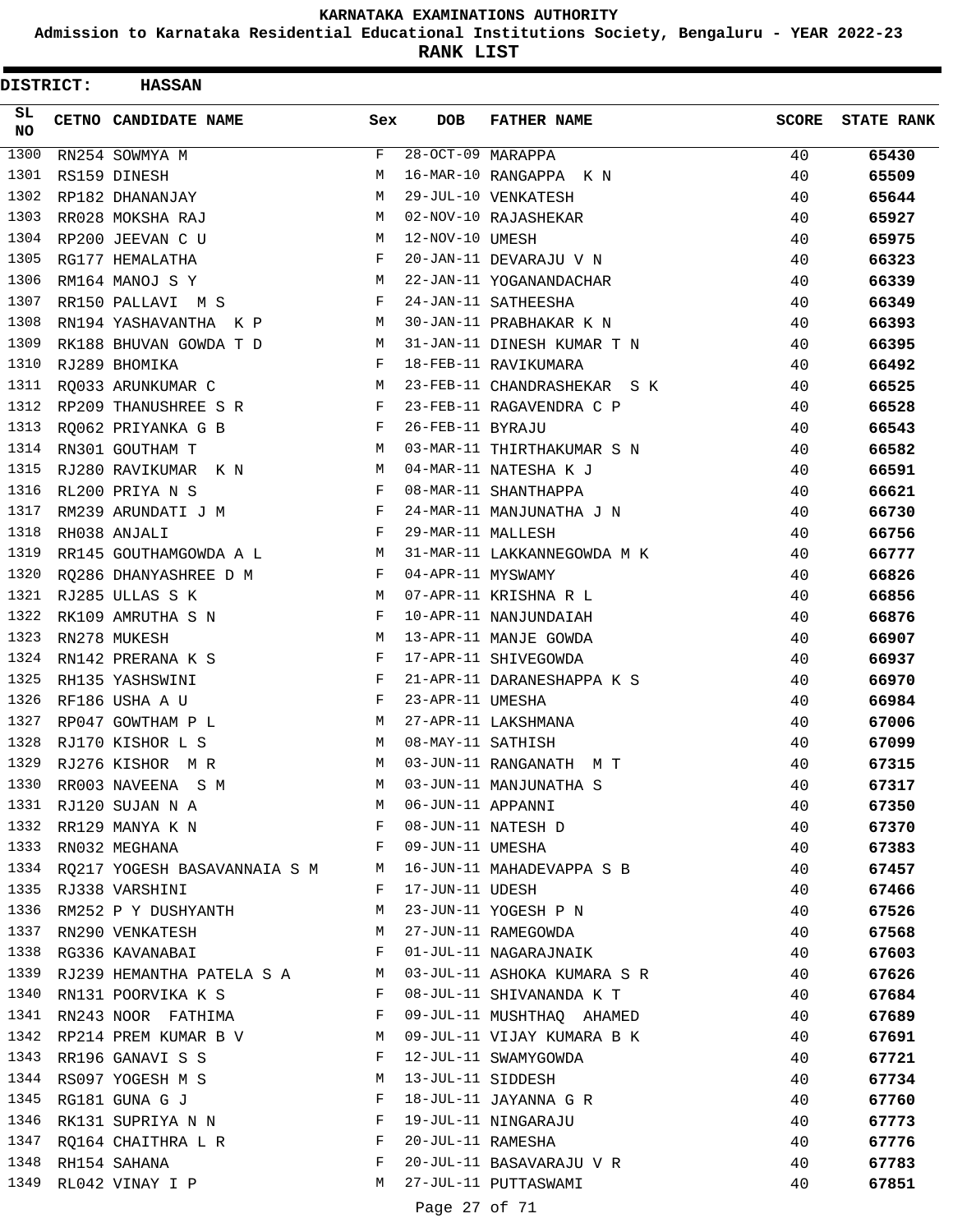**Admission to Karnataka Residential Educational Institutions Society, Bengaluru - YEAR 2022-23**

**RANK LIST**

| <b>DISTRICT:</b> | <b>HASSAN</b>                |              |                   |                              |              |                   |
|------------------|------------------------------|--------------|-------------------|------------------------------|--------------|-------------------|
| SL.<br>NO.       | <b>CETNO CANDIDATE NAME</b>  | Sex          | <b>DOB</b>        | <b>FATHER NAME</b>           | <b>SCORE</b> | <b>STATE RANK</b> |
| 1350             | RH141 PREKSHITH P            | M            |                   | 05-AUG-11 PREMAKUMAR H E     | 40           | 67911             |
| 1351             | RH030 NAVYA B E              | F            |                   | 08-AUG-11 ESHWARAPPA         | 40           | 67926             |
| 1352             | RF156 DHANUSH KUMAR C R M    |              |                   | 17-AUG-11 RAVI C N           | 40           | 67989             |
| 1353             | RK222 HARSHITHA V J          | F            |                   | 26-AUG-11 JAVAREGWODA        | 40           | 68055             |
| 1354             | RK254 KANAKA B D             | M            |                   | 27-AUG-11 DEVARAJA B M       | 40           | 68062             |
| 1355             | RL241 DEELIP H P             | M            |                   | 28-AUG-11 PARAMESHA H S      | 40           | 68070             |
| 1356             | RM052 MEGHANA S M            | F            |                   | 28-AUG-11 MOHANAKUMARA       | 40           | 68072             |
| 1357             | RS064 NAYANA C K             | F            |                   | 04-SEP-11 KEERTHI C N        | 40           | 68124             |
| 1358             | RM025 YASHWANTH H B          | M            |                   | 05-SEP-11 BASAVARAJU H J     | 40           | 68139             |
| 1359             | RP235 YASHWANTH N P          | M            |                   | 05-SEP-11 PALAKSHA           | 40           | 68140             |
| 1360             | RR073 UDAY K N               | М            |                   | 16-SEP-11 NAGESH K B         | 40           | 68213             |
| 1361             | RL117 TARUN K M              | М            |                   | 19-SEP-11 MANJUNATHA         | 40           | 68233             |
| 1362             | RK286 VINUTH N S             | M            |                   | 19-SEP-11 SOMASHEKHAR N S    | 40           | 68240             |
| 1363             | RF072 SINDHU H P             | F            |                   | 24-SEP-11 PUTTARAJU          | 40           | 68275             |
| 1364             | RO063 THEJASWINI H R         | F            |                   | 26-SEP-11 RAVI KUMARA        | 40           | 68291             |
| 1365             | RG100 BHAVYA                 | F            |                   | 30-SEP-11 K B DHARMAPPA      | 40           | 68310             |
| 1366             | RN014 YASHASWINI             | F            |                   | 04-OCT-11 DEVARAJU           | 40           | 68344             |
| 1367             | RK140 CHETANA D N            | M            |                   | 06-OCT-11 NAGARAJA           | 40           | 68353             |
| 1368             | RS169 GANAVI H M             | $\mathbf{F}$ |                   | 07-OCT-11 MALLESH H S        | 40           | 68364             |
| 1369             | RG125 GIRISH C K K           | M            |                   | 07-OCT-11 KALLESHA K         | 40           | 68366             |
| 1370             | RK110 KIRAN K R              | M            | 08-OCT-11 RAMESHA |                              | 40           | 68370             |
| 1371             | RQ117 SUMANTH GOWDA D R      | M            |                   | 09-OCT-11 RAVI DR            | 40           | 68376             |
| 1372             | RP227 DIMPU                  | $_{\rm F}$   |                   | 22-OCT-11 GANGADARA          | 40           | 68459             |
| 1373             | RG029 PREETHAM C A           | М            |                   | 19-NOV-11 ASHOKA C L         | 40           | 68621             |
| 1374             | RF037 ROOPESH GOWDA          | M            | 23-NOV-11 JAYANNA |                              | 40           | 68646             |
| 1375             | RG194 AMRUTHA R              | F            |                   | 26-NOV-11 RAJEGOWDA          | 40           | 68655             |
| 1376             | RM182 JNANAVI G P            | F            |                   | 12-DEC-11 PANDURANGA         | 40           | 68738             |
| 1377             | RG375 KUSUMITHA S C          | F            |                   | 12-DEC-11 CHANDRASHEKHAR S K | 40           | 68739             |
| 1378             | RG051 PREMA                  | $_{\rm F}$   |                   | 18-DEC-11 RANGASWAMY         | 40           | 68774             |
| 1379             | RS113 ROHINI<br>YC           | $_{\rm F}$   |                   | 21-DEC-11 CHETHAN YC         | 40           | 68789             |
| 1380             | RN255 YASHSWINI M R          | F            |                   | 24-DEC-11 RAJASHEKAR         | 40           | 68803             |
| 1381             | RM167 NAGASHREE K S          | F            |                   | 31-DEC-11 K S SURESH         | 40           | 68834             |
| 1382             | <b>N</b><br>RN211 HARSHA A S |              |                   | 16-JAN-12 SHIVAMURTHY        | 40           | 68871             |
|                  | 1383 RJ157 YASHWANTH S R     | M            |                   | 22-JUL-10 RAMACHANDRA        | 39           | 69184             |
| 1384             | RN024 CHAITHANYA J S         | F            |                   | 25-SEP-10 SRIDARA J C        | 39           | 69337             |
| 1385             | RJ141 GURUPRASAD             | M            |                   | 26-SEP-10 PARAMESHA C M      | 39           | 69344             |
| 1386             | RG265 PAVANGOWDA D Y         | M            | 07-OCT-10 YOGESH  |                              | 39           | 69384             |
| 1387             | RQ246 NAVEEN MAYUR           | M            |                   | 12-OCT-10 KRISHNA G J        | 39           | 69419             |
| 1388             | RQ054 KISHOR N M             | M            |                   | 28-OCT-10 MANJUNATHA N C     | 39           | 69468             |
| 1389             | RL219 PREETHI Y M            | F            |                   | 14-NOV-10 MALLESH Y B        | 39           | 69545             |
| 1390             | RL123 PUNYASHREE S S         | F            |                   | 01-DEC-10 SHIVAKUMAR S M     | 39           | 69609             |
|                  | 1391 RF063 PRAKRUTHI K M     | F            | 28-DEC-10 MALLESH |                              | 39           | 69712             |
| 1392             | RM201 YASHWANTH H D          | M            |                   | 02-JAN-11 DHARMENDRA H N     | 39           | 69816             |
| 1393             | RF019 KHUSHI K M             | F            |                   | 11-JAN-11 MOHAN K C          | 39           | 69860             |
| 1394             | RQ101 CHETAN S               | M            | 06-FEB-11 NATESHA |                              | 39           | 70016             |
| 1395             | RG041 MALLIKARJUN K K        | М            |                   | 18-FEB-11 KUMARSWAMY         | 39           | 70082             |
| 1396             | RF154 MANOJ                  | M            | 18-FEB-11 NATARAJ |                              | 39           | 70083             |
| 1397             | RR184 PUNITH MG              | M            | 21-FEB-11 GIRISH  |                              | 39           | 70103             |
| 1398             | RG099 KAVANA                 | F            |                   | 14-MAR-11 KUMARA NAYAK       | 39           | 70229             |
| 1399             | RK041 SAMYAM M               | M            |                   | 15-MAR-11 MOHAN K N          | 39           | 70238             |
|                  |                              |              |                   |                              |              |                   |

Page 28 of 71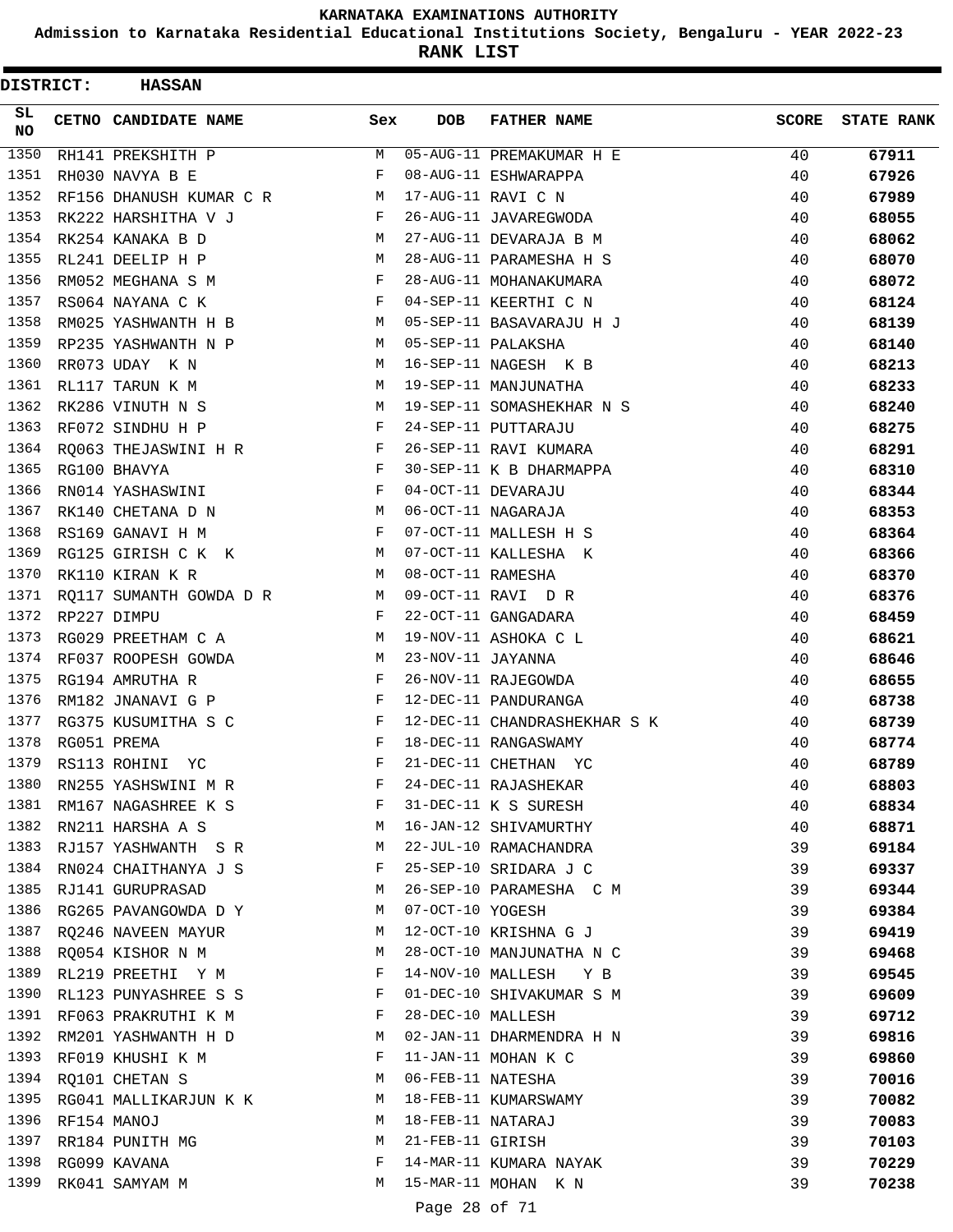**Admission to Karnataka Residential Educational Institutions Society, Bengaluru - YEAR 2022-23**

**RANK LIST**

| DISTRICT:         | <b>HASSAN</b>           |     |                   |                               |              |                   |
|-------------------|-------------------------|-----|-------------------|-------------------------------|--------------|-------------------|
| SL.<br><b>NO</b>  | CETNO CANDIDATE NAME    | Sex | <b>DOB</b>        | <b>FATHER NAME</b>            | <b>SCORE</b> | <b>STATE RANK</b> |
| $\overline{1400}$ | RH018 PRATHAM K         | М   |                   | 20-MAR-11 KUMAR K N           | 39           | 70276             |
| 1401              | RL140 CHINMAYI T R      | F   |                   | 04-APR-11 RAMARAJU            | 39           | 70381             |
| 1402              | RG114 SHIVAKUMAR S      | M   |                   | 10-APR-11 SHIVANNA            | 39           | 70427             |
| 1403              | RF038 HIMANTHINI K A    | F   | 11-APR-11 ASHOK   |                               | 39           | 70430             |
| 1404              | RN195 HEMANTH C G       | М   |                   | 12-APR-11 GANESH C Y          | 39           | 70440             |
| 1405              | RS124 POOJA H H         | F   |                   | 17-APR-11 HEMANTH KUMAR H G   | 39           | 70481             |
| 1406              | RN113 YASHAS A M        | M   |                   | 21-APR-11 MAHESHA A N         | 39           | 70511             |
| 1407              | RM264 GOWTHAM S K       | M   |                   | 26-APR-11 KRISHNA S L         | 39           | 70548             |
| 1408              | RH012 GAYITHRI          | F   |                   | 28-APR-11 YOGEESHA            | 39           | 70563             |
| 1409              | RM181 VISMAYA VIHAR     | М   |                   | 05-MAY-11 VEERANNA S BADIGER  | 39           | 70621             |
| 1410              | RJ181 SANDYA B H        | F   |                   | 07-MAY-11 HARISH B S          | 39           | 70643             |
| 1411              | RP121 SINCHANA T R      | F   |                   | 09-MAY-11 RANGASWAMY T R      | 39           | 70657             |
| 1412              | RG212 PREETHAM R        | М   | 13-MAY-11 RAVISH  |                               | 39           | 70682             |
| 1413              | RP186 AISHWARYA         | F   | 15-MAY-11 VASU    |                               | 39           | 70695             |
| 1414              | RO093 KARTHIK M S       | M   | 17-MAY-11 SATHISH |                               | 39           | 70709             |
| 1415              | RG069 SHREYAS H S       | M   |                   | 27-MAY-11 SANJEEVKUMAR        | 39           | 70810             |
| 1416              | RL052 CHINMAY S L       | М   | 29-MAY-11 LOKESH  |                               | 39           | 70824             |
| 1417              | RK053 ANANYA            | F   |                   | 01-JUN-11 SHIVANNA            | 39           | 70850             |
| 1418              | RO104 ARJUN A           | M   |                   | 01-JUN-11 ASHOKA B K          | 39           | 70852             |
| 1419              | RL104 KUSHAL S C        | M   |                   | 05-JUN-11 CHIKKEGOWDA         | 39           | 70908             |
| 1420              | RH210 DIGANTA G J       | M   |                   | 06-JUN-11 JAGADEESHA G M      | 39           | 70913             |
| 1421              | RN068 GOWTHAM GOWDA C K | М   | 20-JUN-11 KUMAR   |                               | 39           | 71078             |
| 1422              | RJ087 NANDESHA K H      | M   |                   | 26-JUN-11 HARAVEGOWDA         | 39           | 71139             |
| 1423              | RN118 KIRAN B N         | M   |                   | 30-JUN-11 NARENDRA BABU B M   | 39           | 71177             |
| 1424              | RG303 MANOJ A C         | M   |                   | 05-JUL-11 CHANDRASHEKHARA A E | 39           | 71222             |
| 1425              | RM279 OMKAR D M         | М   |                   | 26-JUL-11 MANJUNATHA D N      | 39           | 71407             |
| 1426              | RK060 SNEHA H P         | F   |                   | 11-AUG-11 PRADEEPA            | 39           | 71520             |
| 1427              | RM246 CHANDAN T M       | М   |                   | 19-AUG-11 MANJUNATH           | 39           | 71574             |
| 1428              | RG016 BHOOMIKA J S      | F   | 28-AUG-11 SURESH  |                               | 39           | 71635             |
| 1429              | RJ155 UDAY U M          | М   |                   | 05-SEP-11 MUNIKUMAR           | 39           | 71700             |
| 1430              | RR177 PREETHAM M S      | M   |                   | 10-SEP-11 SHIVEGOWDA M B      | 39           | 71729             |
| 1431              | RG240 KOTRESH M M       | M   |                   | 22-SEP-11 M S LIKARJUNAIAH    | 39           | 71804             |
| 1432              | RF167 DHANVITH S        | M   | 26-SEP-11 SATHISH |                               | 39           | 71834             |
| 1433              | RL110 POORVIKA N R      | F   |                   | 28-SEP-11 RANGASWAMY          | 39           | 71849             |
|                   | 1434 RH079 YOGISH AB    | M   |                   | 03-OCT-11 BASAVARAJU          | 39           | 71886             |
| 1435              | RK016 KISHORKUMAR M K   | М   |                   | 17-OCT-11 KUMARA M R          | 39           | 71966             |
| 1436              | RR025 RUKMINI H R       | F   |                   | 19-OCT-11 RAMESH R            | 39           | 71984             |
| 1437              | RP031 PAVAN             | М   |                   | 25-OCT-11 BASAVARAJU          | 39           | 72012             |
| 1438              | RS049 ARCHANA KV        | F   |                   | 26-OCT-11 VISHWANATHA KS      | 39           | 72017             |
| 1439              | RL057 THAJASVI          | М   |                   | 28-OCT-11 VENKATESH           | 39           | 72027             |
| 1440              | RH129 NAGESH V R        | М   |                   | 10-NOV-11 RAVEESH V D         | 39           | 72080             |
| 1441              | RQ221 DISHA K V         | F   |                   | 05-DEC-11 VENKATESHA K S      | 39           | 72201             |
|                   | 1442 RP129 CHAITHRA M A | F   |                   | 06-DEC-11 ASHOKA M R          | 39           | 72204             |
| 1443              | RH153 MONIKA Y G        | F   |                   | 16-DEC-11 GANGADHAR N         | 39           | 72265             |
| 1444              | RF194 SAGARA            | М   |                   | 19-DEC-11 KANTHARAJU          | 39           | 72271             |
| 1445              | RN035 GAGANDEV          | М   |                   | 20-DEC-11 DEVARAJU B K        | 39           | 72272             |
| 1446              | RP007 NIRANJAN H S      | М   |                   | 22-DEC-11 SHANKARA            | 39           | 72284             |
| 1447              | RN294 NEHASRI K M       | F   |                   | 23-DEC-11 MOHANKUMAR K M      | 39           | 72288             |
| 1448              | RQ131 NITEESH Y D       | М   |                   | 23-DEC-11 DODDEGOWDA          | 39           | 72290             |
| 1449              | RN033 NAVYASHREE P      | F   |                   | 11-JAN-12 PADMANABHA          | 39           | 72361             |
|                   |                         |     | Page 29 of 71     |                               |              |                   |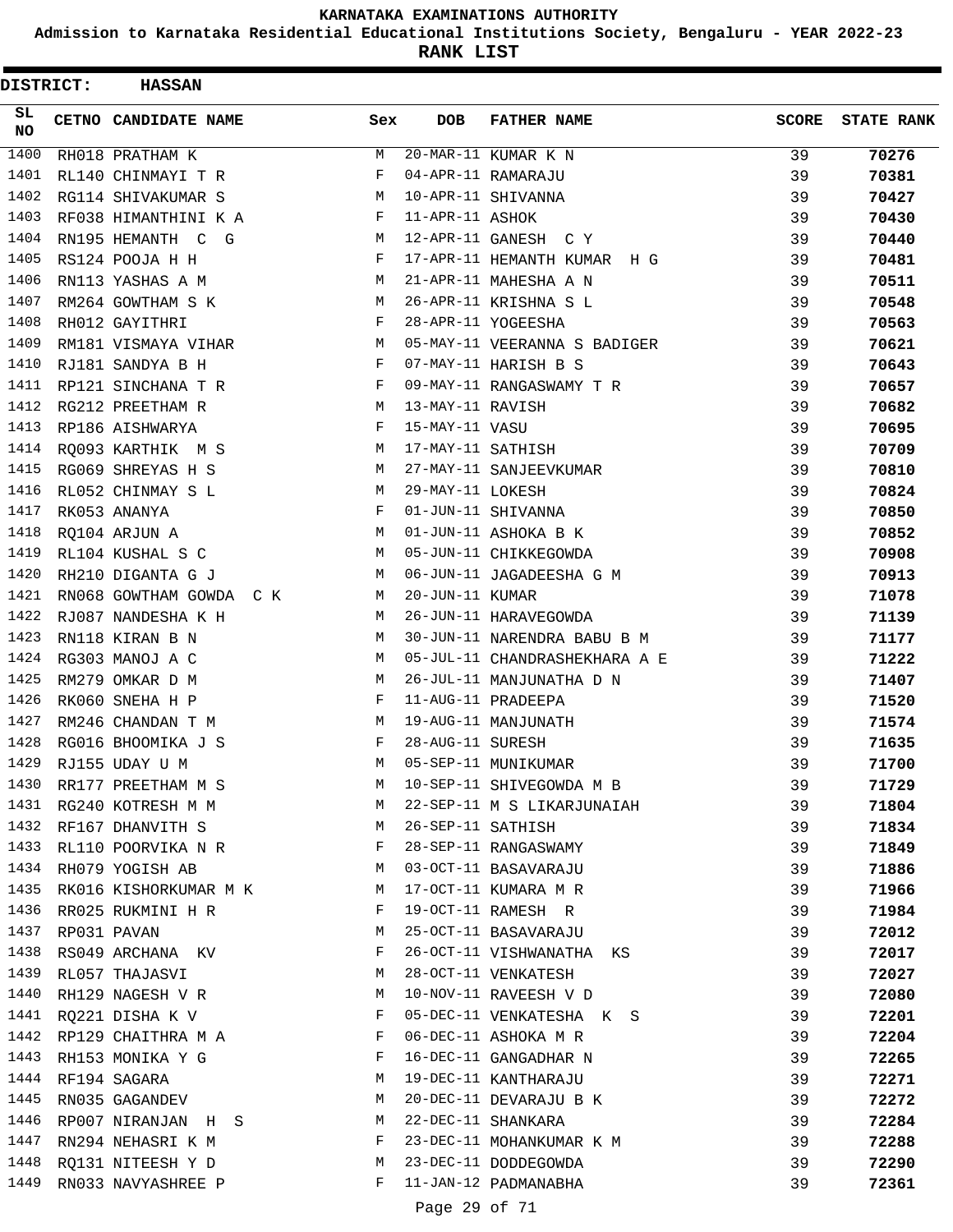**Admission to Karnataka Residential Educational Institutions Society, Bengaluru - YEAR 2022-23**

**RANK LIST**

| DISTRICT: |            | <b>HASSAN</b>                 |                                                                 |                   |                                |              |                   |
|-----------|------------|-------------------------------|-----------------------------------------------------------------|-------------------|--------------------------------|--------------|-------------------|
| SL.<br>NO |            | CETNO CANDIDATE NAME          | Sex                                                             | <b>DOB</b>        | <b>FATHER NAME</b>             | <b>SCORE</b> | <b>STATE RANK</b> |
| 1450      |            | RN003 RUCHIKA B G             | F                                                               |                   | 17-JAN-12 GOVINDEGOWDA B R     | 39           | 72370             |
| 1451      |            | RH033 SMITHA                  | F                                                               | 31-JAN-12 YOGEESH |                                | 39           | 72388             |
| 1452      |            | RS011 PRATHAM M N             | М                                                               |                   | 01-MAR-12 NINGARAJU M N        | 39           | 72411             |
| 1453      |            | RG246 MANOJ B B               | М                                                               |                   | 02-FEB-10 BASAVARAJU B C       | 38           | 72560             |
| 1454      |            | RF140 SACHIN K                | М                                                               |                   | 24-AUG-10 KUMARA B             | 38           | 72774             |
| 1455      |            | RL101 PRUTHVI M S             | М                                                               |                   | 22-NOV-10 SHANKAR M P          | 38           | 73107             |
| 1456      |            | RJ033 KURSHIK B L             | М                                                               |                   | 20-DEC-10 LOKESH B D           | 38           | 73229             |
| 1457      |            | RS036 VINUTHA K L             | F                                                               |                   | 20-DEC-10 LAKSHMANA            | 38           | 73234             |
| 1458      |            | RH251 CHANDANA N              | F                                                               |                   | 22-DEC-10 NAGARAJAPPA          | 38           | 73241             |
| 1459      |            | RH228 TEJAS P                 | М                                                               |                   | 31-DEC-10 PARAMESHA BS         | 38           | 73288             |
| 1460      |            | RG272 SHRUTHI                 | $_{\rm F}$                                                      | 06-JAN-11 LOKESH  |                                | 38           | 73373             |
| 1461      | RS150 ESHA |                               | $_{\rm F}$                                                      |                   | 15-JAN-11 CHIDANANDA V L       | 38           | 73423             |
| 1462      |            | RG284 MEENAKSHI R             | F                                                               | 27-JAN-11 RAMESHA |                                | 38           | 73481             |
| 1463      |            | RH089 NANDINI                 | $\mathbf{F}$                                                    |                   | 28-JAN-11 SUNILNAIK            | 38           | 73485             |
| 1464      |            | RP204 M SRISHANTH             | М                                                               |                   | 08-FEB-11 MANJEGOWDA N K       | 38           | 73548             |
| 1465      |            | RJ058 HARSHITHGOWDA K Y       | M                                                               |                   | 16-FEB-11 YOGESH K S           | 38           | 73598             |
| 1466      |            | RF175 SANGEETHA BG            | $\mathbf{F}$                                                    |                   | 04-MAR-11 GIRISH KUMAR BS      | 38           | 73705             |
| 1467      |            | RQ285 ARCHANA D               | F                                                               |                   | 07-MAR-11 DEVARAJU             | 38           | 73727             |
| 1468      |            | RG350 ABHISHEK M              | М                                                               |                   | 12-MAR-11 MARUTHI D            | 38           | 73767             |
| 1469      |            | RR202 SARASWATHI R M          | F                                                               |                   | 14-MAR-11 MAHADEVA             | 38           | 73800             |
| 1470      |            | RM144 YASHWANTH C M           | M                                                               |                   | 26-MAR-11 MANJUNATH C N        | 38           | 73887             |
| 1471      |            | RM303 CHIRANJEEVI M R         | M                                                               |                   | 03-APR-11 RAVEESHA M R         | 38           | 73936             |
| 1472      |            | RG172 PRUTHVI NAIK            | M                                                               |                   | 17-APR-11 GIRISH K G           | 38           | 74065             |
| 1473      |            | RQ216 NANDAN                  | М                                                               |                   | 20-APR-11 RAJAKUMAR M M        | 38           | 74089             |
| 1474      |            | RH107 DHANUSH                 | M                                                               |                   | 29-APR-11 MANJANAIK            | 38           | 74152             |
| 1475      |            | RG101 LAKSHMI SHREE V K       | F                                                               |                   | 02-MAY-11 KUMAR V S            | 38           | 74179             |
| 1476      |            | RS024 GOWTHAMI AL             | F                                                               |                   | 10-MAY-11 LINGARAJU AK         | 38           | 74243             |
| 1477      |            | RK228 ARYAN A S               | M                                                               |                   | 12-MAY-11 SANTHOSH A S         | 38           | 74257             |
| 1478      |            | RM108 MOKSHITH GOWDA P        | M                                                               |                   | 12-MAY-11 PUTTASWAMY GOWDA K N | 38           | 74261             |
| 1479      |            | RK277 RAKSHA H L              | F                                                               |                   | 16-MAY-11 LAKSHMANNA CHARI     | 38           | 74292             |
|           |            | 1480 RF188 YASHASWINI A P     | F                                                               |                   | 19-MAY-11 PUUTTAIAH            | 38           | 74329             |
|           |            | 1481 RG140 MEGHANA H S F      |                                                                 |                   | 21-MAY-11 SIDDESHA             | 38           | 74338             |
| 1482      |            | RH083 GANESH                  | $M_{\rm H}$                                                     |                   | 22-MAY-11 SIDDESH S V          | 38           | 74345             |
|           |            | 1483 RN170 SAMPRITH K GOWDA M |                                                                 |                   | 25-MAY-11 KIRANKUMAR GK        | 38           | 74372             |
|           |            | 1484 RL080 DEEKSHITH          | M                                                               |                   | 28-MAY-11 B D SATHISHA         | 38           | 74391             |
| 1485      |            | RH253 DHANYASHREE             | F                                                               |                   | 28-MAY-11 NIJAGUNA             | 38           | 74392             |
| 1486      |            | RQ106 NITHESH R M             | M                                                               |                   | 29-MAY-11 RAJEGOWDA            | 38           | 74408             |
|           |            | 1487 RM313 R KISHORE          | М                                                               |                   | 01-JUN-11 C RAMESH NAIK        | 38           | 74441             |
|           |            | 1488 RH220 KESHAVA            | М                                                               |                   | 05-JUN-11 NANJUNDAPPA          | 38           | 74491             |
| 1489      |            | RJ299 DHANUSHRI S M           | F                                                               | 07-JUN-11 MAHESHA |                                | 38           | 74509             |
| 1490      |            | RG086 PREMA L N               | $\mathbf{F}$ and $\mathbf{F}$ and $\mathbf{F}$ and $\mathbf{F}$ | 08-JUN-11 NAGARAJ |                                | 38           | 74524             |
|           |            | 1491 RR135 SHREYAS M C        | M                                                               |                   | 08-JUN-11 CHALUVARAJU          | 38           | 74527             |
|           |            | 1492 RK078 PRUTHVI K B        | M                                                               |                   | 16-JUN-11 BEERAPPA             | 38           | 74614             |
| 1493      |            | RM287 GAGAN GOWDA V R         | M                                                               |                   | 20-JUN-11 REVANNA V B          | 38           | 74657             |
| 1494      |            | RG122 SINCHANA K              | F                                                               |                   | 22-JUN-11 KARIYA BHOVI         | 38           | 74687             |
|           |            | 1495 RQ179 SPOORTHI B K       | F                                                               |                   | 22-JUN-11 KUMAR C M            | 38           | 74689             |
| 1496      |            | RM066 DARSHAN K S             | M                                                               |                   | 23-JUN-11 SRIDHARA             | 38           | 74692             |
| 1497      |            | RG214 CHETHAN M V             | M                                                               |                   | 26-JUN-11 VISHWANATH M N       | 38           | 74723             |
| 1498      |            | RG196 MANYA B Y               | F                                                               | 05-JUL-11 YOGEESH |                                | 38           | 74814             |
| 1499      |            | RL109 MONIKA                  | F                                                               | 05-JUL-11 ANAND   |                                | 38           | 74816             |
|           |            |                               |                                                                 | Page 30 of 71     |                                |              |                   |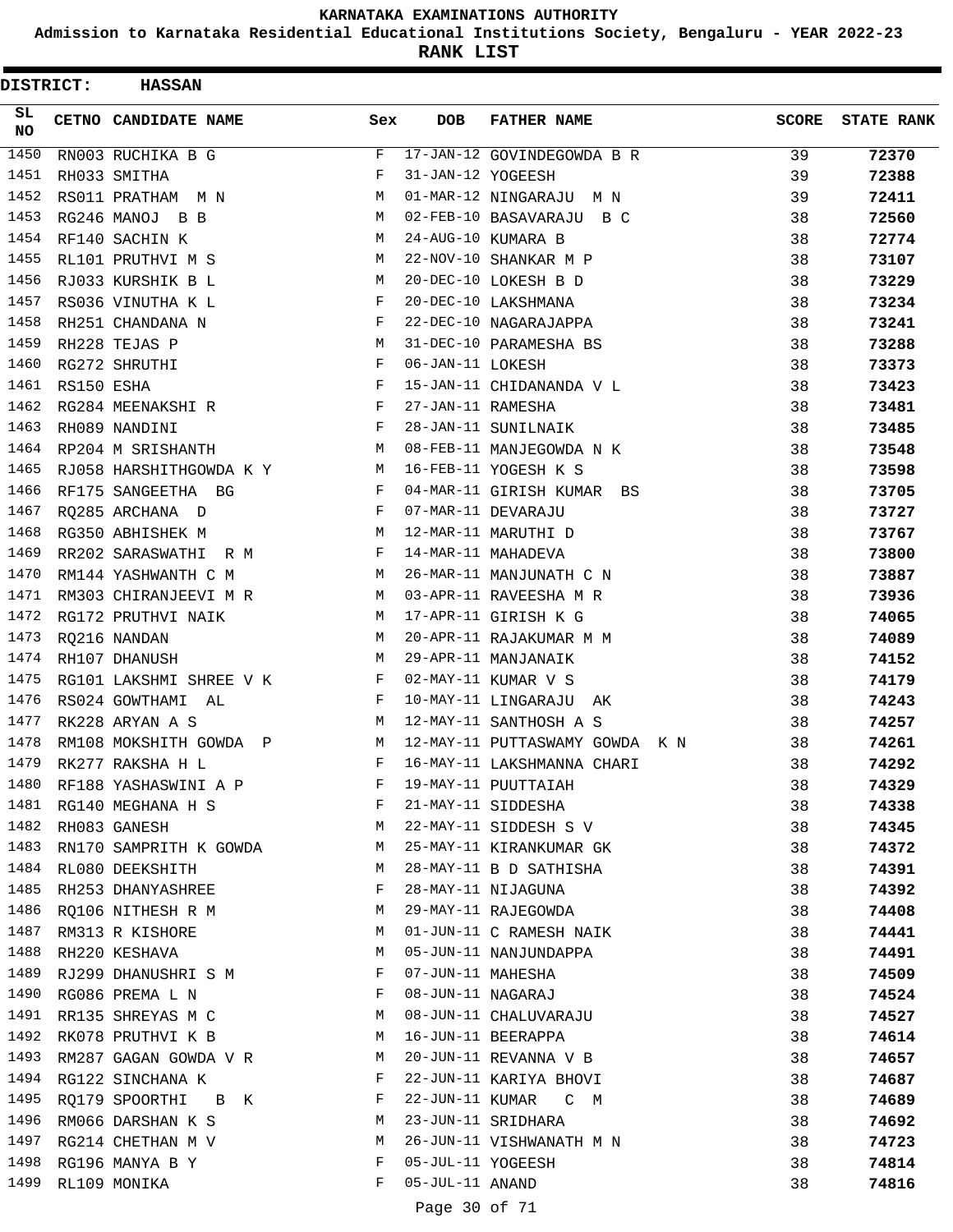**Admission to Karnataka Residential Educational Institutions Society, Bengaluru - YEAR 2022-23**

| <b>DISTRICT:</b> | <b>HASSAN</b>               |            |                   |                             |              |                   |
|------------------|-----------------------------|------------|-------------------|-----------------------------|--------------|-------------------|
| SL.<br><b>NO</b> | <b>CETNO CANDIDATE NAME</b> | Sex        | <b>DOB</b>        | <b>FATHER NAME</b>          | <b>SCORE</b> | <b>STATE RANK</b> |
| 1500             | RL283 PRITHVI               | F          |                   | 13-JUL-11 SUKUMARA          | 38           | 74894             |
| 1501             | RL119 BHAVITH N A           | М          |                   | 14-JUL-11 ANANDA N B        | 38           | 74899             |
| 1502             | RR216 CHIRANTH H B          | М          |                   | 15-JUL-11 BHOJARAJU         | 38           | 74911             |
| 1503             | RN219 GANAVI G L            | F          |                   | 17-JUL-11 LAKSHMEESHA       | 38           | 74927             |
| 1504             | RG149 SONIKA                | F          | 20-JUL-11 MURULI  |                             | 38           | 74963             |
| 1505             | RJ283 CHAITHANYA C R        | F          | 22-JUL-11 RAGHU   |                             | 38           | 74971             |
| 1506             | RH246 PREETHAM              | M          |                   | 23-JUL-11 SHIVARAJ          | 38           | 74989             |
| 1507             | RR058 VISHNU C K            | M          |                   | 26-JUL-11 KRISHNAKUMARA D   | 38           | 75027             |
| 1508             | RL197 CHARAN<br>D D         | M          |                   | 29-JUL-11 DEVARAJU          | 38           | 75048             |
| 1509             | RS006 HARSHITH SY           | M          |                   | 30-JUL-11 YALLOJIRAO        | 38           | 75056             |
| 1510             | RG091 KUSHAL KUMAR M P      | M          |                   | 31-JUL-11 PRASANNA KUMAR    | 38           | 75070             |
| 1511             | RO116 PRAGATHI              | F          |                   | 03-AUG-11 NAGARAJU K R      | 38           | 75096             |
| 1512             | RS178 TANMAI E B            | $_{\rm F}$ | 14-AUG-11 BABI    |                             | 38           | 75171             |
| 1513             | RP236 AMRUTHA               | F          |                   | 21-AUG-11 SANTHOSHA         | 38           | 75217             |
| 1514             | RG345 VIVEK V               | M          |                   | 23-AUG-11 VENKATESH NAIK    | 38           | 75237             |
| 1515             | RG378 SAMPATH NAYKA         | М          |                   | 24-AUG-11 GANGA NAYKA       | 38           | 75241             |
| 1516             | RS086 RANJAN H M            | M          |                   | 02-SEP-11 MAHADEVASWAMY H M | 38           | 75305             |
| 1517             | RG235 KARANA G R            | М          | 21-SEP-11 KRISHNA |                             | 38           | 75439             |
| 1518             | RF067 MITHUN                | M          | 25-SEP-11 KUMARA  |                             | 38           | 75465             |
| 1519             | RL226 PRANITHA              | F          |                   | 27-SEP-11 LOKESH G V        | 38           | 75471             |
| 1520             | RR170 JAYANTH GOWDA D N     | M          |                   | 05-OCT-11 NINGARAJU D R     | 38           | 75525             |
| 1521             | RQ171 JEEVAN GOWDA D N      | M          |                   | 05-OCT-11 NINGARAJ D R      | 38           | 75526             |
| 1522             | RJ328 KUSHAL V              | M          |                   | 18-OCT-11 VENUMOHAN D A     | 38           | 75615             |
| 1523             | RP166 DEEPTHI M             | F          |                   | 21-OCT-11 MANJUNATH         | 38           | 75628             |
| 1524             | RN029 PUSHPALATHA H G       | F          | 25-OCT-11 GIRISH  |                             | 38           | 75658             |
| 1525             | RK235 YASHWANTH             | М          |                   | 31-OCT-11 MANJEGOWDA        | 38           | 75695             |
| 1526             | RP176 SHILPA D G            | F          |                   | 03-NOV-11 GANGADHARAPPA     | 38           | 75715             |
| 1527             | RQ091 INDU SHREE A          | F          | 07-NOV-11 ASHOKA  |                             | 38           | 75740             |
| 1528             | RK245 AISWARYA MT           | F          |                   | 11-NOV-11 THIMMAPPA M G     | 38           | 75760             |
| 1529             | RP080 LIKITHA D M           | F          |                   | 11-NOV-11 MANJUNATH         | 38           | 75766             |
| 1530             | RN007 PREETHAM C B          | M          | 19-NOV-11 BHARATH |                             | 38           | 75819             |
| 1531             | RN110 DEEPAK GOWDA B N B N  | M          |                   | 22-NOV-11 NAGARAJU B R      | 38           | 75833             |
| 1532             | RS018 DILAN GOWDA B M       | M          |                   | 27-NOV-11 MADHUKUMAR<br>B V | 38           | 75859             |
| 1533             | RJ060 SANJALI               | F          |                   | 27-NOV-11 MURTHY D C        | 38           | 75861             |
| 1534             | RK030 MOHAN KUMAR           | М          |                   | 29-NOV-11 G T MANJU         | 38           | 75871             |
| 1535             | RL236 POORNIMA N V          | F          |                   | 30-NOV-11 VENKATA SWAMY     | 38           | 75882             |
| 1536             | RJ184 PARINITHA             | F          | 02-DEC-11 ANANTH  |                             | 38           | 75893             |
| 1537             | RH216 MANASA P M            | F          |                   | 16-DEC-11 MANJUNATH         | 38           | 75960             |
| 1538             | RQ084 SNEHA                 | F          |                   | 17-DEC-11 CHANDRASHEKAR     | 38           | 75966             |
| 1539             | RH096 PANKAJA B T           | F          |                   | 18-DEC-11 THIMMAPPA B V     | 38           | 75969             |
| 1540             | RN293 REETHU                | F          | 20-DEC-11 SWAMY   |                             | 38           | 75977             |
| 1541             | RM227 HEMANTH               | М          |                   | 23-DEC-11 SUDHEER POOJARY   | 38           | 75983             |
| 1542             | RG186 SIDDARATH M           | М          |                   | 29-DEC-11 MAHADESH          | 38           | 76016             |
| 1543             | RQ231 DISHA N               | F          |                   | 02-JAN-12 NAGARAJU T J      | 38           | 76043             |
| 1544             | RK257 RAKSHITHA G D         | F          |                   | 16-JAN-12 DEVARAJEGOWDA     | 38           | 76069             |
| 1545             | RL041 CHARITHRYA H M        | F          |                   | 28-JAN-12 MAHESH H K        | 38           | 76083             |
| 1546             | RQ259 ACHITH D              | М          |                   | 29-JAN-12 DHARANESHA IK     | 38           | 76084             |
| 1547             | RR065 AKUL G A              | М          | 30-JAN-12 ASHOKA  |                             | 38           | 76085             |
| 1548             | RR006 LIKITHA A R           | F          |                   | 26-MAR-12 RAVIGOWDA         | 38           | 76127             |
| 1549             | RH099 BHAVANA               | F          | 11-APR-12 HARISH  |                             | 38           | 76134             |
|                  |                             |            | Page 31 of 71     |                             |              |                   |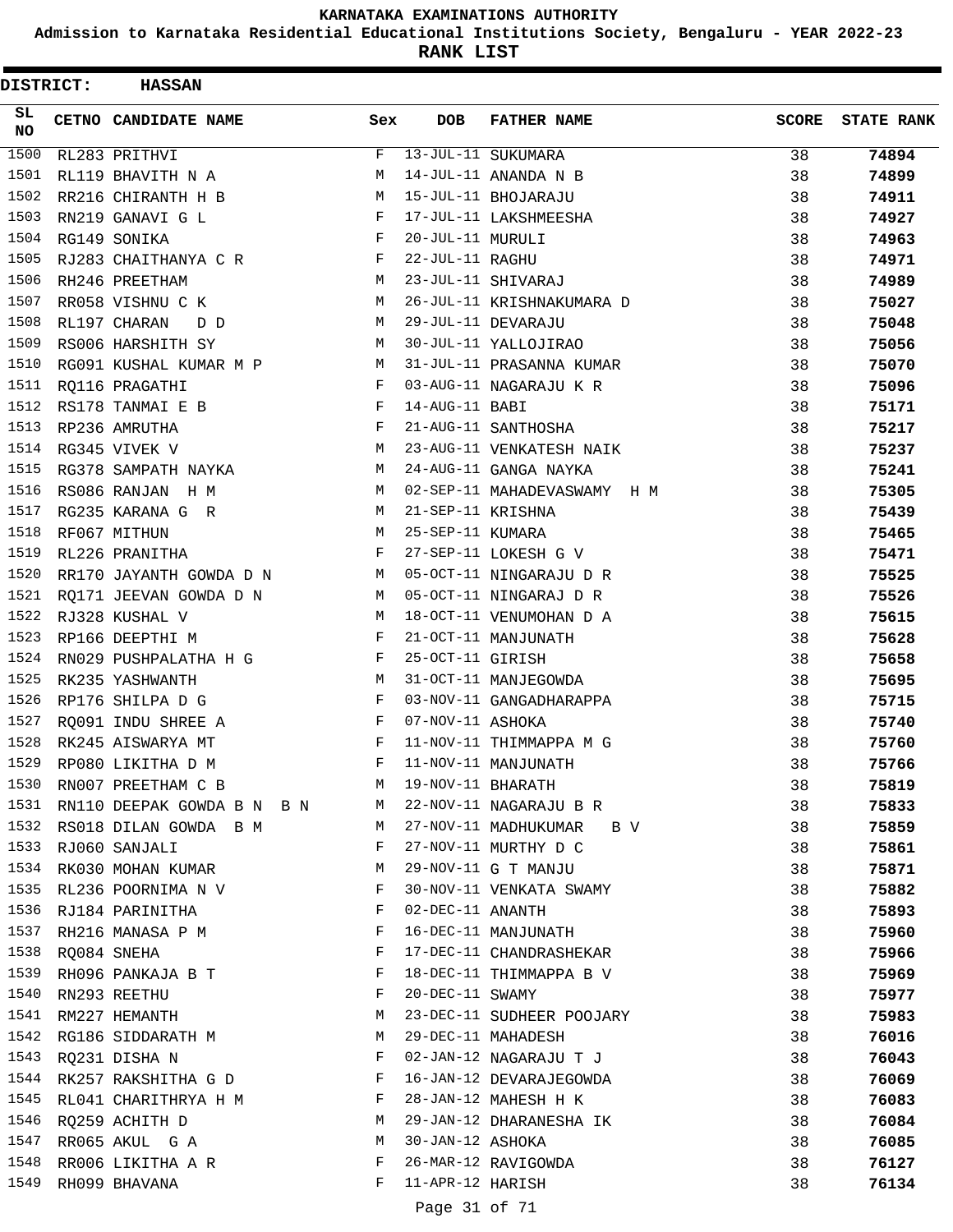**Admission to Karnataka Residential Educational Institutions Society, Bengaluru - YEAR 2022-23**

**RANK LIST**

| DISTRICT: | <b>HASSAN</b>          |            |                       |                               |              |                   |
|-----------|------------------------|------------|-----------------------|-------------------------------|--------------|-------------------|
| SL.<br>NO | CETNO CANDIDATE NAME   | Sex        | <b>DOB</b>            | <b>FATHER NAME</b>            | <b>SCORE</b> | <b>STATE RANK</b> |
| 1550      | RN066 LAVANYA          | F          | $16 - APR - 10$ UMESH |                               | 37           | 76332             |
| 1551      | RH250 VINAY G          | M          |                       | 08-JUL-10 GANGADHAR           | 37           | 76443             |
| 1552      | RL176 ACHHU            | M          | 24-JUL-10 NAGARAJ     |                               | 37           | 76473             |
| 1553      | RH136 SHASHANKA B P    | М          |                       | 23-SEP-10 PRASANNAKUMAR       | 37           | 76645             |
| 1554      | RH042 RAJESH G         | M          |                       | 07-OCT-10 GURUSIDDAPPA        | 37           | 76683             |
| 1555      | RP117 CHANDANA N       | $_{\rm F}$ |                       | 22-OCT-10 NAVEEN KUMAR M      | 37           | 76752             |
| 1556      | RG007 AMRUTHA M P      | F          |                       | 25-OCT-10 PALAKSHA M R        | 37           | 76763             |
| 1557      | RQ276 PREETHI H M      | F          |                       | 27-OCT-10 MAHADEVA            | 37           | 76772             |
| 1558      | RP207 DHANUSH H S      | M          |                       | 21-NOV-10 SHIVANNA            | 37           | 76865             |
| 1559      | RQ308 DARSHAN S V      | M          |                       | 14-DEC-10 VENKATESH           | 37           | 76975             |
| 1560      | RS061 RISHIK<br>H S    | M          |                       | 14-JAN-11 SOMASHEKAR H B      | 37           | 77194             |
| 1561      | RP111 SOUNDARYA C      | F          |                       | 01-FEB-11 CHANDRANAIK         | 37           | 77287             |
| 1562      | RQ185 GIRISH K         | M          | 03-FEB-11 KUMAR       |                               | 37           | 77298             |
| 1563      | RS192 PRAJWAL H M      | M          |                       | 18-FEB-11 MAHESH H D          | 37           | 77384             |
| 1564      | RG237 MEENA G          | F          |                       | 19-FEB-11 GANGADHARA          | 37           | 77390             |
| 1565      | RK096 ARJUN GOWDA A R  | M          |                       | 03-MAR-11 RAVIKUMAR A S       | 37           | 77478             |
| 1566      | RG293 VARSHA C C       | F          |                       | 12-MAR-11 CHANNABASAPPA C H   | 37           | 77555             |
| 1567      | RS042 PRIYANKA NS      | F          |                       | 20-MAR-11 SHIVAKUMAR NK       | 37           | 77611             |
| 1568      | RR086 PUNEETHA J P     | M          |                       | 20-MAR-11 PUTTASWAMY          | 37           | 77613             |
| 1569      | RN327 NITHYASHREE M U  | F          |                       | 24-MAR-11 UMESHA M R          | 37           | 77645             |
| 1570      | RP212 GREESHMA         | F          |                       | 30-MAR-11 PRASANNA            | 37           | 77691             |
| 1571      | RK227 DRUVAN J PRASAD  | M          |                       | 03-APR-11 JNANENDRAPRASAD A R | 37           | 77739             |
| 1572      | RF009 LEKHAK B D       | M          | 06-APR-11 DHARMA      |                               | 37           | 77765             |
| 1573      | RK218 USHA K N         | F          |                       | 07-APR-11 K R NANJESHGOWDA    | 37           | 77781             |
| 1574      | RQ261 YASHWANTH H N    | M          |                       | 07-APR-11 NANJUNDASWAMY       | 37           | 77782             |
| 1575      | RM304 HEMANTH KUMAR R  | M          |                       | 13-APR-11 RAJESH G A          | 37           | 77826             |
| 1576      | RF189 MOHITHGOWDA M    | M          |                       | 15-APR-11 MANJUNATH K         | 37           | 77846             |
| 1577      | RP109 TRIVENI S K      | F          |                       | 19-APR-11 KANTHARAJU          | 37           | 77874             |
| 1578      | RJ082 ANJANEEGOWDA M M | M          |                       | 03-MAY-11 MANJEGOWDA          | 37           | 77986             |
| 1579      | RF013 ROHITH R         | M          |                       | 16-MAY-11 RAMACHANDRA         | 37           | 78109             |
| 1580      | RL268 HEMAVATHI        | F          | 06-JUN-11 MAHESH      |                               | 37           | 78312             |
| 1581      | RL095 PUNYA D G        | F          |                       | 10-JUN-11 GANGADHARA          | 37           | 78355             |
| 1582      | RK064 BHAVISH D N      | М          |                       | 12-JUN-11 NAGARAJA            | 37           | 78361             |
|           | 1583 RG249 NIKHIL S C  | M          |                       | 14-JUN-11 CHANDRASHEKAR S K   | 37           | 78379             |
| 1584      | RP174 BHAGYALAKSHMI    | F          |                       | 17-JUN-11 NANJEGOWDA          | 37           | 78405             |
| 1585      | RN168 BHANUPRIYA T C   | F          | 17-JUN-11 CHANDRU     |                               | 37           | 78406             |
| 1586      | RL202 VARUN R A        | М          | 18-JUN-11 ANANDA      |                               | 37           | 78417             |
| 1587      | RQ198 SAMIKSHA H M     | F          |                       | 21-JUN-11 MAHENDRA            | 37           | 78446             |
| 1588      | RM266 DARSHAN K R      | М          |                       | 23-JUN-11 RAVI K M            | 37           | 78463             |
| 1589      | RK179 DHEEKSHITHA      | F          | 24-JUN-11 JAYAPPA     |                               | 37           | 78476             |
| 1590      | RL272 DEEKSHA          | F          | 25-JUN-11 KUMARA      |                               | 37           | 78488             |
|           | 1591 RN180 ANUSHREE    | F          |                       | 27-JUN-11 SHIVASWAMY          | 37           | 78503             |
| 1592      | RH230 SINCHANA B S     | F          |                       | 30-JUN-11 SHIVAIAH            | 37           | 78539             |
| 1593      | RF165 POOJA M          | F          | 08-JUL-11 MANJU T     |                               | 37           | 78617             |
| 1594      | RL204 AJAY R L         | М          | 16-JUL-11 LOKESHA     |                               | 37           | 78687             |
| 1595      | RM055 S R NARASIMHA    | M          | 16-JUL-11 RANGA       |                               | 37           | 78695             |
| 1596      | RL028 PRAGATHI B V     | F          |                       | 03-AUG-11 VISHWANTH B S       | 37           | 78879             |
| 1597      | RK300 SHARATH B S      | M          |                       | 13-AUG-11 SOMASHEKARA         | 37           | 78955             |
| 1598      | RJ110 GOWTAM M M       | М          |                       | 14-AUG-11 MANJASHETTI         | 37           | 78960             |
| 1599      | RP243 SANIKA M D       | F          |                       | 14-AUG-11 DEVARAJU            | 37           | 78964             |
|           |                        |            |                       |                               |              |                   |

Page 32 of 71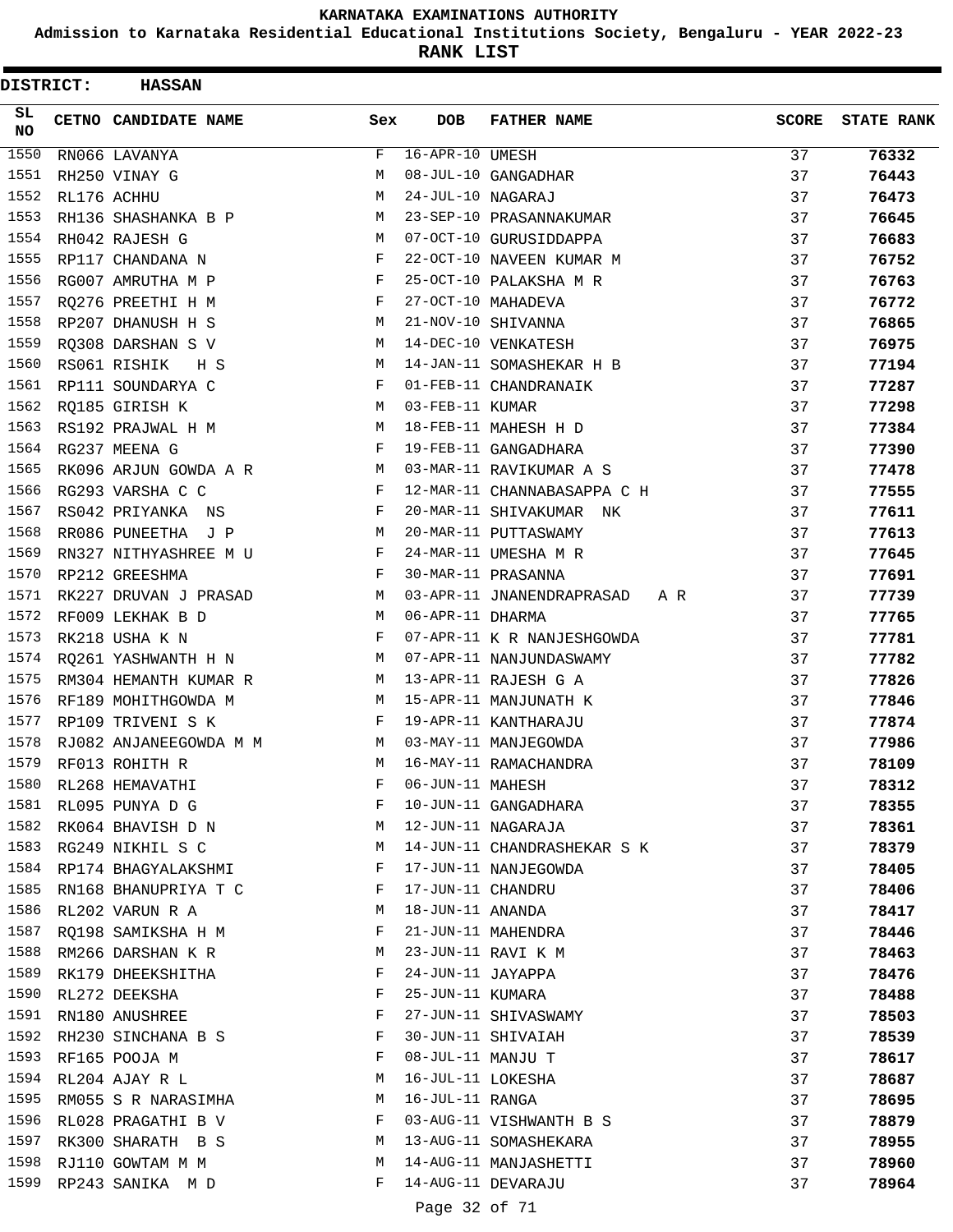**Admission to Karnataka Residential Educational Institutions Society, Bengaluru - YEAR 2022-23**

| DISTRICT: | <b>HASSAN</b>             |              |                   |                             |              |                   |
|-----------|---------------------------|--------------|-------------------|-----------------------------|--------------|-------------------|
| SL.<br>NO | CETNO CANDIDATE NAME      | Sex          | <b>DOB</b>        | <b>FATHER NAME</b>          | <b>SCORE</b> | <b>STATE RANK</b> |
| 1600      | RL122 SUMANTH             | М            |                   | 16-AUG-11 BASAVARAJU        | 37           | 78984             |
| 1601      | RS148 SHRAMITHA           | F            |                   | 17-AUG-11 MOHAN IK          | 37           | 78993             |
| 1602      | RP203 LIKITH S            | М            | 21-AUG-11 SHANKAR |                             | 37           | 79034             |
| 1603      | RK215 V M ANANTH KUMAR    | M            |                   | 21-AUG-11 MANJEGOWDA        | 37           | 79039             |
| 1604      | RN010 SAGARA S A          | M            | 28-AUG-11 ANNAIAH |                             | 37           | 79085             |
| 1605      | RM307 KEERTHANA           | F            | 29-AUG-11 SURESH  |                             | 37           | 79088             |
| 1606      | RQ284 RAVISH T S          | M            |                   | 02-SEP-11 SURESH T V        | 37           | 79117             |
| 1607      | RM319 BEERALINGEGOWDA V C | M            |                   | 05-SEP-11 CHIKKEGOWDA V S   | 37           | 79144             |
| 1608      | RL289 ABHI N R            | M            | 06-SEP-11 REVANNA |                             | 37           | 79149             |
| 1609      | RK154 RUTHVASOORYA H S    | $_{\rm F}$   | 10-SEP-11 SURESHA |                             | 37           | 79191             |
| 1610      | RL246 THANUSHREE N G F    |              |                   | 10-SEP-11 GANGA BHOVI       | 37           | 79196             |
| 1611      | RG387 SRUJAN A S          | M            |                   | 11-SEP-11 SRINIVAS A M      | 37           | 79203             |
| 1612      | RF124 DIGANTH             | M            | 13-SEP-11 DEVARAJ |                             | 37           | 79215             |
| 1613      | RH173 CHINATANA K V       | F            |                   | 15-SEP-11 VISHWANATHA K M   | 37           | 79232             |
| 1614      | RM130 VIJAY K R           | М            |                   | 19-SEP-11 RANGASWAMY        | 37           | 79263             |
| 1615      | RN270 HARSHITA R D        | F            |                   | 22-SEP-11 DAYANANDA         | 37           | 79291             |
| 1616      | RF076 HEMAMABIKA P        | F            |                   | 23-SEP-11 PERUMAL R         | 37           | 79297             |
| 1617      | RQ183 PRANATHI H M        | $\mathbf{F}$ |                   | 27-SEP-11 MOHANKUMAR H S    | 37           | 79320             |
| 1618      | RN285 RAHUL MANJE GOWDA M |              |                   | 29-SEP-11 MANJE GOWDA       | 37           | 79335             |
| 1619      | RF193 NISCHITHA M S       | F            |                   | 01-OCT-11 SURESH M S        | 37           | 79349             |
| 1620      | RM180 BINDUSHREE A H      | F            |                   | 04-OCT-11 HONNEGOWDA A M    | 37           | 79366             |
| 1621      | RF183 SAHANA B G          | $\mathbf{F}$ |                   | 08-OCT-11 GIRISH B S        | 37           | 79400             |
| 1622      | RM173 SAHANIKA N          | F            |                   | 08-OCT-11 N B NAGARAJU      | 37           | 79401             |
| 1623      | RN210 PAVAN G D           | M            |                   | 25-OCT-11 DEVARAJU          | 37           | 79520             |
| 1624      | RL036 KRUTHIKA<br>S K     | F            |                   | 26-OCT-11 KUMAR S S         | 37           | 79526             |
| 1625      | RN172 SHREYA K B          | F            |                   | 03-NOV-11 BEERALINGAPPA     | 37           | 79596             |
| 1626      | RH115 VINAYAS H V         | М            |                   | 03-NOV-11 VENKATESH         | 37           | 79597             |
| 1627      | RL183 CHAITHANYA S D      | F            |                   | 05-NOV-11 DAYANANDA S N     | 37           | 79603             |
| 1628      | RP023 DORE S R            | M            |                   | 07-NOV-11 RAJEGOWDA         | 37           | 79612             |
| 1629      | RJ002 JEEVAN S            | M            |                   | 09-NOV-11 SATHISH A         | 37           | 79627             |
|           | 1630 RJ139 SHASHI G K     | M            | 09-NOV-11 KUMAR   |                             | 37           | 79630             |
| 1631      | RF171 LOHITH M R          | М            | 10-NOV-11 RAMESH  |                             | 37           | 79633             |
|           | 1632 RF078 LAKSHMI        | F            |                   | 12-NOV-11 RANGASHETTY       | 37           | 79644             |
|           | 1633 RP213 PRAJWAL        | М            | 22-NOV-11 DEVARAJ |                             | 37           | 79712             |
|           | 1634 RK127 SUPRITH        | М            |                   | 23-NOV-11 RAVI M T M.T      | 37           | 79716             |
| 1635      | RM270 SUPRITH C N         | М            |                   | 28-NOV-11 NAGARAJU          | 37           | 79739             |
| 1636      | RK256 SOWMYA S S          | F            | 30-NOV-11 SURESHA |                             | 37           | 79753             |
| 1637      | RJ316 KAVANA              | F            | 04-DEC-11 YOGESH  |                             | 37           | 79780             |
| 1638      | RK248 CHARITHA H C        | F            |                   | 05-DEC-11 CHANNAKESHAVA H D | 37           | 79785             |
| 1639      | RM244 KRUTHIKA            | F            |                   | 12-DEC-11 VIJAYA KUMAR      | 37           | 79820             |
| 1640      | RM005 RAKSHA S G          | F            |                   | 20-DEC-11 GOVINDARAJU       | 37           | 79850             |
|           | 1641 RK198 SRUJAN K M     | M            |                   | 30-DEC-11 MAILARI K N       | 37           | 79888             |
| 1642      | RH206 SHARTH              | M            |                   | 31-DEC-11 THIMAPPA K Y      | 37           | 79892             |
| 1643      | RS182 VARSHINI H V        | F            |                   | 06-JAN-12 VENKATESH         | 37           | 79915             |
| 1644      | RJ104 GOKULGOWDA K R      | М            |                   | 13-JAN-12 RAVIKUMAR T H     | 37           | 79923             |
| 1645      | RP167 SOUJANYA H L        | F            | 26-JAN-12 LOKESH  |                             | 37           | 79939             |
| 1646      | RN049 CHIRANJEEVI         | M            |                   | 12-JUL-12 MANJEGOWDA        | 37           | 80028             |
| 1647      | RL113 SANJAY J P          | М            |                   | 15-MAR-10 PRAKASH J G       | 36           | 80169             |
| 1648      | RM258 MANJUNATH B C       | М            |                   | 15-JUL-10 CHANDRE GOWDA     | 36           | 80341             |
| 1649      | RK281 HARSHITH            | M            |                   | 29-JUL-10 PRASANNA          | 36           | 80366             |
|           |                           |              |                   |                             |              |                   |
|           |                           |              | Page 33 of 71     |                             |              |                   |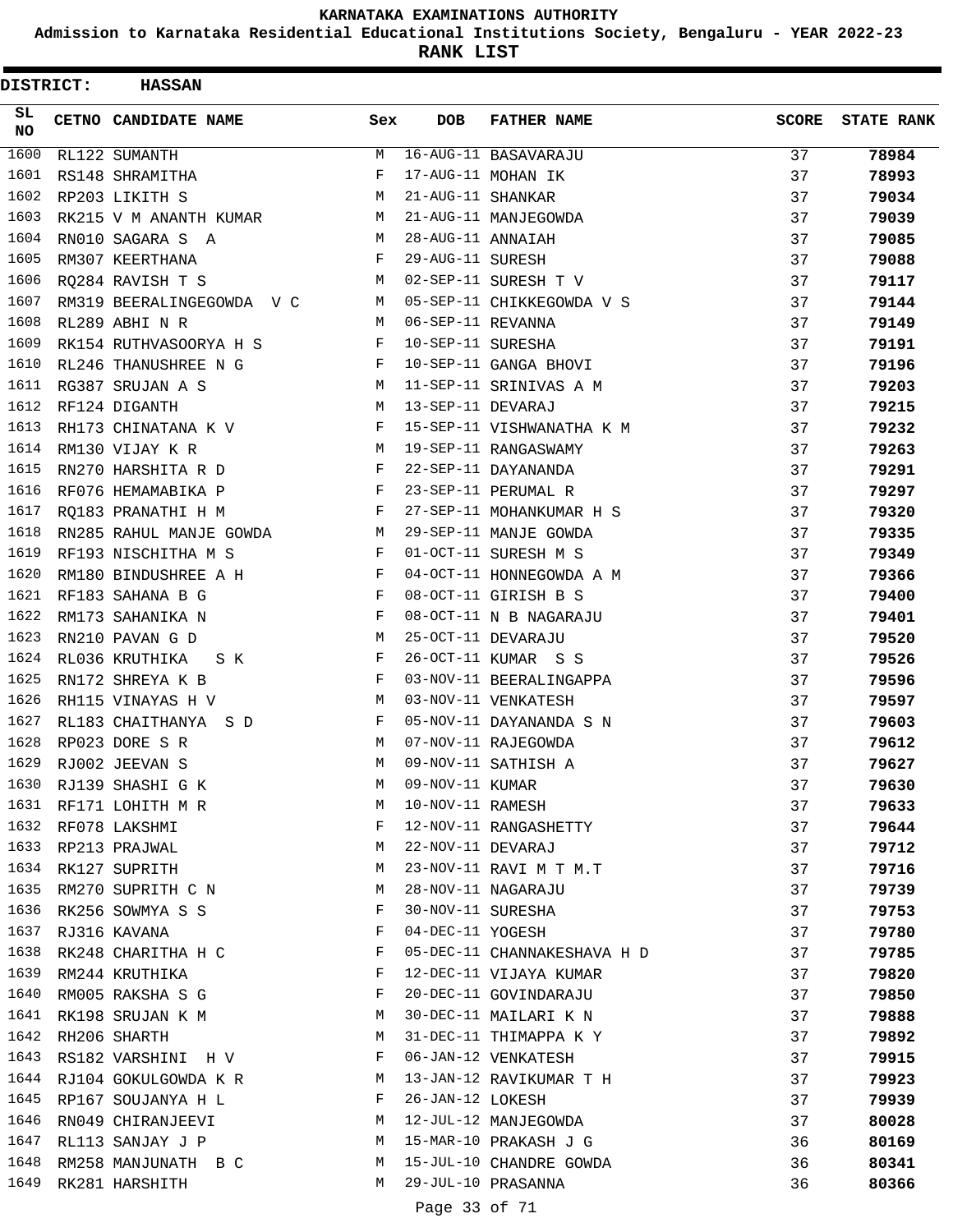**Admission to Karnataka Residential Educational Institutions Society, Bengaluru - YEAR 2022-23**

**RANK LIST**

ı

| <b>DISTRICT:</b> | <b>HASSAN</b>           |              |                   |                               |              |                   |
|------------------|-------------------------|--------------|-------------------|-------------------------------|--------------|-------------------|
| SL.<br>NO        | CETNO CANDIDATE NAME    | Sex          | <b>DOB</b>        | <b>FATHER NAME</b>            | <b>SCORE</b> | <b>STATE RANK</b> |
| 1650             | RG238 AMRUTH T G        | М            |                   | 03-SEP-10 GIRIYA BHOVI        | 36           | 80452             |
| 1651             | RP081 VEDAVATHI S S     | F            | 30-SEP-10 NAGESHA |                               | 36           | 80530             |
| 1652             | RM085 HARI PRIYA H M    | F            |                   | 01-OCT-10 MOHAN KUMAR         | 36           | 80532             |
| 1653             | RG065 SUMANTH           | M            |                   | 22-OCT-10 RAMACHANDRA         | 36           | 80635             |
| 1654             | RN039 BHUVAN U GOWDA    | M            |                   | 10-NOV-10 UMESH K M           | 36           | 80712             |
| 1655             | RK261 VINAY M S         | M            |                   | 22-NOV-10 SATHEESHA           | 36           | 80776             |
| 1656             | RP042 S A MANU          | M            | 29-NOV-10 ANAND   |                               | 36           | 80819             |
| 1657             | RS153 THANMAY GOWDA H S | M            |                   | 14-DEC-10 SUDAHAKARA H R      | 36           | 80885             |
| 1658             | RG232 MANASA B S        | F            |                   | 26-DEC-10 SHANTHMURTHY        | 36           | 80947             |
| 1659             | RN147 RASHMI A S        | F            |                   | 29-DEC-10 SURESH A N          | 36           | 80958             |
| 1660             | RJ159 VISHWAS G S       | M            | 03-JAN-11 GANESH  |                               | 36           | 81041             |
| 1661             | RJ057 DARSHINI          | F            |                   | 11-JAN-11 LATE RAVI           | 36           | 81083             |
| 1662             | RF113 POORVIKA B G      | F            |                   | 12-JAN-11 GIRISH B C          | 36           | 81093             |
| 1663             | RG090 POORNIMA S C      | F            |                   | 19-JAN-11 CHANNABASAVAIAH S H | 36           | 81140             |
| 1664             | RS135 KS MANYA          | F            | 22-JAN-11 SANDEEP |                               | 36           | 81148             |
| 1665             | RQ020 VIDYA             | F            |                   | 23-JAN-11 PARAMESHA           | 36           | 81156             |
| 1666             | RJ004 BINDU ARAS H K    | F            |                   | 30-JAN-11 KUMARARAJEARS       | 36           | 81190             |
| 1667             | RN332 BHARATH D N       | M            |                   | 01-FEB-11 NAVEEN KUMAR D N    | 36           | 81203             |
| 1668             | RM079 GOWTHAM G         | M            | 04-FEB-11 GOWRISH |                               | 36           | 81223             |
| 1669             | RF018 VIJAYKUMAR A P    | M            |                   | 13-FEB-11 PARAMESH A P        | 36           | 81298             |
| 1670             | RJ135 HEMANTH G V       | M            | 16-FEB-11 VASU    |                               | 36           | 81312             |
| 1671             | RS191 LOHITH KR         | M            |                   | 27-FEB-11 RAVI K C            | 36           | 81373             |
| 1672             | RN058 SHARANYA Y M      | F            | 02-MAR-11 MAHESH  |                               | 36           | 81391             |
| 1673             | RJ258 GOWTHAMI          | F            | 04-MAR-11 KUMARA  |                               | 36           | 81407             |
| 1674             | RR115 PREETHAM M U      | M            |                   | 04-MAR-11 UMESHA M S          | 36           | 81409             |
| 1675             | RH248 SWAMY             | M            | 04-MAR-11 ARUNA   |                               | 36           | 81411             |
| 1676             | RH105 SINCHANA D        | F            | 05-MAR-11 DINESH  |                               | 36           | 81422             |
| 1677             | RP064 LIKHITH H P       | М            |                   | 10-MAR-11 PUTTASWAMY          | 36           | 81460             |
| 1678             | RF119 CHIRANTH N S      | M            |                   | 14-MAR-11 SATHISHA NJ         | 36           | 81493             |
| 1679             | RL105 GNANAVI S R       | F            | 14-MAR-11 RUDRESH |                               | 36           | 81494             |
| 1680             | RP223 HARSHITHA         | F            |                   | 15-MAR-11 RANGEGOWDA          | 36           | 81505             |
| 1681             | RF190 HEMANTH           | M            |                   | 15-MAR-11 GOPAL A B           | 36           | 81506             |
| 1682             | RK212 HTHASHREE B H     | F            |                   | 15-MAR-11 HARISH B G          | 36           | 81508             |
| 1683             | RN030 PALLAVI           | $\mathbf{F}$ |                   | 19-MAR-11 SRINIVASA           | 36           | 81533             |
| 1684             | RG335 SWAPNA B M        | F            |                   | 30-MAR-11 MUNIYABHOVI         | 36           | 81628             |
| 1685             | RM333 GUNASHREE H P     | F            |                   | 31-MAR-11 PRAKASH H S         | 36           | 81632             |
| 1686             | RG179 LAKSHMIBAI K J    | F            |                   | 01-APR-11 JAYANNANAIK         | 36           | 81643             |
| 1687             | RK295 KRUTHIKA K        | F            |                   | 10-APR-11 KUSHA K T           | 36           | 81728             |
| 1688             | RR172 HEMANTH H M       | M            |                   | 13-APR-11 MOHAN KUMAR         | 36           | 81754             |
| 1689             | RK183 NISHANTH          | М            |                   | 14-APR-11 PRAKASHA            | 36           | 81765             |
| 1690             | RK247 SUPRITHA          | $\mathbf{F}$ |                   | 05-MAY-11 JAGADEESH           | 36           | 81948             |
| 1691             | RN051 HANSIKA P         | $\mathbf{F}$ |                   | 09-MAY-11 PRADEEP S           | 36           | 81980             |
| 1692             | RS164 SANVITH C K       | M            |                   | 13-MAY-11 KUMAR CD            | 36           | 82025             |
| 1693             | RQ222 GOWTHAM U N       | М            |                   | 15-MAY-11 NAGARAJA            | 36           | 82041             |
| 1694             | RR203 TEJESHA A S       | M            |                   | 17-MAY-11 AJAYKUMAR K N       | 36           | 82077             |
| 1695             | RM315 VARSHINI          | F            |                   | 01-JUN-11 MANJE GOWDA K N     | 36           | 82204             |
| 1696             | RK229 AJITH M S         | М            | 05-JUN-11 SURESH  |                               | 36           | 82248             |
| 1697             | RH103 PRIYANKA          | F            |                   | 06-JUN-11 VIJAY KUMAR         | 36           | 82274             |
| 1698             | RS130 SHRESHTA V C      | F            |                   | 13-JUN-11 CHANDRASHEKAR V P   | 36           | 82368             |
| 1699             | RF128 DEEPIKA K K       | F            |                   | 19-JUN-11 KUMARASWAMY         | 36           | 82416             |
|                  |                         |              |                   |                               |              |                   |
|                  |                         |              | Page 34 of 71     |                               |              |                   |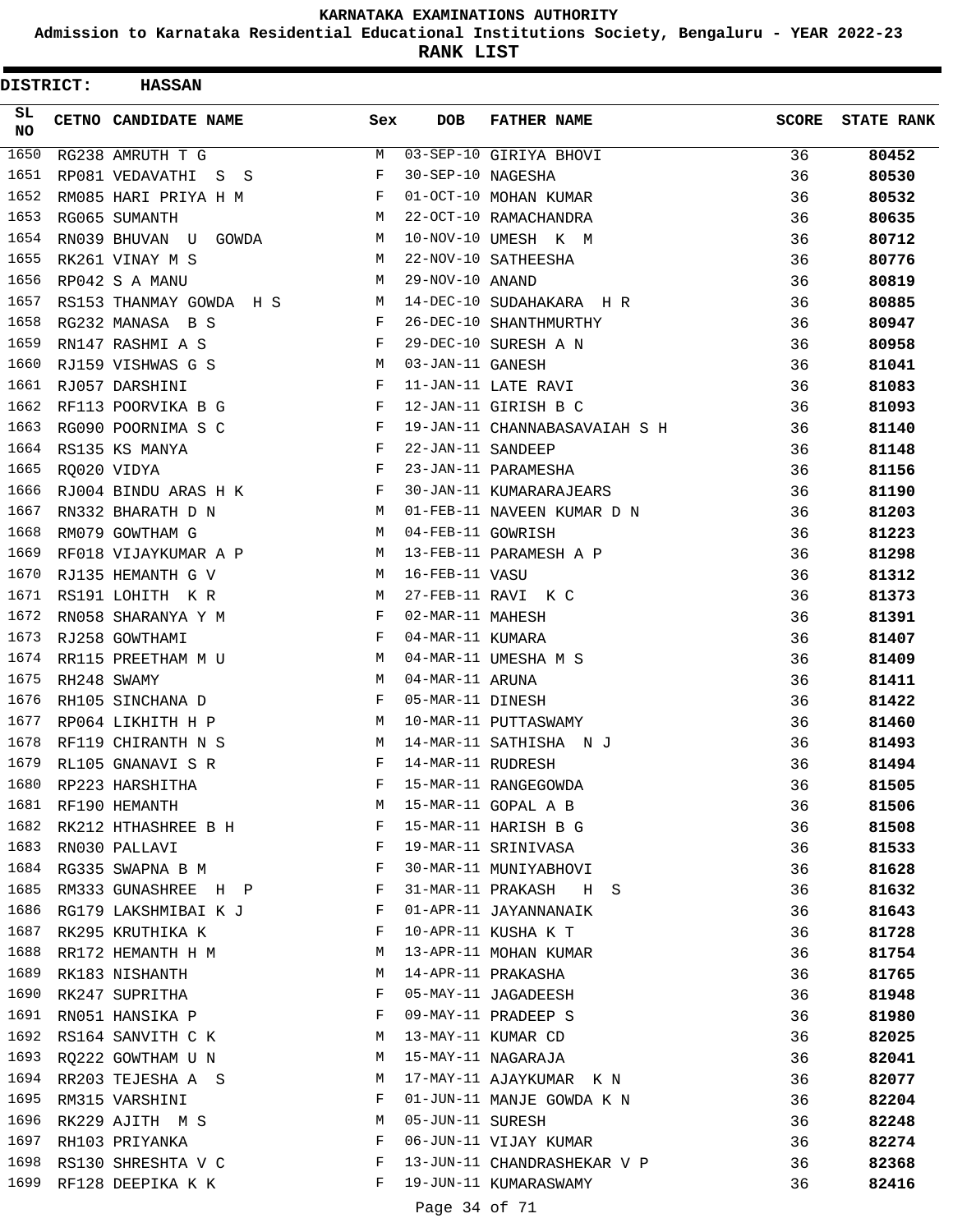**Admission to Karnataka Residential Educational Institutions Society, Bengaluru - YEAR 2022-23**

**RANK LIST**

| <b>DISTRICT:</b> | <b>HASSAN</b>            |              |                   |                             |              |                   |
|------------------|--------------------------|--------------|-------------------|-----------------------------|--------------|-------------------|
| SL<br>NO         | CETNO CANDIDATE NAME     | Sex          | <b>DOB</b>        | <b>FATHER NAME</b>          | <b>SCORE</b> | <b>STATE RANK</b> |
| 1700             | RJ137 GOWTHAM GOWDA K M  | М            |                   | 23-JUN-11 MAHESHA K C       | 36           | 82476             |
| 1701             | RF032 LIKHITHA M M       | F            | 26-JUN-11 MOHAN   |                             | 36           | 82515             |
| 1702             | RO257 HARSHITHA          | F            | 03-JUL-11 SURESHA |                             | 36           | 82595             |
| 1703             | RP206 PRAMODH M R        | M            |                   | 04-JUL-11 RAJASHEKAR M S    | 36           | 82607             |
| 1704             | RR107 MEGHANA G Y        | $\mathbf{F}$ | 05-JUL-11 YOGA    |                             | 36           | 82615             |
| 1705             | RQ051 SONIKA             | F            |                   | 18-JUL-11 RENUKA P          | 36           | 82751             |
| 1706             | RR011 PREETHAM B R       | М            |                   | 21-JUL-11 RANGEGOWDA        | 36           | 82788             |
| 1707             | RK141 HARSHITH K J       | M            |                   | 25-JUL-11 JALENDRA K R      | 36           | 82826             |
| 1708             | RF046 VEDANTH A R        | М            |                   | 27-JUL-11 RAMESHA A N       | 36           | 82865             |
| 1709             | RG012 GANAVI GC          | F            |                   | 29-JUL-11 CHANDRASHEKAR     | 36           | 82876             |
| 1710             | RS030 AMRUTHA B D        | $\mathbf{F}$ |                   | 30-JUL-11 DHARMAIAH B K     | 36           | 82883             |
| 1711             | RJ228 SHASHANK S P       | M            |                   | 02-AUG-11 PUSHPARAJ S P     | 36           | 82921             |
| 1712             | RN004 PURUSHOTHAM H R    | M            |                   | 04-AUG-11 RAMESHA H S       | 36           | 82952             |
| 1713             | RP123 DHANALAKSHMI       | F            |                   | 10-AUG-11 GANGADHARA        | 36           | 82992             |
| 1714             | RQ263 GOWTHAM A N        | M            |                   | 14-AUG-11 NAGARAJU A R      | 36           | 83019             |
| 1715             | RJ001 SOWMYA             | F            |                   | 14-AUG-11 PRABHAKARA        | 36           | 83020             |
| 1716             | RG344 VINAY V            | M            |                   | 23-AUG-11 VENKATESHA NAIK   | 36           | 83096             |
| 1717             | RS098 KAVYASHREE B P     | F            |                   | 24-AUG-11 PARAMESHA B K     | 36           | 83102             |
| 1718             | RG308 HARSHITHA K B      | F            |                   | 26-AUG-11 BASAVARAJU KS     | 36           | 83117             |
| 1719             | RP101 NAVYA              | F            | 28-AUG-11 GOVINDA |                             | 36           | 83136             |
| 1720             | RQ282 RAHUL GOWDA H D    | M            |                   | 01-SEP-11 DHARME GOWDA      | 36           | 83175             |
| 1721             | RL252 BHAVISH<br>S L     | M            |                   | 10-SEP-11 LAKSHMANA         | 36           | 83235             |
| 1722             | RN212 GIRIJA H A         | F            | 10-SEP-11 ASHOK   |                             | 36           | 83240             |
| 1723             | RM249 DEEKSHITH S        | M            |                   | 12-SEP-11 SANTHOSH KUMAR R  | 36           | 83255             |
| 1724             | RS016 LASYA H S          | F            |                   | 15-SEP-11 SANDESH H K       | 36           | 83278             |
| 1725             | RH013 LOHITH             | М            |                   | 17-SEP-11 TAMMEGOWDA        | 36           | 83291             |
| 1726             | RL068 SANNIDHI H P       | F            |                   | 19-SEP-11 PRASANNA          | 36           | 83307             |
| 1727             | RJ078 PRARTHANA A V      | F            |                   | 26-SEP-11 VENKATESH T       | 36           | 83354             |
| 1728             | RK028 PUNYA SHREE K N    | F            |                   | 27-SEP-11 NAGARAJU          | 36           | 83358             |
| 1729             | RS199 PARASHURAMA N C    | M            |                   | 28-SEP-11 CHALUVEGOWDA N Y  | 36           | 83366             |
| 1730             | RL222 RAHUL              | M            | 28-SEP-11 UMESH   |                             | 36           | 83370             |
|                  | 1731 RQ304 NAYANA        | F            |                   | 01-OCT-11 SURESH D S        | 36           | 83392             |
|                  | 1732 RM096 RASHMI B H    | F            |                   | 02-OCT-11 HARISH B R        | 36           | 83398             |
|                  | 1733 RH161 YASHWANTH N   | M            |                   | 02-OCT-11 NAGARAJABHOVI     | 36           | 83401             |
|                  | 1734 RQ178 VIJAYALAKSHMI | F            |                   | 06-OCT-11 MADHUKUMARASHETTY | 36           | 83422             |
| 1735             | RH088 VEDHAVATI          | F            |                   | 19-OCT-11 PRAKASHA G K      | 36           | 83509             |
| 1736             | RQ194 CHINNU D D         | F            |                   | 20-OCT-11 DODDEGOWDA        | 36           | 83511             |
| 1737             | RN092 S R PRABAS         | M            |                   | 25-OCT-11 RAVIKUMARA        | 36           | 83544             |
| 1738             | RG094 SHRAVANI           | F            | 03-NOV-11 KUMAR   |                             | 36           | 83618             |
| 1739             | RF017 SUSHMITHA B V      | F            |                   | 05-NOV-11 VIRUPAKSHA        | 36           | 83626             |
| 1740             | RP021 DHANALAKSHMI D S F |              | 07-NOV-11 SATHISH |                             | 36           | 83634             |
|                  | 1741 RQ094 JAGADEESHA    | M            | 07-NOV-11 RAJA    |                             | 36           | 83635             |
|                  | 1742 RJ156 ANKITHA H D   | F            |                   | 11-NOV-11 DARMEGOWDA        | 36           | 83666             |
| 1743             | RF092 VARSHITA           | F            |                   | 12-NOV-11 SHIVARAJ          | 36           | 83682             |
| 1744             | RM277 DEEPIKA            | F            |                   | 17-NOV-11 DINESH S R        | 36           | 83716             |
| 1745             | RN277 DIVYA              | F            |                   | 17-NOV-11 DINESHA S R       | 36           | 83717             |
| 1746             | RL086 CHIDANANDA K S     | M            |                   | 05-DEC-11 SATHEESHA         | 36           | 83812             |
| 1747             | RN251 LOCHANA N GOWDA    | F            | 08-DEC-11 NAGESH  |                             | 36           | 83826             |
| 1748             | RH029 ANKITHA B M        | F            |                   | 15-DEC-11 MANJU NAYAK B G   | 36           | 83857             |
| 1749             | RM156 PRASHANTH C R      | M            |                   | 23-DEC-11 RAMU C D          | 36           | 83908             |
|                  |                          |              | Page 35 of 71     |                             |              |                   |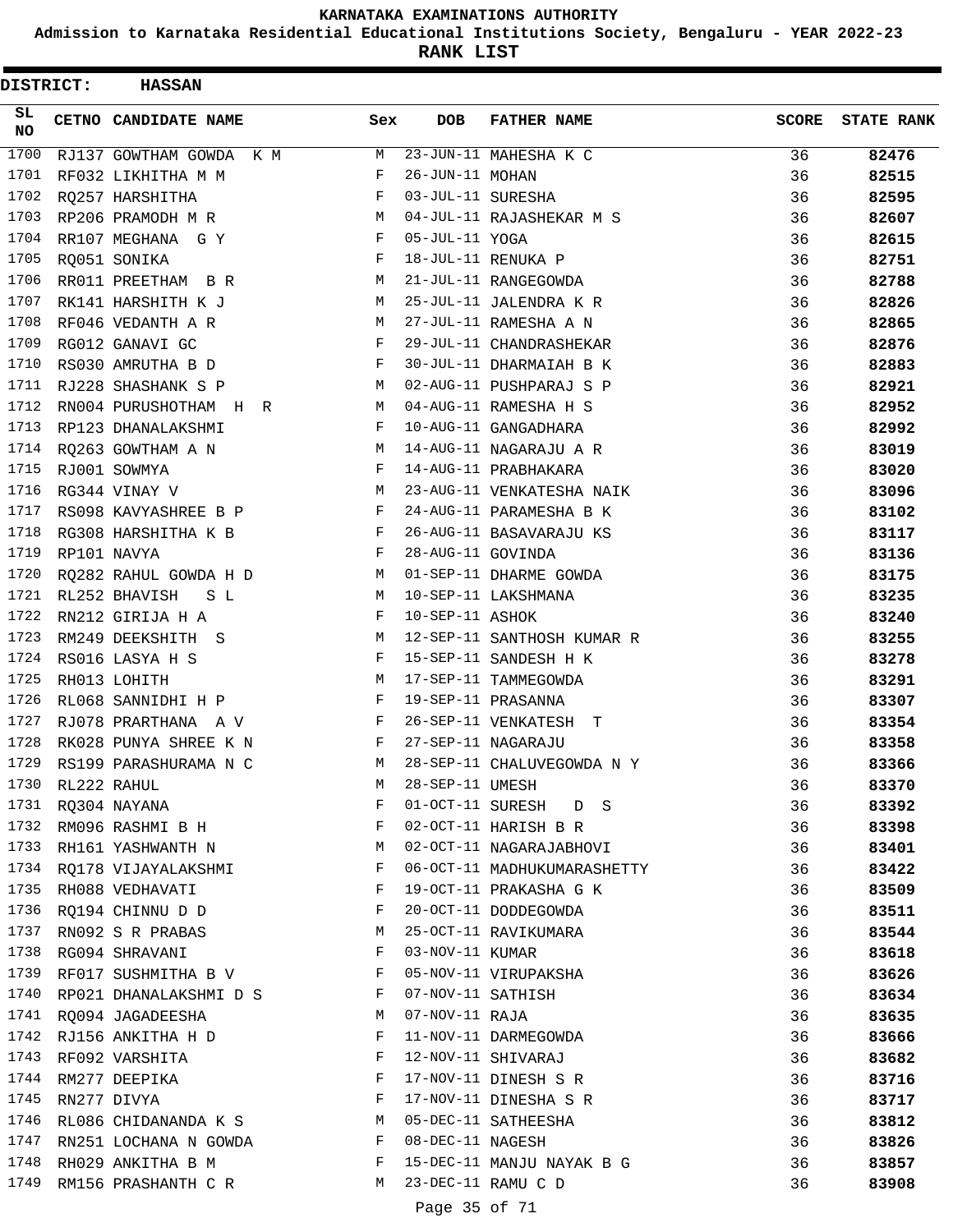**Admission to Karnataka Residential Educational Institutions Society, Bengaluru - YEAR 2022-23**

| <b>DISTRICT:</b> | <b>HASSAN</b>          |     |                   |                               |              |                   |
|------------------|------------------------|-----|-------------------|-------------------------------|--------------|-------------------|
| SL.<br>NO        | CETNO CANDIDATE NAME   | Sex | <b>DOB</b>        | <b>FATHER NAME</b>            | <b>SCORE</b> | <b>STATE RANK</b> |
| 1750             | RF056 YASHASWINI SG    | F   | 23-DEC-11 GIRISHA |                               | 36           | 83910             |
| 1751             | RJ122 ADITHYA M N      | М   |                   | 26-DEC-11 NAGARAJA M G        | 36           | 83921             |
| 1752             | RP082 SHASHI           | M   |                   | 27-DEC-11 NINGAPPA            | 36           | 83929             |
| 1753             | RG253 SHASHANK B R     | М   |                   | 31-DEC-11 RAVI B C            | 36           | 83953             |
| 1754             | RJ166 VAIBHAV A S      | M   |                   | 02-JAN-12 SANTHOSH            | 36           | 83971             |
| 1755             | RR010 KARTHIK D R      | M   |                   | 31-JAN-12 RAMESHA D S         | 36           | 84012             |
| 1756             | RR097 SANIKA A         | F   | 10-DEC-12 ASHOK C |                               | 36           | 84081             |
| 1757             | RS215 MOKSHITHA        | F   |                   | 16-FEB-10 NINGARAJU           | 35           | 84171             |
| 1758             | RG010 MANJUNATHA       | М   |                   | 05-OCT-10 KEERTHIPRASAD       | 35           | 84556             |
| 1759             | RG043 RAKESH G         | М   |                   | 07-OCT-10 GURUSIDDAPPA        | 35           | 84570             |
| 1760             | RN139 BHARATH B        | М   |                   | 13-OCT-10 BASAVARAJU          | 35           | 84602             |
| 1761             | RF169 CHIRANTH         | М   |                   | 01-NOV-10 VIJAYA KUMAR        | 35           | 84684             |
| 1762             | RQ297 DHANALAKSHMI M R | F   | 11-NOV-10 RAMESH  |                               | 35           | 84729             |
| 1763             | RS052 SUDARSHAN IN     | M   | 15-NOV-10 NAGAIAH |                               | 35           | 84754             |
| 1764             | RM276 AISHWARYA        | F   |                   | 07-DEC-10 SHANKARA            | 35           | 84845             |
| 1765             | RK152 PRETHAM K M      | М   | 07-DEC-10 MAHESHA |                               | 35           | 84847             |
| 1766             | RK162 THEJAS<br>V A    | М   |                   | 30-DEC-10 ANANDA KUMARA V R   | 35           | 84965             |
| 1767             | RG206 DURIN KUMAR S C  | М   |                   | 11-JAN-11 CHANDRASHEKHAR      | 35           | 85091             |
| 1768             | RG354 SANDYABAI        | F   |                   | 12-JAN-11 SIDHANAIK           | 35           | 85105             |
| 1769             | RN136 AKSHITHA B M     | F   |                   | 07-FEB-11 B N MANJUNATH       | 35           | 85261             |
| 1770             | RL099 VEDHA H R        | F   |                   | 14-FEB-11 RAMESH T            | 35           | 85318             |
| 1771             | RG251 THANMAYI A M     | F   |                   | 24-FEB-11 MANJUNATHA A S      | 35           | 85386             |
| 1772             | RN310 SOUPARNIKA K S   | F   | 05-MAR-11 SWAMY   |                               | 35           | 85458             |
| 1773             | RL152 LEKHANA          | F   | 09-MAR-11 ANNAPPA |                               | 35           | 85486             |
| 1774             | RH091 LIKITH GOWDA A N | M   |                   | 09-MAR-11 NANJEGOWDA          | 35           | 85487             |
| 1775             | RP198 SANVI D A        | F   | 27-MAR-11 ANNAPPA |                               | 35           | 85663             |
| 1776             | RK238 DHANUSH B R      | M   |                   | 03-APR-11 RAGHU D S           | 35           | 85722             |
| 1777             | RH168 NAVYA SHREE      | F   |                   | 06-APR-11 CHIKKANNA           | 35           | 85754             |
| 1778             | RN335 MAITHRI S M      | F   |                   | 14-APR-11 MANJUNATHA          | 35           | 85824             |
| 1779             | RG288 SPANDANA B R     | F   |                   | 14-APR-11 RANGANAYAKA         | 35           | 85834             |
| 1780             | RK176 PREETHAM A N     | М   |                   | 16-APR-11 NAGARAJU            | 35           | 85852             |
| 1781             | RM328 NAMITHA H K      | F   |                   | 20-APR-11 KANTHARAJA H M      | 35           | 85880             |
| 1782             | RK102 AMITH C          | М   | 25-APR-11 CHANDRA |                               | 35           | 85916             |
| 1783             | RM248 AJAY K N         | M   |                   | 04-MAY-11 NAGESH K M          | 35           | 85992             |
|                  | 1784 RS167 ARPITHA R S | F   |                   | 09-MAY-11 SHIVAKUMAR          | 35           | 86045             |
| 1785             | RH186 HRUTHIK L GOWDA  | M   |                   | 09-MAY-11 ASHOK C L           | 35           | 86048             |
| 1786             | RP039 MADAN GOWDA      | М   |                   | 11-MAY-11 RAMEGOWDA           | 35           | 86073             |
| 1787             | RF102 GANASHRI S D     | F   |                   | 24-MAY-11 DEVARAJU S R        | 35           | 86181             |
| 1788             | RH125 LOHITH K M       | М   |                   | 30-MAY-11 MANJUNATH K M       | 35           | 86245             |
| 1789             | RP141 HEMANTH S V      | M   |                   | 02-JUN-11 VASUDEVA            | 35           | 86296             |
| 1790             | RP070 MOHAN NAYAKA M R | M   |                   | 08-JUN-11 RAMESH M A          | 35           | 86384             |
| 1791             | RP091 MALATHESH M      | M   | 09-JUN-11 MALLESH |                               | 35           | 86390             |
|                  | 1792 RH034 NITHIN R S  | М   |                   | 14-JUN-11 SIDDARAMA           | 35           | 86442             |
| 1793             | RG063 NARASIMHARAJ C Y | M   | 15-JUN-11 YOGISH  |                               | 35           | 86451             |
| 1794             | RJ179 CHANDINI K K     | F   |                   | 25-JUN-11 KESHAVAMURTHY K R ` | 35           | 86544             |
| 1795             | RQ193 CHARAN H L       | М   |                   | 26-JUN-11 LOKESHA H S         | 35           | 86557             |
| 1796             | RK126 CHIRANTH C J     | М   |                   | 28-JUN-11 JAGADEESHA C M      | 35           | 86573             |
| 1797             | RG162 APURVA B R       | F   |                   | 05-JUL-11 RANGASWAMY B R      | 35           | 86664             |
| 1798             | RS173 PRATHEEKSHA M K  | F   |                   | 08-JUL-11 KUMARASWAMI M D     | 35           | 86716             |
| 1799             | RJ158 KAVANA A M       | F   | 12-JUL-11 MANJA   |                               | 35           | 86759             |
|                  |                        |     | Page 36 of 71     |                               |              |                   |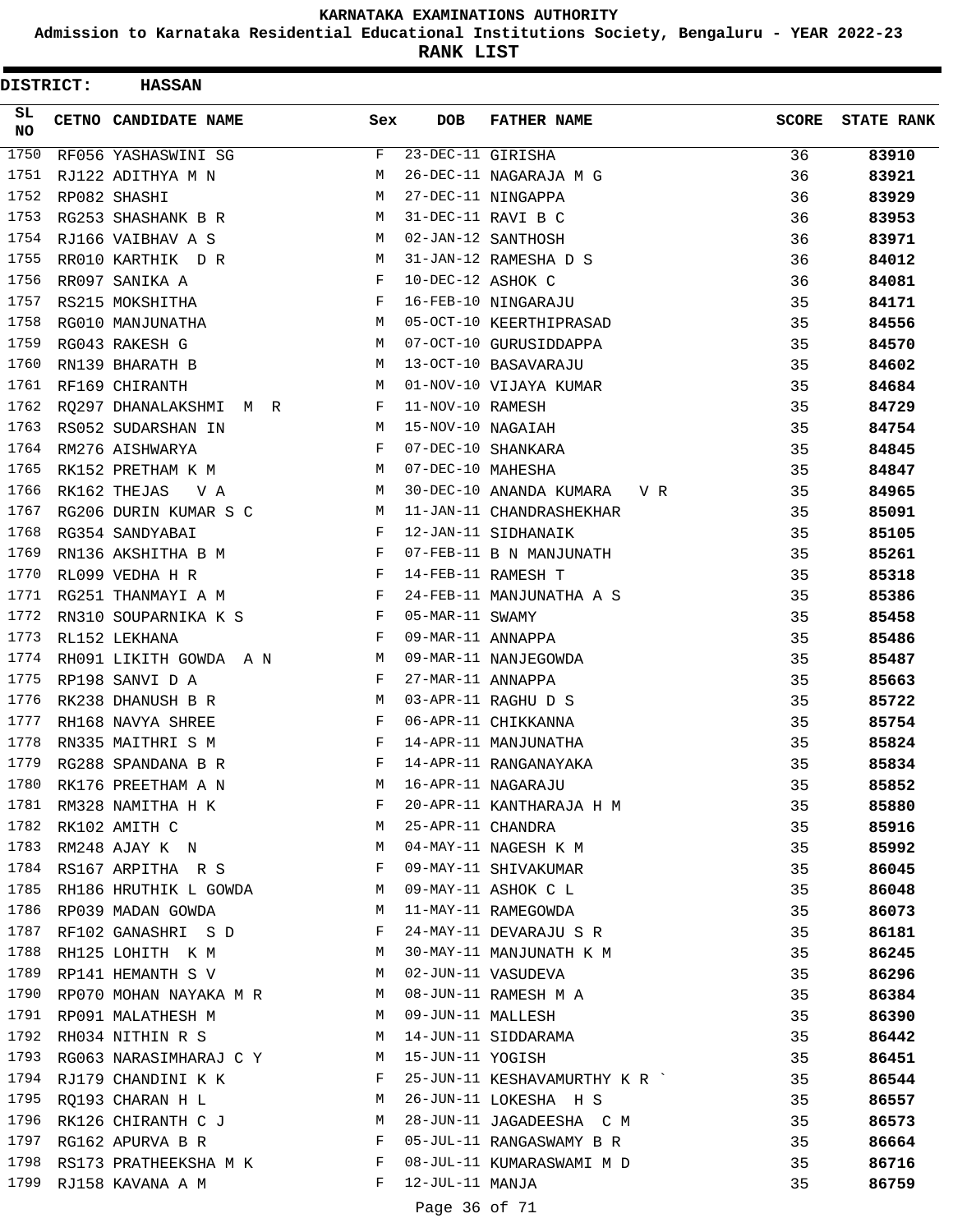**Admission to Karnataka Residential Educational Institutions Society, Bengaluru - YEAR 2022-23**

**RANK LIST**

ı

| <b>DISTRICT:</b> | <b>HASSAN</b>             |     |                   |                            |              |                   |
|------------------|---------------------------|-----|-------------------|----------------------------|--------------|-------------------|
| SL.<br><b>NO</b> | CETNO CANDIDATE NAME      | Sex | <b>DOB</b>        | <b>FATHER NAME</b>         | <b>SCORE</b> | <b>STATE RANK</b> |
| 1800             | RG233 RAKSHITHA           | F   |                   | 17-JUL-11 RANGANATHA       | 35           | 86816             |
| 1801             | RK268 PRETHAM H Y         | M   |                   | 18-JUL-11 YOGANANDA        | 35           | 86829             |
| 1802             | RS220 DUSHYANTH KUMAR B N | M   | 20-JUL-11 NAGARAJ | B S                        | 35           | 86858             |
| 1803             | RJ320 HARSHA K S          | M   |                   | 27-JUL-11 SANTHOSH         | 35           | 86921             |
| 1804             | RL064 ANKITHA M D         | F   |                   | 29-JUL-11 DHARMANAYAKA     | 35           | 86935             |
| 1805             | RM331 MOKSHA D            | F   |                   | 02-AUG-11 DIVAKARA K V     | 35           | 86977             |
| 1806             | RM240 PALLAVI H R         | F   |                   | 03-AUG-11 RAVIKUMAR H K    | 35           | 86987             |
| 1807             | RL010 REVATHI K H         | F   |                   | 06-AUG-11 HARISH N         | 35           | 87010             |
| 1808             | RP115 DHEERAJ H R         | М   |                   | 18-AUG-11 RAVI NAYKA       | 35           | 87122             |
| 1809             | RM176 VASANTH PALLAVI     | F   | 22-AUG-11 KUMARA  |                            | 35           | 87176             |
| 1810             | RS041 JEEVAN KUMAR E P    | M   |                   | 27-AUG-11 PALAKSHA E V     | 35           | 87210             |
| 1811             | RM110 DEEKSHITHA T D      | F   |                   | 07-SEP-11 DHANAPAL         | 35           | 87288             |
| 1812             | RN207 SUPRIYA             | F   |                   | 12-SEP-11 SANNASWAMY       | 35           | 87338             |
| 1813             | RM340 DEEPAK              | M   | 13-SEP-11 NATESHA |                            | 35           | 87342             |
| 1814             | RK292 VIJAYA KUMAR BY     | M   | 19-SEP-11 YOGESHA |                            | 35           | 87389             |
| 1815             | RR037 JANAVI K V          | F   |                   | 22-SEP-11 VIJAYAKUMARA K C | 35           | 87411             |
| 1816             | RJ193 PUNEETH H S         | M   |                   | 28-SEP-11 SOMASHEKARA      | 35           | 87454             |
| 1817             | RH123 BALAJI B K          | M   |                   | 03-OCT-11 KALLESHA         | 35           | 87484             |
| 1818             | RR087 DHANUJA             | F   |                   | 04-OCT-11 SHIVANNA         | 35           | 87489             |
| 1819             | RG390 DEEKSHITHA V S      | F   | 10-OCT-11 SHEKAR  |                            | 35           | 87519             |
| 1820             | RM113 DORESWAMY G S       | M   |                   | 11-OCT-11 SHANKAREGOWDA    | 35           | 87530             |
| 1821             | RL051 SAMRUDH M P         | M   | 11-OCT-11 PRAKASH |                            | 35           | 87532             |
| 1822             | RP162 HEMANTHKUMAR D S    | М   |                   | 20-OCT-11 SHIVANNA         | 35           | 87597             |
| 1823             | RP237 DIMPLE              | F   |                   | 21-OCT-11 THIMMAIAH        | 35           | 87602             |
| 1824             | RN075 PRAJWAL N C         | М   | 25-OCT-11 CHANDRA |                            | 35           | 87635             |
| 1825             | RL238 PRANITHA            | F   |                   | 25-OCT-11 VASANTHA         | 35           | 87637             |
| 1826             | RL131 BHAVANA B S         | F   |                   | 01-NOV-11 SHIVAKUMAR B S   | 35           | 87673             |
| 1827             | RQ277 BHARGAV D S         | M   |                   | 02-NOV-11 SRINATH K G      | 35           | 87677             |
| 1828             | RG170 SIDDANTH S          | М   |                   | 04-NOV-11 SHIVAKUMAR S D   | 35           | 87695             |
| 1829             | RS134 DHANYASHREE S       | F   |                   | 06-NOV-11 SANJEEV KUMAR    | 35           | 87704             |
| 1830             | RL178 DIVYASHREE H K      | F   | 06-NOV-11 KUMARA  |                            | 35           | 87705             |
| 1831             | RM069 LITHIN              | M   | 10-NOV-11 RAVI    |                            | 35           | 87729             |
| 1832             | RL262 BHOOMIKA M S        | F   | 14-NOV-11 SUNIL   |                            | 35           | 87753             |
| 1833             | RM345 BASAVARAJU          | M   |                   | 17-NOV-11 RAMAKRISHANA     | 35           | 87776             |
| 1834             | RF073 MADAN D             | M   | 19-NOV-11 DEVRAJ  |                            | 35           | 87790             |
| 1835             | RR154 SHARATH M R         | М   | 20-NOV-11 RAMESH  |                            | 35           | 87799             |
| 1836             | RG386 RASHMI K P          | F   |                   | 23-NOV-11 PRADEPA K K      | 35           | 87816             |
| 1837             | RR112 PRAGATHI D P        | F   |                   | 26-NOV-11 PRASANNA D P     | 35           | 87835             |
| 1838             | RK145 SPOORTHI M L        | F   | 01-DEC-11 LOKESHA |                            | 35           | 87876             |
| 1839             | RR094 CHANDRASHEKAR       | M   |                   | 06-DEC-11 DEVARAJEGOWDA    | 35           | 87893             |
| 1840             | RK275 SHRUNGAR            | M   |                   | 08-DEC-11 SHIVAKUMAR       | 35           |                   |
| 1841             |                           | F   |                   | 16-DEC-11 RANGASWAMY       |              | 87906             |
| 1842             | RM084 MANYA               | F   |                   |                            | 35           | 87952             |
|                  | RK236 YASHASWINI          |     | 17-DEC-11 CHANDRA |                            | 35           | 87963             |
| 1843             | RN053 THEJAS H V          | M   |                   | 22-DEC-11 VITTALA H B      | 35           | 87990             |
| 1844             | RJ098 NIKHITHA B S        | F   |                   | 23-DEC-11 SHRIDHARA B S    | 35           | 87995             |
| 1845             | RN281 GAGAN Y             | M   | 01-JAN-12 YOGESH  |                            | 35           | 88036             |
| 1846             | RL261 LIKITH GOWDA B C    | M   |                   | 04-JAN-12 S B CHANDREGOWDA | 35           | 88051             |
| 1847             | RM090 DEEKSHITHA          | F   | 06-JAN-12 KRISHNA |                            | 35           | 88058             |
| 1848             | RN323 MOHANKUMAR KY       | M   |                   | 13-JAN-12 YOGISH K         | 35           | 88078             |
| 1849             | RM059 SYEDA AFIYA         | F   |                   | 27-JAN-12 GHOUSE PASHA     | 35           | 88099             |
|                  |                           |     | Page 37 of 71     |                            |              |                   |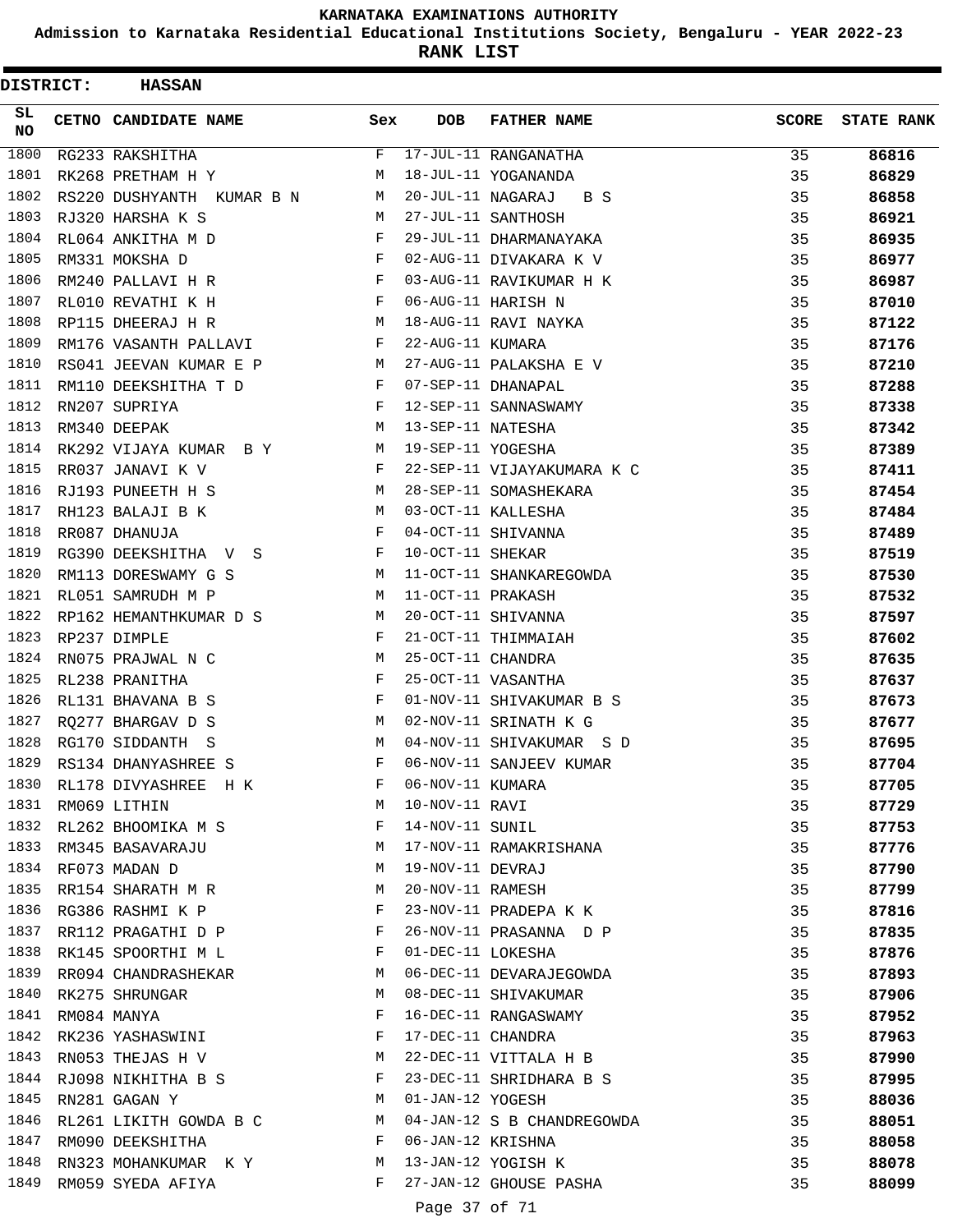**Admission to Karnataka Residential Educational Institutions Society, Bengaluru - YEAR 2022-23**

**RANK LIST**

| SL.<br>CETNO CANDIDATE NAME<br><b>DOB</b><br><b>FATHER NAME</b><br><b>SCORE</b><br>Sex<br><b>NO</b><br>1850<br>20-MAY-10 PRSANNA KUMAR<br>M<br>34<br>RP085 AMITH P GOWDA<br>88409<br>1851<br>27-JUL-10 RAVI<br>RN223 VIJAYAKUMARA<br>M<br>34<br>88509<br>1852<br>F<br>19-OCT-10 MANJA<br>RG380 RAKSHITHA<br>34<br>88779<br>1853<br>30-NOV-10 DINESH M A<br>RN272 PRUTHVIK<br>М<br>34<br>89003<br>1854<br>10-DEC-10 VENKATEGOWDA<br>RP055 SHASHANK GOWDA V B<br>34<br>M<br>89060<br>1855<br>16-DEC-10 MOHAMMED ASLAM<br>RN232 IRAM FATHIMA<br>F<br>34<br>89102<br>1856<br>27-DEC-10 CHANDRU<br>RR169 PRUTHVI<br>M<br>34<br>89166<br>1857<br>RH122 LIKHITH GOWDA T G<br>14-JAN-11 GIREESH T N<br>34<br>89343<br>M<br>1858<br>12-FEB-11 UMESH M N<br>RH218 VARSHINI<br>F<br>34<br>89532<br>1859<br>14-FEB-11 MANJU<br>RJ291 KUSHAL H M<br>М<br>34<br>89541<br>1860<br>RG006 SUCHITHRA V S<br>$\mathbf{F}$<br>14-FEB-11 SHREENIVASA<br>34<br>89547<br>1861<br>RM325 RAHUL K A<br>M<br>23-FEB-11 ANANDA<br>34<br>89618<br>1862<br>F<br>RM309 SAVITHA<br>04-MAR-11 SWAMY<br>34<br>89696<br>RQ052 CHAITHANYA B S<br>1863<br>09-MAR-11 SHIVASWAMY B D<br>$\mathbf{F}$<br>34<br>89737<br>1864<br>RJ275 MOKSHITH<br>M<br>19-MAR-11 HARISHA<br>34<br>89818<br>1865<br>RN046 RASMI N M<br>F<br>22-MAR-11 MANJAPPA N K<br>34<br>89846<br>1866<br>F<br>24-MAR-11 SHANKAR<br>RJ231 SINDHU<br>34<br>89871<br>1867<br>27-MAR-11 RAMESH M C<br>RG299 PREETHAM MR<br>M<br>34<br>89897<br>1868<br>F<br>RM299 AKSHATHA<br>07-APR-11 KRISHNEGOWDA<br>34<br>89996<br>1869<br>RH048 VARUN GOWDA J S<br>М<br>09-APR-11 SIDDAPPA J<br>34<br>90022<br>1870<br>RH232 RAKESH<br>M<br>10-APR-11 RAMEGOWDA<br>34<br>90034<br>1871<br>RK168 HAMSINI R D<br>$\mathbf{F}$<br>11-APR-11 DHANAPAL NAYAKA<br>34<br>90040<br>1872<br>M<br>19-APR-11 BOREGOWDA<br>34<br>RM172 PREETHAM<br>90114<br>1873<br>25-APR-11 MAHESH N<br>34<br>90177<br>RG081 YASHAVANTH<br>M<br>1874<br>28-APR-11 RANGAIAH<br>RK232 RAKESHA S R<br>34<br>90204<br>M<br>1875<br>03-MAY-11 SURESHA<br>RQ058 LANKESHA<br>34<br>90253<br>M<br>I S<br>I.<br>- S<br>1876<br>M<br>09-MAY-11 VEGARAJU H M<br>RF121 HEMANTHA H V<br>34<br>90318<br>1877<br>F<br>16-MAY-11 SALLAPURAGA<br>90386<br>RH084 RAKSHA<br>34<br>1878<br>21-MAY-11 SHIVE GOWDA<br>RM122 DILEEPA S<br>M<br>34<br>90432<br>1879<br>RN213 SINCHANA H D<br>F<br>23-MAY-11 DINESH H S<br>34<br>90459<br>1880<br>31-MAY-11 LOKESH C L<br>RM030 INCHARA C L<br>F<br>90533<br>34<br>1881<br>01-JUN-11 JAVAREGOWDA<br>RJ240 MANJULA<br>F<br>34<br>90545<br>1882<br>02-JUN-11 ARUNA<br>RS004 ADARSHA S A<br>М<br>34<br>90561<br>1883<br>02-JUN-11 GIRIDHAR C N<br>RN031 SAMARTH GOWDA C G<br>34<br>M<br>90566<br>1884<br>03-JUN-11 KUMARASWAMY D S<br>RN215 KRUTHIKA D K<br>F<br>34<br>90573<br>1885<br>05-JUN-11 HARISH H J<br>RK117 HARSHA H<br>34<br>90600<br>М<br>1886<br>10-JUN-11 CHANDRASHEKAR<br>RQ046 PRAKRUTHI K C<br>F<br>34<br>90672<br>1887<br>11-JUN-11 HARISHA B B<br>RG324 RAGHAVENDRA B H<br>34<br>90687<br>М<br>1888<br>11-JUN-11 MANJUNATHA<br>RG243 ROHITH<br>M<br>34<br>90688<br>1889<br>13-JUN-11 RANGASWAMY<br>F<br>34<br>RK226 VIDYASHREE G R<br>90707<br>1890<br>14-JUN-11 RANGASWAMY<br>RF068 NITHIN R SWAMY<br>34<br>М<br>90710<br>1891<br>16-JUN-11 JAYARAMA<br>RN151 BHAVANA<br>F<br>34<br>90724<br>1892<br>17-JUN-11 NAVEENKUMAR<br>F<br>34<br>RM189 DEEKSHITHA<br>90734<br>1893<br>18-JUN-11 NINGARAJU<br>RJ119 PRAMOD K N<br>34<br>М<br>90751<br>1894<br>21-JUN-11 MANJE GOWDA<br>RN149 SATHISHA B M<br>34<br>90787<br>М<br>1895<br>23-JUN-11 VENKATESH B S<br>RK026 DHANARAJ B V<br>34<br>90808<br>М<br>1896<br>25-JUN-11 SURESHA<br>F<br>34<br>RK200 VIDYASHREE<br>90833<br>1897<br>30-JUN-11 UMESH<br>34<br>RP193 VEDANTH PATEL D<br>М<br>90877<br>1898<br>01-JUL-11 GOVINDARAJU G K<br>RQ034 KAVYA G<br>F<br>34<br>90887<br>1899<br>02-JUL-11 GIRISH<br>RS145 PREETHAM Y G<br>М<br>34<br>90905<br>Page 38 of 71 | DISTRICT: | <b>HASSAN</b> |  |  |                   |
|-------------------------------------------------------------------------------------------------------------------------------------------------------------------------------------------------------------------------------------------------------------------------------------------------------------------------------------------------------------------------------------------------------------------------------------------------------------------------------------------------------------------------------------------------------------------------------------------------------------------------------------------------------------------------------------------------------------------------------------------------------------------------------------------------------------------------------------------------------------------------------------------------------------------------------------------------------------------------------------------------------------------------------------------------------------------------------------------------------------------------------------------------------------------------------------------------------------------------------------------------------------------------------------------------------------------------------------------------------------------------------------------------------------------------------------------------------------------------------------------------------------------------------------------------------------------------------------------------------------------------------------------------------------------------------------------------------------------------------------------------------------------------------------------------------------------------------------------------------------------------------------------------------------------------------------------------------------------------------------------------------------------------------------------------------------------------------------------------------------------------------------------------------------------------------------------------------------------------------------------------------------------------------------------------------------------------------------------------------------------------------------------------------------------------------------------------------------------------------------------------------------------------------------------------------------------------------------------------------------------------------------------------------------------------------------------------------------------------------------------------------------------------------------------------------------------------------------------------------------------------------------------------------------------------------------------------------------------------------------------------------------------------------------------------------------------------------------------------------------------------------------------------------------------------------------------------------------------------------------------------------------------------------------------------------------------------------------------------------------------------------------------------------------------------------------------------------------------------------------------------------------------------------------------------------------------------------------------------------------------------------------------------------------------------------------------------------------------------------------------------------------------------------------------------------------------------------------------------------------------------------------------------------------------------------------------|-----------|---------------|--|--|-------------------|
|                                                                                                                                                                                                                                                                                                                                                                                                                                                                                                                                                                                                                                                                                                                                                                                                                                                                                                                                                                                                                                                                                                                                                                                                                                                                                                                                                                                                                                                                                                                                                                                                                                                                                                                                                                                                                                                                                                                                                                                                                                                                                                                                                                                                                                                                                                                                                                                                                                                                                                                                                                                                                                                                                                                                                                                                                                                                                                                                                                                                                                                                                                                                                                                                                                                                                                                                                                                                                                                                                                                                                                                                                                                                                                                                                                                                                                                                                                                                           |           |               |  |  | <b>STATE RANK</b> |
|                                                                                                                                                                                                                                                                                                                                                                                                                                                                                                                                                                                                                                                                                                                                                                                                                                                                                                                                                                                                                                                                                                                                                                                                                                                                                                                                                                                                                                                                                                                                                                                                                                                                                                                                                                                                                                                                                                                                                                                                                                                                                                                                                                                                                                                                                                                                                                                                                                                                                                                                                                                                                                                                                                                                                                                                                                                                                                                                                                                                                                                                                                                                                                                                                                                                                                                                                                                                                                                                                                                                                                                                                                                                                                                                                                                                                                                                                                                                           |           |               |  |  |                   |
|                                                                                                                                                                                                                                                                                                                                                                                                                                                                                                                                                                                                                                                                                                                                                                                                                                                                                                                                                                                                                                                                                                                                                                                                                                                                                                                                                                                                                                                                                                                                                                                                                                                                                                                                                                                                                                                                                                                                                                                                                                                                                                                                                                                                                                                                                                                                                                                                                                                                                                                                                                                                                                                                                                                                                                                                                                                                                                                                                                                                                                                                                                                                                                                                                                                                                                                                                                                                                                                                                                                                                                                                                                                                                                                                                                                                                                                                                                                                           |           |               |  |  |                   |
|                                                                                                                                                                                                                                                                                                                                                                                                                                                                                                                                                                                                                                                                                                                                                                                                                                                                                                                                                                                                                                                                                                                                                                                                                                                                                                                                                                                                                                                                                                                                                                                                                                                                                                                                                                                                                                                                                                                                                                                                                                                                                                                                                                                                                                                                                                                                                                                                                                                                                                                                                                                                                                                                                                                                                                                                                                                                                                                                                                                                                                                                                                                                                                                                                                                                                                                                                                                                                                                                                                                                                                                                                                                                                                                                                                                                                                                                                                                                           |           |               |  |  |                   |
|                                                                                                                                                                                                                                                                                                                                                                                                                                                                                                                                                                                                                                                                                                                                                                                                                                                                                                                                                                                                                                                                                                                                                                                                                                                                                                                                                                                                                                                                                                                                                                                                                                                                                                                                                                                                                                                                                                                                                                                                                                                                                                                                                                                                                                                                                                                                                                                                                                                                                                                                                                                                                                                                                                                                                                                                                                                                                                                                                                                                                                                                                                                                                                                                                                                                                                                                                                                                                                                                                                                                                                                                                                                                                                                                                                                                                                                                                                                                           |           |               |  |  |                   |
|                                                                                                                                                                                                                                                                                                                                                                                                                                                                                                                                                                                                                                                                                                                                                                                                                                                                                                                                                                                                                                                                                                                                                                                                                                                                                                                                                                                                                                                                                                                                                                                                                                                                                                                                                                                                                                                                                                                                                                                                                                                                                                                                                                                                                                                                                                                                                                                                                                                                                                                                                                                                                                                                                                                                                                                                                                                                                                                                                                                                                                                                                                                                                                                                                                                                                                                                                                                                                                                                                                                                                                                                                                                                                                                                                                                                                                                                                                                                           |           |               |  |  |                   |
|                                                                                                                                                                                                                                                                                                                                                                                                                                                                                                                                                                                                                                                                                                                                                                                                                                                                                                                                                                                                                                                                                                                                                                                                                                                                                                                                                                                                                                                                                                                                                                                                                                                                                                                                                                                                                                                                                                                                                                                                                                                                                                                                                                                                                                                                                                                                                                                                                                                                                                                                                                                                                                                                                                                                                                                                                                                                                                                                                                                                                                                                                                                                                                                                                                                                                                                                                                                                                                                                                                                                                                                                                                                                                                                                                                                                                                                                                                                                           |           |               |  |  |                   |
|                                                                                                                                                                                                                                                                                                                                                                                                                                                                                                                                                                                                                                                                                                                                                                                                                                                                                                                                                                                                                                                                                                                                                                                                                                                                                                                                                                                                                                                                                                                                                                                                                                                                                                                                                                                                                                                                                                                                                                                                                                                                                                                                                                                                                                                                                                                                                                                                                                                                                                                                                                                                                                                                                                                                                                                                                                                                                                                                                                                                                                                                                                                                                                                                                                                                                                                                                                                                                                                                                                                                                                                                                                                                                                                                                                                                                                                                                                                                           |           |               |  |  |                   |
|                                                                                                                                                                                                                                                                                                                                                                                                                                                                                                                                                                                                                                                                                                                                                                                                                                                                                                                                                                                                                                                                                                                                                                                                                                                                                                                                                                                                                                                                                                                                                                                                                                                                                                                                                                                                                                                                                                                                                                                                                                                                                                                                                                                                                                                                                                                                                                                                                                                                                                                                                                                                                                                                                                                                                                                                                                                                                                                                                                                                                                                                                                                                                                                                                                                                                                                                                                                                                                                                                                                                                                                                                                                                                                                                                                                                                                                                                                                                           |           |               |  |  |                   |
|                                                                                                                                                                                                                                                                                                                                                                                                                                                                                                                                                                                                                                                                                                                                                                                                                                                                                                                                                                                                                                                                                                                                                                                                                                                                                                                                                                                                                                                                                                                                                                                                                                                                                                                                                                                                                                                                                                                                                                                                                                                                                                                                                                                                                                                                                                                                                                                                                                                                                                                                                                                                                                                                                                                                                                                                                                                                                                                                                                                                                                                                                                                                                                                                                                                                                                                                                                                                                                                                                                                                                                                                                                                                                                                                                                                                                                                                                                                                           |           |               |  |  |                   |
|                                                                                                                                                                                                                                                                                                                                                                                                                                                                                                                                                                                                                                                                                                                                                                                                                                                                                                                                                                                                                                                                                                                                                                                                                                                                                                                                                                                                                                                                                                                                                                                                                                                                                                                                                                                                                                                                                                                                                                                                                                                                                                                                                                                                                                                                                                                                                                                                                                                                                                                                                                                                                                                                                                                                                                                                                                                                                                                                                                                                                                                                                                                                                                                                                                                                                                                                                                                                                                                                                                                                                                                                                                                                                                                                                                                                                                                                                                                                           |           |               |  |  |                   |
|                                                                                                                                                                                                                                                                                                                                                                                                                                                                                                                                                                                                                                                                                                                                                                                                                                                                                                                                                                                                                                                                                                                                                                                                                                                                                                                                                                                                                                                                                                                                                                                                                                                                                                                                                                                                                                                                                                                                                                                                                                                                                                                                                                                                                                                                                                                                                                                                                                                                                                                                                                                                                                                                                                                                                                                                                                                                                                                                                                                                                                                                                                                                                                                                                                                                                                                                                                                                                                                                                                                                                                                                                                                                                                                                                                                                                                                                                                                                           |           |               |  |  |                   |
|                                                                                                                                                                                                                                                                                                                                                                                                                                                                                                                                                                                                                                                                                                                                                                                                                                                                                                                                                                                                                                                                                                                                                                                                                                                                                                                                                                                                                                                                                                                                                                                                                                                                                                                                                                                                                                                                                                                                                                                                                                                                                                                                                                                                                                                                                                                                                                                                                                                                                                                                                                                                                                                                                                                                                                                                                                                                                                                                                                                                                                                                                                                                                                                                                                                                                                                                                                                                                                                                                                                                                                                                                                                                                                                                                                                                                                                                                                                                           |           |               |  |  |                   |
|                                                                                                                                                                                                                                                                                                                                                                                                                                                                                                                                                                                                                                                                                                                                                                                                                                                                                                                                                                                                                                                                                                                                                                                                                                                                                                                                                                                                                                                                                                                                                                                                                                                                                                                                                                                                                                                                                                                                                                                                                                                                                                                                                                                                                                                                                                                                                                                                                                                                                                                                                                                                                                                                                                                                                                                                                                                                                                                                                                                                                                                                                                                                                                                                                                                                                                                                                                                                                                                                                                                                                                                                                                                                                                                                                                                                                                                                                                                                           |           |               |  |  |                   |
|                                                                                                                                                                                                                                                                                                                                                                                                                                                                                                                                                                                                                                                                                                                                                                                                                                                                                                                                                                                                                                                                                                                                                                                                                                                                                                                                                                                                                                                                                                                                                                                                                                                                                                                                                                                                                                                                                                                                                                                                                                                                                                                                                                                                                                                                                                                                                                                                                                                                                                                                                                                                                                                                                                                                                                                                                                                                                                                                                                                                                                                                                                                                                                                                                                                                                                                                                                                                                                                                                                                                                                                                                                                                                                                                                                                                                                                                                                                                           |           |               |  |  |                   |
|                                                                                                                                                                                                                                                                                                                                                                                                                                                                                                                                                                                                                                                                                                                                                                                                                                                                                                                                                                                                                                                                                                                                                                                                                                                                                                                                                                                                                                                                                                                                                                                                                                                                                                                                                                                                                                                                                                                                                                                                                                                                                                                                                                                                                                                                                                                                                                                                                                                                                                                                                                                                                                                                                                                                                                                                                                                                                                                                                                                                                                                                                                                                                                                                                                                                                                                                                                                                                                                                                                                                                                                                                                                                                                                                                                                                                                                                                                                                           |           |               |  |  |                   |
|                                                                                                                                                                                                                                                                                                                                                                                                                                                                                                                                                                                                                                                                                                                                                                                                                                                                                                                                                                                                                                                                                                                                                                                                                                                                                                                                                                                                                                                                                                                                                                                                                                                                                                                                                                                                                                                                                                                                                                                                                                                                                                                                                                                                                                                                                                                                                                                                                                                                                                                                                                                                                                                                                                                                                                                                                                                                                                                                                                                                                                                                                                                                                                                                                                                                                                                                                                                                                                                                                                                                                                                                                                                                                                                                                                                                                                                                                                                                           |           |               |  |  |                   |
|                                                                                                                                                                                                                                                                                                                                                                                                                                                                                                                                                                                                                                                                                                                                                                                                                                                                                                                                                                                                                                                                                                                                                                                                                                                                                                                                                                                                                                                                                                                                                                                                                                                                                                                                                                                                                                                                                                                                                                                                                                                                                                                                                                                                                                                                                                                                                                                                                                                                                                                                                                                                                                                                                                                                                                                                                                                                                                                                                                                                                                                                                                                                                                                                                                                                                                                                                                                                                                                                                                                                                                                                                                                                                                                                                                                                                                                                                                                                           |           |               |  |  |                   |
|                                                                                                                                                                                                                                                                                                                                                                                                                                                                                                                                                                                                                                                                                                                                                                                                                                                                                                                                                                                                                                                                                                                                                                                                                                                                                                                                                                                                                                                                                                                                                                                                                                                                                                                                                                                                                                                                                                                                                                                                                                                                                                                                                                                                                                                                                                                                                                                                                                                                                                                                                                                                                                                                                                                                                                                                                                                                                                                                                                                                                                                                                                                                                                                                                                                                                                                                                                                                                                                                                                                                                                                                                                                                                                                                                                                                                                                                                                                                           |           |               |  |  |                   |
|                                                                                                                                                                                                                                                                                                                                                                                                                                                                                                                                                                                                                                                                                                                                                                                                                                                                                                                                                                                                                                                                                                                                                                                                                                                                                                                                                                                                                                                                                                                                                                                                                                                                                                                                                                                                                                                                                                                                                                                                                                                                                                                                                                                                                                                                                                                                                                                                                                                                                                                                                                                                                                                                                                                                                                                                                                                                                                                                                                                                                                                                                                                                                                                                                                                                                                                                                                                                                                                                                                                                                                                                                                                                                                                                                                                                                                                                                                                                           |           |               |  |  |                   |
|                                                                                                                                                                                                                                                                                                                                                                                                                                                                                                                                                                                                                                                                                                                                                                                                                                                                                                                                                                                                                                                                                                                                                                                                                                                                                                                                                                                                                                                                                                                                                                                                                                                                                                                                                                                                                                                                                                                                                                                                                                                                                                                                                                                                                                                                                                                                                                                                                                                                                                                                                                                                                                                                                                                                                                                                                                                                                                                                                                                                                                                                                                                                                                                                                                                                                                                                                                                                                                                                                                                                                                                                                                                                                                                                                                                                                                                                                                                                           |           |               |  |  |                   |
|                                                                                                                                                                                                                                                                                                                                                                                                                                                                                                                                                                                                                                                                                                                                                                                                                                                                                                                                                                                                                                                                                                                                                                                                                                                                                                                                                                                                                                                                                                                                                                                                                                                                                                                                                                                                                                                                                                                                                                                                                                                                                                                                                                                                                                                                                                                                                                                                                                                                                                                                                                                                                                                                                                                                                                                                                                                                                                                                                                                                                                                                                                                                                                                                                                                                                                                                                                                                                                                                                                                                                                                                                                                                                                                                                                                                                                                                                                                                           |           |               |  |  |                   |
|                                                                                                                                                                                                                                                                                                                                                                                                                                                                                                                                                                                                                                                                                                                                                                                                                                                                                                                                                                                                                                                                                                                                                                                                                                                                                                                                                                                                                                                                                                                                                                                                                                                                                                                                                                                                                                                                                                                                                                                                                                                                                                                                                                                                                                                                                                                                                                                                                                                                                                                                                                                                                                                                                                                                                                                                                                                                                                                                                                                                                                                                                                                                                                                                                                                                                                                                                                                                                                                                                                                                                                                                                                                                                                                                                                                                                                                                                                                                           |           |               |  |  |                   |
|                                                                                                                                                                                                                                                                                                                                                                                                                                                                                                                                                                                                                                                                                                                                                                                                                                                                                                                                                                                                                                                                                                                                                                                                                                                                                                                                                                                                                                                                                                                                                                                                                                                                                                                                                                                                                                                                                                                                                                                                                                                                                                                                                                                                                                                                                                                                                                                                                                                                                                                                                                                                                                                                                                                                                                                                                                                                                                                                                                                                                                                                                                                                                                                                                                                                                                                                                                                                                                                                                                                                                                                                                                                                                                                                                                                                                                                                                                                                           |           |               |  |  |                   |
|                                                                                                                                                                                                                                                                                                                                                                                                                                                                                                                                                                                                                                                                                                                                                                                                                                                                                                                                                                                                                                                                                                                                                                                                                                                                                                                                                                                                                                                                                                                                                                                                                                                                                                                                                                                                                                                                                                                                                                                                                                                                                                                                                                                                                                                                                                                                                                                                                                                                                                                                                                                                                                                                                                                                                                                                                                                                                                                                                                                                                                                                                                                                                                                                                                                                                                                                                                                                                                                                                                                                                                                                                                                                                                                                                                                                                                                                                                                                           |           |               |  |  |                   |
|                                                                                                                                                                                                                                                                                                                                                                                                                                                                                                                                                                                                                                                                                                                                                                                                                                                                                                                                                                                                                                                                                                                                                                                                                                                                                                                                                                                                                                                                                                                                                                                                                                                                                                                                                                                                                                                                                                                                                                                                                                                                                                                                                                                                                                                                                                                                                                                                                                                                                                                                                                                                                                                                                                                                                                                                                                                                                                                                                                                                                                                                                                                                                                                                                                                                                                                                                                                                                                                                                                                                                                                                                                                                                                                                                                                                                                                                                                                                           |           |               |  |  |                   |
|                                                                                                                                                                                                                                                                                                                                                                                                                                                                                                                                                                                                                                                                                                                                                                                                                                                                                                                                                                                                                                                                                                                                                                                                                                                                                                                                                                                                                                                                                                                                                                                                                                                                                                                                                                                                                                                                                                                                                                                                                                                                                                                                                                                                                                                                                                                                                                                                                                                                                                                                                                                                                                                                                                                                                                                                                                                                                                                                                                                                                                                                                                                                                                                                                                                                                                                                                                                                                                                                                                                                                                                                                                                                                                                                                                                                                                                                                                                                           |           |               |  |  |                   |
|                                                                                                                                                                                                                                                                                                                                                                                                                                                                                                                                                                                                                                                                                                                                                                                                                                                                                                                                                                                                                                                                                                                                                                                                                                                                                                                                                                                                                                                                                                                                                                                                                                                                                                                                                                                                                                                                                                                                                                                                                                                                                                                                                                                                                                                                                                                                                                                                                                                                                                                                                                                                                                                                                                                                                                                                                                                                                                                                                                                                                                                                                                                                                                                                                                                                                                                                                                                                                                                                                                                                                                                                                                                                                                                                                                                                                                                                                                                                           |           |               |  |  |                   |
|                                                                                                                                                                                                                                                                                                                                                                                                                                                                                                                                                                                                                                                                                                                                                                                                                                                                                                                                                                                                                                                                                                                                                                                                                                                                                                                                                                                                                                                                                                                                                                                                                                                                                                                                                                                                                                                                                                                                                                                                                                                                                                                                                                                                                                                                                                                                                                                                                                                                                                                                                                                                                                                                                                                                                                                                                                                                                                                                                                                                                                                                                                                                                                                                                                                                                                                                                                                                                                                                                                                                                                                                                                                                                                                                                                                                                                                                                                                                           |           |               |  |  |                   |
|                                                                                                                                                                                                                                                                                                                                                                                                                                                                                                                                                                                                                                                                                                                                                                                                                                                                                                                                                                                                                                                                                                                                                                                                                                                                                                                                                                                                                                                                                                                                                                                                                                                                                                                                                                                                                                                                                                                                                                                                                                                                                                                                                                                                                                                                                                                                                                                                                                                                                                                                                                                                                                                                                                                                                                                                                                                                                                                                                                                                                                                                                                                                                                                                                                                                                                                                                                                                                                                                                                                                                                                                                                                                                                                                                                                                                                                                                                                                           |           |               |  |  |                   |
|                                                                                                                                                                                                                                                                                                                                                                                                                                                                                                                                                                                                                                                                                                                                                                                                                                                                                                                                                                                                                                                                                                                                                                                                                                                                                                                                                                                                                                                                                                                                                                                                                                                                                                                                                                                                                                                                                                                                                                                                                                                                                                                                                                                                                                                                                                                                                                                                                                                                                                                                                                                                                                                                                                                                                                                                                                                                                                                                                                                                                                                                                                                                                                                                                                                                                                                                                                                                                                                                                                                                                                                                                                                                                                                                                                                                                                                                                                                                           |           |               |  |  |                   |
|                                                                                                                                                                                                                                                                                                                                                                                                                                                                                                                                                                                                                                                                                                                                                                                                                                                                                                                                                                                                                                                                                                                                                                                                                                                                                                                                                                                                                                                                                                                                                                                                                                                                                                                                                                                                                                                                                                                                                                                                                                                                                                                                                                                                                                                                                                                                                                                                                                                                                                                                                                                                                                                                                                                                                                                                                                                                                                                                                                                                                                                                                                                                                                                                                                                                                                                                                                                                                                                                                                                                                                                                                                                                                                                                                                                                                                                                                                                                           |           |               |  |  |                   |
|                                                                                                                                                                                                                                                                                                                                                                                                                                                                                                                                                                                                                                                                                                                                                                                                                                                                                                                                                                                                                                                                                                                                                                                                                                                                                                                                                                                                                                                                                                                                                                                                                                                                                                                                                                                                                                                                                                                                                                                                                                                                                                                                                                                                                                                                                                                                                                                                                                                                                                                                                                                                                                                                                                                                                                                                                                                                                                                                                                                                                                                                                                                                                                                                                                                                                                                                                                                                                                                                                                                                                                                                                                                                                                                                                                                                                                                                                                                                           |           |               |  |  |                   |
|                                                                                                                                                                                                                                                                                                                                                                                                                                                                                                                                                                                                                                                                                                                                                                                                                                                                                                                                                                                                                                                                                                                                                                                                                                                                                                                                                                                                                                                                                                                                                                                                                                                                                                                                                                                                                                                                                                                                                                                                                                                                                                                                                                                                                                                                                                                                                                                                                                                                                                                                                                                                                                                                                                                                                                                                                                                                                                                                                                                                                                                                                                                                                                                                                                                                                                                                                                                                                                                                                                                                                                                                                                                                                                                                                                                                                                                                                                                                           |           |               |  |  |                   |
|                                                                                                                                                                                                                                                                                                                                                                                                                                                                                                                                                                                                                                                                                                                                                                                                                                                                                                                                                                                                                                                                                                                                                                                                                                                                                                                                                                                                                                                                                                                                                                                                                                                                                                                                                                                                                                                                                                                                                                                                                                                                                                                                                                                                                                                                                                                                                                                                                                                                                                                                                                                                                                                                                                                                                                                                                                                                                                                                                                                                                                                                                                                                                                                                                                                                                                                                                                                                                                                                                                                                                                                                                                                                                                                                                                                                                                                                                                                                           |           |               |  |  |                   |
|                                                                                                                                                                                                                                                                                                                                                                                                                                                                                                                                                                                                                                                                                                                                                                                                                                                                                                                                                                                                                                                                                                                                                                                                                                                                                                                                                                                                                                                                                                                                                                                                                                                                                                                                                                                                                                                                                                                                                                                                                                                                                                                                                                                                                                                                                                                                                                                                                                                                                                                                                                                                                                                                                                                                                                                                                                                                                                                                                                                                                                                                                                                                                                                                                                                                                                                                                                                                                                                                                                                                                                                                                                                                                                                                                                                                                                                                                                                                           |           |               |  |  |                   |
|                                                                                                                                                                                                                                                                                                                                                                                                                                                                                                                                                                                                                                                                                                                                                                                                                                                                                                                                                                                                                                                                                                                                                                                                                                                                                                                                                                                                                                                                                                                                                                                                                                                                                                                                                                                                                                                                                                                                                                                                                                                                                                                                                                                                                                                                                                                                                                                                                                                                                                                                                                                                                                                                                                                                                                                                                                                                                                                                                                                                                                                                                                                                                                                                                                                                                                                                                                                                                                                                                                                                                                                                                                                                                                                                                                                                                                                                                                                                           |           |               |  |  |                   |
|                                                                                                                                                                                                                                                                                                                                                                                                                                                                                                                                                                                                                                                                                                                                                                                                                                                                                                                                                                                                                                                                                                                                                                                                                                                                                                                                                                                                                                                                                                                                                                                                                                                                                                                                                                                                                                                                                                                                                                                                                                                                                                                                                                                                                                                                                                                                                                                                                                                                                                                                                                                                                                                                                                                                                                                                                                                                                                                                                                                                                                                                                                                                                                                                                                                                                                                                                                                                                                                                                                                                                                                                                                                                                                                                                                                                                                                                                                                                           |           |               |  |  |                   |
|                                                                                                                                                                                                                                                                                                                                                                                                                                                                                                                                                                                                                                                                                                                                                                                                                                                                                                                                                                                                                                                                                                                                                                                                                                                                                                                                                                                                                                                                                                                                                                                                                                                                                                                                                                                                                                                                                                                                                                                                                                                                                                                                                                                                                                                                                                                                                                                                                                                                                                                                                                                                                                                                                                                                                                                                                                                                                                                                                                                                                                                                                                                                                                                                                                                                                                                                                                                                                                                                                                                                                                                                                                                                                                                                                                                                                                                                                                                                           |           |               |  |  |                   |
|                                                                                                                                                                                                                                                                                                                                                                                                                                                                                                                                                                                                                                                                                                                                                                                                                                                                                                                                                                                                                                                                                                                                                                                                                                                                                                                                                                                                                                                                                                                                                                                                                                                                                                                                                                                                                                                                                                                                                                                                                                                                                                                                                                                                                                                                                                                                                                                                                                                                                                                                                                                                                                                                                                                                                                                                                                                                                                                                                                                                                                                                                                                                                                                                                                                                                                                                                                                                                                                                                                                                                                                                                                                                                                                                                                                                                                                                                                                                           |           |               |  |  |                   |
|                                                                                                                                                                                                                                                                                                                                                                                                                                                                                                                                                                                                                                                                                                                                                                                                                                                                                                                                                                                                                                                                                                                                                                                                                                                                                                                                                                                                                                                                                                                                                                                                                                                                                                                                                                                                                                                                                                                                                                                                                                                                                                                                                                                                                                                                                                                                                                                                                                                                                                                                                                                                                                                                                                                                                                                                                                                                                                                                                                                                                                                                                                                                                                                                                                                                                                                                                                                                                                                                                                                                                                                                                                                                                                                                                                                                                                                                                                                                           |           |               |  |  |                   |
|                                                                                                                                                                                                                                                                                                                                                                                                                                                                                                                                                                                                                                                                                                                                                                                                                                                                                                                                                                                                                                                                                                                                                                                                                                                                                                                                                                                                                                                                                                                                                                                                                                                                                                                                                                                                                                                                                                                                                                                                                                                                                                                                                                                                                                                                                                                                                                                                                                                                                                                                                                                                                                                                                                                                                                                                                                                                                                                                                                                                                                                                                                                                                                                                                                                                                                                                                                                                                                                                                                                                                                                                                                                                                                                                                                                                                                                                                                                                           |           |               |  |  |                   |
|                                                                                                                                                                                                                                                                                                                                                                                                                                                                                                                                                                                                                                                                                                                                                                                                                                                                                                                                                                                                                                                                                                                                                                                                                                                                                                                                                                                                                                                                                                                                                                                                                                                                                                                                                                                                                                                                                                                                                                                                                                                                                                                                                                                                                                                                                                                                                                                                                                                                                                                                                                                                                                                                                                                                                                                                                                                                                                                                                                                                                                                                                                                                                                                                                                                                                                                                                                                                                                                                                                                                                                                                                                                                                                                                                                                                                                                                                                                                           |           |               |  |  |                   |
|                                                                                                                                                                                                                                                                                                                                                                                                                                                                                                                                                                                                                                                                                                                                                                                                                                                                                                                                                                                                                                                                                                                                                                                                                                                                                                                                                                                                                                                                                                                                                                                                                                                                                                                                                                                                                                                                                                                                                                                                                                                                                                                                                                                                                                                                                                                                                                                                                                                                                                                                                                                                                                                                                                                                                                                                                                                                                                                                                                                                                                                                                                                                                                                                                                                                                                                                                                                                                                                                                                                                                                                                                                                                                                                                                                                                                                                                                                                                           |           |               |  |  |                   |
|                                                                                                                                                                                                                                                                                                                                                                                                                                                                                                                                                                                                                                                                                                                                                                                                                                                                                                                                                                                                                                                                                                                                                                                                                                                                                                                                                                                                                                                                                                                                                                                                                                                                                                                                                                                                                                                                                                                                                                                                                                                                                                                                                                                                                                                                                                                                                                                                                                                                                                                                                                                                                                                                                                                                                                                                                                                                                                                                                                                                                                                                                                                                                                                                                                                                                                                                                                                                                                                                                                                                                                                                                                                                                                                                                                                                                                                                                                                                           |           |               |  |  |                   |
|                                                                                                                                                                                                                                                                                                                                                                                                                                                                                                                                                                                                                                                                                                                                                                                                                                                                                                                                                                                                                                                                                                                                                                                                                                                                                                                                                                                                                                                                                                                                                                                                                                                                                                                                                                                                                                                                                                                                                                                                                                                                                                                                                                                                                                                                                                                                                                                                                                                                                                                                                                                                                                                                                                                                                                                                                                                                                                                                                                                                                                                                                                                                                                                                                                                                                                                                                                                                                                                                                                                                                                                                                                                                                                                                                                                                                                                                                                                                           |           |               |  |  |                   |
|                                                                                                                                                                                                                                                                                                                                                                                                                                                                                                                                                                                                                                                                                                                                                                                                                                                                                                                                                                                                                                                                                                                                                                                                                                                                                                                                                                                                                                                                                                                                                                                                                                                                                                                                                                                                                                                                                                                                                                                                                                                                                                                                                                                                                                                                                                                                                                                                                                                                                                                                                                                                                                                                                                                                                                                                                                                                                                                                                                                                                                                                                                                                                                                                                                                                                                                                                                                                                                                                                                                                                                                                                                                                                                                                                                                                                                                                                                                                           |           |               |  |  |                   |
|                                                                                                                                                                                                                                                                                                                                                                                                                                                                                                                                                                                                                                                                                                                                                                                                                                                                                                                                                                                                                                                                                                                                                                                                                                                                                                                                                                                                                                                                                                                                                                                                                                                                                                                                                                                                                                                                                                                                                                                                                                                                                                                                                                                                                                                                                                                                                                                                                                                                                                                                                                                                                                                                                                                                                                                                                                                                                                                                                                                                                                                                                                                                                                                                                                                                                                                                                                                                                                                                                                                                                                                                                                                                                                                                                                                                                                                                                                                                           |           |               |  |  |                   |
|                                                                                                                                                                                                                                                                                                                                                                                                                                                                                                                                                                                                                                                                                                                                                                                                                                                                                                                                                                                                                                                                                                                                                                                                                                                                                                                                                                                                                                                                                                                                                                                                                                                                                                                                                                                                                                                                                                                                                                                                                                                                                                                                                                                                                                                                                                                                                                                                                                                                                                                                                                                                                                                                                                                                                                                                                                                                                                                                                                                                                                                                                                                                                                                                                                                                                                                                                                                                                                                                                                                                                                                                                                                                                                                                                                                                                                                                                                                                           |           |               |  |  |                   |
|                                                                                                                                                                                                                                                                                                                                                                                                                                                                                                                                                                                                                                                                                                                                                                                                                                                                                                                                                                                                                                                                                                                                                                                                                                                                                                                                                                                                                                                                                                                                                                                                                                                                                                                                                                                                                                                                                                                                                                                                                                                                                                                                                                                                                                                                                                                                                                                                                                                                                                                                                                                                                                                                                                                                                                                                                                                                                                                                                                                                                                                                                                                                                                                                                                                                                                                                                                                                                                                                                                                                                                                                                                                                                                                                                                                                                                                                                                                                           |           |               |  |  |                   |
|                                                                                                                                                                                                                                                                                                                                                                                                                                                                                                                                                                                                                                                                                                                                                                                                                                                                                                                                                                                                                                                                                                                                                                                                                                                                                                                                                                                                                                                                                                                                                                                                                                                                                                                                                                                                                                                                                                                                                                                                                                                                                                                                                                                                                                                                                                                                                                                                                                                                                                                                                                                                                                                                                                                                                                                                                                                                                                                                                                                                                                                                                                                                                                                                                                                                                                                                                                                                                                                                                                                                                                                                                                                                                                                                                                                                                                                                                                                                           |           |               |  |  |                   |
|                                                                                                                                                                                                                                                                                                                                                                                                                                                                                                                                                                                                                                                                                                                                                                                                                                                                                                                                                                                                                                                                                                                                                                                                                                                                                                                                                                                                                                                                                                                                                                                                                                                                                                                                                                                                                                                                                                                                                                                                                                                                                                                                                                                                                                                                                                                                                                                                                                                                                                                                                                                                                                                                                                                                                                                                                                                                                                                                                                                                                                                                                                                                                                                                                                                                                                                                                                                                                                                                                                                                                                                                                                                                                                                                                                                                                                                                                                                                           |           |               |  |  |                   |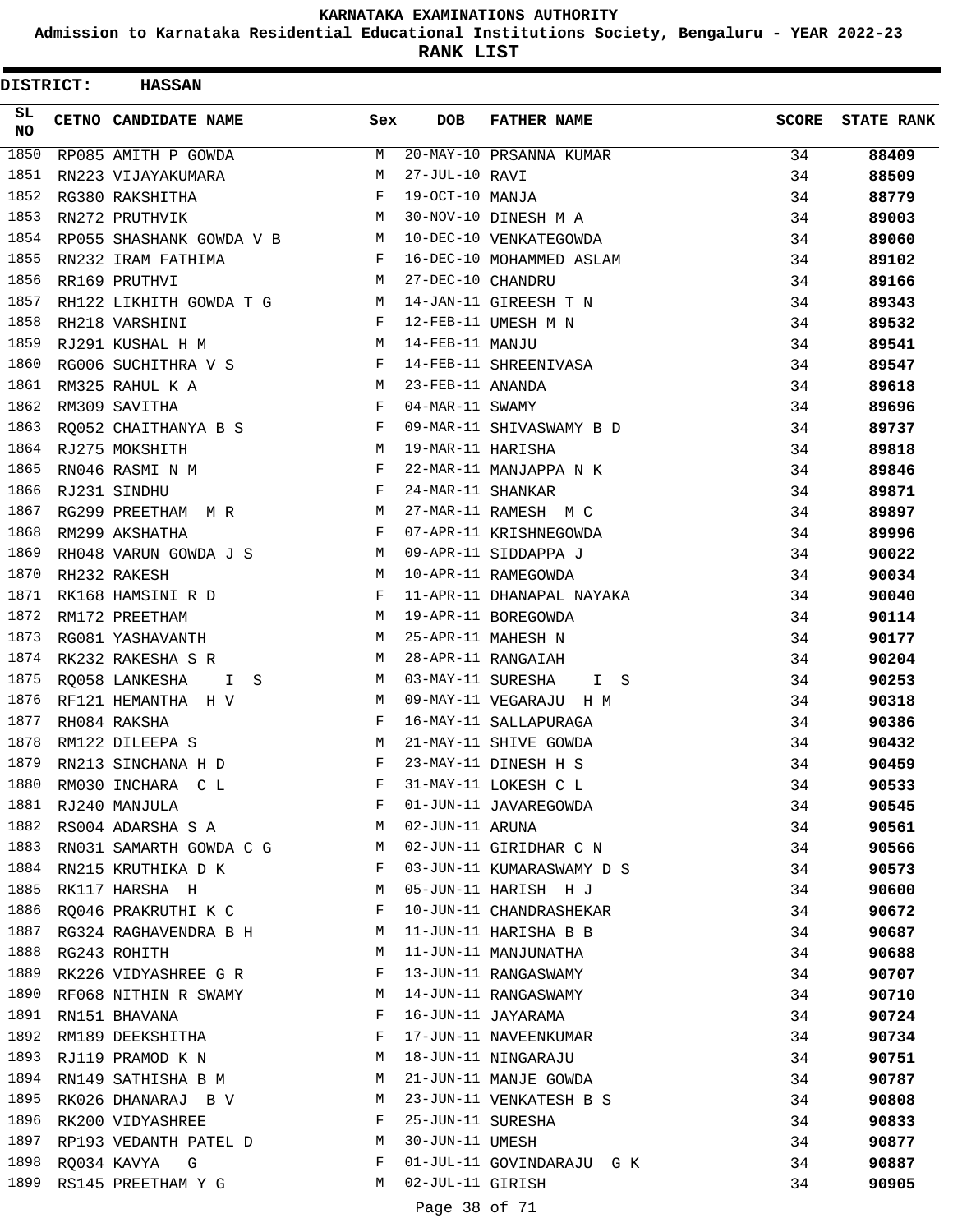**Admission to Karnataka Residential Educational Institutions Society, Bengaluru - YEAR 2022-23**

**RANK LIST**

| <b>DISTRICT:</b> | <b>HASSAN</b>                   |                                                |                   |                                                         |              |                   |
|------------------|---------------------------------|------------------------------------------------|-------------------|---------------------------------------------------------|--------------|-------------------|
| SL.<br>NO        | CETNO CANDIDATE NAME            | Sex                                            | <b>DOB</b>        | <b>FATHER NAME</b>                                      | <b>SCORE</b> | <b>STATE RANK</b> |
| 1900             | RR032 SANDHYA V                 | F                                              |                   | $04$ -JUL-11 VIJAYA H K                                 | 34           | 90932             |
| 1901             | RG367 CHAITHRA                  | F                                              |                   | 07-JUL-11 NARAYANA                                      | 34           | 90952             |
| 1902             | RR055 PAVITHRA                  | F                                              |                   | 07-JUL-11 VENKATESHA                                    | 34           | 90962             |
| 1903             | RL021 JAYANTH H H               | M                                              |                   | 16-JUL-11 HALAPPA H H                                   | 34           | 91074             |
| 1904             | RK015 DEEKSHITHA S S            | F                                              |                   | 21-JUL-11 SATHISHA S D                                  | 34           | 91140             |
| 1905             | RM042 M P KEERTHANA             | F                                              |                   | 27-JUL-11 PAPEGOWDA                                     | 34           | 91208             |
| 1906             | RR155 RAKESH H M                | M                                              |                   | 05-AUG-11 MANJUNATHA                                    | 34           | 91292             |
| 1907             | RP211 DANYASHREE                | F                                              |                   | 11-AUG-11 RAVIKUMAR M T                                 | 34           | 91346             |
| 1908             | RF086 SHALINI H Y               | F                                              | 13-AUG-11 YOGARAJ |                                                         | 34           | 91377             |
| 1909             | RG264 GAYITHRI                  | F                                              |                   | 14-AUG-11 KANTARAJU                                     | 34           | 91382             |
| 1910             | RP048 SUMANTH D A               | M                                              | 30-AUG-11 ASHOKA  |                                                         | 34           | 91523             |
| 1911             | RL049 NITHEEN S S               | M                                              |                   | 04-SEP-11 SOMASHEKAR S V                                | 34           | 91566             |
| 1912             | RR164 SINCHANA KR               | F                                              |                   | 08-SEP-11 RANGASWAMY                                    | 34           | 91606             |
| 1913             | RS189 JAHNAVI K P               | F                                              |                   | 09-SEP-11 PREETHI K A                                   | 34           | 91611             |
| 1914             | RG022 DRUTHI C A                | F                                              | 14-SEP-11 ASHWATH |                                                         | 34           | 91654             |
| 1915             | RQ038 INCHARA                   | F                                              |                   | 18-SEP-11 ANNAIAHSHETTY                                 | 34           | 91688             |
| 1916             | RG084 POOJA K M                 | F                                              |                   | 22-SEP-11 MALLESH BHOVI                                 | 34           | 91724             |
| 1917             | RS102 YUKTHA H B                | F                                              |                   | 02-OCT-11 BASAVARAJU                                    | 34           | 91811             |
| 1918             | RF065 PAVAN M P                 | M                                              | 05-OCT-11 PAPANNA |                                                         | 34           | 91835             |
| 1919             | RF023 GAGAN K R                 | M                                              |                   | 09-OCT-11 RAMESH K J                                    | 34           | 91867             |
| 1920             | RM226 DIGANTH C D               | M                                              |                   | 10-OCT-11 DIVAKARA                                      | 34           | 91875             |
| 1921             | RK097 CHALAN A N                | M                                              |                   | 12-OCT-11 NINGARAJU                                     | 34           | 91890             |
| 1922             | RM300 NAGAMMA                   | F                                              |                   | 14-OCT-11 RANGASWAMY                                    | 34           | 91906             |
| 1923             | RL066 SOUNDRAYA B R             | F                                              |                   | 18-OCT-11 RAGHU B R                                     | 34           | 91936             |
| 1924             | RQ074 HEMASHREE                 | F                                              | 21-OCT-11 YOGESH  |                                                         | 34           | 91959             |
| 1925             | RL254 SANTHOSH KUMAR N M M      |                                                |                   | 22-OCT-11 MANJA BHOVI                                   | 34           | 91970             |
| 1926             | RH142 BHOOMIKA H                | F                                              |                   | 01-NOV-11 HARIHARA MURTHY                               | 34           | 92045             |
| 1927             | RJ084 GAGAN                     | M                                              |                   | 02-NOV-11 CHELUVARAJ                                    | 34           | 92061             |
| 1928             | RR013 VIDYASHREE K M            | $\mathbf{F}$ and $\mathbf{F}$ and $\mathbf{F}$ |                   | 13-NOV-11 MANJEGOWDA                                    | 34           | 92146             |
| 1929             | RF048 HITHAKSHA D G             | M                                              |                   | 16-NOV-11 GIRISHA D M                                   | 34           | 92167             |
| 1930             | RQ124 RUTHU                     | F                                              |                   | 21-NOV-11 GANGADHARA                                    | 34           | 92207             |
| 1931             | RN076 HARIPRASAD T M            | M                                              |                   | 23-NOV-11 MAHESH T K                                    | 34           | 92217             |
|                  | 1932 RM298 KALPANA              | <b>Example 20</b>                              |                   | 26-NOV-11 RANGASWAMY                                    | 34           | 92246             |
|                  |                                 |                                                |                   | 1933 RF005 CHINTHANA M C F 05-DEC-11 CHANDRASHEKARA M D | 34           | 92299             |
|                  | 1934 RQ202 SUPRIYA M S F        |                                                |                   | 13-DEC-11 SWAMYGOWDA M N                                | 34           | 92355             |
| 1935             | RJ233 CHANDANGOWDA H R M        |                                                |                   | 17-DEC-11 RAVI H G                                      | 34           | 92378             |
| 1936             | RH128 THANVITHA B N $F$         |                                                |                   | 17-DEC-11 NARAYANA B                                    | 34           | 92382             |
|                  | 1937 RS202 DHANUSHREE           | F                                              | 25-DEC-11 YATHISH |                                                         | 34           | 92428             |
| 1938             | RL098 KIRAN C P                 | M                                              |                   | 29-DEC-11 PUTTASWAMY                                    | 34           | 92441             |
| 1939             | RN252 PALLAVI K M               | F                                              |                   | 14-JAN-12 MANJUNATHA                                    | 34           | 92512             |
| 1940             | RM190 JEENITHA                  | $\mathbf{F}$                                   |                   | 14-APR-12 CHETHANA                                      | 34           | 92596             |
|                  | 1941 RP169 HARSHA H Y           | M                                              |                   | 02-JAN-10 YOGESH H P                                    | 33           | 92736             |
| 1942             | RR057 VIVEK M R                 | M                                              |                   | 22-MAR-10 RAGHAVENDRA M R                               | 33           | 92798             |
| 1943             | RJ171 CHINMAI R K               | F                                              |                   | 25-JUL-10 KUMARANAYAKA                                  | 33           | 92977             |
| 1944             | RR077 DHANUSH K V               | M                                              |                   | 23-SEP-10 VASANTH KUMARA                                | 33           | 93166             |
| 1945             | RQ251 YASHAS K S                | M                                              |                   | 13-OCT-10 SURESH K                                      | 33           | 93254             |
| 1946             | RG368 KISHAN K N                | M                                              |                   | 27-OCT-10 NIRANJAN K B                                  | 33           | 93322             |
| 1947             | RN302 VISHNU C L<br>$\mathbf M$ |                                                | 04-NOV-10 LOKESH  |                                                         | 33           | 93369             |
| 1948             | RF059 THANUSHREE K N F          |                                                | 20-NOV-10 NAGESHA |                                                         | 33           | 93452             |
| 1949             | RR180 DEEKSHITH C V             | M                                              |                   | 23-NOV-10 VAIRAMUDI                                     | 33           | 93464             |
|                  |                                 |                                                | Page 39 of 71     |                                                         |              |                   |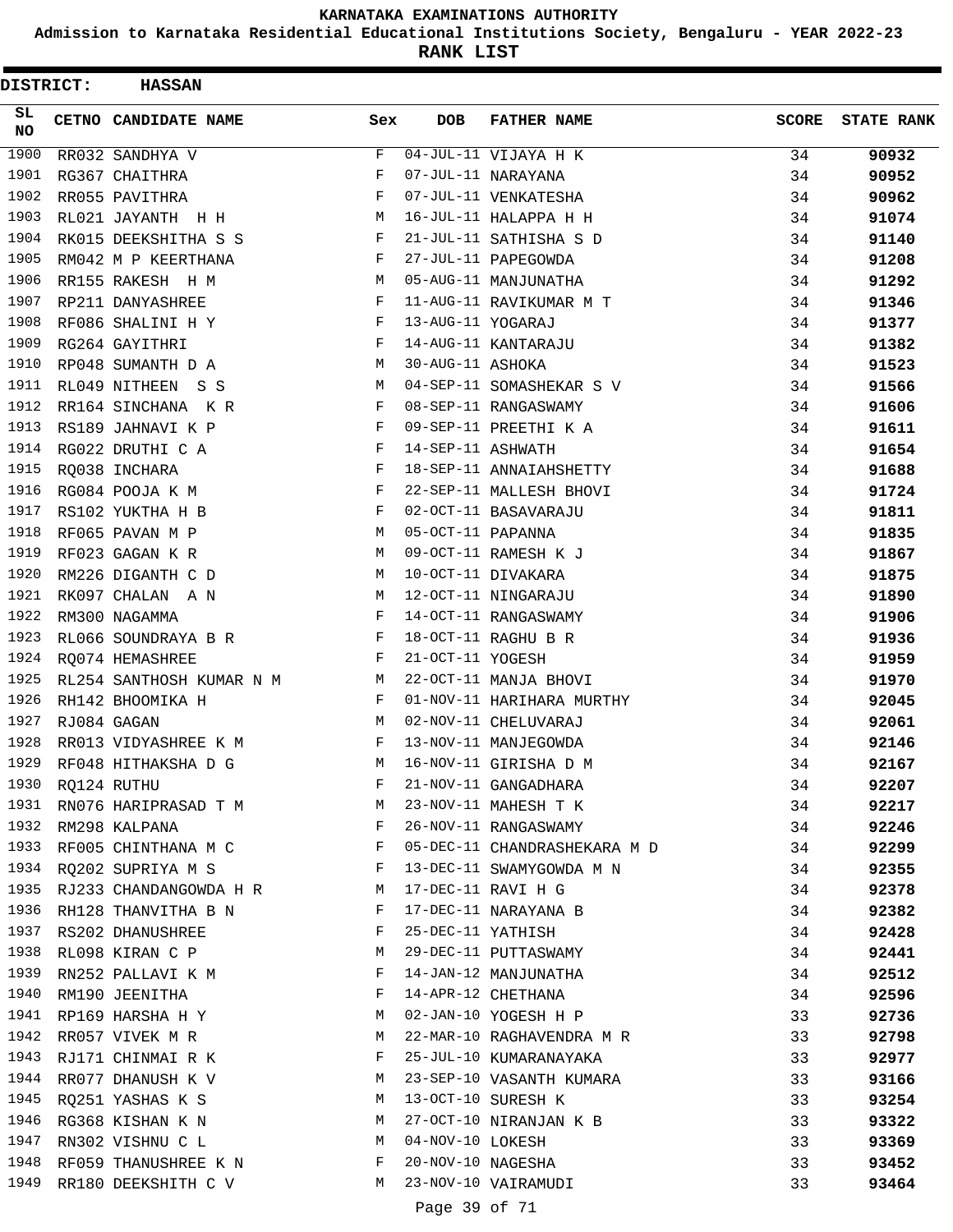**Admission to Karnataka Residential Educational Institutions Society, Bengaluru - YEAR 2022-23**

**RANK LIST**

| DISTRICT: | <b>HASSAN</b>               |              |                   |                              |              |                   |
|-----------|-----------------------------|--------------|-------------------|------------------------------|--------------|-------------------|
| SL.<br>NO | <b>CETNO CANDIDATE NAME</b> | Sex          | <b>DOB</b>        | <b>FATHER NAME</b>           | <b>SCORE</b> | <b>STATE RANK</b> |
| 1950      | RF177 MANYA K N             | $\mathbf{F}$ |                   | 28-NOV-10 NANDISHA           | 33           | 93490             |
| 1951      | RQ180 RAKSHITHA K B         | F            |                   | 29-DEC-10 BALARAJE ARASU K T | 33           | 93675             |
| 1952      | RK283 CHINTHANA Y A         | F            |                   | 02-JAN-11 AMARA CHANDRA      | 33           | 93770             |
| 1953      | RK084 LAKSHMI               | F            | 09-JAN-11 GANESHA |                              | 33           | 93826             |
| 1954      | RM197 ANKUSHA N M           | М            |                   | 23-JAN-11 MANJUNATHA         | 33           | 93922             |
| 1955      | RS060 NAYANA H S            | $\mathbf{F}$ | 29-JAN-11 SHANTHU |                              | 33           | 93967             |
| 1956      | RF161 BHAVISH A R           | M            |                   | 30-JAN-11 RHAGHU MURTHY      | 33           | 93971             |
| 1957      | RQ294 BHARATH H R           | M            |                   | 31-JAN-11 RAJASHEKAR H S     | 33           | 93981             |
| 1958      | RG257 DHANYA T G            | F            | 31-JAN-11 GIREESH |                              | 33           | 93982             |
| 1959      | RN217 SRINIVASAGOWDA C K    | <b>M</b>     |                   | 01-FEB-11 KUMARASWAMY C R    | 33           | 93993             |
| 1960      | RO113 PREETHAM V N          | M            |                   | 05-FEB-11 NAGARAJU           | 33           | 94018             |
| 1961      | RG371 JNANENDRA PRASAD R A  | M            | 16-FEB-11 ANNAPPA |                              | 33           | 94120             |
| 1962      | RH023 VISHNUDEV M P         | M            |                   | 17-FEB-11 D H MOHAN KUMAR    | 33           | 94134             |
| 1963      | RS063 NAYANA K R            | F            |                   | 28-FEB-11 RAVI K N           | 33           | 94203             |
| 1964      | RG037 CHANDU A D            | M            |                   | 09-MAR-11 DHARMENDRA A M     | 33           | 94278             |
| 1965      | RF077 INCHARA               | F            |                   | 11-MAR-11 SHANMUKHA          | 33           | 94303             |
| 1966      | RR130 MANASVI B             | F            |                   | 17-MAR-11 BASAVARAJU S       | 33           | 94353             |
| 1967      | RR019 THANUSHREE H S        | $\mathbf{F}$ |                   | 21-MAR-11 SRINIVAS H M       | 33           | 94389             |
| 1968      | RL208 NANDAN A S            | M            |                   | 24-MAR-11 SHIVNANDA A R      | 33           | 94417             |
| 1969      | RG222 K M DARSHAN           | M            |                   | 03-APR-11 MANJUNATH          | 33           | 94540             |
| 1970      | RM101 LEELAVATHI            | F            |                   | 05-APR-11 MAHADEVA           | 33           | 94568             |
| 1971      | RP067 ANIL C M              | M            |                   | 07-APR-11 MAHESH C R         | 33           | 94587             |
| 1972      | RL023 DIMPU                 | $_{\rm F}$   |                   | 13-APR-11 LAKSHMANA          | 33           | 94652             |
| 1973      | RH007 PAJWAL A NAIK         | М            |                   | 16-APR-11 ABDUL NAIK         | 33           | 94686             |
| 1974      | RS129 SHANMUKHA G R         | M            |                   | 17-APR-11 RAVI G N           | 33           | 94692             |
| 1975      | RN150 AKASHA                | М            | 27-APR-11 ANNAYYA |                              | 33           | 94796             |
| 1976      | RL242 CHIRANTH S D          | М            |                   | 01-MAY-11 DEVARAJU           | 33           | 94831             |
| 1977      | RN132 AMULYA                | $\mathbf{F}$ |                   | 03-MAY-11 MANJE GOWDA        | 33           | 94858             |
| 1978      | RK073 LOHITH H B            | М            |                   | 03-MAY-11 BALARAMA           | 33           | 94861             |
| 1979      | RM102 YASHASWINI M K        | F            | 18-MAY-11 KUMAR   |                              | 33           | 95025             |
| 1980      | RJ036 JEEVAN N C            | M            | 20-MAY-11 CHANDRA |                              | 33           | 95043             |
| 1981      | RK294 JEEVAN H D            | М            |                   | 27-MAY-11 DODDEGOWDA         | 33           | 95114             |
| 1982      | RK190 PREETHAM M R          | M            |                   | 27-MAY-11 REVANNA M J        | 33           | 95118             |
| 1983      | RM163 CHANDRASHEKAR         | М            |                   | 28-MAY-11 PUTTARAJU          | 33           | 95128             |
| 1984      | RM087 CHIRANTHAN            | М            | 28-MAY-11 UMESH   |                              | 33           | 95134             |
| 1985      | RG348 DILIP G               | М            |                   | 28-MAY-11 GANGADHAR B N      | 33           | 95137             |
| 1986      | RK251 SANJANA H E           | F            | 02-JUN-11 ERAIAH  |                              | 33           | 95208             |
| 1987      | RN005 VANITHA C R           | F            | 02-JUN-11 RAMESHA |                              | 33           | 95211             |
| 1988      | RN191 MANYA C M             | F            |                   | 07-JUN-11 MAHESHA C R        | 33           | 95279             |
| 1989      | RF083 AISHWARYA             | F            | 09-JUN-11 RENUKA  |                              | 33           | 95294             |
| 1990      | RQ174 GOWTHAM H J           | М            | 16-JUN-11 JAYANNA |                              | 33           | 95387             |
| 1991      | RP008 AMRUTHGOWDA M         | М            |                   | 18-JUN-11 MANJUNATHA         | 33           | 95408             |
| 1992      | RJ062 SRUSTI G M            | F            |                   | 20-JUN-11 G A MANJEGOWDA     | 33           | 95445             |
| 1993      | RS002 CHETHAN ST            | М            |                   | 25-JUN-11 THANOJIRAO         | 33           | 95497             |
| 1994      | RM286 RIKSHITH<br>J K       | М            |                   | 28-JUN-11 KANTHARAJU J R     | 33           | 95535             |
| 1995      | RS054 JNANESH L G           | М            |                   | 01-JUL-11 GANGAPPA           | 33           | 95575             |
| 1996      | RG148 RAJENDRA B D          | М            |                   | 04-JUL-11 DHARMANAYAK        | 33           | 95616             |
| 1997      | RG068 PRIYANKA              | F            |                   | 05-JUL-11 MANJA NAIK         | 33           | 95632             |
| 1998      | RL139 VIJAY B N             | М            |                   | 10-JUL-11 NAGARAJU B C       | 33           | 95699             |
| 1999      | RQ298 GAGAN B               | М            |                   | 11-JUL-11 BEERESHA           | 33           | 95702             |
|           |                             |              |                   |                              |              |                   |

Page 40 of 71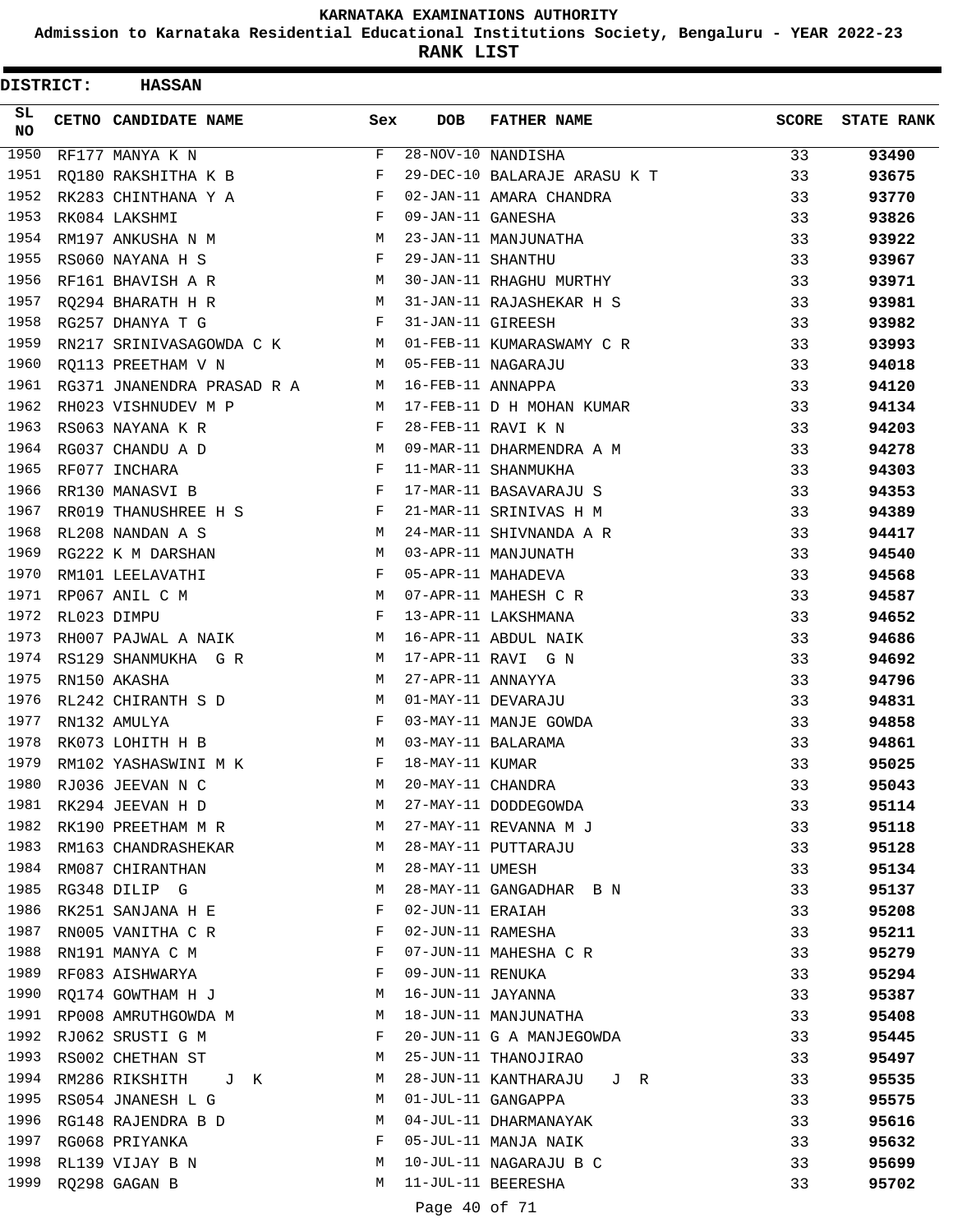**Admission to Karnataka Residential Educational Institutions Society, Bengaluru - YEAR 2022-23**

**RANK LIST**

| <b>DISTRICT:</b> |                 | <b>HASSAN</b>           |        |                   |                                             |              |                   |
|------------------|-----------------|-------------------------|--------|-------------------|---------------------------------------------|--------------|-------------------|
| SL.<br>NO        |                 | CETNO CANDIDATE NAME    | Sex    | <b>DOB</b>        | <b>FATHER NAME</b>                          | <b>SCORE</b> | <b>STATE RANK</b> |
| 2000             |                 | RK182 ANUSHA H P        | F      |                   | 13-JUL-11 PRAKASHA R                        | 33           | 95722             |
| 2001             |                 | RH258 SHILPASHRI HR     | F      | 16-JUL-11 RAMESH  |                                             | 33           | 95761             |
| 2002             |                 | RR016 SATHVIK K K       | М      |                   | 18-JUL-11 KUMARA K M                        | 33           | 95777             |
| 2003             |                 | RG127 DHANUSH S K       | M      |                   | 20-JUL-11 KRISHNAMURTHY S B                 | 33           | 95795             |
| 2004             |                 | RG046 DIVYA             | F      |                   | 22-JUL-11 SHIVAKUMAR G C                    | 33           | 95824             |
| 2005             |                 | RK032 AKASHA K H        | M      |                   | 23-JUL-11 HARISHA K K                       | 33           | 95828             |
| 2006             |                 | RN209 LAKSHMI N A       | F      |                   | 24-JUL-11 ANANDA R                          | 33           | 95849             |
| 2007             |                 | RG254 VIDYA             | F      |                   | 26-JUL-11 SHANKARAPPA                       | 33           | 95871             |
| 2008             |                 | RG004 SPOORTHI          | F      |                   | 28-JUL-11 NATARAJA NAIK                     | 33           | 95900             |
| 2009             |                 | RR041 HARSHITHA         | F      |                   | 29-JUL-11 SURESHA NAYAKA                    | 33           | 95906             |
| 2010             |                 | RJ315 DIGANTH K J       | M      |                   | 31-JUL-11 JAVARAYI                          | 33           | 95930             |
| 2011             |                 | RG030 JEEVAN M          | M      |                   | 09-AUG-11 MAHESH C K                        | 33           | 96024             |
| 2012             |                 | RJ050 DIGANTH           | М      |                   | 16-AUG-11 NAGARAJU                          | 33           | 96082             |
| 2013             |                 | RR099 LOHITH B B        | M      |                   | 21-AUG-11 BASAVARAJU B S                    | 33           | 96127             |
| 2014             |                 | RG143 HARSHITHA G M     | F      |                   | 26-AUG-11 MAHESH V D                        | 33           | 96173             |
| 2015             |                 | RG210 YASHWANTH C S     | M      |                   | 05-SEP-11 SURESH C G                        | 33           | 96280             |
| 2016             |                 | RQ173 VARSHINI          | F      |                   | 19-SEP-11 RAJASHEKARA                       | 33           | 96394             |
| 2017             |                 | RH047 CHIRANJEEVI K N   | M      |                   | 23-SEP-11 NATARAJU                          | 33           | 96419             |
| 2018             |                 | RH225 YASHWANTH KP      | M      | 04-OCT-11 PRAKASH |                                             | 33           | 96509             |
| 2019             |                 | RK083 CHANDU V S        | M      |                   | 12-OCT-11 SWAMY V D                         | 33           | 96581             |
| 2020             |                 | RJ340 ANANYA K S        | F      |                   | 15-OCT-11 SRINIVASA D                       | 33           | 96605             |
| 2021             |                 | RJ173 KOMAL KUMAR S D   | M      |                   | 18-OCT-11 DHARMA S B                        | 33           | 96631             |
| 2022             |                 | RL063 J S HARSHITHA     | F      |                   | 19-OCT-11 J K SRINIVAS                      | 33           | 96640             |
| 2023             |                 | RP210 KUSHI M           | F      |                   | 21-OCT-11 MANOHAR BG                        | 33           | 96657             |
| 2024             |                 | RL148 AMRUTHA B N       | F      |                   | 22-OCT-11 NINGARAJU                         | 33           | 96663             |
| 2025             |                 | RK299 MRUDHUMATHI P     | F      |                   | 23-OCT-11 PRABHAKARA M K                    | 33           | 96678             |
| 2026             |                 | RP164 PALLAVI           | F      |                   | 24-OCT-11 THEERTHKUMAR                      | 33           | 96687             |
| 2027             |                 | RN298 DHANUSH V GOWDA   | М      |                   | 31-OCT-11 LATE VASUDEV C K                  | 33           | 96742             |
| 2028             |                 | RJ282 JEEVAN D S        | M      | 02-NOV-11 SWAMY   |                                             | 33           | 96758             |
| 2029             |                 | RN265 DRUVIKA           | F      | 07-NOV-11 KUMARA  |                                             | 33           | 96807             |
|                  | 2030 RF022 SUMA |                         | F      | 09-NOV-11 KUMARA  |                                             | 33           | 96837             |
|                  |                 | 2031 RG195 ARAVIND      | М      |                   | 12-NOV-11 GURUSIDDAPPA                      | 33           | 96855             |
|                  |                 | 2032 RJ213 INCHARA      | F      |                   | 14-NOV-11 SATISHA S R                       | 33           | 96871             |
|                  |                 | 2033 RM178 LAVANYA NP   | F      |                   | 19-NOV-11 PALAKSHACHARI                     | 33           | 96908             |
|                  |                 | 2034 RF157 RAKSHA M G   | F      |                   | 22-NOV-11 GIRISH M S                        | 33           | 96928             |
| 2035             |                 | RP051 GANAVI K R        | F      | 01-DEC-11 RAMESHA |                                             | 33           | 96991             |
| 2036             |                 | RG088 LAKSHMIBAI        | F      |                   | 02-DEC-11 SANTHOSHA NAIK                    | 33           | 97001             |
| 2037             |                 | RM150 SHRAVANTHI        | F      | 04-DEC-11 SWAMY   |                                             | 33           | 97013             |
|                  |                 | 2038 RH243 HARSHINI C N | F      |                   | 15-DEC-11 NAGARAJU                          | 33           | 97076             |
| 2039             |                 | RG381 SINCHANA          | F      |                   | 17-DEC-11 RAVIKUMAR                         | 33           | 97092             |
| 2040             |                 | RG123 SINCHANA H S      | F      |                   | 24-DEC-11 LATE SHADAKSHARI H M              | 33           | 97132             |
|                  |                 | 2041 RR151 DIVYA YR     | F      |                   | 31-DEC-11 RAJASHEKAR                        | 33           | 97183             |
| 2042             |                 | RM002 HEMANTH A D       | М      |                   | 31-DEC-11 DHANANJAYA                        | 33           | 97184             |
| 2043             |                 | RK086 POORVITHA         | F      |                   | 02-JAN-12 NAGARAJA                          | 33           | 97212             |
| 2044             |                 | RH139 MANJULA           | F      |                   | 04-JAN-12 KOTRESH                           | 33           | 97219             |
| 2045             |                 | RM048 PAVAN             | М      | 14-JAN-12 VEERESH |                                             | 33           | 97246             |
| 2046             |                 | RJ274 HIRANMAI D G      | F      |                   | 07-FEB-12 GOKULA D C                        | 33           | 97280             |
| 2047             |                 | RM213 MOHAN KUMARI      | F      |                   | 08-MAR-12 PUTTARAJU                         | 33           | 97311             |
| 2048<br>2049     |                 | RM243 SAIDU PUJITH      | М<br>M |                   | 07-JAN-10 MADHU SAIDU<br>30-JAN-10 BYRESH H | 32           | 97462             |
|                  |                 | RG139 DHANUSH           |        |                   |                                             | 32           | 97476             |
|                  |                 |                         |        | Page 41 of 71     |                                             |              |                   |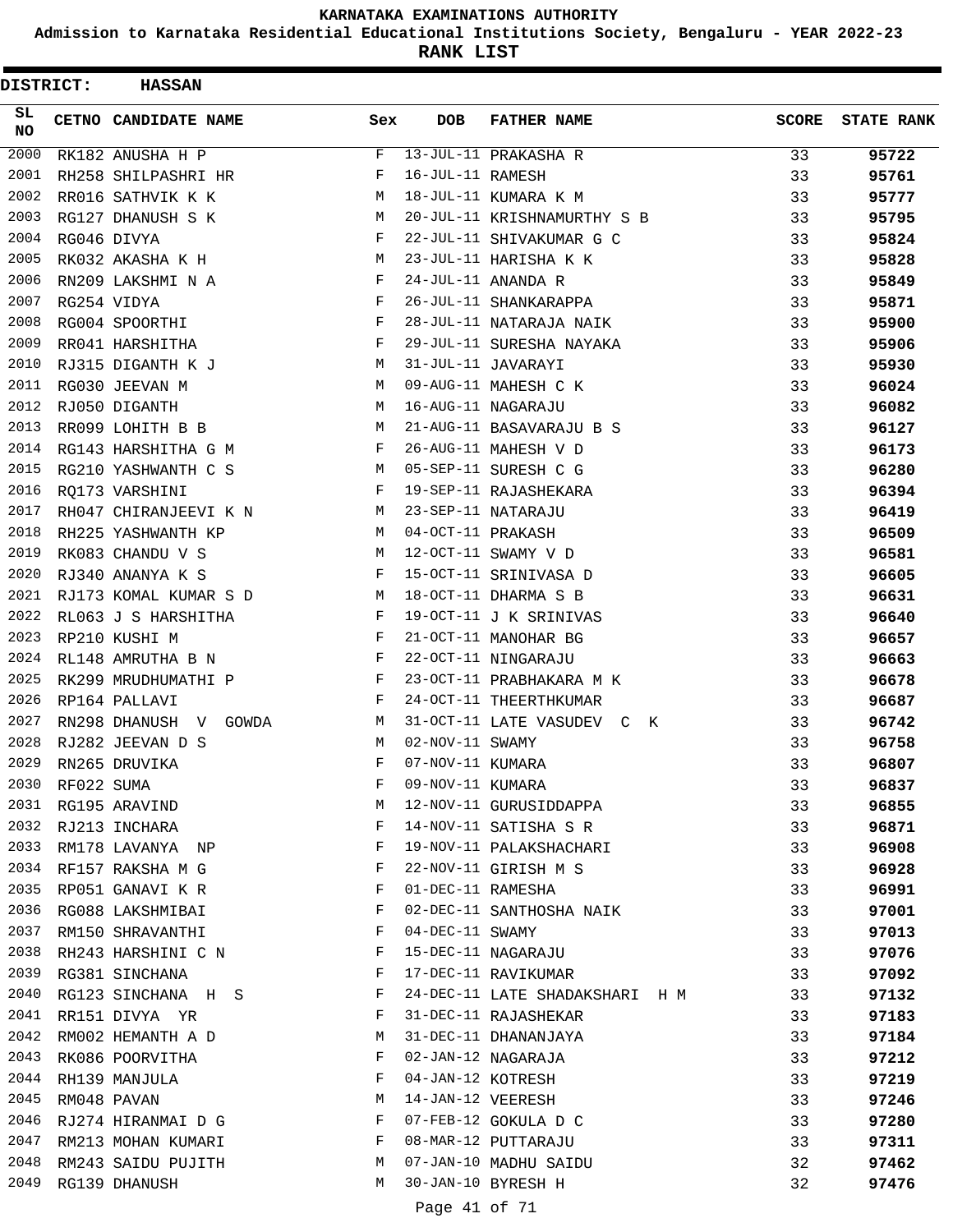**Admission to Karnataka Residential Educational Institutions Society, Bengaluru - YEAR 2022-23**

**RANK LIST**

| DISTRICT: | <b>HASSAN</b>             |              |                   |                             |              |                   |
|-----------|---------------------------|--------------|-------------------|-----------------------------|--------------|-------------------|
| SL.<br>NO | CETNO CANDIDATE NAME      | Sex          | <b>DOB</b>        | <b>FATHER NAME</b>          | <b>SCORE</b> | <b>STATE RANK</b> |
| 2050      | RK213 JEEVAN K M          | М            |                   | 12-NOV-10 MANJUNATHA        | 32           | 98136             |
| 2051      | RG057 JEEVAN H J          | М            | 13-NOV-10 JAYANNA |                             | 32           | 98138             |
| 2052      | RJ024 HARSHITHA A K       | F            | 27-NOV-10 KUBERA  |                             | 32           | 98219             |
| 2053      | RN028 PRATHAM             | М            |                   | 02-DEC-10 PREMA KUMAR C N   | 32           | 98260             |
| 2054      | RG331 B S MOHANKUMAR      | М            |                   | 26-DEC-10 SOMLANAIK         | 32           | 98387             |
| 2055      | RQ260 SINCHANA            | F            | 26-DEC-10 MANJA   |                             | 32           | 98391             |
| 2056      | RK132 SHRUSTI             | F            |                   | 06-JAN-11 PRAVEENA L        | 32           | 98571             |
| 2057      | RN088 SINCHANA J C        | F            |                   | 10-JAN-11 CHANDRAYYA        | 32           | 98602             |
| 2058      | RG130 MADAN V S           | М            |                   | 23-JAN-11 SHIVAPPA          | 32           | 98692             |
| 2059      | RS062 MEGANA MG           | F            |                   | 23-JAN-11 GIRISH KK         | 32           | 98693             |
| 2060      | RH131 MOHAN G C           | М            |                   | 23-JAN-11 CHANDRASHEKHAR    | 32           | 98694             |
| 2061      | RQ311 NAVYA M S           | F            |                   | 28-JAN-11 SHEKHARAIAH M C   | 32           | 98735             |
| 2062      | RN297 THARUN N R          | М            |                   | 28-JAN-11 RANGASWAMY        | 32           | 98740             |
| 2063      | RK293 JEEVAN              | М            |                   | 02-FEB-11 SHIVARAJU         | 32           | 98773             |
| 2064      | RG095 B K PRATAPNAIK      | M            |                   | 04-FEB-11 KUMARNAIK         | 32           | 98784             |
| 2065      | RM006 NEERAJ N            | M            |                   | 11-FEB-11 NARAYANA K        | 32           | 98829             |
| 2066      | RP024 VARSHA A P          | F            |                   | 12-FEB-11 PRAVEEN A D       | 32           | 98842             |
| 2067      | RK258 PUNITH GOWDA H      | M            |                   | 21-FEB-11 HARISHA G R       | 32           | 98922             |
| 2068      | RJ272 SNEHA               | F            |                   | 21-FEB-11 SHIVAKUMARA       | 32           | 98923             |
| 2069      | RR125 ROHITH GOWDA H S    | M            |                   | 23-FEB-11 SHASHI KUMAR H V  | 32           | 98935             |
| 2070      | RG349 BINDHU V K          | $\mathbf{F}$ |                   | 28-FEB-11 KRISHNAMURTHI     | 32           | 98963             |
| 2071      | RG273 GOWTHAM B S         | M            |                   | 03-MAR-11 SUDHAKAR          | 32           | 98984             |
| 2072      | RJ019 SHANKARA            | M            |                   | 05-MAR-11 SHIVADAS          | 32           | 99014             |
| 2073      | RQ089 HARSHITH C M        | M            |                   | 10-MAR-11 MANJE GOWDA       | 32           | 99066             |
| 2074      | RJ189 HARSHA              | M            |                   | 15-MAR-11 PARAMESHA         | 32           | 99119             |
| 2075      | RM162 POORVITHA A M       | F            |                   | 19-MAR-11 MOHANKUMAR A L    | 32           | 99173             |
| 2076      | RG135 ROHITH B U          | M            |                   | 21-MAR-11 UMESHA B A        | 32           | 99193             |
| 2077      | RH119 ROHITH G J          | M            | 22-MAR-11 JAYANNA |                             | 32           | 99199             |
| 2078      | RK077 YOGESHA H S         | M            | 26-MAR-11 SURESHA |                             | 32           | 99247             |
| 2079      | RJ331 SHREYAS GOWDA S G   | М            |                   | 29-MAR-11 GOVINDEGOWDA      | 32           | 99274             |
|           | 2080 RM209 DARSHAN C K    | M            |                   | 02-APR-11 KARIYAPPA         | 32           | 99307             |
| 2081      | RM152 CHANDANA K S        | F            |                   | 04-APR-11 SHIV KUMAR        | 32           | 99341             |
|           | 2082 RL103 KAVANA B M     | F            | 09-APR-11 MAHESH  |                             | 32           | 99404             |
|           | 2083 RP181 ARJUN NAIK H Y | M            |                   | 16-APR-11 YOGESHA NAIK      | 32           | 99476             |
|           | 2084 RH050 PALLAVI V K    | F            |                   | 17-APR-11 KALLESHA          | 32           | 99492             |
| 2085      | RN183 PRASHANTH           | M            | 17-APR-11 NAGESHA |                             | 32           | 99493             |
| 2086      | RL234 GOWTHAM I R         | M            | 27-APR-11 REVANNA |                             | 32           | 99578             |
| 2087      | RL108 HITHESH D R         | M            | 09-MAY-11 RAVI    |                             | 32           | 99707             |
|           | 2088 RK263 HEMALATHA S    | F            | 11-MAY-11 SURESHA |                             | 32           | 99727             |
| 2089      | RH118 PRAVEEN             | М            |                   | 14-MAY-11 MARIYAPPA         | 32           | 99766             |
| 2090      | RN164 NIKHILGOWDA P R     | M            | 18-MAY-11 RAMESHA |                             | 32           |                   |
|           | 2091 RL061 SHREYA S N     | F            |                   | 18-MAY-11 NANDEESHA         | 32           | 99810             |
|           |                           |              | 23-MAY-11 RAJU    |                             |              | 99812             |
| 2093      | 2092 RS051 VINOD M R      | М<br>M       |                   | 23-MAY-11 CHANDRA           | 32           | 99874             |
| 2094      | RF147 VIVEK               | F            |                   | 25-MAY-11 PANCHAKSHARAYYA N | 32           | 99875             |
|           | RH077 SANDYA N P          |              |                   |                             | 32           | 99891             |
|           | 2095 RS138 DEEKSHITH KU   | M            | 29-MAY-11 UMESHA  |                             | 32           | 99934             |
|           | 2096 RG370 LIKITH H D     | M            |                   | 30-MAY-11 DINESH NAYAKA     | 32           | 99952             |
|           | 2097 RP179 BHOOMIKA       | F            |                   | 01-JUN-11 PARAMESHA M C     | 32           | 99979             |
| 2098      | RL147 PREKSHA S           | F            | 05-JUN-11 SURESH  |                             | 32           | 100054            |
| 2099      | RK304 MEGHANA A M         | F            |                   | 08-JUN-11 MAHADEVA N        | 32           | 100101            |
|           |                           |              | Page 42 of 71     |                             |              |                   |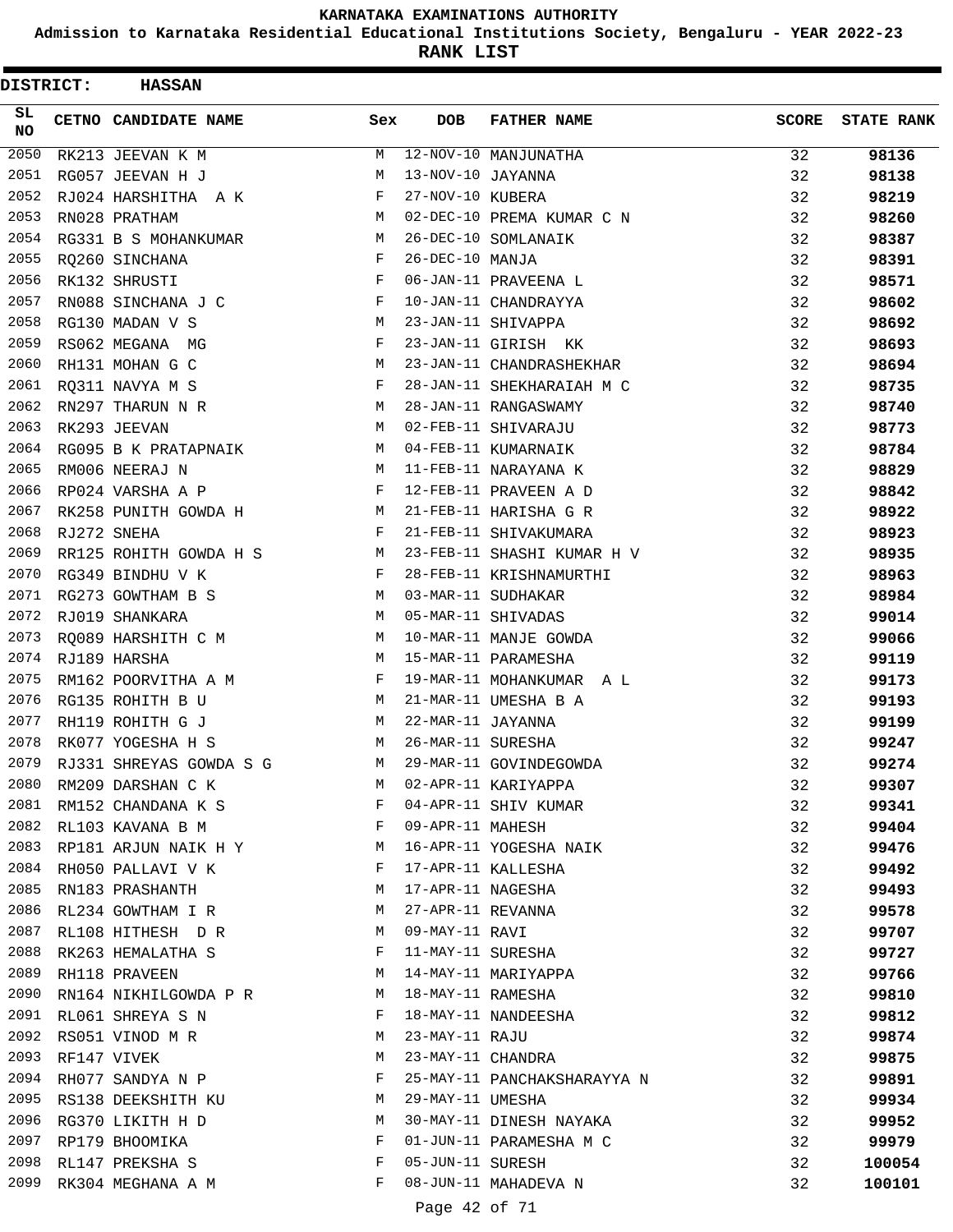**Admission to Karnataka Residential Educational Institutions Society, Bengaluru - YEAR 2022-23**

**RANK LIST**

| DISTRICT:       |            | <b>HASSAN</b>                     |              |                   |                                 |              |                   |
|-----------------|------------|-----------------------------------|--------------|-------------------|---------------------------------|--------------|-------------------|
| SL<br><b>NO</b> |            | CETNO CANDIDATE NAME              | Sex          | DOB               | <b>FATHER NAME</b>              | <b>SCORE</b> | <b>STATE RANK</b> |
| 2100            |            | RF087 SOUNDARYA                   | F            | 09-JUN-11 RENUKA  |                                 | 32           | 100124            |
| 2101            |            | RN253 PRAJWAL D                   | М            |                   | 10-JUN-11 DEVARAJU              | 32           | 100142            |
| 2102            |            | RH241 R Y POORVIKA                | F            |                   | 10-JUN-11 YASHWANTHA            | 32           | 100145            |
| 2103            |            | RQ023 SUKESH G M                  | М            | 10-JUN-11 MAHESH  |                                 | 32           | 100148            |
| 2104            |            | RG182 NIROOP R                    | М            |                   | 14-JUN-11 RAMESH B M            | 32           | 100189            |
| 2105            |            | RJ262 DHANUSH G                   | М            |                   | 16-JUN-11 GANESHA B             | 32           | 100213            |
| 2106            |            | RR215 DARSHAN<br>H S              | М            |                   | 17-JUN-11 SHIVAKUMAR H K        | 32           | 100226            |
| 2107            |            | RJ337 SUNIL D K                   | М            | 21-JUN-11 KUMAR   |                                 | 32           | 100296            |
| 2108            |            | RP054 DEVIKA                      | F            |                   | 24-JUN-11 VENAKATESH            | 32           | 100323            |
| 2109            |            | RR191 DHANUSH G M                 | М            | 24-JUN-11 MAHESHA |                                 | 32           | 100324            |
| 2110            |            | RN181 PUNYA J                     | F            | 25-JUN-11 JAYARAM |                                 | 32           | 100346            |
| 2111            |            | RH205 CHETHAN K G                 | М            |                   | 26-JUN-11 GANESH K N            | 32           | 100359            |
| 2112            |            | RL092 GIREESH                     | М            |                   | 26-JUN-11 THIMMAIAH             | 32           | 100361            |
| 2113            |            | RM057 PRATHANA                    | F            | 04-JUL-11 PRADEEP |                                 | 32           | 100466            |
| 2114            |            | RM138 MEGHANA                     | F            |                   | 05-JUL-11 KRISHNAIAH            | 32           | 100485            |
| 2115            |            | RK158 SATVIK V S                  | М            | 09-JUL-11 SWAMY   |                                 | 32           | 100530            |
| 2116            |            | RQ001 BHOMIKA M J                 | F            | 16-JUL-11 JAYANNA |                                 | 32           | 100624            |
| 2117            |            | RP116 CHETHAN                     | М            |                   | 23-JUL-11 CHANDRASHEKHAR        | 32           | 100711            |
| 2118            |            | RJ167 DIGANTH                     | М            |                   | 28-JUL-11 CHANNAKESHAVA         | 32           | 100772            |
| 2119            |            | RF044 POORVI                      | F            | 28-JUL-11 JAYANNA |                                 | 32           | 100777            |
| 2120            |            | RH202 MANAN MALLU B S             | М            |                   | 02-AUG-11 B N SIDDAPPA          | 32           | 100836            |
| 2121            | RH098 ESHA |                                   | М            |                   | 06-AUG-11 NANJUNDA              | 32           | 100872            |
| 2122            |            | RO067 SHWETHA K R                 | F            | 08-AUG-11 REVANNA |                                 | 32           | 100911            |
| 2123            |            | RM195 YASHWANTH                   | М            |                   | 12-AUG-11 YOGARAJU              | 32           | 100973            |
| 2124            |            | RL093 SIDDARATH P                 | М            |                   | 15-AUG-11 PRAKASHA N G          | 32           | 101000            |
| 2125            |            | RH172 SAHANA B K                  | F            |                   | 16-AUG-11 KRISHNANAIK           | 32           | 101005            |
| 2126            |            | RH256 HARSHA S                    | M            |                   | 26-AUG-11 SHIVARAJU             | 32           | 101102            |
| 2127            |            | RJ254 KAILASH B D                 | М            |                   | 27-AUG-11 DEVARAJ B M           | 32           | 101116            |
| 2128            |            | RR108 TANUJ K C                   | M            |                   | 02-SEP-11 CHANDRAPPA K P        | 32           | 101178            |
| 2129            |            | RL084 DHANUSH                     | M            |                   | 07-SEP-11 BASAVAJA KC           | 32           | 101212            |
| 2130            |            | RR059 ARJUN K K                   | М            |                   | 11-SEP-11 KUMAR K N             | 32           | 101243            |
| 2131            |            | RG306 SUCHITHRABAI P              | F            |                   | 11-SEP-11 PRADEEPKUMARANAIK B J | 32           | 101251            |
| 2132            |            | RQ182 NANDITHA K R                | F            |                   | 12-SEP-11 RANGEGOWDA            | 32           | 101257            |
|                 |            | 2133 RL158 Y S DHRUVANTH          | M            |                   | 13-SEP-11 SOMSHEKARA            | 32           |                   |
|                 |            | 2134 RS121 VISHWAS K M            | M            |                   | 19-SEP-11 MANJUNATHA            | 32           | 101269            |
| 2135            |            |                                   | M            |                   | 20-SEP-11 KUMARABHOVI           | 32           | 101309            |
| 2136            |            | RH167 KARTHIK L K<br>RO012 RASHMI | F            |                   | 25-SEP-11 JINNAPPA KAGI         | 32           | 101312            |
| 2137            |            | RN333 S N TEJASWINI               | F            |                   | 30-SEP-11 NANJAPPA              |              | 101367            |
| 2138            |            |                                   | $\mathbf{F}$ |                   |                                 | 32           | 101420            |
|                 |            | RG190 KAVANA BAI                  |              |                   | 18-OCT-11 RAVI NAIK             | 32           | 101562            |
| 2139            |            | RN128 HARSHITHGOWDA N R M         |              |                   | 19-OCT-11 RANGASWAMY            | 32           | 101570            |
| 2140            |            | RN202 MITHUN GOWDA G              | M            |                   | 23-OCT-11 GIRISH R              | 32           | 101598            |
| 2141            |            | RM253 PAVAN B N                   | М            |                   | 24-OCT-11 NARASIMHAMURTHY       | 32           | 101603            |
| 2142            |            | RN157 PAVANGOWDA G M              | M            |                   | 24-OCT-11 MANJEGOWDA            | 32           | 101604            |
| 2143            |            | RJ293 AKSHAY K S                  | M            |                   | 30-OCT-11 SHIVANNA              | 32           | 101644            |
| 2144            |            | RP194 YASHAS GOWDA K R            | M            |                   | 30-OCT-11 RANGASWAMY            | 32           | 101653            |
| 2145            |            | RJ176 JEEVITHA KL                 | F            | 01-NOV-11 LOKESH  |                                 | 32           | 101669            |
| 2146            |            | RP106 SAMARTH M N                 | M            |                   | 05-NOV-11 NAGARAJU              | 32           | 101705            |
| 2147            |            | RN331 SWARNA H S                  | F            | 05-NOV-11 SURESH  |                                 | 32           | 101708            |
| 2148            |            | RN065 DANIKA                      | F            |                   | 07-NOV-11 DEVRAJU               | 32           | 101719            |
| 2149            |            | RM210 NOOTHAN TS                  | M            |                   | 27-NOV-11 SHRINIVAS T R         | 32           | 101878            |

Page 43 of 71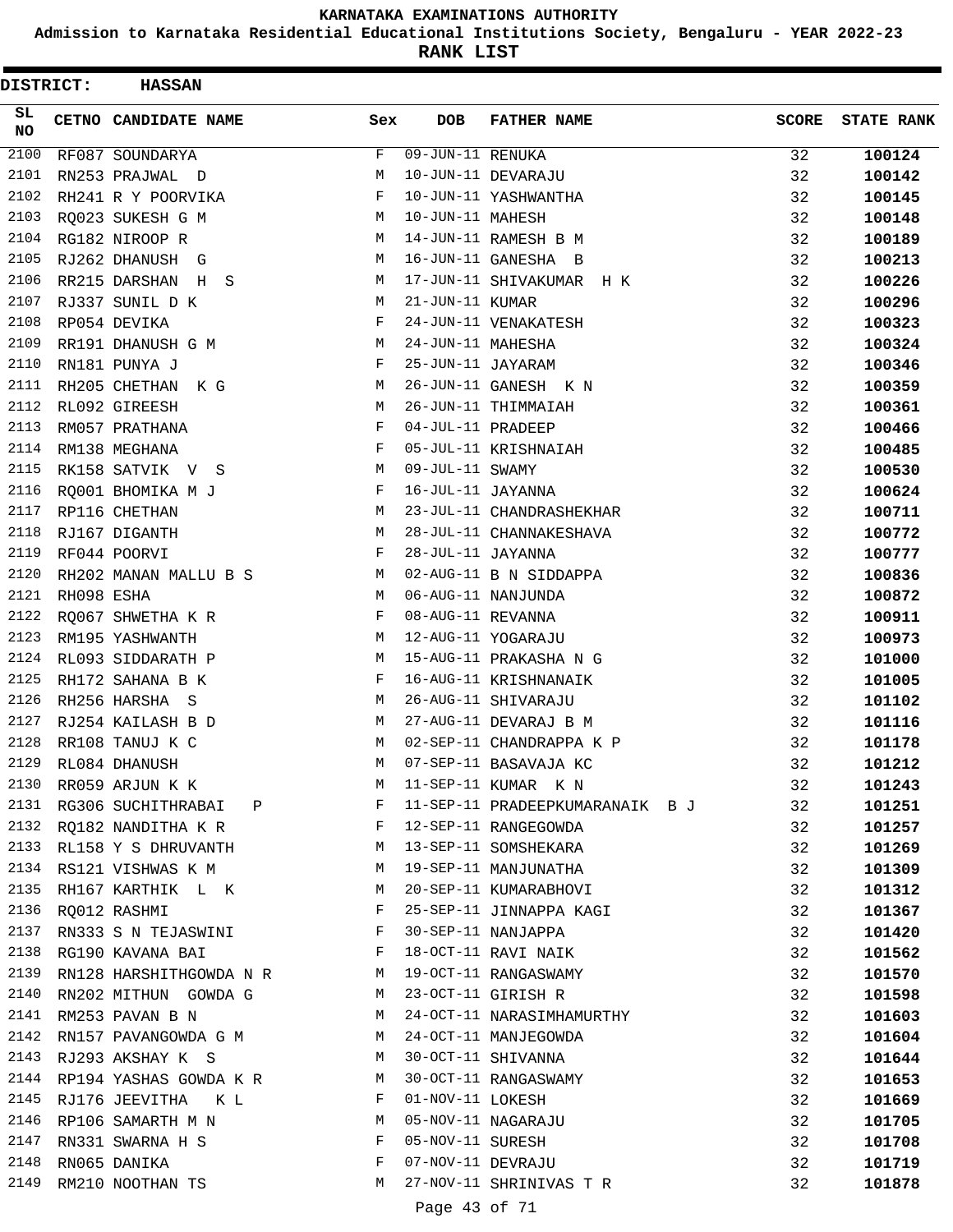**Admission to Karnataka Residential Educational Institutions Society, Bengaluru - YEAR 2022-23**

**RANK LIST**

| DISTRICT: |                  | <b>HASSAN</b>             |              |                    |                            |              |                   |
|-----------|------------------|---------------------------|--------------|--------------------|----------------------------|--------------|-------------------|
| SL.<br>NO |                  | CETNO CANDIDATE NAME      | Sex          | <b>DOB</b>         | <b>FATHER NAME</b>         | <b>SCORE</b> | <b>STATE RANK</b> |
| 2150      |                  | RM305 YASHVANTH           | М            |                    | 27-NOV-11 MANJUNATHA       | 32           | 101884            |
| 2151      |                  | RL039 HRUTHVIK M M        | М            |                    | 29-NOV-11 MOHANKUMAR M M   | 32           | 101901            |
| 2152      |                  | RF100 VARSHA B            | F            |                    | 12-DEC-11 BALAKRISHNA BE   | 32           | 101999            |
| 2153      |                  | RN078 PAVAN M M           | M            | 17-DEC-11 MAHESH   |                            | 32           | 102028            |
| 2154      |                  | RP079 BHARATH             | М            | 21-DEC-11 MANU     |                            | 32           | 102049            |
| 2155      |                  | RN067 SAHANA              | F            |                    | 28-JAN-12 SHIVARAJA        | 32           | 102198            |
| 2156      |                  | RP184 USHA A C            | F            |                    | 01-FEB-12 CHANDREGOWDA A M | 32           | 102205            |
| 2157      |                  | RJ100 BAIRESHA B S        | M            |                    | 12-FEB-12 SHIVAKUMARA T    | 32           | 102212            |
| 2158      |                  | RJ011 ANKITHA V           | F            | 20-MAR-10 VASU     |                            | 31           | 102432            |
| 2159      |                  | RH143 CHANDAN M           | M            |                    | 28-AUG-10 MARULASIDDAPPA   | 31           | 102739            |
| 2160      |                  | RJ341 ANU MK              | F            |                    | 28-SEP-10 KARUN KUMAR M B  | 31           | 102836            |
| 2161      |                  | RH022 HEMANTH             | M            |                    | 22-OCT-10 RAMACHANDRA      | 31           | 102966            |
| 2162      |                  | RS190 LAKSHMI             | F<br>H R     | 17-DEC-10 RAMESH   | H M                        | 31           | 103257            |
| 2163      |                  | RH037 AISHWARY            | F            |                    | 28-DEC-10 PRASANNA         | 31           | 103327            |
| 2164      |                  | RG266 RENUKA N V          | М            |                    | 30-DEC-10 VEDHAMURTI N R   | 31           | 103346            |
| 2165      |                  | RS075 GUNASHREE HB        | F            |                    | 08-JAN-11 BASAVARAJU       | 31           | 103484            |
| 2166      |                  | RK209 PAVANI S S          | F            |                    | 24-JAN-11 SOMASHEKHARA S S | 31           | 103583            |
| 2167      |                  | RP010 RAKSHITHA           | F            | 10-FEB-11 MAHESHA  |                            | 31           | 103713            |
| 2168      |                  | RH170 USHA V              | $\mathbf{F}$ |                    | 12-FEB-11 VASANTHA S       | 31           | 103735            |
| 2169      |                  | RP220 AMRUTHA B G         | F            |                    | 13-FEB-11 GANGADHAR        | 31           | 103736            |
| 2170      |                  | RG228 SINCHANA            | F            |                    | 23-FEB-11 CHIDANANDA       | 31           | 103835            |
| 2171      |                  | RG105 SHARATH T A         | М            | 01-MAR-11 ANJAN    | SHETTY                     | 31           | 103897            |
| 2172      |                  | RM003 HARINI H R          | F            | 15-MAR-11 RAVISHA  |                            | 31           | 104021            |
| 2173      |                  | RH214 HARSHA Y            | M            |                    | 15-MAR-11 YOGACHARI        | 31           | 104023            |
| 2174      |                  | RG209 RAKSHITHA K         | F            |                    | 16-MAR-11 KRISHNAPPA S     | 31           | 104037            |
| 2175      |                  | RP073 SAGAR B H           | M            |                    | 20-MAR-11 HARISHWAR B L    | 31           | 104067            |
| 2176      |                  | RG199 BRUNDA J S          | F            |                    | 27-MAR-11 SATHEESH J C     | 31           | 104129            |
| 2177      |                  | RR067 SUMANTH B S         | М            | 31-MAR-11 SHIVANNA |                            | 31           | 104184            |
| 2178      |                  | RH085 MANJUNATHA B K      | M            |                    | 14-APR-11 KRISHNA BOVI     | 31           | 104351            |
| 2179      |                  | RM060 THEJAS M            | M            | 20-APR-11 MALLIKA  |                            | 31           | 104426            |
| 2180      |                  | RK241 PRAJWAL S           | М            |                    | 21-APR-11 SWAMY V T        | 31           | 104433            |
|           |                  | 2181 RL091 PRUTHVI        | М            | 23-APR-11 YATHISH  |                            | 31           | 104452            |
| 2182      |                  | RM117 GAGAN R B           | M            |                    | 26-APR-11 BETTASHETT       | 31           | 104482            |
|           | 2183 RS106 VIDYA |                           | F            |                    | 05-MAY-11 DIVAKARA         | 31           | 104579            |
|           |                  | 2184 RF031 KARTHIK H K    | M            |                    | 07-MAY-11 KANTHARAJU       | 31           | 104595            |
| 2185      |                  | RN271 PAVAN               | М            |                    | 13-MAY-11 NANJESH GOWDA    | 31           | 104674            |
| 2186      |                  | RG241 ADARSHA K M         | М            |                    | 19-MAY-11 MANJUNATHA       | 31           | 104739            |
| 2187      |                  | RL102 BHAVYA              | F            |                    | 21-MAY-11 RAVI H N         | 31           | 104771            |
|           |                  | 2188 RG124 BALAJI P       | М            |                    | 06-JUN-11 PRASANNAKUMAR    | 31           | 105003            |
| 2189      |                  | RS101 RACHANA H P         | F            |                    | 12-JUN-11 PRATHAP H L      | 31           | 105106            |
| 2190      |                  | RN303 DEEPTHI GOWDA B Y F |              |                    | 23-JUN-11 YOGANANDA        | 31           | 105231            |
|           |                  | 2191 RK199 DARSHAN H      | M            |                    | 25-JUN-11 B C HARISH       | 31           | 105262            |
|           |                  | 2192 RG317 ADITHYA H J    | М            |                    | 28-JUN-11 JAGDEESHA H R    | 31           | 105293            |
| 2193      |                  | RK021 YASHASWINI          | F            |                    | 28-JUN-11 MANJUNATHA H S   | 31           | 105310            |
| 2194      |                  | RN155 MONIKA              | F            | 06-JUL-11 ANAND    |                            | 31           | 105421            |
| 2195      |                  | RS028 PALLAVI CJ          | F            |                    | 07-JUL-11 JAYAKUMARA       | 31           | 105435            |
| 2196      |                  | RR047 AJITTH A M          | M            | 14-JUL-11 MAHESHA  |                            | 31           | 105517            |
| 2197      |                  | RK197 DHASHVANTH D K      | M            | 16-JUL-11 KUMARA   |                            | 31           | 105551            |
| 2198      |                  | RH219 JEEVITHA M          | F            |                    | 17-JUL-11 MANJANAIK        | 31           | 105565            |
| 2199      |                  | RM107 SHARATH S R         |              |                    | M 17-JUL-11 RAMESH S K     | 31           | 105573            |
|           |                  |                           |              |                    |                            |              |                   |

Page 44 of 71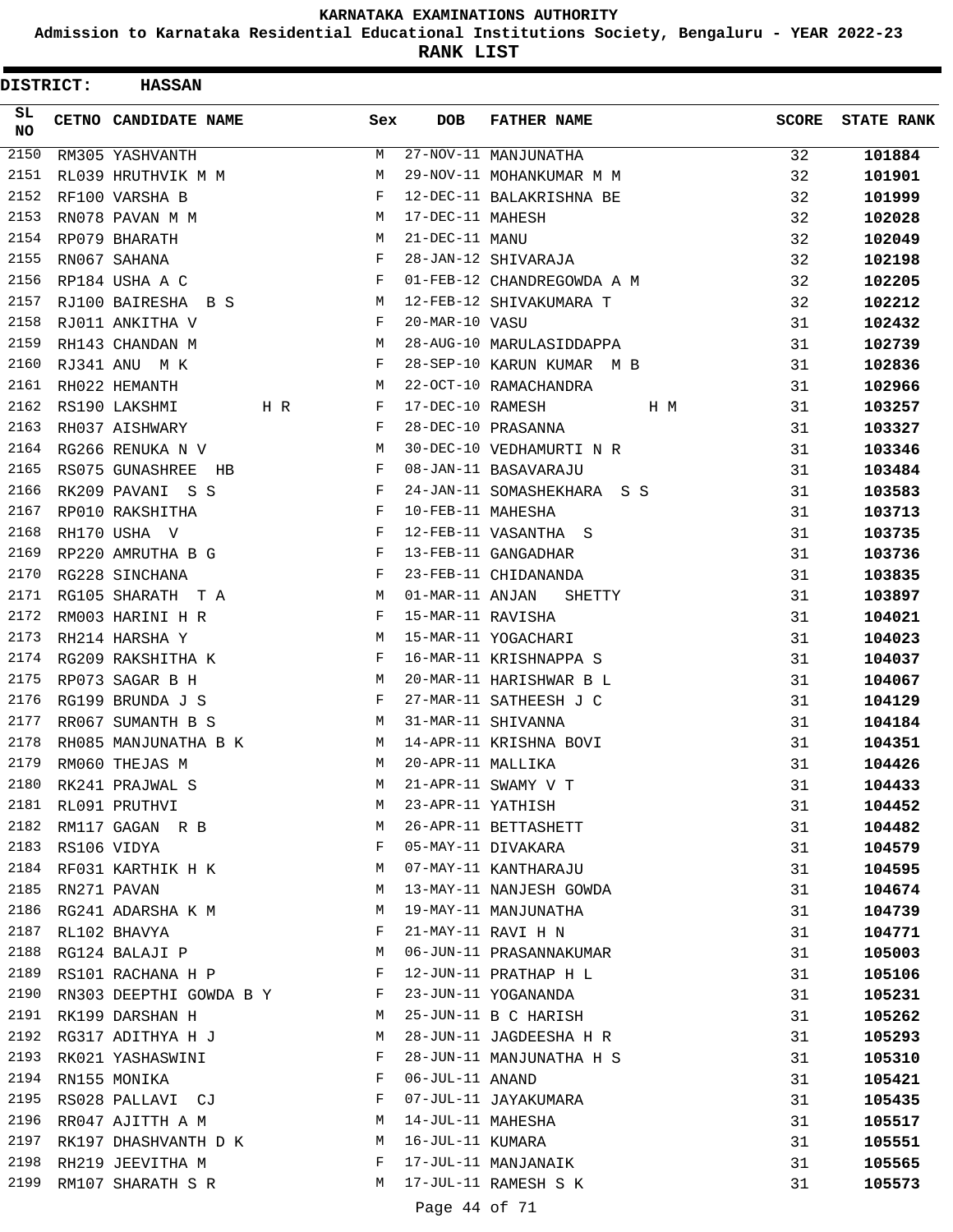**Admission to Karnataka Residential Educational Institutions Society, Bengaluru - YEAR 2022-23**

**RANK LIST**

| DISTRICT:       |             | <b>HASSAN</b>          |            |                   |                              |              |                   |
|-----------------|-------------|------------------------|------------|-------------------|------------------------------|--------------|-------------------|
| SL<br><b>NO</b> |             | CETNO CANDIDATE NAME   | Sex        | DOB               | <b>FATHER NAME</b>           | <b>SCORE</b> | <b>STATE RANK</b> |
| 2200            |             | RG187 DIVYA H S        | F          |                   | 19-JUL-11 SOMASHEKAR H T     | 31           | 105587            |
| 2201            |             | RJ014 SANJU D J        | М          |                   | 25-JUL-11 JAYARAMA           | 31           | 105663            |
| 2202            |             | RJ223 JEEVAN B N       | M          |                   | 27-JUL-11 NANJAPPA B R       | 31           | 105690            |
| 2203            |             | RM257 HARSHA H B       | М          |                   | 30-JUL-11 BOREGOWDA          | 31           | 105729            |
| 2204            |             | RF079 SHRIJANA B D     | F          | 31-JUL-11 DEVARJU |                              | 31           | 105747            |
| 2205            |             | RR071 KISHAN           | М          | 02-AUG-11 UMESH   |                              | 31           | 105765            |
| 2206            |             | RG059 PREETHAM K       | M          | 05-AUG-11 KALAPPA |                              | 31           | 105799            |
| 2207            |             | RP138 VIJAYA LAKSHMI   | F          |                   | 23-AUG-11 VENUGOPAL          | 31           | 106005            |
| 2208            |             | RJ107 LAKSHMI M J      | F          | 02-SEP-11 JAYANNA |                              | 31           | 106090            |
| 2209            |             | RN311 SPANDANA         | F          | 05-SEP-11 KUMAR   |                              | 31           | 106127            |
| 2210            |             | RR081 SRUSTHI D        | F          |                   | 16-SEP-11 DHARMEGOWDA        | 31           | 106235            |
| 2211            |             | RF011 NISHANTH D S     | М          |                   | 21-SEP-11 SHIVANNA           | 31           | 106282            |
| 2212            |             | RQ172 YASHWANTH        | М          |                   | 02-OCT-11 VEERABHADRASHETTY  | 31           | 106387            |
| 2213            |             | RJ298 YASHWANTH V R    | М          |                   | 02-OCT-11 RAMEGOWDA          | 31           | 106388            |
| 2214            | RR098 NAKUL |                        | M          |                   | 03-OCT-11 BL PRAKASH         | 31           | 106390            |
| 2215            |             | RF082 DHANUSH K A      | M          | 04-OCT-11 ANANDA  |                              | 31           | 106396            |
| 2216            |             | RP140 JEEVITH R        | M          |                   | 06-OCT-11 A D RAVI           | 31           | 106416            |
| 2217            |             | RM065 CHINAMMA B M     | F          | 11-OCT-11 MAHESH  |                              | 31           | 106449            |
| 2218            |             | RL248 DHEEKSHA K B     | F          |                   | 11-OCT-11 BASAVARAJU K S     | 31           | 106451            |
| 2219            |             | RG169 HEMANTHA B R     | M          |                   | 19-OCT-11 RENUKAMURTHI       | 31           | 106514            |
| 2220            |             | RP097 PUNITH J G       | М          | 25-OCT-11 GOPAL   |                              | 31           | 106555            |
| 2221            |             | RF051 SHREYA V         | F          |                   | 03-NOV-11 VENKATESH          | 31           | 106628            |
| 2222            |             | RM014 VARUN KR         | M          |                   | 13-NOV-11 RAVINDRA K M       | 31           | 106712            |
| 2223            |             | RH212 SINCHANA K       | F          | 16-NOV-11 KUMAR   |                              | 31           | 106732            |
| 2224            |             | RJ241 MOUNA            | F          |                   | 20-NOV-11 MANJUNATHA         | 31           | 106759            |
| 2225            |             | RK220 NISHANTH B R     | М          |                   | 26-NOV-11 RAGHU B A          | 31           | 106813            |
| 2226            |             | RK278 GURURAJ          | M          | 01-DEC-11 GANESHA |                              | 31           | 106846            |
| 2227            |             | RK022 ADITHYA H D      | M          |                   | 04-DEC-11 DINESH H D         | 31           | 106866            |
| 2228            |             | RS091 NISHA Y V        | F          |                   | 05-DEC-11 VENKATESH          | 31           | 106881            |
| 2229            |             | RR038 ADIP GOWDA G D   | М          |                   | 09-DEC-11 DAYANANDA          | 31           | 106903            |
| 2230            |             | RN250 KALAVATHI        | F          |                   | 11-DEC-11 SRINIVASA          | 31           | 106918            |
| 2231            |             | RL115 LEELA M V        | F          |                   | 16-DEC-11 VENKOJI RAO        | 31           | 106952            |
| 2232            |             | RM127 DIVYA J M        | F          |                   | 19-DEC-11 MANJUNATHA         | 31           | 106971            |
| 2233            |             | RF016 POORVIKA S       | F          |                   | 19-DEC-11 SHIVARAJA          | 31           | 106972            |
|                 |             | 2234 RR204 THULASI M D | F          |                   | 20-DEC-11 DANANJAYA          | 31           | 106983            |
| 2235            |             | RJ168 TEJASWI          | F          | 22-DEC-11 MANJU   |                              | 31           | 107001            |
| 2236            |             | RL235 KRUTHIKA         | F          |                   | 24-DEC-11 LAKSHMANA          | 31           | 107014            |
| 2237            |             | RR102 SUDEEPA D L      | М          |                   | 24-DEC-11 LOKESH D D         | 31           | 107015            |
| 2238            |             | RF149 DEEKSHITHA B S   | $_{\rm F}$ |                   | 02-JAN-12 SANNASWAMY B K     | 31           | 107087            |
| 2239            |             | RH176 MANASA           | F          |                   | 12-JAN-12 SOMASHEKAR         | 31           | 107112            |
| 2240            |             | RP183 UMA A C          | F          |                   | 01-FEB-12 CHANDREGOWDA A M   | 31           | 107139            |
| 2241            |             | RN016 CHIRANTH P K     | M          |                   | 23-MAR-12 KANTHARAJU P S     | 31           | 107180            |
| 2242            |             | RG197 RAMYA            | F          |                   | 16-MAR-10 VENKATESH          | 30           | 107395            |
| 2243            |             | RQ088 PANKAJ H P       | M          |                   | 08-APR-10 PRAKASH H P        | 30           | 107426            |
| 2244            |             | RG157 KEERTHANA KV     | F          |                   | 20-MAY-10 VISHWANATH N       | 30           | 107478            |
| 2245            |             | RG112 SHARATH KUMAR    | M          |                   | 27-JUL-10 THIMMA BOVI        | 30           | 107603            |
| 2246            |             | RJ334 SUJAN B S        | М          |                   | 27-JUL-10 SOMEGOWDA          | 30           | 107604            |
| 2247            |             | RH108 VARUN            | М          |                   | 20-AUG-10 LATESH KUMAR NAIK  | 30           | 107683            |
| 2248            |             | RK081 MITHUN K S       | М          |                   | 23-AUG-10 SANNADIDAGAIAH K R | 30           | 107689            |
| 2249            |             | RP032 VENKATESHA T D   | M          |                   | 05-NOV-10 DEVEGOWDA          | 30           | 108055            |
|                 |             |                        |            |                   |                              |              |                   |

Page 45 of 71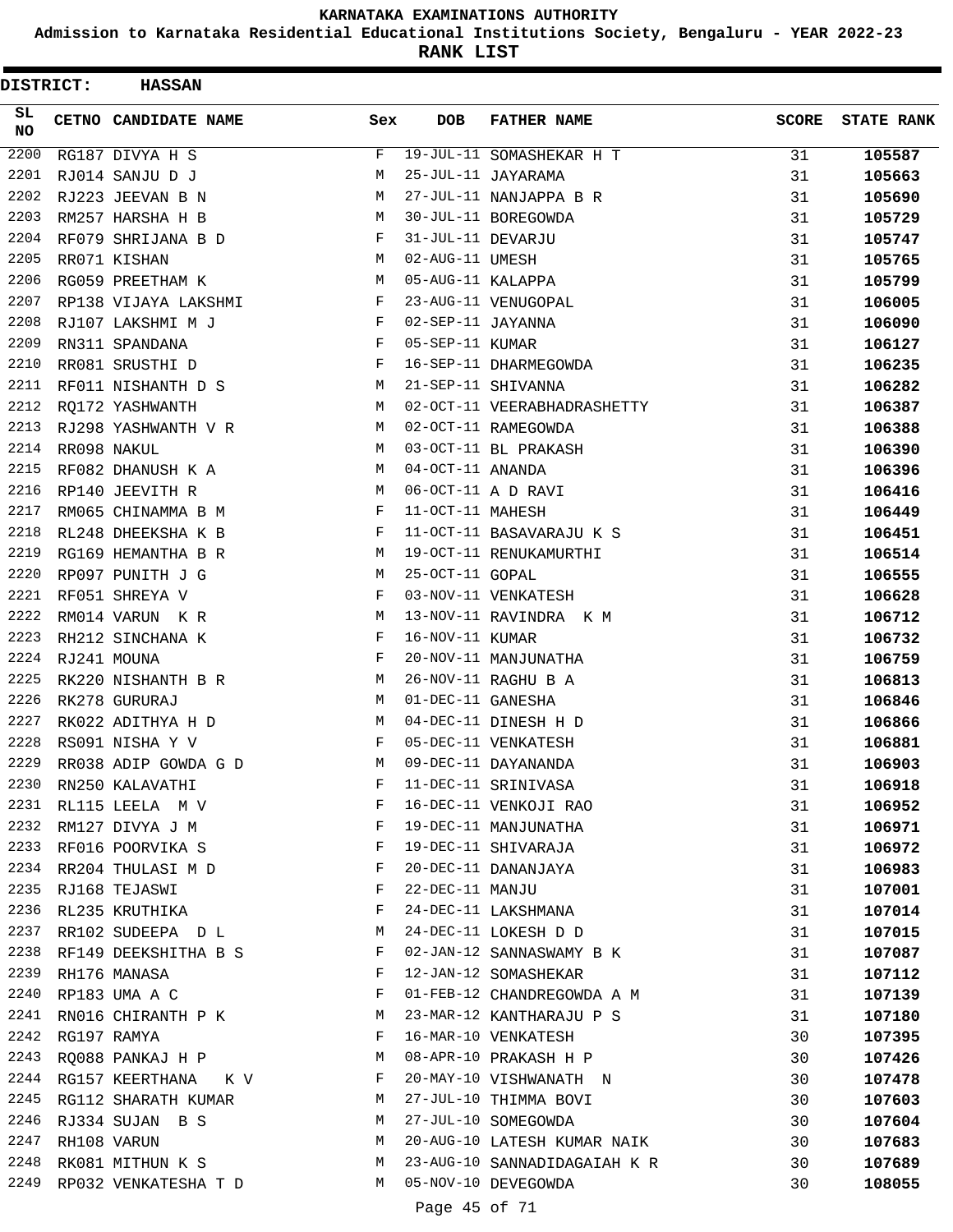**Admission to Karnataka Residential Educational Institutions Society, Bengaluru - YEAR 2022-23**

| DISTRICT:       | <b>HASSAN</b>            |     |                   |                               |              |                   |
|-----------------|--------------------------|-----|-------------------|-------------------------------|--------------|-------------------|
| SL<br><b>NO</b> | CETNO CANDIDATE NAME     | Sex | <b>DOB</b>        | <b>FATHER NAME</b>            | <b>SCORE</b> | <b>STATE RANK</b> |
| 2250            | RG120 SWAPNA B M         | F   |                   | 11-NOV-10 MANJUNATH V         | 30           | 108104            |
| 2251            | RN148 GANGADHARA         | М   |                   | 18-NOV-10 DHARMARAJU          | 30           | 108138            |
| 2252            | RQ176 RAHUL N B          | М   |                   | 03-DEC-10 BAHUGUNA N P        | 30           | 108219            |
| 2253            | RS144 CHAITHRA D C       | F   |                   | 16-DEC-10 CHANDRASHEKAR D S   | 30           | 108306            |
| 2254            | RG377 HEMANTH C K        | М   |                   | 23-DEC-10 KRISHNA C           | 30           | 108347            |
| 2255            | RL294 ASHWINI            | F   |                   | 24-DEC-10 BASAVARAJU          | 30           | 108357            |
| 2256            | RF074 YOGESH A C         | M   |                   | 03-JAN-11 CHANDRA A K         | 30           | 108508            |
| 2257            | RO044 SAMPREETH K K      | М   |                   | 08-JAN-11 KESHAVA MURTHI      | 30           | 108543            |
| 2258            | RH063 PRAMOD             | М   |                   | 13-JAN-11 RANGASWAMY K S      | 30           | 108580            |
| 2259            | RN222 RASHMI S           | F   |                   | 17-JAN-11 SATISH N            | 30           | 108614            |
| 2260            | RH072 SWARNA C           | F   |                   | 28-JAN-11 CHANNABASAVAIAH K G | 30           | 108692            |
| 2261            | RH049 VARSHINI M L       | F   | 10-FEB-11 LOKESH  |                               | 30           | 108791            |
| 2262            | RH080 MOONIKA            | F   |                   | 14-FEB-11 SHEKAR NAIK         | 30           | 108821            |
| 2263            | RG295 POORNIMA G R       | F   |                   | 21-FEB-11 RAMACHANDRA G R     | 30           | 108879            |
| 2264            | RF185 POORNIMA K H       | F   |                   | 21-FEB-11 HARISH K P          | 30           | 108880            |
| 2265            | RP226 CHARAN B D         | M   |                   | 23-FEB-11 D DHANANJA          | 30           | 108893            |
| 2266            | RG207 BINDU C            | F   |                   | 26-FEB-11 CHANDRA SHETTI K H  | 30           | 108917            |
| 2267            | RS210 CHAITHANYA<br>R D  | F   |                   | 08-MAR-11 DUSHANTHA           | 30           | 109012            |
| 2268            | RH074 CHETHAN KUMAR NAIK | M   |                   | 09-MAR-11 SHIVANAIK           | 30           | 109019            |
| 2269            | RO110 MOKSHA B R         | F   | 10-MAR-11 RAJAIAH |                               | 30           | 109039            |
| 2270            | RR066 SANJAY             | M   | 14-MAR-11 YOGESHA |                               | 30           | 109085            |
| 2271            | RH178 USHA K N           | F   |                   | 16-MAR-11 NAGARAJU            | 30           | 109102            |
| 2272            | RM222 B K PAVAN          | M   |                   | 20-MAR-11 KUMAR B V           | 30           | 109132            |
| 2273            | RG067 CHANDAN            | М   |                   | 23-MAR-11 CHANDRA NAYAKA      | 30           | 109168            |
| 2274            | RJ073 LAKSHMI            | F   |                   | 23-MAR-11 SOMASHEKHARA        | 30           | 109171            |
| 2275            | RN042 THEJAS GOWDA C K   | M   |                   | 23-MAR-11 KRISHNE GOWDA C B   | 30           | 109176            |
| 2276            | RK090 NAMRATHA K S       | F   |                   | 25-MAR-11 SHIVARAJKUMAR       | 30           | 109188            |
| 2277            | RF106 DHANUSH            | M   | 27-MAR-11 LOKESH  |                               | 30           | 109208            |
| 2278            | RS085 LIKHITH DA         | М   | 06-APR-11 ANNAPPA |                               | 30           | 109308            |
| 2279            | RJ006 M M VARUNGWODA     | М   | 08-APR-11 MAHESHA |                               | 30           | 109323            |
| 2280            | RR178 VIKAS GOWDA K S    | M   |                   | 09-APR-11 SANTHOSH K R        | 30           | 109338            |
| 2281            | RF145 HEMANTH            | M   |                   | 12-APR-11 KRISHNAMURTHY       | 30           | 109360            |
| 2282            | RL017 THANUSHRI K M      | F   | 12-APR-11 MURTHY  |                               | 30           | 109367            |
| 2283            | RL058 JEEVAN PATEL A P M |     |                   | 25-APR-11 PANCHAKSHARI        | 30           | 109483            |
|                 | 2284 RG160 GAGANA V S    | F   |                   | 26-APR-11 SIDDAPPA V K        | 30           | 109492            |
| 2285            | RG342 LAKSHMISHA         | M   |                   | 03-MAY-11 SATHYANARAYANA      | 30           | 109591            |
| 2286            | RS221 NAVYA              | F   |                   | 03-MAY-11 BASAVARAJU          | 30           | 109594            |
| 2287            | RM112 AKASH M K          | M   | 04-MAY-11 KUMARA  |                               | 30           | 109601            |
| 2288            | RS185 NITHIN ND          | M   |                   | 15-MAY-11 DEVARAJU N K        | 30           | 109730            |
| 2289            | RQ097 BHAVYASHREE D M    | F   |                   | 21-MAY-11 MUKUNDA SWAMY D J   | 30           | 109789            |
| 2290            | RK012 JAGAN S G          | M   | 22-MAY-11 GANESHA |                               | 30           | 109796            |
| 2291            | RH087 SHREENIVASA M Y    | M   |                   | 25-MAY-11 H YALLAPPA          | 30           | 109840            |
| 2292            | RQ307 CHANDU             | M   |                   | 27-MAY-11 SHANKARA            | 30           | 109865            |
| 2293            | RH229 LALITHA M D        | F   |                   | 30-MAY-11 DHARMESH            | 30           | 109906            |
| 2294            | RJ095 AJAY S M           | М   |                   | 03-JUN-11 MANJEGOWDA S P      | 30           | 109990            |
| 2295            | RN241 PRAPAL RAJ M B     | M   |                   | 03-JUN-11 BASAVARAJU M B      | 30           | 110001            |
| 2296            | RG150 YAMUNA B V         | F   |                   | 06-JUN-11 VENKATESH           | 30           | 110051            |
| 2297            | RM147 PRAJWAL B Y        | M   | 11-JUN-11 YATHISH |                               | 30           | 110125            |
| 2298            | RP154 PRATHAM A S        | M   |                   | 12-JUN-11 SRINIVAS            | 30           | 110133            |
| 2299            | RK089 DIGANTH R GOWDA    | M   |                   | 20-JUN-11 RAVI K R            | 30           | 110232            |
|                 |                          |     |                   |                               |              |                   |
|                 |                          |     | Page 46 of 71     |                               |              |                   |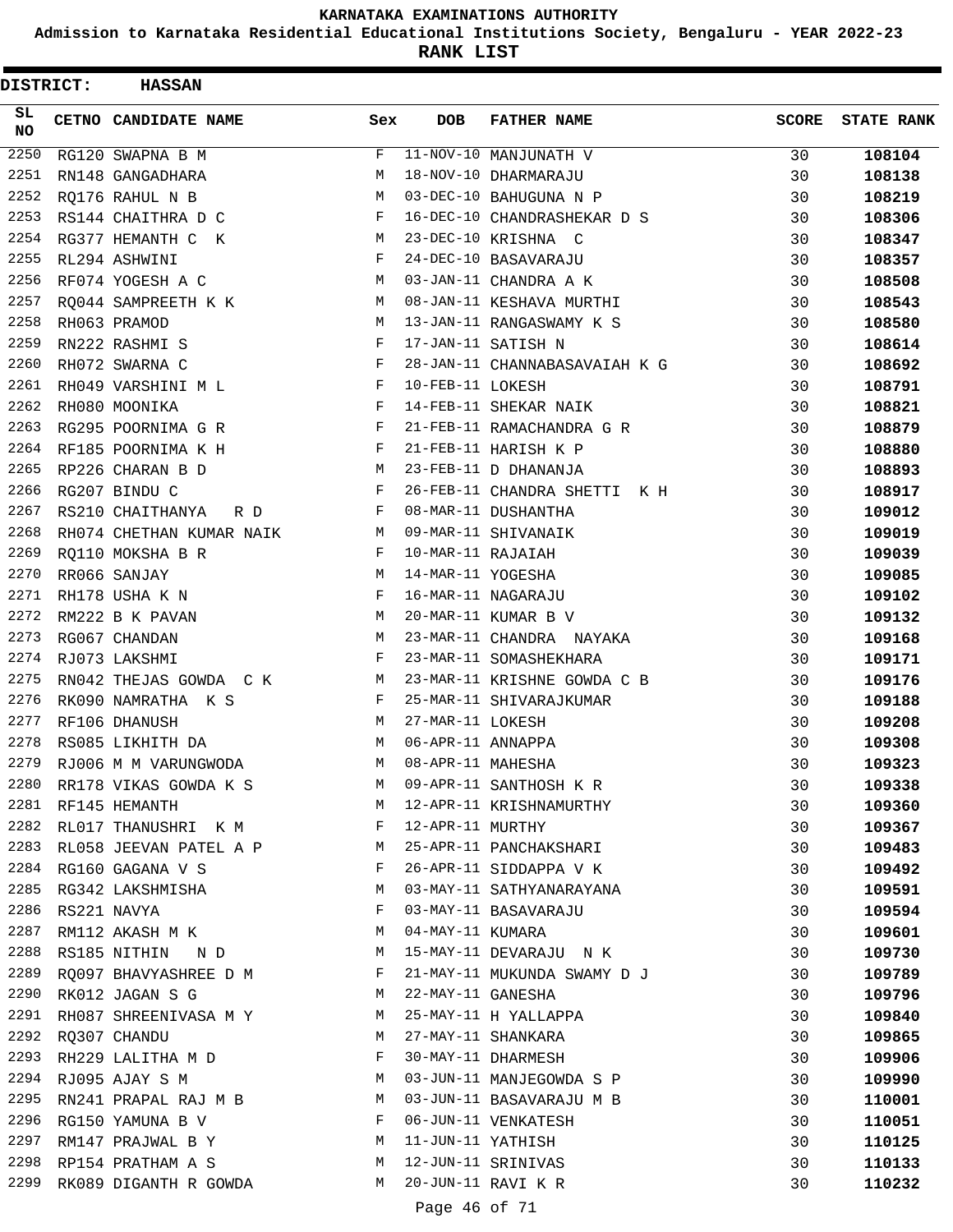**Admission to Karnataka Residential Educational Institutions Society, Bengaluru - YEAR 2022-23**

| SL.<br>CETNO CANDIDATE NAME<br><b>DOB</b><br><b>FATHER NAME</b><br><b>SCORE</b><br>Sex<br><b>NO</b><br>2300<br>22-JUN-11 LOKESH L K<br>M<br>RM312 DAYANANDA L L<br>30<br>2301<br>24-JUN-11 THEJAMURTHY<br>30<br>RH005 DEEPAK G T<br>M<br>2302<br>24-JUN-11 VENKATESH<br>RP053 DEVARAJA<br>M<br>30<br>2303<br>RH068 SRIKANTHAMURTHY Y R<br>28-JUN-11 RAMESHA Y S<br>30<br>М<br>2304<br>RJ342 KISHOR<br>30-JUN-11 DEVARAJU<br>30<br>M<br>2305<br>01-JUL-11 ANNAPPA<br>RL179 JNANESH SHETTY<br>М<br>30<br>2306<br>08-JUL-11 RANGANATHA V S<br>RG188 POORNA CHANDRU<br>30<br>M<br>2307<br>RM106 PRATEEKSHA<br>F<br>08-JUL-11 BASAVARAJU S K<br>30<br>2308<br>RQ295 AKSHAY KUMAR Y K<br>13-JUL-11 KANTHARAJU<br>30<br>М<br>2309<br>15-JUL-11 DINESH B K<br>RK171 JEEVAN GOWDA B<br>30<br>М<br>2310<br>20-JUL-11 JAGADEESH<br>RG319 SIDDARTH R J<br>M<br>30<br>2311<br>22-JUL-11 RAVI<br>RO123 CHIRANJEEVI<br>М<br>30<br>2312<br>F<br>RM119 LEKHANA M P<br>25-JUL-11 PUTTASWAMY<br>30<br>2313<br>RJ096 ANUMATHI R M<br>26-JUL-11 MALLESHA R C<br>F<br>30<br>2314<br>27-JUL-11 NANJESHA<br>RG259 KALLESHA M N<br>M<br>30<br>2315<br>04-AUG-11 UMESH NT<br>RH044 POOJA NU<br>F<br>30<br>2316<br>07-AUG-11 KARIYAYIAH<br>RL218 PRETHAM<br>M<br>30<br>2317<br>09-AUG-11 PRAKASHA<br>RQ022 AKSHAY M P<br>М<br>30<br>2318<br>F<br>11-AUG-11 RAJASHEKHAR<br>30<br>RH237 BHUVANESHWARI S R<br>2319<br>RP208 ROHINI<br>F<br>15-AUG-11 KANTHARAJU<br>30<br>2320<br>$_{\rm F}$<br>16-AUG-11 MANJU<br>RR140 DAANYA N M<br>30<br>2321<br>17-AUG-11 ANANDBOVI<br>RH004 LAXMI<br>F<br>30<br>2322<br>RR069 OMKAR R D<br>M<br>22-AUG-11 DYAVEGOWDA R N<br>30<br>2323<br>RN269 KEERTHANA S<br>F<br>24-AUG-11 SANTHOSH K P<br>30<br>2324<br>RL288 DARSHAN B K<br>27-AUG-11 LATE RAGHAVENDRA<br>30<br>М<br>2325<br>01-SEP-11 DHARMESHA<br>RN279 PRUTHVI<br>F<br>30<br>2326<br>F<br>05-SEP-11 NAGARAJA NAIKA<br>30<br>RG327 YASHAVANTHE<br>2327<br>RJ178 YATHISH GOWDA M P<br>06-SEP-11 PUTTARAJU M E<br>M<br>30<br>111206<br>2328<br>09-SEP-11 KRISHNA NAIK<br>RG064 RAKSHITA<br>F<br>30<br>2329<br>17-SEP-11 LOKESH<br>RH145 KRUTHARTH G L<br>M<br>30<br>2330 RP225 NITHIN<br>20-SEP-11 RAMACHANDRA<br>111320<br>М<br>30<br>2331 RK255 PRAJWAL<br>21-SEP-11 LOKESHA<br>30<br>М<br>RS171 MITHUN G S<br>2332<br>01-OCT-11 SOMASHEKAR G K<br>М<br>30<br>2333<br>RM098 SHRAVANI K N<br>02-OCT-11 NANDEESHA<br>F<br>30<br>111433<br>2334 RG054 DIVYA<br>11-OCT-11 GANGADHARA<br>F<br>30<br>111511<br>2335<br>RH137 DAYANANDA K M<br>14-OCT-11 MALLIKARJUNA<br>M<br>30<br>111541<br>2336<br>15-OCT-11 HANUMEGOWDA<br>30<br>RJ199 AMITH<br>M<br>2337<br>RR039 KISHAN M D<br>18-OCT-11 DHARMA<br>M<br>30<br>111576<br>2338<br>19-OCT-11 SOMASHEKAR K N<br>RJ309 VARUN SHETTY K S<br>M<br>30<br>111587<br>2339<br>21-OCT-11 NANJE GOWDA<br>30<br>RN087 HEMANTHA N<br>M<br>111602<br>2340<br>03-NOV-11 RAMAYYA<br>RM208 VINAY<br>М<br>30<br>111721<br>RH262 BHANUSHREE<br>2341<br>10-NOV-11 MOHANKUMAR<br>F<br>30<br>111778<br>2342 RK042 RAJESHWARI<br>10-NOV-11 RAJESHA<br>F<br>30<br>111784<br>2343<br>11-NOV-11 MANJUNATHA K C<br>RR182 POORVIKA K M<br>F<br>30<br>111800<br>2344<br>13-NOV-11 DEVARAJU<br>RS058 KEERTHANA<br>F<br>30<br>2345<br>13-NOV-11 RAMESH<br>RJ068 SAGAR M R<br>М<br>30<br>111819<br>2346<br>16-NOV-11 KRISHNAIAH<br>RJ067 RAKSHA<br>F<br>30<br>111853<br>RL043 DIMPAN K N<br>2347<br>18-NOV-11 NATARAJA<br>М<br>30<br>111866<br>2348<br>RJ266 APOORVA N R<br>13-DEC-11 RAJAIAH N K<br>F<br>30<br>112051<br>RM193 V G RAKSHITHA<br>2349<br>13-DEC-11 GOVINDARAJU V V<br>F<br>30<br>112060<br>Page 47 of 71 | <b>DISTRICT:</b> | <b>HASSAN</b> |  |  |                   |
|-----------------------------------------------------------------------------------------------------------------------------------------------------------------------------------------------------------------------------------------------------------------------------------------------------------------------------------------------------------------------------------------------------------------------------------------------------------------------------------------------------------------------------------------------------------------------------------------------------------------------------------------------------------------------------------------------------------------------------------------------------------------------------------------------------------------------------------------------------------------------------------------------------------------------------------------------------------------------------------------------------------------------------------------------------------------------------------------------------------------------------------------------------------------------------------------------------------------------------------------------------------------------------------------------------------------------------------------------------------------------------------------------------------------------------------------------------------------------------------------------------------------------------------------------------------------------------------------------------------------------------------------------------------------------------------------------------------------------------------------------------------------------------------------------------------------------------------------------------------------------------------------------------------------------------------------------------------------------------------------------------------------------------------------------------------------------------------------------------------------------------------------------------------------------------------------------------------------------------------------------------------------------------------------------------------------------------------------------------------------------------------------------------------------------------------------------------------------------------------------------------------------------------------------------------------------------------------------------------------------------------------------------------------------------------------------------------------------------------------------------------------------------------------------------------------------------------------------------------------------------------------------------------------------------------------------------------------------------------------------------------------------------------------------------------------------------------------------------------------------------------------------------------------------------------------------------------------------------------------------------------------------------------------------------------------------------------------------------------------------------------------------------------------------------------------------------------------------------------------------------------------------------------------------------------------------------------------------------------|------------------|---------------|--|--|-------------------|
|                                                                                                                                                                                                                                                                                                                                                                                                                                                                                                                                                                                                                                                                                                                                                                                                                                                                                                                                                                                                                                                                                                                                                                                                                                                                                                                                                                                                                                                                                                                                                                                                                                                                                                                                                                                                                                                                                                                                                                                                                                                                                                                                                                                                                                                                                                                                                                                                                                                                                                                                                                                                                                                                                                                                                                                                                                                                                                                                                                                                                                                                                                                                                                                                                                                                                                                                                                                                                                                                                                                                                                                                     |                  |               |  |  | <b>STATE RANK</b> |
|                                                                                                                                                                                                                                                                                                                                                                                                                                                                                                                                                                                                                                                                                                                                                                                                                                                                                                                                                                                                                                                                                                                                                                                                                                                                                                                                                                                                                                                                                                                                                                                                                                                                                                                                                                                                                                                                                                                                                                                                                                                                                                                                                                                                                                                                                                                                                                                                                                                                                                                                                                                                                                                                                                                                                                                                                                                                                                                                                                                                                                                                                                                                                                                                                                                                                                                                                                                                                                                                                                                                                                                                     |                  |               |  |  | 110263            |
|                                                                                                                                                                                                                                                                                                                                                                                                                                                                                                                                                                                                                                                                                                                                                                                                                                                                                                                                                                                                                                                                                                                                                                                                                                                                                                                                                                                                                                                                                                                                                                                                                                                                                                                                                                                                                                                                                                                                                                                                                                                                                                                                                                                                                                                                                                                                                                                                                                                                                                                                                                                                                                                                                                                                                                                                                                                                                                                                                                                                                                                                                                                                                                                                                                                                                                                                                                                                                                                                                                                                                                                                     |                  |               |  |  | 110288            |
|                                                                                                                                                                                                                                                                                                                                                                                                                                                                                                                                                                                                                                                                                                                                                                                                                                                                                                                                                                                                                                                                                                                                                                                                                                                                                                                                                                                                                                                                                                                                                                                                                                                                                                                                                                                                                                                                                                                                                                                                                                                                                                                                                                                                                                                                                                                                                                                                                                                                                                                                                                                                                                                                                                                                                                                                                                                                                                                                                                                                                                                                                                                                                                                                                                                                                                                                                                                                                                                                                                                                                                                                     |                  |               |  |  | 110290            |
|                                                                                                                                                                                                                                                                                                                                                                                                                                                                                                                                                                                                                                                                                                                                                                                                                                                                                                                                                                                                                                                                                                                                                                                                                                                                                                                                                                                                                                                                                                                                                                                                                                                                                                                                                                                                                                                                                                                                                                                                                                                                                                                                                                                                                                                                                                                                                                                                                                                                                                                                                                                                                                                                                                                                                                                                                                                                                                                                                                                                                                                                                                                                                                                                                                                                                                                                                                                                                                                                                                                                                                                                     |                  |               |  |  | 110354            |
|                                                                                                                                                                                                                                                                                                                                                                                                                                                                                                                                                                                                                                                                                                                                                                                                                                                                                                                                                                                                                                                                                                                                                                                                                                                                                                                                                                                                                                                                                                                                                                                                                                                                                                                                                                                                                                                                                                                                                                                                                                                                                                                                                                                                                                                                                                                                                                                                                                                                                                                                                                                                                                                                                                                                                                                                                                                                                                                                                                                                                                                                                                                                                                                                                                                                                                                                                                                                                                                                                                                                                                                                     |                  |               |  |  | 110385            |
|                                                                                                                                                                                                                                                                                                                                                                                                                                                                                                                                                                                                                                                                                                                                                                                                                                                                                                                                                                                                                                                                                                                                                                                                                                                                                                                                                                                                                                                                                                                                                                                                                                                                                                                                                                                                                                                                                                                                                                                                                                                                                                                                                                                                                                                                                                                                                                                                                                                                                                                                                                                                                                                                                                                                                                                                                                                                                                                                                                                                                                                                                                                                                                                                                                                                                                                                                                                                                                                                                                                                                                                                     |                  |               |  |  | 110398            |
|                                                                                                                                                                                                                                                                                                                                                                                                                                                                                                                                                                                                                                                                                                                                                                                                                                                                                                                                                                                                                                                                                                                                                                                                                                                                                                                                                                                                                                                                                                                                                                                                                                                                                                                                                                                                                                                                                                                                                                                                                                                                                                                                                                                                                                                                                                                                                                                                                                                                                                                                                                                                                                                                                                                                                                                                                                                                                                                                                                                                                                                                                                                                                                                                                                                                                                                                                                                                                                                                                                                                                                                                     |                  |               |  |  | 110504            |
|                                                                                                                                                                                                                                                                                                                                                                                                                                                                                                                                                                                                                                                                                                                                                                                                                                                                                                                                                                                                                                                                                                                                                                                                                                                                                                                                                                                                                                                                                                                                                                                                                                                                                                                                                                                                                                                                                                                                                                                                                                                                                                                                                                                                                                                                                                                                                                                                                                                                                                                                                                                                                                                                                                                                                                                                                                                                                                                                                                                                                                                                                                                                                                                                                                                                                                                                                                                                                                                                                                                                                                                                     |                  |               |  |  | 110507            |
|                                                                                                                                                                                                                                                                                                                                                                                                                                                                                                                                                                                                                                                                                                                                                                                                                                                                                                                                                                                                                                                                                                                                                                                                                                                                                                                                                                                                                                                                                                                                                                                                                                                                                                                                                                                                                                                                                                                                                                                                                                                                                                                                                                                                                                                                                                                                                                                                                                                                                                                                                                                                                                                                                                                                                                                                                                                                                                                                                                                                                                                                                                                                                                                                                                                                                                                                                                                                                                                                                                                                                                                                     |                  |               |  |  | 110564            |
|                                                                                                                                                                                                                                                                                                                                                                                                                                                                                                                                                                                                                                                                                                                                                                                                                                                                                                                                                                                                                                                                                                                                                                                                                                                                                                                                                                                                                                                                                                                                                                                                                                                                                                                                                                                                                                                                                                                                                                                                                                                                                                                                                                                                                                                                                                                                                                                                                                                                                                                                                                                                                                                                                                                                                                                                                                                                                                                                                                                                                                                                                                                                                                                                                                                                                                                                                                                                                                                                                                                                                                                                     |                  |               |  |  | 110595            |
|                                                                                                                                                                                                                                                                                                                                                                                                                                                                                                                                                                                                                                                                                                                                                                                                                                                                                                                                                                                                                                                                                                                                                                                                                                                                                                                                                                                                                                                                                                                                                                                                                                                                                                                                                                                                                                                                                                                                                                                                                                                                                                                                                                                                                                                                                                                                                                                                                                                                                                                                                                                                                                                                                                                                                                                                                                                                                                                                                                                                                                                                                                                                                                                                                                                                                                                                                                                                                                                                                                                                                                                                     |                  |               |  |  | 110674            |
|                                                                                                                                                                                                                                                                                                                                                                                                                                                                                                                                                                                                                                                                                                                                                                                                                                                                                                                                                                                                                                                                                                                                                                                                                                                                                                                                                                                                                                                                                                                                                                                                                                                                                                                                                                                                                                                                                                                                                                                                                                                                                                                                                                                                                                                                                                                                                                                                                                                                                                                                                                                                                                                                                                                                                                                                                                                                                                                                                                                                                                                                                                                                                                                                                                                                                                                                                                                                                                                                                                                                                                                                     |                  |               |  |  | 110700            |
|                                                                                                                                                                                                                                                                                                                                                                                                                                                                                                                                                                                                                                                                                                                                                                                                                                                                                                                                                                                                                                                                                                                                                                                                                                                                                                                                                                                                                                                                                                                                                                                                                                                                                                                                                                                                                                                                                                                                                                                                                                                                                                                                                                                                                                                                                                                                                                                                                                                                                                                                                                                                                                                                                                                                                                                                                                                                                                                                                                                                                                                                                                                                                                                                                                                                                                                                                                                                                                                                                                                                                                                                     |                  |               |  |  | 110738            |
|                                                                                                                                                                                                                                                                                                                                                                                                                                                                                                                                                                                                                                                                                                                                                                                                                                                                                                                                                                                                                                                                                                                                                                                                                                                                                                                                                                                                                                                                                                                                                                                                                                                                                                                                                                                                                                                                                                                                                                                                                                                                                                                                                                                                                                                                                                                                                                                                                                                                                                                                                                                                                                                                                                                                                                                                                                                                                                                                                                                                                                                                                                                                                                                                                                                                                                                                                                                                                                                                                                                                                                                                     |                  |               |  |  | 110747            |
|                                                                                                                                                                                                                                                                                                                                                                                                                                                                                                                                                                                                                                                                                                                                                                                                                                                                                                                                                                                                                                                                                                                                                                                                                                                                                                                                                                                                                                                                                                                                                                                                                                                                                                                                                                                                                                                                                                                                                                                                                                                                                                                                                                                                                                                                                                                                                                                                                                                                                                                                                                                                                                                                                                                                                                                                                                                                                                                                                                                                                                                                                                                                                                                                                                                                                                                                                                                                                                                                                                                                                                                                     |                  |               |  |  | 110762            |
|                                                                                                                                                                                                                                                                                                                                                                                                                                                                                                                                                                                                                                                                                                                                                                                                                                                                                                                                                                                                                                                                                                                                                                                                                                                                                                                                                                                                                                                                                                                                                                                                                                                                                                                                                                                                                                                                                                                                                                                                                                                                                                                                                                                                                                                                                                                                                                                                                                                                                                                                                                                                                                                                                                                                                                                                                                                                                                                                                                                                                                                                                                                                                                                                                                                                                                                                                                                                                                                                                                                                                                                                     |                  |               |  |  | 110855            |
|                                                                                                                                                                                                                                                                                                                                                                                                                                                                                                                                                                                                                                                                                                                                                                                                                                                                                                                                                                                                                                                                                                                                                                                                                                                                                                                                                                                                                                                                                                                                                                                                                                                                                                                                                                                                                                                                                                                                                                                                                                                                                                                                                                                                                                                                                                                                                                                                                                                                                                                                                                                                                                                                                                                                                                                                                                                                                                                                                                                                                                                                                                                                                                                                                                                                                                                                                                                                                                                                                                                                                                                                     |                  |               |  |  | 110892            |
|                                                                                                                                                                                                                                                                                                                                                                                                                                                                                                                                                                                                                                                                                                                                                                                                                                                                                                                                                                                                                                                                                                                                                                                                                                                                                                                                                                                                                                                                                                                                                                                                                                                                                                                                                                                                                                                                                                                                                                                                                                                                                                                                                                                                                                                                                                                                                                                                                                                                                                                                                                                                                                                                                                                                                                                                                                                                                                                                                                                                                                                                                                                                                                                                                                                                                                                                                                                                                                                                                                                                                                                                     |                  |               |  |  | 110905            |
|                                                                                                                                                                                                                                                                                                                                                                                                                                                                                                                                                                                                                                                                                                                                                                                                                                                                                                                                                                                                                                                                                                                                                                                                                                                                                                                                                                                                                                                                                                                                                                                                                                                                                                                                                                                                                                                                                                                                                                                                                                                                                                                                                                                                                                                                                                                                                                                                                                                                                                                                                                                                                                                                                                                                                                                                                                                                                                                                                                                                                                                                                                                                                                                                                                                                                                                                                                                                                                                                                                                                                                                                     |                  |               |  |  | 110925            |
|                                                                                                                                                                                                                                                                                                                                                                                                                                                                                                                                                                                                                                                                                                                                                                                                                                                                                                                                                                                                                                                                                                                                                                                                                                                                                                                                                                                                                                                                                                                                                                                                                                                                                                                                                                                                                                                                                                                                                                                                                                                                                                                                                                                                                                                                                                                                                                                                                                                                                                                                                                                                                                                                                                                                                                                                                                                                                                                                                                                                                                                                                                                                                                                                                                                                                                                                                                                                                                                                                                                                                                                                     |                  |               |  |  | 110981            |
|                                                                                                                                                                                                                                                                                                                                                                                                                                                                                                                                                                                                                                                                                                                                                                                                                                                                                                                                                                                                                                                                                                                                                                                                                                                                                                                                                                                                                                                                                                                                                                                                                                                                                                                                                                                                                                                                                                                                                                                                                                                                                                                                                                                                                                                                                                                                                                                                                                                                                                                                                                                                                                                                                                                                                                                                                                                                                                                                                                                                                                                                                                                                                                                                                                                                                                                                                                                                                                                                                                                                                                                                     |                  |               |  |  | 110987            |
|                                                                                                                                                                                                                                                                                                                                                                                                                                                                                                                                                                                                                                                                                                                                                                                                                                                                                                                                                                                                                                                                                                                                                                                                                                                                                                                                                                                                                                                                                                                                                                                                                                                                                                                                                                                                                                                                                                                                                                                                                                                                                                                                                                                                                                                                                                                                                                                                                                                                                                                                                                                                                                                                                                                                                                                                                                                                                                                                                                                                                                                                                                                                                                                                                                                                                                                                                                                                                                                                                                                                                                                                     |                  |               |  |  | 111003            |
|                                                                                                                                                                                                                                                                                                                                                                                                                                                                                                                                                                                                                                                                                                                                                                                                                                                                                                                                                                                                                                                                                                                                                                                                                                                                                                                                                                                                                                                                                                                                                                                                                                                                                                                                                                                                                                                                                                                                                                                                                                                                                                                                                                                                                                                                                                                                                                                                                                                                                                                                                                                                                                                                                                                                                                                                                                                                                                                                                                                                                                                                                                                                                                                                                                                                                                                                                                                                                                                                                                                                                                                                     |                  |               |  |  | 111055            |
|                                                                                                                                                                                                                                                                                                                                                                                                                                                                                                                                                                                                                                                                                                                                                                                                                                                                                                                                                                                                                                                                                                                                                                                                                                                                                                                                                                                                                                                                                                                                                                                                                                                                                                                                                                                                                                                                                                                                                                                                                                                                                                                                                                                                                                                                                                                                                                                                                                                                                                                                                                                                                                                                                                                                                                                                                                                                                                                                                                                                                                                                                                                                                                                                                                                                                                                                                                                                                                                                                                                                                                                                     |                  |               |  |  | 111072            |
|                                                                                                                                                                                                                                                                                                                                                                                                                                                                                                                                                                                                                                                                                                                                                                                                                                                                                                                                                                                                                                                                                                                                                                                                                                                                                                                                                                                                                                                                                                                                                                                                                                                                                                                                                                                                                                                                                                                                                                                                                                                                                                                                                                                                                                                                                                                                                                                                                                                                                                                                                                                                                                                                                                                                                                                                                                                                                                                                                                                                                                                                                                                                                                                                                                                                                                                                                                                                                                                                                                                                                                                                     |                  |               |  |  | 111105            |
|                                                                                                                                                                                                                                                                                                                                                                                                                                                                                                                                                                                                                                                                                                                                                                                                                                                                                                                                                                                                                                                                                                                                                                                                                                                                                                                                                                                                                                                                                                                                                                                                                                                                                                                                                                                                                                                                                                                                                                                                                                                                                                                                                                                                                                                                                                                                                                                                                                                                                                                                                                                                                                                                                                                                                                                                                                                                                                                                                                                                                                                                                                                                                                                                                                                                                                                                                                                                                                                                                                                                                                                                     |                  |               |  |  | 111153            |
|                                                                                                                                                                                                                                                                                                                                                                                                                                                                                                                                                                                                                                                                                                                                                                                                                                                                                                                                                                                                                                                                                                                                                                                                                                                                                                                                                                                                                                                                                                                                                                                                                                                                                                                                                                                                                                                                                                                                                                                                                                                                                                                                                                                                                                                                                                                                                                                                                                                                                                                                                                                                                                                                                                                                                                                                                                                                                                                                                                                                                                                                                                                                                                                                                                                                                                                                                                                                                                                                                                                                                                                                     |                  |               |  |  | 111193            |
|                                                                                                                                                                                                                                                                                                                                                                                                                                                                                                                                                                                                                                                                                                                                                                                                                                                                                                                                                                                                                                                                                                                                                                                                                                                                                                                                                                                                                                                                                                                                                                                                                                                                                                                                                                                                                                                                                                                                                                                                                                                                                                                                                                                                                                                                                                                                                                                                                                                                                                                                                                                                                                                                                                                                                                                                                                                                                                                                                                                                                                                                                                                                                                                                                                                                                                                                                                                                                                                                                                                                                                                                     |                  |               |  |  |                   |
|                                                                                                                                                                                                                                                                                                                                                                                                                                                                                                                                                                                                                                                                                                                                                                                                                                                                                                                                                                                                                                                                                                                                                                                                                                                                                                                                                                                                                                                                                                                                                                                                                                                                                                                                                                                                                                                                                                                                                                                                                                                                                                                                                                                                                                                                                                                                                                                                                                                                                                                                                                                                                                                                                                                                                                                                                                                                                                                                                                                                                                                                                                                                                                                                                                                                                                                                                                                                                                                                                                                                                                                                     |                  |               |  |  | 111225            |
|                                                                                                                                                                                                                                                                                                                                                                                                                                                                                                                                                                                                                                                                                                                                                                                                                                                                                                                                                                                                                                                                                                                                                                                                                                                                                                                                                                                                                                                                                                                                                                                                                                                                                                                                                                                                                                                                                                                                                                                                                                                                                                                                                                                                                                                                                                                                                                                                                                                                                                                                                                                                                                                                                                                                                                                                                                                                                                                                                                                                                                                                                                                                                                                                                                                                                                                                                                                                                                                                                                                                                                                                     |                  |               |  |  | 111293            |
|                                                                                                                                                                                                                                                                                                                                                                                                                                                                                                                                                                                                                                                                                                                                                                                                                                                                                                                                                                                                                                                                                                                                                                                                                                                                                                                                                                                                                                                                                                                                                                                                                                                                                                                                                                                                                                                                                                                                                                                                                                                                                                                                                                                                                                                                                                                                                                                                                                                                                                                                                                                                                                                                                                                                                                                                                                                                                                                                                                                                                                                                                                                                                                                                                                                                                                                                                                                                                                                                                                                                                                                                     |                  |               |  |  |                   |
|                                                                                                                                                                                                                                                                                                                                                                                                                                                                                                                                                                                                                                                                                                                                                                                                                                                                                                                                                                                                                                                                                                                                                                                                                                                                                                                                                                                                                                                                                                                                                                                                                                                                                                                                                                                                                                                                                                                                                                                                                                                                                                                                                                                                                                                                                                                                                                                                                                                                                                                                                                                                                                                                                                                                                                                                                                                                                                                                                                                                                                                                                                                                                                                                                                                                                                                                                                                                                                                                                                                                                                                                     |                  |               |  |  | 111328            |
|                                                                                                                                                                                                                                                                                                                                                                                                                                                                                                                                                                                                                                                                                                                                                                                                                                                                                                                                                                                                                                                                                                                                                                                                                                                                                                                                                                                                                                                                                                                                                                                                                                                                                                                                                                                                                                                                                                                                                                                                                                                                                                                                                                                                                                                                                                                                                                                                                                                                                                                                                                                                                                                                                                                                                                                                                                                                                                                                                                                                                                                                                                                                                                                                                                                                                                                                                                                                                                                                                                                                                                                                     |                  |               |  |  | 111417            |
|                                                                                                                                                                                                                                                                                                                                                                                                                                                                                                                                                                                                                                                                                                                                                                                                                                                                                                                                                                                                                                                                                                                                                                                                                                                                                                                                                                                                                                                                                                                                                                                                                                                                                                                                                                                                                                                                                                                                                                                                                                                                                                                                                                                                                                                                                                                                                                                                                                                                                                                                                                                                                                                                                                                                                                                                                                                                                                                                                                                                                                                                                                                                                                                                                                                                                                                                                                                                                                                                                                                                                                                                     |                  |               |  |  |                   |
|                                                                                                                                                                                                                                                                                                                                                                                                                                                                                                                                                                                                                                                                                                                                                                                                                                                                                                                                                                                                                                                                                                                                                                                                                                                                                                                                                                                                                                                                                                                                                                                                                                                                                                                                                                                                                                                                                                                                                                                                                                                                                                                                                                                                                                                                                                                                                                                                                                                                                                                                                                                                                                                                                                                                                                                                                                                                                                                                                                                                                                                                                                                                                                                                                                                                                                                                                                                                                                                                                                                                                                                                     |                  |               |  |  |                   |
|                                                                                                                                                                                                                                                                                                                                                                                                                                                                                                                                                                                                                                                                                                                                                                                                                                                                                                                                                                                                                                                                                                                                                                                                                                                                                                                                                                                                                                                                                                                                                                                                                                                                                                                                                                                                                                                                                                                                                                                                                                                                                                                                                                                                                                                                                                                                                                                                                                                                                                                                                                                                                                                                                                                                                                                                                                                                                                                                                                                                                                                                                                                                                                                                                                                                                                                                                                                                                                                                                                                                                                                                     |                  |               |  |  |                   |
|                                                                                                                                                                                                                                                                                                                                                                                                                                                                                                                                                                                                                                                                                                                                                                                                                                                                                                                                                                                                                                                                                                                                                                                                                                                                                                                                                                                                                                                                                                                                                                                                                                                                                                                                                                                                                                                                                                                                                                                                                                                                                                                                                                                                                                                                                                                                                                                                                                                                                                                                                                                                                                                                                                                                                                                                                                                                                                                                                                                                                                                                                                                                                                                                                                                                                                                                                                                                                                                                                                                                                                                                     |                  |               |  |  | 111550            |
|                                                                                                                                                                                                                                                                                                                                                                                                                                                                                                                                                                                                                                                                                                                                                                                                                                                                                                                                                                                                                                                                                                                                                                                                                                                                                                                                                                                                                                                                                                                                                                                                                                                                                                                                                                                                                                                                                                                                                                                                                                                                                                                                                                                                                                                                                                                                                                                                                                                                                                                                                                                                                                                                                                                                                                                                                                                                                                                                                                                                                                                                                                                                                                                                                                                                                                                                                                                                                                                                                                                                                                                                     |                  |               |  |  |                   |
|                                                                                                                                                                                                                                                                                                                                                                                                                                                                                                                                                                                                                                                                                                                                                                                                                                                                                                                                                                                                                                                                                                                                                                                                                                                                                                                                                                                                                                                                                                                                                                                                                                                                                                                                                                                                                                                                                                                                                                                                                                                                                                                                                                                                                                                                                                                                                                                                                                                                                                                                                                                                                                                                                                                                                                                                                                                                                                                                                                                                                                                                                                                                                                                                                                                                                                                                                                                                                                                                                                                                                                                                     |                  |               |  |  |                   |
|                                                                                                                                                                                                                                                                                                                                                                                                                                                                                                                                                                                                                                                                                                                                                                                                                                                                                                                                                                                                                                                                                                                                                                                                                                                                                                                                                                                                                                                                                                                                                                                                                                                                                                                                                                                                                                                                                                                                                                                                                                                                                                                                                                                                                                                                                                                                                                                                                                                                                                                                                                                                                                                                                                                                                                                                                                                                                                                                                                                                                                                                                                                                                                                                                                                                                                                                                                                                                                                                                                                                                                                                     |                  |               |  |  |                   |
|                                                                                                                                                                                                                                                                                                                                                                                                                                                                                                                                                                                                                                                                                                                                                                                                                                                                                                                                                                                                                                                                                                                                                                                                                                                                                                                                                                                                                                                                                                                                                                                                                                                                                                                                                                                                                                                                                                                                                                                                                                                                                                                                                                                                                                                                                                                                                                                                                                                                                                                                                                                                                                                                                                                                                                                                                                                                                                                                                                                                                                                                                                                                                                                                                                                                                                                                                                                                                                                                                                                                                                                                     |                  |               |  |  |                   |
|                                                                                                                                                                                                                                                                                                                                                                                                                                                                                                                                                                                                                                                                                                                                                                                                                                                                                                                                                                                                                                                                                                                                                                                                                                                                                                                                                                                                                                                                                                                                                                                                                                                                                                                                                                                                                                                                                                                                                                                                                                                                                                                                                                                                                                                                                                                                                                                                                                                                                                                                                                                                                                                                                                                                                                                                                                                                                                                                                                                                                                                                                                                                                                                                                                                                                                                                                                                                                                                                                                                                                                                                     |                  |               |  |  |                   |
|                                                                                                                                                                                                                                                                                                                                                                                                                                                                                                                                                                                                                                                                                                                                                                                                                                                                                                                                                                                                                                                                                                                                                                                                                                                                                                                                                                                                                                                                                                                                                                                                                                                                                                                                                                                                                                                                                                                                                                                                                                                                                                                                                                                                                                                                                                                                                                                                                                                                                                                                                                                                                                                                                                                                                                                                                                                                                                                                                                                                                                                                                                                                                                                                                                                                                                                                                                                                                                                                                                                                                                                                     |                  |               |  |  |                   |
|                                                                                                                                                                                                                                                                                                                                                                                                                                                                                                                                                                                                                                                                                                                                                                                                                                                                                                                                                                                                                                                                                                                                                                                                                                                                                                                                                                                                                                                                                                                                                                                                                                                                                                                                                                                                                                                                                                                                                                                                                                                                                                                                                                                                                                                                                                                                                                                                                                                                                                                                                                                                                                                                                                                                                                                                                                                                                                                                                                                                                                                                                                                                                                                                                                                                                                                                                                                                                                                                                                                                                                                                     |                  |               |  |  |                   |
|                                                                                                                                                                                                                                                                                                                                                                                                                                                                                                                                                                                                                                                                                                                                                                                                                                                                                                                                                                                                                                                                                                                                                                                                                                                                                                                                                                                                                                                                                                                                                                                                                                                                                                                                                                                                                                                                                                                                                                                                                                                                                                                                                                                                                                                                                                                                                                                                                                                                                                                                                                                                                                                                                                                                                                                                                                                                                                                                                                                                                                                                                                                                                                                                                                                                                                                                                                                                                                                                                                                                                                                                     |                  |               |  |  | 111815            |
|                                                                                                                                                                                                                                                                                                                                                                                                                                                                                                                                                                                                                                                                                                                                                                                                                                                                                                                                                                                                                                                                                                                                                                                                                                                                                                                                                                                                                                                                                                                                                                                                                                                                                                                                                                                                                                                                                                                                                                                                                                                                                                                                                                                                                                                                                                                                                                                                                                                                                                                                                                                                                                                                                                                                                                                                                                                                                                                                                                                                                                                                                                                                                                                                                                                                                                                                                                                                                                                                                                                                                                                                     |                  |               |  |  |                   |
|                                                                                                                                                                                                                                                                                                                                                                                                                                                                                                                                                                                                                                                                                                                                                                                                                                                                                                                                                                                                                                                                                                                                                                                                                                                                                                                                                                                                                                                                                                                                                                                                                                                                                                                                                                                                                                                                                                                                                                                                                                                                                                                                                                                                                                                                                                                                                                                                                                                                                                                                                                                                                                                                                                                                                                                                                                                                                                                                                                                                                                                                                                                                                                                                                                                                                                                                                                                                                                                                                                                                                                                                     |                  |               |  |  |                   |
|                                                                                                                                                                                                                                                                                                                                                                                                                                                                                                                                                                                                                                                                                                                                                                                                                                                                                                                                                                                                                                                                                                                                                                                                                                                                                                                                                                                                                                                                                                                                                                                                                                                                                                                                                                                                                                                                                                                                                                                                                                                                                                                                                                                                                                                                                                                                                                                                                                                                                                                                                                                                                                                                                                                                                                                                                                                                                                                                                                                                                                                                                                                                                                                                                                                                                                                                                                                                                                                                                                                                                                                                     |                  |               |  |  |                   |
|                                                                                                                                                                                                                                                                                                                                                                                                                                                                                                                                                                                                                                                                                                                                                                                                                                                                                                                                                                                                                                                                                                                                                                                                                                                                                                                                                                                                                                                                                                                                                                                                                                                                                                                                                                                                                                                                                                                                                                                                                                                                                                                                                                                                                                                                                                                                                                                                                                                                                                                                                                                                                                                                                                                                                                                                                                                                                                                                                                                                                                                                                                                                                                                                                                                                                                                                                                                                                                                                                                                                                                                                     |                  |               |  |  |                   |
|                                                                                                                                                                                                                                                                                                                                                                                                                                                                                                                                                                                                                                                                                                                                                                                                                                                                                                                                                                                                                                                                                                                                                                                                                                                                                                                                                                                                                                                                                                                                                                                                                                                                                                                                                                                                                                                                                                                                                                                                                                                                                                                                                                                                                                                                                                                                                                                                                                                                                                                                                                                                                                                                                                                                                                                                                                                                                                                                                                                                                                                                                                                                                                                                                                                                                                                                                                                                                                                                                                                                                                                                     |                  |               |  |  |                   |
|                                                                                                                                                                                                                                                                                                                                                                                                                                                                                                                                                                                                                                                                                                                                                                                                                                                                                                                                                                                                                                                                                                                                                                                                                                                                                                                                                                                                                                                                                                                                                                                                                                                                                                                                                                                                                                                                                                                                                                                                                                                                                                                                                                                                                                                                                                                                                                                                                                                                                                                                                                                                                                                                                                                                                                                                                                                                                                                                                                                                                                                                                                                                                                                                                                                                                                                                                                                                                                                                                                                                                                                                     |                  |               |  |  |                   |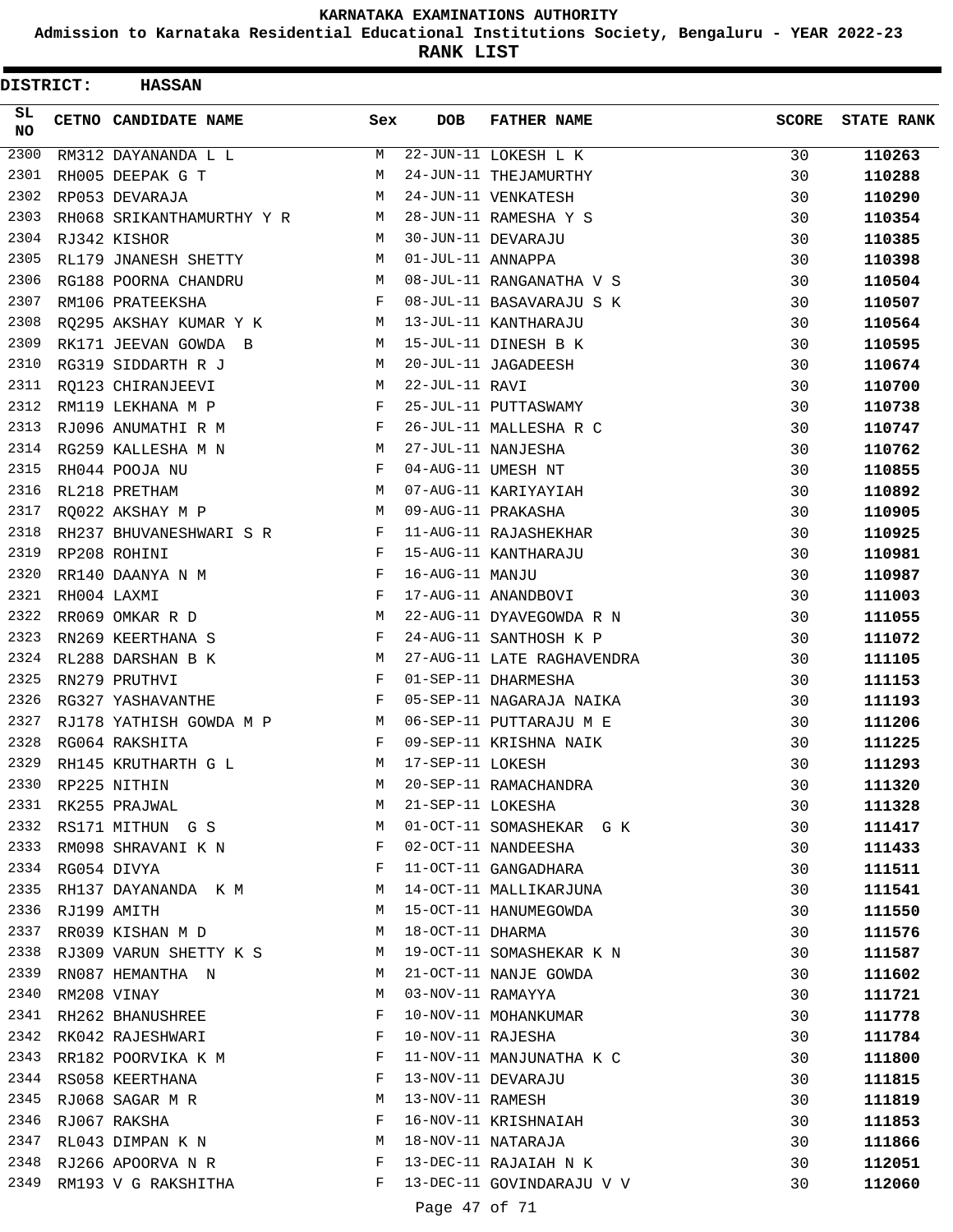**Admission to Karnataka Residential Educational Institutions Society, Bengaluru - YEAR 2022-23**

**RANK LIST**

| DISTRICT:       | <b>HASSAN</b>                   |              |                   |                                          |       |                   |
|-----------------|---------------------------------|--------------|-------------------|------------------------------------------|-------|-------------------|
| SL<br><b>NO</b> | CETNO CANDIDATE NAME            | Sex          | <b>DOB</b>        | <b>FATHER NAME</b>                       | SCORE | <b>STATE RANK</b> |
| 2350            | RG133 TARUN D                   | М            |                   | 22-DEC-11 DEVARAJU AS                    | 30    | 112125            |
| 2351            | RG073 YASHAVANTHA N             | М            |                   | 22-DEC-11 NINGAPPA V K                   | 30    | 112128            |
| 2352            | RK204 YOGESH M R                | М            |                   | 25-DEC-11 RAVINDRA M P                   | 30    | 112142            |
| 2353            | RG260 VARUN AK                  | М            | 29-DEC-11 KUMARA  |                                          | 30    | 112170            |
| 2354            | RJ216 VARSHINI B R              | F            | 01-JAN-12 RAJESHA |                                          | 30    | 112207            |
| 2355            | RM146 VIDYASHREE K R            | F            |                   | 06-JAN-12 RAVIKUMAR K M                  | 30    | 112220            |
| 2356            | RK116 YASHWANTH<br>DJ           | M            |                   | 20-JAN-12 JAGADISH D P                   | 30    | 112247            |
| 2357            | RJ182 KRUPASHREE                | F            |                   | 04-FEB-12 JAYARAMEGOWDA                  | 30    | 112270            |
| 2358            | RK037 TARUN R G                 | M            |                   | 13-FEB-12 GOVINDEGOWDA R M               | 30    | 112281            |
| 2359            | RK129 MOKSHA D V                | F            |                   | 04-APR-12 VISHWANATH                     | 30    | 112319            |
| 2360            | RG339 HEMANTH M J               | M            |                   | 09-AUG-10 JAYARAMA NAYAKA M T            | 29    | 112804            |
| 2361            | RG082 MONIKA M                  | F            |                   | 08-SEP-10 D MAHESHA                      | 29    | 112915            |
| 2362            | RM199 BHUVAN<br>B N             | М            | 14-OCT-10 NAGESH  |                                          | 29    | 113057            |
| 2363            | RG323 NAYANA                    | F            |                   | 11-NOV-10 MANJA NAIK                     | 29    | 113209            |
| 2364            | RK308 DANALAKSHMI               | F            | 12-NOV-10 RAVI    |                                          | 29    | 113212            |
| 2365            | RN086 ABHISHEK S                | М            |                   | 24-DEC-10 SANTHOSHA K V                  | 29    | 113477            |
| 2366            | RM280 SHREYAS S K               | М            |                   | 24-DEC-10 KRISHNEGOWDA                   | 29    | 113487            |
| 2367            | RN247 RAMYA K M                 | F            |                   | 29-DEC-10 MANJEGOWDA                     | 29    | 113521            |
| 2368            | RG156 DEEKSHA B C               | F            |                   | 12-JAN-11 CHIDANANDA MURTHY              | 29    | 113728            |
| 2369            | RQ197 MAMATHA N R               | F            | 22-JAN-11 REVANNA |                                          | 29    | 113808            |
| 2370            | RQ145 NISHANTH                  | M            | 28-JAN-11 PRADEEP |                                          | 29    | 113858            |
| 2371            | RQ102 SHASHANK S P              | M            |                   | 03-FEB-11 PUTTARAJU                      | 29    | 113918            |
| 2372            | RM326 CHETHAN GOWDA D S         | M            |                   | 09-FEB-11 SANTHOSH D R                   | 29    | 113963            |
| 2373            | RQ305 HARSHITHA T R             | F            |                   | 15-FEB-11 RAMASHETTY                     | 29    | 114027            |
| 2374            | RS158 B S SUJITH                | M            |                   | 16-FEB-11 B M SATHISH                    | 29    | 114031            |
| 2375            | RK014 LAKSHMI H M               | F            | 27-FEB-11 MADHU   |                                          | 29    | 114129            |
| 2376            | RN234 JEEVAN V L                | М            |                   | 28-FEB-11 LAKSHMESHA                     | 29    | 114139            |
| 2377            | RR088 SHIVARAJ N N              | M            |                   | 02-MAR-11 NINGEGOWDA N R                 | 29    | 114168            |
| 2378            | RK180 HIMA N                    | F            | 03-MAR-11 NAGESH  |                                          | 29    | 114174            |
| 2379            | RK201 PRAJWAL G M               | M            |                   | 06-MAR-11 MANJEGOWDA G S                 | 29    | 114207            |
|                 | 2380 RS132 ADARSHA JP           | M            |                   | 07-MAR-11 PUTTARAJU                      | 29    | 114215            |
|                 | 2381 RL286 LIKHITH SHETTY H L M |              |                   | 09-MAR-11 LOHITH KUMAR H R               | 29    | 114240            |
|                 | 2382 RS193 LAVANYA              | $\mathbf{F}$ |                   | 12-MAR-11 HEMA RAJU                      | 29    | 114270            |
|                 | 2383 RH224 MALLIKARJUNA H R M   |              | 17-MAR-11 RAVISH  |                                          | 29    | 114326            |
|                 | 2384 RL019 SANJAY V M           | M            | 24-MAR-11 MANJU   |                                          | 29    | 114396            |
| 2385            | RH006 TEJASHWINI                | F            |                   | 24-MAR-11 MANJU<br>27-MAR-11 PUTTARAJU   | 29    | 114432            |
| 2386            | RQ080 MANOJ J S                 | М            |                   | 06-APR-11 SANNAIAH                       | 29    | 114530            |
|                 | 2387 RP187 HARSHA               | М            |                   | 11-APR-11 VENKATESH                      | 29    | 114592            |
| 2388            | RN261 SRUJAN G K                | M            |                   | 11-APR-11 KESHAVAMURTHY G R              | 29    | 114601            |
| 2389            | RK205 ANUSHA                    | F            |                   | 12-APR-11 SUBRAMANYA                     | 29    | 114602            |
| 2390            | RK038 MADHUMITA T               |              |                   | 14-APR-11 THIRTHA PRASAD                 | 29    | 114635            |
|                 | M<br>2391 RJ248 PRATHIK B N     |              |                   | 19-APR-11 NATESH BK                      | 29    | 114700            |
|                 | 2392 RP075 YASHWANTH U S        | M            |                   | 21-APR-11 SOMASHEKAR                     | 29    | 114723            |
| 2393            | RM093 SAMRUDH B N               | M            |                   | 28-APR-11 NANJESHAGOWDA B J              | 29    | 114796            |
| 2394            | RG320 CHANDAN S R               | М            |                   | 01-MAY-11 RAGHU S E                      | 29    | 114827            |
| 2395            | RK196 MANJUNATHA V Y M          |              |                   |                                          | 29    | 114947            |
| 2396            | RG035 PANKAJ                    | M            |                   |                                          | 29    | 115005            |
| 2397            | RJ265 SHASHANK K M              |              |                   | 10-MAY-11 YOGESH<br>15-MAY-11 UMESH NAIK | 29    | 115099            |
| 2398            | RK264 PREETHAM L C              | M            |                   | 27-MAY-11 CHANDRANAYAKA                  | 29    | 115149            |
| 2399            | RN094 RAMYA D R                 | F            |                   | 28-MAY-11 D G RAGHU                      | 29    | 115161            |
|                 |                                 |              |                   |                                          |       |                   |

Page 48 of 71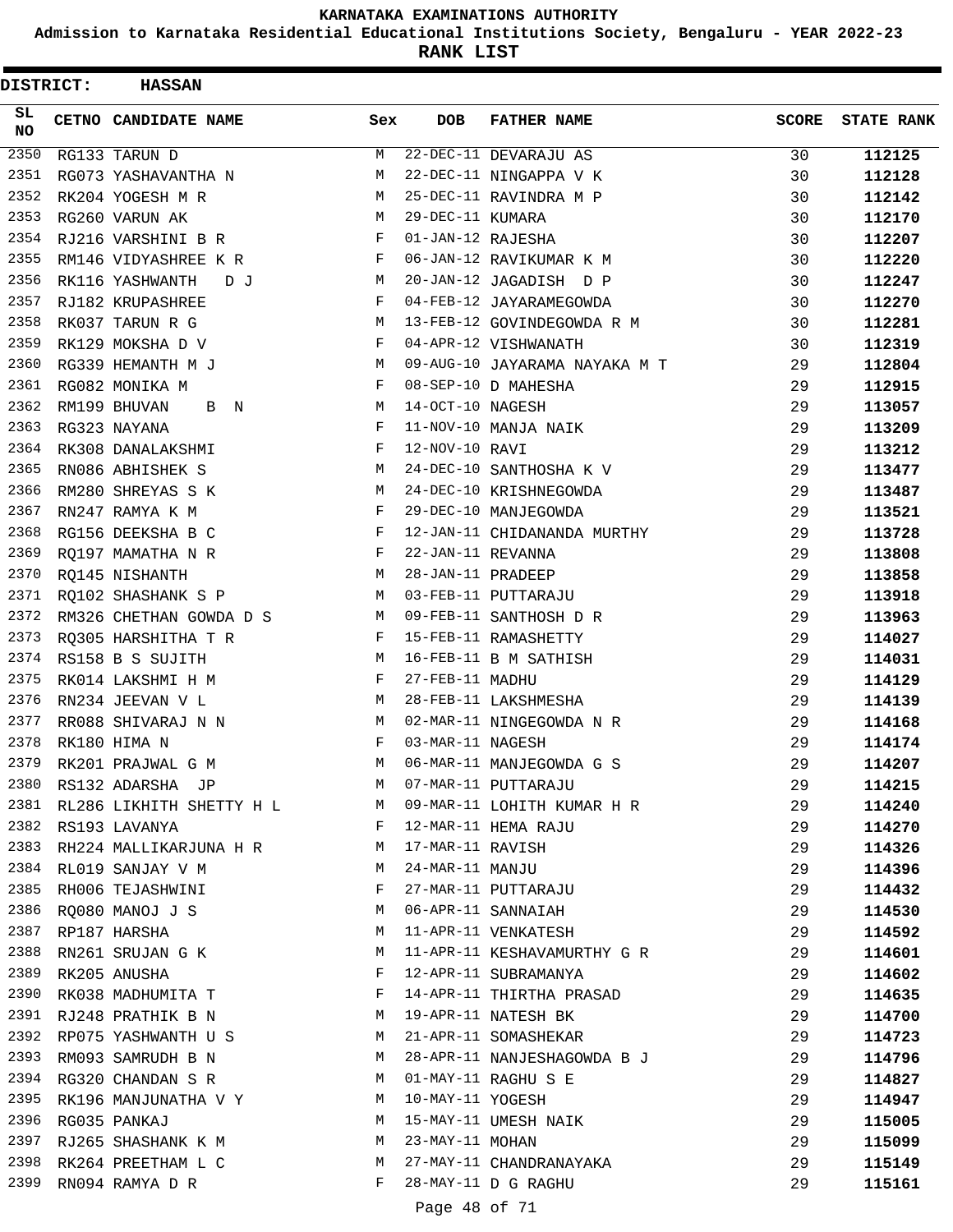**Admission to Karnataka Residential Educational Institutions Society, Bengaluru - YEAR 2022-23**

| <b>DISTRICT:</b> |             | <b>HASSAN</b>           |     |                   |                             |              |                   |
|------------------|-------------|-------------------------|-----|-------------------|-----------------------------|--------------|-------------------|
| SL<br><b>NO</b>  |             | CETNO CANDIDATE NAME    | Sex | DOB               | <b>FATHER NAME</b>          | <b>SCORE</b> | <b>STATE RANK</b> |
| $\frac{2400}{ }$ |             | RS015 THARANATH AS      | М   |                   | 28-MAY-11 SOMASHEKHAR<br>AЕ | 29           | 115167            |
| 2401             |             | RR181 VIDYASHREE<br>B L | F   |                   | 01-JUN-11 LINGARAJU         | 29           | 115241            |
| 2402             |             | RH190 POORNIMA          | F   |                   | 06-JUN-11 RAVI NAIK         | 29           | 115318            |
| 2403             |             | RJ026 SUBRAMANYA U V    | М   |                   | 08-JUN-11 VENKATESHA        | 29           | 115358            |
| 2404             |             | RH209 JEEVAN R A        | М   |                   | 13-JUN-11 ASHOK R S         | 29           | 115412            |
| 2405             |             | RK297 CHALUVARAJU       | М   |                   | 14-JUN-11 MANJEGOWDA        | 29           | 115429            |
| 2406             |             | RG155 YASHASWINI H N    | F   | 15-JUN-11 NAVEENA |                             | 29           | 115463            |
| 2407             |             | RQ163 JANAVI N          | F   |                   | 18-JUN-11 NAGA H P          | 29           | 115490            |
| 2408             |             | RM036 SHUBHA J C        | F   |                   | 19-JUN-11 CHANDRA J K       | 29           | 115516            |
| 2409             |             | RM301 SANGEETHA V R     | F   | 22-JUN-11 RENUKA  |                             | 29           | 115558            |
| 2410             |             | RS207 CHANDAN B D       | М   |                   | 25-JUN-11 DHARMAIAH B K     | 29           | 115602            |
| 2411             |             | RN134 SHREYAS V         | М   |                   | 28-JUN-11 VISWANATHA N      | 29           | 115659            |
| 2412             |             | RM223 H A RITHIKSHA     | F   |                   | 05-JUL-11 ANIL KUMAR        | 29           | 115763            |
| 2413             |             | RS096 SUMITHRA JV       | F   |                   | 09-JUL-11 VENKATESHA        | 29           | 115821            |
| 2414             |             | RG356 THARUN D K        | М   |                   | 11-JUL-11 KUMAR NAYAK       | 29           | 115846            |
| 2415             |             | RQ002 PREETHAM M D      | М   |                   | 16-JUL-11 DODDEGOWDA        | 29           | 115892            |
| 2416             |             | RJ016 JEEVAN            | M   | 19-JUL-11 MAHESHA |                             | 29           | 115924            |
| 2417             |             | RR068 BHAVANA K R       | F   |                   | 20-JUL-11 RAMESH RAJE URS   | 29           | 115936            |
| 2418             |             | RR127 NANDITHA A V      | F   |                   | 20-JUL-11 VENKATESH A C     | 29           | 115943            |
| 2419             |             | RL096 ANU H R           | F   | 22-JUL-11 RAVI    |                             | 29           | 115966            |
| 2420             |             | RK057 G L LOHITH        | М   |                   | 24-JUL-11 G R LOKESHA       | 29           | 115993            |
| 2421             |             | RH249 KAVYA             | F   |                   | 29-JUL-11 SEVYA NAIK        | 29           | 116066            |
| 2422             |             | RK076 PRATHEEKA S S     | F   |                   | 29-JUL-11 SRINIVASA         | 29           | 116074            |
| 2423             |             | RG285 MONIKA            | F   |                   | 01-AUG-11 MANJAPPA          | 29           | 116109            |
| 2424             |             | RL011 PALLAVI Y R       | F   | 04-AUG-11 RAMESHA |                             | 29           | 116142            |
| 2425             |             | RF125 SHIVANI K S       | F   |                   | 13-AUG-11 SHRINIVASA K R    | 29           | 116247            |
| 2426             |             | RG404 shamanth c r      | М   |                   | 13-AUG-11 rangaraju         | 29           | 116250            |
| 2427             |             | RH132 SWATHI H K        | F   |                   | 15-AUG-11 KANTHARAJU H R    | 29           | 116274            |
| 2428             |             | RJ237 AKASH Y           | M   | 22-AUG-11 YOGANNA |                             | 29           | 116342            |
| 2429             |             | RK288 DARSHAN B M       | M   |                   | 28-AUG-11 MANJAPPA          | 29           | 116414            |
| 2430             | RM211 TEJAS |                         | M   |                   | 03-SEP-11 SANTHOSHA         | 29           | 116497            |
| 2431             |             | RL083 ARUN RAJ N M      | M   | 09-SEP-11 MALLESH |                             | 29           | 116559            |
| 2432             |             | RG167 GOWTHAM N M       | М   |                   | 09-SEP-11 MANJUNATHA        | 29           | 116561            |
| 2433             |             | RM242 SUMANTH K A       | М   |                   | 12-SEP-11 K R ASHOKA        | 29           | 116604            |
| 2434             |             | RO069 BHOOMIKA BAI      | F   |                   | 28-SEP-11 ANNAPPA NAYAKA    | 29           | 116743            |
| 2435             |             | RG014 PRAVEEN H G       | M   |                   | 28-SEP-11 GANGADARAPPA H N  | 29           | 116746            |
| 2436             |             | RL002 GOWTHAM K V       | М   |                   | 04-OCT-11 VISHWANATHA       | 29           | 116800            |
| 2437             |             | RJ312 JAYANTHI V M      | F   |                   | 06-OCT-11 MOHANKUMAR V L    | 29           | 116817            |
| 2438             |             | RK133 SINCHANA N N      | F   | 09-OCT-11 NATESHA |                             | 29           | 116849            |
| 2439             |             | RH149 SUJAN H P         | М   |                   | 09-OCT-11 PUTTASWAMY H S    | 29           | 116852            |
| 2440             |             | RF008 B D POOJITHA      | F   |                   | 25-OCT-11 DHAYANANDA B R    | 29           | 117013            |
| 2441             |             | RJ211 THANUSH H K       | М   | 27-OCT-11 KRISHNA |                             | 29           | 117046            |
| 2442             |             | RR096 VIJAYALAKSHMI     | F   | 09-NOV-11 YOGESHA |                             | 29           | 117163            |
| 2443             |             | RM097 BHOOMIKA P M      | F   | 10-NOV-11 MADHU   |                             | 29           | 117168            |
| 2444             |             | RS070 KOMAL B A         | М   |                   | 15-NOV-11 ADARSH B N        | 29           | 117217            |
| 2445             |             | RN196 BHUVAN V T        | F   |                   | 17-NOV-11 THIMMEGOWDA V N   | 29           | 117235            |
| 2446             |             | RQ175 POORVIKA H M      | F   |                   | 22-NOV-11 MUKKUNDA          | 29           | 117275            |
| 2447             |             | RF027 LAVANYA T Y       | F   |                   | 08-DEC-11 YOGESHA T C       | 29           | 117378            |
| 2448             |             | RF176 VARUN G R         | M   | 10-DEC-11 RENUKA  |                             | 29           | 117397            |
| 2449             |             | RH254 ANUSHKA A         | F   | 12-DEC-11 ARMUGAM |                             | 29           | 117405            |
|                  |             |                         |     | Page 49 of 71     |                             |              |                   |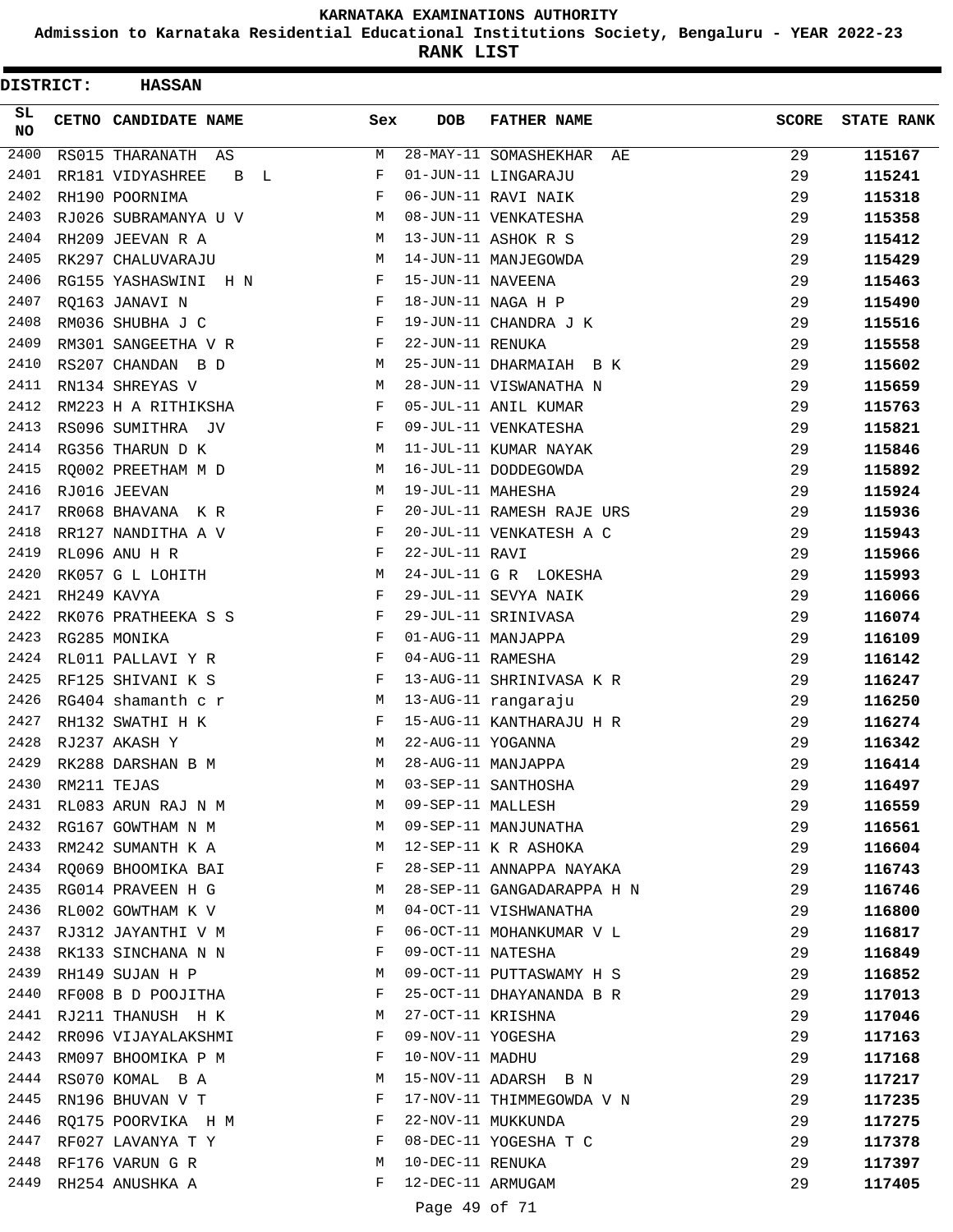**Admission to Karnataka Residential Educational Institutions Society, Bengaluru - YEAR 2022-23**

**RANK LIST**

| DISTRICT:        | <b>HASSAN</b>             |              |                   |                            |              |                   |
|------------------|---------------------------|--------------|-------------------|----------------------------|--------------|-------------------|
| SL.<br><b>NO</b> | CETNO CANDIDATE NAME      | Sex          | <b>DOB</b>        | <b>FATHER NAME</b>         | <b>SCORE</b> | <b>STATE RANK</b> |
| $\frac{2450}{ }$ | RN153 KALEGOWDA           | M            |                   | 14-DEC-11 MANJE GOWDA      | 29           | 117422            |
| 2451             | RJ126 YASHAVANTHA         | M            |                   | 22-DEC-11 DEVARAJA         | 29           | 117491            |
| 2452             | RN141 NITHIN H S          | M            |                   | 24-DEC-11 SHIVAKUMAR       | 29           | 117505            |
| 2453             | RH188 PUNITH A            | М            | 26-DEC-11 ANNAPPA |                            | 29           | 117515            |
| 2454             | RH260 KIRAN KUMAR M M     | M            |                   | 30-DEC-11 MANJABHOVI       | 29           | 117550            |
| 2455             | RS177 SEVANTHI            | F            |                   | 30-DEC-11 ASHOKA B K       | 29           | 117553            |
| 2456             | RM194 YASHAVANT D N       | M            |                   | 01-JAN-12 NAGARAJA D N     | 29           | 117584            |
| 2457             | RG337 NISHA A             | F            | 04-JAN-12 ANAND   |                            | 29           | 117598            |
| 2458             | RQ155 SHASHANK            | M            | 11-JAN-12 KUMARA  |                            | 29           | 117612            |
| 2459             | RL249 MADAN K             | М            | 13-JAN-12 KUMAR   |                            | 29           | 117619            |
| 2460             | RK243 YASHAVANTHA B T     | M            |                   | 20-JAN-12 B A THIMMESHA    | 29           | 117635            |
| 2461             | RJ304 HARSHA KR           | M            |                   | 22-JAN-12 RAMACHANDRA      | 29           | 117641            |
| 2462             | RL239 SINCHANA            | F            |                   | 30-JAN-12 MANJUNATHA       | 29           | 117661            |
| 2463             | RJ251 NITHESH GOWDA B S M |              |                   | 31-JAN-12 SHIVANNA NB G    | 29           | 117663            |
| 2464             | RK194 ADARSHA S N         | M            |                   | 11-FEB-12 NAGESH SM        | 29           | 117676            |
| 2465             | RF025 NITHYASHREE I D     | F            |                   | 13-MAR-12 DHARMA I V       | 29           | 117705            |
| 2466             | RH102 LOCHAN N            | M            |                   | 26-MAR-12 NAGARAJU         | 29           | 117711            |
| 2467             | RN054 HEMANTH M G         | М            |                   | 29-JAN-10 GOVINDA M R      | 28           | 117912            |
| 2468             | RF021 JAYALAKSHMI H T     | $\mathbf{F}$ |                   | 07-APR-10 THYAGARAJU       | 28           | 117997            |
| 2469             | RN140 KUSHMITHA K S       | F            |                   | 03-SEP-10 SHIVALINGE GOWDA | 28           | 118274            |
| 2470             | RQ039 ASHITH              | M            |                   | 16-SEP-10 RANGASWAMY H R   | 28           | 118332            |
| 2471             | RO082 YASHASWINI          | F            |                   | 06-DEC-10 MANJUNATHA B S   | 28           | 118716            |
| 2472             | RH174 CHANDAN S V         | M            |                   | 16-DEC-10 VASANTH KUMAR    | 28           | 118788            |
| 2473             | RM170 PAVAN KUMAR R A     | M            |                   | 28-DEC-10 ASHOK R C        | 28           | 118858            |
| 2474             | RS081 PALLAVI JK          | F            |                   | 04-JAN-11 KARIBASAPPA JE   | 28           | 119006            |
| 2475             | RJ271 DHUSHYANTHGOWDA M V | M            |                   | 10-JAN-11 VENKATESH M C    | 28           | 119046            |
| 2476             | RQ270 MANOJ N             | M            |                   | 22-JAN-11 NANJUNDASWAMY    | 28           | 119144            |
| 2477             | RL127 ROHAN Y             | M            |                   | 26-JAN-11 YADUPATHI        | 28           | 119165            |
| 2478             | RJ127 ADITHYA K R         | M            |                   | 30-JAN-11 RANGASWAMY       | 28           | 119186            |
| 2479             | RF012 JANAVI H B          | F            |                   | 01-FEB-11 BEBI KUMAR       | 28           | 119203            |
| 2480             | RR029 DEEPTHI M           | F            |                   | 07-FEB-11 MANJUNATHA       | 28           | 119247            |
| 2481             | RP063 HARSHAVARDHANA      | M            |                   | 24-FEB-11 UMESH H N        | 28           | 119370            |
| 2482             | RK031 THANVI N            | F            |                   | 24-FEB-11 NARAYANA J       | 28           | 119378            |
| 2483             | RJ022 DHARNESH GOWDA      | М            |                   | 27-FEB-11 BASAVARAJ        | 28           | 119394            |
|                  | 2484 RS141 DHANUSH J K    | М            |                   | 05-MAR-11 KEMPARAJ         | 28           | 119463            |
| 2485             | RH081 VIJAY               | M            |                   | 16-MAR-11 MANJA NAYAKA     | 28           | 119593            |
| 2486             | RR113 SHASHANK D H        | М            |                   | 17-MAR-11 HAREESHA         | 28           | 119599            |
| 2487             | RP231 YASHWANTH V Y       | M            | 18-MAR-11 YOGESH  |                            | 28           | 119604            |
| 2488             | RN072 JAYANTH V C         | M            |                   | 28-MAR-11 CHANNAVEERAPPA   | 28           | 119698            |
| 2489             | RN018 SHOBITH M GOWA      | M            |                   | 29-MAR-11 MAHESH C S       | 28           | 119713            |
| 2490             | RK173 SUJAN K M           | М            |                   | 01-APR-11 MOHAN T R        | 28           | 119740            |
| 2491             | RG297 DHANYASHREE B R     | F            | 03-APR-11 RAJAPPA |                            | 28           | 119762            |
| 2492             | RN133 DEEKSHITH N S       | М            | 07-APR-11 SURESHA |                            | 28           | 119814            |
| 2493             | RH236 IMPANA Y S          | F            |                   | 07-APR-11 SURESH Y S       | 28           | 119817            |
| 2494             | RQ081 SAMPREETH R K       | M            |                   | 08-APR-11 KANTHARAJU       | 28           | 119834            |
| 2495             | RL062 KARUNANAIK T E      | M            |                   | 11-APR-11 ESHWARNAIK       | 28           | 119869            |
| 2496             | RN095 LIKHITHA            | F            |                   | 12-APR-11 DEVENDRA         | 28           | 119885            |
| 2497             | RS228 MOHANAKSHI A R      | F            | 15-APR-11 RAJU    |                            | 28           | 119918            |
| 2498             | RL087 PALLAVI M D         | F            |                   | 16-APR-11 DINESH M E       | 28           | 119929            |
| 2499             | RF071 SAMUVEL             | М            | 23-APR-11 KUMAR   |                            | 28           | 120000            |
|                  |                           |              |                   |                            |              |                   |

Page 50 of 71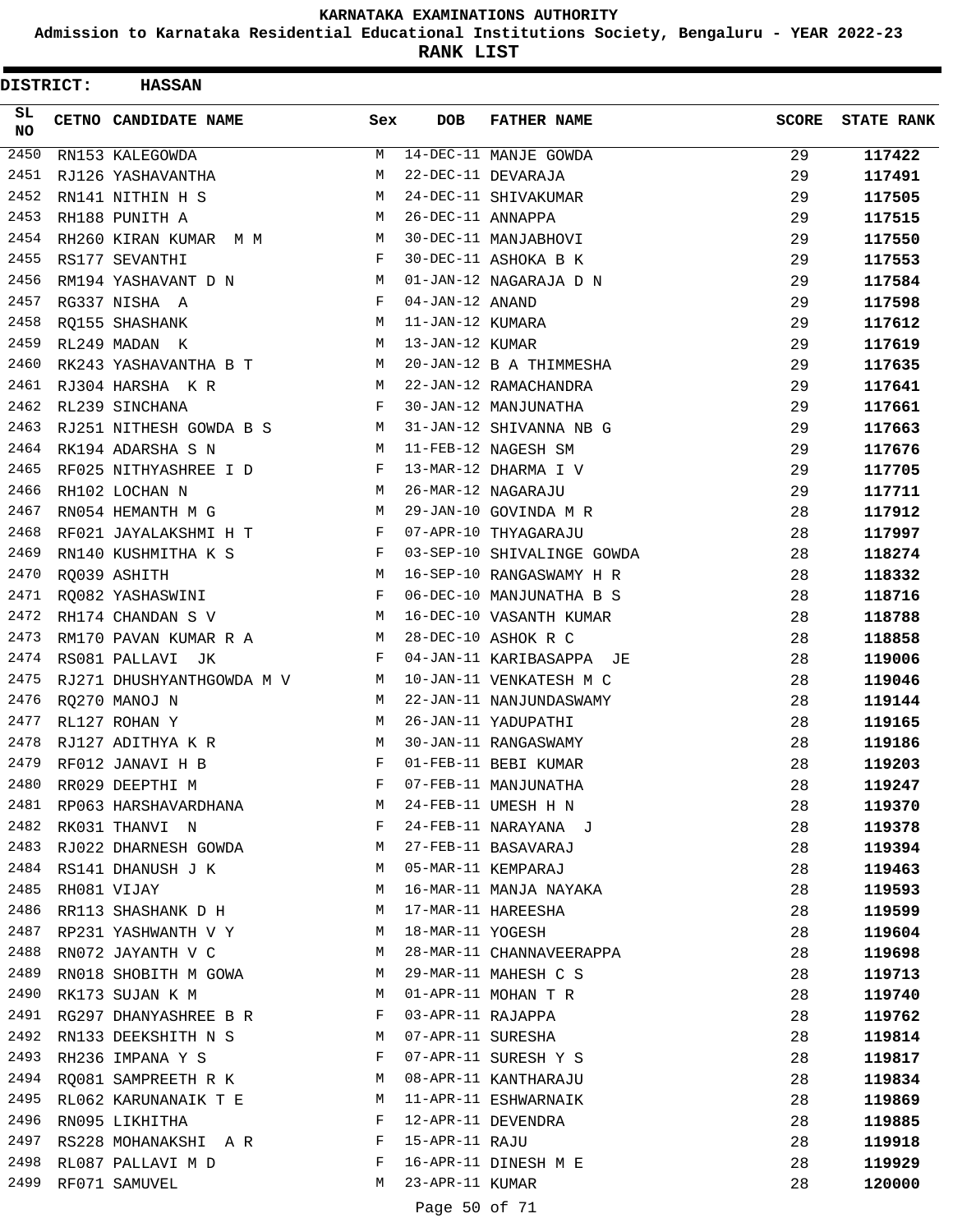**Admission to Karnataka Residential Educational Institutions Society, Bengaluru - YEAR 2022-23**

| DISTRICT:        |            | <b>HASSAN</b>            |     |                   |                                   |              |                   |
|------------------|------------|--------------------------|-----|-------------------|-----------------------------------|--------------|-------------------|
| SL.<br><b>NO</b> |            | CETNO CANDIDATE NAME     | Sex | <b>DOB</b>        | <b>FATHER NAME</b>                | <b>SCORE</b> | <b>STATE RANK</b> |
| 2500             |            | RL030 DIGANTH V C        | M   |                   | $\overline{05-MAY-11}$ CHANDRAIAH | 28           | 120107            |
| 2501             |            | RF192 THEJAS K V         | M   |                   | 17-MAY-11 VIRUPAKSHA              | 28           | 120243            |
| 2502             |            | RM058 TRISHA B J         | F   |                   | 17-MAY-11 JAYARAMA B S            | 28           | 120244            |
| 2503             |            | RG168 NITHIN S           | М   |                   | 18-MAY-11 SIDDESH S R             | 28           | 120251            |
| 2504             |            | RJ207 B S NAVYA          | F   |                   | 19-MAY-11 B V SATHEESHA           | 28           | 120256            |
| 2505             |            | RG329 YASHWANTH          | М   |                   | 19-MAY-11 THIMMAIYYA              | 28           | 120268            |
| 2506             | RR174 BABY |                          | F   |                   | 22-MAY-11 PARAMESHA               | 28           | 120299            |
| 2507             |            | RK040 JEEVAN S P         | М   |                   | 22-MAY-11 PRADEEP KUMAR SR        | 28           | 120302            |
| 2508             |            | RG201 CHANDANA           | F   |                   | 28-MAY-11 KARIYAPPA               | 28           | 120365            |
| 2509             | RM073 PARU |                          | F   |                   | 01-JUN-11 KRISHNAPPA              | 28           | 120430            |
| 2510             |            | RG109 HEMANTHARAJ        | M   |                   | 06-JUN-11 LOKESH K H              | 28           | 120505            |
| 2511             |            | RM131 BEERENDRA KUMAR    | M   |                   | 16-JUN-11 SATHISHA                | 28           | 120657            |
| 2512             |            | RP096 DEEKSHITH D M      | M   |                   | 17-JUN-11 MANJEGOWDA              | 28           | 120676            |
| 2513             |            | RN073 SINCHANA           | F   |                   | 26-JUN-11 MANJE GOWDA             | 28           | 120808            |
| 2514             |            | RS195 SAMRUD             | M   |                   | 27-JUN-11 VASANTH KUMARA          | 28           | 120817            |
| 2515             |            | RR158 HARSHITHA A D      | F   |                   | 02-JUL-11 DEVARAJU                | 28           | 120874            |
| 2516             |            | RG161 PRERANA            | F   |                   | 06-JUL-11 SANTHOSH                | 28           | 120940            |
| 2517             |            | RJ048 DRUVA L L          | М   | 07-JUL-11 LOKESHA |                                   | 28           | 120947            |
| 2518             |            | RJ042 ANUSHREE K M       | F   |                   | 10-JUL-11 MURTHY K                | 28           | 120996            |
| 2519             |            | RK044 YASWANTH GOWDA T P | M   |                   | 13-JUL-11 PRAKASH T R             | 28           | 121044            |
| 2520             |            | RM216 BENAKESHA K R      | M   |                   | 15-JUL-11 RAMAKRISHNE GOWDA K     | 28           | 121065            |
| 2521             |            | RF164 B K BHARATH        | М   |                   | 16-JUL-11 KRISHNAMURTHY           | 28           | 121079            |
| 2522             |            | RQ148 PREETHAM B R       | M   | 16-JUL-11 RAVI    |                                   | 28           | 121086            |
| 2523             |            | RN084 RAMANAYAKA S R     | M   |                   | 18-JUL-11 RAGHU S S               | 28           | 121117            |
| 2524             |            | RN334 AMITH GOWDA A P    | M   |                   | 23-JUL-11 A R PRASANNA            | 28           | 121168            |
| 2525             |            | RQ026 DAYAN J H          | М   |                   | 23-JUL-11 HARISHA J B             | 28           | 121172            |
| 2526             |            | RS168 PRANAM             | M   |                   | 23-JUL-11 NAGESHA HB              | 28           | 121177            |
| 2527             |            | RH151 ANKITHA M          | F   |                   | 26-JUL-11 MANJUNATHA K H          | 28           | 121215            |
| 2528             |            | RH171 SANJU H            | M   | 27-JUL-11 HALAPPA |                                   | 28           | 121231            |
| 2529             |            | RJ015 BHARATH S N        | M   | 31-JUL-11 NAGESH  |                                   | 28           | 121286            |
| 2530             |            | RJ252 DIGANTH A T        | M   |                   | 31-JUL-11 THAMMAIAH               | 28           | 121287            |
| 2531             |            | RF020 HITESHA H R        | M   |                   | 31-JUL-11 RAVI H B                | 28           | 121288            |
| 2532             |            | RP228 SOWRAB K S         | М   | 31-JUL-11 SATHISH |                                   | 28           | 121298            |
| 2533             |            | RJ303 NITHIN K P         | M   |                   | 08-AUG-11 PURUSHOTHAMA KS         | 28           | 121378            |
|                  |            | 2534 RQ006 BINDU H R     | F   |                   | 15-AUG-11 RAJEGOWDA               | 28           | 121464            |
| 2535             |            | RL165 SRUJAN A K         | M   | 15-AUG-11 KUMARA  |                                   | 28           | 121479            |
| 2536             |            | RO168 DIGANTH GOWDA M C  | M   |                   | 16-AUG-11 CHANDREGOWDA M R        | 28           | 121490            |
| 2537             |            | RN284 K M DILIP KUMAR    | M   |                   | 16-AUG-11 MAHESH K T              | 28           | 121493            |
| 2538             |            | RG365 AMRUTHA R          | F   | 19-AUG-11 RAMANNA |                                   | 28           | 121523            |
| 2539             |            | RN228 AKASH H L          | М   | 21-AUG-11 LOKESH  |                                   | 28           | 121550            |
| 2540             |            | RL213 CHETHAN D T        | М   |                   | 25-AUG-11 THIMMEGOWDA             | 28           | 121586            |
| 2541             |            | RJ335 ANKITHA H N        | F   |                   | 26-AUG-11 NAVEENKUMAR             | 28           | 121600            |
| 2542             |            | RQ128 PRIYA              | F   |                   | 27-AUG-11 YOGESH L M              | 28           | 121631            |
| 2543             |            | RS222 Y G APOORVA        | F   |                   | 28-AUG-11 GURUMURTHY Y R          | 28           | 121649            |
| 2544             |            | RH117 CHINNU             | М   |                   | 01-SEP-11 LAKSHMANA               | 28           | 121686            |
| 2545             |            | RM083 PRANAM M R         | M   | 08-SEP-11 RAVI    |                                   | 28           | 121763            |
| 2546             |            | RM134 SHREYAS K          | М   | 09-SEP-11 KUMAR   |                                   | 28           | 121780            |
| 2547             |            | RH116 KRUTHIKA BAI       | F   |                   | 13-SEP-11 MANJUNATHA              | 28           | 121808            |
| 2548             |            | RR201 SUMANTH A J        | M   |                   | 13-SEP-11 JAVARE GOWDA            | 28           | 121813            |
| 2549             |            | RK202 HIMA H R           | F   |                   | 25-SEP-11 RAVINAYAKA              | 28           | 121920            |
|                  |            |                          |     | Page 51 of 71     |                                   |              |                   |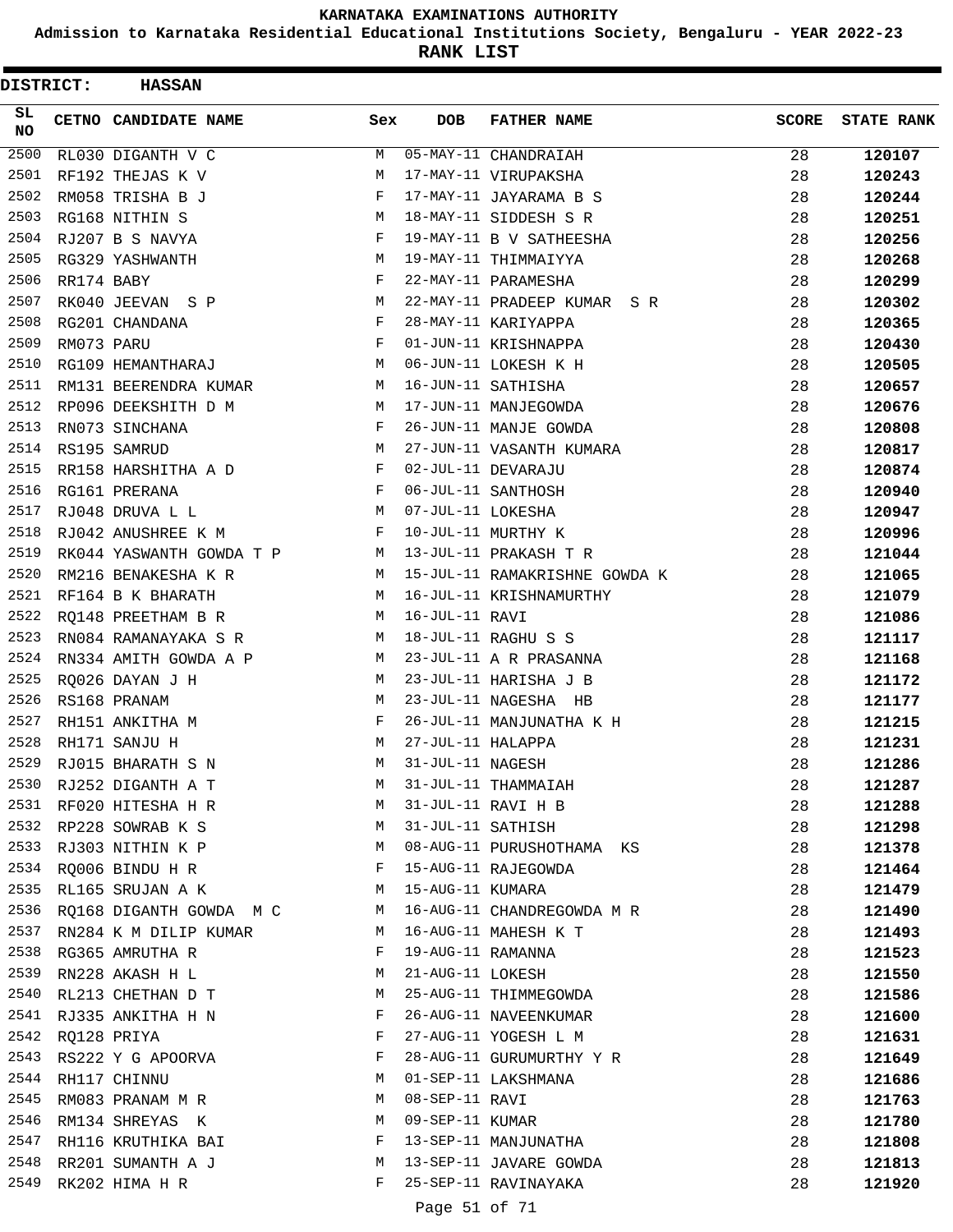**Admission to Karnataka Residential Educational Institutions Society, Bengaluru - YEAR 2022-23**

**RANK LIST**

| DISTRICT:        |            | <b>HASSAN</b>            |     |                   |                            |              |                   |
|------------------|------------|--------------------------|-----|-------------------|----------------------------|--------------|-------------------|
| SL.<br><b>NO</b> |            | CETNO CANDIDATE NAME     | Sex | <b>DOB</b>        | <b>FATHER NAME</b>         | <b>SCORE</b> | <b>STATE RANK</b> |
| 2550             |            | RN135 Kushala            | M   | 29-SEP-11 Papanna |                            | 28           | 121959            |
| 2551             |            | RF047 THRISHAN B V       | M   |                   | 30-SEP-11 VENKATESHA       | 28           | 121976            |
| 2552             |            | RK157 MADESHA L C        | M   |                   | 01-OCT-11 CHIKKASWAMAIH    | 28           | 121981            |
| 2553             |            | RQ133 PRUTHVI            | M   | 03-OCT-11 LOKESH  |                            | 28           | 122003            |
| 2554             |            | RM202 JEEVAN N S         | M   | 05-OCT-11 SHEKAR  |                            | 28           | 122022            |
| 2555             |            | RJ323 SHREYAS K P        | М   |                   | 07-OCT-11 PITAMBARA        | 28           | 122041            |
| 2556             |            | RO007 RAGHU H R          | M   |                   | 08-OCT-11 RAJEGOWDA        | 28           | 122049            |
| 2557             |            | RM205 PRUTHVIRAJ A S     | М   |                   | 17-OCT-11 SOME GOWDA       | 28           | 122140            |
| 2558             |            | RN023 KARTHIK T Y        | M   |                   | 18-OCT-11 YOGANANDA T N    | 28           | 122147            |
| 2559             |            | RH158 DEEPIKA M K        | F   |                   | 22-OCT-11 KANTHARAJU       | 28           | 122190            |
| 2560             |            | RG231 BHOOMIKA D         | F   |                   | 30-OCT-11 DEVARASIDDEGOWDA | 28           | 122269            |
| 2561             |            | RS068 GOWTHAMI           | F   |                   | 12-NOV-11 HANUMAIAH        | 28           | 122393            |
| 2562             |            | RQ273 VARUN C S          | М   |                   | 13-NOV-11 SATEESHA         | 28           | 122406            |
| 2563             |            | RJ051 JANAVI H S         | F   |                   | 15-NOV-11 SURESH K R       | 28           | 122425            |
| 2564             |            | RF035 SINCHANA D P       | F   |                   | 15-NOV-11 PUTTASWAMY       | 28           | 122432            |
| 2565             |            | RK246 JYOTHI C M         | F   |                   | 29-NOV-11 MANJUNATHA C R   | 28           | 122538            |
| 2566             |            | RG275 ABHAY              | M   |                   | 15-DEC-11 BASAVARAJU       | 28           | 122650            |
| 2567             |            | RN240 PUNYA SHREE        | F   |                   | 19-DEC-11 KALEGOWDA        | 28           | 122681            |
| 2568             |            | RK068 AKASH K A          | M   | 20-DEC-11 ASHOKA  |                            | 28           | 122683            |
| 2569             |            | RR092 KIRTHAN            | F   |                   | 21-DEC-11 MANJASHETTI      | 28           | 122695            |
| 2570             |            | RJ145 SATHWIK M R        | M   | 31-DEC-11 RAMESHA |                            | 28           | 122780            |
| 2571             |            | RQ234 DEEPAK N M         | M   |                   | 01-JAN-12 MURTHY N M       | 28           | 122793            |
| 2572             |            | RG408 TEJASHREE M L      | F   |                   | 19-JAN-12 LAKSHMANA        | 28           | 122864            |
| 2573             |            | RR122 ARAVIND            | M   |                   | 01-FEB-12 KENCHEGOWDA      | 28           | 122894            |
| 2574             |            | RP185 SRUSHTI            | F   |                   | 21-APR-12 KANTHARAJU       | 28           | 122956            |
| 2575             | RL035 ABHI |                          | М   | 12-APR-10 CHANDRA |                            | 27           | 123225            |
| 2576             |            | RG077 RAKSHIT KS         | M   |                   | 25-MAY-10 SHAKARNAYAKA     | 27           | 123283            |
| 2577             |            | RJ172 PRASHANTHA HK      | M   | 06-SEP-10 KUMARA  |                            | 27           | 123519            |
| 2578             |            | RQ248 GOWTHAM R M        | M   |                   | 11-SEP-10 MAHESH R C       | 27           | 123531            |
| 2579             |            | RK252 SURYA              | M   |                   | 24-SEP-10 SWAMIGOWDA       | 27           | 123583            |
| 2580             |            | RH092 DARSHINI           | F   |                   | 25-SEP-10 RAMESH NAIK      | 27           | 123587            |
| 2581             |            | RK100 INCHARA P D        | F   |                   | 28-SEP-10 DHANARAJ         | 27           | 123600            |
| 2582             |            | RS079 MOHITH H G         | M   |                   | 23-OCT-10 GIRISH H B       | 27           | 123743            |
| 2583             |            | RK019 SHAVANTH K R       | M   |                   | 12-DEC-10 RAVI GOWDA       | 27           | 124021            |
|                  |            | 2584 RF075 DEEPU G       | F   |                   | 14-DEC-10 GANGADHARA       | 27           | 124028            |
| 2585             |            | RF093 SHREYAS H D        | M   |                   | 16-DEC-10 DHARMA D N       | 27           | 124045            |
| 2586             |            | RP011 SANJAY S           | M   | 09-JAN-11 SATHISH |                            | 27           | 124315            |
| 2587             |            | RL203 THANU              | F   |                   | 11-JAN-11 MUDLIGIRIYAPPA   | 27           | 124336            |
| 2588             |            | RQ066 PREETHAM C K       | М   | 19-JAN-11 KRISHNA |                            | 27           | 124387            |
| 2589             |            | RH203 HARSHAVARDHNA NAIK | M   |                   | 20-JAN-11 RAVINAIK         | 27           | 124394            |
| 2590             |            | RL016 PUNEETH B K        | М   | 24-JAN-11 KUMAR   |                            | 27           | 124426            |
| 2591             |            | RK036 MANIKANTA V T      | M   |                   | 01-FEB-11 THIMMEGOWDA      | 27           | 124480            |
| 2592             |            | RJ080 SNEHA              | F   | 01-FEB-11 SHIVU   |                            | 27           | 124481            |
| 2593             |            | RM011 SAKSHI P M         | F   |                   | 10-FEB-11 MANJEGOWDA P B   | 27           | 124563            |
| 2594             |            | RR005 HEMANTH C L        | M   |                   | 16-FEB-11 LOKESH C S       | 27           | 124609            |
| 2595             |            | RL079 MITHUN M L         | M   | 18-FEB-11 LOKESH  |                            | 27           | 124620            |
| 2596             |            | RL112 PUNEETH R          | М   | 21-FEB-11 RAMESH  |                            | 27           | 124651            |
| 2597             |            | RJ152 PREETHAM B M       | М   |                   | 23-FEB-11 MAHADEVA         | 27           | 124667            |
| 2598             |            | RS165 SKANDA             | M   | 25-FEB-11 UMESH   |                            | 27           | 124687            |
| 2599             |            | RS053 PRATHIK JM         | M   |                   | 26-FEB-11 MANJUNATHA JS    | 27           | 124693            |
|                  |            |                          |     |                   |                            |              |                   |

Page 52 of 71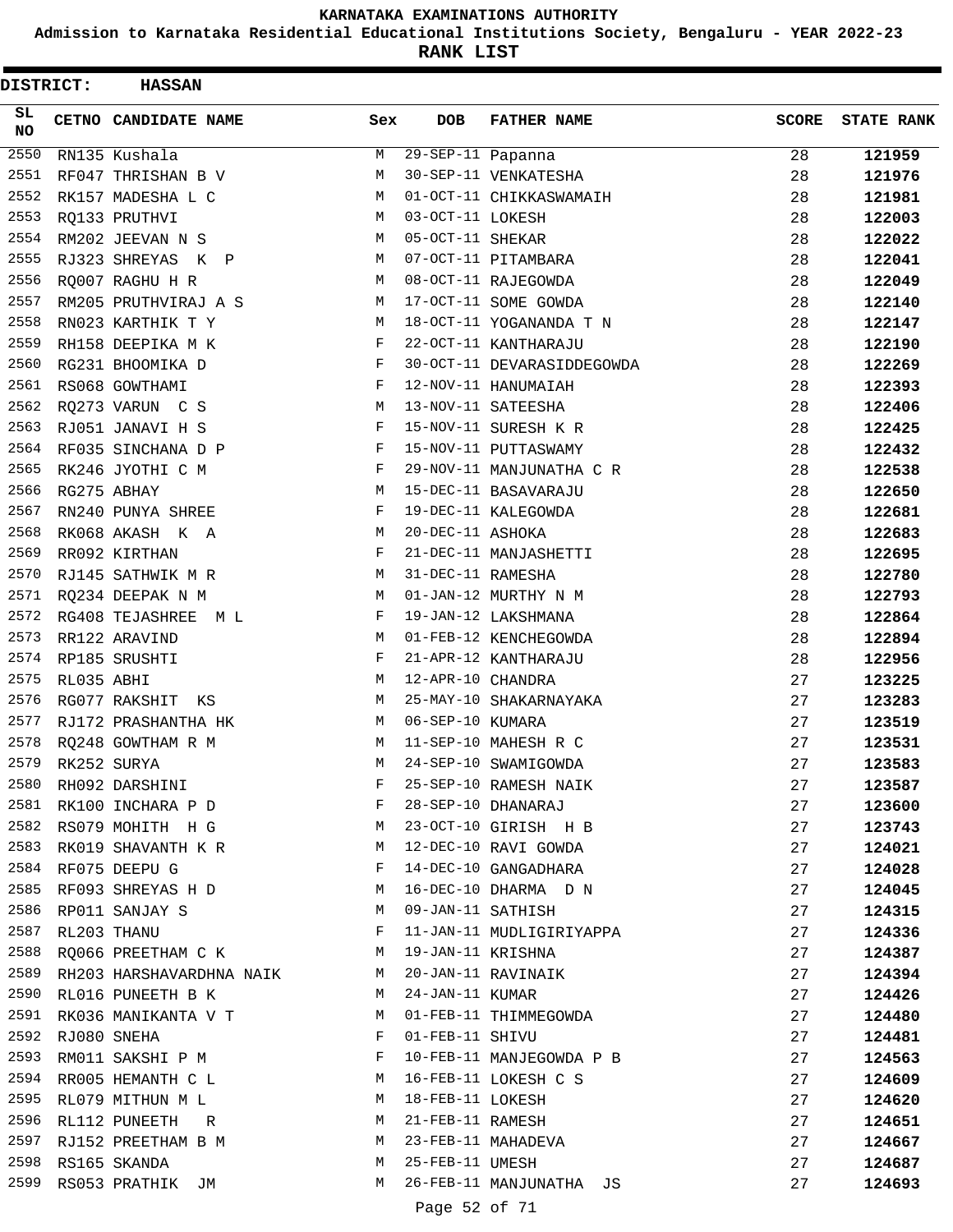**Admission to Karnataka Residential Educational Institutions Society, Bengaluru - YEAR 2022-23**

| <b>DISTRICT:</b> |             | <b>HASSAN</b>                |              |                   |                                 |              |                   |
|------------------|-------------|------------------------------|--------------|-------------------|---------------------------------|--------------|-------------------|
| SL<br><b>NO</b>  |             | CETNO CANDIDATE NAME         | Sex          | <b>DOB</b>        | <b>FATHER NAME</b>              | <b>SCORE</b> | <b>STATE RANK</b> |
| 2600             |             | RQ189 SWATHI B R             | F            | $26$ -FEB-11 RAVI |                                 | 27           | 124694            |
| 2601             |             | RP192 VARSHA                 | F            |                   | 02-MAR-11 PARASANNA             | 27           | 124729            |
| 2602             |             | RP074 VIVEK A G              | M            |                   | 04-MAR-11 GANGADARA A P         | 27           | 124759            |
| 2603             |             | RL231 SUPRITH S M            | M            |                   | 05-MAR-11 MALLIKARJUNA          | 27           | 124768            |
| 2604             |             | RH086 VISHWAS                | M            |                   | 12-MAR-11 LOHITH KUMAR D N      | 27           | 124844            |
| 2605             | RP059 MANOJ |                              | M            |                   | 17-MAR-11 MAHESH R              | 27           | 124883            |
| 2606             |             | RM236 MOHAN KUMARI M M       | F            |                   | 18-MAR-11 MALLESHA              | 27           | 124894            |
| 2607             |             | RQ254 ADARSHA B S            | M            |                   | 23-MAR-11 SOMASHEKHARA          | 27           | 124933            |
| 2608             |             | RK005 KOWSHIK                | M            | 03-APR-11 YOGESH  |                                 | 27           | 125053            |
| 2609             |             | RG131 DEEKSHITHA B D         | F            |                   | 04-APR-11 DEEVARAJA             | 27           | 125061            |
| 2610             |             | RM255 VANITHA K P            | F            |                   | 08-APR-11 PARAMESHA             | 27           | 125104            |
| 2611             |             | RH112 PRUTVIRAJ NAIKA M K    | M            |                   | 19-APR-11 KUMARANAIKA           | 27           | 125229            |
| 2612             |             | RL006 NITHIN N D             | М            | 20-APR-11 DIVAKAR |                                 | 27           | 125243            |
| 2613             |             | RG267 DHANUSH H V            | М            |                   | 23-APR-11 VENKATESH H C         | 27           | 125280            |
| 2614             |             | RH071 SANGEETHA K T          | F            |                   | 27-APR-11 THAMMAIAH             | 27           | 125325            |
| 2615             |             | RS152 SWAYAM H S             | $_{\rm F}$   |                   | 07-MAY-11 SURESH H G            | 27           | 125458            |
| 2616             |             | RH124 DIGANATH               | М            |                   | 10-MAY-11 CHATURA NAIK          | 27           | 125479            |
| 2617             |             | RR206 SUHAS G Y              | M            |                   | 20-MAY-11 YOGARAJU              | 27           | 125611            |
| 2618             |             | RK119 PRANEETHA RC           | $\mathbf{F}$ | 29-MAY-11 CHANDRA |                                 | 27           | 125724            |
| 2619             |             | RM137 ANUSHREE P Y           | F            | 03-JUN-11 YOGESH  |                                 | 27           | 125814            |
| 2620             |             | RH235 HEMANTHA T C           | М            |                   | 06-JUN-11 CHIDANANDA MURTHY T R | 27           | 125852            |
| 2621             |             | RM327 PARTHA G               | F            |                   | 10-JUN-11 GIRISHA N R           | 27           | 125925            |
| 2622             |             | RP044 YUGANTH C L            | M            | 15-JUN-11 LOKESH  |                                 | 27           | 125992            |
| 2623             |             | RP152 VINAY KUMAR            | M            |                   | 26-JUN-11 THIMMAIAH             | 27           | 126147            |
| 2624             |             | RL153 VISHWANATHA            | M            |                   | 26-JUN-11 VENKATABOVI           | 27           | 126148            |
| 2625             |             | RM323 PUNEETH K V            | М            |                   | 08-JUL-11 VIJAYAKUMAR K G       | 27           | 126321            |
| 2626             |             | RM273 SHAMBHAVI N K          | F            |                   | 09-JUL-11 KANTHARAJU            | 27           | 126334            |
| 2627             |             | RL191 GOWTHAM N H            | М            | 15-JUL-11 HARISH  |                                 | 27           | 126416            |
| 2628             |             | RJ215 SUKSHITH<br>S N        | M            |                   | 15-JUL-11 NANJUNDA S B          | 27           | 126425            |
| 2629             |             | RN320 JEEVITHA<br>A V        | F            |                   | 16-JUL-11 VENKATESH A           | 27           | 126429            |
|                  |             | 2630 RF024 JEEVITHA SC       | F            |                   | 16-JUL-11 CHANDRASHEKER         | 27           | 126430            |
|                  |             | 2631 RP175 YASHUVARDHANA K H | M            |                   | 18-JUL-11 HARISHA K S           | 27           | 126454            |
|                  |             | 2632 RJ217 KISHORE KR        | M            |                   | 28-JUL-11 RAVI K R              | 27           | 126597            |
| 2633             |             | RG322 KANCHANA A R           | F            |                   | 29-JUL-11 RAVIKUMARA A K        | 27           | 126605            |
|                  |             | 2634 RK203 HARSHA M P        | М            |                   | 30-JUL-11 PARAMESHA             | 27           | 126624            |
| 2635             |             | RR111 LAKSHMI J M            | F            |                   | 30-JUL-11 MALLESHA              | 27           | 126626            |
| 2636             |             | RQ139 YASHASWINI             | F            |                   | 30-JUL-11 SHIVANNA D K          | 27           | 126633            |
| 2637             |             | RG050 DEEPAK K               | M            |                   | 31-JUL-11 KRISHNAMURTHY K       | 27           | 126636            |
| 2638             |             | RQ239 HARSHITH M M           | M            |                   | 31-JUL-11 MANJEGOWDA M B        | 27           | 126637            |
|                  |             | 2639 RQ258 NISHVNTH M H      | M            | 07-AUG-11 HEMARAJ |                                 | 27           | 126732            |
| 2640             |             | RL243 YASHWANTH K L          | M            |                   | 10-AUG-11 LOKESH K H            | 27           | 126773            |
| 2641             |             | RK008 MANASWI K R            | F            | 19-AUG-11 RAVI    |                                 | 27           | 126853            |
|                  |             | 2642 RS100 NAYANA H S        | F            |                   | 20-AUG-11 SHOBHARAJU            | 27           | 126864            |
| 2643             |             | RJ059 POORVIKA               | F            |                   | 22-AUG-11 RUDREGOWDA            | 27           | 126889            |
| 2644             |             | RS218 HRUTHIK H P            | M            |                   | 24-AUG-11 PUTTARAJU H N         | 27           | 126903            |
| 2645             |             | RM204 KAVANA P K             | F            |                   | 24-AUG-11 P C KRISHNA MURTHY    | 27           | 126904            |
| 2646             |             | RP132 HARSHITH K             | M            |                   | 26-AUG-11 KUMAR K M             | 27           | 126925            |
| 2647             |             | RG058 VIDYA V                | F            |                   | 26-AUG-11 VENKATESH BHOVI       | 27           | 126934            |
| 2648             |             | RQ211 NIMITH M M M M         | M            |                   | 03-SEP-11 MANJUNATH M N M M     | 27           | 127007            |
| 2649             |             | RQ244 SHYAMSUNDAR M H        | M            |                   | 08-SEP-11 HARISHA M M           | 27           | 127062            |
|                  |             |                              |              | Page 53 of 71     |                                 |              |                   |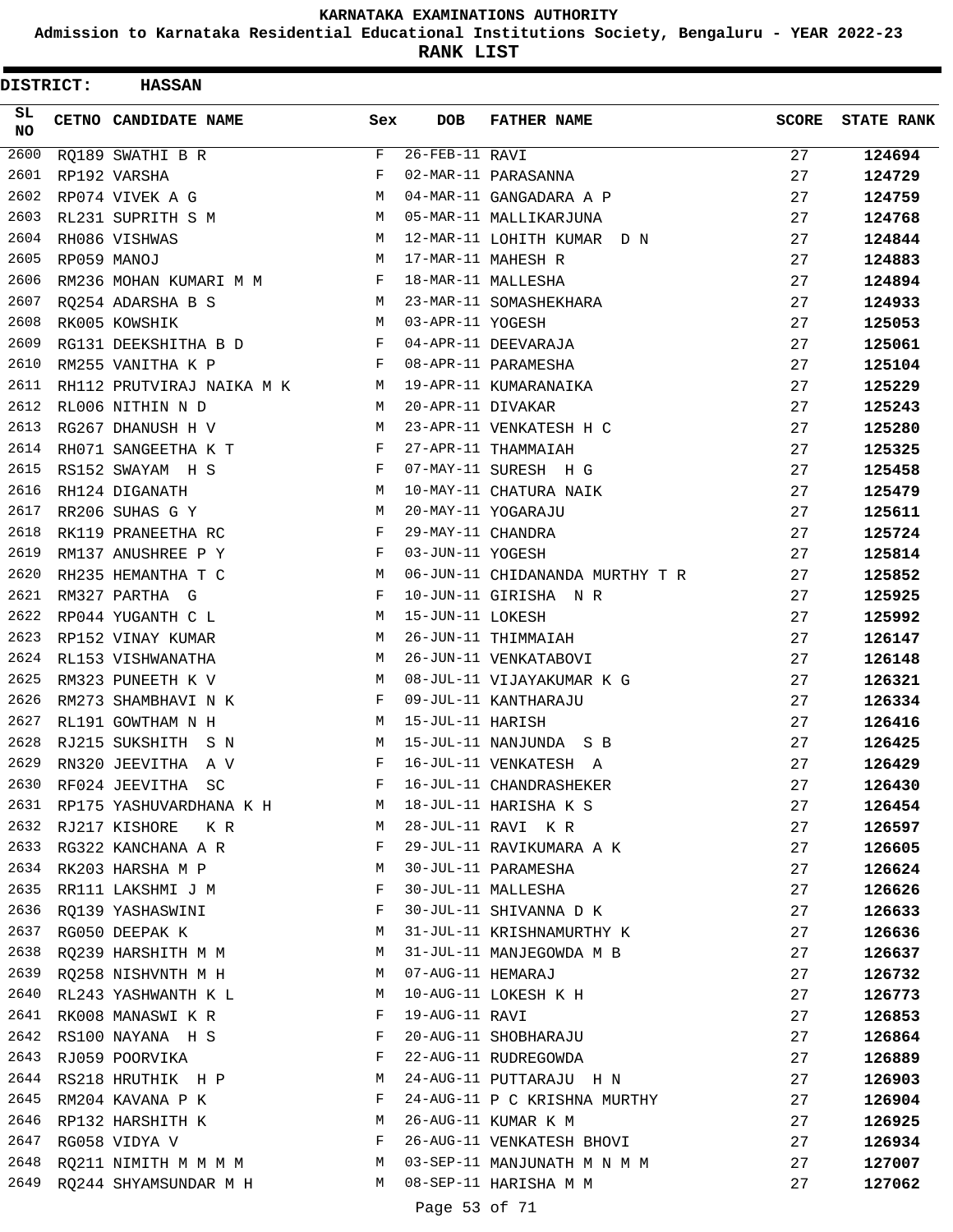**Admission to Karnataka Residential Educational Institutions Society, Bengaluru - YEAR 2022-23**

| DISTRICT:        |             | <b>HASSAN</b>                   |             |                   |                                              |              |                   |
|------------------|-------------|---------------------------------|-------------|-------------------|----------------------------------------------|--------------|-------------------|
| SL.<br><b>NO</b> |             | <b>CETNO CANDIDATE NAME</b>     | Sex         | <b>DOB</b>        | <b>FATHER NAME</b>                           | <b>SCORE</b> | <b>STATE RANK</b> |
| 2650             |             | RH189 SAHANA                    | $\mathbf F$ |                   | 11-SEP-11 BHUDESHA                           | 27           | 127087            |
| 2651             |             | RQ085 BRUNDA M R                | F           |                   | 06-OCT-11 RAMESHA M K                        | 27           | 127341            |
| 2652             |             | RK115 GIRIJABHAI J              | F           |                   | 08-OCT-11 SHIVAPRASAD J                      | 27           | 127365            |
| 2653             |             | RG126 GURU K L                  | М           |                   | 08-OCT-11 LOHITHKUMAR K R                    | 27           | 127366            |
| 2654             |             | RG224 LAKSHMISHA S K            | М           |                   | 14-OCT-11 KUMARASWAMY S S                    | 27           | 127419            |
| 2655             |             | RL073 KEERTHY KS                | М           |                   | 18-OCT-11 SHIVARAJA                          | 27           | 127466            |
| 2656             |             | RG218 K S AJAY                  | M           |                   | 20-OCT-11 K N SIDDESH                        | 27           | 127491            |
| 2657             |             | RK043 SHRAVANI K S              | F           | 23-OCT-11 SURESH  |                                              | 27           | 127516            |
| 2658             |             | RJ028 PRIYANKA                  | F           | 24-OCT-11 GOVINDA |                                              | 27           | 127519            |
| 2659             |             | RJ088 DEEKSHITH K               | M           |                   | 07-NOV-11 KUMARA K V                         | 27           | 127648            |
| 2660             |             | RS088 REKHA N J                 | F           | 23-NOV-11 JAYAPPA |                                              | 27           | 127793            |
| 2661             | RF014 TARUN |                                 | М           | 24-NOV-11 ANANDA  |                                              | 27           | 127799            |
| 2662             |             | RG174 PRAJWAL M Y               | М           | 30-NOV-11 YOGISH  |                                              | 27           | 127861            |
| 2663             |             | RJ091 CHANDAN M M               | M           |                   | 06-DEC-11 MAHADEVA M R                       | 27           | 127905            |
| 2664             |             | RJ076 INCHARA                   | F           | 09-DEC-11 MAHESHA |                                              | 27           | 127926            |
| 2665             |             | RR051 VARSHINI<br>T H           | F           |                   | 09-DEC-11 HARISHA T R                        | 27           | 127932            |
| 2666             |             | RP087 MOHITH                    | M           |                   | 17-DEC-11 KUMARASWAMY                        | 27           | 127996            |
| 2667             |             | RG097 NISARGA                   | F           |                   | 23-DEC-11 LATE SHANKARAPPA                   | 27           | 128033            |
| 2668             | RQ147 RAVI  |                                 | M           |                   | 01-JAN-12 PREMAKUMARA                        | 27           | 128107            |
| 2669             |             | RQ127 SRUJAN H D                | М           | 01-JAN-12 RAMESH  |                                              | 27           | 128116            |
| 2670             |             | RN321 LIKHITH KUMAR K           | M           |                   | 03-JAN-12 KUMARASWAMY B N                    | 27           | 128122            |
| 2671             |             | RR210 NIKHIL T L                | M           | 29-APR-10 LAVANNA |                                              | 26           | 128501            |
| 2672             |             | RL193 RAVINDRA                  | M           | 01-JUL-10 RAMAYA  |                                              | 26           | 128595            |
| 2673             |             | RL085 PREETHAM                  | M           |                   | 24-AUG-10 PARAMESH                           | 26           | 128711            |
| 2674             |             | RH111 NITHISH H L               | М           |                   | 11-OCT-10 LINGDEVARU                         | 26           | 128901            |
| 2675             |             | RK128 DEEKSHA K S               | F           |                   | 15-NOV-10 SHRINIVASA K S                     | 26           | 129070            |
| 2676             |             | RL228 ANILKUMAR B S             | M           |                   | 22-NOV-10 SIDDESHA                           | 26           | 129122            |
| 2677             |             | RP128 HARSHITHA S               | F           |                   | 01-DEC-10 SHIVANNA                           | 26           | 129173            |
| 2678             |             | RN173 NAGARAJ N P               | М           |                   | 22-DEC-10 PUTTARAJU                          | 26           | 129300            |
| 2679             |             | RR152 MEGHASHREE G P            | F           |                   | 22-JAN-11 PURUSHOTTAM                        | 26           | 129612            |
| 2680             |             | RP103 VINUTHA B Y               | F           |                   |                                              | 26           | 129650            |
|                  |             | 2681 RM028 SHAMITH K V          | M           |                   | 26-JAN-11 YALLAIAH<br>02-FEB-11 VASANTHA K J | 26           | 129701            |
| 2682             | RJ318 AKUL  |                                 | М           |                   | 08-MAR-11 KRISHNAMURTHY                      | 26           | 129975            |
| 2683             |             | RM187 LEPAKSHI                  | F           |                   | 10-MAR-11 DEVARAJU                           | 26           | 129999            |
|                  |             | 2684 RJ321 HARSHITHA C C        | F           |                   | 14-MAR-11 CHANDRASHEKHARA C R                | 26           | 130034            |
| 2685             |             | RG397 SANJAY M K                | M           |                   | 01-APR-11 KYATHEGOWDA                        | 26           | 130221            |
| 2686             |             | RG009 PRAJVAL M                 | М           | 10-APR-11 MAESHA  |                                              | 26           | 130326            |
| 2687             |             | RG363 SWAMY D R                 | М           |                   | 11-APR-11 RAMESH D V                         | 26           | 130339            |
| 2688             |             | RL138 PRIYA                     | F           |                   | 12-APR-11 VENKATESHA                         | 26           | 130351            |
| 2689             |             | RN242 AMITH K M                 | М           |                   | 16-APR-11 MADHU K N                          | 26           | 130391            |
| 2690             |             | RH014 RACHAN                    | М           | 20-APR-11 DEVARAJ |                                              | 26           | 130447            |
| 2691             |             | RH247 SANDHYA                   | F           | 20-APR-11 MADHU   |                                              | 26           | 130448            |
|                  |             | 2692 RS187 SRUSHTI HS           | F           |                   | 30-APR-11 H R SHIVARAJAKUMAR                 | 26           | 130556            |
| 2693             |             | RK191 MAITHRI                   | F           | 13-MAY-11 PRAKASH |                                              | 26           | 130702            |
| 2694             | RG213 VENU  |                                 | М           |                   | 16-MAY-11 THIMMANNA                          | 26           | 130739            |
| 2695             |             | RN093 BALAJI L                  | М           |                   | 20-MAY-11 LOKESH N                           | 26           | 130768            |
| 2696             |             | RJ086 SHREYA V H                | F           |                   | 23-MAY-11 HARISHKUMAR VP                     | 26           | 130802            |
| 2697             |             | RN071 HARSHAVARDHAN GOWDA B S M |             |                   | 04-JUN-11 SATHISH B N                        | 26           | 130965            |
| 2698             |             | RQ249 HARSHAVARDHAN S           | M           |                   | 04-JUN-11 SHASHIKUMAR N                      | 26           | 130966            |
| 2699             |             | RS166 KIRAN<br>CS.              | M           |                   | 20-JUN-11 SATHISH CH                         | 26           | 131191            |
|                  |             |                                 |             |                   |                                              |              |                   |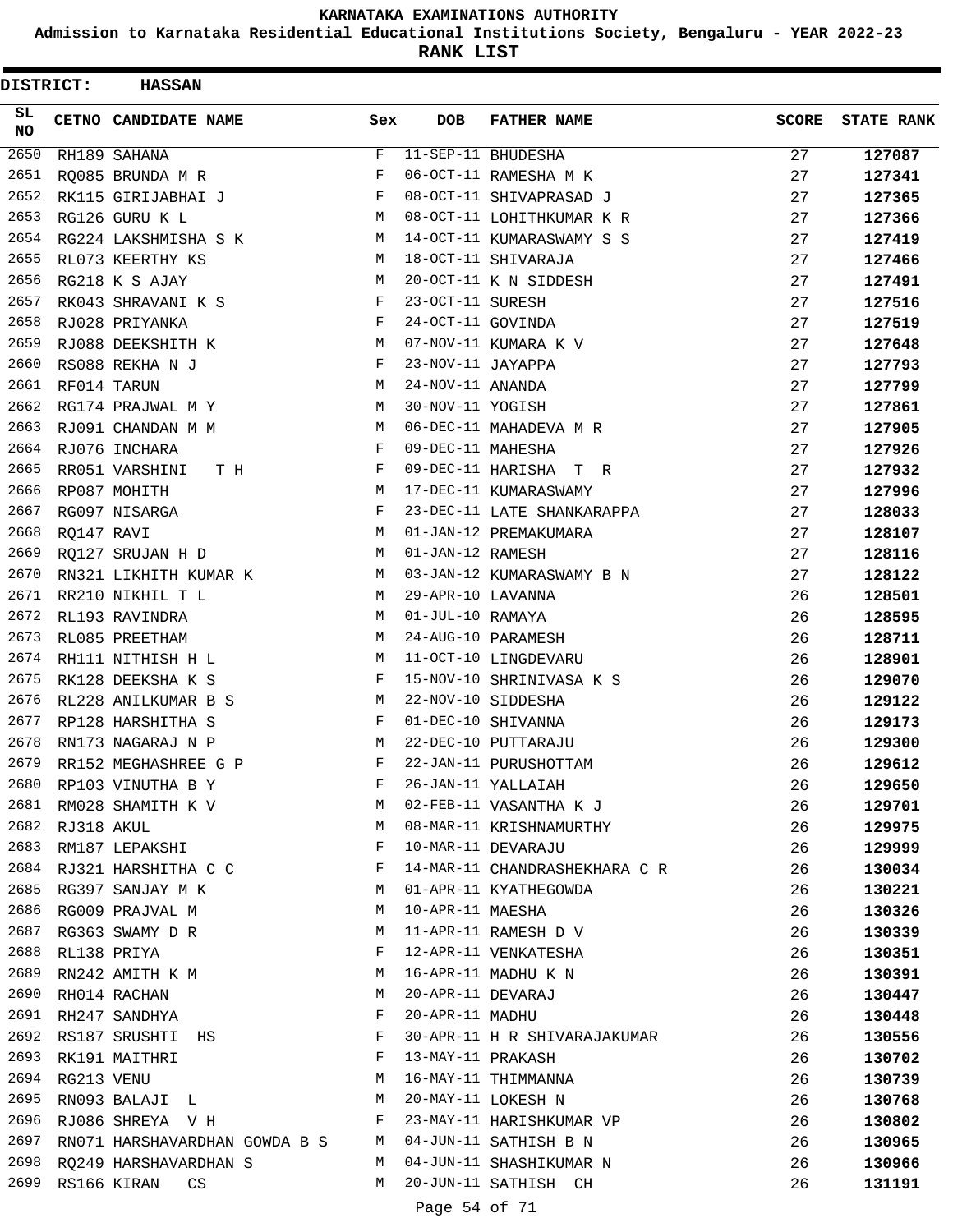**Admission to Karnataka Residential Educational Institutions Society, Bengaluru - YEAR 2022-23**

| DISTRICT:        | <b>HASSAN</b>                          |              |                   |                                |              |                   |
|------------------|----------------------------------------|--------------|-------------------|--------------------------------|--------------|-------------------|
| SL.<br><b>NO</b> | <b>CETNO CANDIDATE NAME</b>            | Sex          | <b>DOB</b>        | <b>FATHER NAME</b>             | <b>SCORE</b> | <b>STATE RANK</b> |
| 2700             | RF135 SADHANA                          | F            |                   | 21-JUN-11 SHIVANNA             | 26           | 131209            |
| 2701             | RG110 KEERTHIRAJ Y                     | М            |                   | 26-JUN-11 YOGEESHA H M         | 26           | 131264            |
| 2702             | RS200 PREETHAM<br>R                    | М            | 26-JUN-11 RAJU    |                                | 26           | 131270            |
| 2703             | RN117 GAGAN C                          | М            |                   | 28-JUN-11 CHIKKA PUTTALINGAIAH | 26           | 131288            |
| 2704             | RL257 VINAY I M                        | М            |                   | 29-JUN-11 MOHAN KUMAR          | 26           | 131307            |
| 2705             | RP137 NITHIN                           | М            |                   | 01-JUL-11 CHANDRASHEKARA       | 26           | 131327            |
| 2706             | RJ294 NAVYA                            | $_{\rm F}$   | 03-JUL-11 ERANNA  |                                | 26           | 131357            |
| 2707             | RG164 MANASA K R                       | F            |                   | 05-JUL-11 RAMESHA K S          | 26           | 131380            |
| 2708             | RP013 PARINITH GOWDA A A               | M            |                   | 07-JUL-11 ASHOKA A M           | 26           | 131421            |
| 2709             | RP012 JEEVAN H P                       | М            | 10-JUL-11 PRAVEEN |                                | 26           | 131462            |
| 2710             | RP122 RAJATH                           | M            |                   | 10-JUL-11 YUVARAJA             | 26           | 131468            |
| 2711             | RM171 PRASANNAKUMAR                    | М            | 11-JUL-11 SHANKAR |                                | 26           | 131482            |
| 2712             | RS107 YOGITHA SV                       | F            |                   | 13-JUL-11 VISHWANATH SJ        | 26           | 131511            |
| 2713             | RF111 BHARATH S G                      | M            | 14-JUL-11 GANESHA |                                | 26           | 131515            |
| 2714             | RN325 SUDARSHAN M S                    | М            |                   | 19-JUL-11 SRINIVAS             | 26           | 131602            |
| 2715             | RL264 MADANA K N                       | M            |                   | 20-JUL-11 NANJUNDASWAMY        | 26           | 131613            |
| 2716             | RG102 LAVANYA B                        | F            |                   | 23-JUL-11 BAIRALINGAPPA        | 26           | 131653            |
| 2717             | RG146 LAVANYA K L                      | F            | 23-JUL-11 LOKESH  |                                | 26           | 131654            |
| 2718             | RR042 VISHWANATHA C K                  | M            |                   | 23-JUL-11 KUMARA C M           | 26           | 131663            |
| 2719             | RM020 UDAY K J                         | М            |                   | 25-JUL-11 JAGADISH             | 26           | 131683            |
| 2720             | RG311 ARCHANA K M                      | F            |                   | 30-JUL-11 MANJUNATHA           | 26           | 131736            |
| 2721             | RN101 MILANA D R                       | $\mathbf{F}$ |                   | 05-AUG-11 RAVI D E             | 26           | 131826            |
| 2722             | RG048 RAMYA A                          | $_{\rm F}$   |                   | 07-AUG-11 ARUNNAIKA J          | 26           | 131849            |
| 2723             | RN238 ANKITHA H                        | F            |                   | 08-AUG-11 HARISHA H P          | 26           | 131852            |
| 2724             | RP171 NITINGOWDA                       | M            | 08-AUG-11 KUMARA  |                                | 26           | 131859            |
| 2725             | RH257 SHASHANKA                        | М            |                   | 12-AUG-11 LAVESHA K S          | 26           | 131914            |
| 2726             | RO243 ARVIND GOWDA                     | М            | 21-AUG-11 ASHOKA  |                                | 26           | 132004            |
| 2727             | RF158 KHETHAN P ARYA                   | M            |                   | 25-AUG-11 PRABHAKARA G         | 26           | 132040            |
| 2728             | RR126 MEGHANA                          | F            |                   | 29-AUG-11 GIRISHANAYAKA N      | 26           | 132087            |
| 2729             | RJ317 PRAJWAL H N                      | M            |                   | 30-AUG-11 NAGARAJU             | 26           | 132099            |
| 2730             | RG347 YASHAVANTHA K H                  |              |                   | M 05-SEP-11 HANUMANTHARAJU K N | 26           | 132167            |
|                  | 2731 RJ177 RAVINAYAKA M E              | M            |                   | 06-SEP-11 ESHWARA NAYAKA       | 26           | 132177            |
| 2732             | RF108 DHANUSH H P                      | M            |                   | 13-SEP-11 H R PALAKSHA         | 26           | 132249            |
| 2733             | RN174 SANJAY                           | M            |                   | 19-SEP-11 MOHAN KUMAR          | 26           | 132301            |
|                  | 2734 RG175 SINCHANA T S                | F            |                   | 23-SEP-11 SIDDAPPA             | 26           | 132342            |
| 2735             | RJ138 MADESHA M                        | M            |                   | 25-SEP-11 MALLESHA             | 26           | 132353            |
| 2736             | RJ325 PAVAN KUMAR D H                  | M            |                   | 28-SEP-11 HARISHA              | 26           | 132387            |
| 2737             | RN013 S P RAGHAVENDRA                  | M            |                   | 29-SEP-11 PARAMESH             | 26           | 132408            |
| 2738             |                                        | М            |                   | 10-OCT-11 RANAGASWAMY          | 26           |                   |
| 2739             | RF085 DARSHAN B R<br>RN056 MANYA GOWDA | F            |                   | 15-OCT-11 MASTHI GOWDA P G     | 26           | 132508            |
| 2740             |                                        | M            | 19-OCT-11 ASHOK   |                                |              | 132551            |
| 2741             | RP083 MOHAN KUMAR<br>RN292 GOVINDA D V | M            |                   | 24-OCT-11 VINAYAKA D N         | 26<br>26     | 132582            |
| 2742             |                                        | M            |                   |                                |              | 132619            |
| 2743             | RP160 JEEVAN                           |              |                   | 02-NOV-11 PRAKASHA             | 26           | 132699            |
|                  | RN197 NIKHIL GOWDA G Y                 | M            |                   | 18-NOV-11 YOGESH G H           | 26           | 132843            |
| 2744             | RS031 MEGHANA N S                      | F            |                   | 19-NOV-11 N SURESHA            | 26           | 132854            |
| 2745             | RP105 TARUN GOWDA H N                  | M            |                   | 21-NOV-11 NAJUNDEGOWDA C       | 26           | 132874            |
| 2746             | RL129 PRARTHANA G P                    | F            |                   | 22-NOV-11 PRAKASH G K          | 26           | 132881            |
| 2747             | RL195 TEJAS M K                        | М            | 24-NOV-11 KUMAR   |                                | 26           | 132905            |
| 2748             | RF042 LAKSHMI H A                      | F            |                   | 28-NOV-11 ANNAPPA H R          | 26           | 132937            |
| 2749             | RR036 NANDITHA B S                     | F            |                   | 30-NOV-11 SANNASWAMY           | 26           | 132960            |
|                  |                                        |              | Page 55 of 71     |                                |              |                   |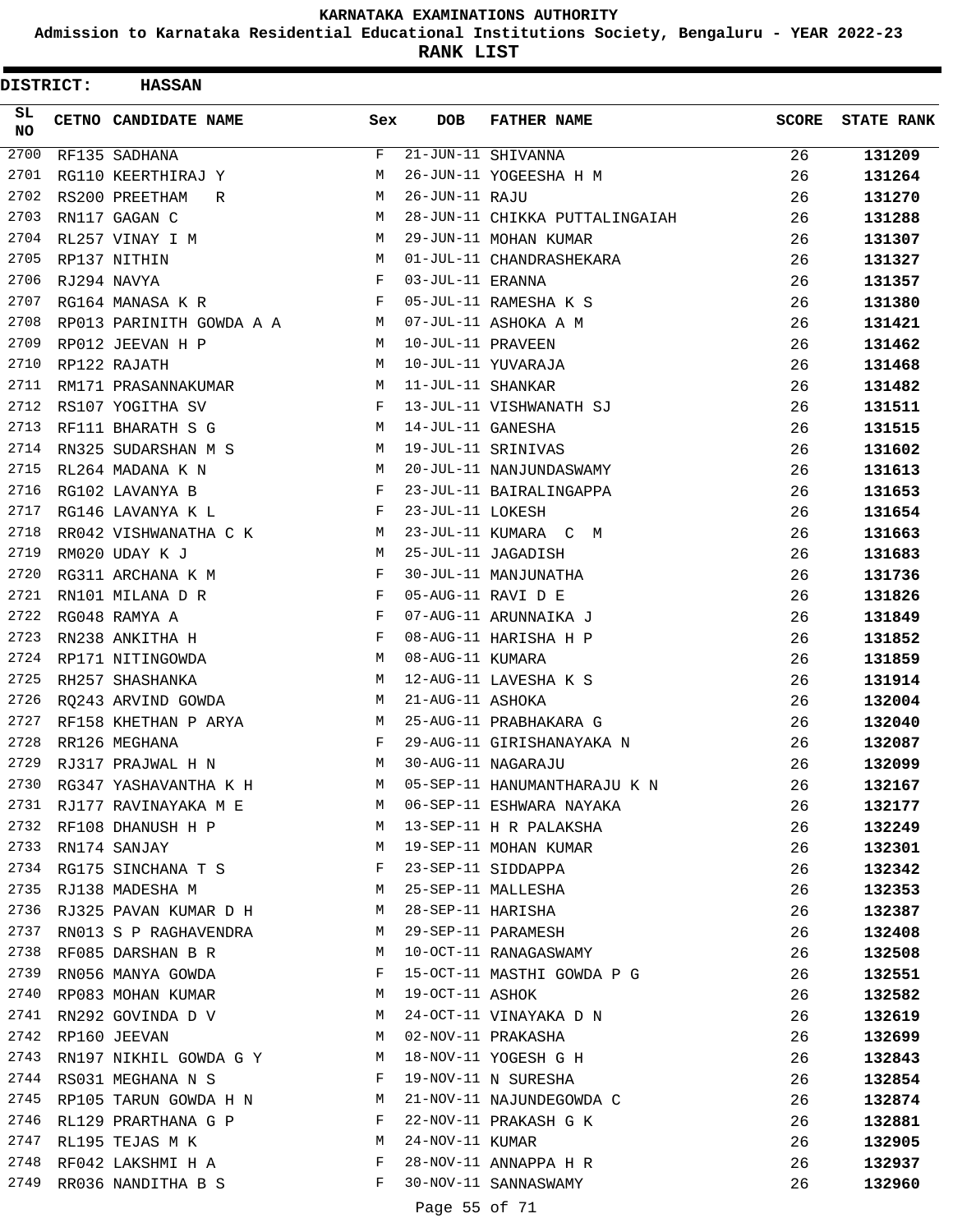**Admission to Karnataka Residential Educational Institutions Society, Bengaluru - YEAR 2022-23**

**RANK LIST**

| DISTRICT:        | <b>HASSAN</b>             |     |                   |                           |              |                   |
|------------------|---------------------------|-----|-------------------|---------------------------|--------------|-------------------|
| SL.<br><b>NO</b> | CETNO CANDIDATE NAME      | Sex | <b>DOB</b>        | <b>FATHER NAME</b>        | <b>SCORE</b> | <b>STATE RANK</b> |
| 2750             | RF091 SHAMBHAVI           | F   |                   | 02-DEC-11 LINGARAJA       | 26           | 132981            |
| 2751             | RJ192 SUPREETHA M V       | F   |                   | 04-DEC-11 VEERABHADRA     | 26           | 132991            |
| 2752             | RF057 D K ASHRITA         | F   |                   | 14-DEC-11 D C KANTARAJ    | 26           | 133056            |
| 2753             | RG166 DEEPA G S           | F   |                   | 15-DEC-11 NAGARAJU R      | 26           | 133062            |
| 2754             | RH001 BHOOMIKA            | F   |                   | 24-DEC-11 MAHALINGIAH     | 26           | 133116            |
| 2755             | RQ238 DARSHINI            | F   | 26-DEC-11 RAVI BA |                           | 26           | 133139            |
| 2756             | RM016 SHREYASH S R        | M   |                   | 27-DEC-11 RAMESH S B      | 26           | 133150            |
| 2757             | RN061 PREETHAM            | M   | 30-DEC-11 DINESH  |                           | 26           | 133173            |
| 2758             | RP134 SHIRISHA            | F   |                   | 02-JAN-12 MOHANA KUMARA   | 26           | 133223            |
| 2759             | RJ319 CHARAN GOWDA M P    | М   |                   | 15-JAN-12 PAPEGOWDA M C   | 26           | 133258            |
| 2760             | RF148 SADHVIN B R         | M   |                   | 18-JAN-12 RANGASWAMY B K  | 26           | 133272            |
| 2761             | RF088 DEEKSHITH T N       | M   |                   | 23-FEB-12 NAGARAJU T R    | 26           | 133323            |
| 2762             | RJ279 POOJA B M           | F   |                   | 09-NOV-09 MALLESHA B S    | 25           | 133457            |
| 2763             | RG023 M N NIKITH          | M   |                   | 07-FEB-10 V NAGARAJU      | 25           | 133529            |
| 2764             | RG261 PREETHI N           | F   |                   | 30-APR-10 NATARAJA        | 25           | 133622            |
| 2765             | RK307 THRISHA B R         | F   |                   | 02-SEP-10 RAVI B R        | 25           | 133860            |
| 2766             | RN230 VENU H U            | М   |                   | 25-SEP-10 UMESHACHAR      | 25           | 133942            |
| 2767             | RF120 KEERTHANA H R       | F   |                   | 30-SEP-10 RANGASWAMY      | 25           | 133957            |
| 2768             | RR063 SANJAY H R          | M   | 30-SEP-10 RAVI    |                           | 25           | 133958            |
| 2769             | RP221 ARVINDHA K M        | M   | 19-OCT-10 MALLESH |                           | 25           | 134057            |
| 2770             | RH133 ANKITHABAI H K      | F   |                   | 25-OCT-10 KRISHNANAIK     | 25           | 134094            |
| 2771             | RN264 THILAK K B          | M   |                   | 31-OCT-10 BASAVARAJU      | 25           | 134123            |
| 2772             | RR035 PRAJWAL M H         | M   |                   | 13-NOV-10 HONNEGOWDA M A  | 25           | 134181            |
| 2773             | RK103 DUSHYANTH KUMAR B M | M   |                   | 15-DEC-10 MANJE GOWDA B R | 25           | 134346            |
| 2774             | RJ236 CHAITHANYA S        | F   |                   | 16-DEC-10 SHIVARAJ P S    | 25           | 134351            |
| 2775             | RN036 CHETHAN D R         | M   |                   | 16-DEC-10 RAVI KUMAR D B  | 25           | 134352            |
| 2776             | RL106 DHANANJAYA N M      | M   |                   | 01-JAN-11 MUNIYA BHOVI    | 25           | 134449            |
| 2777             | RS186 SREEGOWRI H H       | F   |                   | 07-JAN-11 HARSHA KK       | 25           | 134593            |
| 2778             | RJ025 SUMANTH B N         | M   |                   | 02-FEB-11 NATESHA B S     | 25           | 134774            |
| 2779             | RK025 CHETHANA H A        | M   |                   | 08-FEB-11 ASHOKA H N      | 25           | 134826            |
|                  | 2780 RQ212 YASHVANTH      | М   |                   | 26-FEB-11 NAGARAJU        | 25           | 134961            |
|                  | 2781 RJ075 SANJU M        | М   |                   | 02-MAR-11 MANJUNATH       | 25           | 134992            |
| 2782             | RS073 HEMARAJU MU         | M   |                   | 16-MAR-11 UMESHA M N      | 25           | 135138            |
| 2783             | RJ270 SHASHWATH AV        | М   |                   | 29-MAR-11 VENKATESHA AM   | 25           | 135250            |
|                  | 2784 RQ009 AJAY M N       | M   |                   | 02-APR-11 NAVEEN RAJE URS | 25           | 135287            |
| 2785             | RK206 CHETHAN             | М   |                   | 05-APR-11 NINGEGOWDA      | 25           | 135325            |
| 2786             | RH227 BIMBITHA KB         | F   |                   | 08-APR-11 DINESHA         | 25           | 135361            |
| 2787             | RG225 PRARTHANA B T       | F   |                   | 17-APR-11 THOTAPPA        | 25           | 135452            |
| 2788             | RP025 BHUVAN A H          | М   |                   | 24-APR-11 HEMANTHKUMAR    | 25           | 135522            |
| 2789             | RK105 SMAMITH C           | М   | 25-APR-11 CHNDRA  |                           | 25           | 135543            |
| 2790             | RN274 JAYASHREE S J       | F   |                   | 27-APR-11 JAGADEESHA S D  | 25           | 135556            |
| 2791             | RM062 PREETHAM            | M   | 27-APR-11 YOGESH  |                           | 25           | 135561            |
|                  | 2792 RF050 CHIRANTH B S   | M   |                   | 02-MAY-11 SHANKARA B D    | 25           | 135615            |
| 2793             | RH215 VARSHINI B N        | F   |                   | 05-MAY-11 NAVEEN KUMAR    | 25           | 135657            |
| 2794             | RQ232 NEERAJ Y            | М   |                   | 18-MAY-11 YADUNANDANA     | 25           | 135779            |
| 2795             | RQ035 MOKSHITH D T        | М   |                   | 09-JUN-11 TEJOMURTHY D G  | 25           | 136036            |
| 2796             | RN146 PAVAN B Y           | М   | 11-JUN-11 YATHISH |                           | 25           | 136067            |
| 2797             | RR044 SAHANA M C          | F   |                   | 11-JUN-11 CHANDRASHEKHAR  | 25           | 136071            |
| 2798             | RP156 SPANDANA L P        | F   |                   | 11-JUN-11 PUTTASWAMY      | 25           | 136077            |
| 2799             | RQ043 RAKSHITHA H         | F   | 12-JUN-11 HARISHA |                           | 25           | 136086            |
|                  |                           |     |                   |                           |              |                   |

Page 56 of 71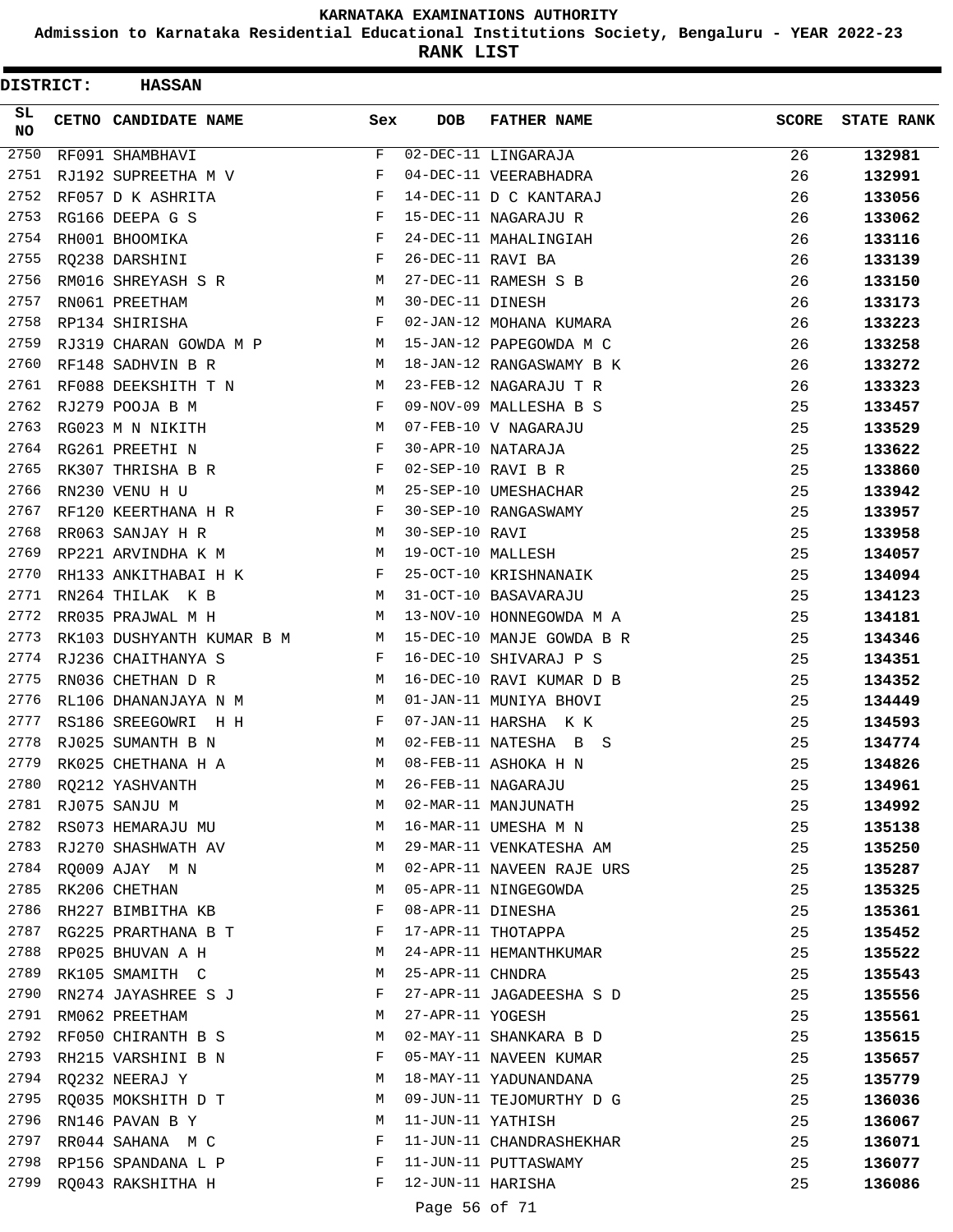**Admission to Karnataka Residential Educational Institutions Society, Bengaluru - YEAR 2022-23**

**RANK LIST**

| DISTRICT:       | <b>HASSAN</b>                     |     |                        |                              |              |                   |
|-----------------|-----------------------------------|-----|------------------------|------------------------------|--------------|-------------------|
| SL<br><b>NO</b> | CETNO CANDIDATE NAME              | Sex | <b>DOB</b>             | <b>FATHER NAME</b>           | <b>SCORE</b> | <b>STATE RANK</b> |
| 2800            | RF179 SPANDANA                    | F   | $14 - JUN - 11$ ANANDA |                              | 25           | 136115            |
| 2801            | RG117 SPANDANA M D                | F   |                        | 22-JUN-11 DEVARAJA NAIK      | 25           | 136215            |
| 2802            | RJ221 YASHWANTH K N               | М   |                        | 23-JUN-11 NARAYANA           | 25           | 136229            |
| 2803            | RK231 KOWSHALYA B D               | F   |                        | 01-JUL-11 B J DEVARAJ        | 25           | 136330            |
| 2804            | RJ197 DHANALAKSHMI                | F   |                        | 03-JUL-11 KRISHNAMURTHY      | 25           | 136362            |
| 2805            | RL251 SAMARTHA B G                | M   |                        | 07-JUL-11 GURUVEGOWDA        | 25           | 136420            |
| 2806            | RQ289 RAHUL A S                   | М   |                        | 09-JUL-11 SHIVAKUMAR A T     | 25           | 136445            |
| 2807            | RG036 JEEVAN B V                  | М   |                        | 15-JUL-11 VIRUPAKSH          | 25           | 136522            |
| 2808            | RP124 CHINMAI KUMAR               | M   |                        | 22-JUL-11 DHARANI KUMAR      | 25           | 136622            |
| 2809            | RK125 VINISH S R                  | М   |                        | 27-JUL-11 RAGHUCHARI         | 25           | 136694            |
| 2810            | RS205 HARSHITH K A                | М   | 30-JUL-11 ANNAPPA      |                              | 25           | 136721            |
| 2811            | RN317 PUSHPAVATHI LL              | F   | 01-AUG-11 LOKESHA      |                              | 25           | 136757            |
| 2812            | RM343 BINDU S K                   | F   |                        | 10-AUG-11 KRISHNE GOWDA S B  | 25           | 136844            |
| 2813            | RS198 GANAVI B M                  | F   | 14-AUG-11 MURULI       |                              | 25           | 136878            |
| 2814            | RK185 PRAJWAL B K                 | M   | 16-AUG-11 KUMARA       |                              | 25           | 136907            |
| 2815            | RG341 CHIRANTH G Y                | M   | 20-AUG-11 YUVARAJ      |                              | 25           | 136952            |
| 2816            | RF045 VIKAS A M                   | М   |                        | 22-AUG-11 MALLIKARJUNA       | 25           | 136981            |
| 2817            | RN060 HARSHITHA M N               | F   |                        | 26-AUG-11 NETHRAKUMARA M N   | 25           | 137024            |
| 2818            | RJ188 NISHANTH K B                | M   |                        | 03-SEP-11 BASAVARAJU K B     | 25           | 137093            |
| 2819            | RM200 GAGAN K M                   | М   |                        | 10-SEP-11 MAHENDRA           | 25           | 137176            |
| 2820            | RJ219 HARSHITH GOWDA H K          | M   |                        | 23-SEP-11 KESHAVA MURTHY H R | 25           | 137305            |
| 2821            | RQ309 KHUSHI<br>$\mathsf{C}$<br>M | F   | 05-OCT-11 MANJU        | $\overline{C}$<br>Е          | 25           | 137404            |
| 2822            | RN226 DIVYA                       | F   |                        | 10-OCT-11 DIVAKARA           | 25           | 137448            |
| 2823            | RS146 NISHANTHA KR                | М   |                        | 19-OCT-11 RAVI KD            | 25           | 137536            |
| 2824            | RQ177 GANAVI K S                  | F   | 24-OCT-11 SHEKAR       | К                            | 25           | 137581            |
| 2825            | RM261 POORNIMA                    | F   |                        | 25-OCT-11 VENKATESH          | 25           | 137594            |
| 2826            | RK298 PREETHAM H K                | M   |                        | 25-OCT-11 KANTHARAJU         | 25           | 137595            |
| 2827            | RJ105 RAHUL S D                   | M   | 28-OCT-11 DEVARAJ      |                              | 25           | 137612            |
| 2828            | RL020 YASHU G M                   | F   |                        | 09-NOV-11 MANJA BHOVI        | 25           | 137705            |
| 2829            | RJ290 VARSHINI A                  | F   |                        | 13-NOV-11 ASHOKA S           | 25           | 137735            |
|                 | 2830 RP238 VIKAS GOWDA            | М   | 13-NOV-11 RAMESH       |                              | 25           | 137737            |
| 2831            | RM154 LAKSHMI                     | F   |                        | 17-NOV-11 VISWANATHA         | 25           | 137767            |
|                 | 2832 RH180 G D PREMAKUMARA M      |     | 22-NOV-11 DINESH       |                              | 25           | 137798            |
|                 | 2833 RK265 AMITH KUMAR B R M      |     | 25-NOV-11 RAJU         |                              | 25           | 137820            |
|                 | 2834 RP244 BHAGYA LAKSHMI K M     |     |                        | 27-NOV-11 MANJUNATH          | 25           | 137841            |
| 2835            | RP230 BANU PRAKASH V G M          |     | 29-NOV-11 GAVI B       |                              | 25           | 137857            |
| 2836            | RR075 NIDHI                       | F   |                        | 29-NOV-11 APPASWAMY H B      | 25           | 137860            |
| 2837            | RQ196 DHANUSHRI M R F             |     |                        | 04-DEC-11 RAVISHA            | 25           | 137891            |
| 2838            | RM114 PREETHAM YADAV A M          |     | 04-DEC-11 ASHOKA       |                              | 25           | 137901            |
| 2839            | RQ055 SRUJAN M S                  | M   |                        | 05-DEC-11 SHANTHARAJA M R    | 25           | 137908            |
| 2840            | RN080 AFNAN KHAN                  | M   |                        | 06-DEC-11 AFROZ KHAN         | 25           | 137910            |
|                 | 2841 RK211 CHANDANA K S           | F   | 06-DEC-11 SATHISH      |                              | 25           | 137912            |
|                 | 2842 RF112 KRUTHIK T E            | М   |                        | 11-DEC-11 ERESH T R          | 25           | 137957            |
| 2843            | RJ007 PAVAN S K                   | М   |                        | 12-DEC-11 KUMARA S N         | 25           | 137967            |
| 2844            | RQ306 HEMANTH GOWDA               | M   | 14-DEC-11 YOGESH       |                              | 25           | 137979            |
| 2845            | RP180 DEEPAK H V                  | M   | 15-DEC-11 VASU         |                              | 25           | 137983            |
| 2846            | RL031 DISHANTH SHREYAS            | M   |                        | 15-DEC-11 KUMARASWAMY        | 25           | 137984            |
| 2847            | RQ272 YASHWANTH G M               | M   |                        | 19-DEC-11 MAHESHA G J        | 25           | 138014            |
| 2848            | RH148 RAKESH P                    | M   |                        | 20-DEC-11 PUTTAPPA           | 25           | 138017            |
| 2849            | RN123 RAMYA                       | F   |                        | 25-DEC-11 MANJEGOWDA         | 25           | 138057            |
|                 |                                   |     |                        |                              |              |                   |

Page 57 of 71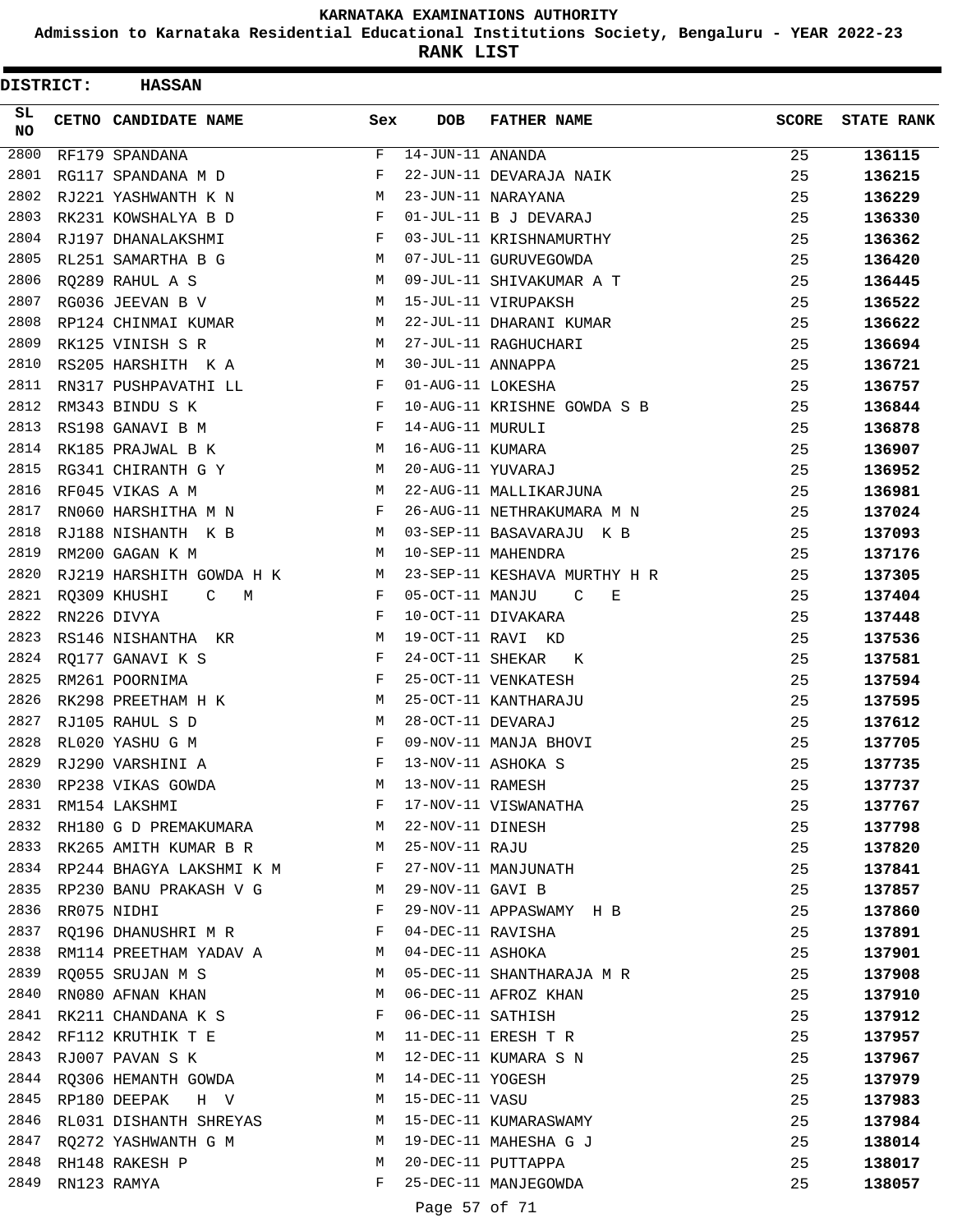**Admission to Karnataka Residential Educational Institutions Society, Bengaluru - YEAR 2022-23**

**RANK LIST**

 $\blacksquare$ 

| DISTRICT: |                  | <b>HASSAN</b>          |     |                   |                                          |              |                   |
|-----------|------------------|------------------------|-----|-------------------|------------------------------------------|--------------|-------------------|
| SL<br>NO  |                  | CETNO CANDIDATE NAME   | Sex | <b>DOB</b>        | <b>FATHER NAME</b>                       | <b>SCORE</b> | <b>STATE RANK</b> |
| 2850      |                  | RN121 JEEVAN H A       | М   |                   | $26-\overline{\text{DEC}-11}$ ANANDA H A | 25           | 138061            |
| 2851      |                  | RQ112 LOHITH S         | М   |                   | 31-DEC-11 SUBRAMANI                      | 25           | 138090            |
| 2852      |                  | RQ004 ARCHANA B C      | F   | 01-JAN-12 CHANDRU |                                          | 25           | 138093            |
| 2853      |                  | RR007 LOCHAN H B       | М   |                   | 04-JAN-12 BASAVARAJU H B                 | 25           | 138123            |
| 2854      |                  | RM151 B U HARSHITHA    | F   |                   | 09-JAN-12 UDAYAKUMAR                     | 25           | 138142            |
| 2855      | <b>RH156 A S</b> | SRIDHAR                | M   |                   | 31-JAN-12 SHIVEGOWDA                     | 25           | 138195            |
| 2856      |                  | RJ072 AMITH K R        | М   |                   | 20-MAR-12 RAVI KUMAR                     | 25           | 138249            |
| 2857      |                  | RH100 CHETHAN G        | М   |                   | 27-MAR-12 GOVINDAPPA                     | 25           | 138254            |
| 2858      |                  | RK144 SANDYA M R       | F   | 30-JUL-10 RAMESHA |                                          | 24           | 138602            |
| 2859      |                  | RF006 MANASA K S       | F   |                   | 07-SEP-10 SANTHOSH KUMARA                | 24           | 138698            |
| 2860      |                  | RJ099 LATHESH K        | М   |                   | 15-OCT-10 KESHAV K                       | 24           | 138870            |
| 2861      |                  | RG062 GOWTHAM N C      | М   |                   | 06-DEC-10 CHANDRASHEKARA N R             | 24           | 139128            |
| 2862      |                  | RS209 KRUTHIKA H V     | F   |                   | 21-DEC-10 H C VIRUPAKSHA                 | 24           | 139211            |
| 2863      |                  | RG005 HARSHA           | F   |                   | 03-JAN-11 SHIVANNA                       | 24           | 139348            |
| 2864      |                  | RK114 SHREYAS V R      | М   |                   | 07-JAN-11 RANGE GOWDA                    | 24           | 139371            |
| 2865      |                  | RJ200 VARUN GOWDA A    | М   | 17-JAN-11 ASHOKA  |                                          | 24           | 139437            |
| 2866      |                  | RM296 ISWARIAH         | F   |                   | 20-JAN-11 SOME GOWDA                     | 24           | 139454            |
| 2867      |                  | RM341 DUSHYANTH M M    | М   |                   | 27-JAN-11 MANJEGOWDA M                   | 24           | 139494            |
| 2868      |                  | RJ226 UDAY V M         | М   |                   | 11-FEB-11 MANJE GOWDA V H                | 24           | 139579            |
| 2869      |                  | RH159 M U HAMSABAI     | F   |                   | 17-FEB-11 UMESHNAIKA                     | 24           | 139607            |
| 2870      |                  | RP030 PUNEETH          | М   |                   | 19-FEB-11 SHIVARAM                       | 24           | 139626            |
| 2871      |                  | RL075 LIKHITH H A      | M   |                   | 10-MAR-11 ANNAPPA H J                    | 24           | 139767            |
| 2872      |                  | RK284 THEJAS V S       | М   |                   | 01-APR-11 SHIVANNA                       | 24           | 139962            |
| 2873      |                  | RL038 THANISHA C G     | F   | 04-APR-11 GANGESH |                                          | 24           | 139991            |
| 2874      |                  | RG138 CHAITRA H K      | F   |                   | 05-APR-11 KOTTURAPPA                     | 24           | 139995            |
| 2875      |                  | RK075 AKASH GOWDA B Y  | M   |                   | 07-APR-11 YOGESHA B                      | 24           | 140013            |
| 2876      |                  | RQ181 JEEVAN KUMAR M S | M   |                   | 09-APR-11 SWAMYNAIKA                     | 24           | 140033            |
| 2877      |                  | RG326 TEJASWINI K      | F   | 19-APR-11 KUMAR   |                                          | 24           | 140124            |
| 2878      |                  | RJ125 DEEPIKA B B      | F   |                   | 23-APR-11 BEEREGOWDA B S                 | 24           | 140153            |
| 2879      |                  | RG034 SUSHMA S         | F   |                   | 28-APR-11 SHIVAMURTHI                    | 24           | 140215            |
| 2880      |                  | RS023 VAISHNAVI Y P    | F   | 06-MAY-11 PRADEEP |                                          | 24           | 140307            |
| 2881      |                  | RL128 SPANDANA         | F   |                   | 10-MAY-11 MARULAPPA                      | 24           | 140350            |
| 2882      |                  | RP056 THANUSHA K V     | F   |                   | 17-MAY-11 VISHWANATH                     | 24           | 140416            |
| 2883      | RN124 MANU       |                        | М   | 22-MAY-11 SWAMY   |                                          | 24           | 140460            |
| 2884      |                  | RK240 MEGHANA          | F   |                   | 01-JUN-11 RAJEGOWDA                      | 24           | 140568            |
| 2885      |                  | RG263 CHARAN G         | М   | 06-JUN-11 GOPALA  |                                          | 24           | 140650            |
| 2886      |                  | RK280 POORVIKA B G     | F   |                   | 07-JUN-11 GIREESH B N                    | 24           | 140673            |
| 2887      |                  | RP157 NOYAJAKSHI       | F   |                   | 15-JUN-11 MOHAN KUMAR                    | 24           | 140776            |
| 2888      |                  | RR120 VENKATESH        | M   |                   | 18-JUN-11 NAGARAJA                       | 24           | 140816            |
| 2889      |                  | RG083 SANDYA           | F   | 21-JUN-11 SWAMY   |                                          | 24           | 140841            |
| 2890      |                  | RF095 SANJAY B R       | M   |                   | 25-JUN-11 RANGASWAMY                     | 24           | 140892            |
| 2891      |                  | RR030 SANDESH J M      | M   |                   | 27-JUN-11 MOHANKUMAR T J                 | 24           | 140922            |
| 2892      |                  | RF062 ULLASA B V       | M   |                   | 03-JUL-11 VENKATESHA                     | 24           | 140985            |
| 2893      |                  | RK142 MADHAN H         | М   | 05-JUL-11 HEMANTH |                                          | 24           | 141007            |
| 2894      |                  | RS114 KANYA<br>S M     | F   |                   | 08-JUL-11 MANJUNATHA S N                 | 24           | 141041            |
| 2895      |                  | RM247 THEJASHWINI L B  | F   |                   | 11-JUL-11 BASAVARAJU                     | 24           | 141082            |
| 2896      |                  | RF109 NEERAJ           | M   | 13-JUL-11 PRADEEP |                                          | 24           | 141104            |
| 2897      |                  | RM153 DEEPU C L        | М   | 15-JUL-11 LOKESHA |                                          | 24           | 141124            |
| 2898      |                  | RK011 SAGAR G R        | М   |                   | 19-JUL-11 RAMESHA G N                    | 24           | 141168            |
| 2899      |                  | RF069 R R ANKITHA      | F   | 24-JUL-11 RAVI    |                                          | 24           | 141225            |
|           |                  |                        |     |                   |                                          |              |                   |

# Page 58 of 71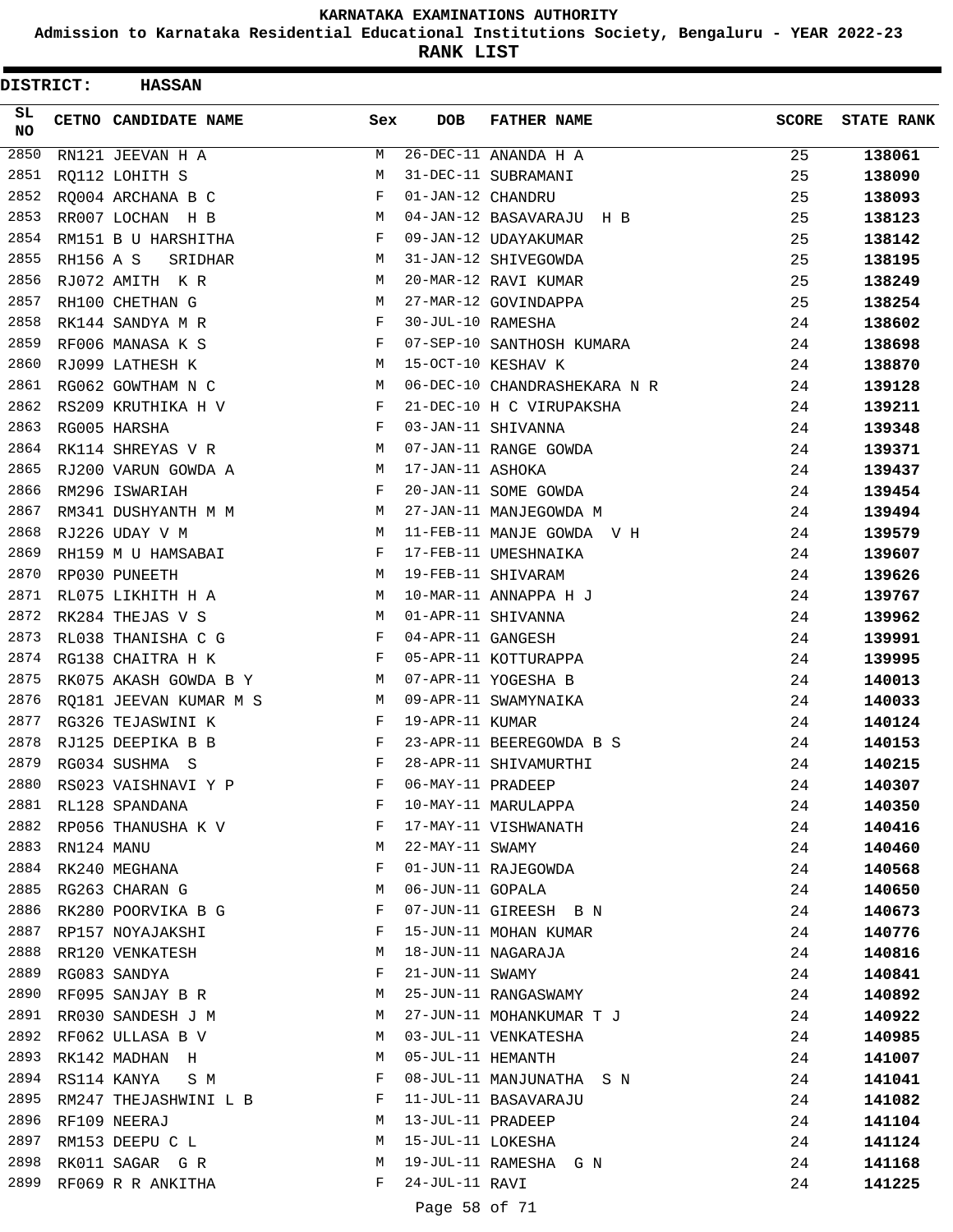**Admission to Karnataka Residential Educational Institutions Society, Bengaluru - YEAR 2022-23**

**RANK LIST**

| DISTRICT:        |            | <b>HASSAN</b>                                       |     |                   |                                             |              |                   |
|------------------|------------|-----------------------------------------------------|-----|-------------------|---------------------------------------------|--------------|-------------------|
| SL.<br><b>NO</b> |            | CETNO CANDIDATE NAME                                | Sex | <b>DOB</b>        | <b>FATHER NAME</b>                          | <b>SCORE</b> | <b>STATE RANK</b> |
| 2900             |            | RL048 VIDYA G T                                     | F   |                   | 24-JUL-11 THYGARAJA                         | 24           | 141230            |
| 2901             |            | RL071 LAAVANYA N V                                  | F   |                   | 26-JUL-11 VENKATESH BHOVI                   | 24           | 141249            |
| 2902             |            | RO192 JEEVAN A S                                    | М   |                   | 03-AUG-11 SOMESH A T                        | 24           | 141343            |
| 2903             |            | RL050 JANA VI H J                                   | F   |                   | 11-AUG-11 JAGADEESHA                        | 24           | 141430            |
| 2904             |            | RQ103 NITHISH KUMAR M M                             | M   |                   | 12-AUG-11 MAHESHA M E                       | 24           | 141438            |
| 2905             |            | RH238 DURGAPRASAD P                                 | M   |                   | 17-AUG-11 PRAKASH B                         | 24           | 141486            |
| 2906             |            | RJ041 PAVITHRA TJ                                   | F   |                   | 21-AUG-11 JAGADEESHA                        | 24           | 141521            |
| 2907             |            | RQ265 PALLAVI M S                                   | F   | 01-SEP-11 SATHISH |                                             | 24           | 141613            |
| 2908             |            | RQ268 RUDRESH K                                     | M   |                   | 01-SEP-11 KENDAGANNA                        | 24           | 141616            |
| 2909             |            | RJ112 MANOJ K D                                     | М   | 18-SEP-11 DINESHA |                                             | 24           | 141783            |
| 2910             |            | RF126 THARUN S                                      | М   | 23-SEP-11 SUNDARA |                                             | 24           | 141837            |
| 2911             |            | RL227 SUBHADRA MANJUNATA<br>DASANNAVAR              | F   |                   | 28-SEP-11 MANJUNATA UDACHAPPA<br>DASANNAVAR | 24           | 141863            |
| 2912             |            | RK242 RAKSHITHKUMARA N D                            | М   | 10-OCT-11 DHARMA  |                                             | 24           | 141960            |
| 2913             |            | RQ204 KRUTHIKA SHETTI<br>M                          | F   |                   | 18-OCT-11 NAVANEETH MANU                    | 24           | 142018            |
| 2914             |            | RN229 KUSHAL GOWDA H M                              | М   |                   | 18-OCT-11 MANJUNATH                         | 24           | 142019            |
| 2915             |            | RR046 SHARAT T R                                    | M   |                   | 30-OCT-11 RAJEGOWDA T N                     | 24           | 142104            |
| 2916             |            | RM140 JYOTHI R                                      | F   | 07-NOV-11 RAVI    |                                             | 24           | 142162            |
| 2917             |            | RG153 K J PREETHAM                                  | М   |                   | 13-NOV-11 JAGADEESH                         | 24           | 142216            |
| 2918             |            | RS090 ABHILASH B H                                  | М   |                   | 14-NOV-11 HARISH B M                        | 24           | 142221            |
| 2919             | RM116 BABY |                                                     | F   | 17-NOV-11 SANTOSH |                                             | 24           | 142244            |
| 2920             |            | RR024 HEMANTHAKUMARA                                | М   |                   | 19-NOV-11 PARAMESHA                         | 24           | 142267            |
| 2921             |            | RQ161 APOORVA                                       | F   |                   | 29-NOV-11 DEVARAJA                          | 24           | 142349            |
| 2922             |            | RR208 ARUNKUMAR C L                                 | M   |                   | 02-DEC-11 LAKKEGOWDA                        | 24           | 142378            |
| 2923             |            | RL217 LEKHANA M L                                   | F   |                   | 07-DEC-11 LAKSHMISH                         | 24           | 142419            |
| 2924             |            | RN177 H P MANOJ                                     | М   | 16-DEC-11 PAPANNA |                                             | 24           | 142475            |
| 2925             |            | RQ242 TRISHA M N                                    | F   |                   | 19-DEC-11 NAGENDRA M C                      | 24           | 142495            |
| 2926             |            | RK234 ADITHYA K M                                   | М   |                   | 27-DEC-11 MAHADEVA K V                      | 24           | 142549            |
| 2927             |            | RN295 DEEPAK GOWDA C R                              | М   | 31-DEC-11 RAGHU   |                                             | 24           | 142569            |
| 2928             |            | RJ043 LALITHKISHOR A R                              | М   |                   | 04-JAN-12 RAJEGOWDA                         | 24           | 142613            |
| 2929             |            | RJ079 PRUTVHI B P                                   | F   |                   | 06-FEB-12 PURUSHOTTHAMA                     | 24           | 142667            |
| 2930             |            | RP151 NAGESH K                                      | M   |                   | 09-NOV-09 KESHAVE GOWDA                     | 23           | 142787            |
|                  |            | 2931 RG025 PRATIKSHA U S F                          |     |                   | 07-OCT-10 SWAMINAYAK                        | 23           | 143203            |
| 2932             |            | <b>M</b><br>RN120 R JEEVAN                          |     |                   | 20-OCT-10 RAJU S C                          | 23           | 143245            |
| 2933             |            | RK250 SHRAVANTH HASSAN V S                          | M   |                   | 28-NOV-10 SOMASHEKAR V A                    | 23           | 143378            |
| 2934             |            | RQ011 MANYA M C                                     | F   |                   | 29-NOV-10 CHANDRASHEKHARA                   | 23           | 143382            |
|                  |            | 2935 RO152 YASHAVANTH                               | M   | 18-DEC-10 LOKESHA |                                             | 23           | 143462            |
|                  |            | 2936 RG315 PUNEETH H G M                            |     |                   | 28-DEC-10 GIDEEGOWDA                        | 23           | 143512            |
| 2937             |            | RS045 MOKSHITH B R                                  | M   |                   | 19-FEB-11 RAVI B V                          | 23           | 143897            |
| 2938             |            | RN185 NATARAJ M D                                   | M   |                   | 19-FEB-11 KUMARASWAMY                       | 23           | 143899            |
|                  |            | 2939 RG307 GANESH J S                               | M   |                   | 25-FEB-11 JAGADHISH AR R                    | 23           | 143932            |
| 2940             |            | RH187 LAVANYA G J                                   | F   |                   | 09-MAR-11 JAGADHEESHA                       | 23           | 144022            |
| 2941             |            | RS123 PRASHWIN N M                                  | M   |                   | 09-MAR-11 MANJUNATH N P                     | 23           | 144023            |
| 2942             |            | RS050 PAVITHRA                                      | F   | 14-MAR-11 KRISHNA |                                             | 23           | 144057            |
| 2943             |            | RR001 DHANUSH GOWDA HR                              | M   |                   | 21-MAR-11 RANGANATHA                        | 23           | 144111            |
|                  |            | 2944 RG248 SRIRAKSHA S B                            | F   |                   | 29-MAR-11 BASAVARAJA                        | 23           | 144185            |
| 2945             |            | RL032 KEERTHAN D P                                  | M   |                   | 11-APR-11 PARMESHA                          | 23           | 144289            |
| 2946             |            | RK112 MANVI K J                                     | F   |                   | 14-APR-11 JAYARAMA                          | 23           | 144308            |
| 2947             |            | $\mathbf{F}$<br>RM232 GANAVI J R                    |     |                   | 16-APR-11 RANGASWAMY                        | 23           | 144319            |
|                  |            | 2948 RH223 JEEVAN NAIKA M M M 17-APR-11 MOHAN KUMAR |     |                   |                                             | 23           | 144329            |
|                  |            |                                                     |     |                   |                                             |              |                   |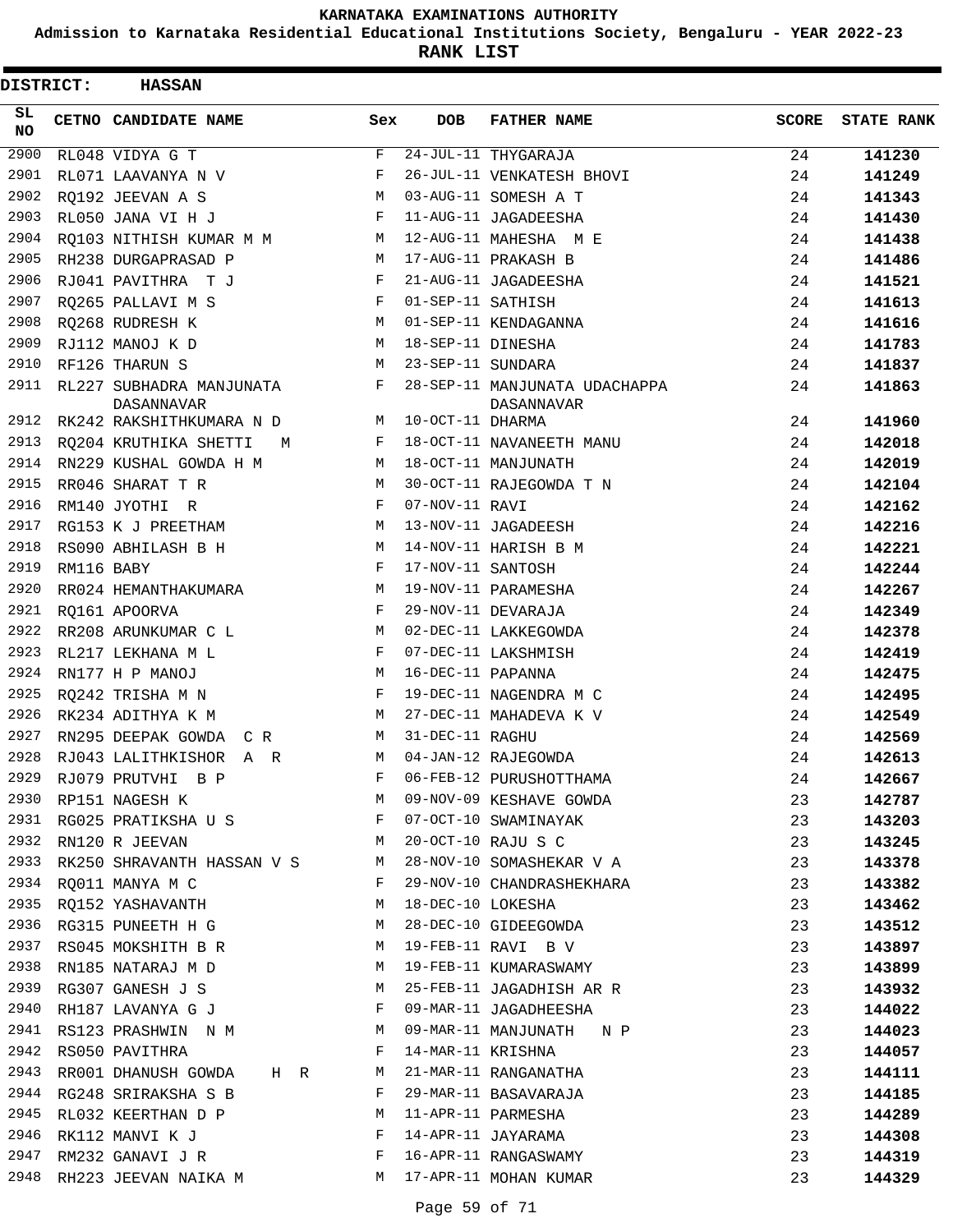**Admission to Karnataka Residential Educational Institutions Society, Bengaluru - YEAR 2022-23**

| <b>DISTRICT:</b> | <b>HASSAN</b>             |              |                   |                              |              |                   |
|------------------|---------------------------|--------------|-------------------|------------------------------|--------------|-------------------|
| SL.<br>NO.       | CETNO CANDIDATE NAME      | Sex          | <b>DOB</b>        | <b>FATHER NAME</b>           | <b>SCORE</b> | <b>STATE RANK</b> |
| 2949             | RG230 SHANKARAMURTHY      | М            | 28-APR-11 RAMESHA |                              | 23           | 144407            |
| 2950             | RG362 VARSHINI            | F            |                   | 11-MAY-11 RANGASWAMI         | 23           | 144545            |
| 2951             | RJ162 RITHAN GOWDA N E    | M            |                   | 16-MAY-11 EREGOWDA K R       | 23           | 144581            |
| 2952             | RG289 THANUSH REDDY P     | M            |                   | 17-MAY-11 PARAMESHWARAPPA KR | 23           | 144593            |
| 2953             | RG406 SANTHOSH            | M            |                   | 25-MAY-11 DEVARAJU           | 23           | 144655            |
| 2954             | RN299 DHANUSHREE D S      | F            |                   | 04-JUN-11 SHIVAPPA BHOVI B P | 23           | 144771            |
| 2955             | RK069 RAMITH B R          | M            | 01-JUL-11 RAMESHA |                              | 23           | 145066            |
| 2956             | RK135 PRIYANKA S S        | F            |                   | 02-JUL-11 SANNADEVAIAH       | 23           | 145077            |
| 2957             | RH165 THEJAS M G          | М            |                   | 03-JUL-11 GANGADHARA NAIK    | 23           | 145088            |
| 2958             | RN246 ABHI B              | М            | 07-JUL-11 BABU    |                              | 23           | 145111            |
| 2959             | RK187 LIKHITH B S         | М            | 12-JUL-11 SHEKHAR |                              | 23           | 145173            |
| 2960             | RF099 UDAYA L Y           | М            |                   | 25-JUL-11 YOGANANDA          | 23           | 145293            |
| 2961             | RK138 POORVITH            | M            | 31-JUL-11 KUMARA  |                              | 23           | 145355            |
| 2962             | RM233 UMME RUQHAYYA       | F            |                   | 28-AUG-11 NAVAJ PASHA        | 23           | 145585            |
| 2963             | RR082 B S MONISHA         | F            |                   | 29-AUG-11 SUNDRESH           | 23           | 145588            |
| 2964             | RR149 PRATHAMESH U M      | M            |                   | 01-SEP-11 MANJE GOWDA        | 23           | 145616            |
| 2965             | RJ144 RAKSHA H V          | F            |                   | 02-SEP-11 VASANTH KUMAR H R  | 23           | 145624            |
| 2966             | RK121 NIKIL D             | М            |                   | 05-SEP-11 DAYAL K S          | 23           | 145648            |
| 2967             | RK051 YOGANANDA H R       | M            |                   | 07-SEP-11 RAMESHA H R        | 23           | 145677            |
| 2968             | RK282 GAGAN B M           | M            |                   | 10-SEP-11 MANJEGOWDA T V     | 23           | 145705            |
| 2969             | RN114 CHIDHANANDA K H     | M            |                   | 14-SEP-11 HARISH K R         | 23           | 145728            |
| 2970             | RR083 RAKESH GB           | M            |                   | 29-SEP-11 BASAVARAJU         | 23           | 145839            |
| 2971             | RS065 DHRUVA B M          | М            |                   | 04-OCT-11 MADHU B S          | 23           | 145880            |
| 2972             | RP003 SANJAY S J          | M            |                   | 09-OCT-11 JAYARAJU           | 23           | 145922            |
| 2973             | RJ169 DRUVANTH B H        | М            |                   | 12-OCT-11 HARISHA B R        | 23           | 145950            |
| 2974             | RN206 HARSHITH J          | M            |                   | 18-OCT-11 JAYAPRASAD         | 23           | 145992            |
| 2975             | RF133 KOWSHIK K S         | M            | 18-OCT-11 SWAMY   |                              | 23           | 145994            |
| 2976             | RR146 MANYA TV            | F            |                   | 23-OCT-11 VINOD KUMAR TR     | 23           | 146025            |
| 2977             | RK134 DILEEP B S          | М            | 27-OCT-11 SURESH  |                              | 23           | 146044            |
| 2978             | RK130 PREETHAM H R        | M            |                   | 27-OCT-11 RAVIKUMARA H K     | 23           | 146047            |
| 2979             | RR137 DARSHAN M S         | M            |                   | 31-OCT-11 SATHEESH M K       | 23           | 146074            |
| 2980             | RS094 MANVITH H C         | M            |                   | 07-NOV-11 CHANDRASHEKAR H B  | 23           | 146123            |
|                  | 2981 RL190 VISHWA D       | М            | 11-NOV-11 DHRMA   |                              | 23           | 146158            |
| 2982             | RG151 MANASA              | F            |                   | 19-NOV-11 DINESH B S         | 23           | 146213            |
| 2983             | RS012 PREKSHITHA H P F    |              |                   | 22-NOV-11 PARAMESH H R       | 23           | 146234            |
| 2984             | RQ209 BHUVAN C            | M            |                   | 27-NOV-11 CHANNAKESHAVA      | 23           | 146268            |
| 2985             | RJ164 JNANAVI K C         | F            |                   | 12-DEC-11 CHANDRA K B        | 23           |                   |
| 2986             | RR085 KHUSHI T M F        |              | 12-DEC-11 MADHU   |                              |              | 146364            |
| 2987             |                           | $\mathbf{F}$ |                   | 12-DEC-11 MAHESHA            | 23           | 146365            |
| 2988             | RQ073 KUMARI              |              |                   |                              | 23           | 146367            |
| 2989             | RP131 TEESHMA GOWDA K R F |              |                   | 17-DEC-11 RANGASWAMI K R     | 23           | 146400            |
| 2990             | RF089 DEEKSHITH K K       | M            |                   | 01-JAN-12 KUMAR K R          | 23           | 146481            |
|                  | RH025 HARSHA              | F            |                   | 28-JAN-12 THIMMEGOWDA        | 23           | 146540            |
|                  | 2991 RM322 LIKHITH A C    | M            |                   | 31-JAN-12 CHETHANKUMARA A M  | 23           | 146546            |
| 2992             | RJ229 PRIYAKSHA           | F            |                   | 22-MAY-10 NINGARAJU          | 22           | 146805            |
| 2993             | RQ195 CHIRANJEEVI H K     | M            |                   | 22-OCT-10 KANTHARAJU H R     | 22           | 147094            |
| 2994             | RG321 GAJENDRA K R        | М            |                   | 11-DEC-10 RAJAPPA K D        | 22           | 147264            |
| 2995             | RH242 CHANDANA            | F            |                   | 13-JAN-11 PEDDABHOVI         | 22           | 147474            |
| 2996             | RR118 RAHUL M K           | M            |                   | 25-JAN-11 KUMAR M K          | 22           | 147528            |
| 2997             | RS197 DIGANTH M V         | M            |                   | 27-JAN-11 LT VISHVANATH      | 22           | 147541            |
| 2998             | RP040 PRAJWAL             | M            | 09-FEB-11 DINESH  |                              | 22           | 147607            |
|                  |                           |              | Page 60 of 71     |                              |              |                   |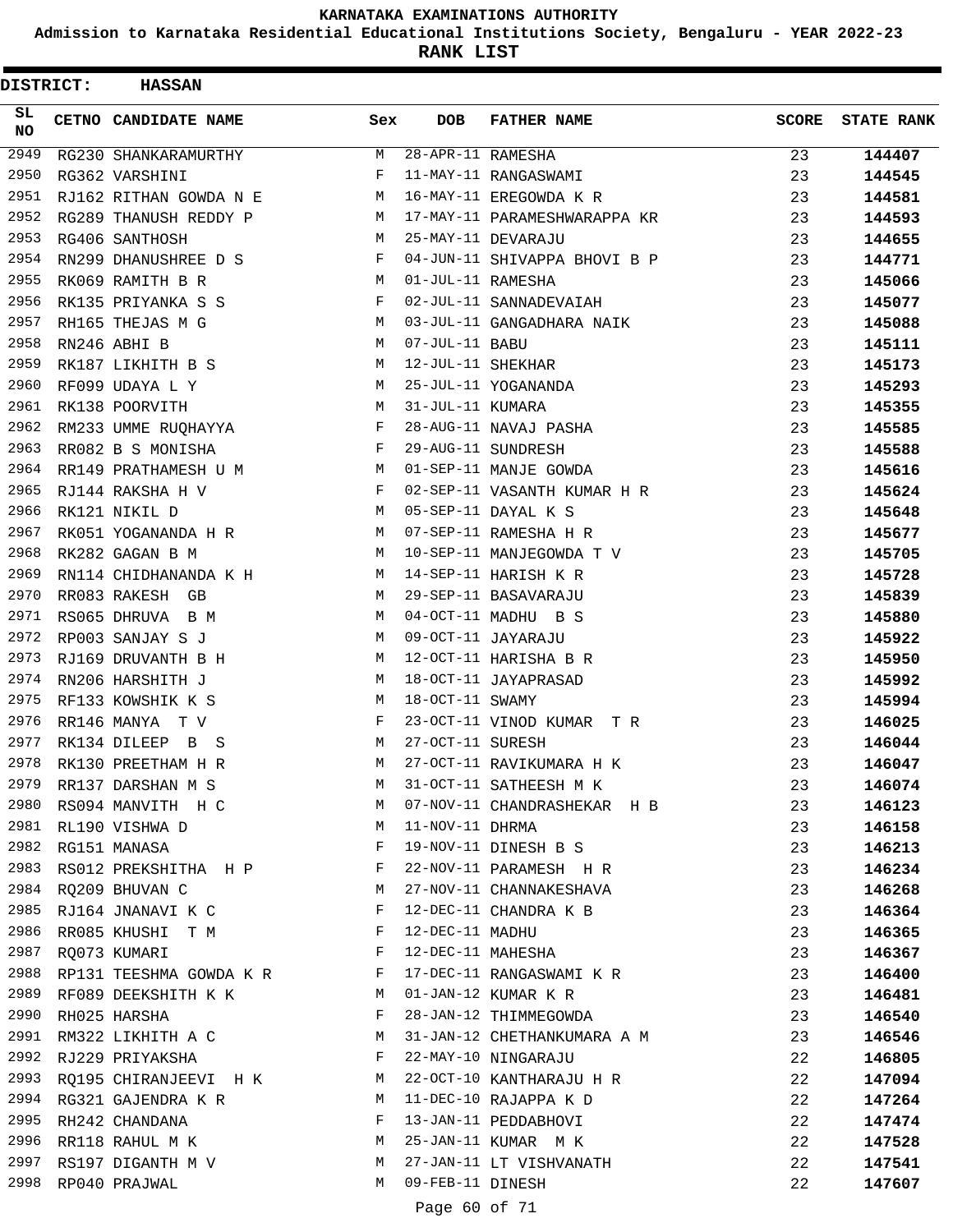**Admission to Karnataka Residential Educational Institutions Society, Bengaluru - YEAR 2022-23**

| <b>DISTRICT:</b> | <b>HASSAN</b>              |     |                   |                           |              |                   |
|------------------|----------------------------|-----|-------------------|---------------------------|--------------|-------------------|
| SL<br><b>NO</b>  | CETNO CANDIDATE NAME       | Sex | <b>DOB</b>        | <b>FATHER NAME</b>        | <b>SCORE</b> | <b>STATE RANK</b> |
| 2999             | RR183 SAGAR M N            | M   |                   | 23-FEB-11 NINGEGOWDA      | 22           | 147698            |
| 3000             | RJ094 ROHIT D J            | М   |                   | 24-FEB-11 JAYARAMA        | 22           | 147707            |
| 3001             | RQ245 LAVANYA              | F   |                   | 10-MAR-11 HARISH HR       | 22           | 147781            |
| 3002             | RL026 PRAGNA SHETTY J A F  |     |                   | 20-MAR-11 ASHOKA J S      | 22           | 147850            |
| 3003             | RM188 VARSHINI             | F   |                   | 08-APR-11 MAHESH C P      | 22           | 147989            |
| 3004             | RJ132 VINAY K S            | M   |                   | 08-APR-11 SURESHA K R     | 22           | 147990            |
| 3005             | RH090 VINITH P K           | M   |                   | 08-APR-11 P S KUMARANAIK  | 22           | 147991            |
| 3006             | RL233 THANUSHREE A P       | F   |                   | 22-APR-11 PUTTEGOWDA      | 22           | 148096            |
| 3007             | RG305 PRAJWAL              | М   | 24-APR-11 RAVI    |                           | 22           | 148107            |
| 3008             | RJ202 SANCHITH N D         | M   |                   | 28-APR-11 DINESH N E      | 22           | 148138            |
| 3009             | RN312 CHIRAN GOWDA LN      | М   |                   | 01-MAY-11 SUSHMA NATARAJ  | 22           | 148156            |
| 3010             | RL161 NIKHITH M R          | M   | 08-MAY-11 RAMESH  |                           | 22           | 148212            |
| 3011             | RO028 DHANUSH              | M   |                   | 21-MAY-11 MAHESH M R      | 22           | 148310            |
| 3012             | RN305 THIRTHA S S          | M   |                   | 25-MAY-11 SHANKARA S M    | 22           | 148354            |
| 3013             | RM317 CHIRANTH M           | M   |                   | 29-MAY-11 MANJUNATHA      | 22           | 148383            |
| 3014             | RL180 KAVYA D R            | F   | 02-JUN-11 RAVI    |                           | 22           | 148430            |
| 3015             | RF070 KANCHANA N M         | F   |                   | 03-JUN-11 MALLESHA        | 22           | 148439            |
| 3016             | RN082 SHASHANK H N         | M   |                   | 04-JUN-11 NAGARAJA        | 22           | 148449            |
| 3017             | RH093 HARSHITHA BAI        | F   |                   | 06-JUN-11 NAGARAJANAIK    | 22           | 148468            |
| 3018             | RR195 DARSHINI J           | F   |                   | 09-JUN-11 JAGADISH M K    | 22           | 148495            |
| 3019             | RN199 GOWDA NIKHIL SHEKHAR | M   | 14-JUN-11 SHEKHAR |                           | 22           | 148539            |
| 3020             | RK118 KUSHAL A R           | M   |                   | 23-JUN-11 RAVIKUMAR A J   | 22           | 148626            |
| 3021             | RH041 CHINMAYI BAI         | F   |                   | 24-JUN-11 JAYANNA NAIK    | 22           | 148635            |
| 3022             | RR022 JAYANTH K            | M   | 07-JUL-11 KUMARA  |                           | 22           | 148763            |
| 3023             | RK080 TEJAS B M            | M   | 07-JUL-11 MAHESHA |                           | 22           | 148770            |
| 3024             | RR080 NITESHA              | M   |                   | 08-JUL-11 MANJEGOWDA      | 22           | 148776            |
| 3025             | RM046 RAHUL D N            | М   |                   | 23-JUL-11 NANJAPPA D D    | 22           | 148910            |
| 3026             | RQ207 VASANTHI             | F   |                   | 26-JUL-11 MANJUNATHA      | 22           | 148932            |
| 3027             | RR061 MAHESHA B S          | М   |                   | 01-AUG-11 SOMASHEKARA     | 22           | 148980            |
| 3028             | RQ049 AMRUTHA M            | F   |                   | 19-AUG-11 MALLESHA        | 22           | 149108            |
| 3029             | RN198 KISHAN G R           | М   | 24-AUG-11 RAMAIAH |                           | 22           | 149142            |
| 3030             | RQ079 KRUPANYA H R         | F   |                   | 24-AUG-11 RAVIKUMARA      | 22           | 149143            |
| 3031             | RK079 PRUTHVIRAJ G S       | M   | 31-AUG-11 SURESHA |                           | 22           | 149213            |
|                  | 3032 RJ250 NAVANEETH       | M   | 16-SEP-11 NAGARAJ |                           | 22           | 149332            |
|                  | 3033 RK010 HARSHITH K      | M   | 23-SEP-11 KRISHNA |                           | 22           | 149371            |
|                  | 3034 RJ149 MANOJ K P       | М   |                   | 25-SEP-11 PUTTARAJU K S   | 22           | 149389            |
| 3035             | RG401 SWATHI M L           | F   | 18-OCT-11 LOKESH  |                           | 22           | 149541            |
| 3036             | RG163 JEEVAN J R           | М   |                   | 28-OCT-11 RANGANATA J M   | 22           | 149608            |
| 3037             | RN248 BINDHU M S           | F   | 31-OCT-11 SURESH  |                           | 22           | 149626            |
|                  | 3038 RN192 RANGANATHA D M  | M   |                   | 05-NOV-11 MOHANKUMARA DN  | 22           | 149655            |
| 3039             | RH040 SAGAR N              | М   |                   | 16-NOV-11 NIRANJANMURTHI  | 22           | 149725            |
| 3040             | RJ150 RITHIK GOWDA S M     | M   |                   | 23-NOV-11 MANJE GOWDA S V | 22           | 149774            |
|                  | 3041 RM297 YUVARAJEGOWDA   | М   | 23-NOV-11 KUMAR   |                           | 22           | 149777            |
|                  | 3042 RP145 NAMRATHA H K    | F   |                   | 25-NOV-11 H R KUMAR       | 22           | 149783            |
| 3043             | RN097 DARSHAN R S          | М   |                   | 04-DEC-11 SHIVLINGEGOWDA  | 22           | 149837            |
| 3044             | RM007 KUMARA HT            | M   |                   | 12-DEC-11 THIMMARAJU      | 22           | 149879            |
| 3045             | RL037 BINDU G H            | F   | 14-DEC-11 HARISHA |                           | 22           | 149887            |
|                  | 3046 RQ072 MANOJ K S       | М   |                   | 16-DEC-11 SUBRAMANYA      | 22           | 149901            |
| 3047             | RJ269 SHASHANTH M S        | M   |                   | 21-DEC-11 SUBRAMANYA      | 22           | 149931            |
| 3048             | RR162 DEEKSHITH K R        | M   |                   | 27-DEC-11 RAMEGOWDA       | 22           | 149955            |
|                  |                            |     | Page 61 of 71     |                           |              |                   |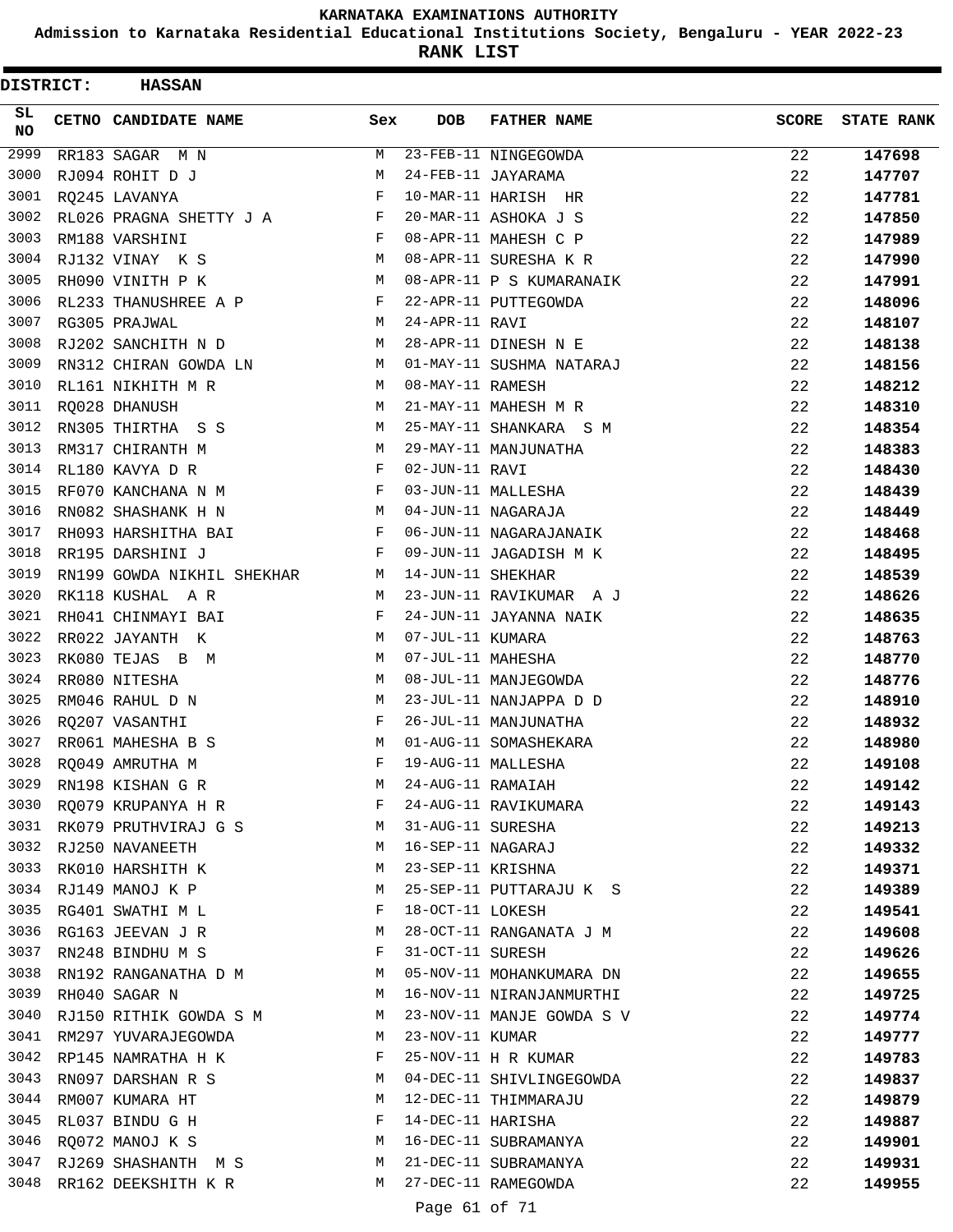**Admission to Karnataka Residential Educational Institutions Society, Bengaluru - YEAR 2022-23**

**RANK LIST**

| DISTRICT: | <b>HASSAN</b>             |     |                    |                           |              |                   |
|-----------|---------------------------|-----|--------------------|---------------------------|--------------|-------------------|
| SL.<br>NO | CETNO CANDIDATE NAME      | Sex | <b>DOB</b>         | <b>FATHER NAME</b>        | <b>SCORE</b> | <b>STATE RANK</b> |
| 3049      | RM272 PRETHAM             | М   |                    | 25-JAN-12 MANJUNATHA      | 22           | 150039            |
| 3050      | RP216 RANGASWAMY A U      | М   | 08-OCT-08 UMESH    |                           | 21           | 150125            |
| 3051      | RJ153 THANUSH P           | М   | 24-SEP-10 PRADEEP  |                           | 21           | 150478            |
| 3052      | RM021 SYED KALEEM         | М   |                    | 09-OCT-10 SYED GAFFAR     | 21           | 150529            |
| 3053      | RJ085 SAMARTH K S         | M   |                    | 10-FEB-11 SHEKAR K S      | 21           | 151022            |
| 3054      | RM336 SWETHA N A          | F   | 02-MAR-11 ANNAYYA  |                           | 21           | 151120            |
| 3055      | RJ205 SUPRITHA            | M   |                    | 06-MAR-11 SHIVEGOWDA      | 21           | 151141            |
| 3056      | RG137 DIGANTH             | М   |                    | 08-APR-11 MOHANKUMAR T S  | 21           | 151318            |
| 3057      | RQ078 BHUVANGOWDA         | M   | 24-APR-11 NAGESHA  |                           | 21           | 151423            |
| 3058      | RM334 SUJAY H V           | M   |                    | 28-APR-11 VENKATESH       | 21           | 151450            |
| 3059      | RH019 CHINMAI M NAIK      | M   |                    | 02-MAY-11 MADHUSUDHAN T R | 21           | 151471            |
| 3060      | RJ021 GOUTHAM B K         | M   |                    | 03-MAY-11 KRISHNA B N     | 21           | 151480            |
| 3061      | RS127 KARTHIK NH          | М   |                    | 06-MAY-11 HARISH NT       | 21           | 151503            |
| 3062      | RM128 HARSHITH N K        | M   |                    | 09-MAY-11 KALLESHA        | 21           | 151533            |
| 3063      | RJ306 SHASHANK G M        | M   |                    | 23-MAY-11 MYLARI G N      | 21           | 151638            |
| 3064      | RH065 TEJASHWINI          | F   | 13-JUN-11 RAJANNA  |                           | 21           | 151810            |
| 3065      | RJ018 POOJA S R           | F   |                    | 07-JUL-11 RAVINDRA        | 21           | 151997            |
| 3066      | RK063 PREM S              | М   |                    | 10-JUL-11 SHIVASHANKARA   | 21           | 152021            |
| 3067      | RR106 PRUTHVI             | М   | 16-JUL-11 KUMARA   |                           | 21           | 152057            |
| 3068      | RL069 GURUMURTHY RR       | M   |                    | 18-JUL-11 RANGASWAMY      | 21           | 152073            |
| 3069      | RQ136 NISHANTHA H P       | M   |                    | 18-JUL-11 PUTTARAJU H C   | 21           | 152076            |
| 3070      | RJ244 SAGAR K K           | M   |                    | 19-JUL-11 KUMARA K P      | 21           | 152080            |
| 3071      | RF015 ULLAS D S           | M   |                    | 25-JUL-11 SANNEGOWDA      | 21           | 152119            |
| 3072      | RJ029 VIRUPAKSHA          | М   | 29-JUL-11 ERAPPA   |                           | 21           | 152150            |
| 3073      | RH163 PRAJWAL M R         | М   |                    | 04-AUG-11 RANGEGOWDA M M  | 21           | 152191            |
| 3074      | RG400 KRISHNA MURTY M P   | M   |                    | 06-AUG-11 PRASANNA        | 21           | 152203            |
| 3075      | RM029 CHURNIKA J G        | F   |                    | 19-AUG-11 GOPALA J D      | 21           | 152295            |
| 3076      | RQ076 KANAKARAJ H G       | М   | 23-AUG-11 GANESHA  |                           | 21           | 152316            |
| 3077      | RS117 PRAJWAL R P         | М   |                    | 31-AUG-11 PUTTARAJU       | 21           | 152358            |
| 3078      | RH058 YASHWANTH K H       | М   |                    | 01-SEP-11 HUCHHAPPA       | 21           | 152372            |
|           | 3079 RG359 ANKITABAI      | F   |                    | 14-SEP-11 SHIVARAJNAIK    | 21           | 152435            |
| 3080      | RK223 LIKHITH             | М   | 20-SEP-11 SATHISH  |                           | 21           | 152467            |
|           | 3081 RJ225 SHASHANK G P   | M   |                    | 26-SEP-11 PRASANNA        | 21           | 152503            |
|           | 3082 RM347 SYED IRFAN     | M   |                    | 29-SEP-11 SAYAD NAJIR     | 21           | 152518            |
| 3083      | RG316 SHREENIVAS          | M   | 13-OCT-11 SWAMY    |                           | 21           | 152594            |
| 3084      | RN112 VISHWA              | M   |                    | 16-OCT-11 NAGARAJU        | 21           | 152610            |
| 3085      | RQ255 KIRAN H Y           | M   | 19-OCT-11 YOGESH   |                           | 21           | 152624            |
| 3086      | RN098 YASHAVANTH P S      | M   |                    | 30-OCT-11 SATHISH         | 21           | 152679            |
| 3087      | RQ269 GIRISHA A R         | M   |                    | 04-NOV-11 RAMEGOWDA       | 21           | 152704            |
| 3088      | RL198 DARSHAN P L         | M   |                    | 09-NOV-11 LAKSHMANA P E   | 21           | 152734            |
| 3089      | RK285 KISHOR S Y          | M   | 15-NOV-11 YOGESHA  |                           | 21           | 152778            |
|           | 3090 RP161 PRAJWAL J      | М   |                    | 19-NOV-11 JAVARANAYAKA    | 21           | 152796            |
|           | 3091 RK290 D R LOHITH     | M   | 21-NOV-11 RAMESHA  |                           | 21           | 152800            |
| 3092      | RQ253 RAKSHITHA G R       | F   |                    | 04-DEC-11 RAJEGOWDA       | 21           | 152882            |
| 3093      | RK309 CHETHAN A R         | M   |                    | 06-DEC-11 RAVI AR         | 21           | 152893            |
| 3094      | RL074 NIKHIL N P          | M   |                    | 10-DEC-11 PUTTASWAMY      | 21           | 152910            |
|           | 3095 RQ019 NUTHAN GOWDA M |     |                    | 19-JAN-12 MOHAN KUMAR     | 21           | 153075            |
| 3096      | RQ134 LAKSHMI             | F   |                    | 11-FEB-12 KANTHARAJU      | 21           | 153095            |
| 3097      | RR179 NAKUL D K           |     | M 21-FEB-12 KUMARA |                           | 21           | 153106            |
| 3098      | RH055 SHASHIDHARA G N     |     |                    | M 19-SEP-10 NARASAPPA     | 20           | 153413            |
|           |                           |     |                    |                           |              |                   |

Page 62 of 71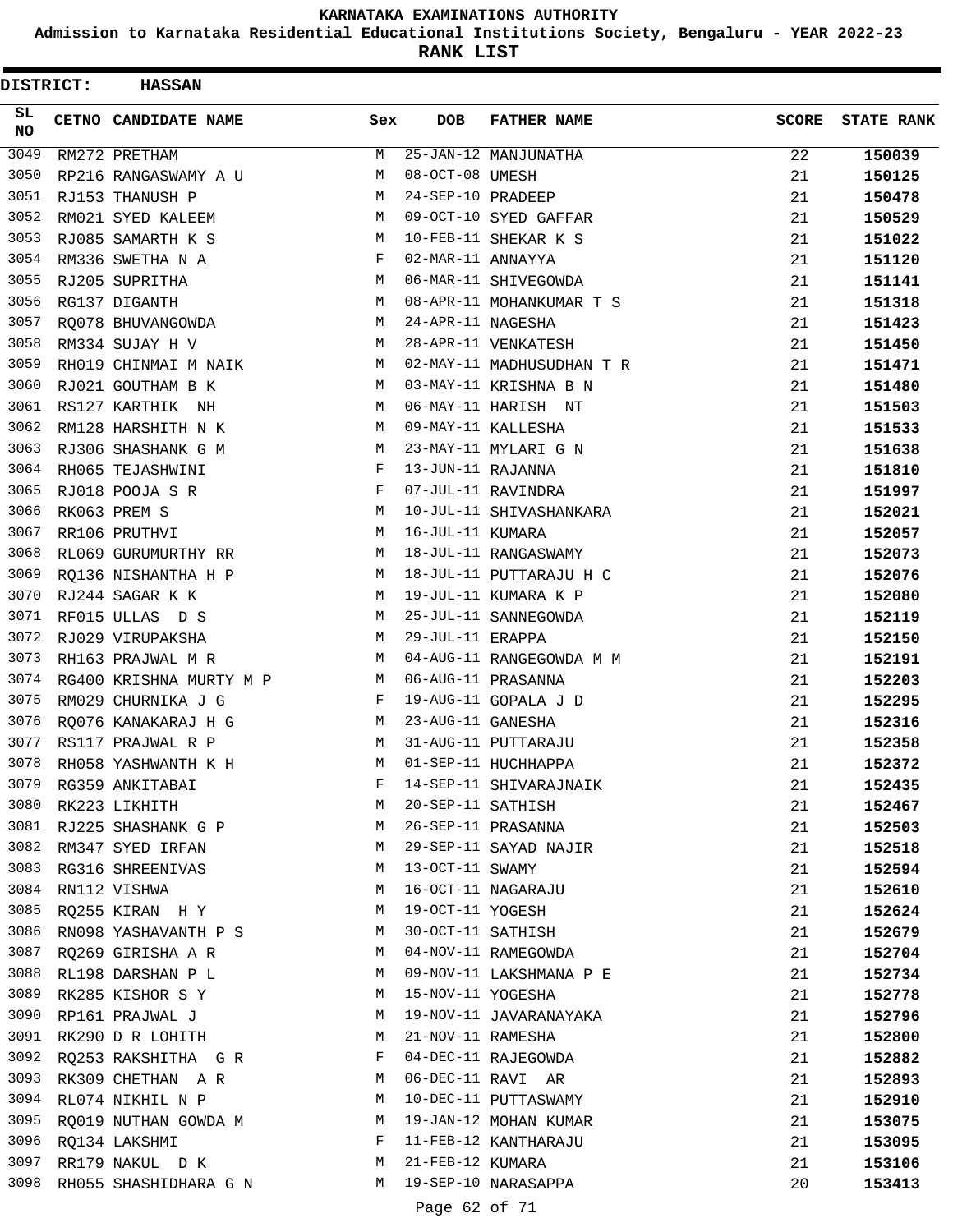**Admission to Karnataka Residential Educational Institutions Society, Bengaluru - YEAR 2022-23**

**RANK LIST**

| <b>DISTRICT:</b> |            | <b>HASSAN</b>            |     |                   |                               |              |                   |
|------------------|------------|--------------------------|-----|-------------------|-------------------------------|--------------|-------------------|
| SL.<br>NO.       |            | CETNO CANDIDATE NAME     | Sex | <b>DOB</b>        | <b>FATHER NAME</b>            | <b>SCORE</b> | <b>STATE RANK</b> |
| 3099             |            | RJ121 KARTHIK B D        | М   |                   | $28-SEP-10$ DHARMA B R        | 20           | 153426            |
| 3100             |            | RN169 THANUSH R GOWDA    | M   |                   | 02-OCT-10 RAVI H H            | 20           | 153440            |
| 3101             |            | RS080 MOKSHITH<br>H G    | M   |                   | 23-OCT-10 GIRISHA H B         | 20           | 153507            |
| 3102             |            | RG145 CHARAN             | M   | 12-JAN-11 KUMARA  |                               | 20           | 153796            |
| 3103             |            | RL167 MANASA M L         | F   |                   | 07-FEB-11 LOKESH M D          | 20           | 153884            |
| 3104             |            | RK186 THANUSH M          | M   |                   | 23-FEB-11 MANJU SHETTY B T    | 20           | 153943            |
| 3105             |            | RH198 ARPITA T H         | F   |                   | 28-FEB-11 HARISH T H          | 20           | 153955            |
| 3106             |            | RF060 PRUTHVI B P        | M   |                   | 08-MAR-11 PARAMESHA           | 20           | 153991            |
| 3107             |            | RM033 RASMITHA G V       | F   |                   | 21-MAR-11 VISWANATHA G C      | 20           | 154040            |
| 3108             | RG389 ARUN |                          | M   |                   | 05-JUN-11 VENKATESHABHOVI     | 20           | 154437            |
| 3109             |            | RH264 MANIKANTA          | M   | 19-JUN-11 ANANDA  |                               | 20           | 154529            |
| 3110             |            | RJ012 HARISHA            | M   |                   | 02-JUL-11 SHIVASHANKARA       | 20           | 154621            |
| 3111             |            | RN322 PRUTHVI K V        | M   |                   | 08-JUL-11 VIJAYAKUMAR K G     | 20           | 154667            |
| 3112             |            | RG106 SINDU P S          | F   |                   | 15-JUL-11 SHEKARA NAIK        | 20           | 154711            |
| 3113             |            | RG116 HARSHITHA BAI      | F   |                   | 31-JUL-11 CHANDRA NAIK        | 20           | 154800            |
| 3114             |            | RQ120 ADHITHRI N J       | F   |                   | 21-AUG-11 JAGANNATH N A       | 20           | 154902            |
| 3115             |            | RM285 KOUSHIK S S        | М   |                   | 26-AUG-11 SATHEESH            | 20           | 154932            |
| 3116             |            | RM039 NRUTHYANKA N M     | F   |                   | 26-AUG-11 MANJE GOWDA         | 20           | 154934            |
| 3117             |            | RL184 SHREYA BV          | F   |                   | 10-SEP-11 VIJAYA KUMAR BK     | 20           | 155011            |
| 3118             |            | RM091 LAHARI K V         | F   |                   | 16-SEP-11 K P VISHAKANTEGOWDA | 20           | 155036            |
| 3119             |            | RF150 THEERTHA ROOPA T V | М   |                   | 30-SEP-11 VENKATESH           | 20           | 155110            |
| 3120             |            | RG205 AKSHITA            | F   | 13-OCT-11 KUMAR K |                               | 20           | 155169            |
| 3121             |            | RH179 CHETAN NAIK K S    | М   |                   | 13-OCT-11 SHEKER NAIK         | 20           | 155170            |
| 3122             |            | RN106 PREETHAM B P       | M   |                   | 14-OCT-11 B N PANCHAKSHARI    | 20           | 155178            |
| 3123             |            | RS103 ANANYA KC          | F   |                   | 16-OCT-11 CHANDRASHEKHARA KP  | 20           | 155188            |
| 3124             |            | RK310 MADESHA            | M   |                   | 17-OCT-11 HUCHAYYA            | 20           | 155195            |
| 3125             |            | RN324 POORNIMA K         | F   | 25-OCT-11 KUMAR   |                               | 20           | 155231            |
| 3126             |            | RN179 SWAPNA N M         | F   | 08-NOV-11 MALLESH |                               | 20           | 155298            |
| 3127             |            | RL018 DEEKSHA G M        | F   |                   | 09-NOV-11 MANJA BHOVI         | 20           | 155302            |
| 3128             |            | RL282 VARUN<br>K R       | M   | 12-NOV-11 RAVI    | K D                           | 20           | 155323            |
| 3129             |            | RG287 PRITHAM NS         | M   |                   | 23-NOV-11 SIDDEGOWDA N        | 20           | 155367            |
| 3130             |            | RN291 GOUTHAM N P        | М   |                   | 26-NOV-11 PRASANNA KUMARA     | 20           | 155381            |
|                  |            | 3131 RJ313 SRUJAN K N    | M   | 10-DEC-11 NAGEDRA |                               | 20           | 155448            |
| 3132             |            | RL199 MANITH             | M   | 30-DEC-11 AJAY    |                               | 20           | 155509            |
| 3133             |            | RG018 DEERAJ B H         | M   |                   | 21-JAN-12 HARISH B T          | 20           | 155566            |
| 3134             |            | RK166 NIKHIL R           | M   | 22-FEB-12 RAVI    |                               | 20           | 155594            |
| 3135             |            | RJ117 CHIRANJAN K S      | M   |                   | 18-MAY-12 SHIVA K B           | 20           | 155626            |
| 3136             |            | RL292 SRUJAN             | M   | 22-JUN-10 MADHU   |                               | 19           | 155779            |
| 3137             |            | RK177 SANJAY S R         | M   | 04-NOV-10 RAVI    |                               | 19           | 155951            |
| 3138             |            | RN307 SHREELAKSHMI D M   | F   |                   | 15-DEC-10 MANJUNATHA          | 19           | 156058            |
| 3139             |            | RS003 AJITH N N          | M   |                   | 28-FEB-11 NINGARAJU           | 19           | 156318            |
| 3140             |            | RP126 SUMANTH K G        | М   |                   | 30-MAR-11 K D GIRISH          | 19           | 156414            |
|                  |            | 3141 RK027 AKSHITHA B S  | F   |                   | 07-APR-11 SWAMYGOWDA          | 19           | 156444            |
| 3142             |            | RJ256 PRASHANTH B M      | М   |                   | 24-APR-11 MANJUNATHA          | 19           | 156516            |
| 3143             |            | RQ203 HEMANTH B S        | М   | 09-MAY-11 SWAMY   |                               | 19           | 156588            |
| 3144             |            | RG098 RAKESHA B M        | M   |                   | 11-JUN-11 MUNIYA BHOVI        | 19           | 156758            |
| 3145             |            | RQ310 SANJANA D K        | F   |                   | 12-JUN-11 KUMARA D C          | 19           | 156768            |
| 3146             |            | RH120 SHRITHAN V NAIK    | M   |                   | 18-JUN-11 VASU NAIK           | 19           | 156790            |
| 3147             |            | RQ283 DAYANA             | F   | 04-JUL-11 HARISHA |                               | 19           | 156859            |
| 3148             |            | RG027 PRIYANKA           | F   |                   | 07-JUL-11 SOMASHEKARA         | 19           | 156888            |
|                  |            |                          |     | Page 63 of 71     |                               |              |                   |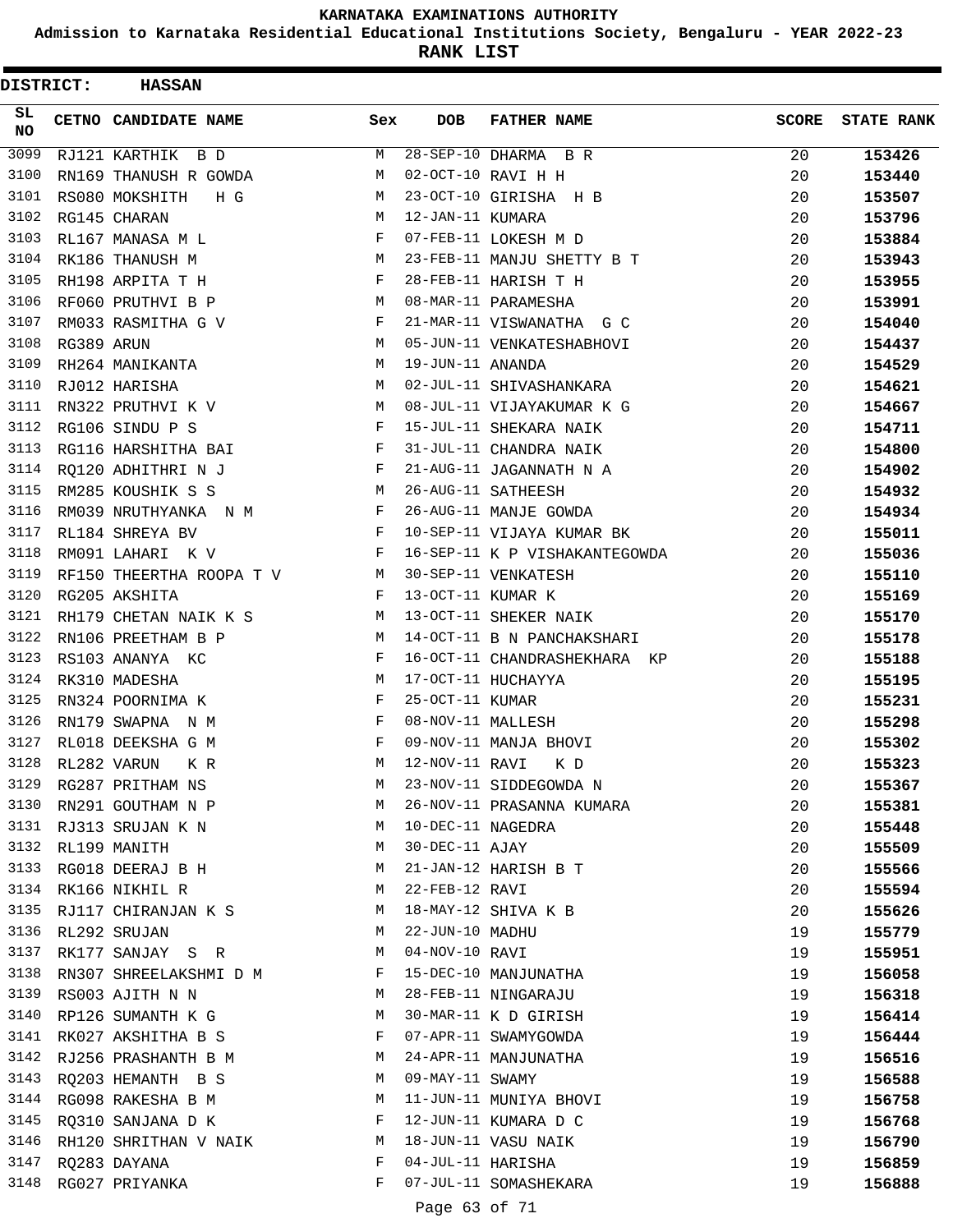**Admission to Karnataka Residential Educational Institutions Society, Bengaluru - YEAR 2022-23**

| <b>DISTRICT:</b> |             | <b>HASSAN</b>         |                      |     |                   |                                  |              |                   |
|------------------|-------------|-----------------------|----------------------|-----|-------------------|----------------------------------|--------------|-------------------|
| SL.<br><b>NO</b> |             | CETNO CANDIDATE NAME  |                      | Sex | <b>DOB</b>        | <b>FATHER NAME</b>               | <b>SCORE</b> | <b>STATE RANK</b> |
| 3149             |             | RK311 KIRAN           |                      | M   | 15-JUL-11 SURESHA |                                  | 19           | 156925            |
| 3150             |             | RF131 GOVARDHAN C J   |                      | М   |                   | 18-JUL-11 JAYASHEKHAR            | 19           | 156938            |
| 3151             | RM082 CHAYA |                       |                      | F   |                   | 08-SEP-11 MANJEGOWDA             | 19           | 157198            |
| 3152             |             | RL135 CHIRAN          |                      | М   |                   | 19-SEP-11 RAMESH M G             | 19           | 157234            |
| 3153             |             | RK066 KOUSHIK M M     |                      | M   |                   | 01-OCT-11 MANJUNATHA             | 19           | 157276            |
| 3154             |             | RH177 PRERANA T H     |                      | F   |                   | 03-OCT-11 HANUMANTHAPPA          | 19           | 157284            |
| 3155             |             | RJ077 GOWTHAM         |                      | M   |                   | 14-OCT-11 PRAKASHA               | 19           | 157321            |
| 3156             |             | RP147 HARSHA M        |                      | M   |                   | 23-OCT-11 MANJUNAYAKA            | 19           | 157357            |
| 3157             |             | RG121 VANDANA S NAIKA |                      | F   |                   | 12-NOV-11 SUMESH NAIKA           | 19           | 157432            |
| 3158             |             | RM133 DODAIAH K H     |                      | М   |                   | 15-DEC-11 MANJE GOWDA            | 19           | 157564            |
| 3159             |             | RK088 ANIL B S        |                      | M   | 09-FEB-11 SURESHA |                                  | 18           | 158245            |
| 3160             |             | RM288 GIRISHA T T     |                      | M   |                   | 14-FEB-11 TOPANNA TIPPANNANAVARA | 18           | 158264            |
| 3161             |             | RK070 NIRAJAN B S     |                      | M   |                   | 24-MAR-11 SHIVARAM               | 18           | 158389            |
| 3162             |             | RG256 YASHVANTH YADAV |                      | М   | 26-MAR-11 RUDRESH |                                  | 18           | 158396            |
| 3163             |             | RM132 PREETHAMGOWDA S |                      | М   | 10-MAY-11 SURESHA |                                  | 18           | 158551            |
| 3164             |             | RJ092 DHANUSH B M     |                      | M   |                   | 25-MAY-11 MAHADEVASWAMY M        | 18           | 158611            |
| 3165             |             | RP233 POOJA           |                      | F   |                   | 11-JUN-11 RANGEGOWDA             | 18           | 158702            |
| 3166             |             | RS066 THEJESH K R     |                      | М   | 13-JUN-11 RAJESH  |                                  | 18           | 158712            |
| 3167             |             | RM260 GIRESH          |                      | M   | 09-JUL-11 LOKESH  |                                  | 18           | 158827            |
| 3168             |             | RH061 GOWTHAM H S     |                      | М   |                   | 12-JUL-11 SHEKARAPPA             | 18           | 158846            |
| 3169             |             | RQ100 RASHMITHA T D   |                      | F   |                   | 12-JUL-11 DAYANANDA T R          | 18           | 158850            |
| 3170             |             | RQ114 SHRAVANTH C R   |                      | M   | 16-AUG-11 RAJESHA |                                  | 18           | 158997            |
| 3171             |             | RH261 RASHMITHA       |                      | F   | 19-AUG-11 KUMAR   |                                  | 18           | 159016            |
| 3172             |             | RQ042 HARSHA K K      |                      | М   |                   | 30-AUG-11 KANTHARAJU             | 18           | 159065            |
| 3173             |             | RH070 PRIYA P         |                      | F   | 30-AUG-11 PRAKASH |                                  | 18           | 159068            |
| 3174             |             | RL088 ROHITH BS       |                      | М   |                   | 02-SEP-11 SURESH K               | 18           | 159076            |
| 3175             |             | RG361 JEEVAN G E      |                      | M   |                   | 08-SEP-11 ESHWARAPPA             | 18           | 159100            |
| 3176             |             | RR142 DHANUSH D V     |                      | M   |                   | 19-SEP-11 VAIRAMUDI D H          | 18           | 159137            |
| 3177             |             | RQ288 DEEKSHITHA H    |                      | F   |                   | 05-OCT-11 HAREESHA               | 18           | 159194            |
| 3178             |             | RM103 DHANUSH T L     |                      | M   | 12-OCT-11 LOKESH  |                                  | 18           | 159213            |
| 3179             |             | RR173 THARUN B S      |                      | M   |                   | 29-OCT-11 SHIVASHANKARA B R      | 18           | 159263            |
| 3180             |             | RR027 ANKITHA         |                      | F   | 04-NOV-11 PRAKASH |                                  | 18           | 159279            |
| 3181             |             |                       | RM074 JEEVAN NAYAKA  | М   | 09-NOV-11 ASHOKA  |                                  | 18           | 159296            |
| 3182             |             | RK165 SHREYAS H J     |                      | M   |                   | 01-DEC-11 JAYANNA H P            | 18           | 159369            |
| 3183             |             | RQ250 PRANITH H S     |                      | M   |                   | 10-DEC-11 SANNASWAMY             | 18           | 159402            |
| 3184             |             | RH011 ABHAY J         |                      | M   |                   | 14-DEC-11 JAGADESH B N           | 18           | 159409            |
| 3185             |             | RL056 SUKANYA         |                      | F   |                   | 28-DEC-11 MANJA BHOVI            | 18           | 159446            |
| 3186             |             | RK052 ASEEN K B       |                      | F   | 01-JAN-12 BABU    |                                  | 18           | 159459            |
| 3187             |             | RF049 NITHIN M        |                      | M   | 26-MAR-12 MADHU   |                                  | 18           | 159512            |
| 3188             |             |                       | RN203 C L DEEKSHITH  | M   |                   | 18-FEB-10 C N LOKESH             | 17           | 159569            |
| 3189             |             |                       | RG011 YASHAWANTH R G | M   |                   | 15-SEP-10 R M GIRISH             | 17           | 159671            |
| 3190             |             | RG328 YASHVANTH S     |                      | M   | 06-DEC-10 SURESH  |                                  | 17           | 159768            |
|                  |             | 3191 RL164 ROHITH G Y |                      | M   |                   | 23-FEB-11 YOGAMURTHY G C         | 17           | 159926            |
| 3192             |             | RR078 GAGANA A S      |                      | М   |                   | 03-MAR-11 SHIVANNA               | 17           | 159947            |
| 3193             |             | RH221 SUPRIYA         |                      | F   |                   | 04-MAR-11 MANJUNATHA T E         | 17           | 159951            |
| 3194             |             |                       | RH164 YASHAWANTHA T  | M   |                   | 14-MAR-11 THEJASMURTHY K M       | 17           | 159977            |
| 3195             |             | RH160 DIGANTH K Y     |                      | M   |                   | 27-MAR-11 YOGEESH K P            | 17           | 160021            |
| 3196             |             |                       | RL027 DRUSHANTH S T  | М   |                   | 30-APR-11 THEERTHA KUMAR         | 17           | 160118            |
| 3197             |             | RG008 PREETHAM B      |                      | М   |                   | 15-MAY-11 BALYA NAIKA            | 17           | 160166            |
| 3198             |             | RK156 PUSHPA          |                      | F   | 29-JUN-11 NIRVANI |                                  | 17           | 160335            |
|                  |             |                       |                      |     | Page 64 of 71     |                                  |              |                   |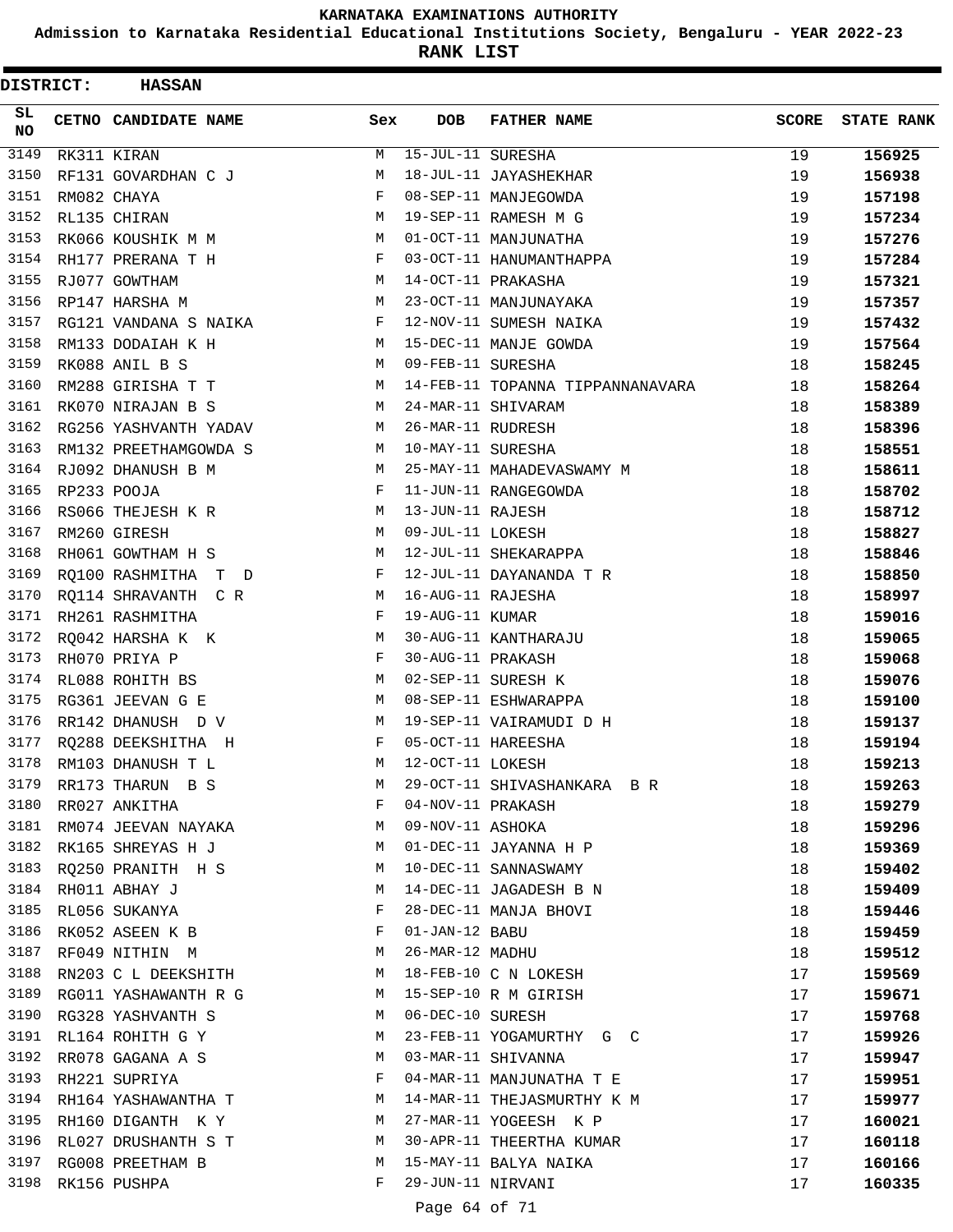**Admission to Karnataka Residential Educational Institutions Society, Bengaluru - YEAR 2022-23**

**RANK LIST**

| DISTRICT: | <b>HASSAN</b>          |     |                   |                              |              |                   |
|-----------|------------------------|-----|-------------------|------------------------------|--------------|-------------------|
| SL<br>NO  | CETNO CANDIDATE NAME   | Sex | <b>DOB</b>        | <b>FATHER NAME</b>           | <b>SCORE</b> | <b>STATE RANK</b> |
| 3199      | RS211 MOHIT            | М   | 06-JUL-11 RAMESH  |                              | 17           | 160373            |
| 3200      | RF001 YASHWANTH A P    | М   |                   | 09-AUG-11 PAPASHETTY         | 17           | 160492            |
| 3201      | RS019 SONIKA G M       | F   |                   | 31-AUG-11 MURTHI G K         | 17           | 160569            |
| 3202      | RQ092 K M BHARGAVA     | М   | 17-SEP-11 MANJA   |                              | 17           | 160614            |
| 3203      | RQ302 DHANUSHREE       | F   | 04-OCT-11 UMESHA  |                              | 17           | 160660            |
| 3204      | RH027 SANDEEP C V      | М   |                   | 02-DEC-11 VENKATESHA CR      | 17           | 160847            |
| 3205      | RM100 MOULIK K D       | М   |                   | 16-DEC-11 DILIP K B          | 17           | 160885            |
| 3206      | RO086 PREETHAM D M     | M   |                   | 16-JAN-12 MAHESHA D P        | 17           | 160938            |
| 3207      | RP125 HARSHA D S       | М   |                   | 20-OCT-10 SHIVAKUMARA D M    | 16           | 161148            |
| 3208      | RF054 PRUTHVI RAJ      | М   |                   | 04-JAN-11 DHARMA K R         | 16           | 161289            |
| 3209      | RJ038 TARUN B D        | М   |                   | 10-JAN-11 DINAKARA B R       | 16           | 161307            |
| 3210      | RR052 KAVANA           | F   |                   | 10-APR-11 JAYARAMA           | 16           | 161519            |
| 3211      | RK175 DRUVA R          | М   | 13-SEP-11 RAVI    |                              | 16           | 162019            |
| 3212      | RN186 GUNALAKSHMI P    | F   |                   | 08-OCT-11 PARAMESHA          | 16           | 162083            |
| 3213      | RJ146 SRINIVAS         | М   |                   | 01-NOV-11 PRABHAKARA         | 16           | 162152            |
| 3214      | RM041 AISHWARYA S M    | F   | 02-NOV-11 MALLESH |                              | 16           | 162154            |
| 3215      | RJ261 SAHANA S         | F   |                   | 26-DEC-11 SANTOSHA           | 16           | 162288            |
| 3216      | RN081 SUNITHA A S      | F   |                   | 29-DEC-11 SADASHIVA          | 16           | 162296            |
| 3217      | RM290 KARTHIK K V      | M   | 09-JAN-12 VIKAS   |                              | 16           | 162321            |
| 3218      | RM221 SHAKUNTHALA      | F   |                   | 28-JAN-12 NARAYANA           | 16           | 162334            |
| 3219      | RM318 HEMALATHA C D    | F   |                   | 15-JUN-10 DHARMAPRAKASH      | 15           | 162431            |
| 3220      | RF114 VISHNU C         | М   | 21-JUL-10 CHANDRU |                              | 15           | 162443            |
| 3221      | RJ264 LAKSHMI          | F   |                   | 18-DEC-10 SUBBAIAH           | 15           | 162568            |
| 3222      | RR015 LAKSHMI K R      | F   |                   | 21-FEB-11 RAGHU K P          | 15           | 162703            |
| 3223      | RJ045 NAVEEN GOWDA     | M   |                   | 25-FEB-11 NAGARAJU           | 15           | 162708            |
| 3224      | RK279 YASHAVANTH B M   | М   |                   | 26-FEB-11 MALLESH B M        | 15           | 162711            |
| 3225      | RK225 THANUSH B U      | М   | 23-MAR-11 UMESH   |                              | 15           | 162760            |
| 3226      | RQ059 SANIKA M C       | F   |                   | 16-APR-11 CHANDREGOWDA       | 15           | 162812            |
| 3227      | RH064 SANTHOSHA        | М   |                   | 06-JUN-11 BASAVARAJU         | 15           | 162971            |
| 3228      | RL181 PRASHANTH        | М   | 10-JUN-11 MALLESH |                              | 15           | 162976            |
|           | 3229 RQ300 THEJAS C R  | М   | 14-JUN-11 REVANNA |                              | 15           | 162997            |
|           | 3230 RL171 LAKSHMI KS  | F   |                   | 24-JUN-11 SURESHA KN         | 15           | 163028            |
|           | 3231 RP168 MANOJ S S   | М   |                   | 26-JUN-11 SHIVASWAMY         | 15           | 163033            |
| 3232      | RL221 CHETHAN          | М   |                   | 21-JUL-11 HONNESHA           | 15           | 163103            |
| 3233      | RL155 CHIRANTH R       | М   |                   | 01-AUG-11 RAVIKUMAR          | 15           | 163134            |
| 3234      | RQ050 RAKESH G R       | M   | 06-AUG-11 RAJA    |                              | 15           | 163149            |
| 3235      | RJ103 ARJUN K P        | М   |                   | 23-AUG-11 PARAMESHA          | 15           | 163189            |
| 3236      | RG104 RASHMI K R       | F   |                   | 02-SEP-11 RAJAPPA K J        | 15           | 163216            |
| 3237      | RG183 LEKHAN R LAMBANI | M   |                   | 17-SEP-11 RAMANAIK           | 15           | 163252            |
| 3238      | RF118 AKSHAY B M       | M   |                   | 27-SEP-11 MANJUNATH          | 15           | 163279            |
| 3239      | RM196 SHRUGUNA D J     | F   |                   | 27-SEP-11 JAGADEESHA         | 15           | 163282            |
| 3240      | RS115 CHANDRIKA        | F   |                   | 13-OCT-11 UMESHA B M         | 15           | 163318            |
|           | 3241 RG351 GAWTAMI S S | F   |                   | 01-NOV-11 SHIVABOVI          | 15           | 163375            |
| 3242      | RH067 GAGANA BAI       | F   |                   | 04-NOV-11 RUDRANAIKA         | 15           | 163382            |
| 3243      | RN115 RADHIKA B K      | F   |                   | 25-NOV-11 KARNAIAH           | 15           | 163431            |
| 3244      | RJ268 MANJUNATHA K B   | M   |                   | 16-DEC-11 BALASUBRAMANYA H G | 15           | 163479            |
| 3245      | RG312 GHAUTHAM BM      | M   |                   | 28-DEC-11 MANJUNATHA BR      | 15           | 163498            |
| 3246      | RH024 PRAGATHI         | F   |                   | 07-OCT-10 SWAMINAYAK         | 14           |                   |
| 3247      | RG129 PUNEETH          | М   |                   | 25-JAN-11 KANTHARAJU         | 14           | 163674<br>163849  |
| 3248      |                        | F   |                   | 07-FEB-11 MANJUNATH          |              |                   |
|           | RL012 DHANU M M        |     |                   |                              | 14           | 163869            |

Page 65 of 71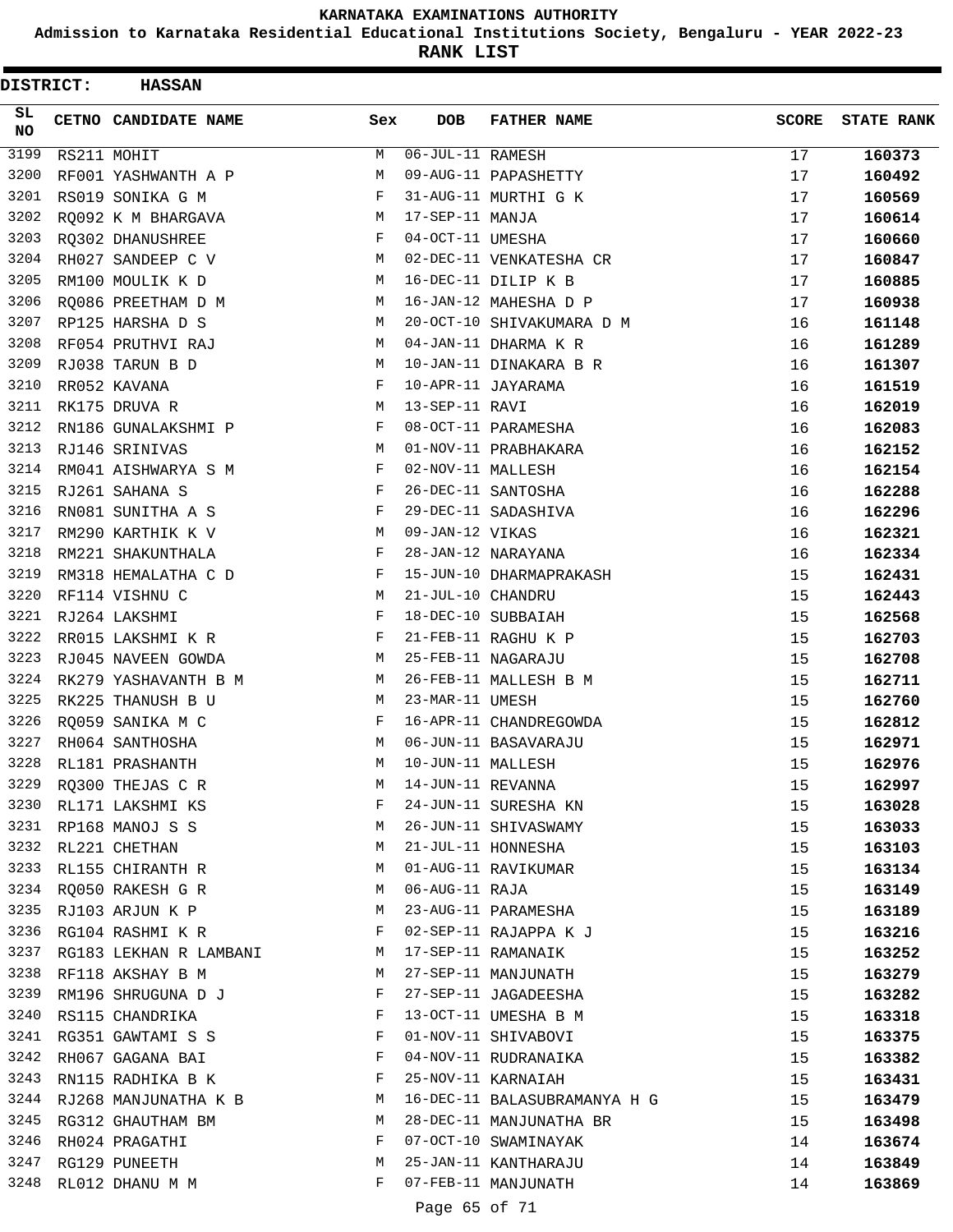**Admission to Karnataka Residential Educational Institutions Society, Bengaluru - YEAR 2022-23**

**RANK LIST**

| <b>DISTRICT:</b> | <b>HASSAN</b>                                                                     |              |                   |                            |              |                   |
|------------------|-----------------------------------------------------------------------------------|--------------|-------------------|----------------------------|--------------|-------------------|
| SL.<br>NO        | CETNO CANDIDATE NAME                                                              | Sex          | <b>DOB</b>        | <b>FATHER NAME</b>         | <b>SCORE</b> | <b>STATE RANK</b> |
| 3249             | RN162 RACHITHA H C                                                                | F            |                   | 17-JUN-11 CHANDRA BHOVI    | 14           | 164172            |
| 3250             | RN137 MANOJA                                                                      | М            |                   | 14-JUL-11 SHIVARAMA        | 14           | 164255            |
| 3251             | RM235 KALPITH K V                                                                 | M            | 24-AUG-11 VASU    |                            | 14           | 164361            |
| 3252             | RJ066 HARSHITHA H D                                                               | F            |                   | 26-AUG-11 DARMEGOWDA       | 14           | 164366            |
| 3253             | RG078 HEMASHREE D                                                                 | F            |                   | 27-AUG-11 DEVARAJA T S     | 14           | 164368            |
| 3254             | RL281 GANESHA A U                                                                 | М            |                   | 10-SEP-11 LATE UMESHA      | 14           | 164401            |
| 3255             | RG409 UDAY KUMAR                                                                  | М            | 17-OCT-11 GIRISH  |                            | 14           | 164477            |
| 3256             | RG189 RASHMITHA K                                                                 | F            |                   | 28-OCT-11 KRISHNAPPA       | 14           | 164494            |
| 3257             | RQ290 GOWTHAM K S                                                                 | M            |                   | 21-DEC-11 SHASHIKUMARA     | 14           | 164615            |
| 3258             | RM040 MANUSHREE                                                                   | F            |                   | 23-JAN-12 SHANTHAKUMAR     | 14           | 164662            |
| 3259             | RN258 SEEMRAN                                                                     | F            | 27-JAN-12 HAFEEZ  |                            | 14           | 164665            |
| 3260             | RP110 SAMPRITHA C                                                                 | F            |                   | 05-FEB-12 CHANDRANAIK      | 14           | 164669            |
| 3261             | RQ230 VINAY H K                                                                   | M            |                   | 22-FEB-12 KUMARA H K       | 14           | 164674            |
| 3262             | RN326 AMAY V J                                                                    | M            |                   | 01-JAN-11 V S JAGADEESH    | 13           | 164935            |
| 3263             | RR141 SHRAVANTH M K                                                               | М            |                   | 21-FEB-11 KUMARERAJE ARASU | 13           | 165035            |
| 3264             | RG402 SANATH                                                                      | M            |                   | 22-FEB-11 SHEKHARAPPA J H  | 13           | 165036            |
| 3265             | RH046 SWAMY G S                                                                   | M            |                   | 02-MAY-11 SHANKARA         | 13           | 165162            |
| 3266             | RN296 KEERTHANA                                                                   | F            | 03-JUN-11 RAJU    |                            | 13           | 165240            |
| 3267             | RG357 SHARATH                                                                     | М            |                   | 15-JUN-11 JAGADEESH        | 13           | 165281            |
| 3268             | RQ274 RASHMI K Y                                                                  | F            | 25-JUN-11 YOGESHA |                            | 13           | 165309            |
| 3269             | RG358 PREETHAM                                                                    | М            |                   | 02-JUL-11 HARISH H N       | 13           | 165331            |
| 3270             | RG171 MONISH                                                                      | М            |                   | 06-JUL-11 D N PUTTAPPA     | 13           | 165343            |
| 3271             | RL076 THARUN N M                                                                  | М            |                   | 11-JUL-11 MANJA BHOVI      | 13           | 165363            |
| 3272             | RG085 SHIVAPRASAD                                                                 | М            |                   | 19-AUG-11 MUDLIGIRIGOWDA   | 13           | 165449            |
| 3273             | RJ047 BHOOMIKA M S                                                                | F            | 28-AUG-11 SHEKARA |                            | 13           | 165469            |
| 3274             | RR189 LAVAKUMARA GK                                                               | M            | 16-SEP-11 KUMARA  |                            | 13           | 165512            |
| 3275             | RL081 MANU S D                                                                    | M            |                   | 23-OCT-11 DODDAIAH         | 13           | 165580            |
| 3276             | RR205 NIKHITHA                                                                    | F            |                   | 28-NOV-11 SANTHOSHA        | 13           | 165653            |
| 3277             | RN336 DEVARAJ B M                                                                 | М            |                   | 01-JAN-12 MANJUNATHA B N   | 13           | 165712            |
| 3278             | RP163 SAMARTH K R                                                                 | M            |                   | 07-SEP-10 RANGASWAMY       | 12           | 165874            |
|                  | 3279 RG343 PRAMILA J S                                                            | F            |                   | 30-OCT-10 SURESH J P       | 12           | 165915            |
|                  | 3280 RR138 ANKITHA<br>$\mathbf{F}$ and $\mathbf{F}$ are the set of $\mathbf{F}$ . |              |                   | 15-MAY-11 RANGASWAMY       | 12           | 166241            |
| 3281             | RN107 APPUNAYAKA SR M                                                             |              |                   | 16-MAY-11 RAVI NAYAKA      | 12           | 166242            |
|                  | 3282 RR119 SUMANTH A R                                                            | M            |                   | 20-MAY-11 RAMESHA A K      | 12           | 166252            |
|                  | 3283 RK167 SUPRIYA MAHESH JADHAV F                                                |              | 28-MAY-11 MAHESH  |                            | 12           | 166264            |
|                  | 3284 RJ247 SHASHANK                                                               | M            |                   | 01-JUL-11 SATISHA          | 12           | 166352            |
| 3285             | RG092 MANASA R M                                                                  | F            |                   | 06-JUL-11 MANJAPPA D K     | 12           | 166365            |
| 3286             | RN188 BHAGAVAN                                                                    | M            |                   | 16-JUL-11 DEVARAJU         | 12           | 166394            |
|                  | 3287 RG286 NETRAVATHI B V                                                         | F            |                   | 08-AUG-11 VENKATESH        | 12           | 166447            |
| 3288             | RG221 KUMARI                                                                      | F            |                   | 25-AUG-11 MANJUNATHA M K   | 12           | 166479            |
| 3289             | RG178 RAMYA                                                                       | F            | 01-SEP-11 RAMESHA |                            | 12           | 166495            |
|                  | 3290 RG280 PREETHAM C V M                                                         |              |                   | 19-OCT-11 VENKATESH        | 12           | 166583            |
|                  | 3291 RM026 HEMANTHA                                                               | М            | 20-OCT-11 GOVINDA |                            | 12           | 166585            |
| 3292             | RL151 RAKSHITHA BR                                                                | F            | 01-NOV-11 RAMESH  |                            | 12           | 166606            |
| 3293             | RM308 VASANTH GOWDA P M                                                           | M            |                   | 14-NOV-11 MANJUNATHA       | 12           | 166626            |
| 3294             | RK018 SADHANA                                                                     | F            | 19-NOV-11 DINESH  |                            | 12           | 166637            |
| 3295             | RL060 DHRUVA                                                                      | M            | 04-DEC-11 MAHESH  |                            | 12           | 166667            |
|                  | 3296 RG219 ASHWINI                                                                | F            |                   | 07-DEC-11 MURTHINAIK       | 12           | 166673            |
| 3297             | RS037 VINAY A H                                                                   | М            |                   | 19-DEC-11 HOOVANNA         | 12           | 166688            |
| 3298             | RH062 LAKSHMI M N                                                                 | $\mathbf{F}$ |                   | 08-APR-11 NANJUNDA         | 11           | 167098            |
|                  |                                                                                   |              | Page 66 of 71     |                            |              |                   |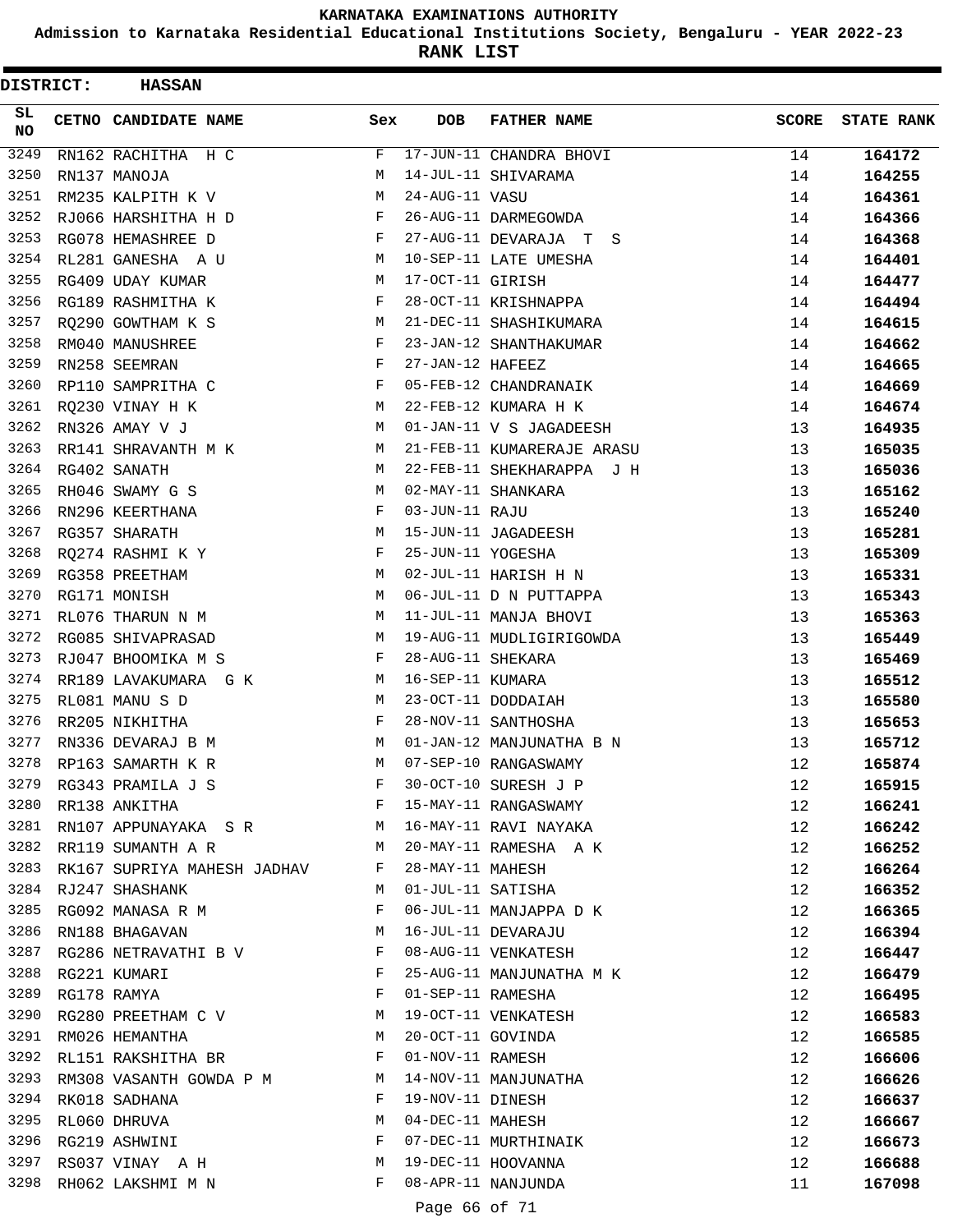**Admission to Karnataka Residential Educational Institutions Society, Bengaluru - YEAR 2022-23**

| <b>DISTRICT:</b> | <b>HASSAN</b>              |     |                   |                            |              |                   |
|------------------|----------------------------|-----|-------------------|----------------------------|--------------|-------------------|
| SL.<br><b>NO</b> | CETNO CANDIDATE NAME       | Sex | <b>DOB</b>        | <b>FATHER NAME</b>         | <b>SCORE</b> | <b>STATE RANK</b> |
| 3299             | RL290 LAVANYA T M          | F   |                   | 29-MAY-11 MAHESHA T N      | 11           | 167194            |
| 3300             | RJ053 GANAVI G M           | F   |                   | 28-JUN-11 MAHADEVAIAH G V  | 11           | 167276            |
| 3301             | RR190 SIDAMMA B S          | F   |                   | 29-JUN-11 SIDDARAMA        | 11           | 167283            |
| 3302             | RL136 KAVITHA M            | F   |                   | 10-JUL-11 MOHANAKUMARA     | 11           | 167303            |
| 3303             | RQ157 KEERTHI M K          | M   |                   | 22-AUG-11 KRISHNA M N      | 11           | 167416            |
| 3304             | RK151 PRAKRUTHI            | F   |                   | 08-OCT-11 H L GANESH       | 11           | 167496            |
| 3305             | RH020 SHRAVANTHI BAI       | F   |                   | 03-NOV-11 KANTHARAJA NAIK  | 11           | 167553            |
| 3306             | RL201 SANJAY D             | M   | 10-NOV-11 DINESH  |                            | 11           | 167563            |
| 3307             | RL168 SRINIVASANAIK        | M   | 22-NOV-11 UMESHA  |                            | 11           | 167587            |
| 3308             | RH028 BHANUSHREE C         | F   |                   | 29-NOV-11 CHANDRAPPA N H   | 11           | 167593            |
| 3309             | RG142 CHETHAN S U          | M   |                   | 27-AUG-10 UMESH S B        | 10           | 167765            |
| 3310             | RK237 AKSHAY               | М   |                   | 14-MAY-11 VENKATESHA       | 10           | 168094            |
| 3311             | RR187 JEEVITHA             | F   |                   | 06-JUN-11 CHANDRAIAH       | 10           | 168143            |
| 3312             | RK072 GOWTHAMI S S         | F   |                   | 20-JUN-11 SHIVARAJU S B    | 10           | 168178            |
| 3313             | RH175 CHETHAN NAIK H N     | M   |                   | 25-JUN-11 NAGARAJU         | 10           | 168193            |
| 3314             | RK095 ANKITHA M S          | F   | 30-JUN-11 SWAMY   |                            | 10           | 168198            |
| 3315             | RG396 KEERTHI Y C          | М   |                   | 30-JUN-11 CHANNABASAPPA    | 10           | 168199            |
| 3316             | RN096 BHOOMIKA             | F   | 23-JUL-11 SATHISH |                            | 10           | 168238            |
| 3317             | RK291 SINCHANA S Y         | F   | 23-AUG-11 YOGESH  |                            | 10           | 168295            |
| 3318             | RN201 BOOMIKA              | F   | 07-SEP-11 PRAKSHA |                            | 10           | 168318            |
| 3319             | RP043 KESHAVA MURTHY S S   | M   | 10-NOV-11 SWAMY   |                            | 10           | 168418            |
| 3320             | RK071 AKASH                | M   |                   | 11-NOV-11 SUDHEERA         | 10           | 168424            |
| 3321             | RQ303 NISHCHITH K R        | M   | 25-NOV-11 RAVI    |                            | 10           | 168453            |
| 3322             | RH060 BINDU BS             | F   |                   | 27-NOV-11 SANTHOSHKUMAR    | 10           | 168457            |
| 3323             | RR064 PALLAVI H S          | F   |                   | 17-DEC-11 SHIVANNA         | 10           | 168496            |
| 3324             | RM064 SACHIN               | М   |                   | 04-SEP-09 CHALUVA MURTHI   | 9            | 168562            |
| 3325             | RG070 MARUTHI R G          | M   | 05-JAN-11 RAVEESH |                            | 9            | 168707            |
| 3326             | RP089 PREETHAM             | M   |                   | 08-JUN-11 GOVINDEGOWDA     | 9            | 168906            |
| 3327             | RL094 KAARUNYA             | F   |                   | 06-DEC-11 CHANDRA BHOVI    | 9            | 169189            |
| 3328             | RG282 TEJASWINI            | F   |                   | 26-DEC-11 THIMMAPPA BHOVI  | 9            | 169211            |
| 3329             | RG388 BRUNDA P             | F   |                   | 07-JAN-11 PUTTA NAIK       | 8            | 169382            |
| 3330             | RQ229 SHAMITHA D H         | F   |                   | 29-MAR-11 HARISH B P       | 8            | 169442            |
|                  | 3331 RK143 PRIYADHARSHINI  | F   |                   | 29-MAY-11 RAJEGOWDA        | 8            | 169525            |
| 3332             | RM335 SANTHOSHA            | M   |                   | 21-JUN-11 MANJUNATHA       | 8            | 169573            |
|                  | 3333 RJ116 RAGHU K S       | M   |                   | 21-SEP-11 SRINIVASA        | 8            | 169712            |
|                  | 3334 RS188 THRISHA B P     | F   |                   | 30-MAR-11 POONNAPPA B K    | 7            | 170010            |
| 3335             | RR176 DARSHAN J C          | M   |                   | 19-MAY-11 CHANDRAIAH       | 7            | 170061            |
| 3336             | RQ032 PRASHANTH B E        | М   | 04-AUG-11 ERANNA  |                            | 7            | 170160            |
| 3337             | RM293 PRANAM CR            | M   | 16-OCT-11 RAVI    |                            | 7            | 170241            |
| 3338             | RK122 POORVI B L           | F   |                   | 05-NOV-11 LOKESHA B R      | 7            | 170262            |
| 3339             | RN043 VIVEK                | М   |                   | 19-JAN-12 PARASHURAMA      | 7            | 170313            |
| 3340             | M<br>RR200 VINYAGOWDA      |     |                   | 22-JAN-12 BUCHANDRA        | 7            | 170314            |
|                  | 3341 RG318 DORESWAMY NAIKA | M   |                   | 01-MAY-11 JAYANNA NAIKA    | 6            | 170491            |
| 3342             | RP195 SWETHA S R           | F   | 19-JUN-11 RAJEEVA |                            | 6            | 170549            |
| 3343             | RL007 PREETHAM D R         | M   | 05-JUL-11 RAGHU   |                            | 6            | 170572            |
| 3344             | RH026 MALLIKARJUNA         | M   |                   | 21-DEC-11 SREENIVASA       | 6            | 170712            |
| 3345             | RG191 VANDANA BAI          | F   |                   | 11-MAR-11 RAMESH NAIK      | 5            | 170847            |
| 3346             | RM271 KISHOR M K           | М   | 21-APR-12 KUMARA  |                            | 5            | 171085            |
| 3347             | RL212 AMRUTHA C R          | F   |                   | 19-JUN-11 RAVICHANDRA C P  | 4            | 171218            |
| 3348             | RK113 PRIYA A P            | F   |                   | 05-AUG-11 PRIYA PRASAD H R | 4            | 171246            |
|                  |                            |     | Page 67 of 71     |                            |              |                   |
|                  |                            |     |                   |                            |              |                   |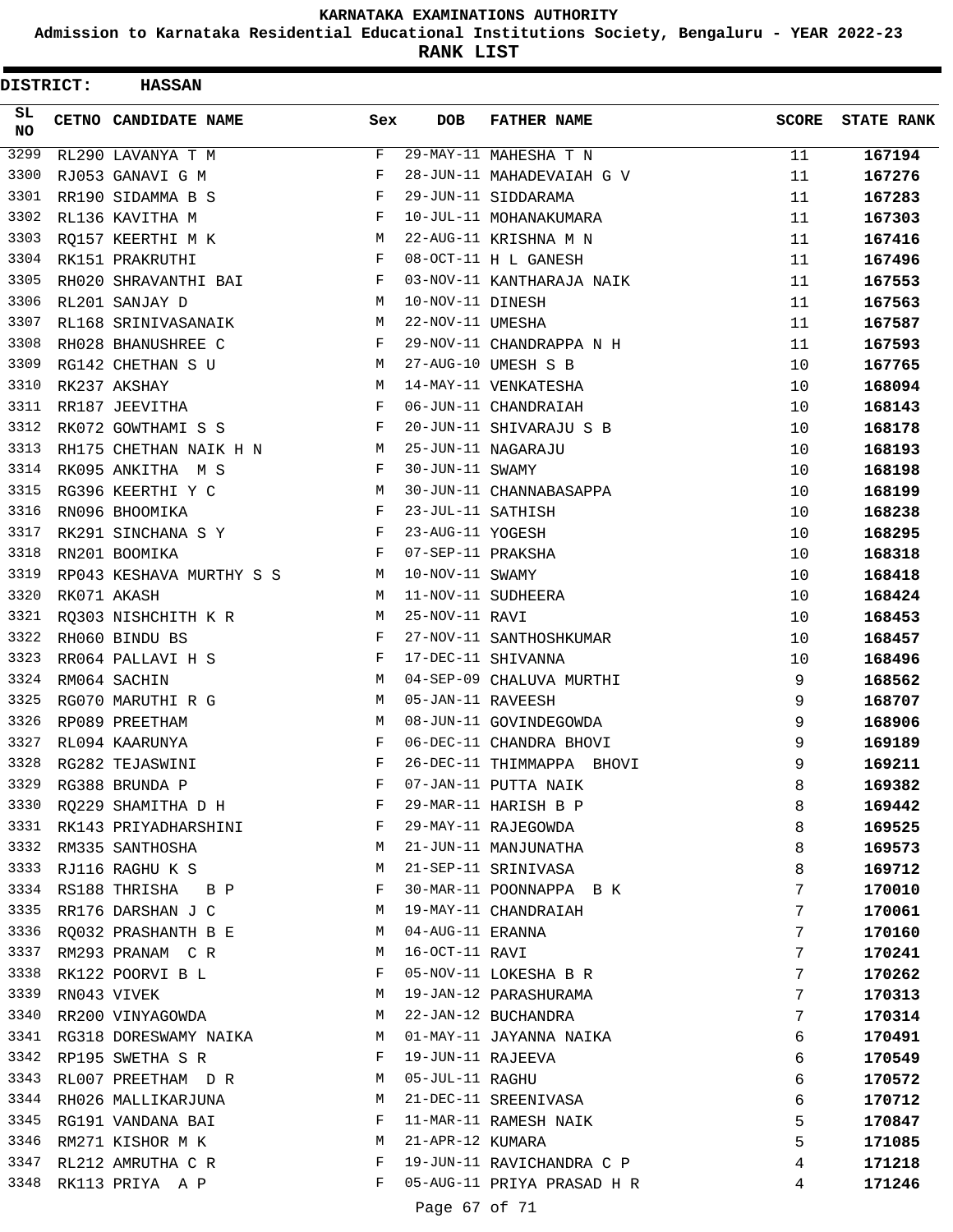**Admission to Karnataka Residential Educational Institutions Society, Bengaluru - YEAR 2022-23**

| <b>DISTRICT:</b> | <b>HASSAN</b>                                                                                                                                                                                                                                                             |     |                 |                                                                                                                                                                                                                                                                                                                                                                                                                                     |                |                   |
|------------------|---------------------------------------------------------------------------------------------------------------------------------------------------------------------------------------------------------------------------------------------------------------------------|-----|-----------------|-------------------------------------------------------------------------------------------------------------------------------------------------------------------------------------------------------------------------------------------------------------------------------------------------------------------------------------------------------------------------------------------------------------------------------------|----------------|-------------------|
| SL<br><b>NO</b>  | CETNO CANDIDATE NAME                                                                                                                                                                                                                                                      | Sex | <b>DOB</b>      | FATHER NAME                                                                                                                                                                                                                                                                                                                                                                                                                         | SCORE          | <b>STATE RANK</b> |
| 3349             | RQ292 KISHORA<br>$\begin{array}{c c} \multicolumn{3}{c }{M} \end{array}$ $\begin{array}{c} \multicolumn{3}{c }{M} \end{array}$<br>$\begin{array}{c} \multicolumn{3}{c }{M} \end{array}$<br>M                                                                              |     |                 | 09-SEP-11 BHUJANGA<br>20-SEP-11 HARISHA BHOVI<br>14-NOV-11 LOKESHA K C<br>19-MAY-11 SHIVA C K                                                                                                                                                                                                                                                                                                                                       | 4              | 171269            |
| 3350             | RN176 NISARGA                                                                                                                                                                                                                                                             |     |                 |                                                                                                                                                                                                                                                                                                                                                                                                                                     | 4              | 171272            |
| 3351             | RG302 KIRAN K L                                                                                                                                                                                                                                                           |     |                 |                                                                                                                                                                                                                                                                                                                                                                                                                                     | $\overline{4}$ | 171301            |
| 3352             | $S$ M<br>RR121 SANDEEPU<br>$\mathbf C$                                                                                                                                                                                                                                    |     | 19-MAY-11 SHIVA |                                                                                                                                                                                                                                                                                                                                                                                                                                     | 2              | 171561            |
| 3353             |                                                                                                                                                                                                                                                                           |     |                 |                                                                                                                                                                                                                                                                                                                                                                                                                                     |                | 171659            |
| 3354             |                                                                                                                                                                                                                                                                           |     |                 |                                                                                                                                                                                                                                                                                                                                                                                                                                     |                | 171727            |
| 3355             |                                                                                                                                                                                                                                                                           |     |                 |                                                                                                                                                                                                                                                                                                                                                                                                                                     |                | 171819            |
| 3356             |                                                                                                                                                                                                                                                                           |     |                 |                                                                                                                                                                                                                                                                                                                                                                                                                                     |                | 171884            |
| 3357             |                                                                                                                                                                                                                                                                           |     |                 | $\begin{array}{cccccccccc} \texttt{RS14}\mathsf{7} & \texttt{NAVEENA} & \texttt{H} & & & \texttt{M} & 23-JUN-10 HALESHA & & & & \texttt{1} \\ \texttt{RR193 KUSHAL & P & N & & & \texttt{M} & 01-JUL-11 NARAYANA & & & \texttt{1} \\ \texttt{RG382 SUMANTH} & P & M & & & \texttt{M} & 31-MAR-11 MURTHY & P & L & & \texttt{0} \\ \texttt{RG304 NAVYA} & S & & & & F & 30-OCT-11 SURESHA & & & \texttt{0} \\ \texttt{RN218 BHUVAN}$ |                |                   |
| 3358             | $\mathbf M$<br>RN231 PUNITH<br>M 14-NOV-11 NAGARAJ<br>RS057 GOVARDHANA S S<br>RM067 LIKITH H M M 10-NOV-11 MAHESHA<br>RK262 SPANDANA F 25-JUN-11 RAJU<br>RJ010 SINDHU K B F 28-OCT-10 BALAKRI<br>RM013 RAVIKUMAR M F 17-JUN-11 NAGARAJ<br>RM013 RAVIKUMAR M 8 F 08-JUN-11 |     |                 | 14-NOV-11 NAGARAJASHETY                                                                                                                                                                                                                                                                                                                                                                                                             | ABSENT         |                   |
| 3359             |                                                                                                                                                                                                                                                                           |     |                 | 18-JUL-11 SOMASHEKAR<br>18-JUL-11 SOMASHEKAR<br>10-NOV-11 MAHESHA H B ABSENT<br>25-JUN-11 RAJU ABSENT<br>28-OCT-10 BALAKRISHNA ABSENT                                                                                                                                                                                                                                                                                               |                |                   |
| 3360             |                                                                                                                                                                                                                                                                           |     |                 |                                                                                                                                                                                                                                                                                                                                                                                                                                     |                |                   |
| 3361             |                                                                                                                                                                                                                                                                           |     |                 |                                                                                                                                                                                                                                                                                                                                                                                                                                     |                |                   |
| 3362             |                                                                                                                                                                                                                                                                           |     |                 |                                                                                                                                                                                                                                                                                                                                                                                                                                     |                |                   |
| 3363             |                                                                                                                                                                                                                                                                           |     |                 | 17-JUN-11 NAGARAJU H N<br>08-OCT-11 MAHESH<br>08-JUN-11 KANTHARAJU ABSENT<br>25-JAN-12 DEVARAJU ABSENT<br>16 JUN-11 KUNGAJU ABSENT                                                                                                                                                                                                                                                                                                  |                |                   |
| 3364             |                                                                                                                                                                                                                                                                           |     |                 |                                                                                                                                                                                                                                                                                                                                                                                                                                     |                |                   |
| 3365             |                                                                                                                                                                                                                                                                           |     |                 |                                                                                                                                                                                                                                                                                                                                                                                                                                     |                |                   |
| 3366             |                                                                                                                                                                                                                                                                           |     |                 |                                                                                                                                                                                                                                                                                                                                                                                                                                     |                |                   |
| 3367             | M<br>RM332 DIGANTH B S                                                                                                                                                                                                                                                    |     |                 | 16-AUG-11 SHESHADRI B R<br>05-MAR-11 LOKESH H K ABSENT                                                                                                                                                                                                                                                                                                                                                                              |                |                   |
| 3368             | RN257 VAISHAK GOWDA H L M 05-MAR-11 LOKESH H K                                                                                                                                                                                                                            |     |                 |                                                                                                                                                                                                                                                                                                                                                                                                                                     |                |                   |
| 3369             | RM024 PUNEETH M N                                                                                                                                                                                                                                                         |     |                 | M 04-AUG-11 NANJUNDEGOWDA M S ABSENT                                                                                                                                                                                                                                                                                                                                                                                                |                |                   |
| 3370             | RN055 KUSHAL J C                                                                                                                                                                                                                                                          |     |                 | M 21-SEP-11 CHANNEGOWDA ABSENT                                                                                                                                                                                                                                                                                                                                                                                                      |                |                   |
| 3371             |                                                                                                                                                                                                                                                                           |     |                 |                                                                                                                                                                                                                                                                                                                                                                                                                                     | ABSENT         |                   |
| 3372             |                                                                                                                                                                                                                                                                           |     |                 |                                                                                                                                                                                                                                                                                                                                                                                                                                     |                |                   |
| 3373             |                                                                                                                                                                                                                                                                           |     |                 | RG281 SANDESH Y B<br>RG019 THANU F 15-NOV-11 LATE REVANNA<br>RM262 SANDYA G U F 08-MAY-11 UMESHA<br>15-NOV-11 LATE REVANNA<br>16-MAY-11 UMESHA<br>14-AUG-11 H R NAGESH<br>14-AUG-11 H R NAGESH<br>14-AUG-11 H R NAGESH                                                                                                                                                                                                              |                |                   |
| 3374             | M<br>RN099 GOWTHAMA                                                                                                                                                                                                                                                       |     |                 |                                                                                                                                                                                                                                                                                                                                                                                                                                     |                |                   |
| 3375             | RN017 SHANTHINATH SHIDDANNAVARA M                                                                                                                                                                                                                                         |     |                 | 21-JUN-11 PARSHWANATHA SHIDDANNAVARA ABSENT                                                                                                                                                                                                                                                                                                                                                                                         |                |                   |
| 3376             | RH169 RAVI J V                                                                                                                                                                                                                                                            | M   |                 | 03-JUL-11 VEERABHADRA                                                                                                                                                                                                                                                                                                                                                                                                               | ABSENT         |                   |
| 3377             | RG411 GANAVI NS                                                                                                                                                                                                                                                           | F   |                 |                                                                                                                                                                                                                                                                                                                                                                                                                                     | ABSENT         |                   |
| 3378             | RR021 ABHISHEK C S                                                                                                                                                                                                                                                        | M   |                 | 10-SEP-11 SHEKARA<br>21-JUN-11 SHREENIVASA                                                                                                                                                                                                                                                                                                                                                                                          | ABSENT         |                   |
|                  |                                                                                                                                                                                                                                                                           |     |                 |                                                                                                                                                                                                                                                                                                                                                                                                                                     |                |                   |
|                  |                                                                                                                                                                                                                                                                           |     |                 |                                                                                                                                                                                                                                                                                                                                                                                                                                     |                |                   |
|                  |                                                                                                                                                                                                                                                                           |     |                 | 3381 RQ241 THEJAS P K M 03-AUG-11 KRISHNAMURTHY ABSENT                                                                                                                                                                                                                                                                                                                                                                              |                |                   |
|                  | 3382 RP177 MEGHANA H R F                                                                                                                                                                                                                                                  |     |                 | 06-JUL-11 RAMESH P ABSENT                                                                                                                                                                                                                                                                                                                                                                                                           |                |                   |
|                  |                                                                                                                                                                                                                                                                           |     |                 |                                                                                                                                                                                                                                                                                                                                                                                                                                     |                |                   |
|                  |                                                                                                                                                                                                                                                                           |     |                 |                                                                                                                                                                                                                                                                                                                                                                                                                                     |                |                   |
|                  |                                                                                                                                                                                                                                                                           |     |                 | 3383 RP090 LANCY GLADSON DESOZA M 03-MAY-11 NAVEEN ROSHAN DESOZA ABSENT ABSENT<br>3384 RM008 NAGALAKSHMI B S F 05-AUG-11 SHADARSHARI ABSENT ABSENT ABSENT<br>3385 RN239 KARTHIK M 26-JUL-11 JAGADEESHA ABSENT                                                                                                                                                                                                                       |                |                   |
|                  |                                                                                                                                                                                                                                                                           |     |                 | 3386 RP232 KISHORE K N<br>3387 RM294 PRAJWAL KM<br>3388 RK047 KRUTHIKA<br>3389 RJ267 DHANUSH M N<br>3389 RJ267 DHANUSH M N<br>3389 RJ267 DHANUSH M N<br>3389 RJ267 DHANUSH M N<br>3389 RJ267 DHANUSH M N<br>27-FEB-11 NINGARAJU                                                                                                                                                                                                     | ABSENT         |                   |
|                  |                                                                                                                                                                                                                                                                           |     |                 |                                                                                                                                                                                                                                                                                                                                                                                                                                     | ABSENT         |                   |
|                  |                                                                                                                                                                                                                                                                           |     |                 |                                                                                                                                                                                                                                                                                                                                                                                                                                     | ABSENT         |                   |
|                  |                                                                                                                                                                                                                                                                           |     |                 |                                                                                                                                                                                                                                                                                                                                                                                                                                     | ABSENT         |                   |
|                  |                                                                                                                                                                                                                                                                           |     |                 |                                                                                                                                                                                                                                                                                                                                                                                                                                     | ABSENT         |                   |
|                  |                                                                                                                                                                                                                                                                           |     |                 |                                                                                                                                                                                                                                                                                                                                                                                                                                     | ABSENT         |                   |
|                  |                                                                                                                                                                                                                                                                           |     |                 |                                                                                                                                                                                                                                                                                                                                                                                                                                     | ABSENT         |                   |
|                  |                                                                                                                                                                                                                                                                           |     |                 | RUZO / DHANUSH M N<br>RUZO / DHANUSH M N<br>RKO65 GAGAN GOWDA<br>RM250 DIVYA<br>RM250 DIVYA<br>RM250 DIVYA<br>RM250 DIVYA<br>RM250 DIVYA<br>RM250 DIVYA<br>RM250 DIVYA<br>RM250 DIVYA<br>PM21-MAY-11 GANESHA<br>MM21-MAY-11 GANESHA<br>PM21-MAY-11 SWAMY                                                                                                                                                                            |                |                   |
|                  |                                                                                                                                                                                                                                                                           |     |                 |                                                                                                                                                                                                                                                                                                                                                                                                                                     |                |                   |
|                  |                                                                                                                                                                                                                                                                           |     |                 |                                                                                                                                                                                                                                                                                                                                                                                                                                     |                |                   |
|                  |                                                                                                                                                                                                                                                                           |     |                 |                                                                                                                                                                                                                                                                                                                                                                                                                                     |                |                   |
|                  |                                                                                                                                                                                                                                                                           |     |                 |                                                                                                                                                                                                                                                                                                                                                                                                                                     |                |                   |
| 3398             |                                                                                                                                                                                                                                                                           |     |                 | RK094 ADRUSH M P M 12-MAY-11 PARAMESH M S                                                                                                                                                                                                                                                                                                                                                                                           | ABSENT         |                   |
|                  |                                                                                                                                                                                                                                                                           |     |                 | Page 68 of 71                                                                                                                                                                                                                                                                                                                                                                                                                       |                |                   |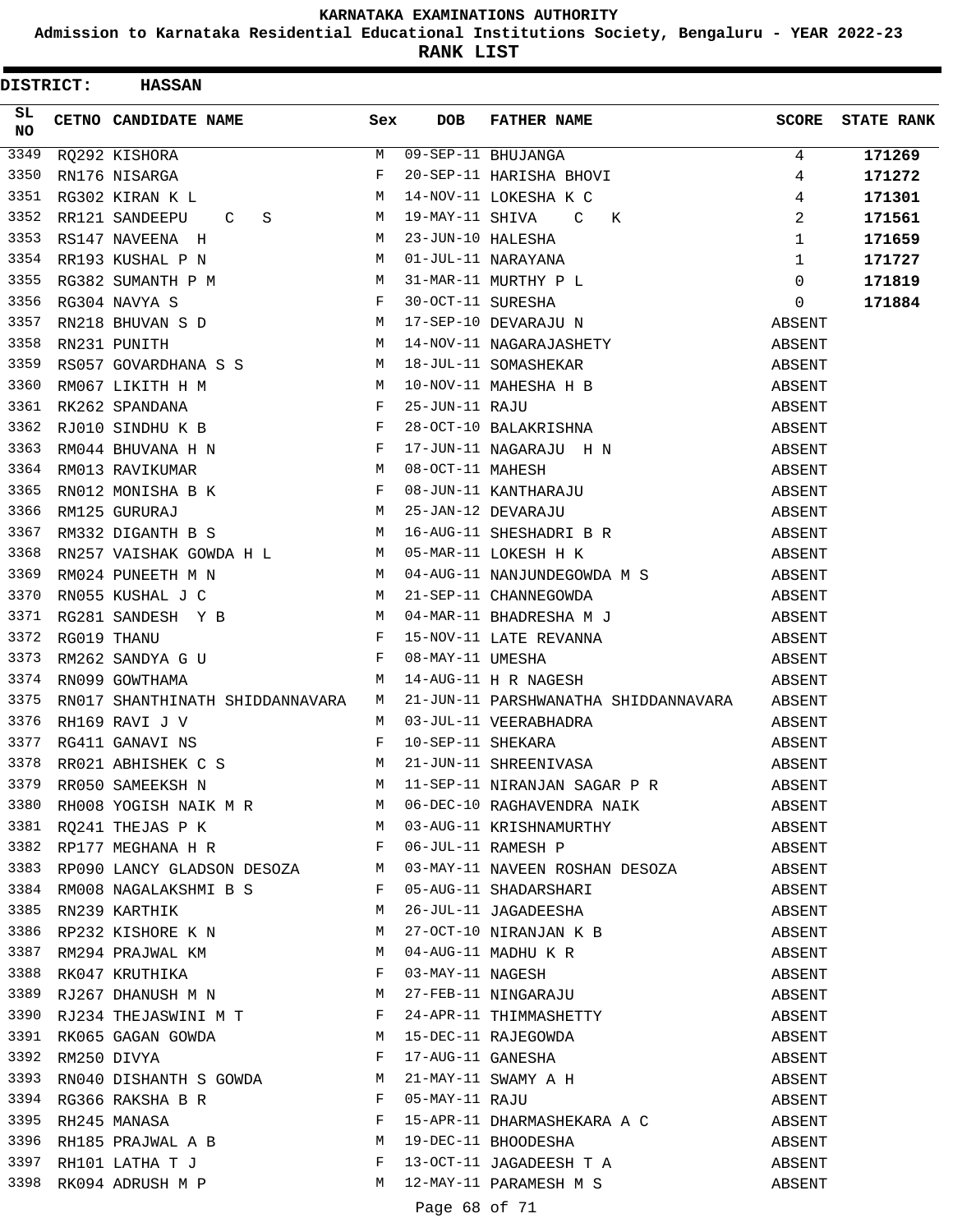**Admission to Karnataka Residential Educational Institutions Society, Bengaluru - YEAR 2022-23**

**RANK LIST**

| <b>DISTRICT:</b> | <b>HASSAN</b>                                                                                                                                                                |              |                   |                                                                                                                                                                                                                |        |                         |
|------------------|------------------------------------------------------------------------------------------------------------------------------------------------------------------------------|--------------|-------------------|----------------------------------------------------------------------------------------------------------------------------------------------------------------------------------------------------------------|--------|-------------------------|
| SL<br>NO         | CETNO CANDIDATE NAME                                                                                                                                                         | Sex          | <b>DOB</b>        | FATHER NAME                                                                                                                                                                                                    |        | <b>SCORE</b> STATE RANK |
| 3399             | <u> - - - - - - - - - - - - - - - - -</u><br>RP026 SATHVIK M                                                                                                                 | M            |                   | 05-MAR-11 LATE MITHUN<br>03-JUL-11 SATISHA<br>20-DEC-11 GANESH                                                                                                                                                 | ABSENT |                         |
| 3400             |                                                                                                                                                                              |              |                   | REUZO SAIRVIN PRESSURING PRESSURING RESERVED BY THE ONE OF THE SATISHER<br>RJ230 KARTHIK K G M 20-DEC-11 GANESH<br>RJ277 KUSUMITHA S F 18-OCT-11 SHRINIVASA M R                                                | ABSENT |                         |
| 3401             |                                                                                                                                                                              |              |                   |                                                                                                                                                                                                                | ABSENT |                         |
| 3402             |                                                                                                                                                                              |              |                   |                                                                                                                                                                                                                | ABSENT |                         |
| 3403             |                                                                                                                                                                              |              |                   |                                                                                                                                                                                                                | ABSENT |                         |
| 3404             | RJ090 PREETAM K R<br>RK091 PADMA F<br>RP159 VIKAS Y S M<br>RN026 PREETHAM D M                                                                                                |              |                   | 10 001 11 SHANIVASA M K<br>28-SEP-11 RAVI<br>17-JUL-11 JAGADEESHA<br>19-MAR-10 SURESH Y G<br>11-OCT-11 DEVARAJU<br>20-APR-11 B V DEVARAJ<br>29-APR-11 KUMARA<br>21-JUN-11 SRINIVASA P R<br>27-AUG-11 SWAMY K K | ABSENT |                         |
| 3405             |                                                                                                                                                                              |              |                   |                                                                                                                                                                                                                | ABSENT |                         |
| 3406             |                                                                                                                                                                              |              |                   |                                                                                                                                                                                                                | ABSENT |                         |
| 3407             | RM001 B D NIRAVA M                                                                                                                                                           |              |                   |                                                                                                                                                                                                                | ABSENT |                         |
| 3408             |                                                                                                                                                                              |              |                   |                                                                                                                                                                                                                | ABSENT |                         |
| 3409             | RM149 JEEVITHA F<br>RM275 ANJALI F<br>RN129 PRIYANKA F                                                                                                                       |              |                   |                                                                                                                                                                                                                | ABSENT |                         |
| 3410             |                                                                                                                                                                              |              |                   | 27-AUG-11 SWAMY K K<br>26-NOV-11 YOGESHA<br>04-AUG-11 MADHU<br>09-NOV-11 UMESHA<br>14-FEB-11 MADESHA<br>19-AUG-11 MANJEGOWDA                                                                                   | ABSENT |                         |
| 3411             | RM265 YASHAS GOWDA G Y M                                                                                                                                                     |              |                   |                                                                                                                                                                                                                | ABSENT |                         |
| 3412             |                                                                                                                                                                              |              |                   |                                                                                                                                                                                                                | ABSENT |                         |
| 3413             |                                                                                                                                                                              |              |                   |                                                                                                                                                                                                                | ABSENT |                         |
| 3414             | RN237 POORVIKA M M F<br>RN009 CHUMBANA F<br>RM311 ARUN M<br>RM179 CHAITHANYA F                                                                                               |              |                   |                                                                                                                                                                                                                | ABSENT |                         |
| 3415             |                                                                                                                                                                              |              |                   |                                                                                                                                                                                                                | ABSENT |                         |
| 3416             | RM230 PRAMOD H M                                                                                                                                                             |              |                   |                                                                                                                                                                                                                | ABSENT |                         |
| 3417             |                                                                                                                                                                              |              |                   | 10-MAY-11 MANJUNATHA H K<br>11-NOV-11 SHAM SING                                                                                                                                                                | ABSENT |                         |
| 3418             | RM157 AMRUTHA BAI F<br>RM139 DIMPAN P P M                                                                                                                                    |              |                   |                                                                                                                                                                                                                | ABSENT |                         |
| 3419             |                                                                                                                                                                              |              |                   | 28-AUG-11 PRABHAKAR P K                                                                                                                                                                                        | ABSENT |                         |
| 3420             | RM123 HEMANTH P R<br>RM076 LAKSHMI F<br>RM155 MANASA F                                                                                                                       |              |                   | 28-AUG-11 PRABHARAR F R<br>09-MAY-11 RAJU<br>04-JUL-11 S S RAVI<br>19-NOV-11 PARAMESH                                                                                                                          | ABSENT |                         |
| 3421             |                                                                                                                                                                              |              |                   |                                                                                                                                                                                                                | ABSENT |                         |
| 3422             |                                                                                                                                                                              |              |                   |                                                                                                                                                                                                                | ABSENT |                         |
| 3423             | RN233 THEJAS M GOWDA<br>RM077 SHIFA F                                                                                                                                        |              |                   | 30-SEP-11 MANJEGOWDA K N                                                                                                                                                                                       | ABSENT |                         |
| 3424             |                                                                                                                                                                              |              |                   |                                                                                                                                                                                                                | ABSENT |                         |
| 3425             | RM109 MOMAMMAD YUSUF M<br>RN190 JEEVITHA F<br>RN130 KEERTHANA C J F<br>RM284 JAHNAVI F                                                                                       |              |                   | 26-MAY-11 GULZAR<br>07-JUL-11 ABDUL KHAR<br>14-APR-12 CHETHANA<br>30-MAR-12 JAGADEESHA C G                                                                                                                     |        |                         |
| 3426             |                                                                                                                                                                              |              |                   |                                                                                                                                                                                                                | ABSENT |                         |
| 3427             |                                                                                                                                                                              |              |                   | 12-DEC-11 SANTHOSHA                                                                                                                                                                                            | ABSENT |                         |
| 3428             | RN122 SHASHANK K S M                                                                                                                                                         |              |                   | 25-MAY-11 SHIVARAJA                                                                                                                                                                                            | ABSENT |                         |
|                  |                                                                                                                                                                              |              |                   |                                                                                                                                                                                                                | ABSENT |                         |
|                  |                                                                                                                                                                              |              |                   |                                                                                                                                                                                                                | ABSENT |                         |
|                  | 3429 RN328 CHINMAYI F<br>3430 RM160 SHREYA S S F<br>3431 RF152 VINITHA F                                                                                                     |              |                   | 06-DEC-11 SRINIVASA<br>07-OCT-11 SHREENIVASA<br>04-NOV-11 SATHISH<br>31-DEC-11 ANANDA                                                                                                                          | ABSENT |                         |
|                  |                                                                                                                                                                              |              |                   |                                                                                                                                                                                                                | ABSENT |                         |
|                  | 3432 RK048 KIRANKUMAR A M                                                                                                                                                    |              |                   |                                                                                                                                                                                                                | ABSENT |                         |
|                  | $\begin{array}{lllllll} \texttt{RM071 KOMALA} & \texttt{G} & \texttt{F}\\ \texttt{RQ090 CHANDANA} & \texttt{L} & \texttt{F} & \texttt{F} \end{array}$<br>3433 RM071 KOMALA G |              |                   | 25-NOV-10 GANGADHARA B G                                                                                                                                                                                       | ABSENT |                         |
| 3434             |                                                                                                                                                                              |              |                   | 22-MAY-11 LOKESHA                                                                                                                                                                                              | ABSENT |                         |
| 3435             | RR157 MANJULA S F                                                                                                                                                            |              |                   | 05-SEP-11 SANNASWAMY                                                                                                                                                                                           | ABSENT |                         |
| 3436             | RR168 DIVYASHREE H S F                                                                                                                                                       |              |                   | 23-JUN-11 SATEESHA<br>17-MAY-11 VARADARAJU<br>30-DEC-11 NAGARAJU                                                                                                                                               | ABSENT |                         |
|                  | 3437 RJ297 NANDITA K V $F$                                                                                                                                                   |              |                   |                                                                                                                                                                                                                | ABSENT |                         |
| 3438             | RM207 GOWTHAM S N M                                                                                                                                                          |              |                   |                                                                                                                                                                                                                | ABSENT |                         |
| 3439             | RN200 KUSUMASHREE F                                                                                                                                                          |              |                   | 01-JUL-11 VASANTHAKUMAR H                                                                                                                                                                                      | ABSENT |                         |
| 3440             | $RN262$ NUTHAN H S M                                                                                                                                                         |              |                   | 11-DEC-10 SHREENIVASA                                                                                                                                                                                          | ABSENT |                         |
|                  | 3441 RN045 VARSHITHA                                                                                                                                                         | $\mathbf{F}$ |                   | 31-JUL-11 MANJEGOWDA                                                                                                                                                                                           | ABSENT |                         |
|                  | 3442 RF137 DHANALAKSHMI B K F                                                                                                                                                |              |                   | 26-MAY-11 B M KRISHNEGOWDA                                                                                                                                                                                     | ABSENT |                         |
| 3443             | RS009 ULLAS B D M                                                                                                                                                            |              |                   | 01-JUN-11 DINESH B C                                                                                                                                                                                           | ABSENT |                         |
| 3444             | RL045 RAKSHITHA F                                                                                                                                                            |              |                   | 11-JUL-11 CHIDANANDA                                                                                                                                                                                           | ABSENT |                         |
|                  | 3445 RL279 SHRAVYA H G F<br>3446 RL270 GANAVI C F                                                                                                                            |              |                   | 28-DEC-11 GANESH H B                                                                                                                                                                                           | ABSENT |                         |
|                  |                                                                                                                                                                              |              |                   | 29-OCT-10 CHANDRASHEKAHAR E                                                                                                                                                                                    | ABSENT |                         |
| 3447             | RM034 CHANDANA C R F                                                                                                                                                         |              | 07-MAR-11 RAMESH  |                                                                                                                                                                                                                | ABSENT |                         |
| 3448             | RN249 DHANUSH H A                                                                                                                                                            | M            | 21-JUL-11 ANNAIAH |                                                                                                                                                                                                                | ABSENT |                         |

Page 69 of 71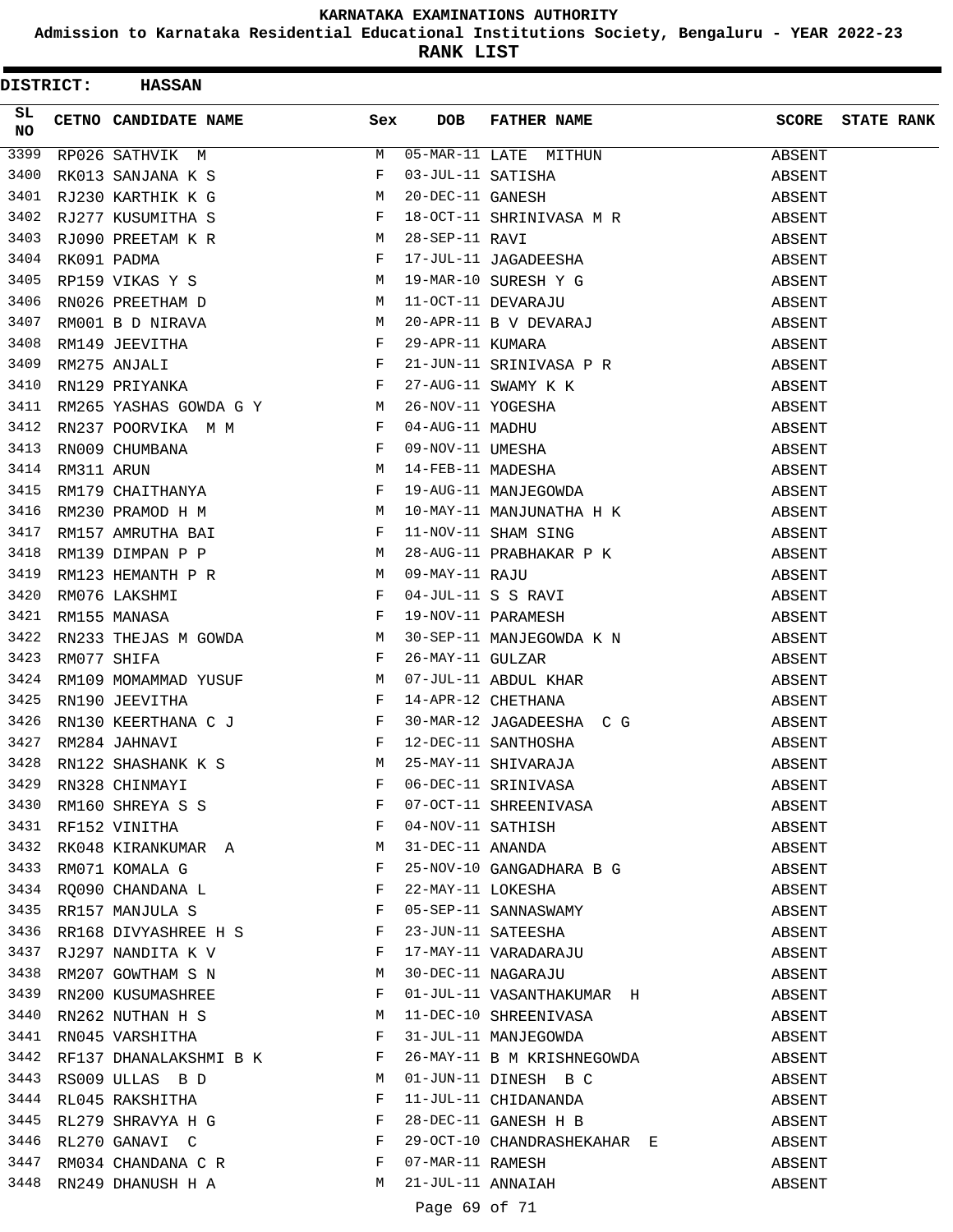**Admission to Karnataka Residential Educational Institutions Society, Bengaluru - YEAR 2022-23**

**RANK LIST**

|                 | <b>DISTRICT:</b> | <b>HASSAN</b>                                                           |   |            |                                                                                                                                                                                                                                                                   |        |                   |
|-----------------|------------------|-------------------------------------------------------------------------|---|------------|-------------------------------------------------------------------------------------------------------------------------------------------------------------------------------------------------------------------------------------------------------------------|--------|-------------------|
| SL<br><b>NO</b> |                  | CETNO CANDIDATE NAME Sex                                                |   | <b>DOB</b> | FATHER NAME                                                                                                                                                                                                                                                       | SCORE  | <b>STATE RANK</b> |
| 3449            |                  | RM224 NISARGA                                                           | F |            |                                                                                                                                                                                                                                                                   | ABSENT |                   |
| 3450            |                  | RM184 DHANYA SHREE SP F                                                 |   |            | 16-OCT-11 SHIVARAJ<br>07-MAR-11 PRADEEP SR                                                                                                                                                                                                                        | ABSENT |                   |
| 3451            |                  |                                                                         |   |            |                                                                                                                                                                                                                                                                   | ABSENT |                   |
| 3452            |                  |                                                                         |   |            |                                                                                                                                                                                                                                                                   | ABSENT |                   |
| 3453            |                  |                                                                         |   |            | RL276 BHAVANA B N<br>RN282 ISHAK C J M 15-JUL-11 JAYARAM<br>RN138 AKSHAY KUMAR V M 22-AUG-11 VIJAY KUMAR<br>RN214 CHANDRASHEKARA B S M 28-MAY-11 SATHISHA<br>NYAZI4 IATULA NYARARA B S M 28-MAY-11 SATHISHA                                                       | ABSENT |                   |
| 3454            |                  |                                                                         |   |            |                                                                                                                                                                                                                                                                   | ABSENT |                   |
| 3455            |                  |                                                                         |   |            |                                                                                                                                                                                                                                                                   | ABSENT |                   |
| 3456            |                  |                                                                         |   |            |                                                                                                                                                                                                                                                                   | ABSENT |                   |
| 3457            |                  | $\mathbf{F}$ and the state of the state $\mathbf{F}$<br>RN047 LATHA B N |   |            | 09-NOV-11 NARASHIMAMURTHI B N ABSENT                                                                                                                                                                                                                              |        |                   |
| 3458            |                  | RM310 NIKHIL GOWDA M                                                    |   |            | 01-OCT-11 BASAVARAJU                                                                                                                                                                                                                                              | ABSENT |                   |
| 3459            |                  | $\mathbf{F}$<br>RN224 POORVIKA B P                                      |   |            | 21-NOV-11 PRAVBHURAJU                                                                                                                                                                                                                                             | ABSENT |                   |
| 3460            |                  | RM022 K PAVANGOWDA M                                                    |   |            | 18-DEC-11 K R KESHAVAMURTHY                                                                                                                                                                                                                                       | ABSENT |                   |
| 3461            |                  |                                                                         |   |            |                                                                                                                                                                                                                                                                   | ABSENT |                   |
| 3462            |                  |                                                                         |   |            |                                                                                                                                                                                                                                                                   | ABSENT |                   |
| 3463            |                  |                                                                         |   |            |                                                                                                                                                                                                                                                                   | ABSENT |                   |
| 3464            |                  |                                                                         |   |            |                                                                                                                                                                                                                                                                   | ABSENT |                   |
| 3465            |                  |                                                                         |   |            |                                                                                                                                                                                                                                                                   | ABSENT |                   |
| 3466            |                  |                                                                         |   |            |                                                                                                                                                                                                                                                                   | ABSENT |                   |
| 3467            |                  |                                                                         |   |            |                                                                                                                                                                                                                                                                   | ABSENT |                   |
| 3468            |                  |                                                                         |   |            |                                                                                                                                                                                                                                                                   | ABSENT |                   |
| 3469            |                  |                                                                         |   |            |                                                                                                                                                                                                                                                                   | ABSENT |                   |
| 3470            |                  |                                                                         |   |            |                                                                                                                                                                                                                                                                   | ABSENT |                   |
| 3471            |                  |                                                                         |   |            |                                                                                                                                                                                                                                                                   | ABSENT |                   |
| 3472            |                  |                                                                         |   |            |                                                                                                                                                                                                                                                                   | ABSENT |                   |
| 3473            |                  |                                                                         |   |            |                                                                                                                                                                                                                                                                   | ABSENT |                   |
| 3474            |                  |                                                                         |   |            | 17-OCT-11 SHANKARA<br>23-OCT-11 VASANTHA<br>23-DEC-10 SAMPATHU<br>24-FEB-11 MADHU A P<br>21-OCT-11 JAGADISHA                                                                                                                                                      | ABSENT |                   |
| 3475            |                  |                                                                         |   |            |                                                                                                                                                                                                                                                                   | ABSENT |                   |
| 3476            |                  |                                                                         |   |            |                                                                                                                                                                                                                                                                   | ABSENT |                   |
| 3477            |                  |                                                                         |   |            |                                                                                                                                                                                                                                                                   | ABSENT |                   |
| 3478            |                  |                                                                         |   |            |                                                                                                                                                                                                                                                                   | ABSENT |                   |
|                 |                  |                                                                         |   |            |                                                                                                                                                                                                                                                                   | ABSENT |                   |
|                 |                  |                                                                         |   |            | 3479 RM088 MAHALAKSHMI F 12-JUL-11 YOGESH<br>3480 RF029 SHAMITHA H G F 27-AUG-11 GOPAL H D<br>3481 RS025 JANAVI NS F 25-DEC-11 SURESH ND                                                                                                                          | ABSENT |                   |
|                 |                  |                                                                         |   |            |                                                                                                                                                                                                                                                                   | ABSENT |                   |
|                 |                  | 3482 RS072 AASHISH GOWDA D G M                                          |   |            |                                                                                                                                                                                                                                                                   | ABSENT |                   |
|                 |                  |                                                                         |   |            | 30-JUL-11 GURUPRASADH<br>01-JUL-11 MAHESHA<br>06-MAR-11 VENKATA REDDY                                                                                                                                                                                             | ABSENT |                   |
|                 |                  | 3483 RM278 KANYAMANI $P$ F<br>3484 RN008 CHANDANA V                     |   |            |                                                                                                                                                                                                                                                                   | ABSENT |                   |
| 3485            |                  | RM023 AKSHAY K H                                                        |   |            | 17-SEP-11 HARISH K N                                                                                                                                                                                                                                              | ABSENT |                   |
| 3486            |                  | RN318 D JEEVAN                                                          | M |            |                                                                                                                                                                                                                                                                   | ABSENT |                   |
| 3487            |                  | RM047 YAMUNA K D                                                        | F |            | 12-NOV-10 DHARMESH<br>29-OCT-11 DINESHA<br>15-OCT-11 PUTTACHAR                                                                                                                                                                                                    | ABSENT |                   |
|                 |                  | 3488 RM111 UDAY KUMAR                                                   | M |            |                                                                                                                                                                                                                                                                   | ABSENT |                   |
| 3489            |                  |                                                                         | F |            |                                                                                                                                                                                                                                                                   |        |                   |
|                 |                  | RN069 KEERTANA M N<br>$M_{\odot}$<br>3490 RP127 SAGAR K                 |   |            | 03-JUN-11 NANJESHI M K<br>08-OCT-11 KUMARASWAMY                                                                                                                                                                                                                   | ABSENT |                   |
|                 |                  | 3491 RH144 THEJAS Y M                                                   | M |            |                                                                                                                                                                                                                                                                   | ABSENT |                   |
|                 |                  | 3492 RG220 CHANDANA F                                                   |   |            | 17-MAY-11 MANJUNATHA Y V                                                                                                                                                                                                                                          | ABSENT |                   |
|                 |                  | RN165 PRAVEEN R M                                                       |   |            | 10-APR-11 GURUSIDDAPPA                                                                                                                                                                                                                                            | ABSENT |                   |
|                 |                  |                                                                         |   |            | 03-AUG-11 RAVI<br>3493 RN165 PRAVEEN R<br>3494 RM031 LIKHITH J V<br>3495 RM324 NARASIMHAMURTHY<br>3496 RN280 PRATHAM TY<br>3496 RN280 PRATHAM TY<br>3496 RN280 PRATHAM TY<br>3496 RN280 PRATHAM TY<br>3497 RT146 WARASIMHAMURTHY<br>3496 RN280 PRATHAM TY<br>3497 | ABSENT |                   |
|                 |                  |                                                                         |   |            |                                                                                                                                                                                                                                                                   | ABSENT |                   |
|                 |                  |                                                                         |   |            |                                                                                                                                                                                                                                                                   | ABSENT |                   |
|                 |                  |                                                                         |   |            |                                                                                                                                                                                                                                                                   | ABSENT |                   |
|                 |                  | 3497 RL146 YASHAWANTHA R N M                                            |   |            | 04-JUN-11 NINGARAJU                                                                                                                                                                                                                                               | ABSENT |                   |
|                 |                  | 3498 RM237 PAVAN K N                                                    |   |            | M 27-SEP-11 NANJUNDASHETTY                                                                                                                                                                                                                                        | ABSENT |                   |

Page 70 of 71